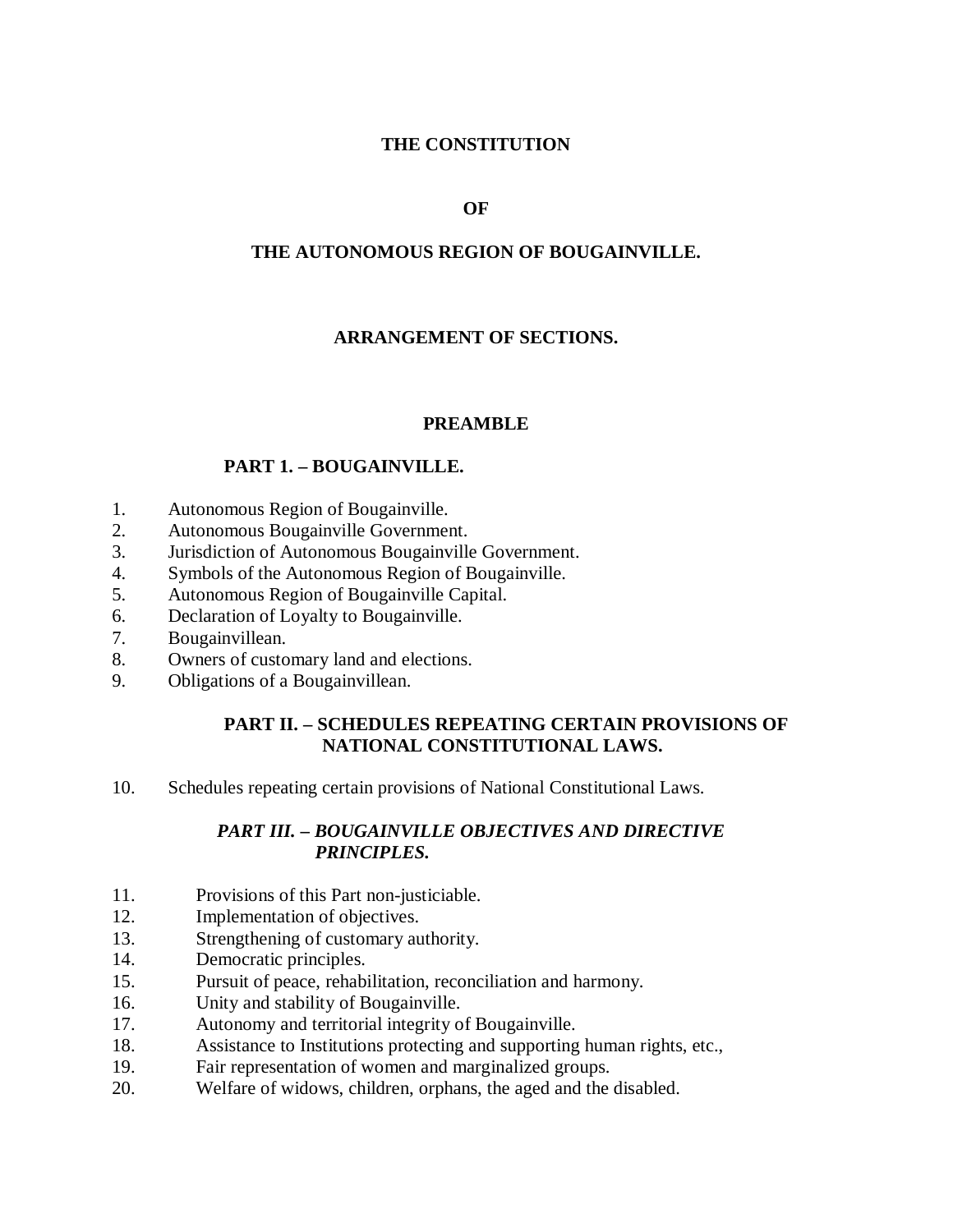- 21. Provision of adequate resources for government.
- 22. General social and economic objectives.
- 23. The land and natural resources.
- 24. Development.
- 25. Human resource development.
- 26. Transport infrastructure.
- 27. The environment and conservation.
- 28. Recognition of the role of Women in Bougainville Society.
- 29. Children and Youth as the future of Bougainville.
- 30. Recognition of the dignity of persons with disabilities.
- 31. Music, the arts and sports.
- 32. Education objectives.
- 33. Medical services and health care.
- 34. HIV/AIDS.
- 35. Partnership with Churches, non-government organizations and other Organizations.
- 36. Natural disasters.
- 37. Cultural objectives.
- 38. Accountability.
- 39. Rights of workers and employees.

# **PART IV. – STRUCTURE OF GOVERNMENT.**

#### **Division – General.**

40. Structure and levels of Government.

#### **Division 2. – Autonomous Bougainville Government.**

- 41. Autonomous Bougainville Government.
- 42. Functions and powers of the Autonomous Bougainville Government.
- 43. Factors to be considered by Autonomous Bougainville before requesting a transfer of a function or power, etc.,
- 44. Land Matters.
- 45. Criminal Law.
- 46. Foreign Affairs.
- 47. Fisheries.
- 48. Underlying Law.

## *Division 3. – Other Levels of formal Government.*

- 49. Other Levels of formal government.
- 50. Regional Government.

#### *Division 4. – Traditional Systems of Government.*

51. Traditional Systems of Government.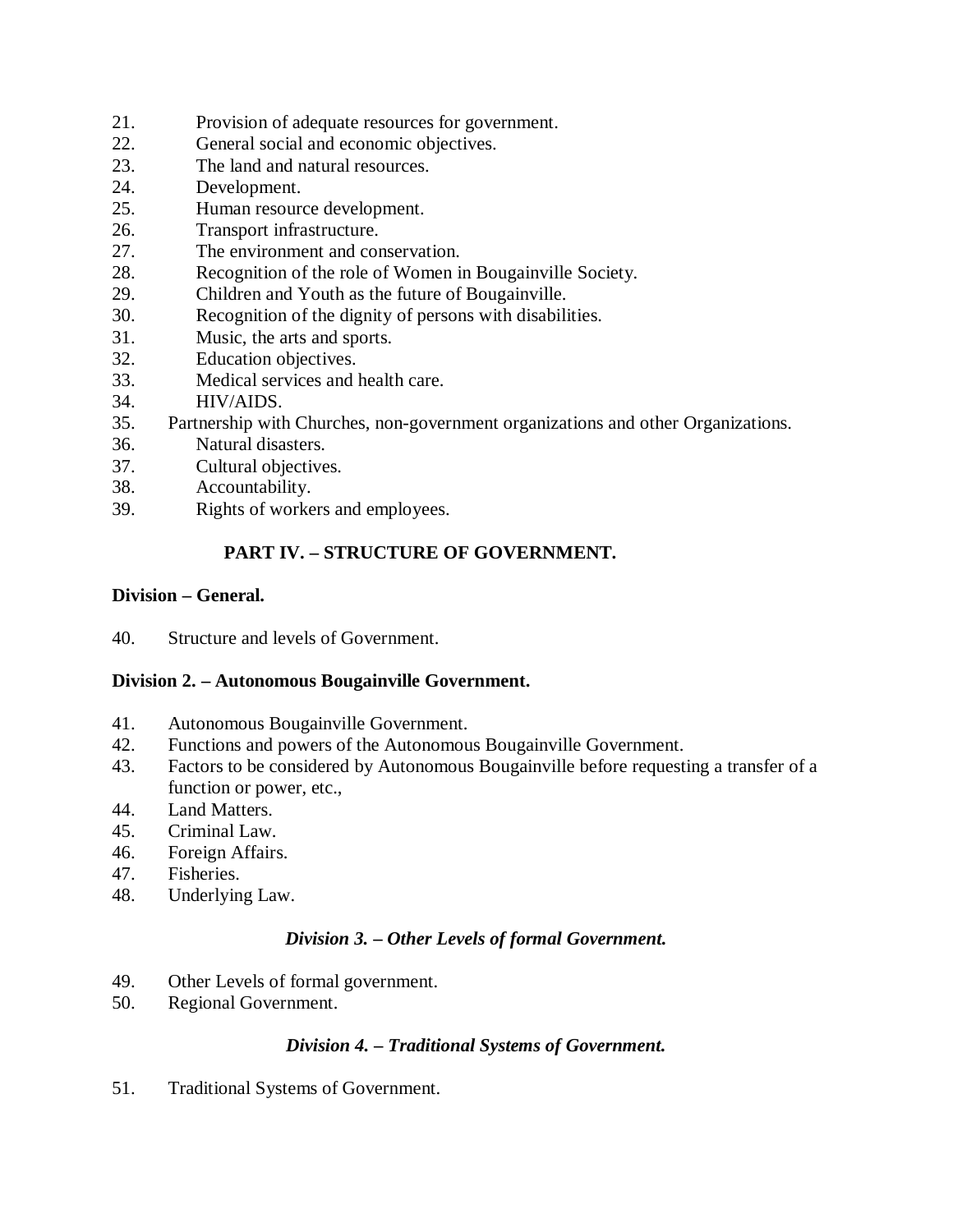52. Advisory Body.

# *PART V. – BOUGAINVILLE LEGISLATURE.*

#### *Division 1 – General.*

- 53. Bougainville Legislature.
- 54. Exercise of legislative power.

#### **Division 2. – House of Representative.**

- 55. Establishment and composition of the House of Representatives.
- 56. Qualifications for and disqualifications from election.
- 57. Normal term of office.
- 58. Recall of Member of the House of Representatives.

#### *Division 3. –The Speaker and the Deputy Speaker.*

- 59. Offices of Speaker and Deputy Speaker.
- 60. Speaker.
- 61. Removal from Office of Speaker.
- 62. Deputy Speaker.
- 63. Functions of the Speaker and the Deputy Speaker.
- 64. Voting by the Speaker.

#### *Division 4. – General Law-making powers of the House of Representatives.*

- 65. General Law-making powers.
- 66. Certification as to making of Laws, etc.,
- 67. Right to introduce new Laws.

## *Division 5. – Procedures, Privileges, etc., of the House of Representatives.*

- 68. Meetings of the House of Representatives.
- 69. Quorum at meetings.
- 70. Voting in the House of Representatives.
- 71. Committees.
- 72. Standing Orders of the House of Representatives.
- 73. Privileges, etc., of the House of Representatives.
- 74. International Agreements.
- 75. Proceedings non-Justiciable.
- 76. Questions as to Membership.
- 77. Validation of acts of the House of Representatives.
- 78. Clerks and Officers of the House of Representatives.

## **PART VI. – THE BOUGAINVILLE EXECUTIVE.**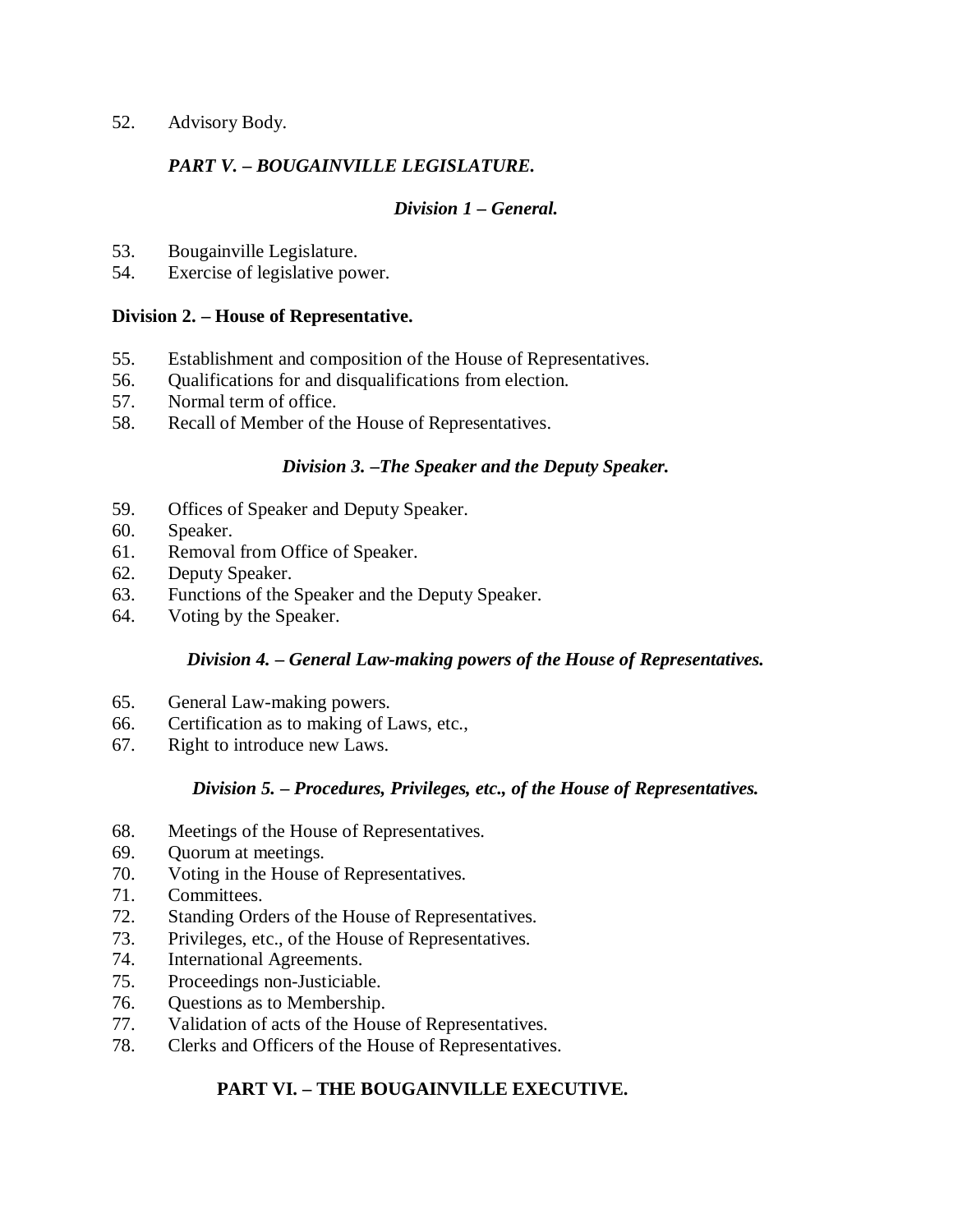#### *Division 1 – The Executive Power.*

79. Exercise of the Executive Power.

#### *Division 2. – Bougainville Executive Council.*

- 80. Membership of the Bougainville Executive Council.
- 81. Representation of Regions.
- 82. Caretaker Bougainville Executive Council.
- 83. Appointment of other Members.
- 84. Assumption of Office by Members of the Bougainville Executive Council.
- 85. Responsibilities.
- 86. Procedures.
- 87. Delegation by the Bougainville Executive Council, etc.,.

#### *Division 3. – The President.*

- 88. Office of President.
- 89. Election of President.
- 90. Special Election of President.
- 91. Qualifications for and disqualifications from election as President.
- 92. Assumption of Office.
- 93. Functions of the President.
- 94. Vacation of Office of President.

#### *Division 4. – Vice President.*

- 95. Office of Vice-President.
- 96. Appointment of Vice-President.
- 97. Assumption of Office.
- 98. Functions of the Vice-President.

#### *Division 5. – Members of the Bougainville Executive Council Generally.*

- 99. Interpretation of Division 5.
- 100. Vacation of Office of Members of the Bougainville Executive Council.
- 101. Dismissal of Members of the Bougainville Executive Council.

#### **PART VII. – BOUGAINVILLE SENIOR APPOINTMENTS COMMITTEE AND APPOINTMENTS GENERALLY.**

- 102. Bougainville Senior Appointments Committee.
- 103. Part-time Appointments.

## **PART VIII. – CONSTITUENCIES AND ELECTIONS.**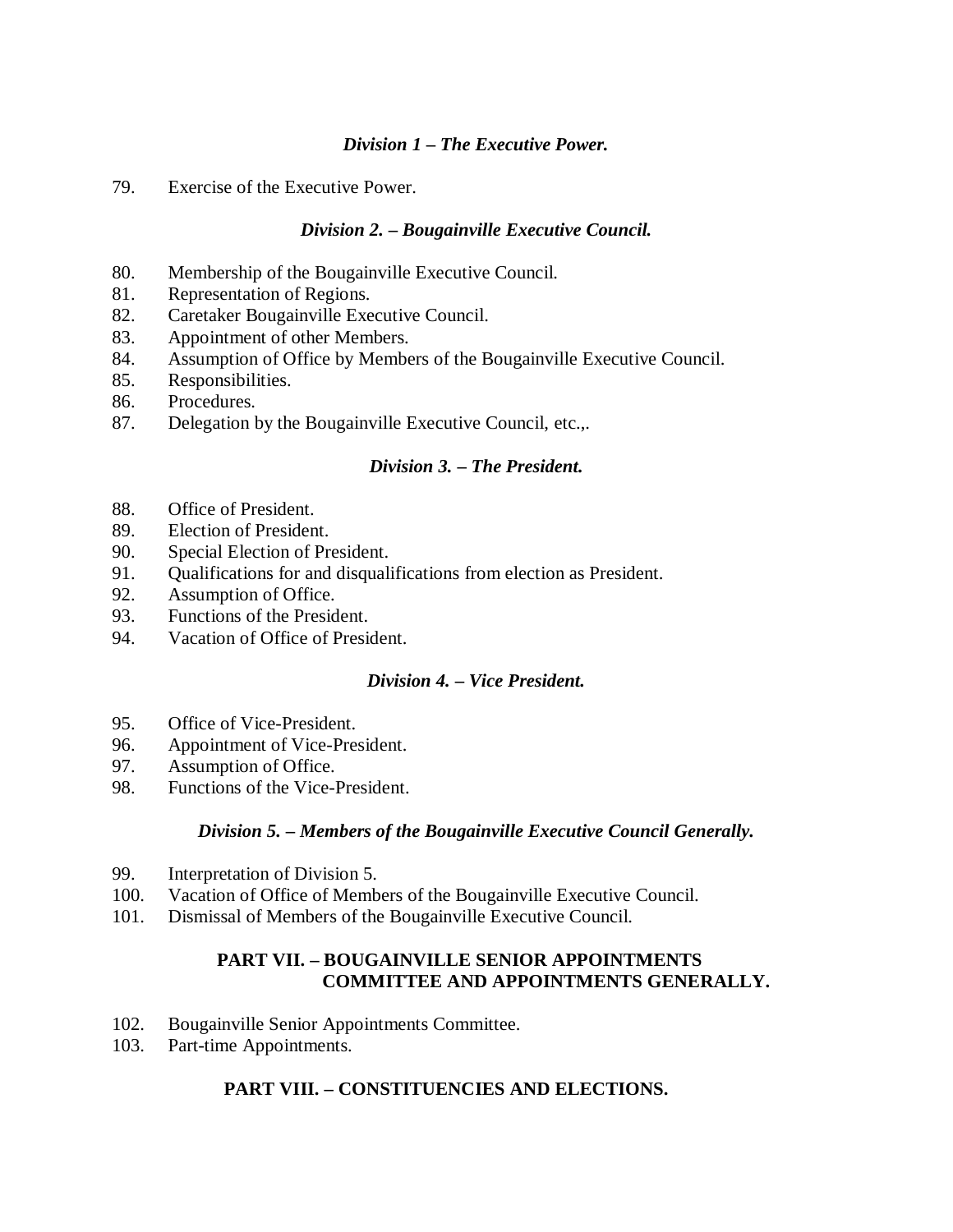- 104. Bougainville Boundaries Commissioner.
- 105. Constituencies.
- 106. Bougainville Electoral Commissioner and elections generally.
- 107. Bougainville General Elections.
- 108. By-elections.
- 109. Form of Elections.
- 110. Right to Vote.
- 111. Political Parties.

#### **PART IX. –ADMINISTRATION OF JUSTICE.**

#### *Division 1. – General.*

- 112. Bougainville Courts.
- 113. The Law Officers of Bougainville.
- 114. Exercise of the judicial power.
- 115. Alternative dispute resolution.

#### *Division 2. – Bougainville High Court.*

- 116. Establishment of the Bougainville High Court.
- 117. Composition of the Bougainville High Court.
- 118. Acting Judges.
- 119. Jurisdiction of the Bougainville High Court.
- 120. Right to appeal from Bougainville High Court to Supreme Court.

#### *Division 3. – Appointment etc., of Judges of the Bougainville High Court.*

- 121. Bougainville Judicial Appointments Committee.
- 122. Qualifications.
- 123. Appointment of Chief Justice of Bougainville.
- 124. Appointment of Other Judges.
- 125. Seniority of Judges.

#### *Division 4. – Other Courts.*

- 126. Establishment of other Courts.
- 127. Head of other Bougainville Courts.

#### **Division 5. – The Bougainville Public Prosecutor and the Bougainville Public Solicitor.**

- 128. Bougainville Public Prosecutor and Bougainville Public Solicitor.
- 129. Functions of the Bougainville Public Prosecutor and the Bougainville Public Solicitor.

#### **Division 6. – Removal from Office of Senior Judicial and Legal Office-holders.**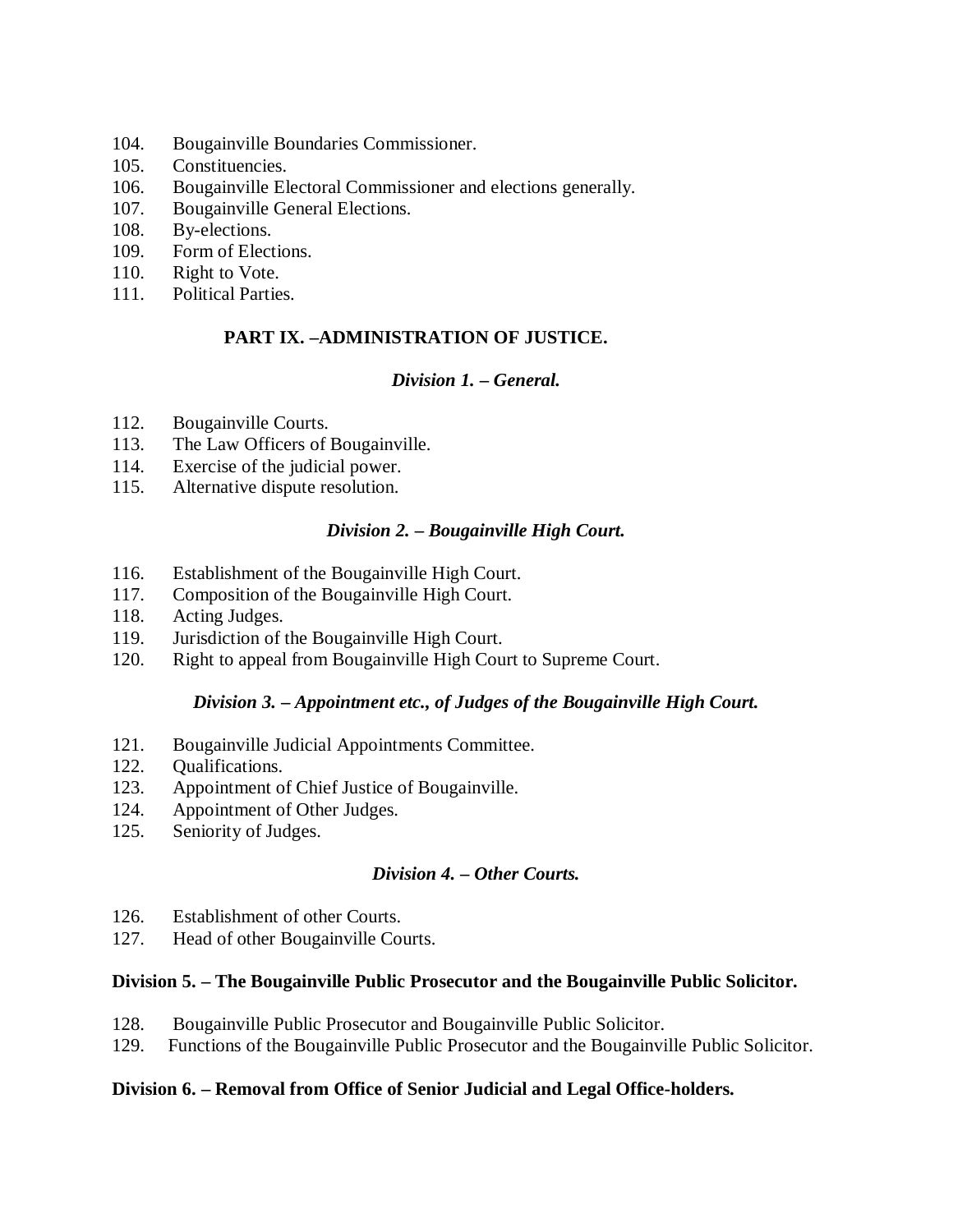- 130. Removal from Office of Chief Justice of Bougainville, etc.,
- 131. Procedures for removal.
- 132. Constitution of Tribunals, etc.,
- 133. Suspension.

#### **Division 7. – Miscellaneous.**

- 134. Rules of Court.
- 135. Lack of procedural provision.
- 136. Juries and Assessors.
- 137. Reports of Bougainville Judges.

## **PART X. – BOUGAINVILLE GOVERNMENT SERVICES.**

#### **Division 1. – Introductory.**

- 138. Establishment of Bougainville Government Services.
- 139. Civilian control.
- 140. Responsibility of heads of Bougainville Government Services to Bougainville Executive Council.
- 141. Declarations of Loyalty, etc.,

#### **Division 2. – Bougainville Public Services Commission.**

- 142. Establishment of the Bougainville Public Services Commission.
- 143. Functions of the Commission.
- 144. Independence of the Commission.
- 145. Personnel matters.

#### **Division 3. – Bougainville Public Service.**

- 146. Bougainville Public Service.
- 147. Head of Bougainville Public Service.

#### **Division 4. – Bougainville Police Service.**

- 148. Bougainville Police Service.
- 149. Chief of Bougainville Police.
- 150. Further provisions relating to Bougainville Police Service.

#### **Division 5. – Bougainville Correctional Services.**

- 151. Bougainville Correctional Service.
- 152. Chief of the Bougainville Correctional Service.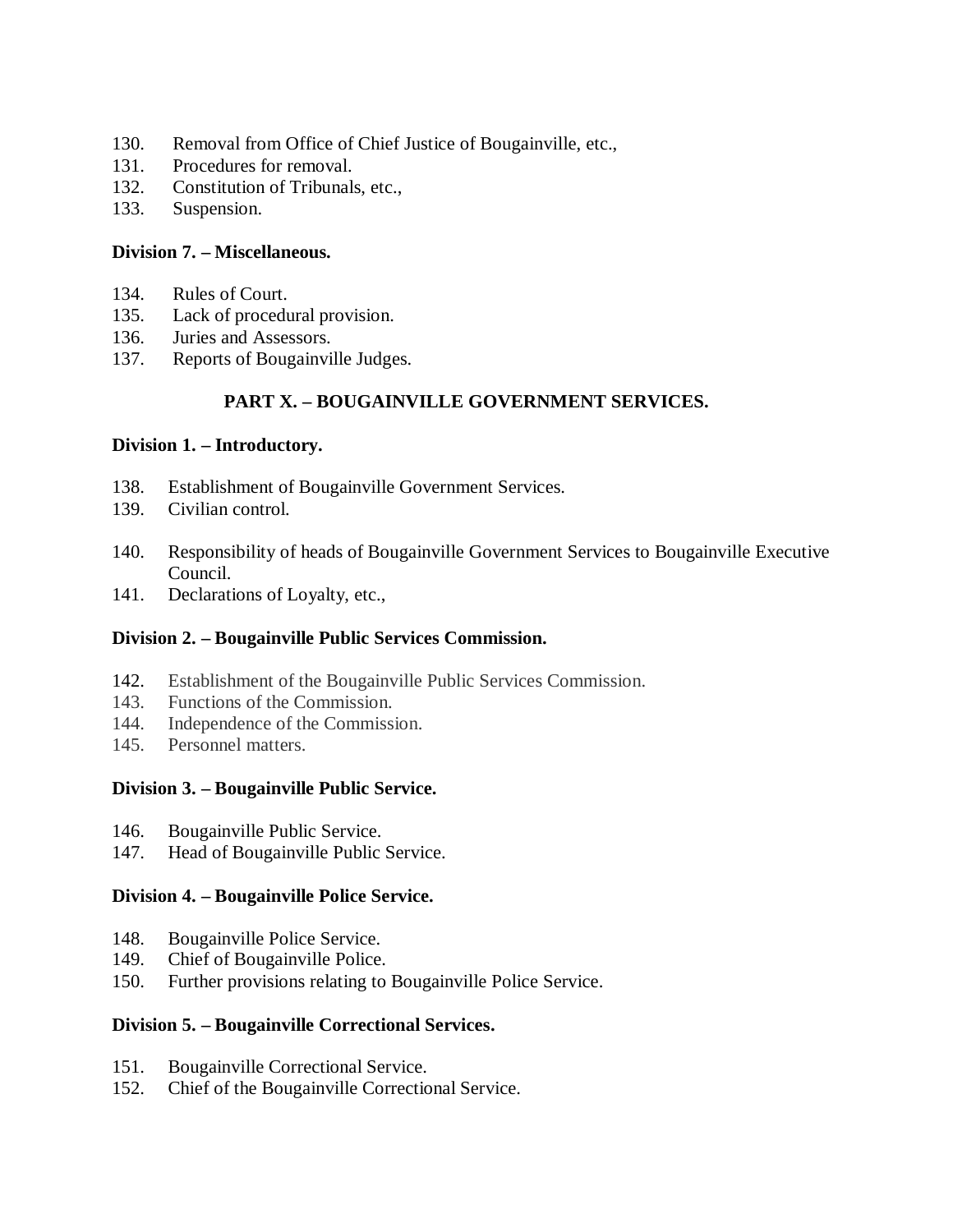#### PART XI. – FINANCES AND FINANCIAL MANAGEMENT AND CONTROL.

#### **Division 1. – General.**

153. General Principles relating to finances and financial management.

#### **Division 2. – Outline of Finances of Autonomous Bougainville Government and Finance Administration**

154. Outline of finances of Autonomous Bougainville Government and finance administration.

## *Division 3. – House of Representatives and Finance.*

- 155. Financial responsibility of the House of Representatives.
- 156. Executive initiative.
- 157. Revenue and expenditure without prior approval.

## **Division 4. – Bougainville Auditor-General.**

- 158. Establishment of office of Bougainville Auditor-General.
- 159. Functions of the Bougainville Auditor-General.

## **Division 5. – Public Accounts Committee.**

- 160. Establishment of the Public Accounts Committee.
- 161. Functions of the Committee.

#### **Division 6. – Bougainville Salaries and Remuneration Commission.**

- 162. The Bougainville Salaries and Remuneration Commission.
- 163. Functions, etc., of the Commission.
- 164. Functions of National Salaries and Remuneration Commission.

## **PART XII. – THE BOUGAINVILLE OMBUDSMAN.**

- 165. The Bougainville Ombudsman.
- 166. Purposes of the Bougainville Ombudsman.
- 167. Functions and powers of the Bougainville Ombudsman.
- 168. Reports by the Bougainville Ombudsman.

## **PART XIII. – LEADERSHIP CODE.**

- 169. Application of Leadership Code.
- 170. Customary standards of leadership.
- 171. Other responsibilities of Office.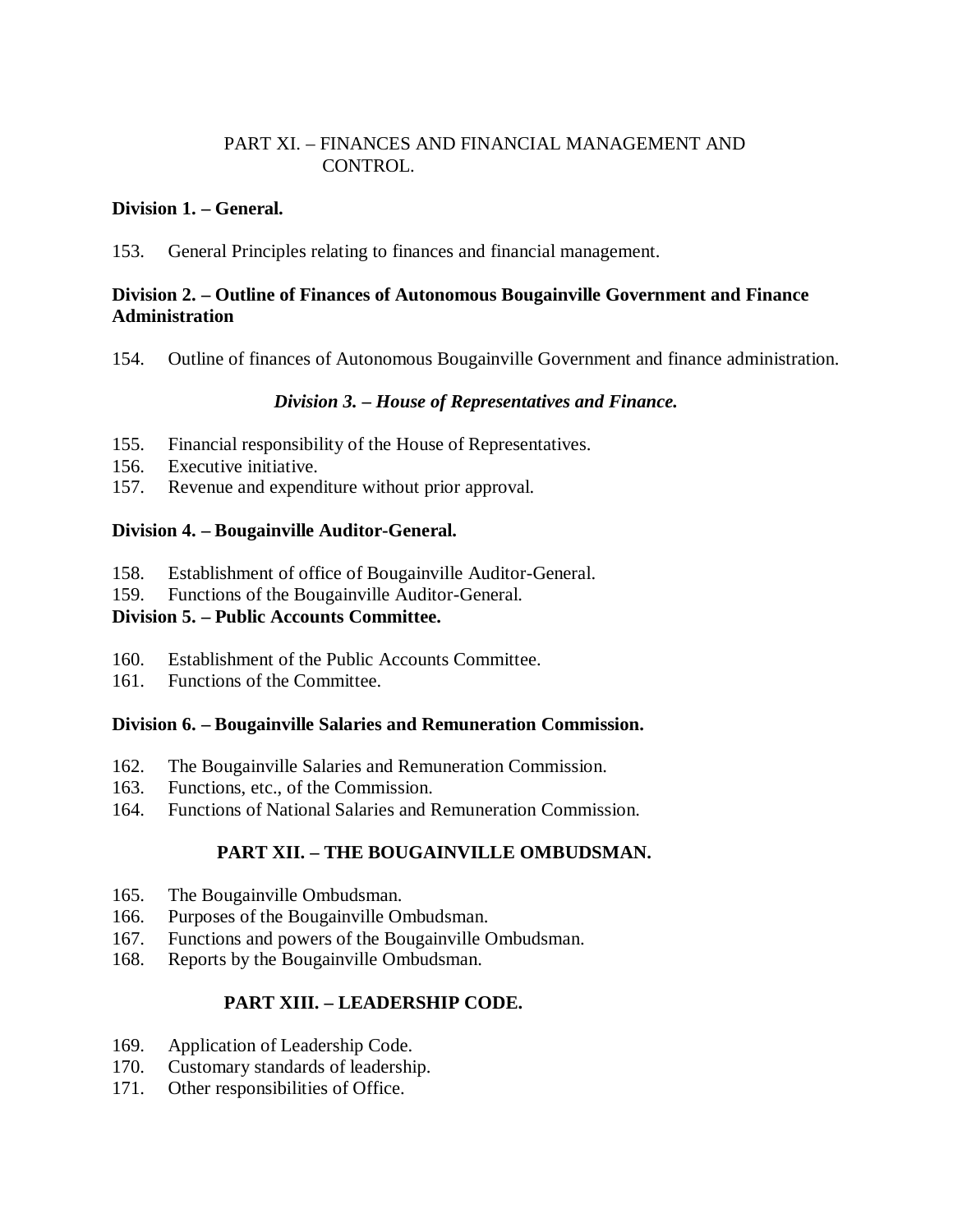- 172. Particular responsibilities of office.
- 173. Further provisions concerning the Leadership Code.
- 174. Prosecution for misconduct in office.
- 175. Investigation and prosecution may be carried out where person no longer holds office.
- 176. Disqualifications on dismissal.
- 177. Powers of Bougainville Ombudsman in relation to criminal misconduct.

# **PART XIV. – HUMAN RIGHTS.**

#### **Division 1. – Rights.**

- 178. Basic Rights.
- 179. Additional Rights.

#### **Division 2. – Qualification on Rights.**

- 180. Qualifications on the Qualified Rights.
- 181. Reasonably Justifiable in a Democratic Society.
- 182. Validity of Emergency Legislation.

#### **Division 3. – Enforcement of Guaranteed Rights and Freedoms.**

- 183. Enforcement of guaranteed rights and freedoms.
- 184. Damages for breach of rights.
- 185. Human rights enforcement body.
- 186. Customary methods of dealing with human rights abuses. *PART XV. – ISSUES ARISING FROM THE BOUGAINVILLE CONFLICT.*
- *187. Issues arising from the Bougainville Conflict.*

# **PART XVI. – BOUGAINVILLE CONSTITUTIONAL OFFICE HOLDERS AND BOUGAINVILLE CONSTITUTIONAL INSTITUTIONS.**

## **Division 1. – General.**

188. Other Provisions relating to Bougainville Constitutional Office-holders and Bougainville Constitutional Institutions.

#### **Division 2. – Bougainville Constitutional Office-Holders.**

- 189. Bougainville Constitutional Office-Holders.
- 190. Removal from office of certain Bougainville Constitutional Office-Holders.

#### **Division 3. – Bougainville Constitutional Institutions.**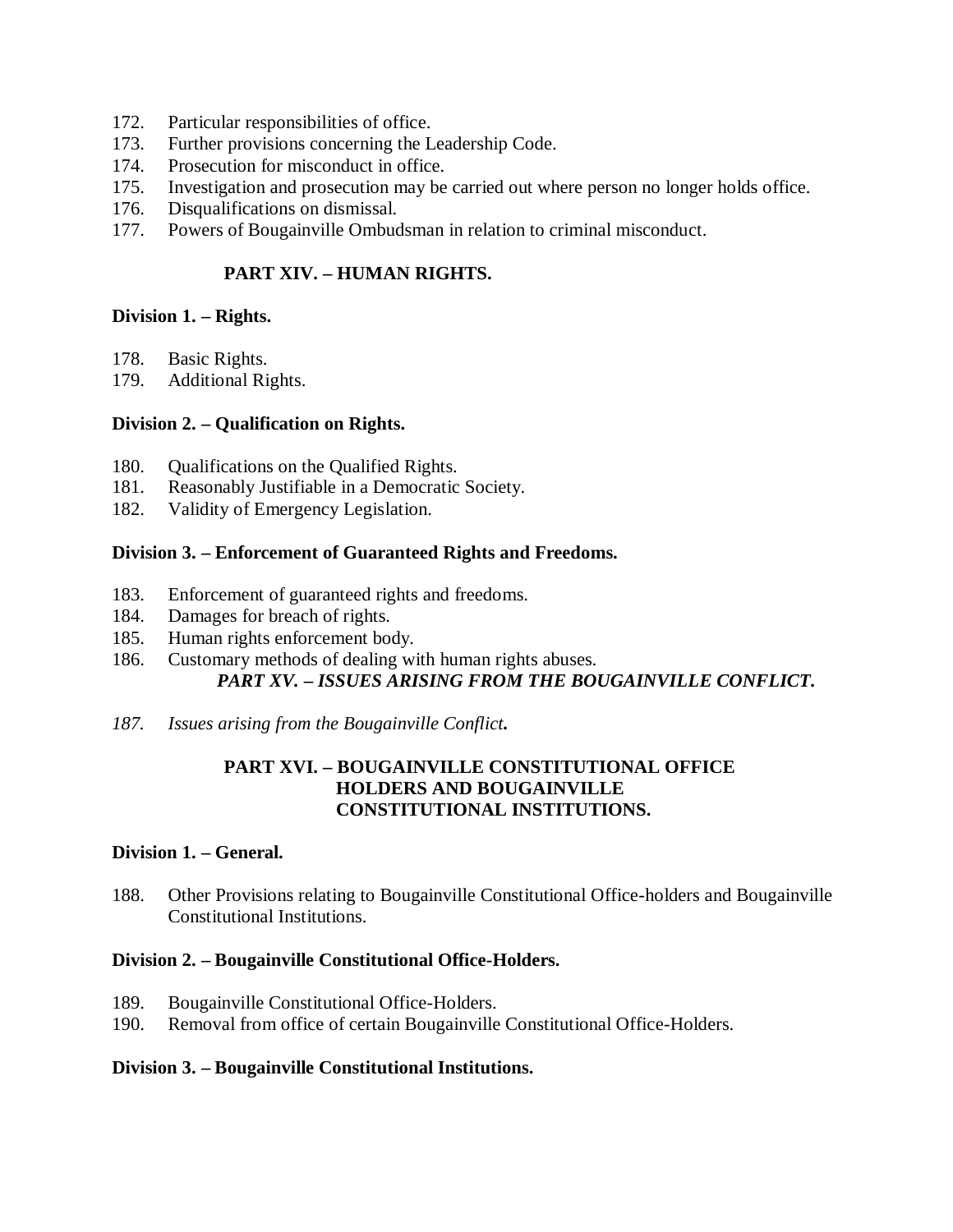191. Bougainville Constitutional Institutions.

#### *Division 4. – Provisions of Facilities, etc.,*

192. Provisions of facilities, etc.,

## **PART XVII. – BOUGAINVILLE REFERENDUM.**

- 193. Bougainville Referendum.
- 194. Procedure in relation to the Bougainville Referendum.

## **PART XVIII. – CONSULTATION AND PARTICIPATION.**

- 195. Consultation through Plebiscite.
- 196. Participation in, and poll for law-making.

# **PART XIX. – EMERGENCY PROCEDURES AND POWERS.**

- 197. Definitions.
- 198. General approach to certain emergencies.
- 199. Declarations of emergency generally.
- 200. Declaration, etc., of Bougainville Emergency.
- 201. Declaration, etc., of National Emergency at request of Autonomous Bougainville Government.
- 202. Request for revocation of declaration, etc., where National Emergency declared other than at the request of the Autonomous Bougainville Government.
- 203. House of Representatives Control.
- 204. Management and control of emergencies.

## *PART XX. – INTERGOVERNMENTAL RELATIONS AND REVIEW.*

205. Principles of intergovernmental relations, etc.,

## PART XXI. – THIS CONSTITUTION.

- 206. Supremacy of the Constitution.
- 207. Alteration of this Constitution.
- 208. Evolution of this Constitution and of the Autonomous Bougainville Government.
- 209. Interpretative Jurisdiction.
- 210. Special References to Bougainville High Court.
- 211. Special status of the Preamble.
- 212. Construction of the Constitution generally.
- 213. Construction of Bougainville Laws.
- 214. Use of certain materials as aids to interpretation.
- 215. Enforcement of this Constitution.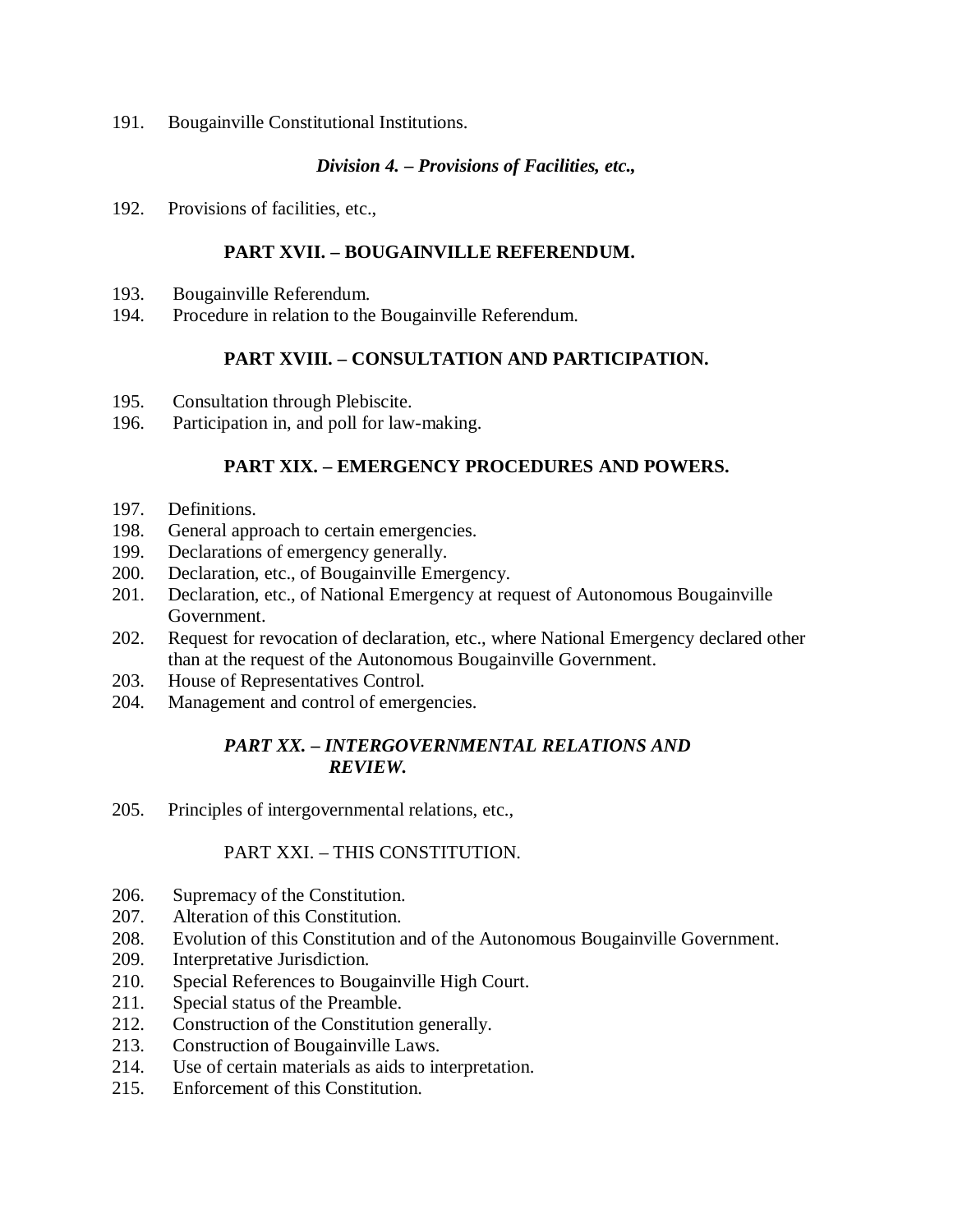#### 216. Accessibility of the Constitution.

## *PART XXII. – ALTERATION OF THIS CONSTITUTION AND OF PART XIV (***BOUGAINVILLE GOVERNMENT AND BOUGAINVILLE REFERENDUM***) OF THE NATIONAL CONSTITUTION, ETC.,*

#### **Division 1. – Amendment of Part XIV (Bougainville Government and Bougainville Referendum) of the National Constitution, etc.**

- 217. Requirements for amendment of Part XIV (*Bougainville Government and Bougainville Referendum*) of the National Constitution, etc.,
- 218. National Constitutional Regulations.

#### **Division 2. – Alterations to this Constitution.**

219. Making of alterations to this Constitution.

# **PART XXIII. – REVIEW OF THIS CONSTITUTION, ETC.,**

220. Review of this Constitution, etc.,

# **PART XXIV. – MISCELLANEOUS.**

- 221. Legal Capacity of Autonomous Bougainville Government.
- 222. Bougainville Constitutional Regulations.
- 223. Public Purposes.
- 224. Transitional Provisions contained in Organic Law.
- 225. Application of other Laws.
- 226. Bougainville Gazette.

## **PART XXV. – FIRST BOUGAINVILLE GENERAL ELECTION AND FIRST MEETING OF HOUSE OF REPRESENTATIVES.**

## *Division 1. – General.*

- 227. Effect of this Part.
- 228. Purposes of this Part.
- 229. Interpretation.

#### **Division 2. – Powers and Duties of Bougainville Interim Provincial Government in consultation with Bougainville People's Congress.**

230. Existing facilities to be used where practicable.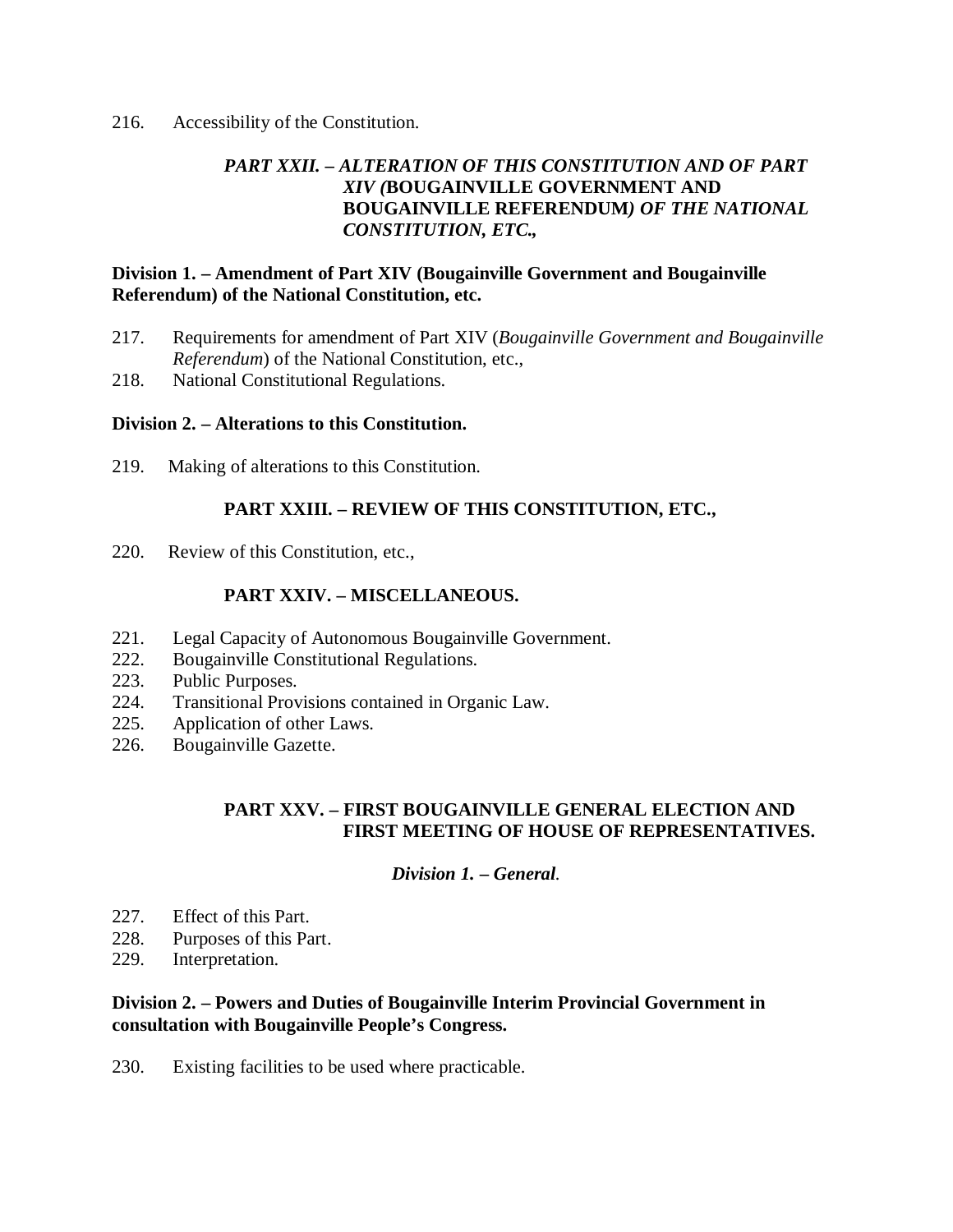231. Bougainville Interim Provincial Government, in consultation with Bougainville People's Congress may issue orders in certain circumstances.

#### **Division 3. – Arrangements for First Bougainville General Election.**

- 232. Interim Bougainville Gazette.
- 233. First Bougainville General Election Boundaries Director.
- 234. Constituencies for first Bougainville General Election.
- 235. First Bougainville General Election Manager.
- 236. First Bougainville General Election.
- 237. Interim Registration of Political Parties.
- 238. Disputed elections and returns arising from first Bougainville General Election.

#### **Division 4. – Arrangements for the First Meeting of the House of Representatives.**

- 239. Calling of First Meeting of House of Representatives.
- 240. Executive Officer of the House of Representatives.

## *PART XXVI. – OTHER INTERIM ARRANGEMENTS.*

241. Interim arrangements in relation to Institutions, Offices, etc.,

#### **SCHEDULES.**

## **SCHEDULE 1.**

## **DECLARATION OF LOYALTY TO BOUGAINVILLE, ITS PEOPLES AND CONSTITUTION.**

## **SCHEDULE 2**

# **RULES FOR SHORTENING AND INTERPRETATION OF THIS CONSTITUTION. PART 1. – INTRODUCTORY.**

Sch.2.1. Application of Schedule 2.

## **PART 2. – GENERAL.**

- Sch.2.2. Meaning of Certain Expressions.
- Sch.2.3. This Constitution speaks from time to time.
- Sch.2.4. Fair Meaning to be given to language used.
- Sch.2.5. Statements of general principle.
- Sch.2.6. "Non-Justiciable".
- Sch.2.7. Gender and Number.
- Sch.2.8. Provisions where no time prescribed.
- Sch.2.9. Exercise and performance of powers and duties.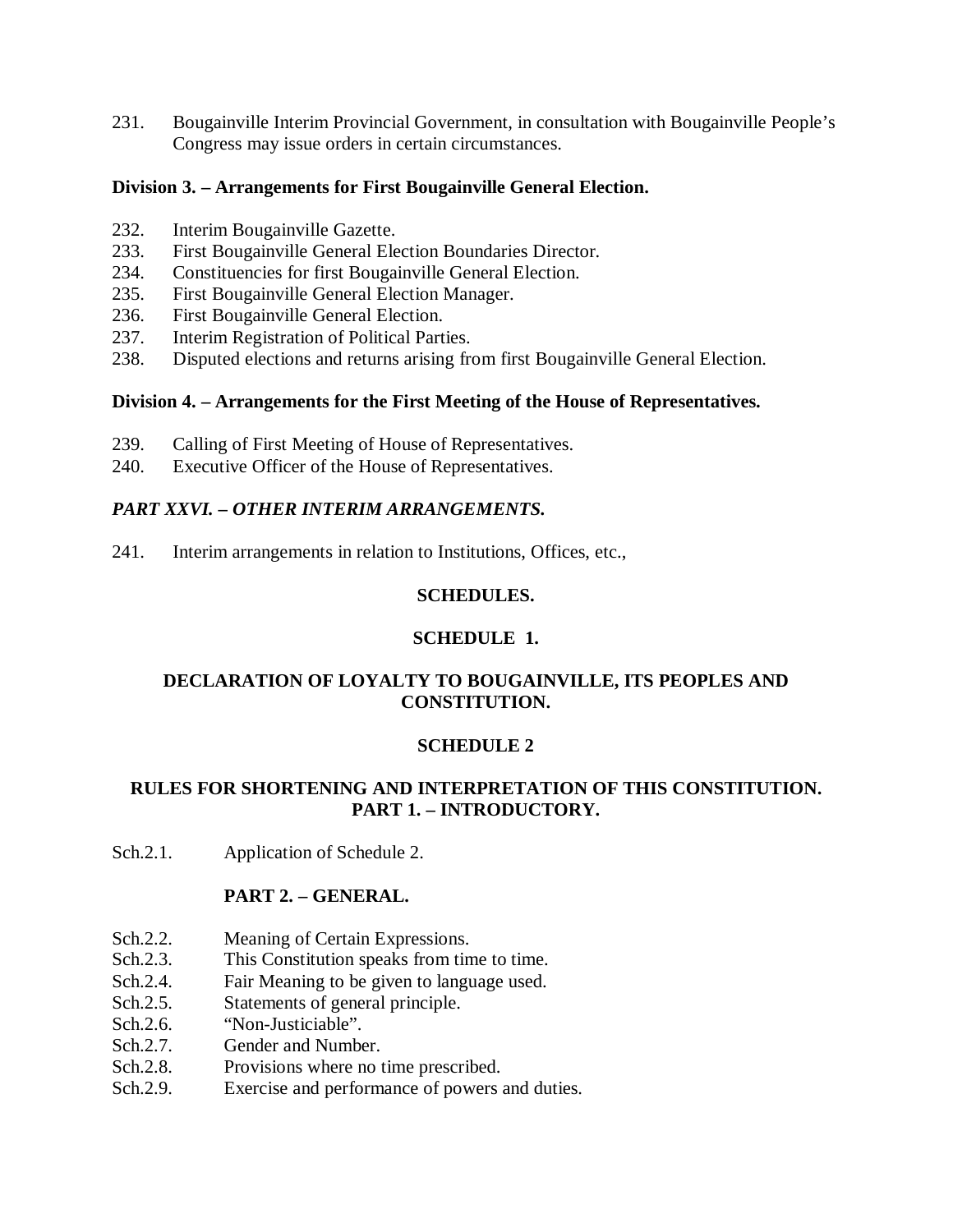- Sch.2.10. Power of majority of more than two persons and quorums.
- Sch.2.11. Attainment of Age.
- Sch.2.12. References to Series.
- Sch.2.13. Residence.
- Sch.2.14. Effect of time limits.
- Sch.2.15. Repeal, etc.,
- Sch.2.16. Disallowance, etc.,
- Sch.2.17. Independence.
- Sch.2.18. Regulation of Acts. etc.,
- Sch.2.19. Consultation.
- Sch.2.20. Conferring of powers to include delegation, etc.,
- Sch.2.21. Principles of natural justice.

#### **SCHEDULE 3.**

#### **BOUNDARIES OF BOUGAINVILLE PROVINCE SPECIFIED IN THE SCHEDULE TO THE ORGANIC LAW ON PROVINCIAL BOUNDARIES.**

#### **SCHEDULE 4.**

#### **NATIONAL CONSTITUTION PROVISIONS RELATING TO FUNCTIONS AND POWERS OF THE AUTONOMOUS BOUGAINVILLE GOVERNMENT.**

- "290. Functions and Powers available to the Bougainville Government.
- "291. Functions and Powers of the National Government and of the Bougainville Government in relation to Criminal law.
- "292. Subjects not specified in Section 289, 290 and 291.
- "293. International Obligations, etc. of the State in respect of the Powers and Functions of the Bougainville Government.
- "294. Functions and powers of the Bougainville Government on establishment and within 12 months thereafter.
- "295. Process of Transfer of functions and powers.
- "296. Relationship of National and Bougainville Laws.
- "297. Manner of implementation of transfer of functions and powers.
- "298. National Government Assets and Land.
- "299. Transfer of delegation of functions and powers.

#### **SCHEDULE 5.**

#### **MATTERS RELATING TO BOUGAINVILLE CONSTITUTIONAL OFFICE-HOLDERS.**

5.1 Qualifications for appointment as Chief Justice of Bougainville or as a Bougainville Judge.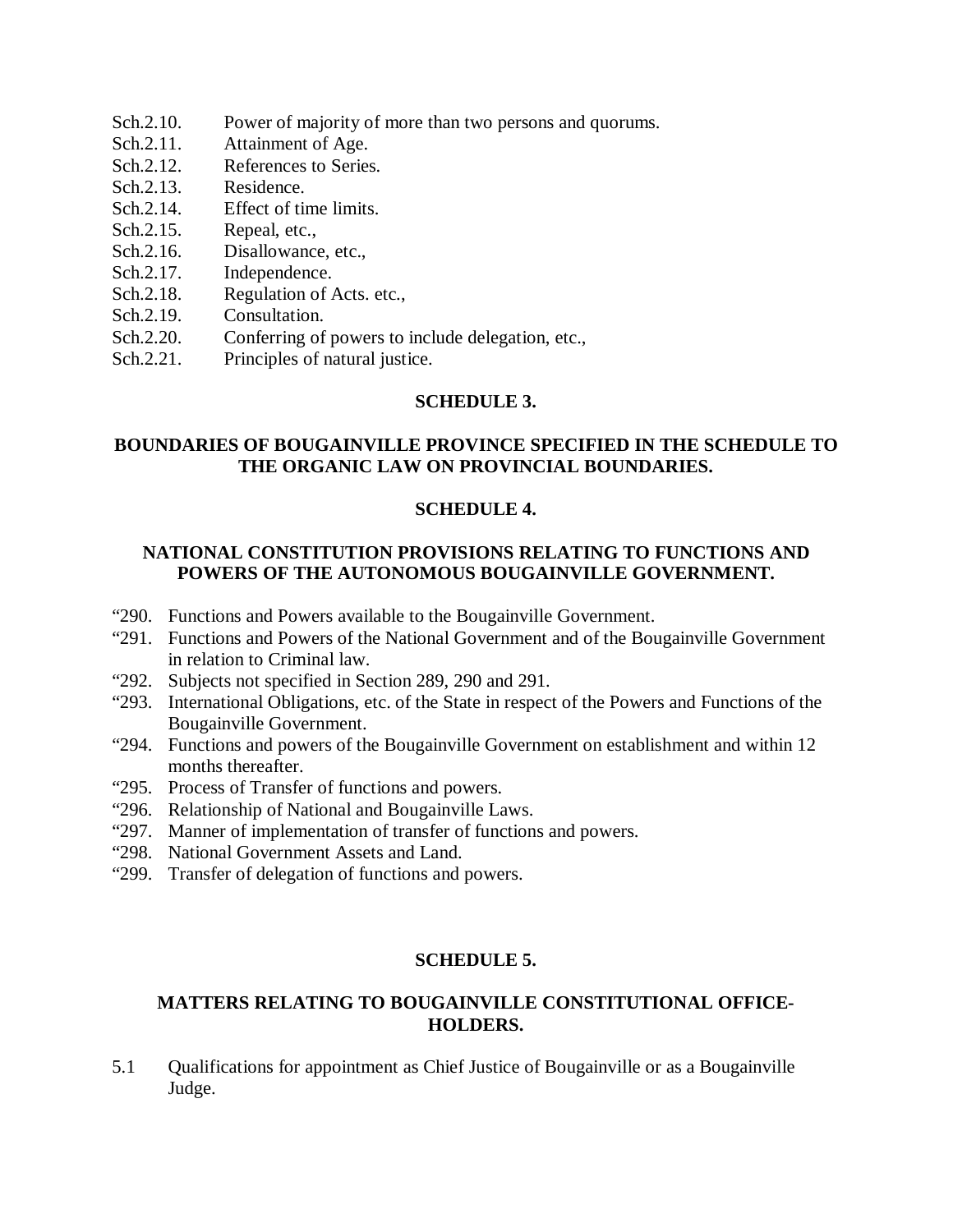- 5.2 Qualifications for appointment as Bougainville Public Prosecutor and Bougainville Public Solicitor.
- 5.3 Qualifications for appointment as Bougainville Ombudsman.
- 5.4 Qualifications for Appointment as Bougainville Electoral Commissioner.
- 5.5 Qualifications for appointment and disqualifications from office as Bougainville Auditor-General.
- 5.6 Qualifications for appointment as head of other Bougainville Courts.
- 5.7 Disqualification from office of certain Bougainville Constitutional office-holders.
- 5.8 Special conditions of employment of Bougainville Constitutional Office-holders.
- 5.9 Resignation.
- 5.10 Annual Reports, etc.,
- 5.11 Acting Bougainville Constitutional Office-holder.
- 5.12 Rights on Termination of employment.

#### **SCHEDULE 6.**

## **IMMUNITY FROM PROSECUTION.**

#### **6.1 NATIONAL CONSTITUTION PROVISIONS RELATING TO IMMUNITY FROM PROSECUTION.**

"344. Immunity from Prosecution.

## **6.2 DECLARATION IN RESPECT OF IMMUNITY.**

## **SCHEDULE 7.**

## **NATIONAL CONSTITUTION PROVISIONS RELATING TO BOUGAINVILLE REFERENDUM.**

*"Bougainville 7. – Bougainville Referendum.*

- "338. Referendum to be held.
- "339. The Question or questions to be put.
- "340. Manner of Conducting Referendum.
- "341. Referendum to be free and fair.
- "342. Referendum results and implementation.
- "343. Resolution of differences on referendum.

#### **SCHEDULE 8.**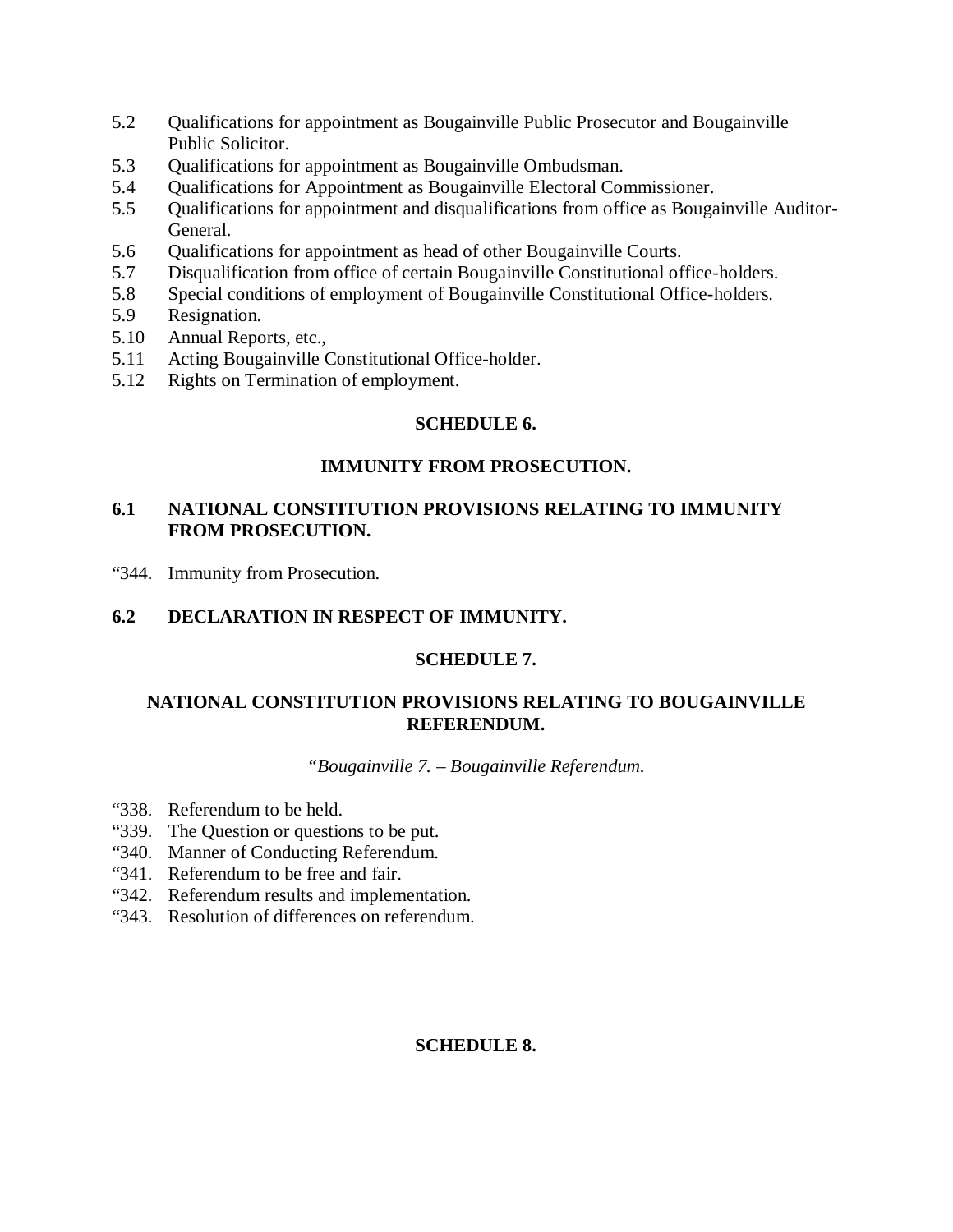#### **NATIONAL CONSTITUTION PROVISIONS RELATING TO INTERGOVERNMENTAL RELATIONS AND REVIEW.**

#### **"Division 6. – Intergovernmental Relations and Review.**

- "330. Interpretation.
- "331. Principles of intergovernmental relations.
- "332. Joint Supervisory Body.
- "333. Dispute Resolution Procedure.
- "334. Mediation and Arbitration.
- "335. Dispute resolution in the courts.
- "336. Panel of persons with appropriate expertise.
- "337. Reviews.

#### **SCHEDULE 9.**

#### **TRANSITIONAL PROVISIONS – PART VI OF THE ORGANIC LAW ON PEACE-BUILDING IN BOUGAINVILLE – AUTONOMOUS BOUGAINVILLE GOVERNMENT AND BOUGAINVILLE REFERENDUM.**

#### **"PART VI. – ADDITIONAL TRANSITIONAL PROVISIONS.**

- "67. Transfer of assets.
- "68. Former Provincial Laws.
- "69. Saving of contracts, etc.,
- "70. Registration of title of land.
- "71. Pending legal proceedings.

#### **SCHEDULE 10.**

#### **ELECTORAL PROVISIONS RELATING TO THE FIRST GENERAL ELECTION OF PRESIDENT OF THE AUTONOMOUS REGION OF BOUGAINVILLE AND OF MEMBERS OF THE FIRST HOUSE OF REPRESENTATIVES.**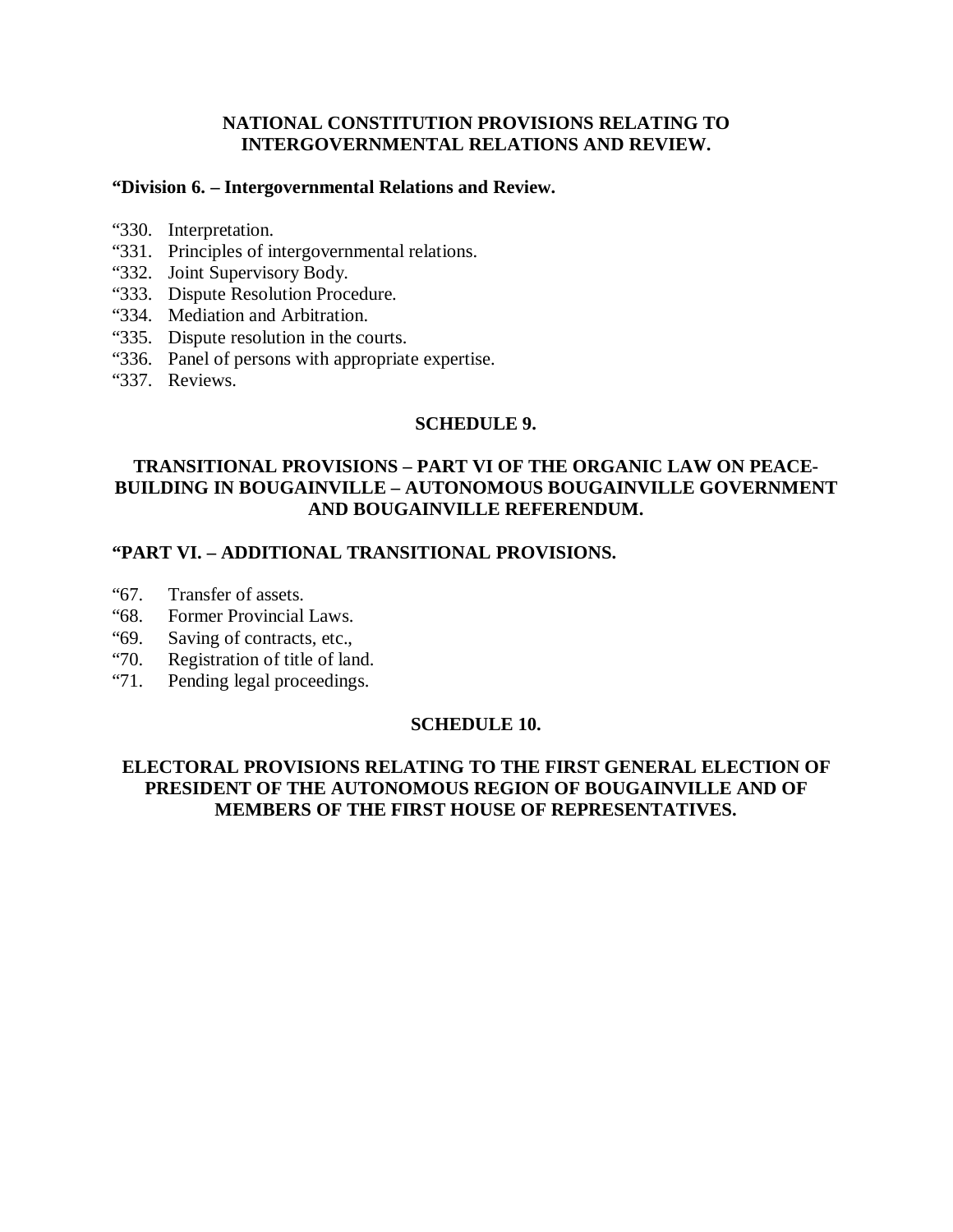#### **THE CONSTITUTION OF THE AUTONOMOUS REGION OF BOUGAINVILLE**

#### **THE PREAMBLE**

#### WE, THE PEOPLE OF BOUGAINVILLE, under the sovereignty of God

- Conscious of the noble heritage and customs of our Ancestors and of the freedom and autonomy which they enjoyed in time immemorial;
- Mindful of the restrictions wrought on our freedom, autonomy and customs by colonial aggression, foreign influences and the devastation of foreign wars;
- Proud of our long struggle to free ourselves from adverse colonial and foreign influences and to renew our freedom, autonomy and customs;
- Chastened by internal conflict that arose during our struggle for freedom;

Recognizing the sacrifice of Bougainvilleans for the causes of autonomy and self-determination;

- Heartened by the process of healing, reconciliation and unity pursued during the years of conflict and thereafter;
- WE, THE PEOPLE OF BOUGAINVILLE under the sovereignty of God our Father believing and trusting in HIM do now, with His guidance and blessing, hail the dawn of a new era of government for Bougainville to enable us with His help –
	- *(a)* to uphold Christian and similar moral and spiritual principles; and
	- *(b)* to honour our heritage and ancestral spirits and our worthy customs and traditions; and
	- *(c)* to provide for the self-determination of the People through both autonomy arrangements and the referendum on independence; and
	- *(d)* to recognize the sovereignty of the People; and
	- *(e)* to recognize the autonomy of family and clan lineages and other customary communities; and
	- *(f)* to govern through democracy, accountability, equality and social justice; and
	- *(g)* to protect the land, the sea, our environment and our cultural identity for present and future generations; and
	- *(h)* to strive to eliminate universal problems in Bougainville of poverty, illiteracy, corruption, pollution, unemployment, overpopulation and other ills; and
	- *(i)* to meet the obligations of Bougainvilleans under this Constitution and in particular to uphold this Constitution with dignity and integrity; and
	- *(j)* to provide for the legislative, executive and judicial powers of the People of Bougainville to be vested in the respective arms of an Autonomous Bougainville Government;

WE, THE PEOPLE OF BOUGAINVILLE ACTING UNDER THE AUTHORITY OF OUR TRADITIONAL CLAN SYSTEM AND LEADERSHIP DO NOW THEREFORE DECLARE that we, having resolved to enact a Constitution for the Autonomous Region of Bougainville,

AND ACTING with the guidance of God through decision of our representatives in the Bougainville Constituent Assembly on the Twelfth day of November 2004, following consultation with the People through our Bougainville Constitutional Commission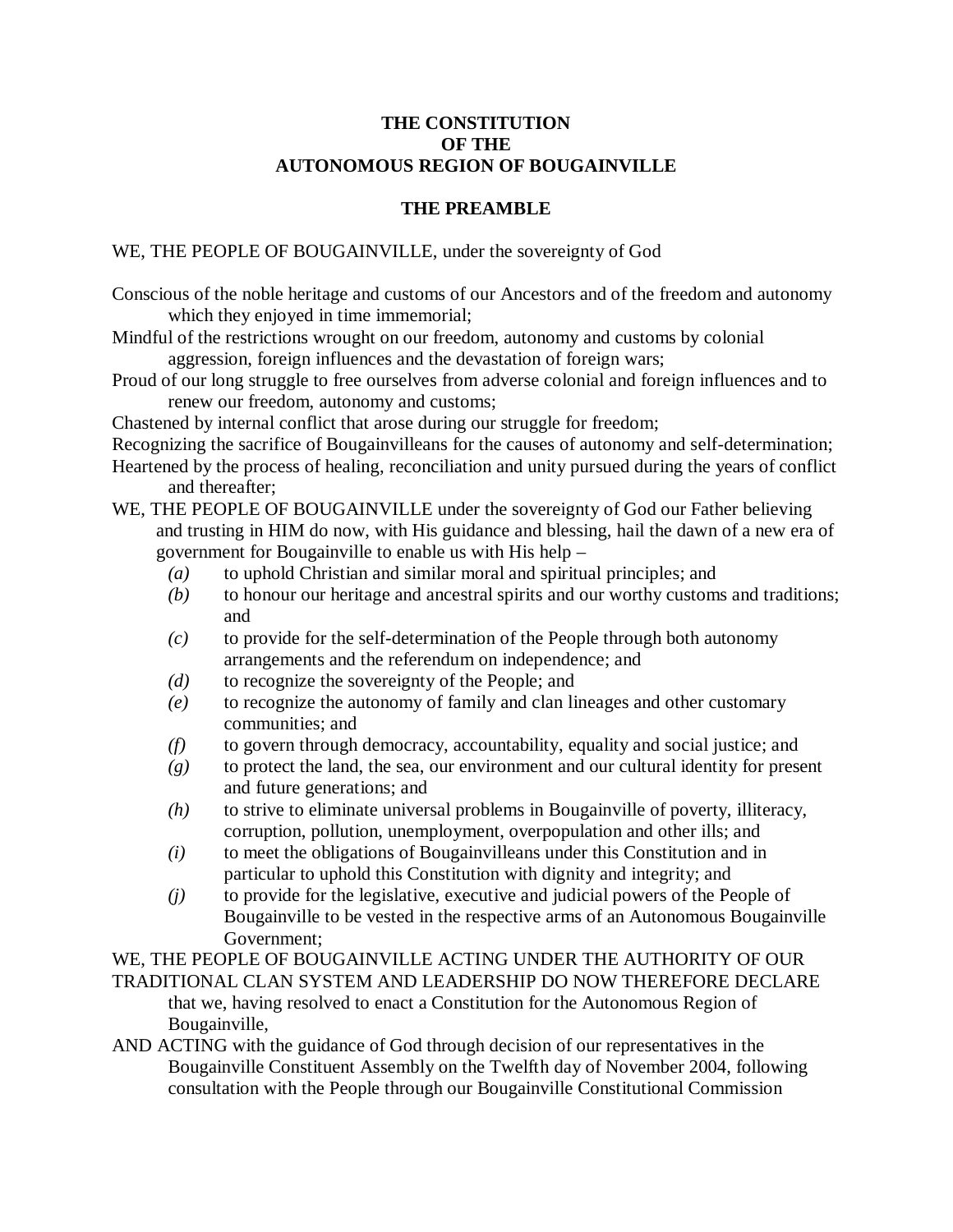HEREBY, under the authority of the Bougainville Peace Agreement as implemented in Part XIV (*Bougainville Government and Bougainville Referendum*) of the National Constitution, ESTABLISH, ADOPT AND GIVE TO OURSELVES this Constitution –

to come into effect in the following manner:–

- *(a)* on the day following the date of publication of this Constitution in the National Gazette following its endorsement by the Head of State, acting with, and in accordance with, the advice of the National Executive Council, Part XXV (*First Bougainville General Election and First Meeting of House of Representatives*) shall come into operation, together with such other provisions as are necessary to enable the first general election of the President and members of the House of Representatives to take place; and
- *(b)* on the day fixed for the return of the writs in the first general election of the President and members of the House of Representatives, the remainder of this Constitution shall come into operation.

# **PART I. - BOUGAINVILLE.**

# **1. AUTONOMOUS REGION OF BOUGAINVILLE.**

- (1) Bougainville is made up of
	- (*a*) the areas of land within the boundaries specified in Schedule 3 (*the boundaries of Bougainville Province specified in the Schedule to the National Organic Law on Provincial Boundaries*) to this Constitution; and
	- (*b*) the areas of sea extending to three nautical miles from the low water mark of the areas of land referred to in Paragraph (*a*).
- (2) Bougainville shall be known
	- (*a*) formally, as "The Autonomous Region of Bougainville"; and
	- (*b*) otherwise, as "Bougainville".

(3) The Autonomous Bougainville Government will keep under review the question of the name of Bougainville and whether any change should be made to it.

(4) The Autonomous Bougainville Government may consult with the National Government in accordance with the Bougainville Peace Agreement concerning an extension of Bougainville's maritime boundaries.

# **2. AUTONOMOUS BOUGAINVILLE GOVERNMENT.**

The government established for the Autonomous Region of Bougainville by this Constitution shall be known as the "Autonomous Bougainville Government".

# **3. JURISDICTION OF AUTONOMOUS BOUGAINVILLE GOVERNMENT.**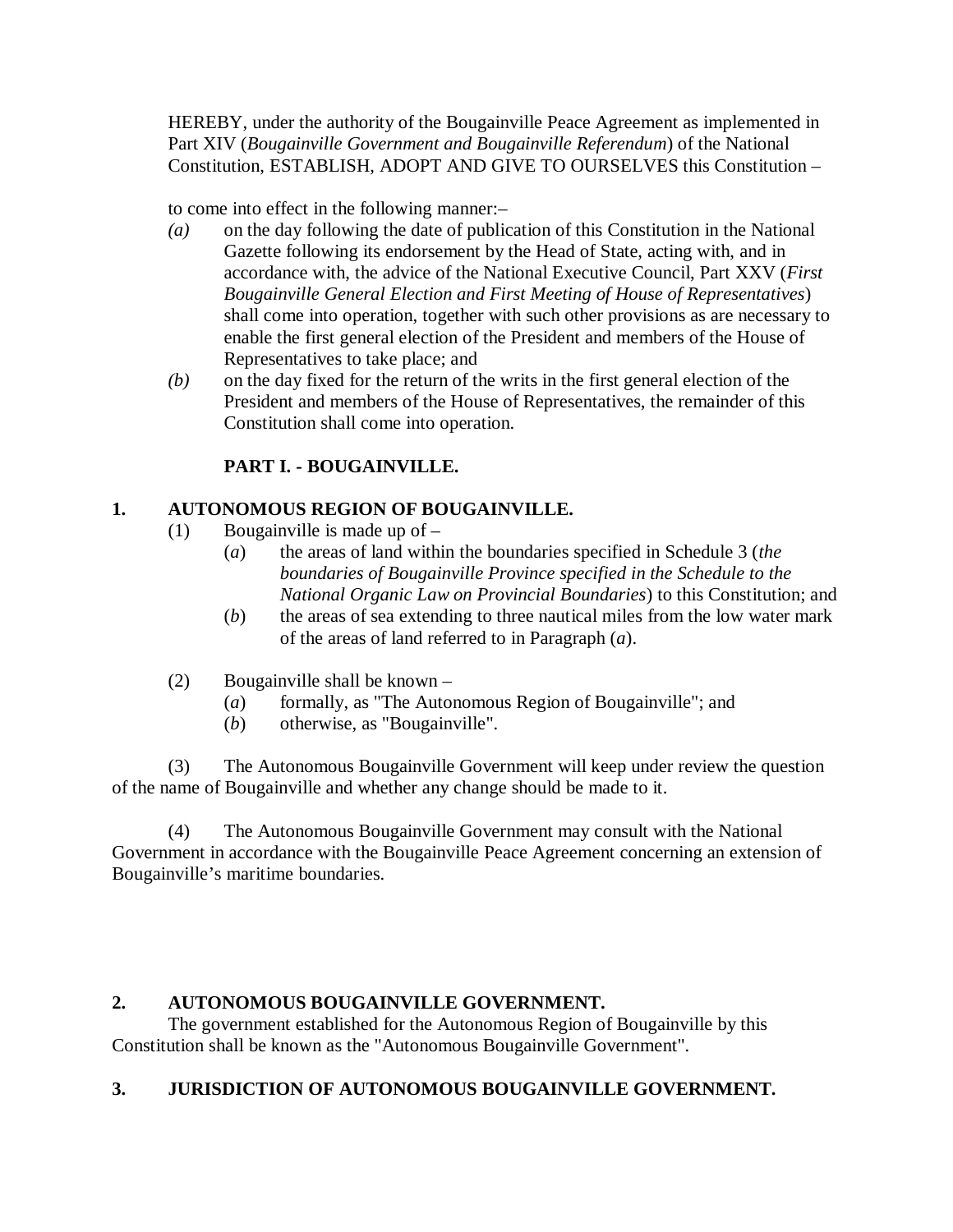The Autonomous Bougainville Government has jurisdiction only over the Autonomous Region of Bougainville in accordance with this Constitution and the Bougainville Peace Agreement as implemented in Part XIV (*Bougainville Government and Bougainville Referendum*) of the National Constitution.

# **4. SYMBOLS OF THE AUTONOMOUS REGION OF BOUGAINVILLE.**

(1) A Bougainville law may make provision for and in respect of all or any of the following: –

- (*a*) a Bougainville Flag;
- (*b*) a Bougainville Emblem;
- *(c)* a Bougainville Motto;
- *(d)* a Bougainville Seal;
- (*e*) a Bougainville Pledge;
- *(f)* a Bougainville Anthem;
- *(g)* a Bougainville style of dress;
- *(h)* symbols, awards, holidays or days of celebration, fitting to symbolize the Autonomous Region of Bougainville or to honour persons, places or events relating to the Autonomous Region of Bougainville or to the Autonomous Bougainville Government.

(2) Wherever possible, the symbols of Bougainville provided for in Subsection (1) shall be of a character and kind unique to Bougainville.

# **5. AUTONOMOUS REGION OF BOUGAINVILLE CAPITAL.**

(1) Subject to Subsection (2), a Bougainville law made by an absolute majority vote shall determine the location of the capital of the Autonomous Region of Bougainville.

(2) The choice of the location of the capital and the planning of its development should take full account of the need to ensure that the capital does not contribute to the development of the universal problems and ills referred to in Paragraph (*h*) of the Preamble and is as accessible as possible to the People.

# **6. DECLARATION OF LOYALTY TO BOUGAINVILLE.**

(1) When a Bougainville law requires a Declaration of Loyalty to Bougainville to be made, it shall be in the form in Schedule 1 (*Declaration of Loyalty to Bougainville*) to this Constitution.

(2) A person appointed to an office established by this Constitution or as otherwise required by a Bougainville law, shall, before entering upon the duties or exercising any of the powers of his office, make the Declaration of Loyalty to Bougainville.

(3) A Declaration of Loyalty to Bougainville shall be made before a Judge of the Bougainville High Court, a Judge of the National Court or a Magistrate.

# **7. BOUGAINVILLEAN.**

 $(1)$  A person –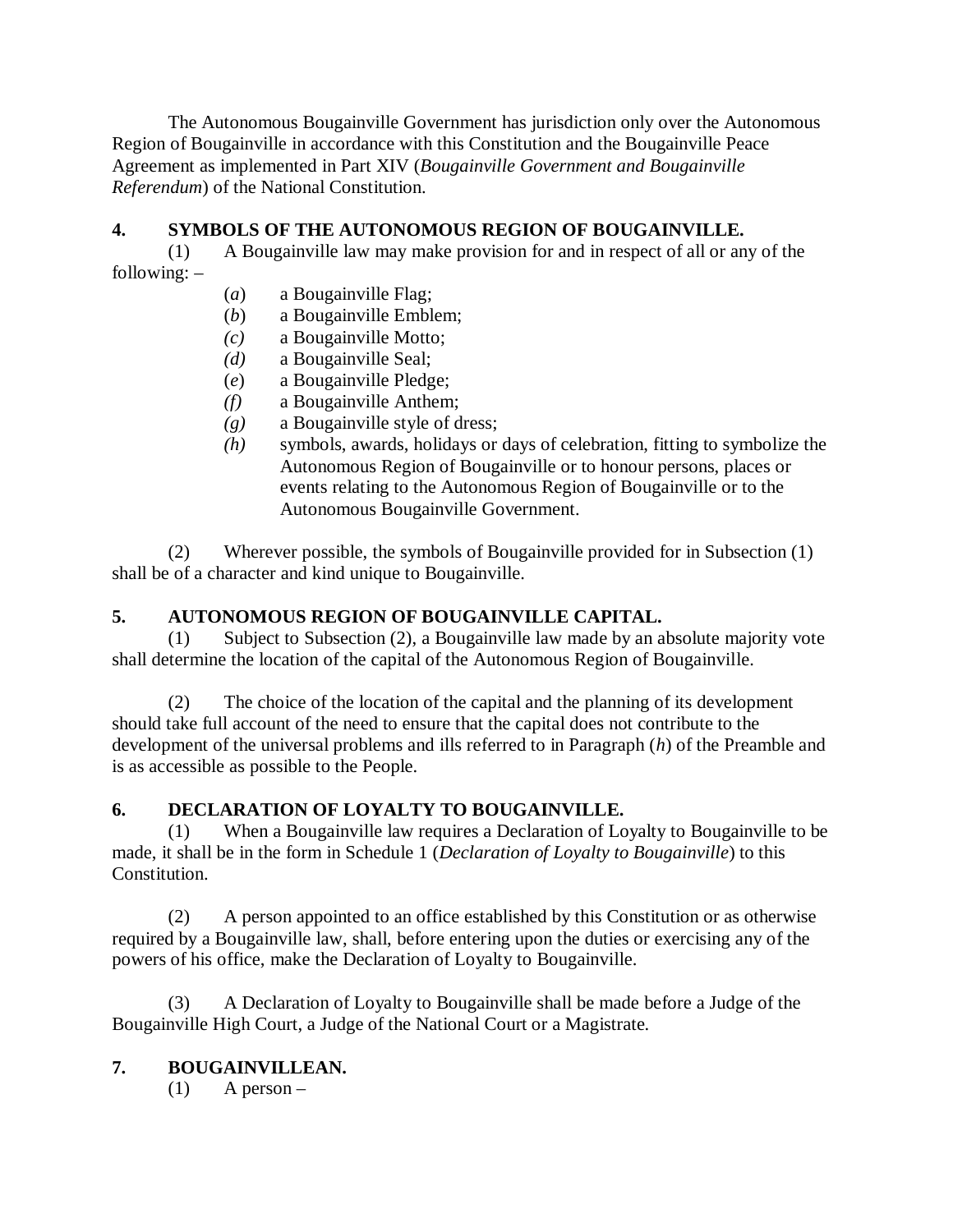- *(a)* who is a member (whether by birth or by adoption according to custom by the clan lineage) of a Bougainvillean clan lineage (matrilineal or patrilineal) owning customary land in Bougainville; or
- *(b)* who is married (whether by law or custom) to a person to whom Paragraph (*a*) applies; or
- *(c)* who is a child one of whose parents is a Bougainvillean by virtue of Paragraph (*a*),

is a Bougainvillean.

(2) A Bougainville law, made by an absolute majority vote, may make provision for the alleviation of special cases of injustice or hardship or disadvantage arising as a result of the application of Subsection (1)(c).

(3) For the purposes of Subsection  $(1)(a)$ , a person who was not born in Bougainville, or who is not of Bougainvillean descent or who is a non-citizen may be adopted as a member of a Bougainville clan according to custom.

(4) A Bougainville law, made by an absolute majority vote, shall make provision for all or any matters relating to this section including –

- *(a)* the nature of providing evidence of customary practices; and
- *(b)* the nature of providing evidence of birth outside Papua New Guinea; and
- *(c)* all matters relevant to the consequences of dissolution of a marriage involving a person to whom Subsection (1) refers; and
- *(d)* all other matters arising from the provisions of this section.

# **8. OWNERSHIP OF CUSTOMARY LAND AND ELECTIONS.**

(1) A Bougainvillean (and no other person) in accordance with this Constitution and Bougainville laws –

- (*a*) in accordance with custom, may own customary land in Bougainville; and
- (*b*) who is a citizen, may be a candidate in any election to the House of Representatives and any other elected body established by or under this Constitution; and
- *(c)* who is a citizen, may vote in any election referred to in Paragraph (*b*).

(2) A Bougainville law, made by an absolute majority vote, may make provision for a citizen, who is not eligible under Subsection  $(1)(b)$  to be a candidate for election or who is not eligible under Subsection (1)(*c*) to vote, but who has such residential or other qualifications as are set out in the law, to be a candidate for election or to vote.

# **9. OBLIGATIONS OF A BOUGAINVILLEAN.**

- (1) A Bougainvillean has an obligation
	- *(a)* to be loyal to Bougainville and to protect its well-being; and
	- (*b*) to uphold all Christian and similar moral and spiritual principles; and
	- (*c*) to promote reconciliation and healing throughout Bougainville;

and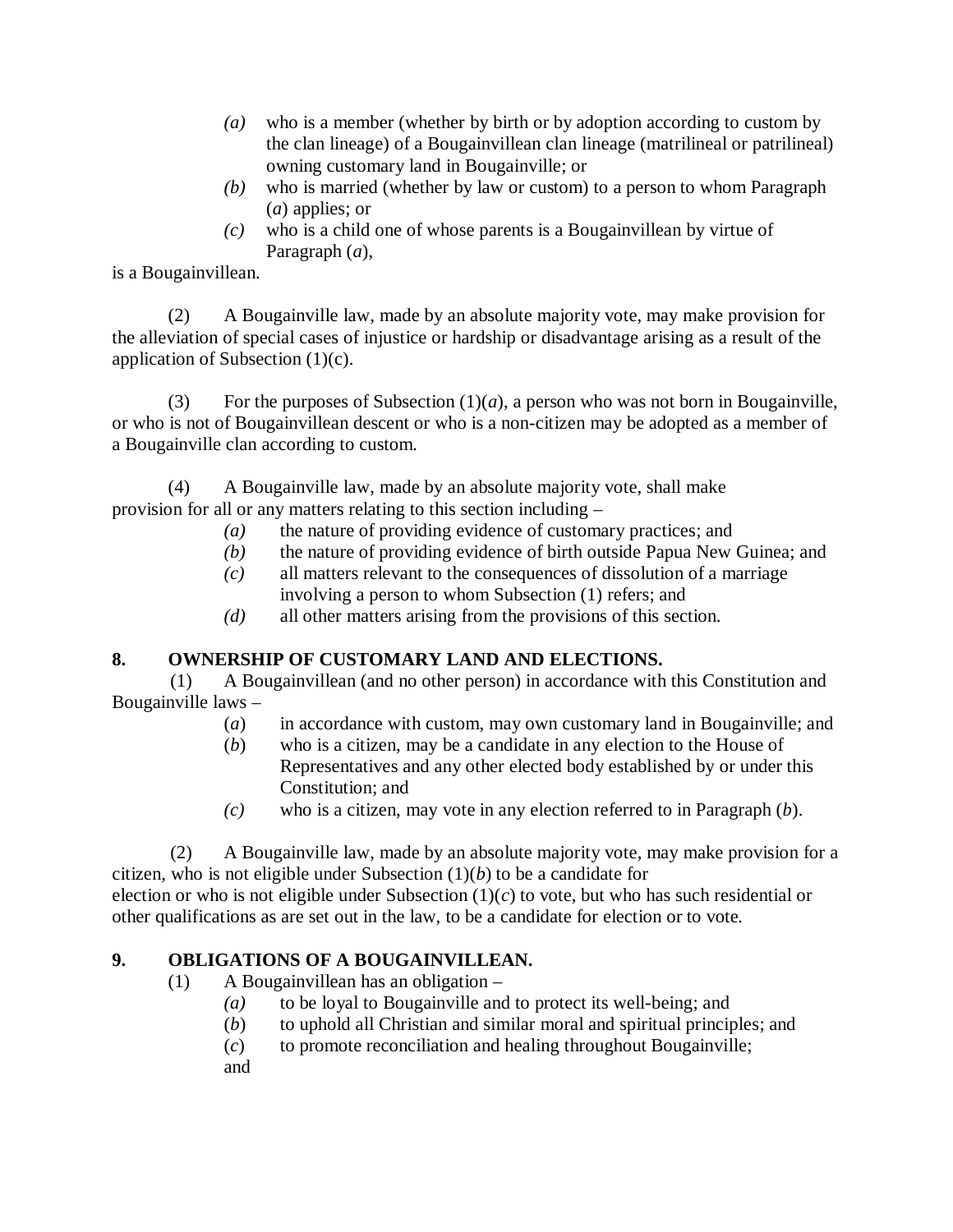- (*d*) to respect, to act in the spirit of, to uphold and to defend this Constitution; and
- (*e*) to engage in gainful work for the good of himself, his family and the common good; and
- (*f*) to contribute to the well-being of the community where that Bougainvillean lives; and
- (*g*) to promote responsible parenthood; and
- *(h)* to live in harmony with others; and
- *(i)* to promote democracy and the rule of law; and
- *(j)* to protect and manage the land and to protect the environment and his culture; and
- *(k)* as a child, to obey his parents.
- (2) The provisions of Subsection (1) are non-justiciable.

# **PART II. – SCHEDULES REPEATING CERTAIN PROVISIONS OF NATIONAL CONSTITUTIONAL LAWS.**

# **10. SCHEDULES REPEATING CERTAIN PROVISIONS OF NATIONAL CONSTITUTIONAL LAWS.**

- (1) The Schedules to this Constitution listed in Subsection  $(2)$ 
	- *(a)* set out certain provisions of National Constitutional Laws which implement parts of the Bougainville Peace Agreement; and
	- *(b)* are included in this Constitution for ease of reference only; and
	- *(c)* shall, where any amendment to the National Constitutional Laws in respect of those provisions is made by the National Parliament in accordance with Division XIV.9 (*Miscellaneous*) of the National Constitution, be deemed to be amended accordingly; and
	- *(d)* shall not otherwise be amended.

(2) The Schedules to this Constitution which set out certain

provisions of National Constitutional Laws which implement parts of the Bougainville Peace Agreement are as follows:**–**

- *(a)* Schedule 3 (*the boundaries of Bougainville Province specified in the Schedule to the Organic Law on Provincial Boundaries)*;
- *(b)* Schedule 4 (*National Constitution provisions relating to functions and powers of the Autonomous Bougainville Government)*;
- *(c)* Schedule 6.1 (*National Constitution provisions relating to immunity from prosecution*);
- *(d)* Schedule 7 (*National Constitution provisions relating to the Bougainville Referendum*);
- *(e)* Schedule 8 (*National Constitution provisions relating to intergovernment relations and review*);
- *(f)* Schedule 9 (*Transitional provisions in the Organic Law on Peace*-*Building in Bougainville – Autonomous Bougainville Government and Bougainville Referendum*).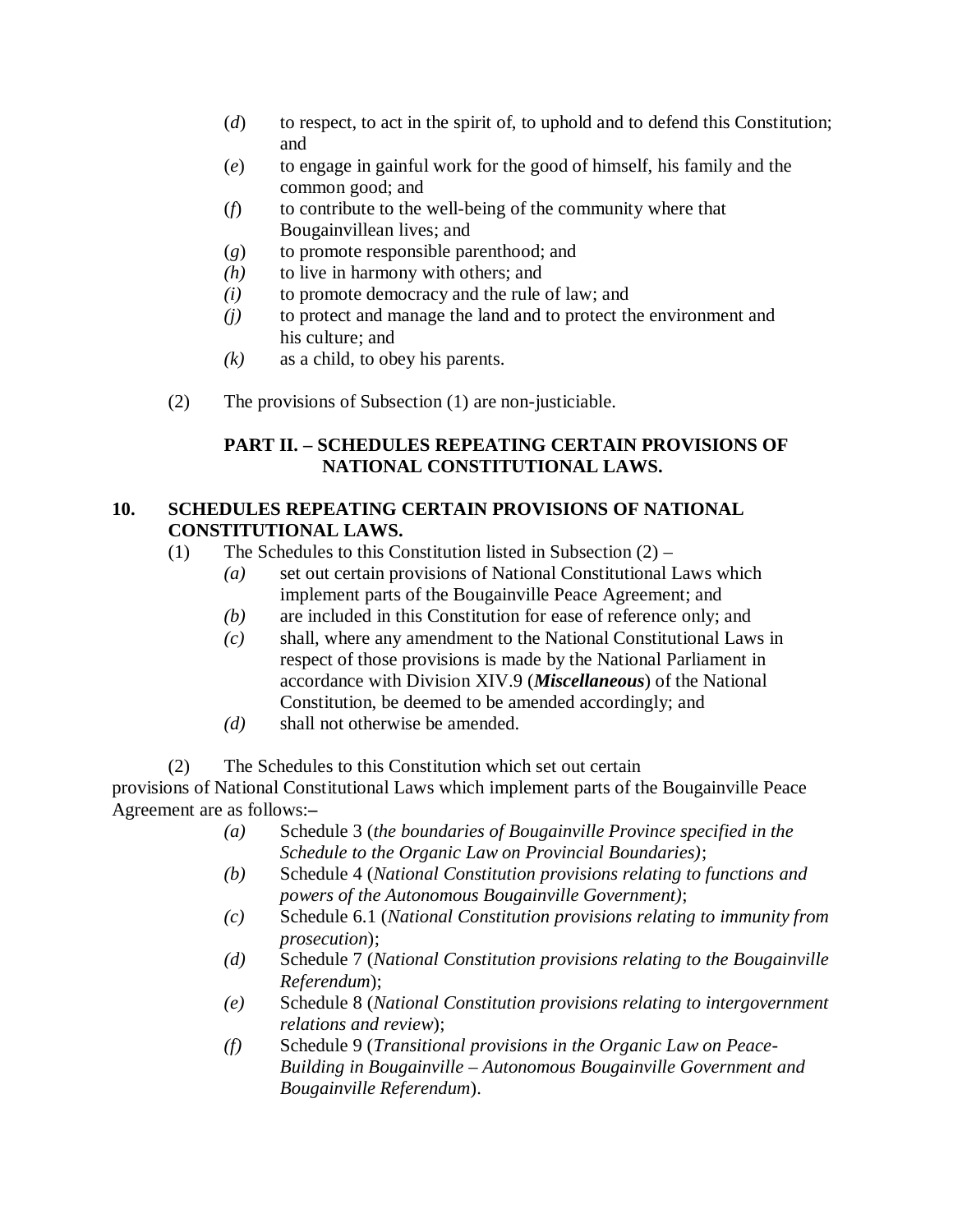# **PART III. – BOUGAINVILLE OBJECTIVES AND DIRECTIVE PRINCIPLES.**

# **11. PROVISIONS OF THIS PART NON-JUSTICIABLE.**

The provisions of this Part are non-justiciable.

# **12. IMPLEMENTATION OF OBJECTIVES.**

(1) The Bougainville Objectives and Directive Principles set out in this Part shall guide the Autonomous Bougainville Government, all other levels of government formal and informal, Bougainville governmental bodies, all officers and employees of the foregoing, all people, organizations and other bodies and persons in Bougainville–

- *(a)* in applying or interpreting this Constitution; and
- *(b)* in making and in implementing policy decisions; and
- *(c)* in making laws,

but always so as to be in compliance with the Bougainville Peace Agreement as implemented in Part XIV (*Bougainville Government and Bougainville Referendum*) of the National Constitution.

(2) The President shall, at least once in each year, report to the House of Representatives on all steps taken to ensure the realization of the Bougainville Objectives and Directive Principles, and the House of Representatives shall thereafter debate on the report and in so doing should seek to identify ways in which implementation by the Autonomous Bougainville Government might be made more effective.

# **13. STRENGTHENING OF CUSTOMARY AUTHORITY.**<br>(1) The clan structure and customary leadership of Boug

The clan structure and customary leadership of Bougainvillean communities shall be recognized and strengthened.

(2) The roles, responsibilities and authority of traditional chiefs and other traditional leaders shall be recognized at all levels of government.

(3) The family and the clan shall be recognized as the natural and basic units of Bougainville society.

(4) The customary system of justice in Bougainville based on the restoration of peace through the restoration of harmony in relationships between people shall be recognised and reinforced to the extent not contrary to Christian principles.

# **14. DEMOCRATIC PRINCIPLES.**

(1) Government in Bougainville shall be based and structured on democratic principles which empower and encourage the active participation of all Bougainvilleans at all levels in their own governance both formal and customary.

(2) All Bougainvilleans shall have the opportunity to attain leadership positions at all levels subject to this Constitution and customary practices.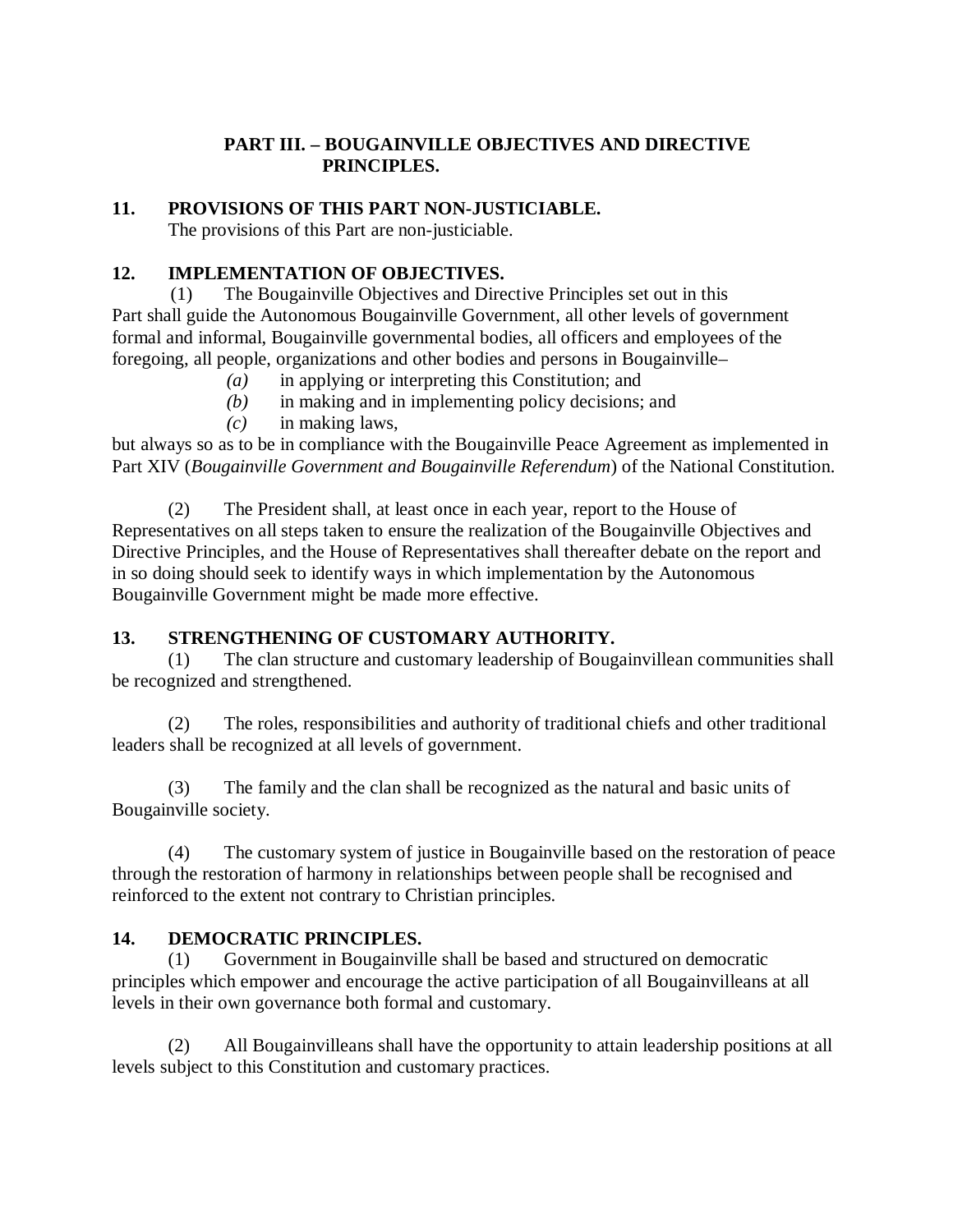(3) The Autonomous Bougainville Government shall devolve governmental functions and powers to the People at appropriate levels and particularly to customary communities.

(4) The composition of the Autonomous Bougainville Government shall be broadly representative of the Bougainville community.

(5) The Autonomous Bougainville Government shall develop procedures to enable consultation with all people in Bougainville, as far as is practicable, in relation to proposed major new Bougainville laws.

# **15. PURSUIT OF PEACE, REHABILITATION, RECONCILIATION AND HARMONY.**

(1) In order to achieve and maintain peace at all times, mediation, reconciliation and harmony shall at all times be pursued as means of resolving disputes, and the use of violence shall be avoided.

(2) There shall be established and encouraged institutions and procedures for the promotion of mediation, reconciliation and harmony and the avoidance and resolution of conflicts.

- (3) All people in Bougainville
	- *(a)* shall not be involved in any para-military activities; and
	- *(b)* shall work towards ensuring that Bougainville is free of all firearms and of crime.

(4) The Autonomous Bougainville Government shall strive to ensure that Bougainville is not used in any way to support terrorism or money-laundering or other transnational crimes and no people in Bougainville should support or assist terrorism or moneylaundering or other trans-national crimes.

(5) Rehabilitation for persons who suffered from injuries and trauma and dislocation during the Bougainville conflict shall be encouraged.

(6) When planning their activities in Bougainville, Bougainville governmental bodies and non-governmental bodies and investors shall be encouraged to take account of the need for rehabilitation of persons who suffered from injuries and trauma and dislocation during the Bougainville conflict.

# **16. UNITY AND STABILITY OF BOUGAINVILLE.**

(1) The Autonomous Bougainville Government, all other levels of government, formal and informal, Bougainville governmental bodies, all officers and employees of the foregoing, all people in Bougainville, organizations and other bodies and persons shall work towards the promotion of unity, peace and stability in Bougainville.

(2) Every effort will be made to integrate all the communities in Bougainville while recognising and respecting cultural diversity.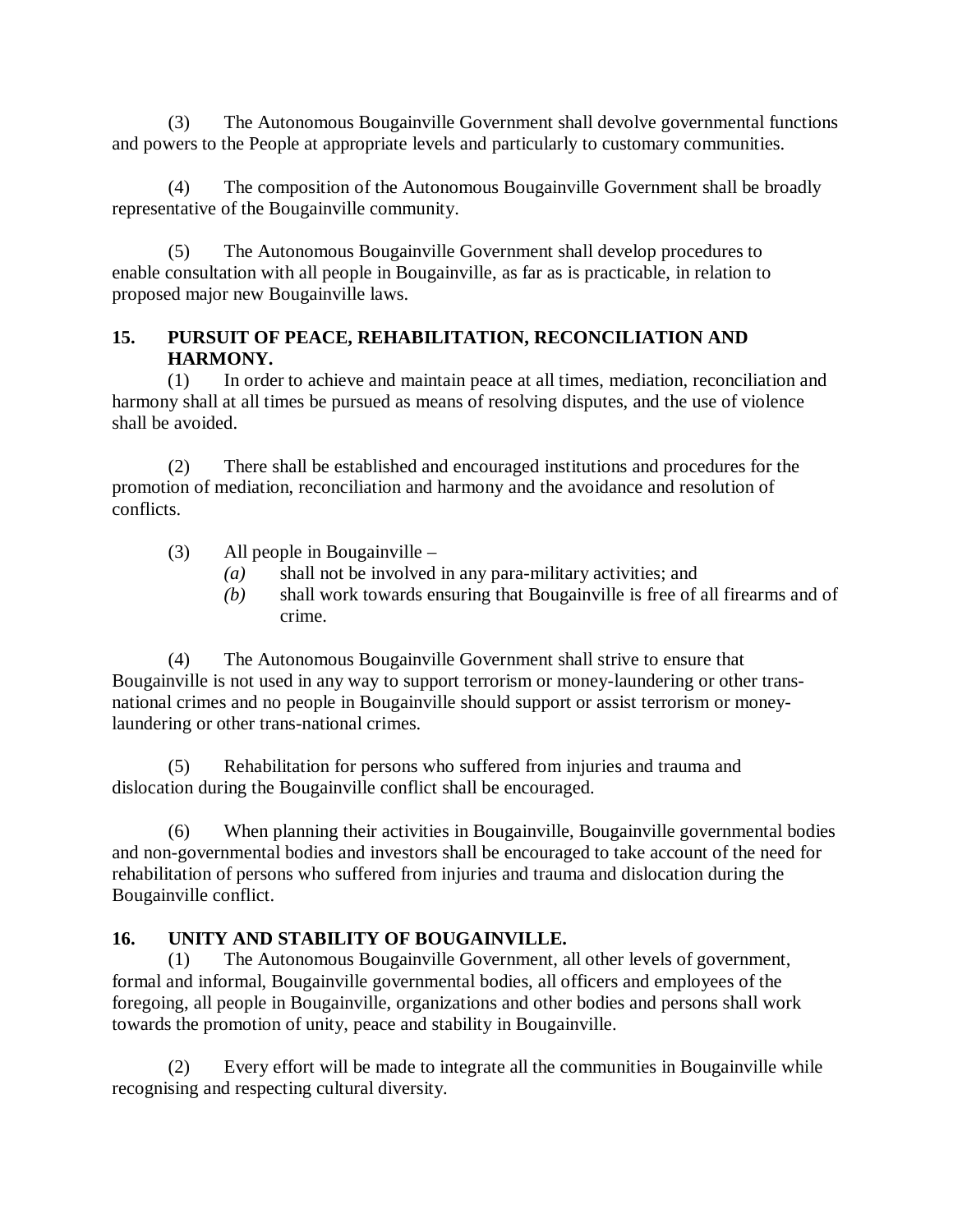(3) Everything shall be done to promote among all people in Bougainville a culture of co-operation, understanding, appreciation, tolerance and respect for different customs, traditions and beliefs.

(4) The Autonomous Bougainville Government shall provide a peaceful, secure and stable political environment for economic and social development.

## **17. AUTONOMY AND TERRITORIAL INTEGRITY OF BOUGAINVILLE.**

(1) The Autonomous Bougainville Government and all people in Bougainville shall display and promote respect for the autonomy and territorial integrity of Bougainville.

(2) The Autonomous Bougainville Government and all people in Bougainville shall endeavour to strengthen political, economic and social spheres to avoid undue dependence on places and institutions outside Bougainville.

(3) The Autonomous Bougainville Government shall encourage self-sufficiency and to this end shall encourage the creation of economic opportunities for Bougainvilleans.

(4) The Autonomous Bougainville Government shall endeavour to mobilise, organize and empower all people in Bougainville to build self-reliant foundations for the development of Bougainville.

#### **18. ASSISTANCE TO INSTITUTIONS PROTECTING AND SUPPORTING HUMAN RIGHTS, ETC.,**

(1) The Autonomous Bougainville Government shall guarantee and respect institutions which are charged by this Constitution with the responsibility for protecting and promoting human rights by providing them with adequate resources to function effectively.

(2) The Autonomous Bougainville Government shall guarantee and respect the independence of non-governmental organizations which protect, promote and advance human rights.

## **19. FAIR REPRESENTATION OF WOMEN AND MARGINALIZED GROUPS.**

There shall be fair representation of women and marginalized groups on all constitutional and other bodies.

# **20. WELFARE OF WIDOWS, CHILDREN, ORPHANS, THE AGED AND THE DISABLED.**

The customary practices of provision of care for widows, children, orphans, the aged and the disabled shall be encouraged.

# **21. PROVISION OF ADEQUATE RESOURCES FOR GOVERNMENT.**

The distribution of powers as well as checks and balances provided for in this Constitution among various institutions of Government shall be supported through the provision of adequate resources for their effective functioning at all levels.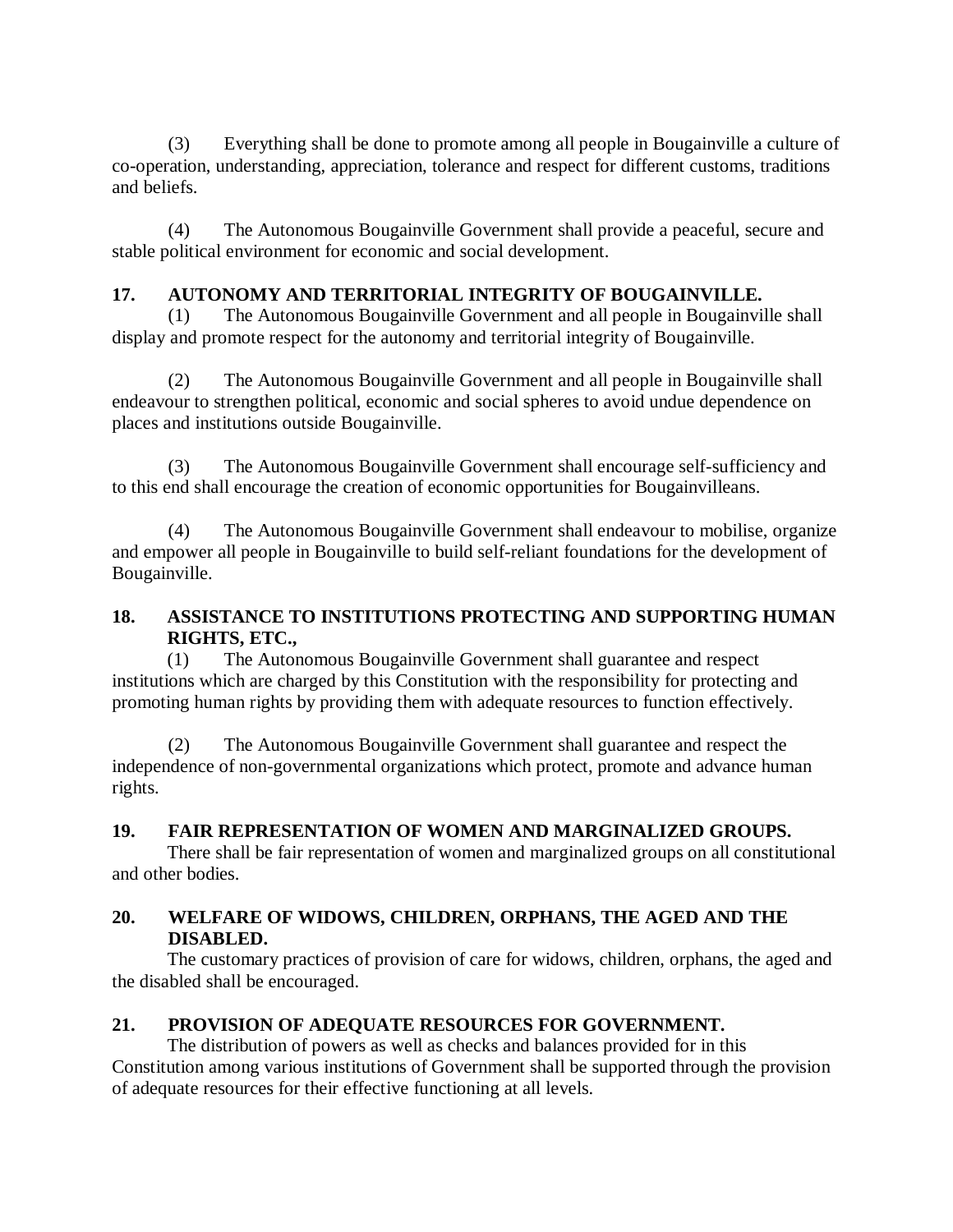# **22. GENERAL SOCIAL AND ECONOMIC OBJECTIVES.**

The Autonomous Bougainville Government shall endeavour to fulfil the fundamental rights of all people in Bougainville to social justice and economic development and shall, in particular, ensure that –

- *(a)* all governmental efforts are directed at ensuring the maximum social, cultural and spiritual well-being of all people in Bougainville; and
- *(b)* all people in Bougainville enjoy rights and opportunities and access to education, health services, clean and safe water, work, decent shelter, adequate clothing and food security.

# **23. THE LAND AND NATURAL RESOURCES.**

(1) The laws and policies of Bougainville shall be directed towards the recognition of customary rights of the People of Bougainville in relation to the land and the sea and natural, mineral and oil resources of Bougainville and any law relating to the development of such resources shall take that into account.

(2) The utilization of the land and the sea and natural resources of Bougainville shall be managed in such a way as to meet the development and environmental needs of present and future generations of the People of Bougainville and the Autonomous Bougainville Government shall take all possible measures to prevent or minimize damage and destruction to land, seas, air and water resources from pollution or other causes.

## **24. DEVELOPMENT.**

(1) In order to facilitate development, private initiative and self-reliance shall be encouraged.

(2) The Autonomous Bougainville Government and all other levels of government, formal and informal, shall take all necessary steps to involve all people in Bougainville in the identification of their real development needs and the formulation and implementation of development plans and programmes which affect them, and all people in Bougainville shall support such plans and programmes and shall, where necessary, make land available for the provision of services and other development purposes.

- (3) The Autonomous Bougainville Government shall
	- *(a)* adopt an integrated and co-ordinated planning approach to development; and
	- *(b)* take necessary measures to bring about appropriate balanced development of the different areas of Bougainville; and
	- *(c)* take special measures in favour of the development of the least developed areas.
- (4) The Autonomous Bougainville Government shall
	- *(a)* give priority to the enactment of legislation to establish measures to protect and enhance the quality of opportunity for all people in Bougainville to equal opportunities in development; and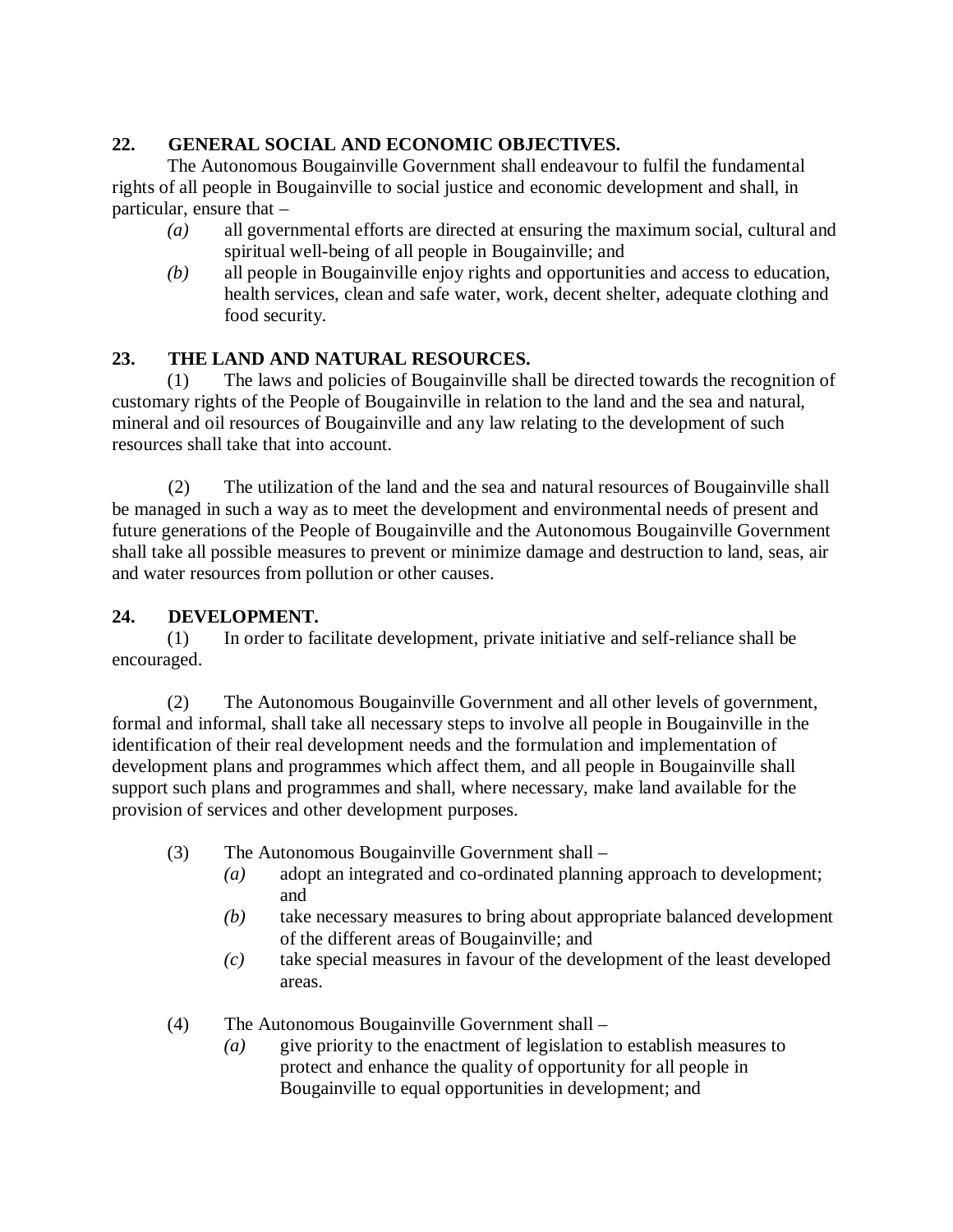*(b)* adopt policies to stimulate appropriate development.

(5) The Autonomous Bougainville Government shall develop procedures to enable Bougainvilleans likely to be affected by a proposed major development project to be consulted by the Autonomous Bougainville Government and by the developer before a decision on the establishment of the project is made.

# **25. HUMAN RESOURCE DEVELOPMENT.**

In recognition of the shortage of the trained personnel who will be needed to develop Bougainville and implement autonomy, the Autonomous Bougainville Government shall encourage human resource development.

# **26. TRANSPORT INFRASTRUCTURE.**

In respect that Bougainville is made up of diverse terrain and many island communities, the Autonomous Bougainville Government shall, as a priority, facilitate the development of the transport infrastructure of Bougainville so as to give all Bougainvilleans, wherever they may live, ready access to transport for themselves, their produce and other goods.

# **27. THE ENVIRONMENT AND CONSERVATION.**

(1) The Autonomous Bougainville Government and all other levels of government, formal and informal, shall promote sustainable development and public awareness of the need to conserve and manage land, air, sea and water resources in a balanced and sustainable manner for the present and future generations.

(2) The Autonomous Bougainville Government shall promote and implement energy policies that will ensure that the basic needs of all people in Bougainville and those of environmental preservation are met.

(3) The Autonomous Bougainville Government shall pursue protection of the environment and the restoration of damage caused by mining operations and other major resource projects.

(4) The Autonomous Bougainville Government shall ensure protection of the flora and fauna of Bougainville.

## **28. RECOGNITION OF THE ROLE OF WOMEN IN BOUGAINVILLE SOCIETY.**

The role and welfare of women in traditional and modern Bougainville society shall be recognized and encouraged and shall be developed to take account of changing circumstances.

# **29. CHILDREN AND YOUTH AS THE FUTURE OF BOUGAINVILLE.**

The Autonomous Bougainville Government shall recognize children and youth as the future of Bougainville, and shall develop policies to ensure the integration of children and youth more fully into their communities and to groom them for their future role in Bougainville society.

# **30. RECOGNITION OF THE DIGNITY OF PERSONS WITH DISABILITIES.**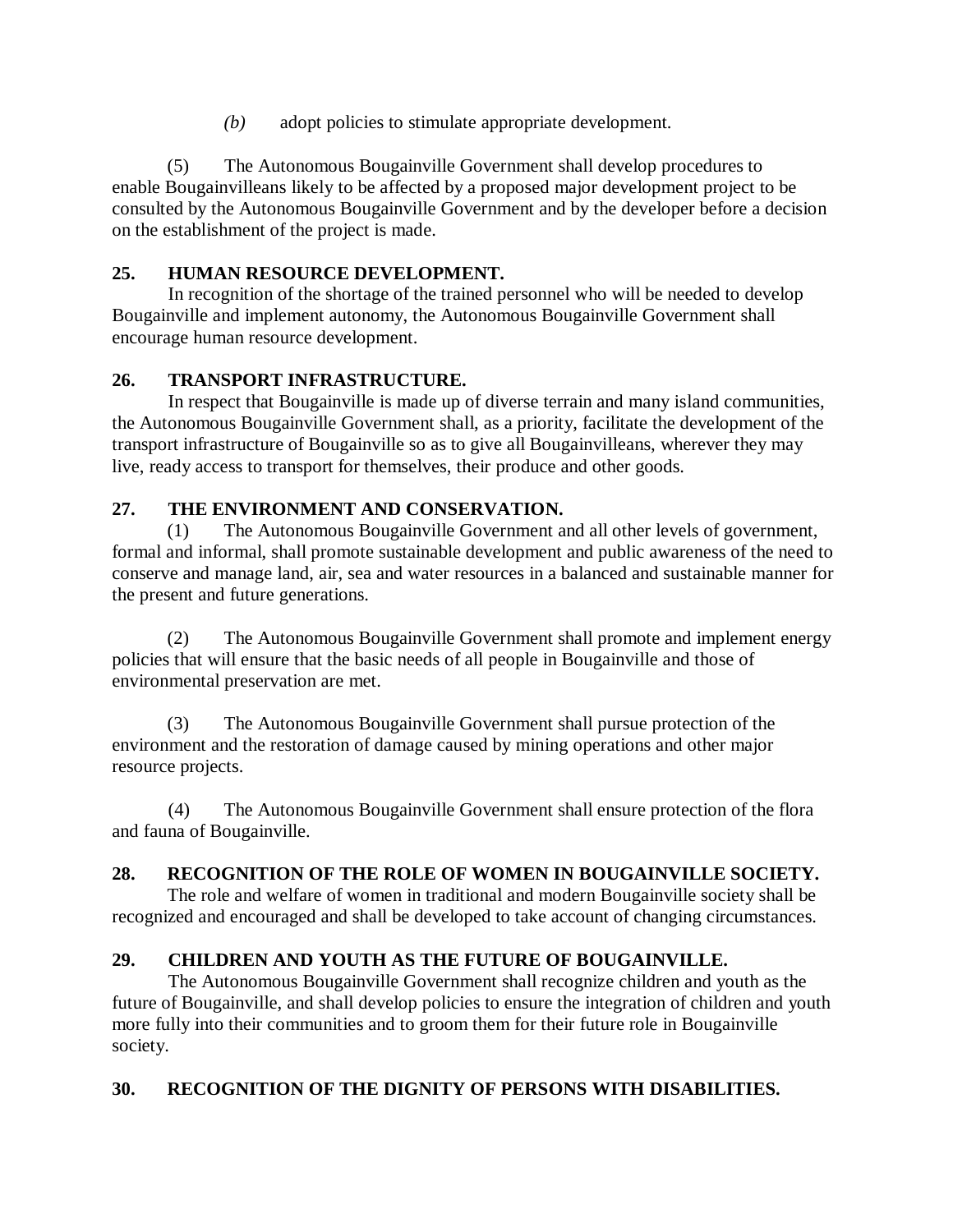The right of persons with disabilities to respect and human dignity shall be recognized and protected.

# **31. MUSIC, THE ARTS AND SPORTS.**

The Autonomous Bougainville Government shall promote music, the arts and sports (including traditional sports and games) for all people in Bougainville.

# **32. EDUCATION OBJECTIVES.**

- (1) The Autonomous Bougainville Government shall strive to achieve
	- *(a)* universal primary, secondary, and adult education; and
	- $(b)$  the provision, from elementary and primary level, of the widest possible range of technical education (relevant to the needs of Bougainville from time to time); and
	- *(c)* appropriate levels of tertiary education,

of the highest possible standard, and directed to enable all students to participate fully in the lives of the Bougainville communities to which they belong, and in pursuing those objectives, the Autonomous Bougainville Government should work in partnership with other bodies involved in the provision of education services in Bougainville.

(2) One of the aims of the education system should be to ensure that all children, throughout the primary and secondary levels of education, are taught to read and write in their vernacular and are taught about their own culture.

(3) The Autonomous Bougainville Government shall consult on an ongoing basis with traditional chiefs, other traditional leaders and other community leaders about the development and effectiveness of the curriculum in all levels and kinds of education.

# **33. MEDICAL SERVICES AND HEALTH CARE.**

The Autonomous Bougainville Government shall take all practical measures –

- *(a)* to promote primary health care; and
- *(b)* to pursue universal health care of the highest standard; and
- *(c)* to ensure the provision of basic medical services to the population; and
- *(d)* to promote water and sanitation management systems at all levels; and
- *(e)* to encourage people to grow and store adequate food; and
- *(f)* to encourage and promote proper nutrition, particularly for the young and the people of the Atolls, through mass education and other means; and
- (*g*) to recognize herbal medicines,

and in pursuing those objectives, the Autonomous Bougainville Government should work in partnership with other bodies involved in the pursuit of those objectives in Bougainville.

## **34. HIV/AIDS.**

The Autonomous Bougainville Government shall make the fight against HIV/AIDS and its threat to the clans and to the future of Bougainville a major priority.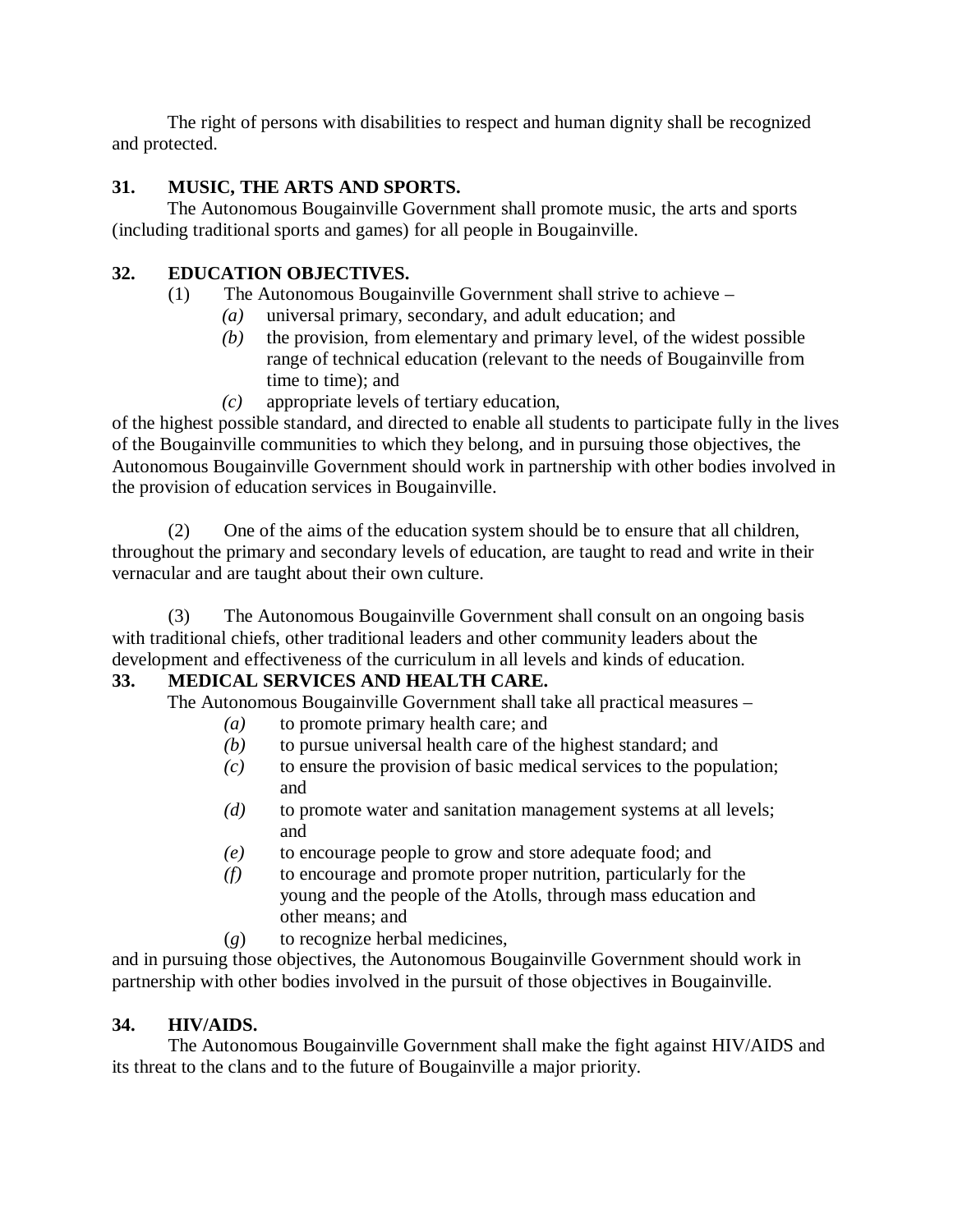## **35. PARTNERSHIP WITH CHURCHES, LOCAL NON-GOVERNMENT ORGANIZATIONS AND OTHER ORGANIZATIONS.**

(1) The Autonomous Bougainville Government should acknowledge the harmonious partnership developed in the past with the three main churches in Bougainville in the development and provision of services and should strive to ensure partnership with both them and other churches and local non-government organizations and other organizations in the future development and provision of services to all people in Bougainville.

(2) The Autonomous Bougainville Government should maintain and develop a close relationship with the business sector in the development of the economy and of employment opportunities in Bougainville.

# **36. NATURAL DISASTERS.**

The Autonomous Bougainville Government shall institute an effective machinery for dealing with any emergency or hazard or disaster arising out of natural calamities or any situation resulting in general displacement of people or serious disruption of normal life.

# **37. CULTURAL OBJECTIVES.**

(1) Customary values and practices which enhance the dignity and well-being of Bougainvilleans shall be recognized, promoted and preserved.

(2) The development, preservation and enrichment of all Bougainville languages shall be encouraged.

(3) Historical and ancestral sites, significant artefacts and Bougainville's heritage shall be preserved and protected.

## **38. ACCOUNTABILITY.**

(1) All public offices shall be held in trust for the People.

(2) All persons in positions of leadership and responsibility are, in their work, answerable to the People in accordance with law.

(3) The Autonomous Bougainville Government shall take all lawful measures to ensure accountability in Government and to expose and eradicate corruption and abuse or misuse of power.

## **39. RIGHTS OF WORKERS AND EMPLOYEES.**

The Autonomous Bougainville Government shall recognize and promote the protection of the rights of workers and employees.

# **PART IV.** – **STRUCTURE OF GOVERNMENT.**

*Division 1.* – *General.*

**40. STRUCTURE AND LEVELS OF GOVERNMENT.** Government in Bougainville shall consist of –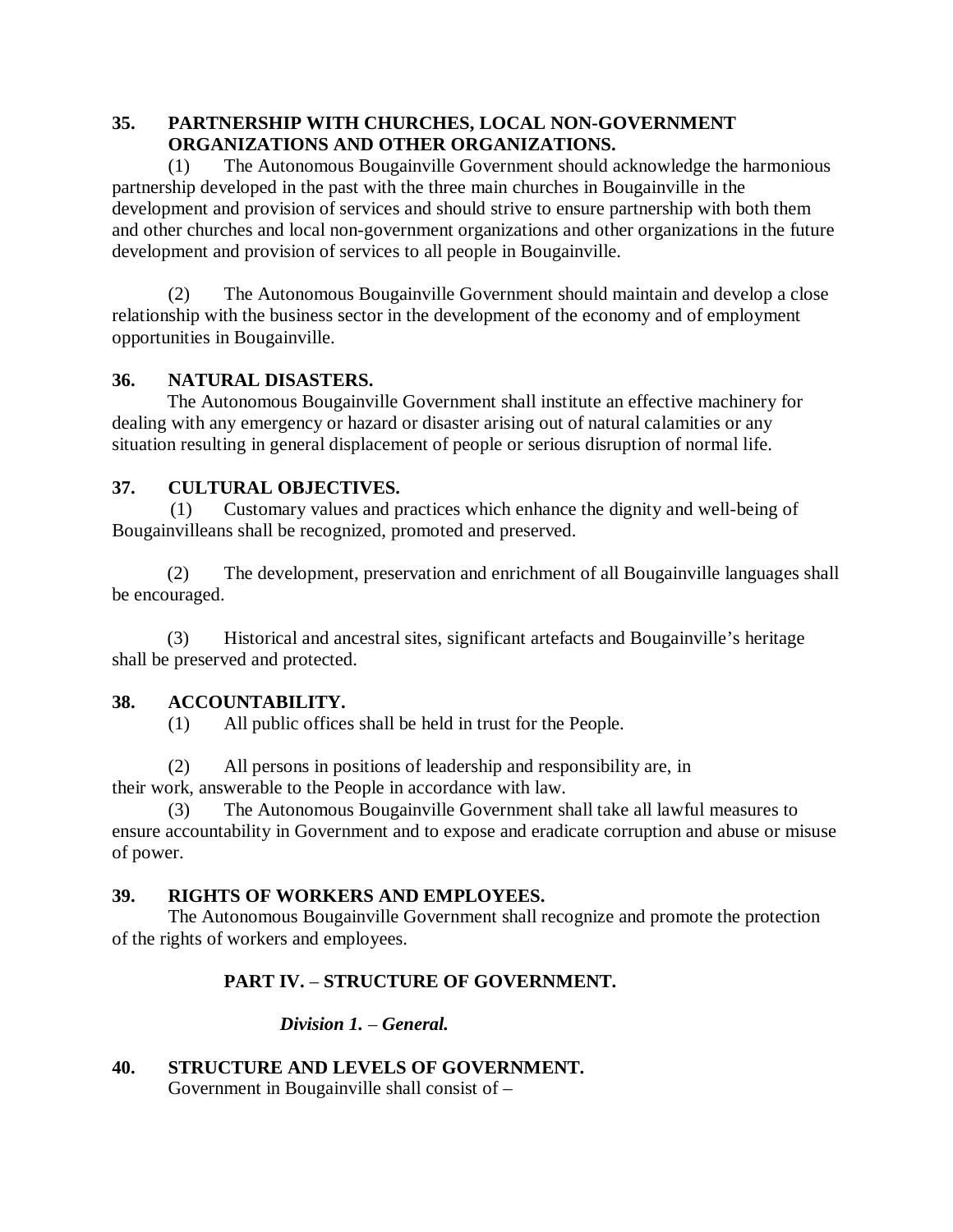- (*a*) the Autonomous Bougainville Government in accordance with Division 2 (*Autonomous Bougainville Government*); and
- *(b)* a level or levels of formal government below the level of the Autonomous Bougainville Government in accordance with Division 3 (*other levels of formal government*); and
- *(c)* the traditional system of government in accordance with Division 4 (*traditional system of government*).

# *Division 2.* – *Autonomous Bougainville Government.*

# **41. AUTONOMOUS BOUGAINVILLE GOVERNMENT.**

(1) Until any change in the status of Bougainville that may occur following the Bougainville Referendum, in accordance with and subject to –

- (*a*) the Bougainville Peace Agreement as implemented in Part XIV (*Bougainville Government and Bougainville Referendum*) of the National Constitution; and
- (*b*) this Constitution,

the power, authority and jurisdiction of the People of Bougainville shall be exercised, on behalf of the People, by the Autonomous Bougainville Government.

(2) The Autonomous Bougainville Government consists of three principal arms, namely –

- (*a*) the Bougainville Legislature consisting of the House of Representatives as established under Section 55 (*establishment and* composition *of the House of Representatives*); and
- (*b*) the Bougainville Executive Council, for which provision is made in Part VI (*the Bougainville Executive*); and
- (*c*) the Bougainville Courts, for which provision is made in Part IX (*Administration of Justice*),

and such other institutions as are established by or under this Constitution.

(3) In principle, the respective powers and functions of the three principal arms shall be kept separate from each other.

(4) Subsection (3) is descriptive only and is non-justiciable.

# **42. FUNCTIONS AND POWERS OF THE AUTONOMOUS BOUGAINVILLE GOVERNMENT.**

(1) The functions and powers of the Autonomous Bougainville Government are as contained in the Bougainville Peace Agreement as implemented in Part XIV (*Bougainville Government and Bougainville Referendum*) of the National Constitution and the main functions and powers are set out in full in Schedule 4 (*National Constitution provisions relating to functions and powers of the Autonomous Bougainville Government*) to this Constitution.

(2) The Autonomous Bougainville Government may establish such institutions as are necessary to enable it to fulfil its functions and exercise its powers.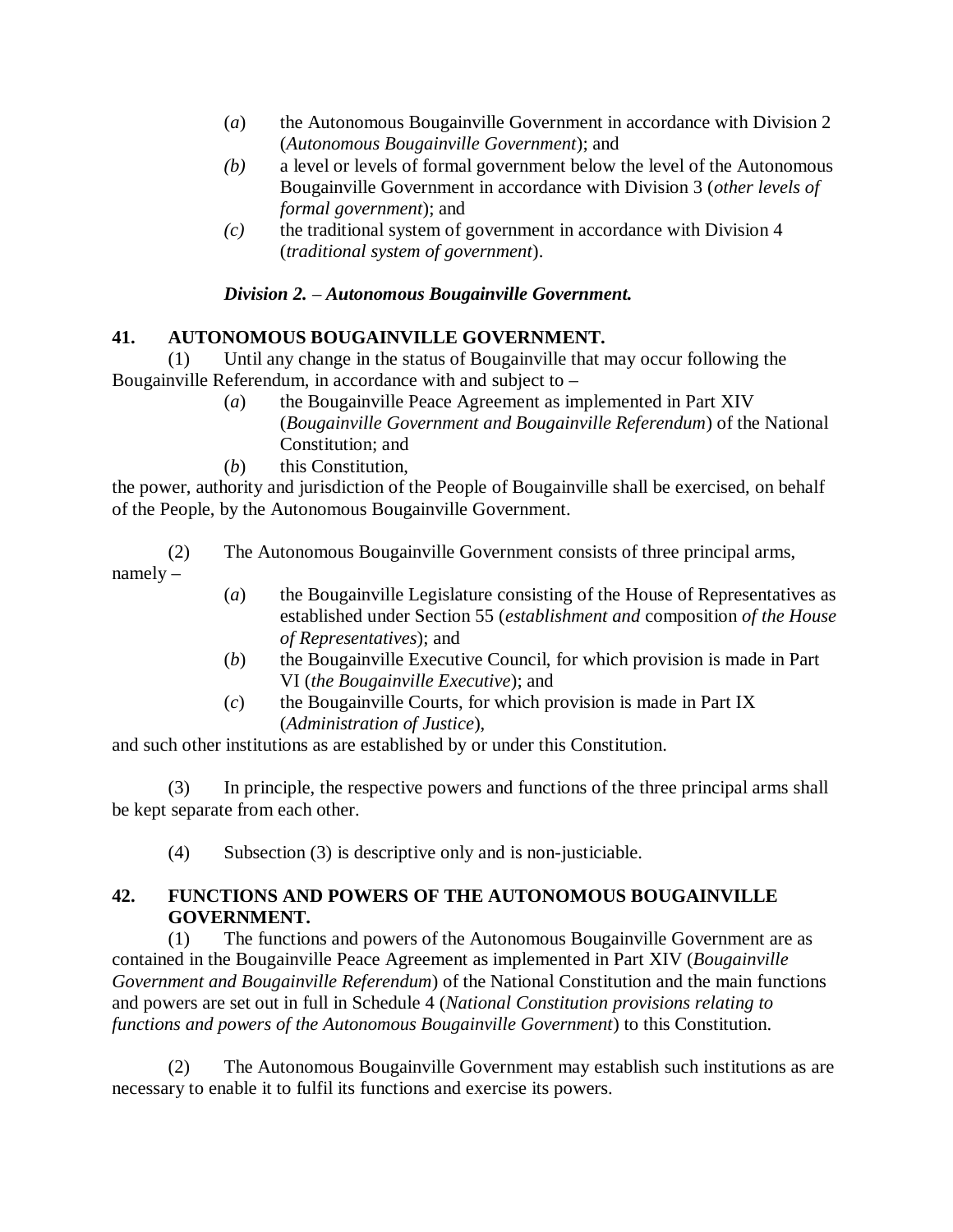# **43. FACTORS TO BE CONSIDERED BY AUTONOMOUS BOUGAINVILLE GOVERNMENT BEFORE REQUESTING A TRANSFER OF A FUNCTION OR POWER, ETC.,**

 $\text{Before} -$ 

- *(a)* initiating the procedure for the transfer of a function or power under Section 295(*b*) (*process of transfer of functions and powers*) of the National Constitution; or
- *(b)* making legislative provision for plebiscites under Section 195 (*consultation through plebiscite)*; or
- *(c)* conducting a plebiscite under Section 195 (*consultation through plebiscite*); or
- *(d)* making legislative provision for participation in, and poll for, law-making under Section 196 *(participation in, and poll for, law-making)*; or
- *(e)* engaging in the consultation to be carried out under Section 196 (2)(*c*) (*participation in, and poll for, law-making*) following the making of a proposal to make a law; or
- *(f)* establishing an institution or office (including a Bougainville Government Service) left by this Constitution to the discretion of the House of Representatives (including the duty imposed on the Autonomous Bougainville Government by Section 192 (*provision of facilities, etc.,*) to ensure that staff and facilities are provided to Bougainville Constitutional Institutions and Bougainville Constitutional Office-holders); or
- *(g)* the appointment, under Section 83 (*appointment of other members*), of members of the Bougainville Executive Council referred to in Section 80(1)(*f*) (*membership of the Bougainville Executive Council*); or
- *(h)* the establishment of a system of assessors under Section  $136(1)(a)$  (*juries and assessors*); or
- *(i)* the establishment of a system of juries under Section 136(1)(*b*) (*juries and assessors*),

the Autonomous Bougainville Government shall –

- *(*j) consider the relative importance to the People of Bougainville of the issue in question; and
- *(k)* consider the need for the Autonomous Bougainville Government to achieve fiscal self-reliance as soon as possible; and
- (*l*) consider the need to promote economic development so as to accelerate the achievement of fiscal self-reliance and promote the well-being of the People of Bougainville; and
- (*m*) consider the desire of the People of Bougainville for a peaceful and harmonious society; and
- (*n*) consider the need to develop the capacity of the administration of the Autonomous Bougainville Government to the point at which it can manage effectively the widest possible range of powers, functions, plebiscites and polls for the betterment of the lives of the People of Bougainville; and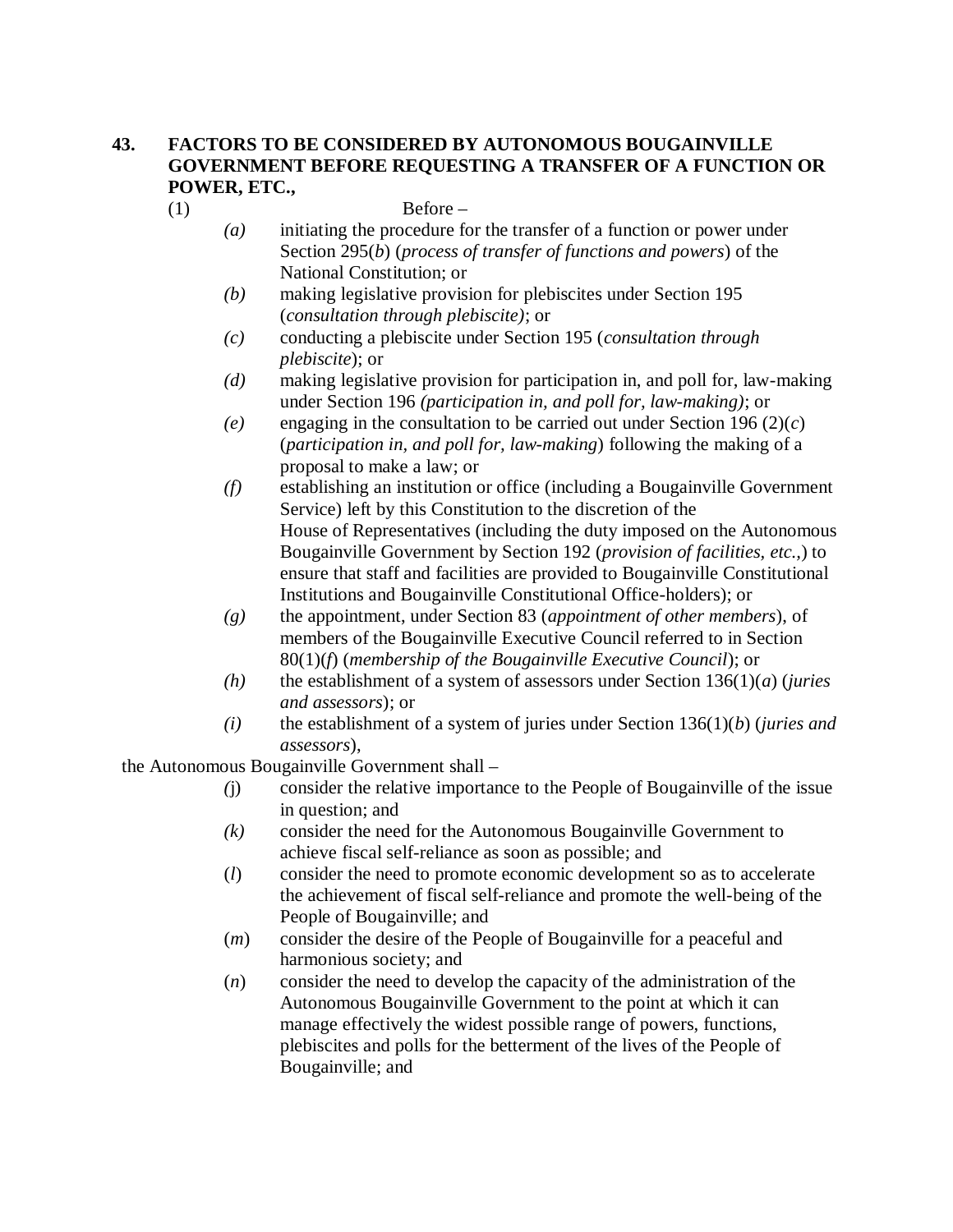- *(o)* consider the need to promote reconciliation and healing following the Bougainville conflict; and
- *(p)* consider the possible role of traditional chiefs and other traditional leaders in relation to the issue in question; and
- (*q)* consider whether offices in an institution or office referred to in Paragraph (*f*) should be filled on a part-time or full-time basis.

(2) The question as to whether the matters referred to in Subsection  $(1)(j)$  to  $(q)$  have been considered or taken account of fully, as the case may be, is non-justiciable.

(3) Where a proposal to effect the matters referred to in Subsection (1)(*b*), (*d*),  $(f),(g),(h)$  or  $(i)$  is initiated –

- (*a*) by the Bougainville Executive Council the proposal shall be accompanied by a statement of the estimated needs, costs, capacity and other resource requirements as specified in Subsection (1)(*j*) to (*q*); or
- *(b)* by a member of the House of Representatives the proposal shall not be considered until the presentation of a statement (which shall be provided, on the request of the member, by the Autonomous Bougainville Government, within a time specified in a Bougainville law) of the estimated needs, cost, capacity and other resource requirements as specified in Subsection (1)(*j*) to (*q*).

(4) The provisions of this section are in addition to, and do not derogate from, the provisions of Division XIV.3 (*division of functions and powers between National Government and Bougainville Government and transfer of functions and powers to Bougainville Government*) of the National Constitution.

# **44. LAND MATTERS.**

(1) The Autonomous Bougainville Government shall, as soon as is practicable, develop a land policy for Bougainville and in this regard shall –

- (*a*) as far as is practicable, recognise the roles of traditional chiefs, other traditional leaders and owners of customary land in relation to customary land matters; and
- (*b*) as far as is practicable, incorporate customary practices and norms into the development and implementation of land law in Bougainville; and
- (*c*) formulate strategies in relation to alienated land; and
- *(d)* provide for records of land ownership; and
- *(e)* provide for the protection of the customary powers of heads of matrilineal and patrilineal societies and of customary owners in relation to customary land.

(2) In developing a land policy under Subsection (1), the Autonomous Bougainville Government shall ensure that its proposals comply with Section 53 (*protection from unjust deprivation of property*) of the National Constitution.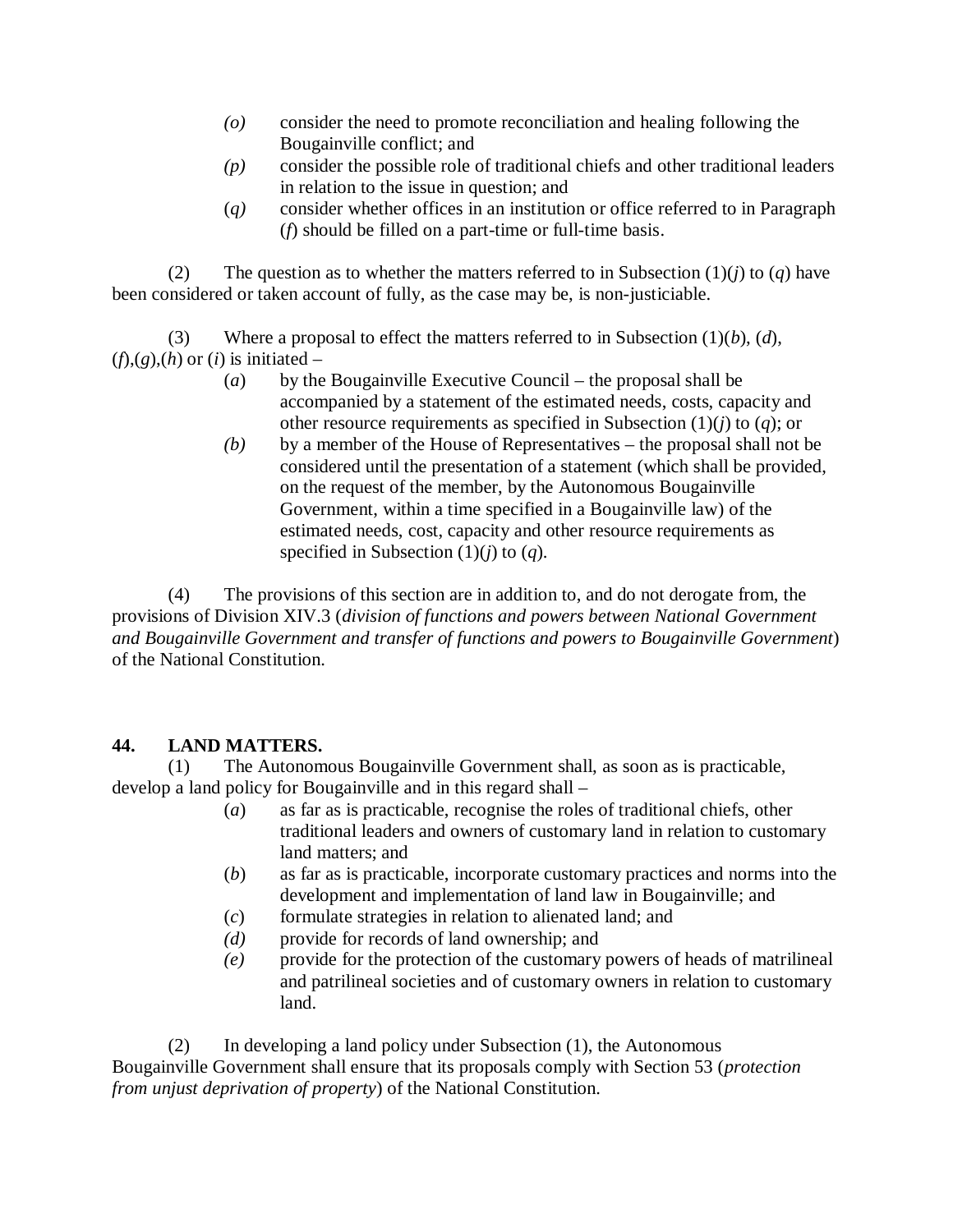## **45. CRIMINAL LAW.**

(1) The Autonomous Bougainville Government may develop a criminal law policy for Bougainville and in this regard shall, as far as is practicable –

- (*a*) take full account of and encourage continued reliance on the roles of traditional chiefs and other traditional leaders in resolving disputes and criminal matters at the village or local level; and
- (*b*) incorporate customary practices and norms into the development and implementation of criminal law in Bougainville.

(2) In accordance with Paragraphs 128 to 130 of the Bougainville Peace Agreement, the Autonomous Bougainville Government and the National Government shall establish a joint commission to examine and report on the issues involved in giving the Autonomous Bougainville Government power to make laws permitting courts or Councils of Elders to require clan-groups, to which persons convicted of criminal offences belong, to meet customary noncustodial obligations, and such commission shall have full regard for –

- *(a)* the aspiration of Bougainvilleans for the integration of custom and introduced law; and
- *(b)* the national human rights regime; and
- *(c)* the justice system in Bougainville and in Papua New Guinea as a whole; and
- *(d)* the international human rights system and other relevant aspects of international law.

# **46. FOREIGN AFFAIRS.**

Where the Autonomous Bougainville Government decides to arrange for:  $-$ 

- *(a)* the attendance of a representative of Bougainville as an observer to meetings of regional organizations; or
- *(b)* the inclusion of a representative nominated by the Autonomous Bougainville Government in National Government delegations to regional meetings and organizations of clear special interest to Bougainville; or
- *(c)* the participation or direct engagement of the Autonomous Bougainville Government in the negotiation of international agreements of particular relevance to Bougainville; or
- *(d)* the participation or engagement by Bougainville in international cultural exchanges and in trade, investment, tourism promotion and sport at international level; or
- *(e)* the obtaining, by or on behalf of the Autonomous Bougainville Government, of foreign aid to support restoration and development in Bougainville,

it shall consult with the National Government in accordance with the Bougainville Peace Agreement.

# **47. FISHERIES.**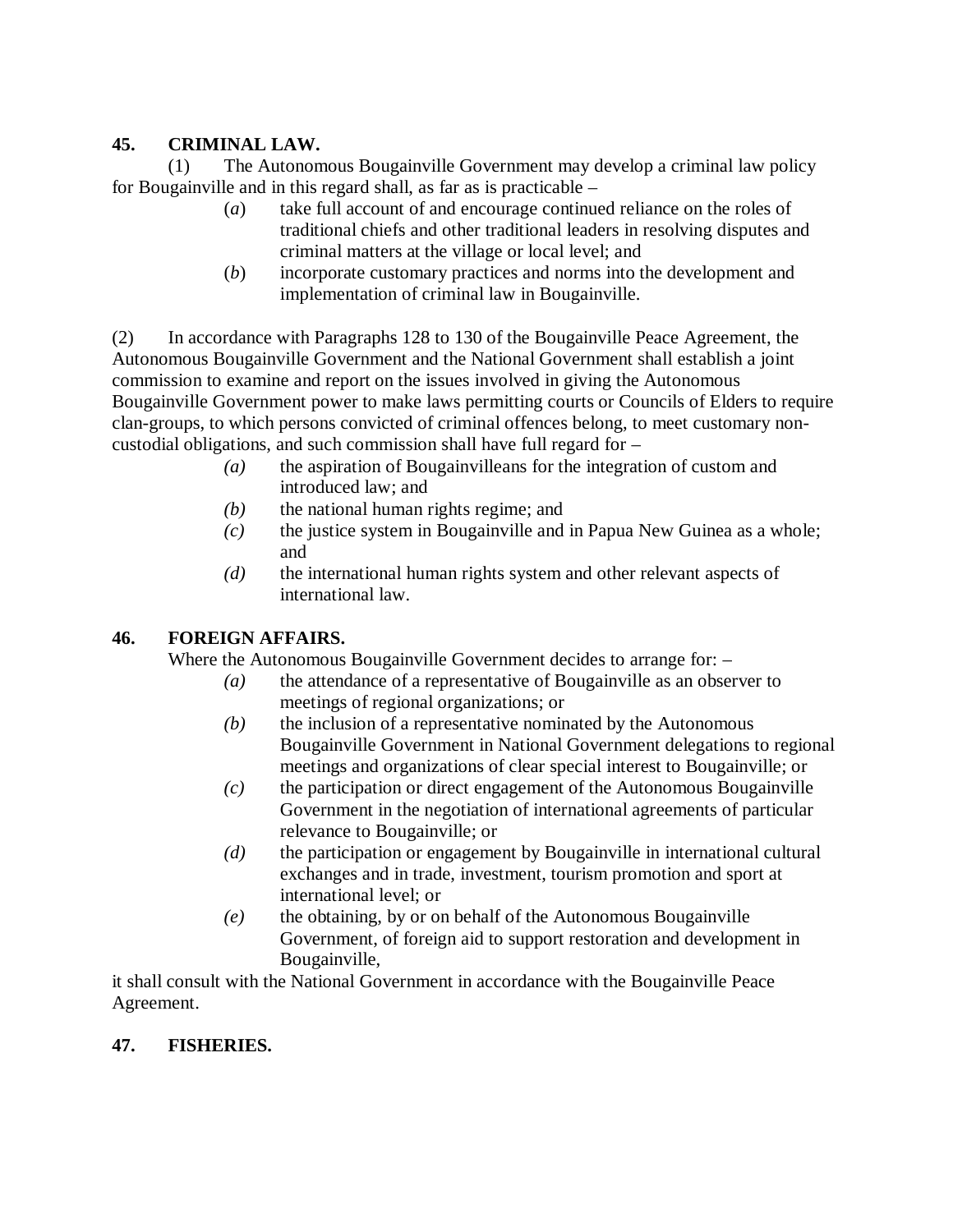The Autonomous Bougainville Government may exercise its powers in relation to fisheries under Paragraphs 85, 86, 87 and 88 of the Bougainville Peace Agreement and accordingly may –

- *(a)* develop a policy or policies for developing and managing fisheries in Bougainville; and
- (*b*) agree with the National Government on the quota of domestic fishing licences for highly migratory and straddling fish stocks; and
- *(c)* decide on the allocation of the agreed quota of domestic fishing licences for highly migratory and straddling fish stocks; and
- *(d)* be responsible for the sustainable management of other fisheries in the Autonomous Region of Bougainville; and
- *(e)* consult with the National Government in accordance with the Bougainville Peace Agreement to be represented on –
	- *(i*) delegations negotiating access and other fisheries agreements regarding; and
	- *(ii*) bodies responsible for determining total allowable catches, licence numbers and reservation of licences for domestic fisheries in,

Bougainville waters and within the Exclusive Economic Zone and the continental shelf associated with Bougainville.

# **48. UNDERLYING LAW.**

(1) Subject to Subsection (2), the underlying law of Papua New Guinea as at the date of the coming into operation of this Constitution shall be the underlying law of the Autonomous Region of Bougainville.

- (2) A Bougainville law may
	- *(a*) declare what constitutes the underlying law of the Autonomous Region of Bougainville; and
	- *(b)* provide for the development of the underlying law of the Autonomous Region of Bougainville,

and the underlying law referred to in Subsection (1) shall be modified or re-affirmed or developed accordingly.

## *Division 3. – Other levels of formal Government.*

## **49. OTHER LEVELS OF FORMAL GOVERNMENT.**

(1) The Autonomous Bougainville Government shall develop a level or levels of formal government, below the level of the Autonomous Bougainville Government, and this Constitution or further amendment of this Constitution or Bougainville laws shall make provision for all aspects of such level or levels of formal government.

(2) The Councils of Elders in existence immediately before the coming into operation of this Constitution are recognized by this Constitution as a level of formal government below the level of the Autonomous Bougainville Government.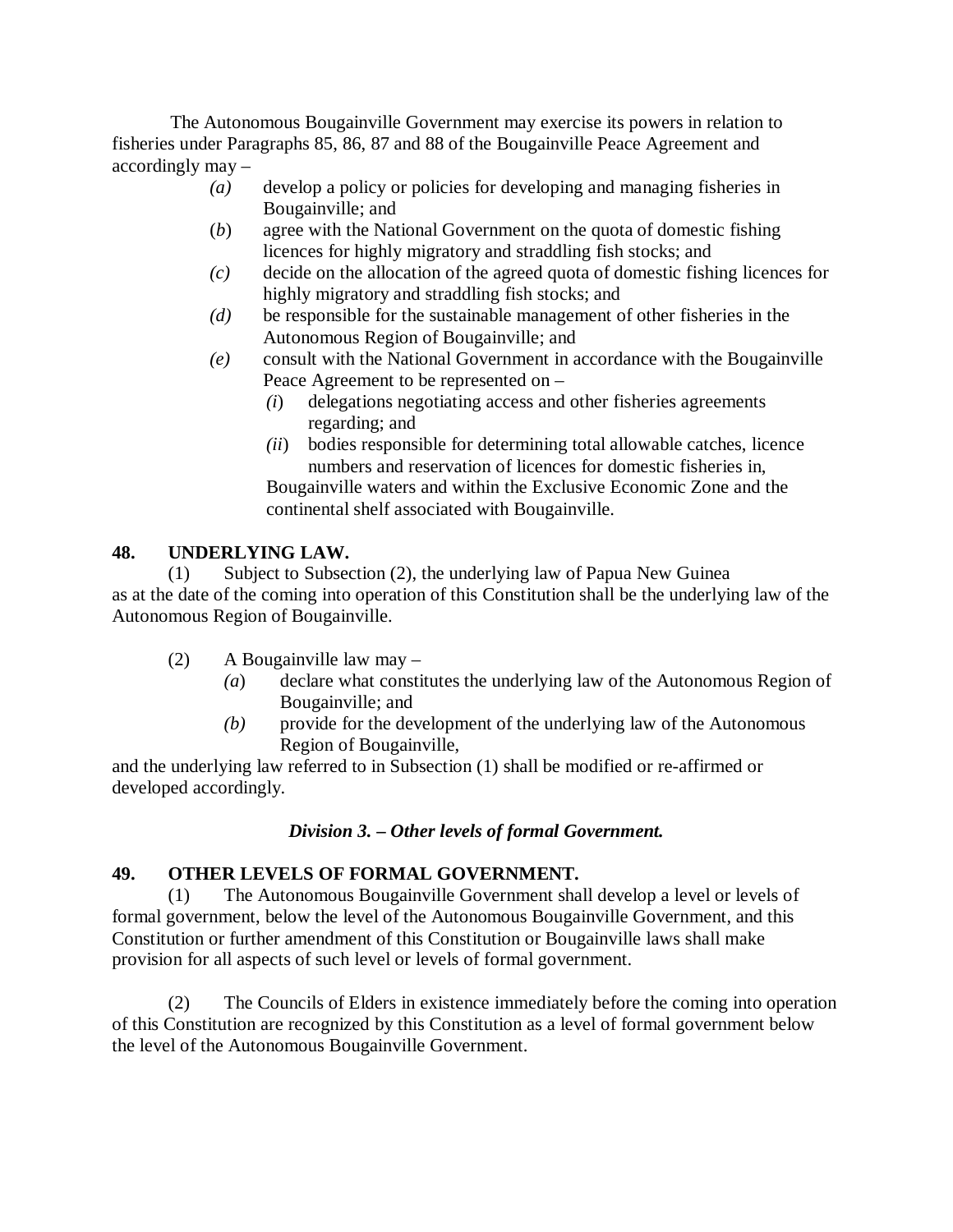(3) In developing a level or levels of formal government under Subsection (1), the Bougainville Executive Council shall take into account the methods of government which will best serve the People of Bougainville and the variations in circumstances and needs in various parts of Bougainville.

(4) In principle, the following factors shall apply to and in respect of a level or levels of formal government below the level of the Autonomous Bougainville Government: **–**

- *(a)* formal governments shall be mainly elective, but shall recognize the traditional role in governance of traditional chiefs and other traditional leaders;
- *(b)* the principles of fiscal self-reliance shall apply to all levels of formal government;
- *(c)* revenue-raising powers shall be given to all levels of formal government;
- *(d)* judicial powers shall be vested in all levels of formal government;
- *(e)* where appropriate and practicable, traditional systems of governance shall be incorporated into levels of formal government.

(5)The Autonomous Bougainville Government shall strive to ensure and encourage communication and co-operation between –

- *(a)* itself and all levels of formal government below the level of the Autonomous Bougainville Government; and
- *(b)* all levels of formal government below the level of the Autonomous Bougainville Government,

and to this end shall hold an annual conference of the Heads of all levels of formal Governments.

# **50. REGIONAL GOVERNMENT.**

(1) The Autonomous Bougainville Government shall, when it considers it to be financially practicable and possible, develop, in accordance with this Division, a level of Regional Government for each of the following Regions of Bougainville: –

- *(a)* North Region;
- *(b)* Central Region;
- *(c)* South Region,

and may thereafter divide the level of Regional Government into further Regions.

(2) The questions whether, under Subsection (1), it is financially practicable and possible to develop a level of Regional Government, are non-justiciable.

(3) The level of Regional Government shall be provided for by amendment of this Constitution or by a Bougainville law (or partly by amendment of this Constitution and partly by a Bougainville law).

(4) Amendment of this Constitution or a Bougainville law shall provide –

*(a)* that the procedures to establish a Regional Government for a Region shall be initiated by a request made to the Bougainville Executive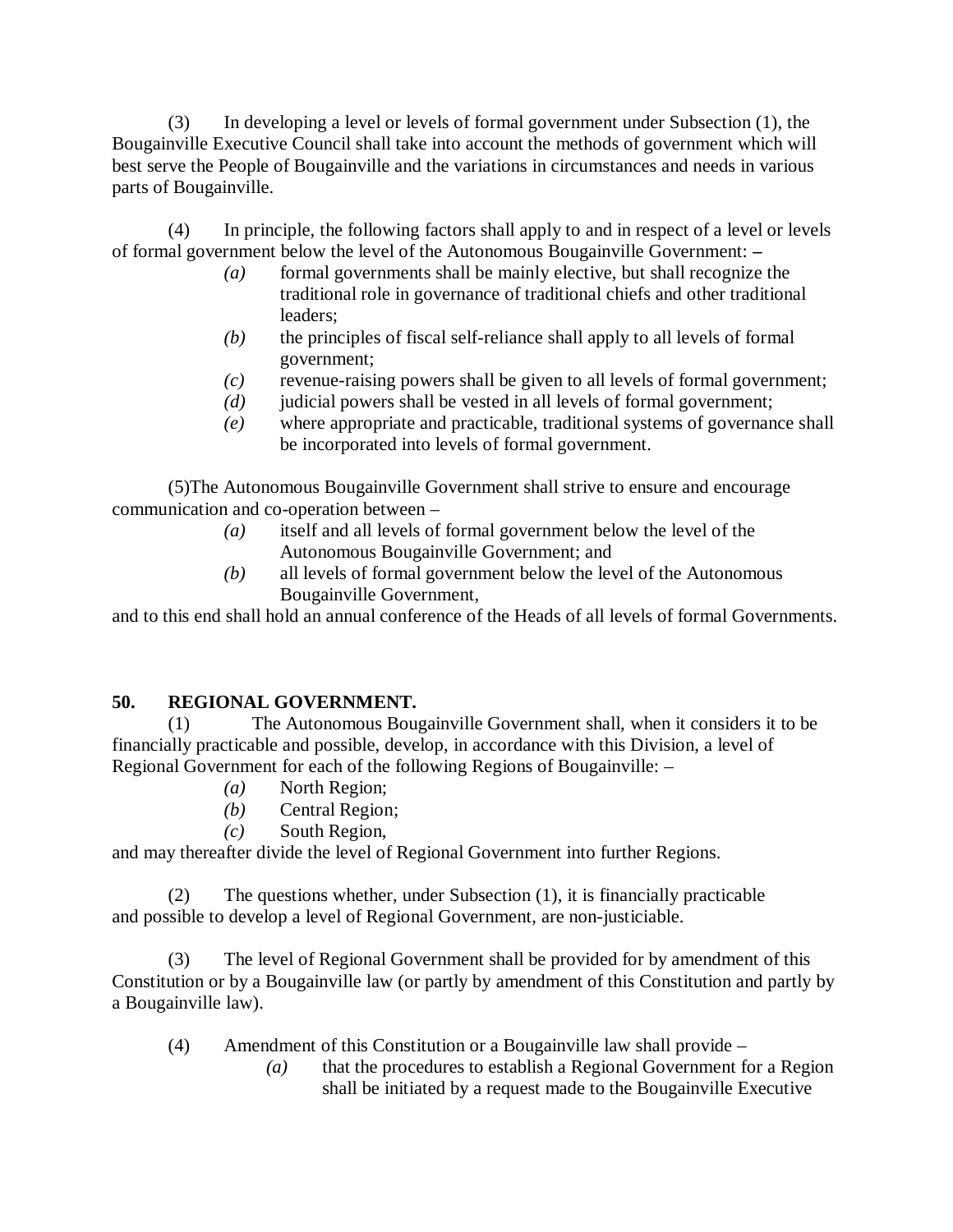Council by a majority of the members of the House of Representatives representing constituencies in that Region; and

- *(b)* that on the receipt of a request under Paragraph (*a*), the Bougainville Executive Council and the members of the House of Representatives representing constituencies in that Region shall –
	- $(i)$  jointly consider
		- (A) the financial capacity of the Region; and
		- (B) the powers and functions drawn down from the National Government; and
		- (C) the impact which the establishment of the Regional Government would have on Bougainville as a whole; and
	- (ii) jointly decide whether there should be a Regional Government for the Region; and
- *(c)* make provision for the establishment, powers and functions of a Regional Government.

## *Division 4. – Traditional Systems of Government.*

# **51. TRADITIONAL SYSTEMS OF GOVERNMENT.**

(1) Traditional systems of government and the roles and responsibilities of traditional chiefs and other traditional leaders and of the clan system, as custodians of custom and tradition and in matters relating to the governance of their communities generally, shall be recognized, wherever practicable and possible, by all levels of government in Bougainville.

(2) The roles and responsibilities of traditional chiefs and other traditional leaders referred to in Subsection (1) include matters relating to customary land, preservation of the environment, family matters, dispute resolution and the maintenance of peace and good order.

(3) The Autonomous Bougainville Government shall support and assist traditional chiefs and other traditional leaders in developing understanding of their roles, responsibilities and powers and the skills necessary for effective and responsible exercise of those roles, responsibilities and powers in the interest of their communities.

(4) The Autonomous Bougainville Government, in consultation with representatives of traditional chiefs and other traditional leaders, shall assist traditional chiefs and other traditional leaders in identifying their powers and obligations and by making laws in that regard to the extent that such matters need to be dealt with by law.

(5) In particular, the roles of traditional chiefs, other traditional leaders and traditional practices shall be recognized in relation to the following provisions of this Constitution: **–**

- *(a)* Section 13 (*strengthening of customary authority*);
- *(b)* Section 20 (*welfare of widows, children, orphans, the aged and the disabled*);
- *(c)* Section 37 (*cultural objectives*);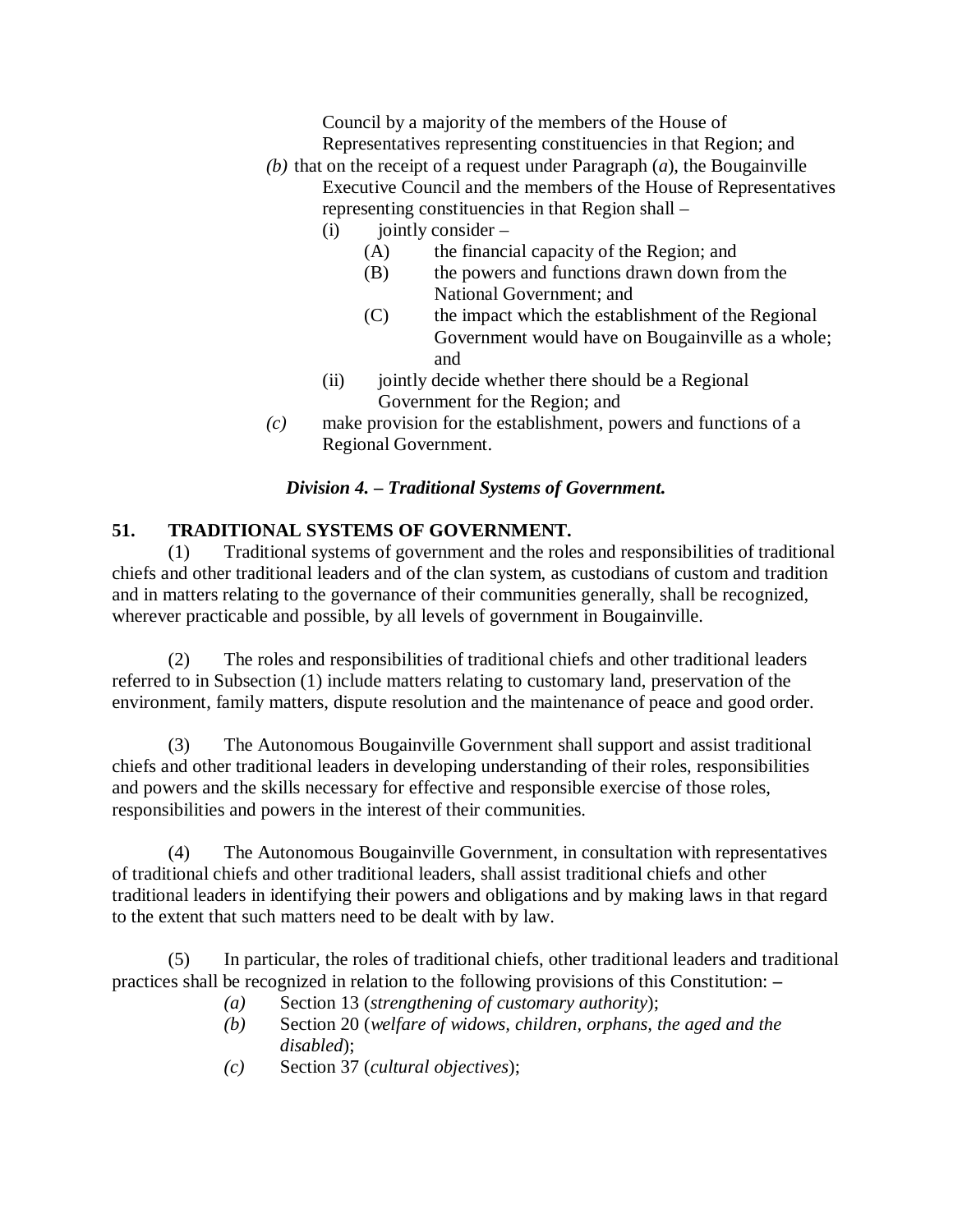- *(d)* Section 43(*p*) (*factors to be considered by Autonomous Bougainville Government before requesting a transfer of a power or function);*
- *(e)* Section 44 (*land matters*);
- *(f)* Section 45 (*criminal law*);
- *(g)* Section 49(2) and (4)*(a)* and *(e)* (*other levels of formal government*);
- *(h)* Section 52 (*Advisory Body*);
- *(i)* Section 115(2) (*alternative dispute resolution*);
- *(j)* Section 121(1)(*c*) and (6) (*Bougainville Judicial Appointments Committee);*
- *(k)* Section 126(2) (*establishment of other courts*);
- *(l)* Section 136(a)(i) (*juries and assessors*);
- *(m)* Section 148(2)(*d*) *(Bougainville Police Service)*;
- *(n)* Section 153(1)(*e*)(i) (*general principles relating to finances and financial management*);
- *(o)*Section 165(4)(*b*) (*the Bougainville Ombudsman*);
- *(p)* Section 170 (*customary standards of leadership*);
- *(q)* Section 186 (*customary methods of dealing with human rights abuses);*
- *(r)* Section 187(2) (*issues arising from the Bougainville conflict*);
- *(s)* Section 198 (*general approach to certain emergencies*);
- *(t)* Section 217(4)(*b*) and (5)(*b*) (ii) (*requirements for amendment of Part XIV (Bougainville Government and Bougainville Referendum) of National Constitution*, etc.,);
- *(u)* Section 218(1)(*a*)(iii) (*National Constitutional Regulations*);
- *(v)* Section 219(4)(*b)* (*making of alterations to this Constitution*).

(6) It is the duty of all levels of government in Bougainville and of all Bougainville governmental bodies and of officers of such levels of government and governmental bodies and of Bougainville Constitutional Office-holders to ensure, as far as is within their respective powers, compliance with this section.

## **52. ADVISORY BODY.**

(1) An Advisory Body, consisting of representatives of traditional chiefs and other traditional leaders may be established by a Bougainville law at a date after the coming into operation of this Constitution.

(2) The date referred to in Subsection (1) shall be a date after –

- *(a)* the efforts by the Autonomous Bougainville Government to achieve fiscal self-reliance have progressed to the point where the establishment of an Advisory Body by the Autonomous Bougainville Government is sustainable; and
- *(b)* arrangements for the organization of selection of representatives of traditional chiefs and other traditional leaders have been made that will facilitate the establishment of the Advisory Body.

(3) The principal functions of the Advisory Body shall be to advise the Bougainville Executive Council and the House of Representatives on –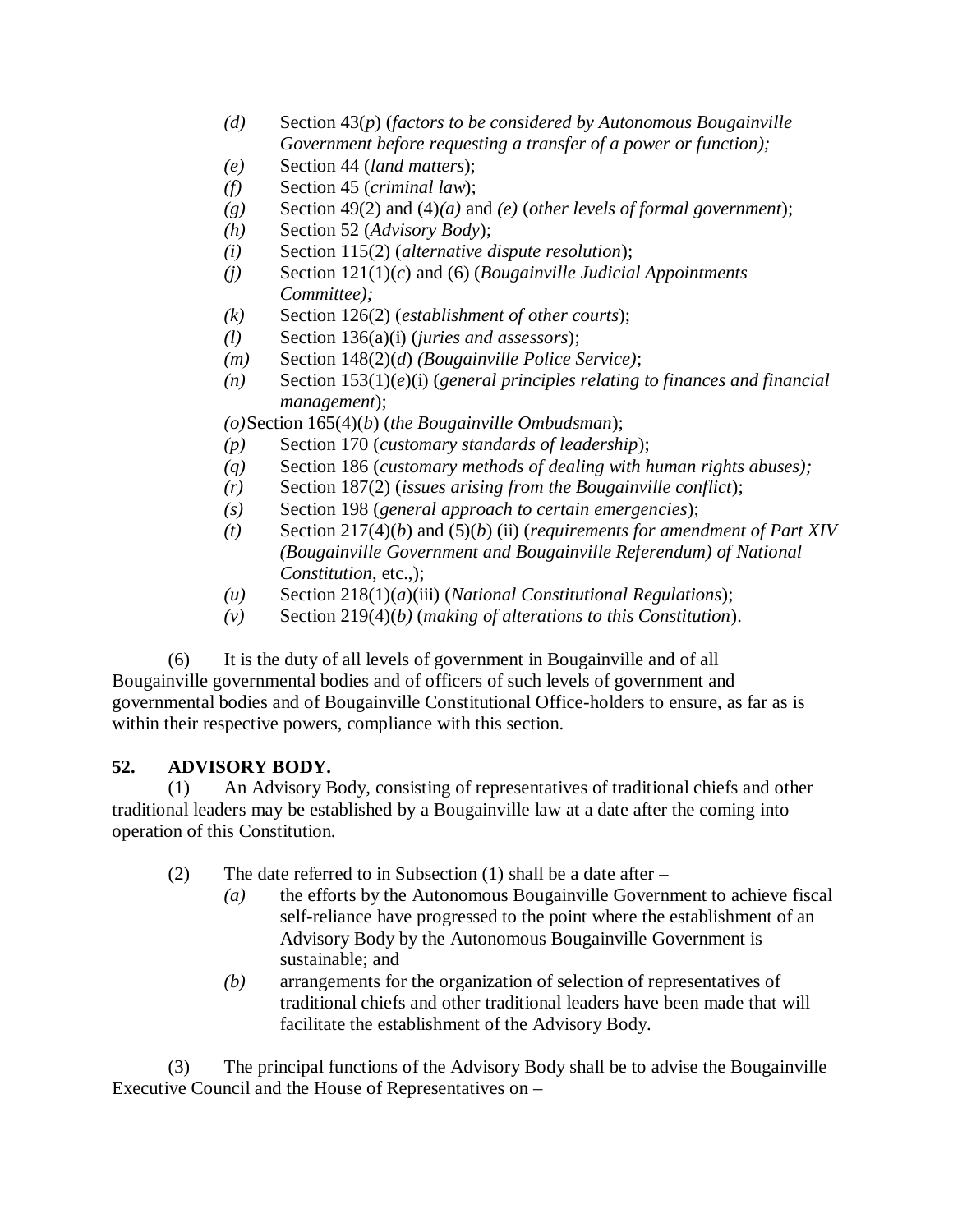- *(a)* matters of importance referred to it by the House of Representatives or by the Bougainville Executive Council or considered by the Advisory Body on its own initiative; and
- *(b)* matters concerning proposed or desirable change to this Constitution; and
- *(c)* the roles of Bougainville custom and customary leadership.

(4) The Bougainville law referred to in Subsection (1) shall provide for the name, composition, manner of election or appointment, qualifications for and disqualifications from membership of and powers and other functions of the Advisory Body.

(5) A Bougainville law may make provision for matters relating to the Advisory Body other than those specified in Subsection (4).

(6) The Advisory Body shall not comprise part of the Bougainville legislature.

# **PART V. – THE BOUGAINVILLE LEGISLATURE.**

# *Division 1. – General.*

# **53. BOUGAINVILLE LEGISLATURE.**

The Bougainville Legislature shall comprise and be known as the House of Representatives as established under Section 55 (*establishment and composition of the House of Representatives*).

# **54. EXERCISE OF LEGISLATIVE POWER.**

(1) The legislative power of the Autonomous Bougainville Government is vested in the House of Representatives.

(2) A Bougainville law may confer on an authority, other than the House of Representatives, legislative powers or functions.

(3) Nothing in this Constitution enables the House of Representatives to transfer permanently, or divest itself of, legislative power.

## *Division 2. – House of Representatives.*

# **55. ESTABLISHMENT AND COMPOSITION OF THE HOUSE OF REPRESENTATIVES.**

- (1) The House of Representatives is established.
- (2) The House of Representatives consists of
	- (*a*) the President of the Autonomous Region of Bougainville; and
	- (*b*) other members being: **–**
		- (i) for the first general election of members of the House of Representatives, 33 directly elected members, and thereafter not more than 38 nor less than 28 members, each representing a single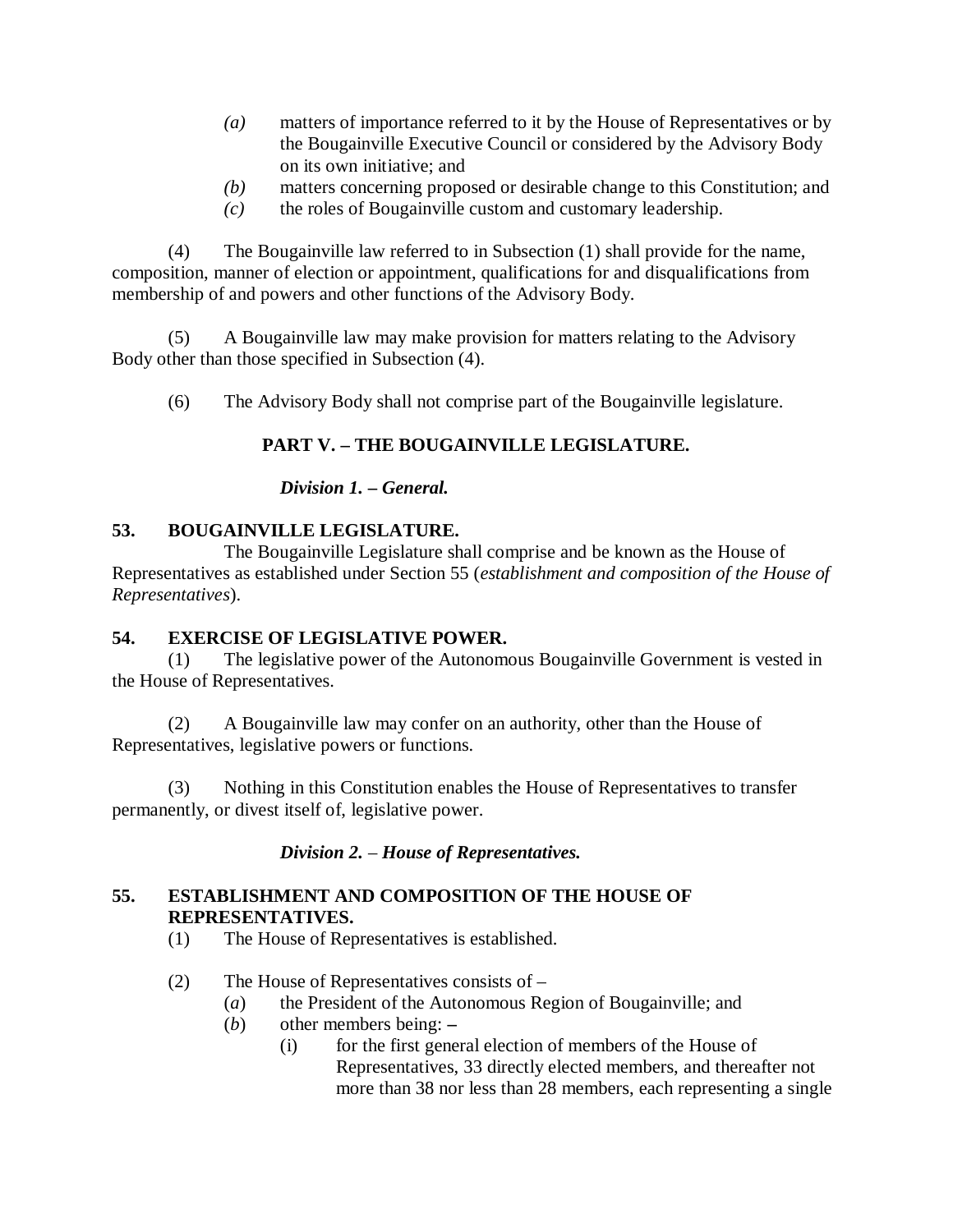member constituency in accordance with Section 105 (*constituencies*); and

- (ii) three women members, each representing a constituency for a separate Region (North, Central and South), elected to represent the interests of the women of the Region; and
- (iii) subject to Subsection (5), three former combatant members, each representing a constituency for a separate Region (North, Central and South), qualified for nomination as such **–**
	- (A)in respect of the first election to the House of Representatives, in accordance with Section 58(1)(*d*) (*mode of nomination*) of Schedule 10 (*electoral provisions relating to the first general election of President of the Autonomous Region of Bougainville and of members of the House of Representatives*) to this Constitution; and
	- (B) for subsequent elections to the House of Representatives, in accordance with the Bougainville law referred to in Section 106(4) (*Bougainville Electoral Commissioner and elections generally*),

elected to represent the interests of former combatants in the Region; and

(iv) the Speaker in accordance with Section 60(4) (*Speaker*).

(3) Elected members of the National Parliament representing electorates in Bougainville are entitled to attend meetings of the House of Representatives and to take part in debate and proceedings in the same way as members of the House of Representatives but –

- (*a*) may not introduce motions; and
- *(b)* may not vote on any matter; and
- *(c)* shall not be counted towards a quorum.

(4) No member of the House of Representatives shall represent two or more constituencies at the same time.

(5) Membership of the former combatants' representatives of the House of Representatives under Subsection  $(2)(b)(iii)$  shall apply only until –

- (*a*) the passing of a motion in accordance with Subsection (6) or (7); or
- (*b*) the holding of the Bougainville Referendum in accordance with Division XIV.7 (*Bougainville Referendum*) of the National Constitution; or
- (*c*) a decision in accordance with Part XVII (*Bougainville Referendum*) of this Constitution that the Bougainville Referendum shall not be held.

(6) The Autonomous Bougainville Government shall, before the end of the first term of the House of Representatives, in consultation with the former combatants' Association, review the membership of former combatants' representatives in the House of Representatives under Subsection  $(2)(b)$ (iii) and such membership shall not continue beyond that term where a motion, by the House of Representatives following such review, to the effect that such membership shall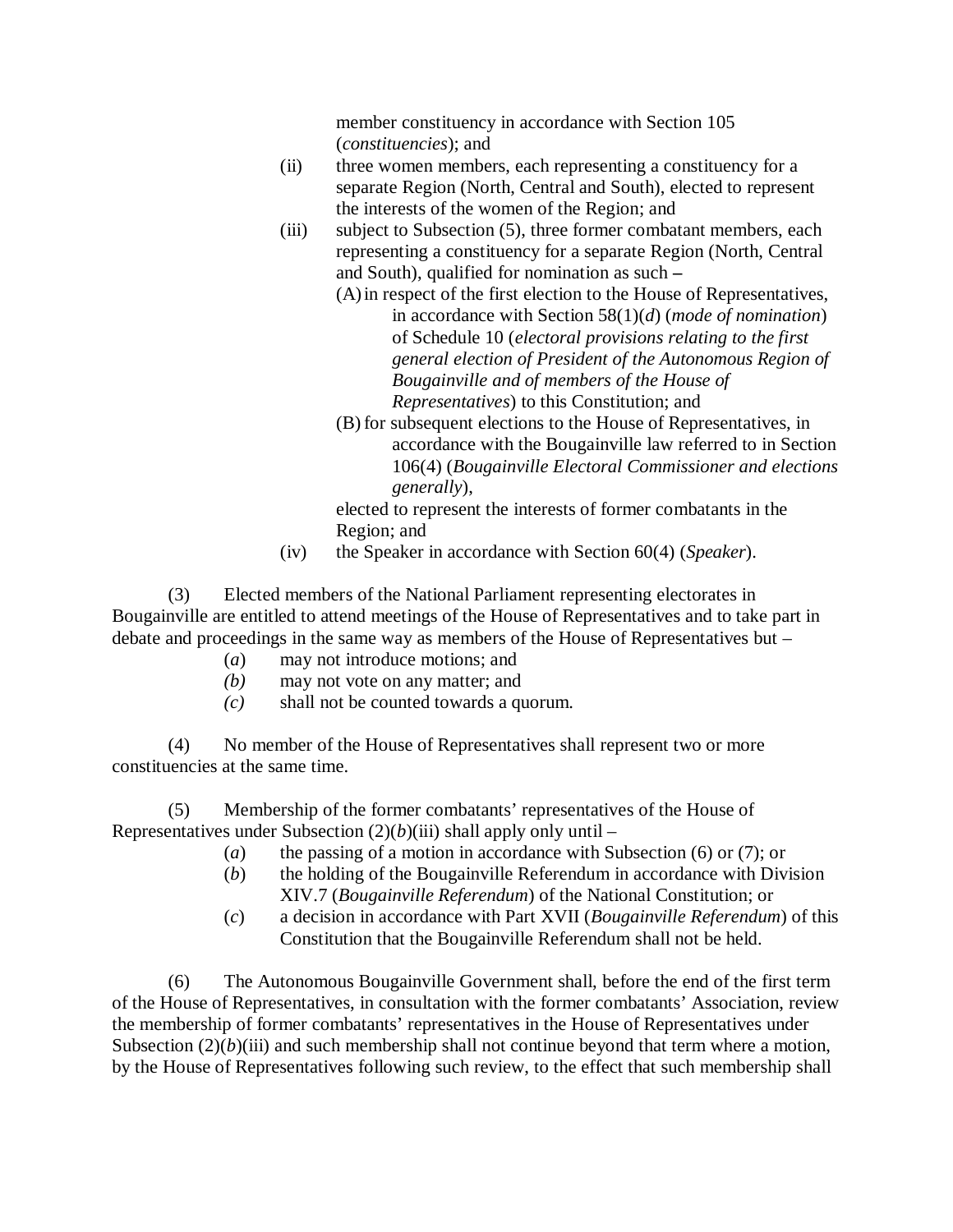not continue beyond the end of that first term, has been passed by the House of Representatives by a two-thirds absolute majority vote.

(7) Where a motion has not been passed in accordance with Subsection (6), the Autonomous Bougainville Government shall, before the end of the second term of the House of Representatives (and before the end of any subsequent term of the House of Representatives during which former combatants' representatives retain membership in the House of Representatives under Subsection  $(2)(b)(iii)$ , in consultation with the former combatants' Association, review the membership of former combatants in the House of Representatives under Subsection  $(2)(b)$ (iii) and such membership shall not continue beyond that term where a motion, by the House of Representatives following such review, to the effect that such membership shall not continue beyond the end of that term, has been passed by the House of Representatives by a two-thirds absolute majority vote.

(8) In Subsections (6) and (7), "former combatants' Association" means the registered Association (by whatever name known) of former combatants of the Bougainville Revolutionary Army and of the Bougainville Resistance Force and of the Me'ekamui Defence Force, recognized by a Bougainville law as the official former combatants' Association.

(9) A person who is, in accordance with Section 110 (*right to vote*) entitled to vote in an election of the President or of a member or members of the House of Representatives, is, subject to the provisions of the Bougainville law referred to in Section 106(4) (*Bougainville Electoral Commissioner and elections generally*) and Section 109 (*form of elections*) or of Schedule 10 (*electoral provisions relating to the first general election of President of the Autonomous Region of Bougainville and of members of the House of Representatives*) entitled to vote in an election for –

- *(a)* the President; and
- *(b)* a member referred to in Subsection  $(2)(b)(i)$ ; and
- $(c)$  a woman member referred to in Subsection  $(2)(b)(ii)$ ; and
- *(d)* subject to Subsection (5), a former combatant member referred to in Subsection  $(2)(b)$ (iii).

## **56. QUALIFICATIONS FOR AND DISQUALIFICATIONS FROM ELECTION.**

(1) A member of the House of Representatives must be not less than 25 years of age.

(2) A candidate for election to the House of Representatives must be qualified to vote in elections to the House of Representatives.

(3) A candidate for election to the House of Representatives as a member referred to in Section 55(2)(*b*)(i) (*establishment and composition of the House of Representatives*) must be a Bougainvillean and –

(*a*) be a member of a clan lineage that holds land in the constituency for which he wishes to nominate; or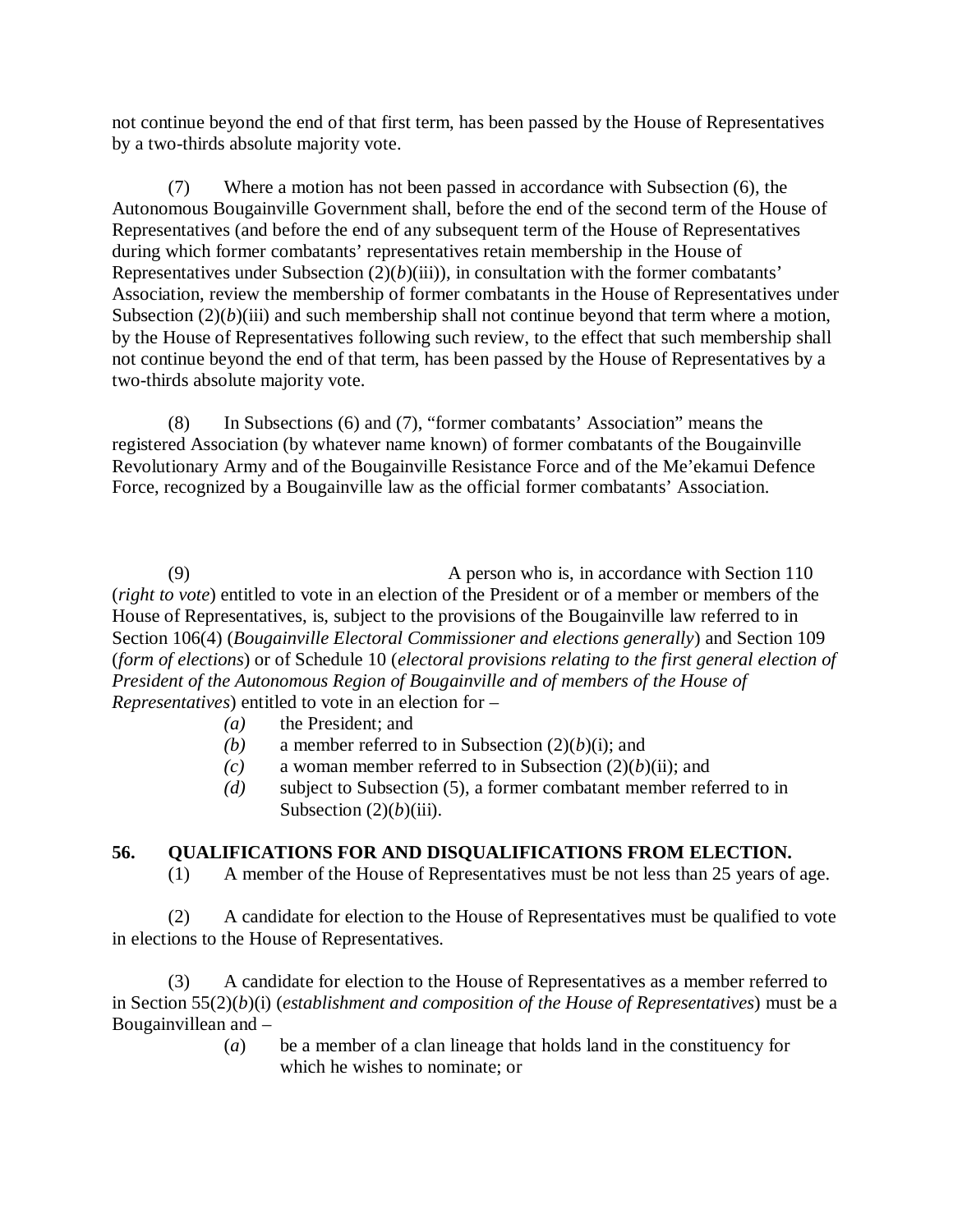- *(b)* have resided continuously in that constituency for at least five years immediately prior to nomination; or
- *(c)* have been born in that constituency.

(4) A candidate for election to the House of Representatives under Section 55(2)(*b*)(ii) (*establishment and composition of the House of Representatives*) must be a woman and be a Bougainvillean and –

- (*a*) be a member of a clan lineage that holds land in the Region (North, Central or South) of Bougainville for which she intends to nominate; or
- (*b*) have resided continuously in that Region for at least five years immediately prior to nomination.

(5) A candidate for election to the House of Representatives under Section 55 (2)(*b*)(iii) (*establishment and composition of the House of Representatives*) must be a Bougainvillean and a former combatant (as that term is defined in Schedule 2 (*meaning of certain expressions*)) to this Constitution and –

- (*a*) be a member of a clan lineage that holds land in the Region (North, Central or South) of Bougainville for which he intends to nominate; or
- *(b*) have resided continuously in that Region for at least five years immediately prior to nomination,

and have his nomination supported in accordance with Section 58(1)(*d*) (*mode of nomination*) of Schedule 10 (*electoral provisions relating to the first general election of President of the Autonomous Bougainville Government and members of the House of Representatives*) or with the Bougainville law referred to in Section 106 (*Bougainville Electoral Commissioner and elections generally*).

(6) A person is not qualified to be a candidate for election, or to continue to be a candidate for election, referred to in Subsection (3), (4) or (5) if he has nominated in an election to be held at the same time, as a candidate –

- *(a)* referred to in any other of these Subsections; or
- *(b)* for the office of President.

(7) A person is not qualified to be, or to remain a member of the House of Representatives if –

- (*a*) he or she is not entitled to vote in elections to the House of Representatives; or
- (*b*) he or she is of unsound mind within the meaning of any law relating to the person and property of persons of unsound mind; or
- *(c)* subject to Subsections (8) to (11) (inclusive), he or she is under sentence of death or imprisonment for a period exceeding three months; or
- *(d)* he or she has been declared bankrupt by a court of competent jurisdiction and remains bankrupt.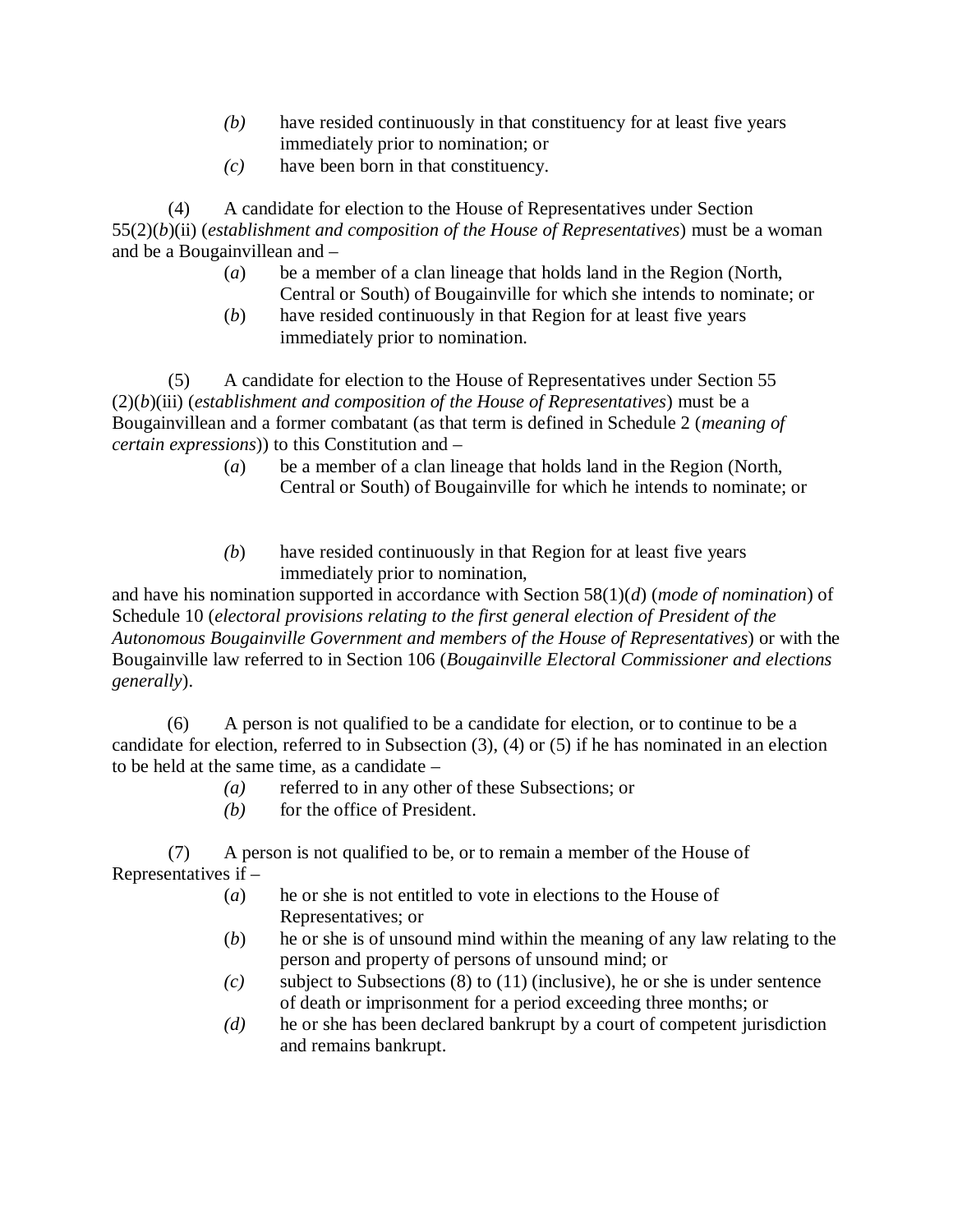(8) Where a person is under sentence of death or imprisonment for a period exceeding three months, the operation of Subsection  $(7)(c)$  is suspended until –

- (*a*) the end of any statutory period allowed for appeals against the conviction or sentence; or
- (*b*) if an appeal is lodged within the period referred to in Paragraph (*a*), the appeal is determined.

(9) The references in Subsection (8) to appeals and to the statutory period allowed for appeals shall, where there is provision for a series of appeals, be read as references to each appeal and to the statutory period allowed for each appeal.

(10) If a free pardon is granted, a conviction is quashed or a sentence is changed to a sentence of imprisonment for three months or less, or some other form of penalty (other than death) is substituted, the disqualification ceases, and if at the time of the pardon, quashing, change of sentence or substitution of penalty **–**

- *(a)* the writ for the by-election has been issued the member is not restored as a member of the House of Representatives and the byelection proceeds according to law; or
- *(b)* the writ for the by-election has not been issued-the member is restored as a member of the House of Representatives.
- $(11)$  In this section
	- "appeal" includes any form of judicial appeal or judicial review; "free pardon" means a free pardon granted under Section 151 (*grant of pardon, etc.,*) of the National Constitution;
	- "statutory period allowed for appeals" means a definite period allowed by law for appeals, whether or not it is capable of extension, but does not include an extension of such a definite period granted or that may be granted unless it was granted within that definite period.

(12) Nothing in this section is intended to reduce any right conferred by Section 50 (*right to vote and stand for public office*) of the National Constitution, but it is the considered opinion of the People of Bougainville, expressed through the Bougainville Constitutional Commission and the Bougainville Constituent Assembly, that any restrictions imposed by this section are reasonable and are reasonably justifiable in a democratic society having a proper regard for the rights and dignity of mankind.

# **57. NORMAL TERM OF OFFICE.**

(1) A member of the House of Representatives takes office on the day immediately following the day fixed for the return of the writ for the election in his constituency.

- (2) The seat of a member of the House of Representatives becomes vacant
	- (*a*) upon the expiry of the day fixed for the return of the writs for the general elections after he last became a member of the House of Representatives; or
	- (*b*) if he resigns his seat by notice in writing to the Speaker; or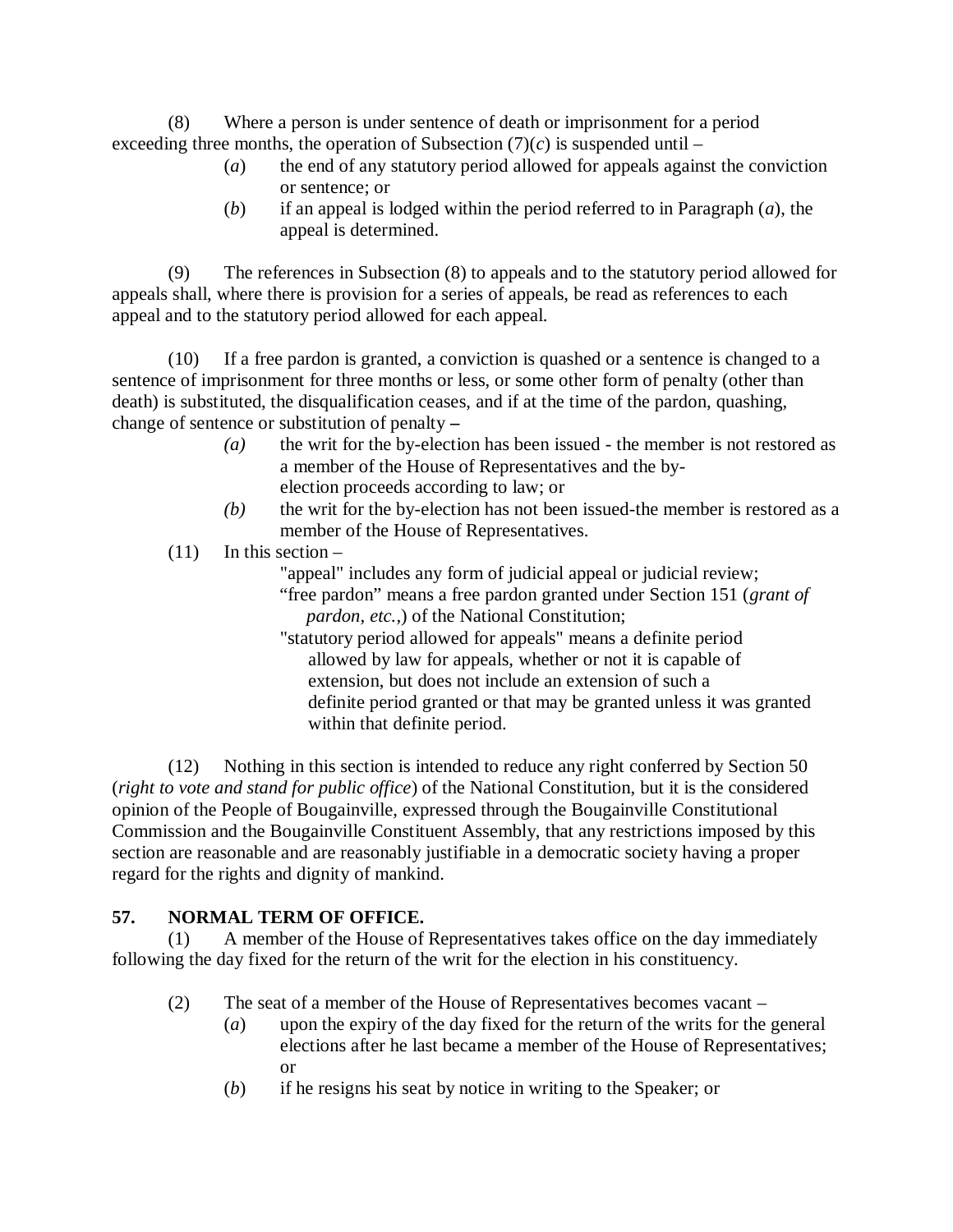- (*c*) if he is absent, without leave of the House of Representatives, during the whole of three meetings of the House of Representatives, unless the House of Representatives decides to waive this rule upon satisfactory reasons being given; or
- (*d*) if, except as authorized by this Constitution or a Bougainville law, he directly or indirectly agrees to take any payment in respect of his services in the House of Representatives; or
- (*e*) if he becomes a member of or a candidate for election or appointment to, the National Parliament; or
- (*f*) if he becomes a person who is disqualified under Section 56 (*qualifications for and disqualifications from election*) from election to the House of Representatives; or
- (*g*) if he is dismissed from office under Part XIII (*Leadership Code)*; or
- (*h*) if he is recalled in accordance with Section 58 (*recall of member of the House of Representatives*); or
- *(i)* on his death.

–

- (3) For the purposes of Subsection  $(2)(c)$ , a meeting of the House of Representatives
	- *(a)* commences when the House of Representatives first meets following:**–**
		- (i) a general election; or
		- (ii) adjournment of the House of Representatives for a period exceeding 12 days; and
	- *(b)* ends when the House of Representatives **–**
		- (i) is adjourned for a period exceeding 12 days; or
		- (ii) adjourns for the last time before a Bougainville general election.

### **58. RECALL OF MEMBER OF THE HOUSE OF REPRESENTATIVES.**

(1) A member of the House of Representatives, other than the Speaker, may be recalled in accordance with this section.

(2) Recall of a member shall be initiated by the presentation to the Bougainville Electoral Commissioner of a petition for recall signed by at least one third of the enrolled voters for the constituency which the member represents, stating the reasons for the recall of the member.

- (3) A petition under Subsection (2) for recall of a member shall not be presented
	- (*a*) within 15 months following the day fixed for the return of the writs in the election at which that member was last elected; or
	- (*b*) within one year preceding the fifth anniversary of the day referred to in Paragraph (*a*); or
	- (*c*) during the term of office of the House of Representatives during which a petition for recall of that member has already been presented.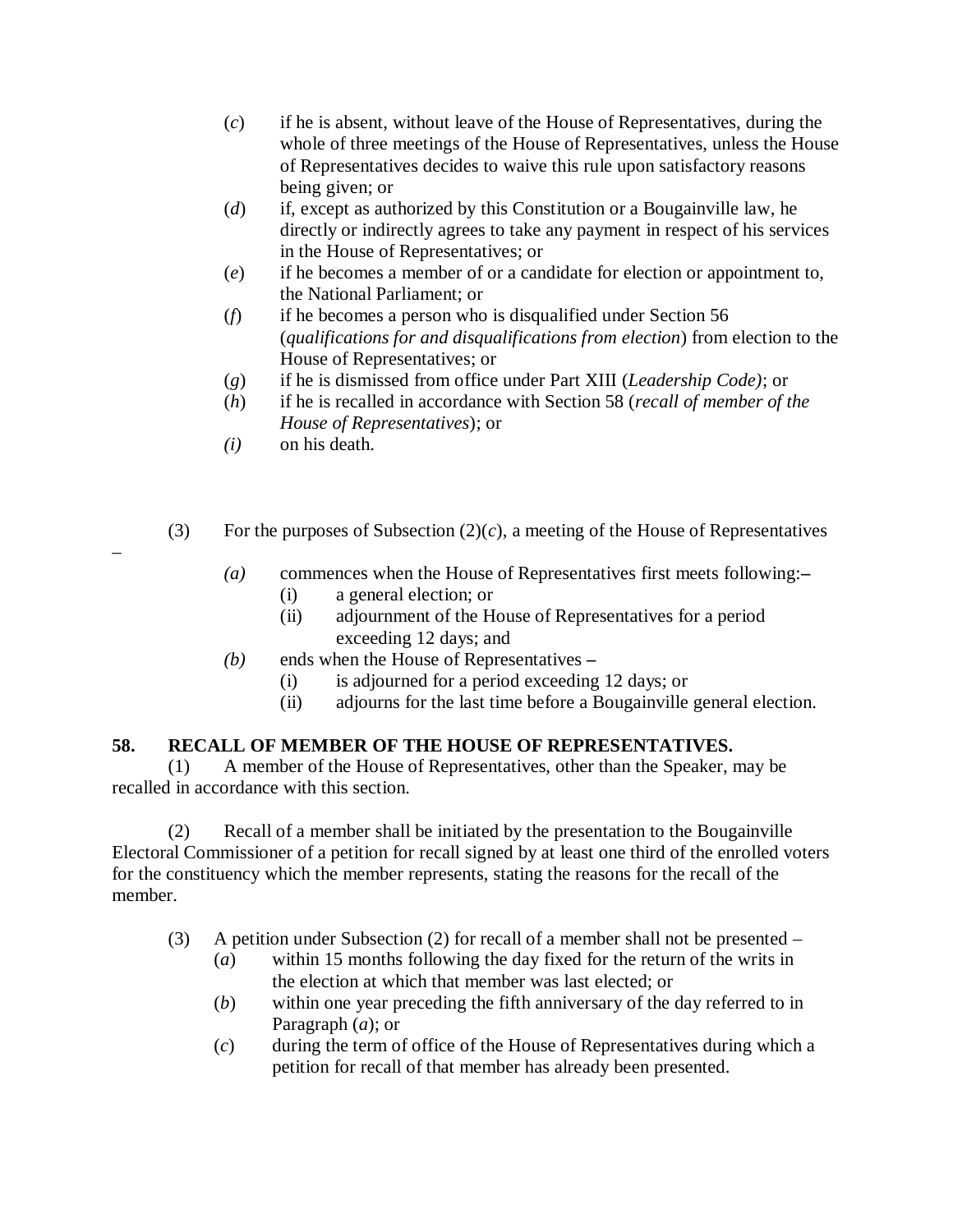(4) On receipt of a petition under Subsection (2), the Bougainville Electoral Commissioner shall ascertain that –

- (*a*) the petition is not banned under Subsection (3); and
- (*b*) it has been signed by at least one third of the enrolled voters for the constituency.

(5) Where the Bougainville Electoral Commissioner is satisfied that the petition –

- *(a)* is not banned under Subsection (3); and
- (*b*) has been signed by at least one third of the enrolled voters for the constituency,

he shall conduct simultaneously two polls in the constituency –

- *(c)* one as to whether or not the member should be recalled; and
- *(d)* one being a by-election for that constituency.

(6) The Bougainville Electoral Commissioner shall first determine the result of the poll under Subsection (5)*(c)* and –

- *(a)* where more than one half of the enrolled voters in the constituency vote in favour of the recall of the member – determine that the member is recalled; or
- *(b)* where not more than one half of the enrolled voters in the constituency vote in favour of the recall of the member – determine that the member is not recalled.
- $(7)$  Where
	- *(a)* the member is determined under Subsection (6)*(a)* to have been recalled, the Bougainville Electoral Commissioner shall determine the result of the by-election under Subsection (5)*(d)* and shall declare the candidate who has received the largest number of votes as the member for the constituency; or
	- *(b)* the member is determined under Subsection (6)*(b)* not to have been recalled, the result of the by election under Subsection (5) *(d)* shall not be determined.

(8) The member whose recall is the subject of a poll under Subsection  $(5)(c)$  is not qualified to stand for election in the by-election under Subsection (5)(*d*).

(9) A Bougainville law may make provision for matters relating to the recall of a member of the House of Representatives.

#### *Division 3. – The Speaker and the Deputy Speaker.*

### **59. OFFICES OF SPEAKER AND DEPUTY SPEAKER.**

There shall be offices of Speaker and Deputy Speaker of the House of Representatives.

#### **60. SPEAKER.**

(1) The Speaker shall be a person who –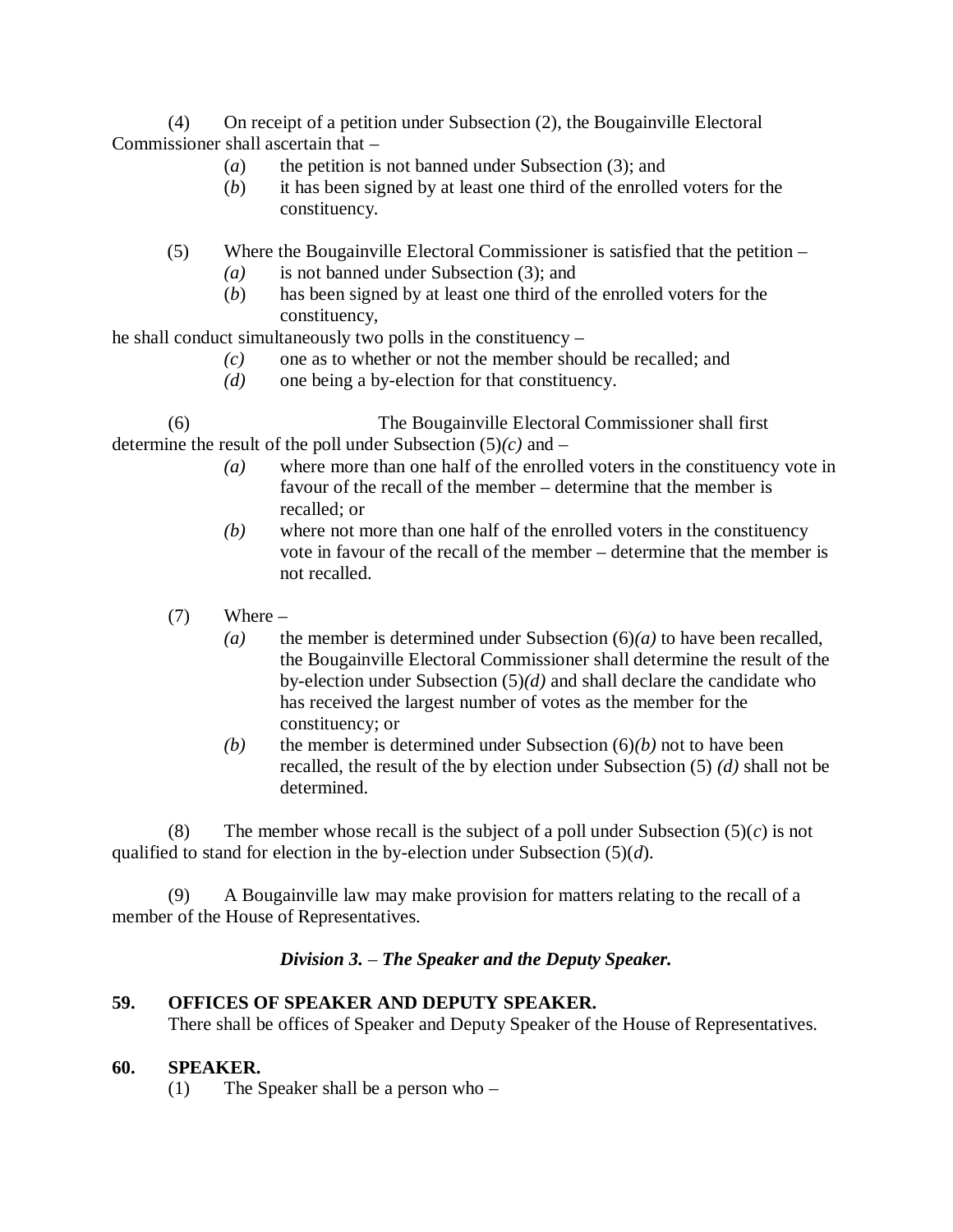- *(a)* until a Bougainville law made by an absolute majority vote provides otherwise, has attained the age of 40 years; and
- (*b*) is not a member of the House of Representatives; and
- (*c*) is qualified to nominate for election to the House of Representatives.

(2) The Speaker shall be appointed by a vote of the House of Representatives in accordance with the Standing Orders from among persons nominated by the Regional Committees of the House of Representatives, established by Section 71(1)(*b*) (*Committees)*.

(3) A Bougainville law or the Standing Orders may make provision relating to the nomination of a person for appointment as Speaker.

(4) Subject to any restrictions imposed by this Constitution, the Speaker is a member of the House of Representatives during his tenure of office as Speaker.

(5) Nothing in Subsection (1) is intended to reduce any right conferred by Section 50 (*right to vote and stand for public office*) of the National Constitution, but it is the considered opinion of the People of Bougainville expressed through the Bougainville Constitutional Commission and the Bougainville Constituent Assembly, that any restrictions imposed by this section are reasonable and are reasonably justifiable in a democratic society having a proper regard for the rights and dignity of mankind.

### **61. REMOVAL FROM OFFICE OF SPEAKER.**

The office of Speaker becomes vacant –

- (*a*) if he ceases to be qualified as Speaker under Section 60(1) (*Speaker*); or
- (*b*) if he resigns from the office of Speaker by notice in writing to the President; or
- (*c*) upon the day fixed for the return of the writs for the general election after he was appointed Speaker; or
- (*d*) if the House of Representatives votes, by a three quarters absolute majority vote, that he be removed from office; or
- (*e*) if he is dismissed from office under Part XIII (*Leadership Code*); or
- (*f*) if he is of unsound mind within the meaning of any law relating to the person and property of persons of unsound mind; or
- (*g*) if he has been declared bankrupt by a court of competent jurisdiction and remains bankrupt; or
- (*h*) on his death.

### **62. DEPUTY SPEAKER.**

The Deputy Speaker shall be a member of the House of Representatives and shall be elected and may be removed from the Office of Deputy Speaker by vote of the House of Representatives in accordance with the Standing Orders.

### **63. FUNCTIONS OF THE SPEAKER AND DEPUTY SPEAKER.**

(1) The Speaker is responsible, subject to and in accordance with this Constitution, the Bougainville laws and the Standing Orders, for –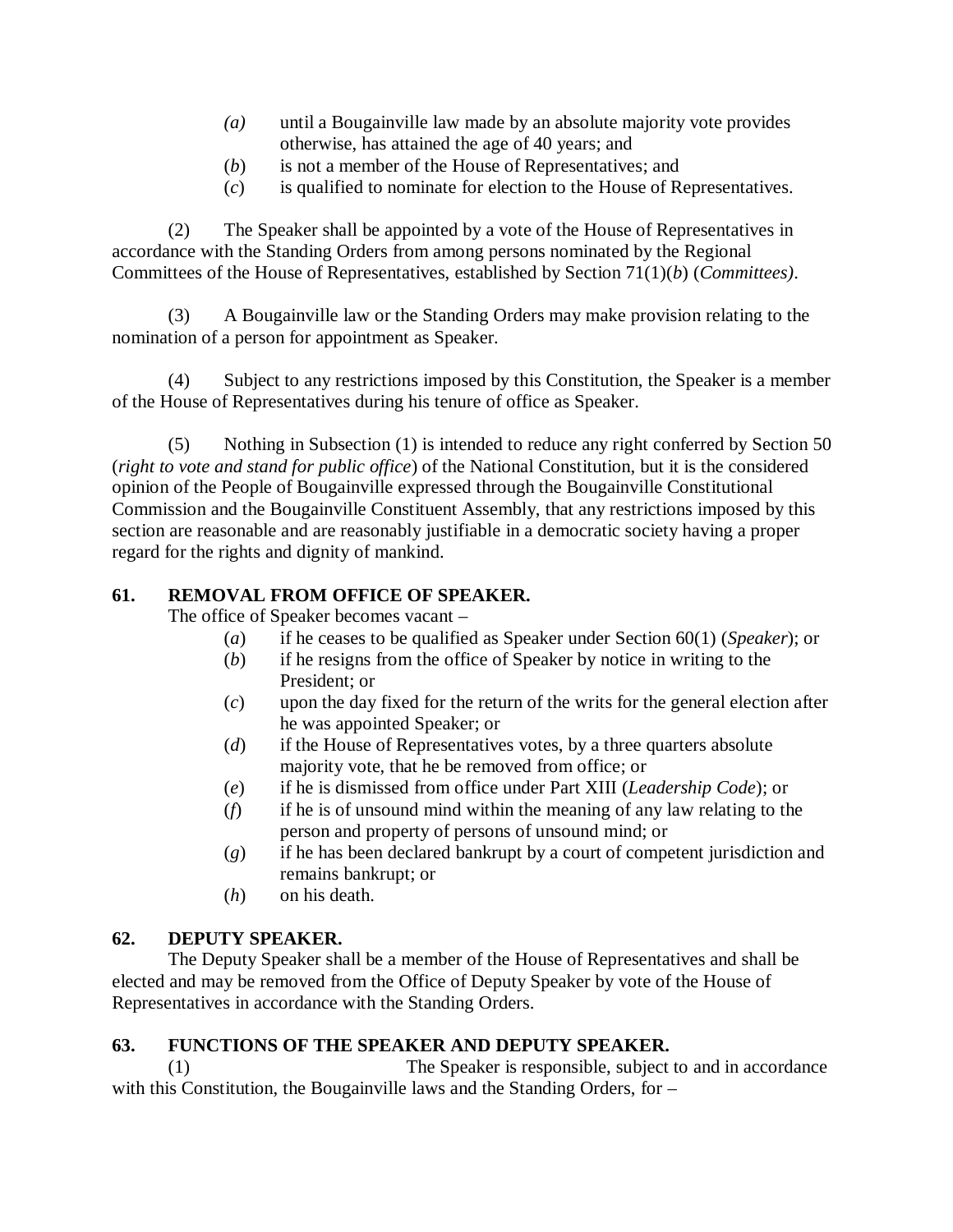- (*a*) upholding the dignity of; and
- (*b*) maintaining order in; and
- (*c*) regulating the proceedings and administering the affairs of; and
- (*d*) controlling the precincts of,

the House of Representatives.

(2) The Speaker shall, in accordance with Section 68 (*meetings of the House of Representatives*), a Bougainville law or the Standing Orders, call meetings of the House of Representatives.

(3) In the event of a vacancy in the office of Speaker or his absence from the House of Representatives, and otherwise as determined by a Bougainville law or the Standing Orders, the Deputy Speaker has all the rights, privileges, powers, functions, duties and responsibilities of the Speaker.

(4) A Bougainville law or the Standing Orders may provide for other powers, functions, duties and responsibilities of the Speaker and the Deputy Speaker.

### **64. VOTING BY THE SPEAKER.**

The Speaker shall not vote in the House of Representatives except, in his discretion –

- (*a*) to break a tie, where there is an equality of votes on any matter; or
- (*b*) where one vote is needed to constitute a majority vote greater than a simple majority vote required by this Constitution, a Bougainville law or the Standing Orders.

### *Division 4.* **–** *General Law-making powers of the House of Representatives.*

### **65. GENERAL LAW-MAKING POWERS.**

(1) Subject to this Constitution and the Bougainville laws, the House of Representatives may make laws for the peace, order and good government of the Autonomous Region of Bougainville.

(2) In particular, Bougainville laws, consistent with this Constitution, may provide for all matters that are necessary or convenient to be prescribed for carrying out and giving effect to this Constitution.

(3) Each law made by the House of Representatives shall receive such fair, large and liberal interpretation as will best ensure the attainment of the object of the law according to its true intent, meaning and spirit.

### **66. CERTIFICATION AS TO MAKING OF LAWS, ETC.,**

(1) The Speaker shall certify under the Bougainville Seal any law that has been made by the House of Representatives.

(2) The Speaker shall give notification of laws certified under Subsection (1) in the Bougainville Gazette.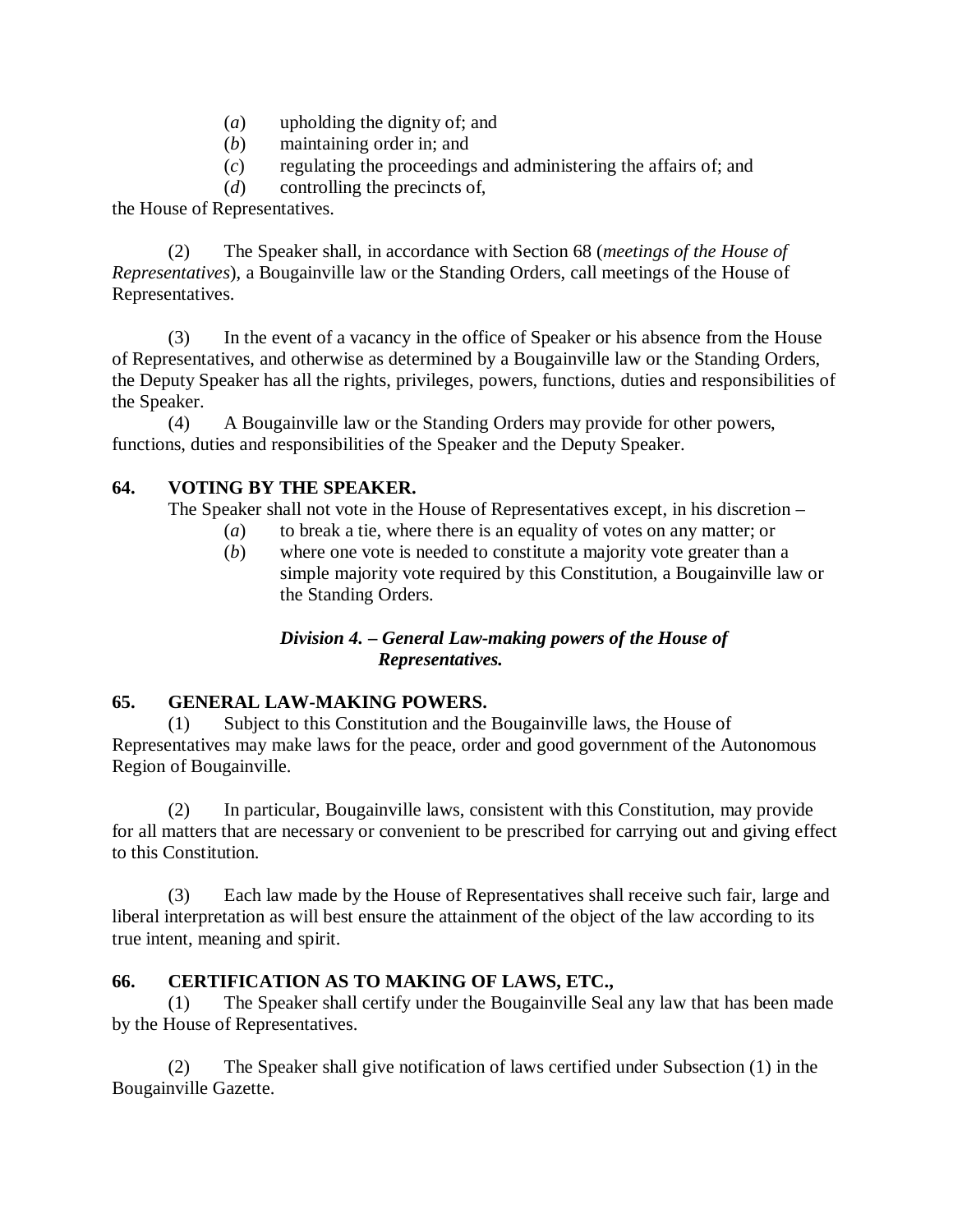(3) Subject to Subsection (4), a law made by the House of Representatives comes into operation on the date of the certificate under Subsection (1).

- (4) Nothing in Subsection (3) prevents a law  $-$ 
	- (*a*) being expressed to come, or to be deemed to have come, into operation at a time specified by, or fixed in accordance with, a Bougainville law; or
	- *(b)* being retrospective or retroactive.

(5) The Speaker may certify such other matters relating to the procedures of the House of Representatives or its committees as are required by this Constitution.

### **67. RIGHT TO INTRODUCE NEW LAWS.**

(1) Subject to Section 155 (*financial responsibility of the House of Representatives*), any member of the House of Representatives is entitled to introduce into the House of Representatives, in accordance with, and subject to any reasonable restrictions contained in the Standing Orders, a petition, question, bill, resolution, motion or other matter.

(2) The petition, question, bill, resolution, motion or matter shall be dealt with as provided by the Standing Orders.

(3) The Standing Orders may make provision for priority to be given to Bougainville Executive Council business at certain times or in certain circumstances.

### *Division 5. – Procedures, Privileges, etc., of the House of Representatives.*

### **68. MEETINGS OF THE HOUSE OF REPRESENTATIVES.**

(1) The House of Representatives shall be called to meet not more than seven days after the day fixed for the return of writs for a Bougainville general election.

(2) The House of Representatives shall meet at least once in every period of three months.

(3) Subject to Subsection (2) of this section, Section 5 (*Autonomous Region of Bougainville capital*), Section 63 (*functions of the Speaker and Deputy Speaker*), and the requirements of Part XIX (*emergency procedures and powers*) the time, place and date of meetings of the House of Representatives will be fixed by the House of Representatives on the motion of a Minister.

(4) A Bougainville law may make further provision in respect of the calling of meetings of the House of Representatives and may provide for meetings to be called on the request of members.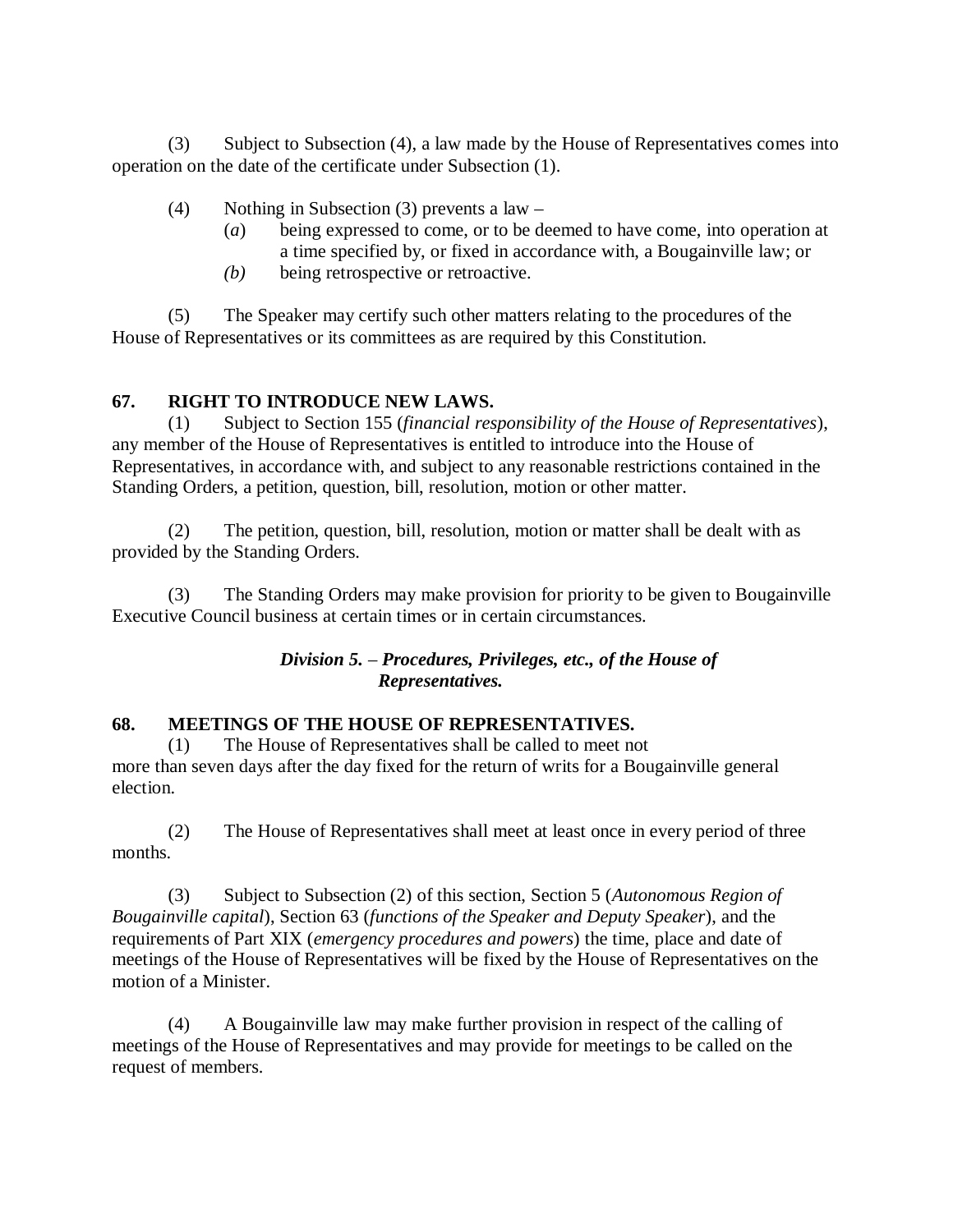#### **69. QUORUM AT MEETINGS.**

(1) The quorum at a meeting of the House of Representatives shall be one half of the number of the seats in the House of Representatives at the time.

(2) The Standing Orders shall make provision for the action to be taken in the event of a lack or a loss of quorum at any time.

### **70. VOTING IN THE HOUSE OF REPRESENTATIVES.**

Except as is otherwise provided by this Constitution, a Bougainville law or the Standing Orders and subject to Section 64 (*voting by the Speaker*), all questions before a meeting of the House of Representatives shall be determined by a majority of the votes of the members of the House of Representatives present and voting.

### **71. COMMITTEES.**

(1) There shall be in the House of Representatives –

- (*a*) a Public Accounts Committee established by Section 160 (*establishment of Public Accounts Committee*); and
- (*b*) a Regional Committee for each of the following Regions of Bougainville: **–**
	- (i) North;
	- (ii) Central;
	- (iii) South,

consisting of the elected members of the House of Representatives within the Region (or in the case of women members and former combatant members, for the Region); and

*(c)* such other committees as are determined by the House of Representatives from time to time.

(2) Subject to this Constitution, the House of Representatives shall make provision by a Bougainville law or the Standing Orders or otherwise, for the establishment, membership, jurisdiction, functions, powers and procedures of committees established under Subsection (1) and in particular for empowering such a committee to call for persons, papers and records.

(3) No member of the Bougainville Executive Council may be a member of a committee other than a Regional Committee under Subsection (1)(*b*).

(4) In principle, membership of committees under Subsection (1)(*a*) and (*c*) should be spread as widely as possible among members of the House of Representatives from the various Regions, other than members of the Bougainville Executive Council.

(5) For the purposes of Subsection  $(1)(b)$ , a Bougainville law made by an absolute majority vote –

> *(a)* shall, subject to Section 105 (3) (*constituencies*), give details of the composition of the Regions; and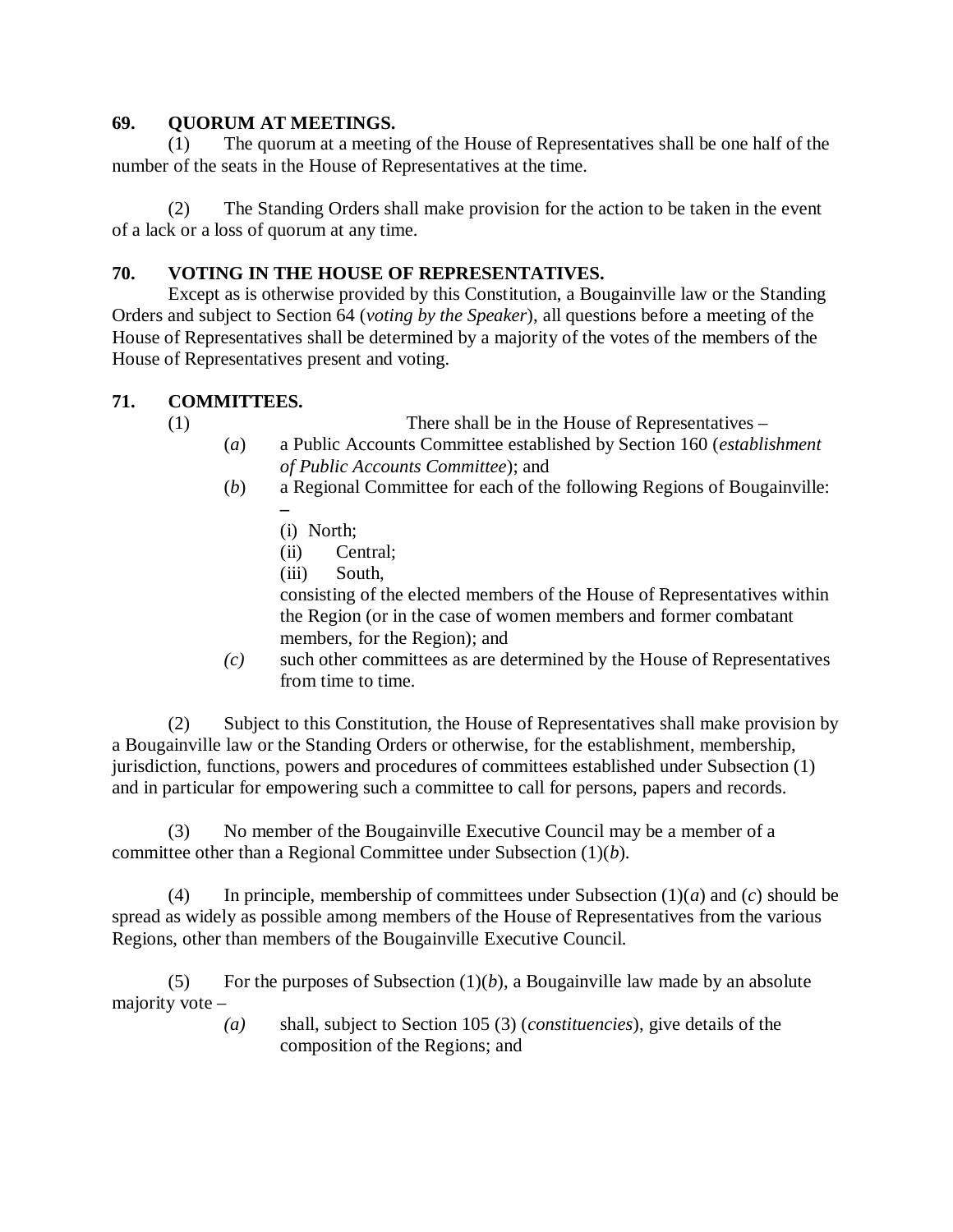- *(b)* shall make provision for altering the Regions or the number of Regions or the composition of the Regions and for such other matters relating to the Regions as may be necessary; and
- *(c)* may provide for additional powers to be given to the Regional Committees.

## **72. STANDING ORDERS OF THE HOUSE OF REPRESENTATIVES.**

The House of Representatives may make Standing Orders and other rules and orders in respect of the order and conduct of its business and proceedings of its committees, and such matters as by law are required or permitted to be prescribed or provided for by Standing Orders.

### **73. PRIVILEGES, ETC., OF THE HOUSE OF REPRESENTATIVES.**

(1) The powers (other than legislative powers), privileges and immunities of the House of Representatives and of its members and committees are as prescribed by or under this section and by or under any other provision of this Constitution.

(2) There shall be freedom of speech, debate and proceedings in the House of Representatives, and the exercise of those freedoms shall not be questioned in any court or in any proceedings whatever (otherwise than in proceedings in the House of Representatives).

(3) No member of the House of Representatives is subject to the jurisdiction of any court in respect of the exercise of his powers or the performance of his functions, duties or responsibilities as such, but this subsection does not affect the operation of Part XIII (*Leadership Code*).

(4) No member of the House of Representatives is liable to civil or criminal proceedings, arrest, imprisonment, fine, damages or compensation by reason of any matter or thing that he has brought by petition, question, bill, resolution, motion or otherwise, or has said before or submitted to the House of Representatives or a committee of the House of Representatives.

(5) No member of the House of Representatives or other person is liable to civil or criminal proceedings, arrest, imprisonment, fine, damages or compensation by reason of –

- *(a)* an act done under the authority of the House of Representatives or under an order of the House of Representatives or of a committee of the House of Representatives; or
- (*b*) words spoken or used, or a document or writing made or produced, under an order or summons made or issued under the authority of the House of Representatives or of a committee of the House of Representatives.

(6) The members of the House of Representatives are free from arrest for civil debt during meetings of the House of Representatives and during the period commencing two days before and ending two days after a meeting when they are travelling from their respective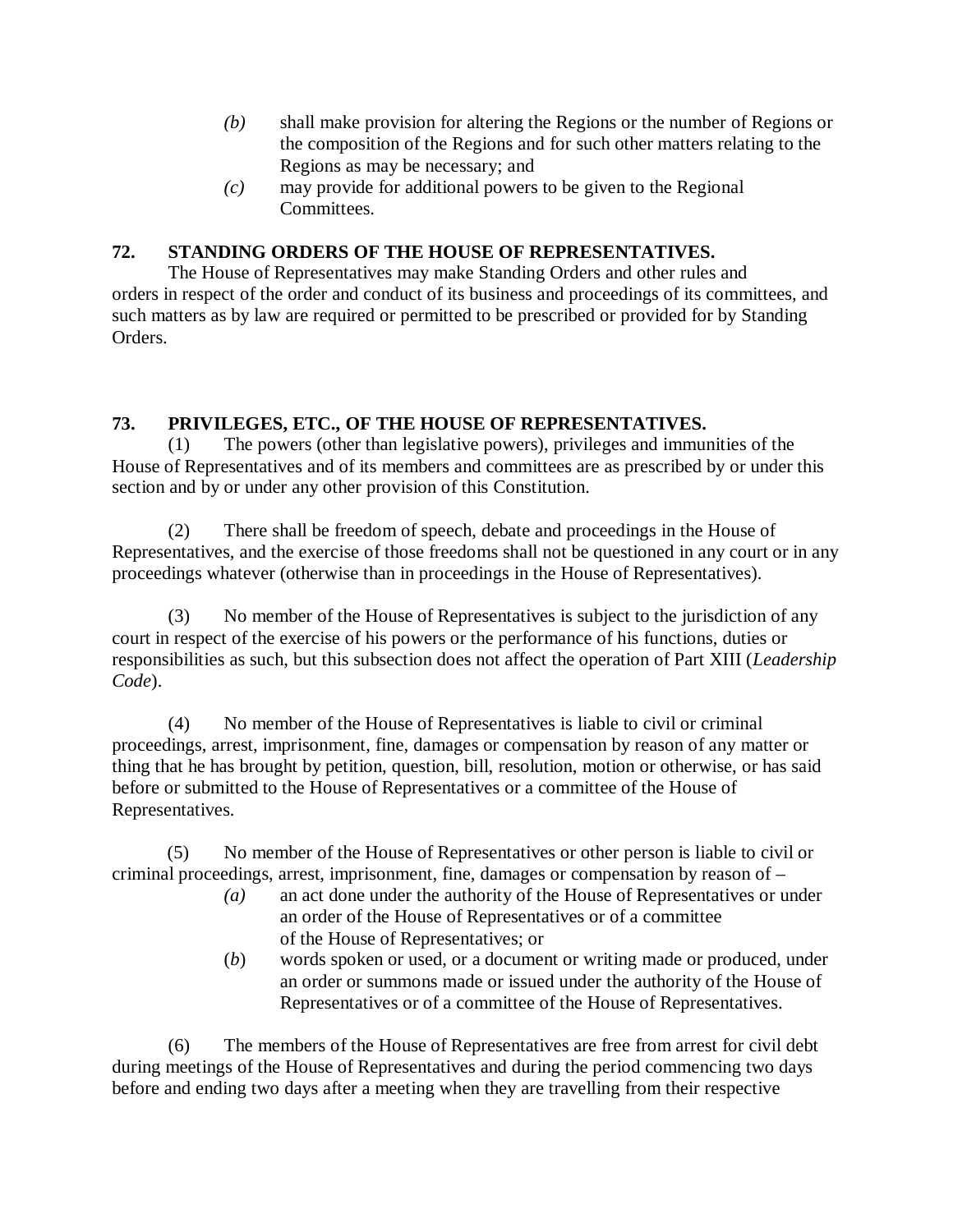constituencies (or in the case of the Speaker the constituency in which he normally resides) to attend the meeting or are returning there from the meeting.

(7) No process issued by any court in the exercise of its civil jurisdiction shall be served or exercised through the Speaker or an officer of the House of Representatives, or within the precincts of the House of Representatives (as defined by or under a Bougainville law) while it is in session.

(8) The powers conferred by Section 65 (*general law-making powers*) extend to the making of laws –

- *(a)* declaring further powers (other than legislative powers), privileges and immunities of the House of Representatives, and of its members and committees; and
- (*b*) providing for the manner in which powers, privileges and immunities provided for by or under this section may be exercised or upheld.

(9) The powers and privileges conferred by or under this section do not and shall not include the power to impose or provide for the imposition of a fine, imprisonment, forfeiture of property or other penalty of a criminal nature, but this subsection does not prevent the creation of offences for the purpose of this section that are triable within the Bougainville Courts.

(10) For the purposes of this section, "member of the House of Representatives" includes the Speaker.

# **74. INTERNATIONAL AGREEMENTS.**

(1) Until any change in the status of Bougainville that may occur following the Bougainville Referendum, the provisions of this section apply where, in accordance with Section 293 (*international obligation etc., of the State in respect of the powers and functions of the Bougainville Government*) of the National Constitution, the National Government –

- *(a)* requests the agreement of the Autonomous Bougainville Government to the entering by the Independent State of Papua New Guinea into a proposed international border agreement which affects the jurisdiction of the Autonomous Bougainville Government; or
- (*b*) is required to obtain the agreement of the Autonomous Bougainville Government to the entering by the Independent State of Papua New Guinea into a proposed treaty which has a purpose of altering the autonomy arrangements of the Autonomous Bougainville Government or which affects the jurisdiction of the Autonomous Bougainville Government.

(2) The President shall, within five sitting days of the House of Representatives after receipt by the Autonomous Bougainville Government of a request referred to in Subsection  $(1)(a)$  or for agreement referred to in Subsection  $(1)(b)$  –

*(a)* table particulars of the proposed international border agreement or treaty in the House of Representatives; and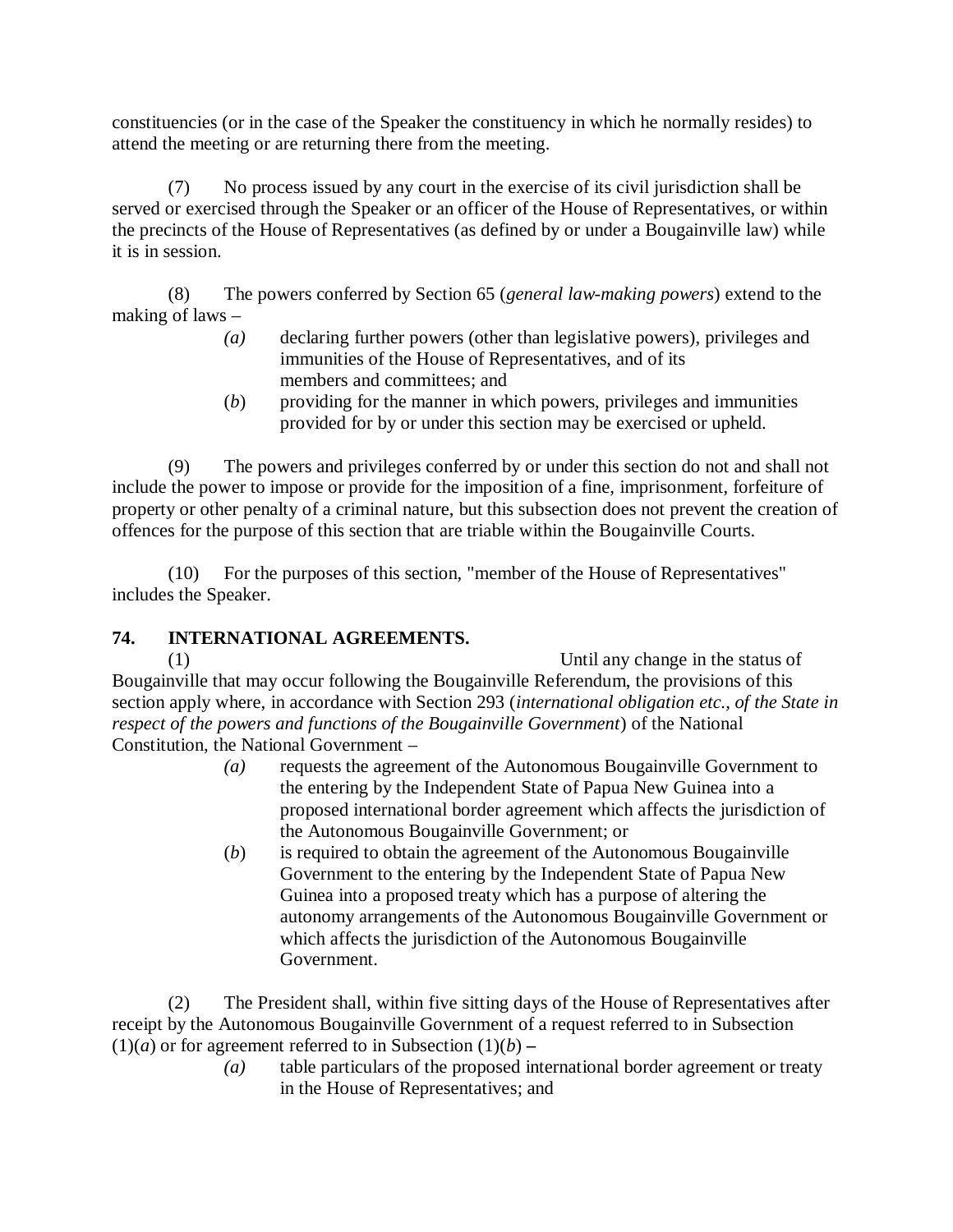(*b*) move a motion in the House of Representatives that the agreement of the Autonomous Bougainville Government to the entering by the State into the international border agreement or treaty be given to the National Government.

(3) The agreement to the entering by the State into the international border agreement or treaty shall only be given by the Autonomous Bougainville Government to the National Government where the relevant motion under Subsection (2)(*b*) has been passed by the House of Representatives by an absolute majority vote.

## **75. PROCEEDINGS NON-JUSTICIABLE.**

The question whether the procedures prescribed by the House of Representatives or its committees have been complied with, is non-justiciable, and a certificate by the Speaker under Section 66 (*certification as to making of laws*) is conclusive as to the matter required to be set out in it.

## **76. QUESTIONS AS TO MEMBERSHIP.**

(1) Subject to Subsection (2), the Bougainville High Court has jurisdiction to determine any question as to –

- (*a*) the qualification of a person to be or to remain a member of the House of Representatives; or
- (*b*) the validity of an election to the House of Representatives.

(2) Until the establishment of the Bougainville High Court, the National Court has jurisdiction to determine any question as to –

- *(a)* the qualification of a person to be or to remain a member of the House of Representatives; or
- *(b)* the validity of an election to the House of Representatives.

# **77. VALIDATION OF ACTS OF THE HOUSE OF REPRESENTATIVES.**

Where a person who has purported to sit or vote as a member of the House of Representatives at a meeting of the House of Representatives or of a committee of the House of Representatives –

- (*a*) was not duly qualified to be elected or appointed, or to continue, as a member of the House of Representatives; or
- (*b*) had vacated his office as a member of the House of Representatives,

all things done or purported to have been done by the House of Representatives or by the committee, as the case may be, shall be deemed to have been as validly done as if that person had, when so sitting or voting, been duly qualified to be elected or appointed, or to continue as a member of the House of Representatives or had not vacated his office, as the case may be.

# **78. CLERK AND OFFICERS OF THE HOUSE OF REPRESENTATIVES.**

(1) There shall be an office of Clerk of the House of Representatives who shall be appointed by the Bougainville Senior Appointments Committee, which for the purpose shall include two persons appointed by the National Executive Council.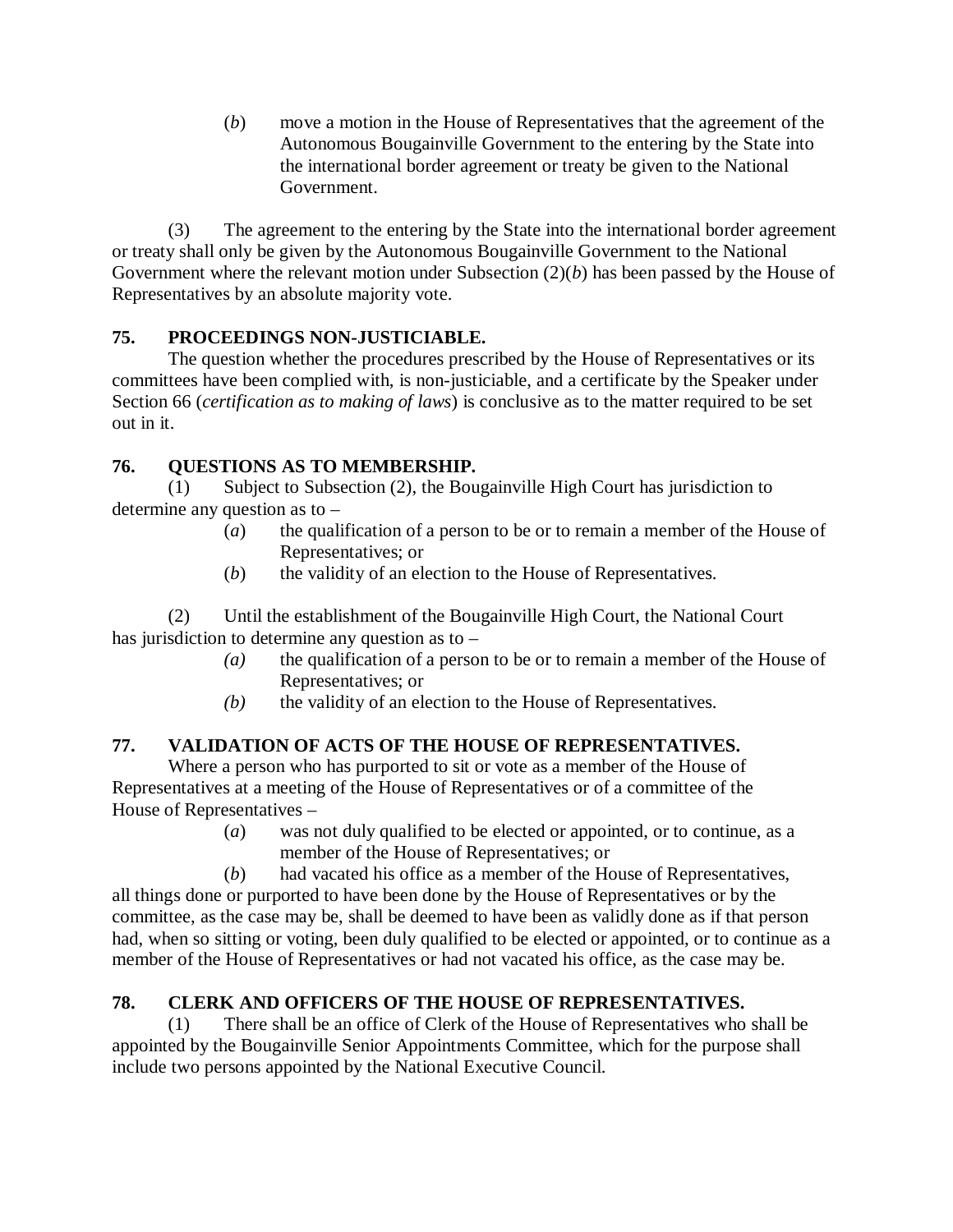(2) The Autonomous Bougainville Government shall make available officers and employees of the Bougainville Public Service to assist the Speaker in the administration of the House of Representatives.

## **PART VI. – THE BOUGAINVILLE EXECUTIVE.**

### *Division 1.* **–** *The Executive Power.*

### **79. EXERCISE OF THE EXECUTIVE POWER.**

(1) Subject to this Constitution, the executive power of the Autonomous Bougainville Government is vested in the Bougainville Executive Council.

(2) Subject to this Constitution and to a Bougainville law, the Bougainville Executive Council has, in addition to the other powers conferred on it, power to do all things that are necessary or convenient to be done for or in connection with the operations and activities of the Autonomous Bougainville Government.

(3) Notwithstanding Subsections (1) and (2), a Bougainville law may confer on an authority other than the Bougainville Executive Council executive powers or functions.

### *Division 2. – Bougainville Executive Council.*

### **80. MEMBERSHIP OF THE BOUGAINVILLE EXECUTIVE COUNCIL.**

(1) Subject to Section 82 (*caretaker Bougainville Executive Council*), the Bougainville Executive Council shall consist of –

- (*a*) the President; and
- *(b)* the Vice-President; and
- (*c*) subject to Section 101 (*dismissal of members of the Bougainville Executive Council*), a woman member of the House of Representatives appointed by the President, being the woman member nominated by the women members (both those elected to represent the interests of women and any women members for single member constituencies); and
- (*d*) six members appointed in accordance with Section 81 (*representation of regions*); and
- *(e)* one member appointed by the President; and
- *(f)* four members appointed by the President under Section 83 (*appointment of other members)*.

(2) All members of the Bougainville Executive Council must be members of the House of Representatives.

## **81. REPRESENTATION OF REGIONS.**

(1) This section applies in relation to the appointment of the members of the Bougainville Executive Council referred to in Section 80(1)(*d*) (*membership of the Bougainville Executive Council*).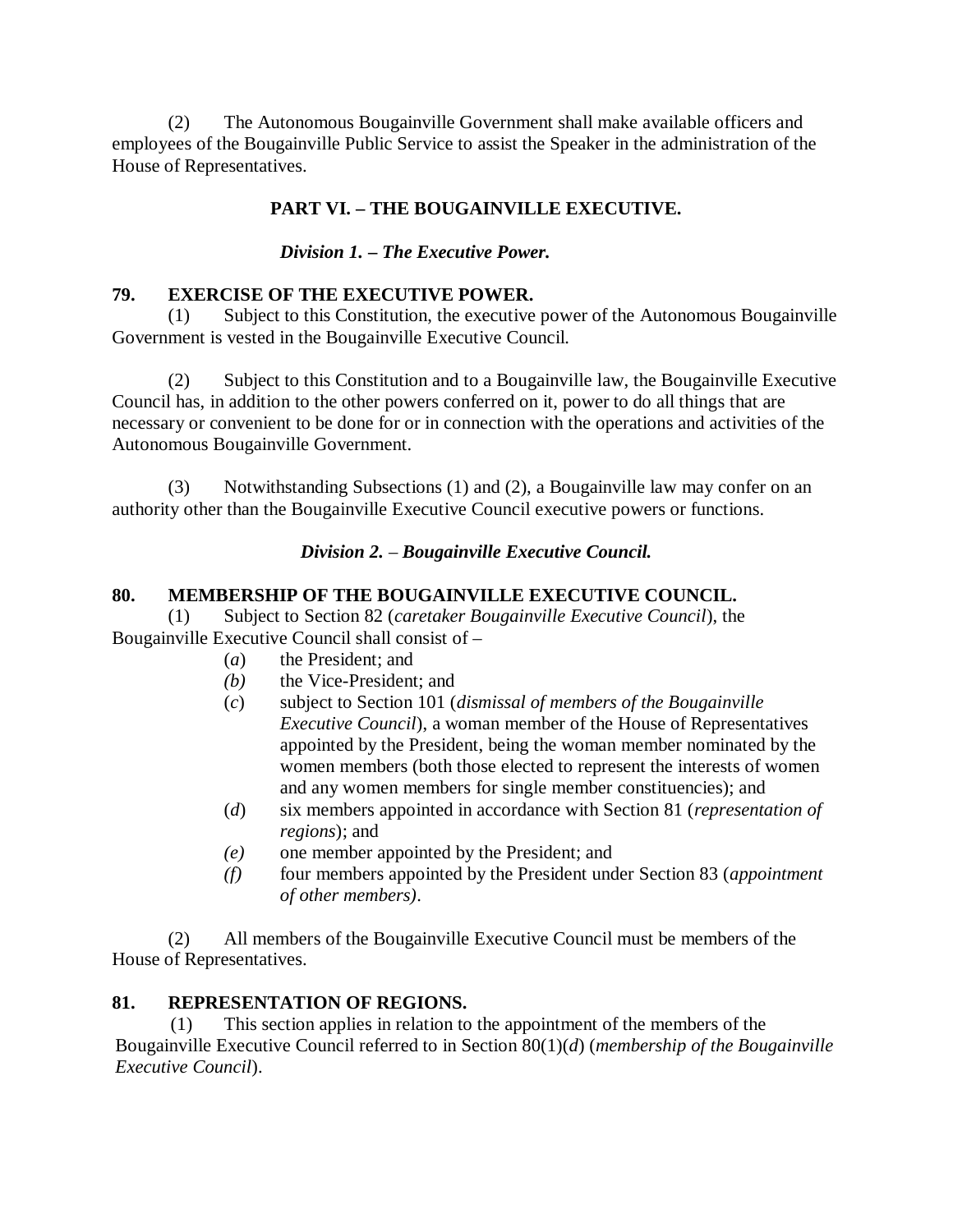(2) Each Committee established under Section 71(1)(*b*) (*Committees*) for the purposes of this section shall recommend to the President the names of five members of the House of Representatives representing constituencies in the Region for which the Committee is established for appointment by the President of two of the members named as members of the Bougainville Executive Council.

(3) On receipt of a recommendation under Subsection (2), the President shall, within five sitting days of the House of Representatives, and in any event, no more that 14 days after the day fixed for the return of the writs for a general election, appoint to the Bougainville Executive Council two of the members so recommended, and notify the Speaker in accordance with Section 84 (*assumption of office by members of the Bougainville Executive Council*).

(4) If the office of a member of the Bougainville Executive Council appointed under this section becomes vacant under Section 100 (*vacation of office of members of the Bougainville Executive Council*), the preceding provisions of this section apply in respect of the filling of the vacancy.

(5) If a member of the Bougainville Executive Council appointed under this section is suspended from office under Part XIII (*Leadership Code*), or otherwise –

- (*a*) the President may appoint a member of the House of Representatives to act in the office of the suspended member pending a recommendation of the relevant Committee referred to in Subsection (2); and
- (*b*) when the President receives a recommendation referred to in Paragraph (*a*) for the temporary filling of the office, Subsection (3), with the necessary modifications, applies.

(6) A member of the Bougainville Executive Council appointed under Subsection (5) ceases to hold office when the suspension is lifted or the original member is dismissed.

# **82. CARETAKER BOUGAINVILLE EXECUTIVE COUNCIL.**

During any period following a Bougainville general election, before appointments to the Bougainville Executive Council are made, the powers and functions of the Bougainville Executive Council vest in a caretaker Bougainville Executive Council consisting of –

- (*a*) the President; and
- (*b*) the Vice President; and
- *(c)* a woman member of the House of Representatives (whether elected as a representative of the interests of women or being the member for a single member constituency) selected by the President,

but in any case a caretaker Bougainville Executive Council shall not hold office for more than 14 days after the day fixed for the return of the writs for a general election.

# **83. APPOINTMENT OF OTHER MEMBERS.**

(1) Members of the Bougainville Executive Council referred to in Section 80(1)(*f*) (*membership of the Bougainville Executive Council*) shall be appointed by the President.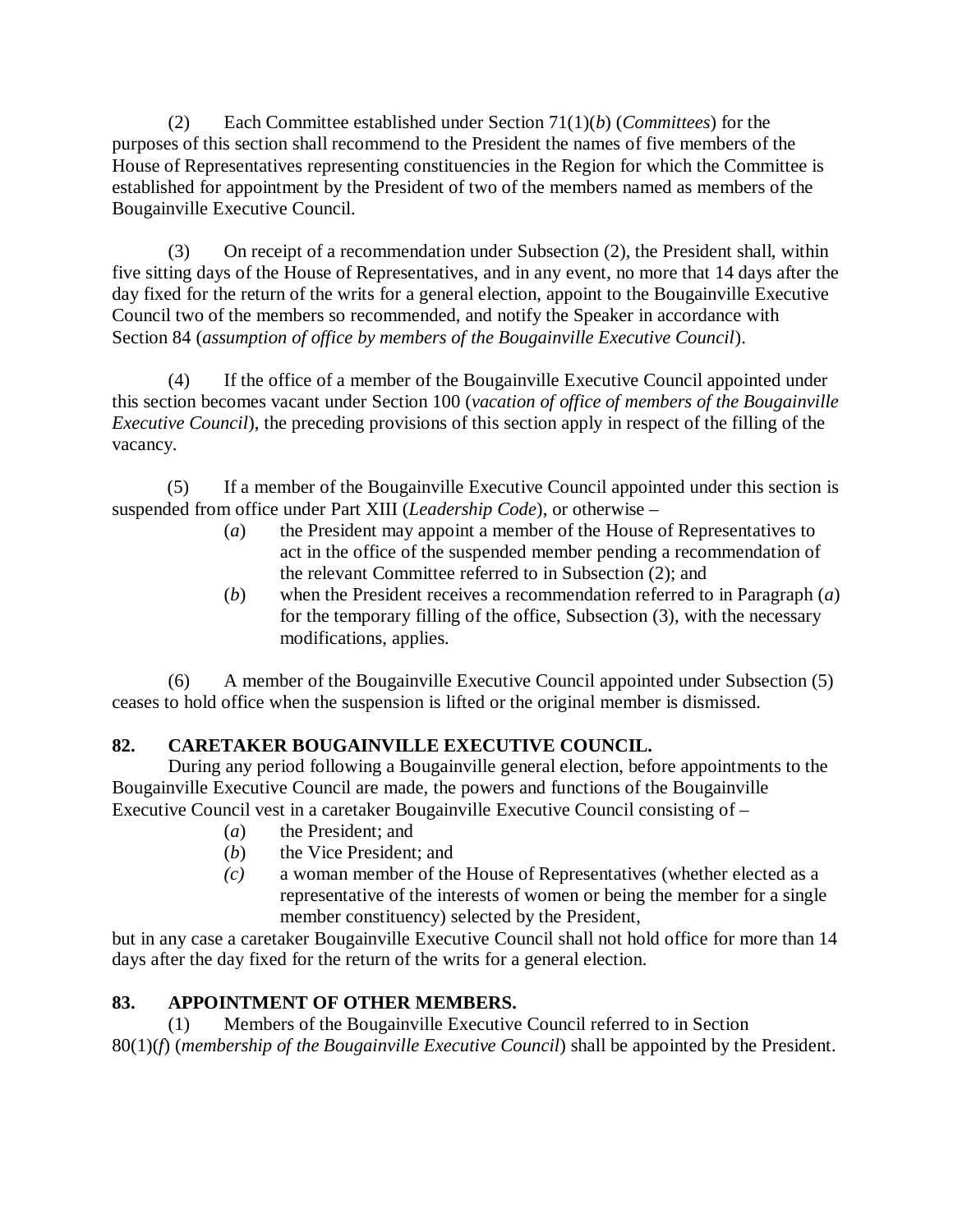(2) The members referred to in Subsection (1) shall not be appointed until such time as the House of Representatives considers that the financial resources of the Autonomous Bougainville Government permit the appointment and a Bougainville law makes provision for the appointment.

## **84. ASSUMPTION OF OFFICE BY MEMBERS OF THE BOUGAINVILLE EXECUTIVE COUNCIL.**

Subject to Section 6 (*Declaration of Loyalty to Bougainville*), a member of the Bougainville Executive Council, (other than the Vice President for whom special provision is made by this Constitution) appointed by the President under Section 80(1)(*c*)(*membership of the Bougainville Executive Council*) or 81(3) or (5)(*a*) or (*b*) (*representation of regions*) or 83 (*appointment of other members*) takes office on the day on which the President notifies the Speaker, in writing, of the appointment.

## **85. RESPONSIBILITIES.**

(1) The Bougainville Executive Council, and the members of the Council, have such powers, functions, duties and responsibilities in relation to the executive functions of the Autonomous Bougainville Government as are conferred or imposed by or under this Constitution or a Bougainville law, or as are delegated to the Council.

- (2) In the performance of its functions, the Bougainville Executive Council
	- (*a*) is collectively responsible to the House of Representatives, and through the House of Representatives to the People of the Autonomous Region of Bougainville, for the carrying out of executive functions of the Autonomous Bougainville Government in accordance with Subsection (1), and for all things done by or under the authority of the Bougainville Executive Council; and
	- *(b)* must comply with the Leadership Code.

(3) A decision of the Bougainville Executive Council is non-justiciable on the grounds that it does not comply with Subsection (2)(*b*).

(4) Members of the Bougainville Executive Council (other than the President and the Vice-President) shall –

- (*a*) be called Ministers; and
- (*b*) have such titles, portfolios and responsibilities as are determined by the President.

### **86. PROCEDURES.**

(1) Subject to this Constitution, the Bougainville Executive Council may determine its own procedures (including, subject to any Bougainville law, its quorum).

(2) Subject to any Bougainville law, a question whether procedures prescribed or determined for the Bougainville Executive Council have been complied with, is non-justiciable.

## **87. DELEGATION BY THE BOUGAINVILLE EXECUTIVE COUNCIL, ETC.,**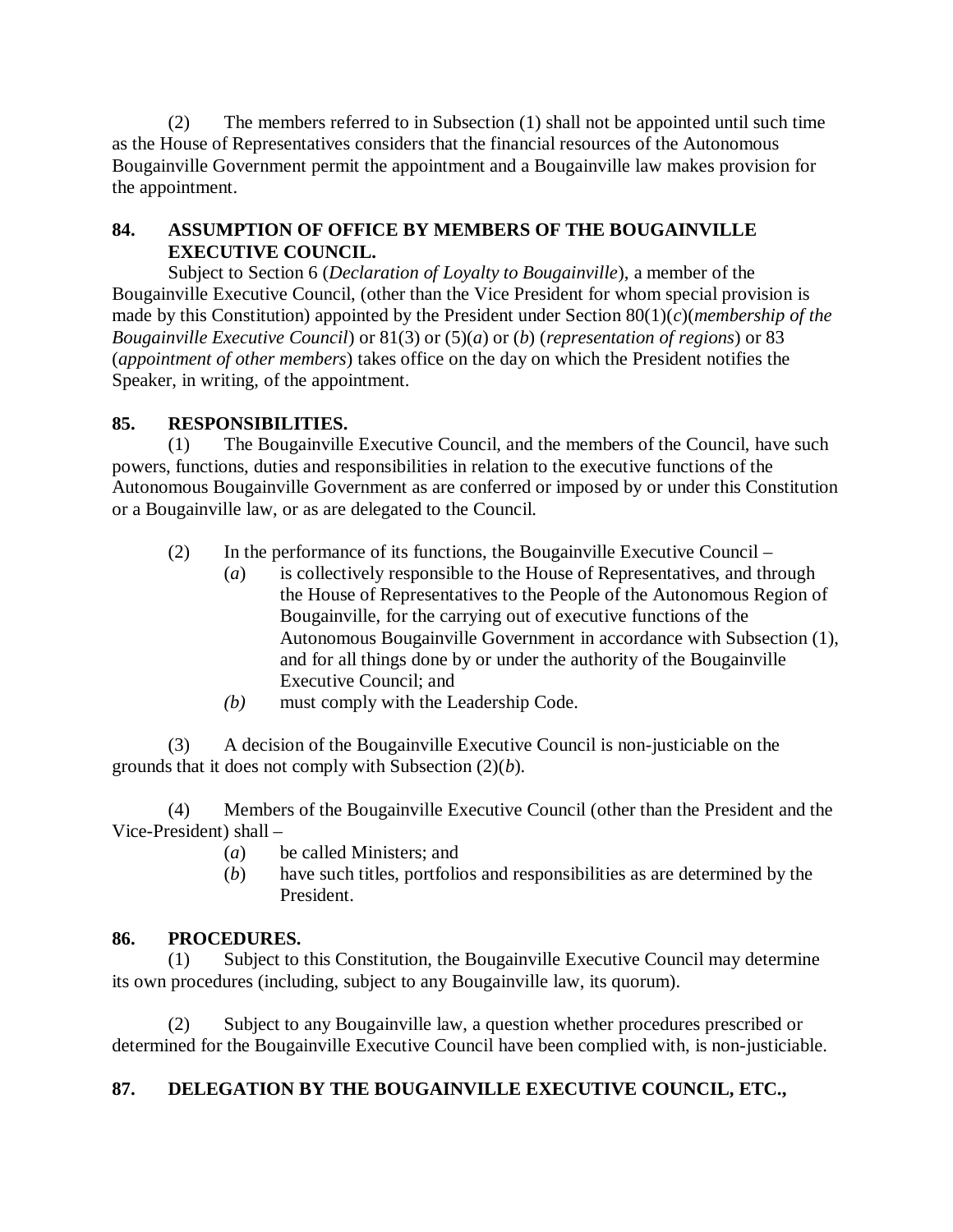A Bougainville law may make provision for the delegation –

- (*a*) by the Bougainville Executive Council to a member of the Council; or
- (*b*) by a member of the Bougainville Executive Council to a public officer or member of a Bougainville Government Service,

of all or any of its or his powers, functions, duties and responsibilities –

- *(c)* including, if the Bougainville law so provides, the powers of delegation; and
- (*d*) not including any legislative power or any power in or in relation to the House of Representatives.

### *Division 3. – The President.*

### **88. OFFICE OF PRESIDENT.**

An office of President of the Autonomous Region of Bougainville is hereby established.

### **89. ELECTION OF PRESIDENT.**

(1) The President shall be elected by the electors of the Autonomous Region of Bougainville.

(2)A person shall not be elected as President on more than two occasions.

(3) Except as provided by Section 90 (*special election of President*), the election of a President shall be held as part of, and at the same time as, a Bougainville general election under Section 107 (*Bougainville general elections*) and for that purpose –

- *(a)* the provisions of this Constitution relating to Bougainville general elections, with the necessary modifications, apply; and
- (*b*) the whole of the Autonomous Region of Bougainville is a single constituency.

## **90. SPECIAL ELECTION OF PRESIDENT.**

(1) Where the office of President becomes vacant under Section 94(2)

- (*vacation of office of President*)
	- *(a)* other than in circumstances described in Paragraph (*b*) of this section an election shall be held to fill the office of President; or
	- *(b*) after the fourth anniversary of the day fixed for the return of the writs in the previous general election – the Vice-President shall, subject to Section 107(1)(*b*)(iii) (*Bougainville general elections*) assume the office of President and shall, from among the members of the House of Representatives, from one of the Regions (North, Central and South) other than the Region from which he himself comes, appoint a new Vice-President.

(2) The provisions of this Constitution relating to the election of a President under Section 89 (*election of President*), with the necessary modifications, apply to and in relation to an election under Subsection (1)(*a*).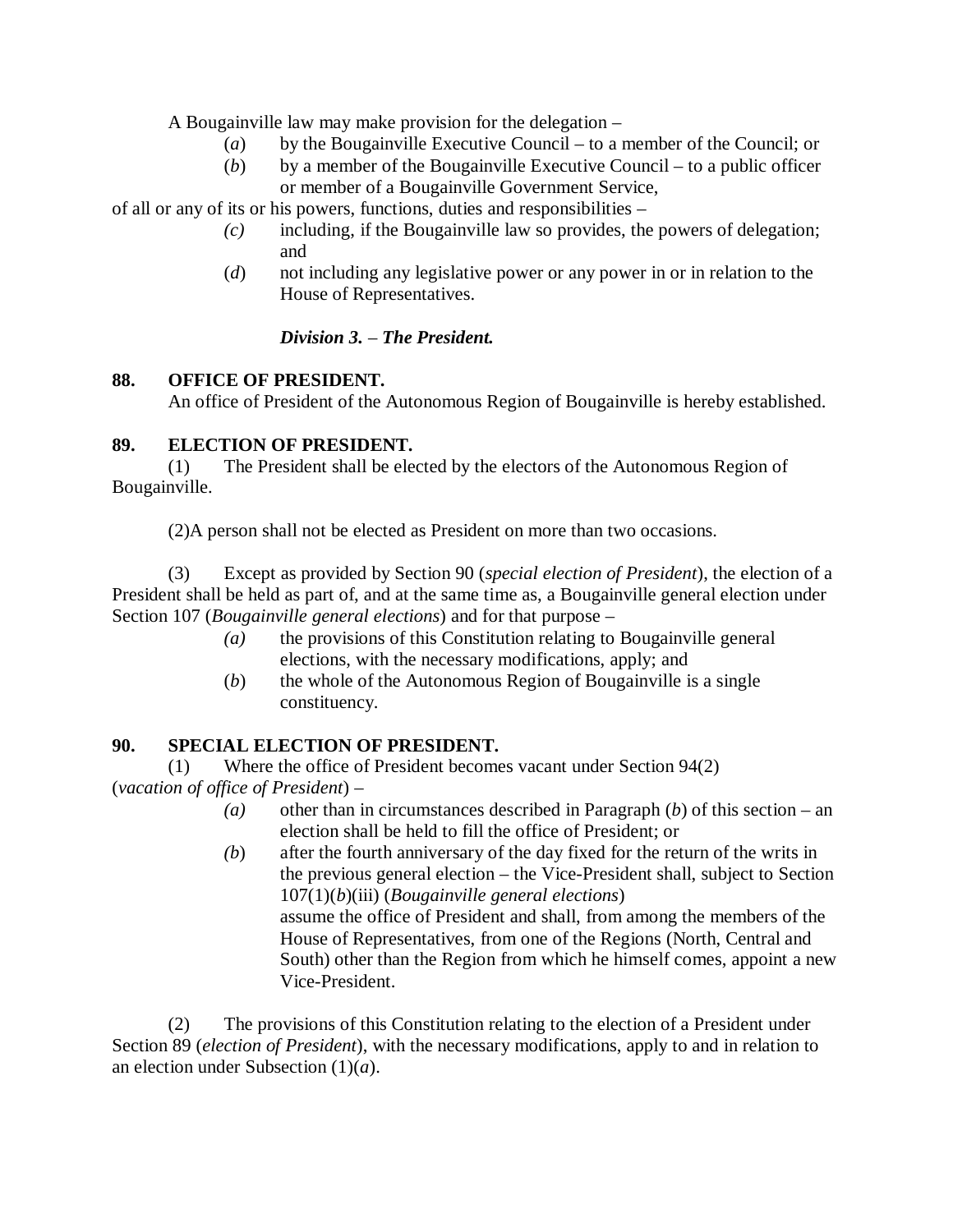#### **91. QUALIFICATIONS FOR AND DISQUALIFICATIONS FROM ELECTION AS PRESIDENT.**

(1) Until a Bougainville law made by an absolute majority vote provides otherwise, a President must be not less than 40 years of age.

(2) A candidate for election as President must be qualified to vote in elections to the House of Representatives.

(3) A candidate for election as President must be a Bougainvillean.

- $if -$
- (4) A person is not qualified to stand, or to continue to stand for election as President
	- *(a)* he is not qualified or becomes disqualified, in accordance with Section 110 (*right to vote*) to vote in an election to the House of Representatives; or
	- *(b)* he is of unsound mind within the meaning of any law relating to the person and property of persons of unsound mind; or
	- *(c)* he is under, or becomes subject to, a sentence of death or imprisonment for a period of more than three months; or
	- *(d)* he is, or becomes disqualified from standing for election under this Constitution; or
	- *(e)* he is, or becomes, a member of, or a candidate for election or appointment to, the National Parliament, or to the House of Representatives; or
	- *(f)* he has already been elected as President on two occasions; or
	- *(g)* he has been declared bankrupt by a court of competent jurisdiction, and remains bankrupt; or
	- *(h)* he has nominated in an election to be held at the same time as a candidate for election as –
		- (i) a member representing a single member constituency under Section 55(*b*)(i) (*establishment and composition of the House of Representatives*); or
		- (ii) a woman member to represent the interests of women under Section 55(2)(*b*)(ii) (*establishment and composition of the House of Representatives*); or
		- (iii) a former combatant member to represent the interests of former combatant members under Section 55(2)(*b*)(iii) (*establishment and composition of the House of Representatives*); or
	- *(i)* if the election is an election for President under Section 58(5)(*d*) (*recall of member of the House of Representatives*) and the person is the person whose recall is the subject of the poll under Section 58(5)(*c*) (*recall of member of the House of Representatives*).

(5) Nothing in Subsection (1) is intended to reduce any right conferred by Section 50 (*right to vote and stand for public office*) of the National Constitution, but it is the considered opinion of the People of Bougainville expressed through the Bougainville Constitutional Commission and the Bougainville Constituent Assembly, that any restrictions imposed by this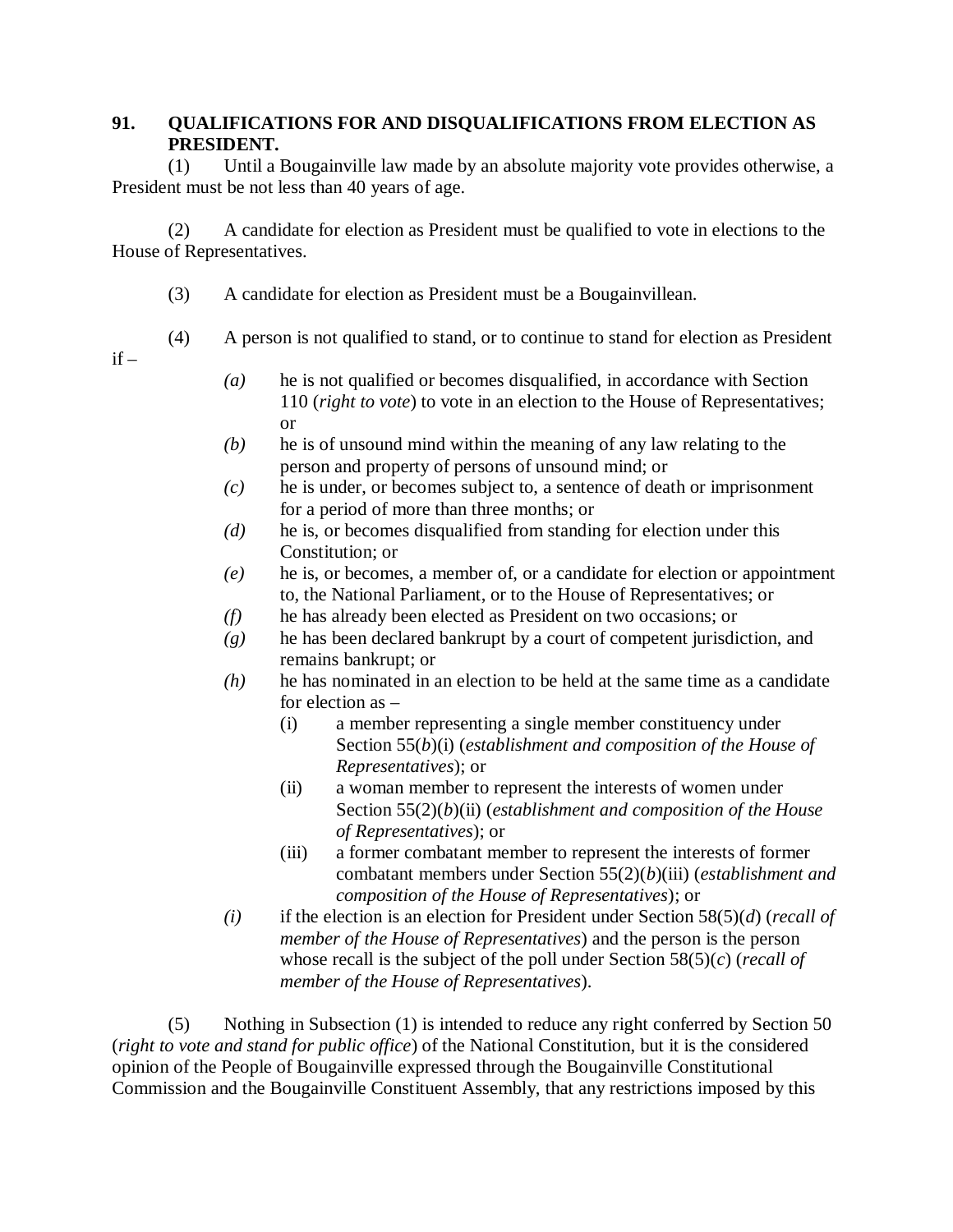section are reasonable and are reasonably justifiable in a democratic society having a proper regard for the rights and dignity of mankind.

## **92. ASSUMPTION OF OFFICE.**

Subject to Section 6 (*Declaration of Loyalty to Bougainville*), a President who is elected at the time of a Bougainville general election takes office on the day after the day fixed for the return of the writ in his election.

### **93. FUNCTIONS OF THE PRESIDENT.**

The President –

- (*a*) is the Head and Chairman of the Bougainville Executive Council; and
- (*b*) shall preside at all meetings of the Bougainville Executive Council at which he is present; and
- (*c*) shall represent the Autonomous Bougainville Government and the People of the Autonomous Region of Bougainville on ceremonial occasions,

and has such other rights, powers, functions, duties and responsibilities as are provided for in this Constitution or in a Bougainville law, or by law.

## **94. VACATION OF OFFICE OF PRESIDENT.**

(1) Subject to Subsection (2), the President ceases to hold office on the assumption of office by a new President following an election of President under Section 89 (*election of President*) or Section 90 (*special election of President*).

- (2) The office of President becomes vacant if the President
	- (*a*) dies; or
	- (*b*) resigns by written notice to the Speaker; or
	- *(c)* ceases in accordance with Section 91(2) (*qualifications for and disqualifications from election as President*) to be qualified to stand for election as President; or
	- *(d)* is dismissed from office as President under the provisions of Part XIII (*Leadership Code*); or
	- *(e)* is recalled in accordance with Section 58 (*recall of members of the House of Representatives*); or
	- *(f)* is or becomes of unsound mind within the meaning of any law relating to the person and property of persons of unsound mind; or
	- *(g)* has been declared bankrupt by a court of competent jurisdiction and remains bankrupt.

### *Division 4. – Vice-President.*

### **95. OFFICE OF VICE-PRESIDENT.**

An office of Vice-President of the Autonomous Region of Bougainville is hereby established.

### **96. APPOINTMENT OF VICE-PRESIDENT.**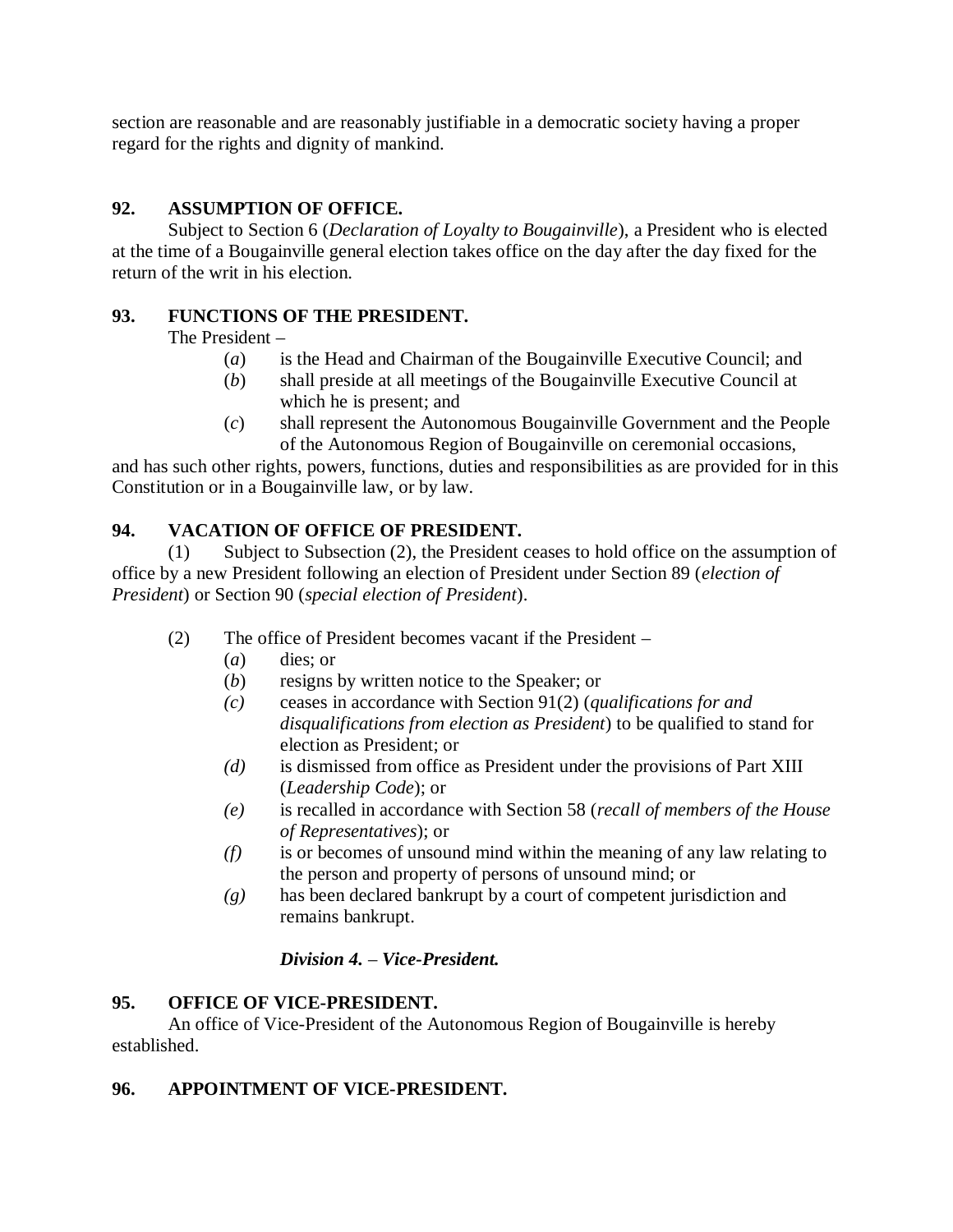(1) The President shall appoint a Vice-President from among the members of the House of Representatives from one of the Regions (North, Central and South) other than the Region from which the President himself comes.

(2) The President may dismiss the Vice-President from office at any time and on dismissal the person dismissed ceases to be a member of the Bougainville Executive Council.

## **97. ASSUMPTION OF OFFICE.**

Subject to Section 6 (*Declaration of Loyalty to Bougainville*), a Vice-President takes office on the day after the day on which he is appointed under Section 96 (*appointment of Vice-President*).

### **98. FUNCTIONS OF THE VICE-PRESIDENT.**

(1) In addition to his powers, functions, duties and responsibilities under any Bougainville law, the Vice-President has and shall exercise all the rights, privileges, powers, functions, duties and responsibilities of the President –

- (*a*) during any vacancy in the office of President; and
- (*b*) during any absence or inability to act of the President; and
- (*c*) in the circumstances referred to in Section 90(1)(*b*) (*special election of President*) when he shall assume the office of President,

and accordingly any reference in this Constitution (other than references to the election of the President), or any Bougainville law, or the Standing Orders, to the President shall be read as including a reference to the Vice-President acting under this subsection.

(2) A question, whether the occasion for the exercise or performance of a right, privilege, power, function, duty or responsibility by the Vice-President under Subsection (1) has arisen or has ceased, is non-justiciable.

### *Division 5. – Members of the Bougainville Executive Council Generally.*

## **99. INTERPRETATION OF DIVISION 5.**

In this Division, "member of the Bougainville Executive Council to whom this Division applies" means a member of the Bougainville Executive Council other than the President.

### **100. VACATION OF OFFICE OF MEMBERS OF THE BOUGAINVILLE EXECUTIVE COUNCIL.**

(1) The Office of a member of the Bougainville Executive Council to whom this Division applies becomes vacant –

- *(a)* on the assumption of office by the President following an election to office of a new President under Section 89 (*election of President*) or Section 90(1)(*a*) (s*pecial election of President*); or
- (*b*) if, other than following a general election of members (when Paragraph (*a*) applies) he ceases to be a member of the House of Representatives; or
- (c) if he resigns by written notice to the President; or
- (*d*) if he is dismissed from office under Section 101 (*dismissal of members of the Bougainville Executive Council*); or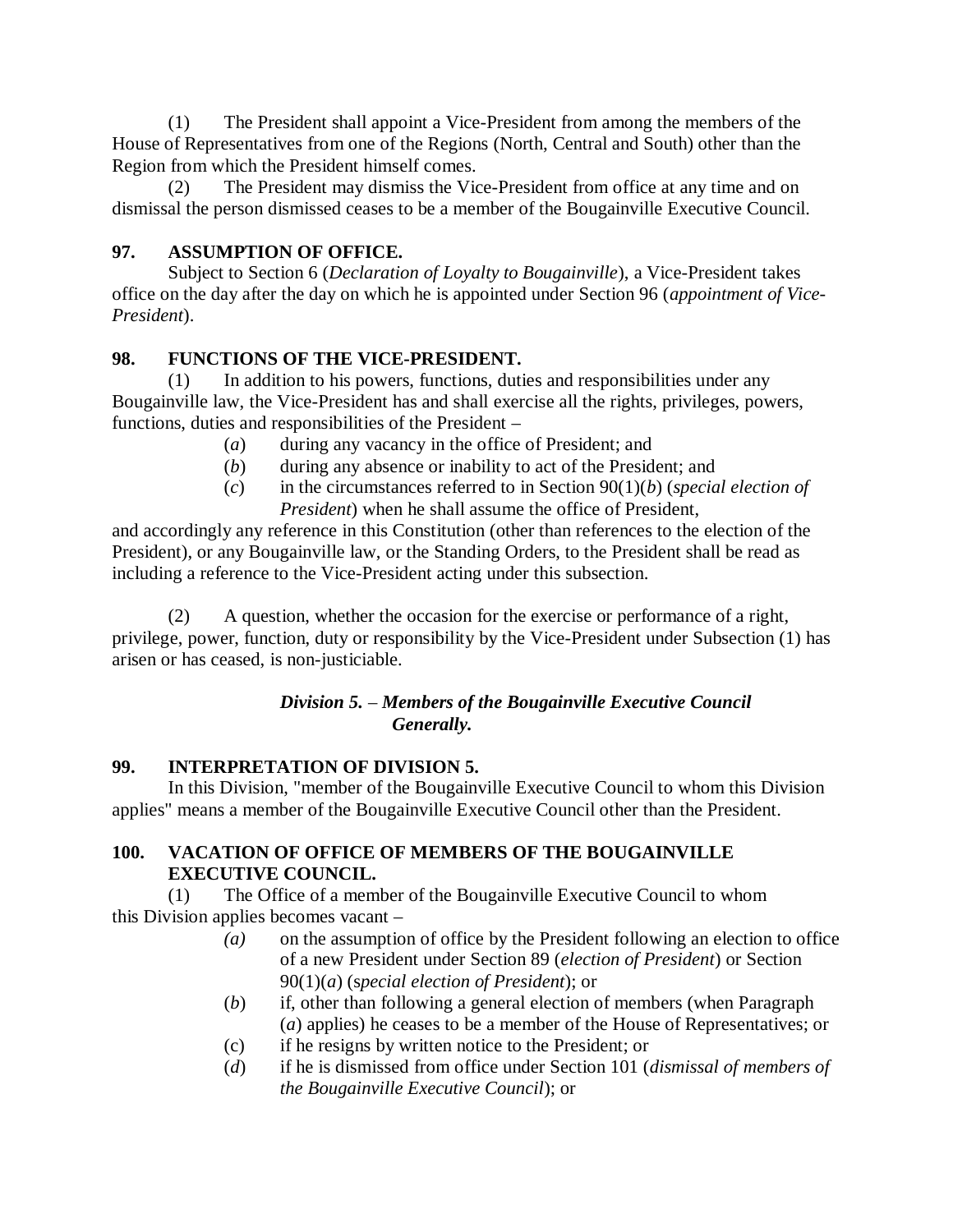- (*e*) if he is dismissed from office under Part XIII (*Leadership Code*); or
- (*f*) if he is recalled under Section 58 (*recall of member of the House of Representatives*); or
- (*g*) on his death.

(2) On receipt of a notice of resignation under Subsection (1)(*c*) the President shall give written notice of the resignation to –

- (*a*) the Speaker; and
- (*b*) the other members of the Bougainville Executive Council.

#### **101. DISMISSAL OF MEMBERS OF THE BOUGAINVILLE EXECUTIVE COUNCIL.**

(1) A member of the Bougainville Executive Council referred to in Section 80(1)(*c*), (*d), (e)* or (*f*) (*membership of the Bougainville Executive Council*) may be dismissed from the office of member of the Bougainville Executive Council by the President.

(2) Where the President dismisses a member of the Bougainville Executive Council under Subsection (1), the President shall, as soon as is practicable, notify in writing –

- (*a*) the member of the Bougainville Executive Council concerned; and
- (*b*) the Speaker; and
- *(c)* the other members of the Bougainville Executive Council; and
- *(d)* where the member is a member referred to in Section 80(1)(*d*) (*membership of the Bougainville Executive Council*), the Regional Committee and request that the Regional Committee recommends to him the names of five members of the House of Representatives, representing constituencies in the Region for which the Committee is established, for appointment by the President of one of the members named as a member of the Bougainville Executive Council to replace the member dismissed.

(3) The dismissal of a member of the Bougainville Executive Council under this section takes effect immediately or at such other time as is fixed by the President for the purpose.

(4) Where the member of the Bougainville Executive Council referred to in Section 80(1)(*c*) (*membership of Bougainville Executive Council*) is dismissed under Subsection (1), the President shall appoint to the Bougainville Executive Council, one of the other women members of the House of Representatives being another women member nominated by the women members (both those elected to represent the interests of women and any women members for single member constituencies).

### **PART VII. – BOUGAINVILLE SENIOR APPOINTMENTS COMMITTEE AND APPOINTMENTS GENERALLY.**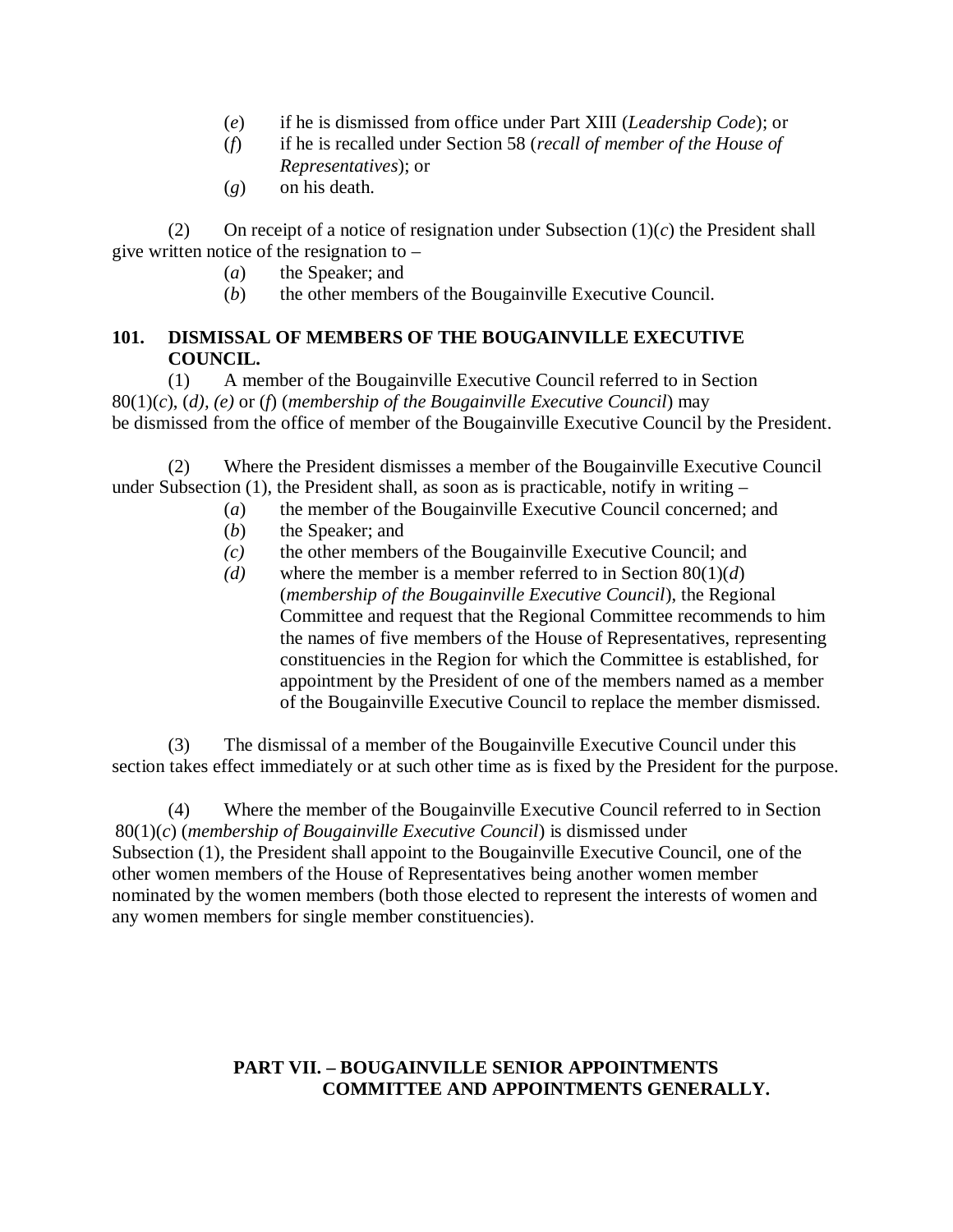#### **102. BOUGAINVILLE SENIOR APPOINTMENTS COMMITTEE.**

(1) There is established a Bougainville Senior Appointments Committee consisting of

- –
- (*a*) the President; and
- (*b*) the Speaker; and
- (*c*) a person appointed to represent the Churches in Bougainville; and
- (*d*) a person appointed to represent the women of Bougainville; and
- (*e*) a practising lawyer who is a Bougainvillean appointed by the Papua New Guinea Law Society or any Bougainville equivalent; and
- *(f)* in respect of the appointment, suspension or removal from office of each Bougainville Constitutional Office-holder, in accordance with Section 312(3)(*a*) (*Bougainville Constitutional Office-holders*) of the National Constitution, two persons appointed by the body responsible for the appointment of the equivalent Constitutional Office-holder under Section 221 (*definitions*) of the National Constitution, or where there is no such equivalent, by the National Executive Council.

(2) A Bougainville law shall make provision for the method of selection and appointment of the persons referred to in Subsection (1)(*c*) and (*d*), and for the method of recognition of any Bougainville equivalent to the Papua New Guinea Law Society referred to in Subsection (1)(*e*).

(3) The Bougainville Senior Appointments Committee shall be responsible for the appointment, suspension or removal from office of –

- (*a*) Bougainville Constitutional Office-holders specified in Section 189 (*Bougainville Constitutional Office-holders*) (other than the Chief Justice of Bougainville and other Bougainville Judges, the Bougainville Public Prosecutor, the Bougainville Public Solicitor and the Head of other Bougainville Courts for whom specific provision is made by Section 121 (*Bougainville Judicial Appointments Committee*)); and
- (*b*) the holders of other senior offices,

in accordance with this Constitution and Bougainville laws.

(4) The Bougainville Senior Appointments Committee is not subject to direction or control by any person or authority and shall exercise its powers and functions in a non-partisan manner.

#### **103. PART TIME APPOINTMENTS.**

(1) The House of Representatives may, through legislation at the time of establishing an office (including a Constitutional Office) under this Constitution, or at any time thereafter, determine that the holder of the office shall or may be appointed on a part-time basis.

(2)A person may hold simultaneously more than one office determined under Subsection (1) to be an office which can be held on a part-time basis, but only where the performance of his duties in the offices does not place him in a conflict of interest situation.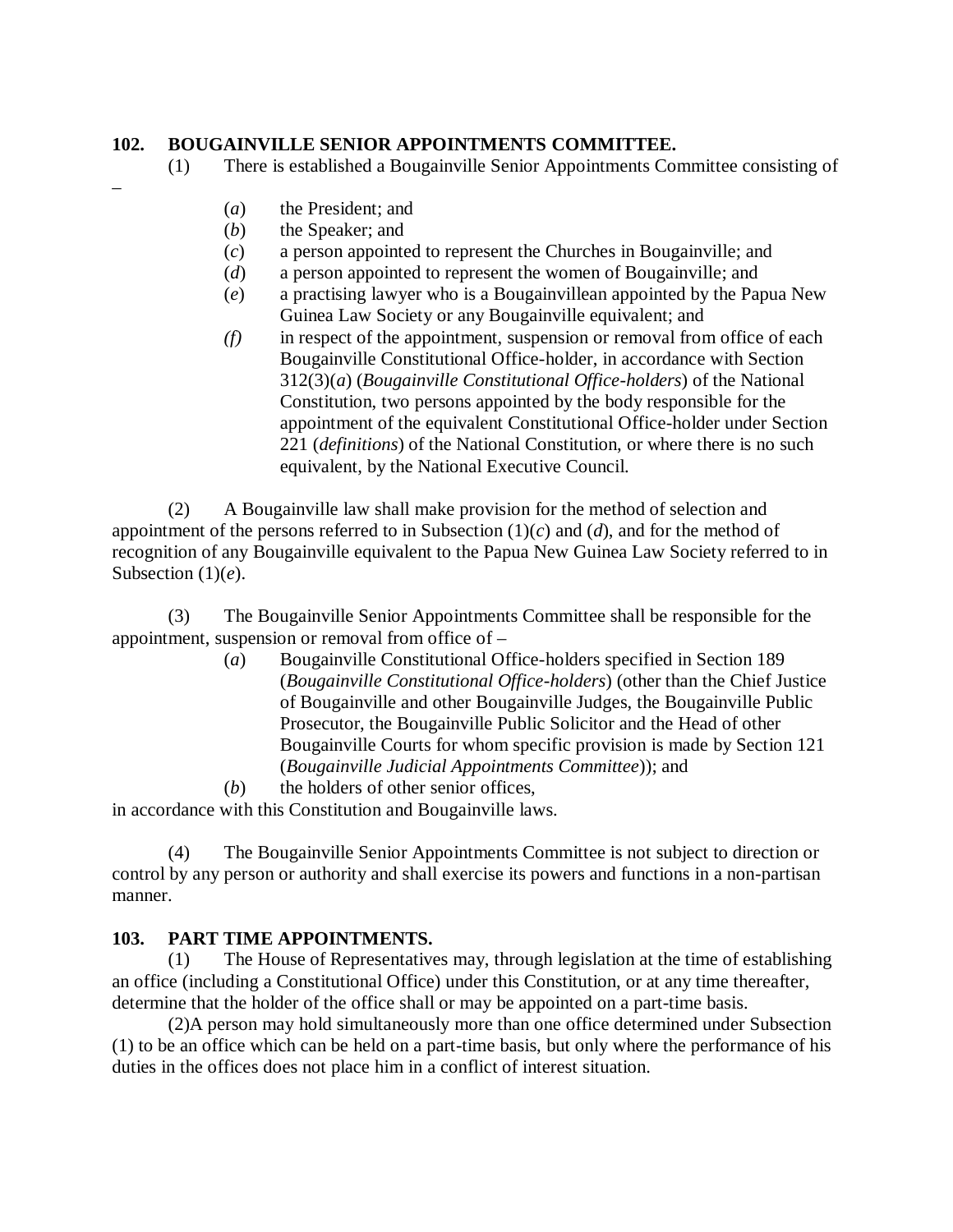### **PART VIII. – CONSTITUENCIES AND ELECTIONS.**

#### **104. BOUGAINVILLE BOUNDARIES COMMISSIONER.**

(1) There shall be a Bougainville Boundaries Commissioner, who shall be responsible, in accordance with a Bougainville law made by an absolute majority vote, for recommending to the House of Representatives from time to time for elections after the first general election of President and of members of the House of Representatives –

- *(a)* the number of single member constituencies for the House of Representatives, being not more than 38 nor less than 28; and
- *(b)* the boundaries of the constituencies of the members of the House of Representatives representing single member constituencies in accordance with Section 105 *(constituencies*); and
- *(c)* the boundaries of the Regional constituencies of members of the House of Representatives representing the interests of women and of former combatants in accordance with Section 105 *(constituencies*).

(2) The Bougainville Boundaries Commissioner is not subject to direction or control by any person or authority in the exercise of his powers and functions under this Constitution.

(3) A Bougainville law made by an absolute majority vote shall make further provisions for and in respect of the appointment and procedures of the Bougainville Boundaries Commissioner.

#### **105. CONSTITUENCIES.**

(1) The 33 single member constituencies, being the number of constituencies for the first general election of members of the House of Representatives provided for by Section 55(2)(*b*) (i) (*establishment and composition of the House of Representatives*) and thereafter until altered by a determination under Subsection (7), shall be allocated as follows: **–**

- (*a*) Buka six constituencies;
- (*b*) Torokina one constituency;
- (*c*) Kieta six constituencies;
- (*d*) Nissan/Atolls two constituencies;
- (*e*) Kunua/Keriaka two constituencies;
- (*f*) Tinputz two constituencies;
- (*g*) Selau/Suir two constituencies;
- (*h*) Buin four constituencies;
- (*i*) Siwai three constituencies;
- (*j*) Bana three constituencies;
- (*k*) Wakunai two constituencies.
- (2) The boundaries of each constituency referred to in Subsection (1) shall (*a*) be within a district; and
	- (*b*) as far as is practicable, be within the boundaries of one open electorate referred to in Subsection (3); and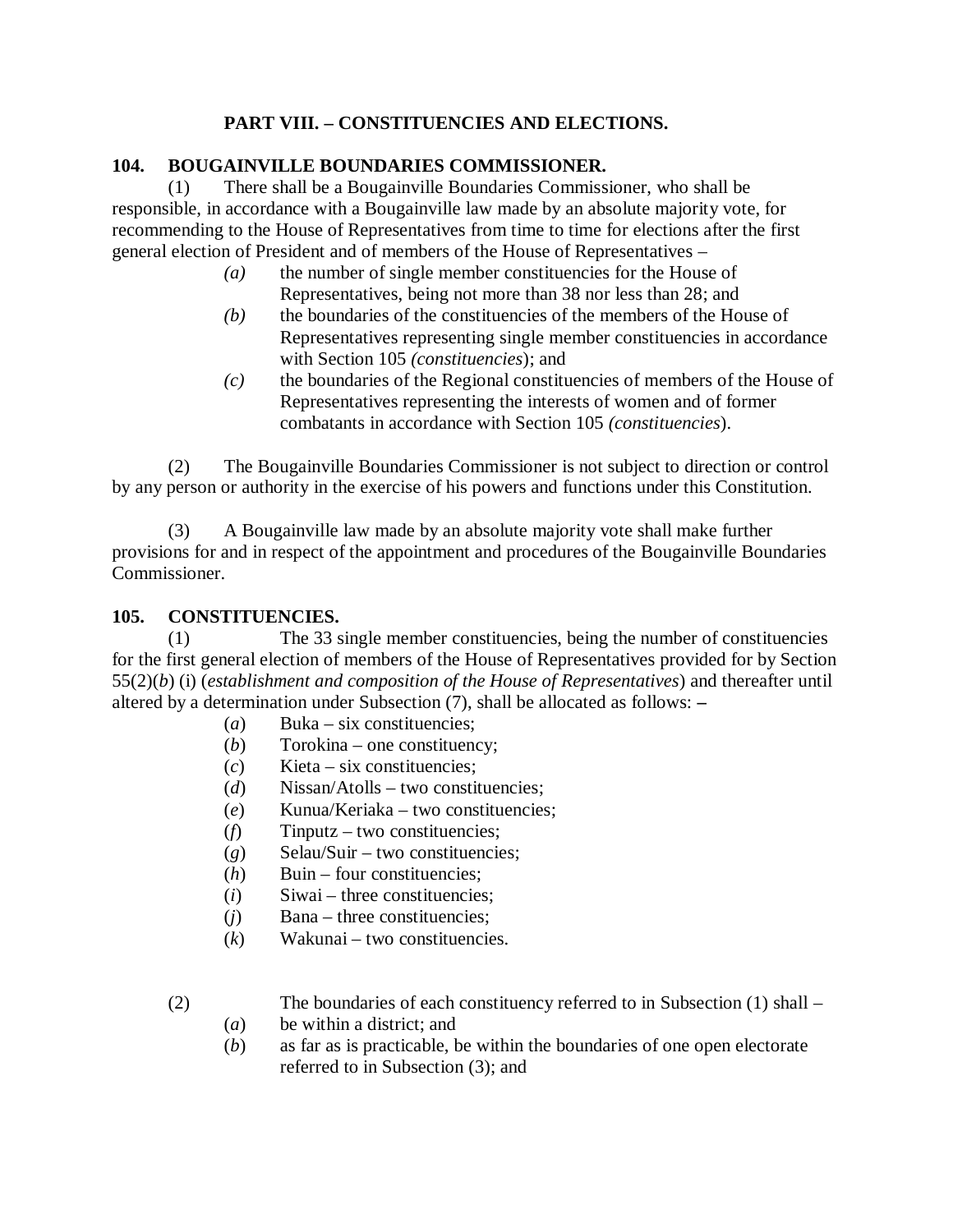- (*c*) for the first Bougainville general election be as determined under Section 233 (*First Bougainville General Election Boundaries Director*); and
- (*d*) thereafter, where applicable, be as determined under this section.

(3) The boundaries for the constituencies for the three Regions (North, Central and South) referred to in Section 55(2)(*b*)(ii) and (iii) (*establishment and composition of the House of Representatives*) shall, for the first Bougainville general election, and thereafter until altered by a determination under this section, be the boundaries of the open electorates for the 2002 general elections to the National Parliament.

(4) In recommending constituency boundaries under Subsection (3) for elections other than the first Bougainville General Election, the Bougainville Boundaries Commissioner shall take into account matters broadly consistent with the matters referred to in Subsection  $(5)(a)$ ,  $(b)$ ,  $(c)$ ,  $(d)$ ,  $(e)$ ,  $(g)$ ,  $(h)$  and  $(i)$ , the principle of regional representation and other electoral and administrative boundaries.

(5) In recommending constituencies and constituency boundaries under Section 104(1)(*b*) (*Bougainville Boundaries Commissioner*), the Bougainville Boundaries Commissioner shall take into account –

- *(a)* population; and
- *(b)* language groupings; and
- *(c)* cultural similarity and diversity; and
- *(d)* physical features and geographical characteristics; and
- *(e)* geographic organization of trade and communications; and
- *(f)* the Regions referred to in Section 55(2)(*b*)(ii) and (iii) (*establishment and composition of the House of Representatives*) in relation to the election of three women members and three former combatant members of the House of Representatives; and
- *(g)* identifiable minority groups with special interests; and
- *(h)* the financial resources of the Autonomous Bougainville Government; and
- *(i)* any other considerations laid down by a Bougainville law made by an absolute majority vote.

(6) In respect of elections to the House of Representatives after the first general election, the Bougainville Boundaries Commissioner may –

- (*a*) continue with the allocation of constituencies and constituency boundaries within districts for the first general election; or
- (*b*) change to population based boundaries, based on a quota, with a tolerance of 20% over or under the quota except that the population can be up to 30% under the quota in cases of areas with a special need.

(7) The number of constituencies and their boundaries shall be determined by the House of Representatives as provided by this section.

(8) The House of Representatives may accept or reject, but may not amend, any recommendation from the Bougainville Boundaries Commissioner under Section 104(1)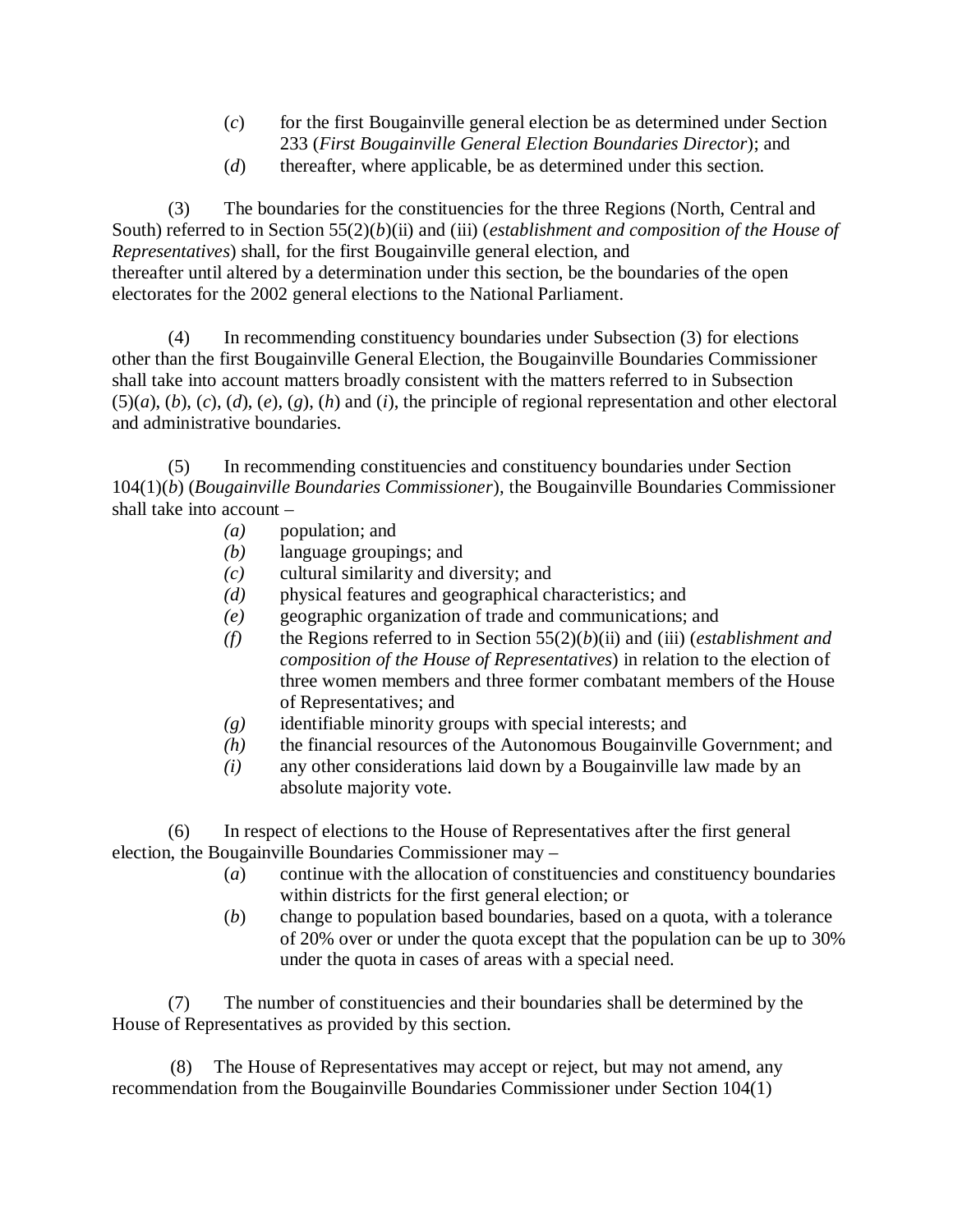(*Bougainville Boundaries Commissioner*), but may not reject a set of recommendations which, following previous rejection, has been modified by the Bougainville Boundaries Commissioner.

(9) A Bougainville law made by an absolute majority vote shall make further provision for and in respect of –

- *(a)* the procedures for formulating the recommendations of the Bougainville Boundaries Commissioner; and
- *(b)* the procedures to be followed by the House of Representatives when considering the recommendations of the Bougainville Boundaries Commissioner; and
- *(c)* the procedures to be followed by the Bougainville Boundaries Commissioner and the House of Representatives where recommendations by the Bougainville Boundaries Commissioner are rejected.

### **106. BOUGAINVILLE ELECTORAL COMMISSIONER AND ELECTIONS GENERALLY.**

(1) There shall be a Bougainville Electoral Commissioner who shall be appointed for a period of five years by the Bougainville Senior Appointments Committee, which for the purpose shall include two persons appointed by the Electoral Commission Appointments Committee established under the *Organic Law on National and Local-level Government Elections.*

(2) The Bougainville Electoral Commissioner shall be responsible, in accordance with a Bougainville law made by an absolute majority vote, for the conduct of elections to the House of Representatives.

(3) In the performance of his functions, duties and responsibilities under this Constitution, the Bougainville Electoral Commissioner is not subject to direction or control by any person or authority.

(4) A Bougainville law made by an absolute majority vote shall make provision for and in respect of –

- (*a*) the procedures to be followed by the Bougainville Electoral Commissioner and for safeguarding his independence; and
- (*b*) the electoral system; and
- (*c*) safeguarding the integrity of elections; and
- (*d*) appeals to the Bougainville High Court on election matters.

## **107. BOUGAINVILLE GENERAL ELECTIONS.**

(1) A Bougainville general election of the President and of members of the House of Representatives, shall be held –

- *(a)* in the first instance, in accordance with the provisions of Section 236 (*first Bougainville general election)*; and
- *(b)* thereafter, subject to Subsection (4)
	- (i) within a period of three months before the fifth anniversary of the day fixed for the return of the writs for the previous general election; or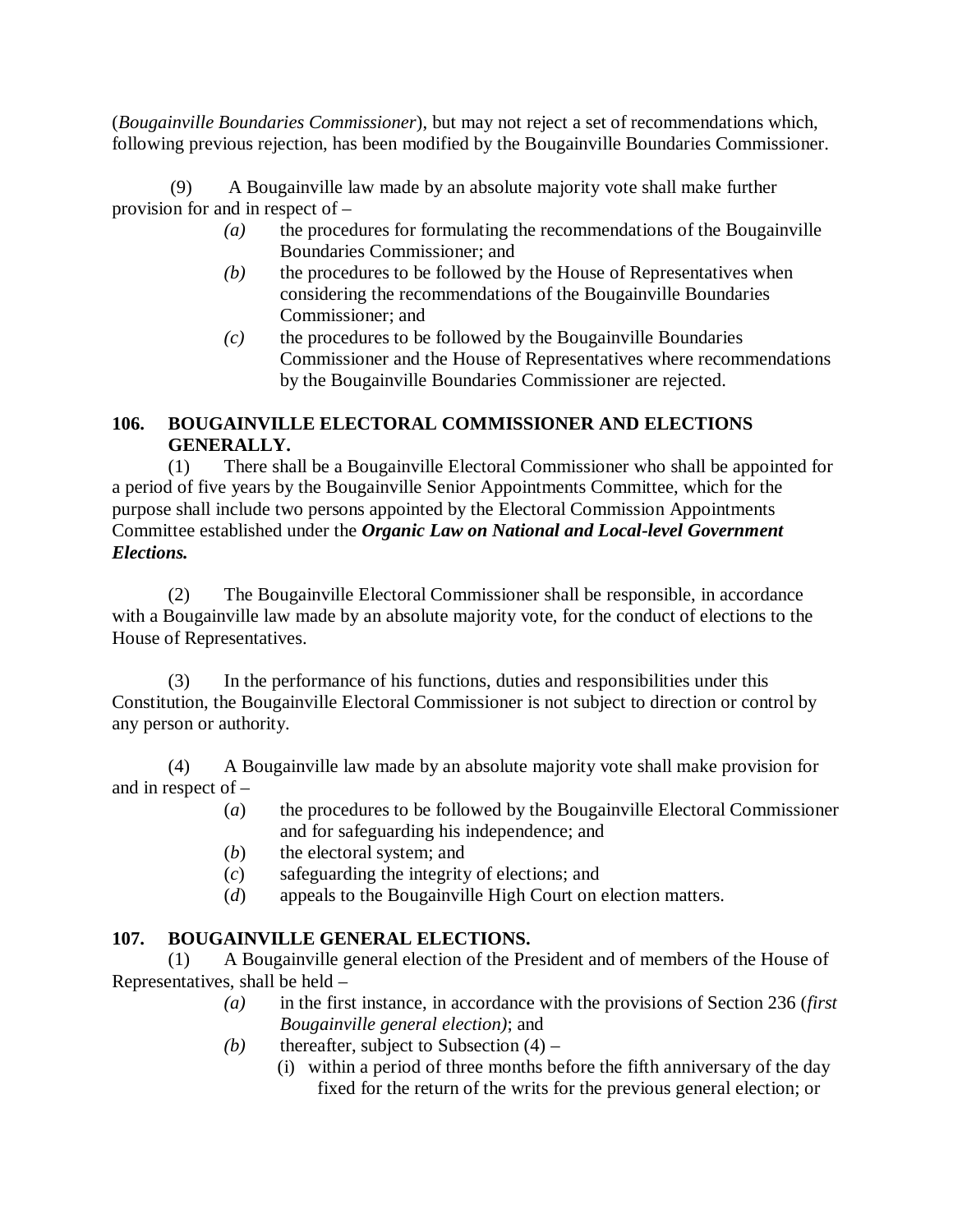- (ii) if, after the fourth anniversary of the day fixed for the return of the writs in the previous general election, the office of President becomes vacant under Section 94(2) (*vacation of office of President*); or
- (iii) if the House of Representatives, by a three-quarters absolute majority vote, so decides.

(2) Subject to Subsection (4), the Speaker, acting with, and in accordance with the advice of the Bougainville Electoral Commissioner, shall fix the first and the last days of the period during which polling shall take place at a Bougainville general election and the day by which the writs for the election shall be returned.

(3) Subject to Subsection (4), in advising the Speaker under Subsection (2) and in conducting the election, the Bougainville Electoral Commissioner shall endeavour to ensure –

- (a) in a case to which Subsection  $(1)(b)(i)$  applies the day for the return of the writs is fixed as nearly as may reasonably be to the fifth anniversary of the day fixed for the return of the writs in the previous Bougainville general election; and
- (*b*) in a case to which Subsection  $(1)(b)(ii)$  applies the day fixed for the return of the writs is as soon as may reasonably be after the office of President becomes vacant; and
- (*c*) in a case to which Subsection  $(1)(b)(iii)$  applies the day fixed for the return of the writs is as soon as may reasonably be after the date of the decision of the House of Representatives.

(4) A Bougainville general election shall not be arranged to be held during the holding of a general election to the National Parliament (being the period commencing on the day of issue of writs for a general election to the National Parliament and ending on the day fixed for the return of the writs in such election) and where, in accordance with Subsection  $(1)(b)$  a Bougainville general election falls to be held during that period it shall be deferred until after the completion of that period and the Bougainville Electoral Commissioner shall advise the Speaker accordingly.

(5) General elections to other levels of formal government under Section 49 (*other levels of formal government*) including Regional Government under Section 50 (*Regional Government*) shall be held at the same time as a Bougainville general election.

## **108. BY-ELECTIONS.**

(1) If the seat of a member of the House of Representatives becomes vacant otherwise than by Section 57(2)(*a*) (*normal term of office*) a by-election shall be held to fill the vacancy unless the vacancy occurs –

- (*a*) within the period of 12 months before the fifth anniversary of the date fixed for the return of the writs for the previous general election; or
- (*b*) after the writ has been issued for an election under Section 107(1)(*b*) (ii) or (iii) (*Bougainville general elections*).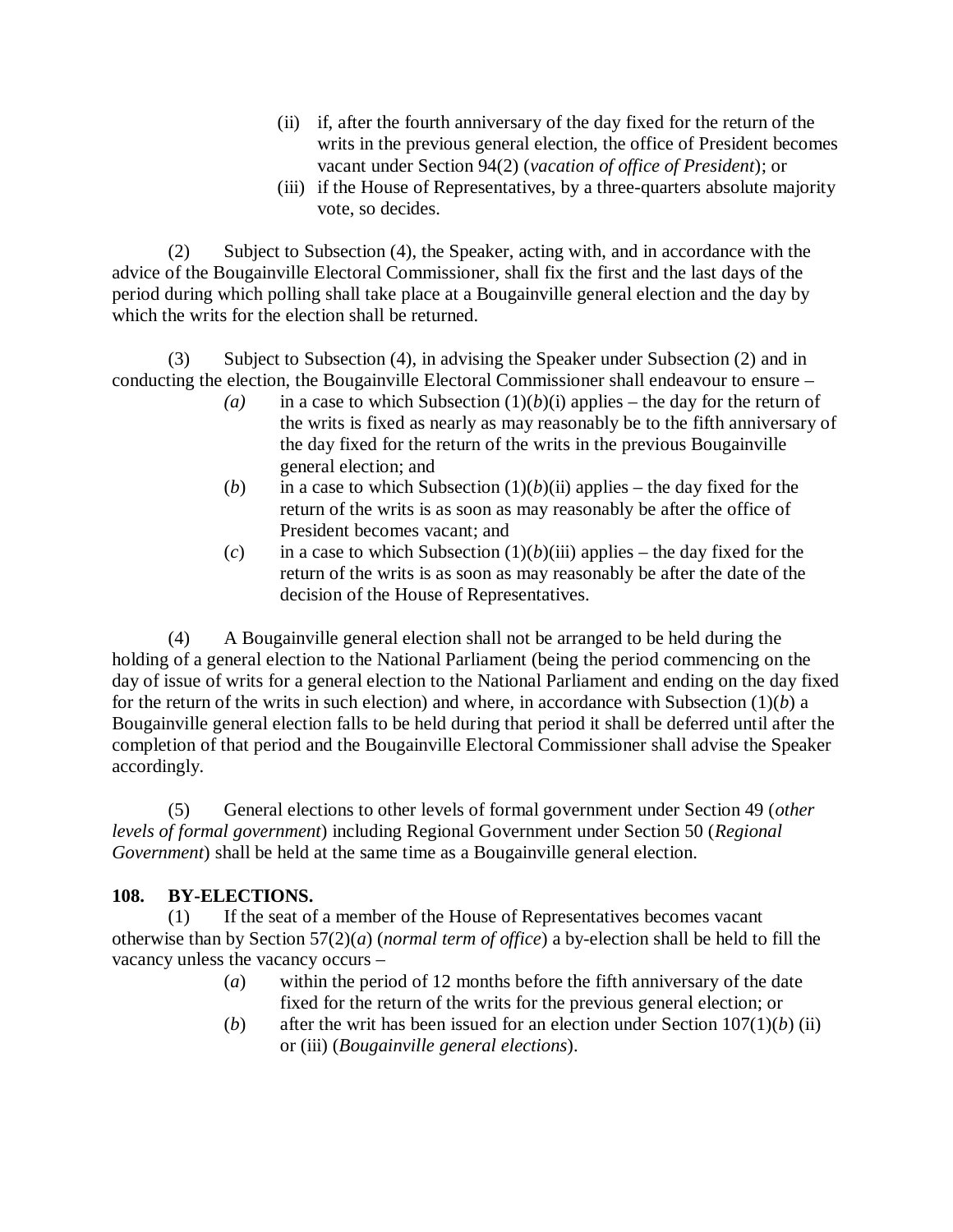(2) Where the seat of a member becomes vacant in the circumstances referred to in Subsection  $(1)(a)$  or  $(b)$ , it shall remain vacant until the next general election.

## **109. FORM OF ELECTIONS.**

Elections of the President and of the members of the House of Representatives shall be –

- *(a)* in the case of the first election of the President or of a member or members of the House of Representatives – by a non-preferential single vote system; and
- *(b)* in the case of subsequent elections of the President and of members of the House of Representatives – by a preferential voting system,

under universal adult suffrage as provided for by this Constitution or by a Bougainville law made by an absolute majority vote.

# **110. RIGHT TO VOTE.**

- (1) Subject to Subsection (2), a person who
	- *(a)* is at least 18 years of age; and
	- *(b)* is a Bougainvillean; and
	- *(c)* is a citizen; and
	- *(d)* is not of unsound mind within the meaning of any law relating to the protection of the person and property of persons of unsound mind,

is entitled to vote in an election of the President or of a member or members of the House of Representatives, subject to the provisions of Schedule 10 (*electoral provisions relating to the first general election of President of the Autonomous Region of Bougainville and of members of the House of Representatives*) or of the Bougainville law referred to in Section 106 (*Bougainville Electoral Commissioner and elections generally*) or of Section 109 (*form of elections*).

- (2) A person referred to in Subsection (1) is entitled to vote in an election for
	- *(a)* President; and
	- *(b)* a member referred to in Section 55(2)(*b*)(i) (*establishment and composition of the House of Representatives*); and
	- *(c)* a woman member referred to in Section 55(2)(*b*)(ii) (*establishment and composition of the House of Representatives*); and
	- *(d)* subject to Subsection 55(5) (*establishment and composition of the House of Representatives*), a former combatant member referred to in Section 55(2)(*b*)(iii) (*establishment and composition of the House of Representatives*).

(3) Nothing in Subsection (1) is intended to reduce any right conferred by Section 50 (*right to vote and stand for public office*) of the National Constitution, but it is the considered opinion of the People of Bougainville, expressed through the Bougainville Constitutional Commission and the Bougainville Constituent Assembly, that any restrictions imposed by Subsection (1) are reasonable and are reasonably justifiable in a democratic society having a proper regard for the rights and dignity of mankind.

# **111. POLITICAL PARTIES.**

(1) A Bougainville law made by an absolute majority vote shall –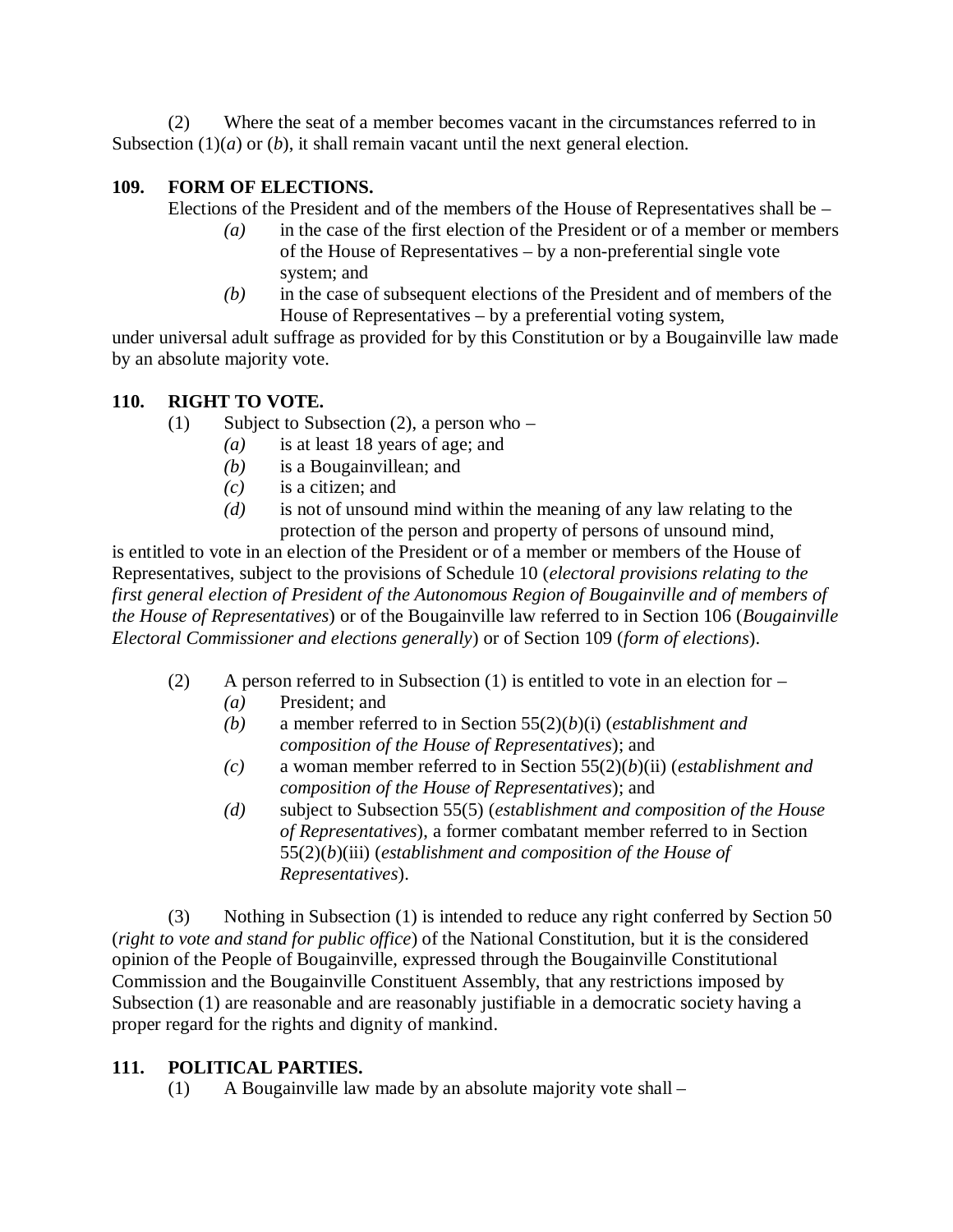- (*a*) make provision for a system of registration of political parties in Bougainville; and
- (*b*) provide that to qualify for registration a political party must
	- (i) provide evidence that it has such number of members in all Regions of Bougainville as is required by that Bougainville law; and
	- (ii) provide evidence that it has policies on broad subject matters relevant to Bougainville; and
	- (iii) have organizational structures that meet basic standards of democracy; and
	- (iv) disclose the sources of its funding to the Registrar who shall furnish them to the Bougainville Ombudsman; and
- (*c*) make provision for all other matters relating to the system of registration (including provision for deregistration in certain circumstances) of political parties.

(2) A political party cannot take part in an election of the President or of a member or members of the House of Representatives or to any other level of formal government under this Constitution unless the political party is registered in accordance with the Bougainville law referred to in Subsection (1).

(3) For the purposes of Subsections (2) and (5), "take part in an election" means, without limiting the generality of the expression –

- (*a*) advertise or proclaim in any way that a candidate for election at an election –
	- (i) supports its policies; or
	- (ii) is nominated or supported or funded by it; or
- (*b*) take any action likely to indicate to voters that it supports any candidate.

(4) A candidate for election to the House of Representatives or as President or to any other level of formal government under this Constitution shall not –

- (*a*) accept funds from any political party; or
- (*b*) hold himself out as supporting or supported by a political party; or
- *(c)* hold himself out as a candidate supported by a political party,

unless the political party is registered in accordance with the Bougainville law referred to in Subsection  $(1)$ .

(5) For the purposes of this section, "political party" means any party or organization having political aims and desiring to take part in an election.

(6) Nothing in this section is intended to reduce any right conferred by Section 50 (*right to vote and stand for public office*) of the National Constitution, but it is the considered opinion of the People of Bougainville, expressed through the Bougainville

Constitutional Commission and the Bougainville Constituent Assembly, that any restrictions imposed by this section are reasonable and are reasonably justifiable in a democratic society having a proper regard for the rights and dignity of mankind.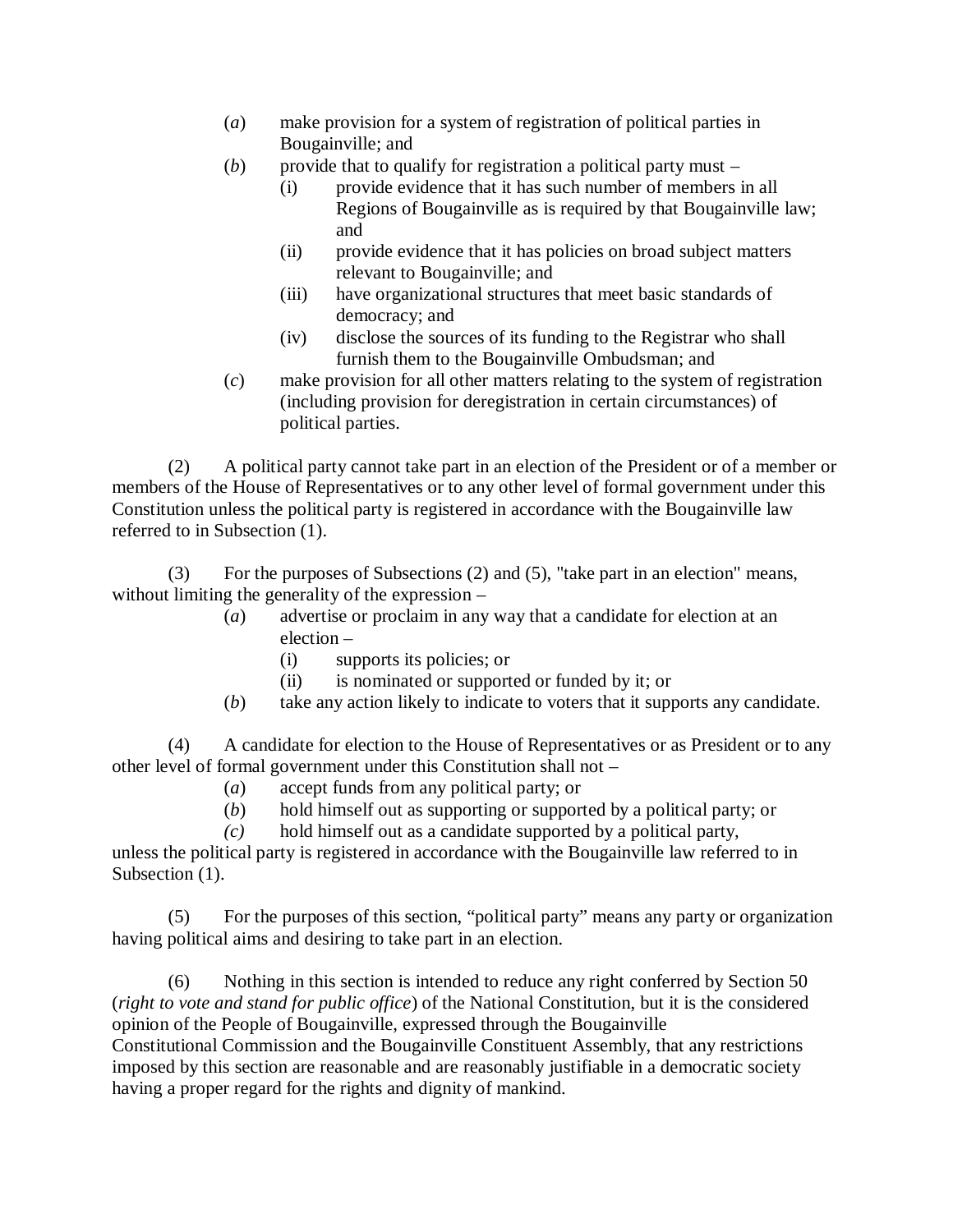## **PART IX. – ADMINISTRATION OF JUSTICE.**

*Division 1. – General.*

### **112. BOUGAINVILLE COURTS.**

- (1) The Bougainville Courts consist of
	- *(a)* the Bougainville High Court established under Section 116 (*establishment of the Bougainville High Court*) which has the powers and functions specified in Section 119 (*jurisdiction of the Bougainville High Court*); and
	- *(b)* Bougainville courts (other than the Bougainville High Court and a court with a jurisdiction similar to that of a National Village Court) established under Section 126 (*establishment of other courts*) which have the powers specified in Bougainville laws; and
	- (*c*) the Supreme Court established under the National Constitution, which is the final court of appeal for the Autonomous Region of Bougainville, including appeals in relation to determinations made by the Bougainville High Court under Section 119 (*jurisdiction of the Bougainville High Court*); and
	- (*d*) the National Court established under the National Constitution, which has the power –
		- (i) to review the exercise of judicial authority by a Bougainville court (other than the Bougainville High Court) and by tribunals established under Section 132 (*constitution of tribunals*); and
		- (ii) equal to the power of the Bougainville High Court, to hear appeals from Bougainville Courts, but such power shall be exercised only as an alternative appeal and not as an appeal additional to that to the Bougainville High Court under Section 119 (*jurisdiction of the Bougainville High Court*); and
	- *(e)* such other courts established under Section 172 (*establishment of other courts*) of the National Constitution (to the extent that they are not replaced by courts of similar jurisdiction established under Section 126 (*establishment of other courts*) which have the powers specified in the National laws establishing them).

(2) Subject to any right of appeal or power of review of a decision, it is the duty of all persons (including the Law Officers of the Autonomous Region of Bougainville and other officers of the Bougainville Government Services) and of all bodies and institutions, to comply with, and so far as is within their respective lawful powers, to put into effect, insofar as relating to the Autonomous Region of Bougainville, all decisions of the Bougainville Courts.

(3) Except to the extent that this Constitution specifically provides otherwise, no person or authority, other than –

*(a)* the House of Representatives through legislation in respect of the Bougainville High Court and other Bougainville courts; and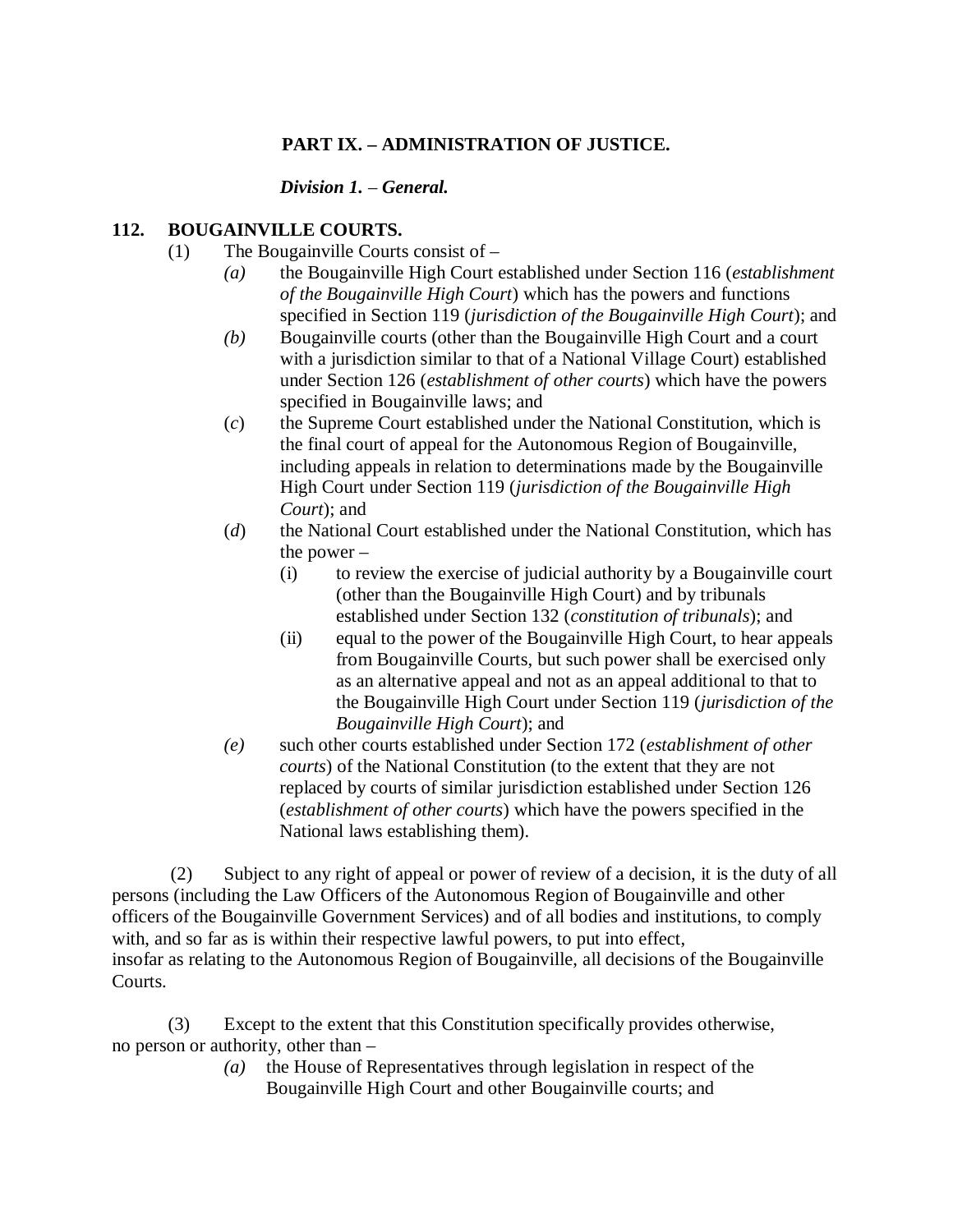*(b)* as provided in the National Constitution, the National Parliament through legislation in respect of the Supreme Court, the National Court and other courts of the National Judicial System, (including in respect of National laws applying in Bougainville the Bougainville High Court and other Bougainville Courts),

has power to give directions to any court, or to a member of any court of the Bougainville Courts or to a member of any such Courts in respect of the exercise of judicial powers and functions.

(4) The Bougainville High Court and other Bougainville Courts are part of the National Judicial System.

## **113. THE LAW OFFICERS OF BOUGAINVILLE.**

(1) At such time as is considered suitable by the House of Representatives, any one or more of the following may be appointed to be the Law Officer or the Law Officers of the Autonomous Region of Bougainville:-

- (*a*) the principal legal adviser to the Bougainville Executive Council;
- (*b*) the Bougainville Public Prosecutor under Section 128 (*Bougainville Public Prosecutor and Bougainville Public Solicitor*);
- (*c*) the Bougainville Public Solicitor under Section 128 (*Bougainville Public Prosecutor and Bougainville Public Solicitor*).

(2) A Bougainville law shall make provision for and in respect of the office referred to in Subsection  $(1)(a)$ .

## **114. EXERCISE OF THE JUDICIAL POWER.**

The judicial powers of the Autonomous Bougainville Government are vested in the Bougainville Courts and in interpreting the law all judges shall give paramount consideration to the dispensation of justice.

## **115. ALTERNATIVE DISPUTE RESOLUTION.**

- (1) Subject to Subsection (3), a Bougainville law may make provision for  $-$ 
	- *(a)* the establishment of arbitral or reconciliation tribunals, by law or by consent of the parties, whether *ad hoc* or otherwise, outside the Bougainville Courts; and
	- (*b*) methods of dispute resolution outside the Bougainville Courts.

(2) A Bougainville law referred to in Subsection (1) shall utilize and encourage the utilization of –

- (*a*) customary dispute resolution and reconciliation practices; and
- (*b*) the role of traditional chiefs and other traditional leaders in such dispute resolution and reconciliation practices.

(3) No person or body outside the Bougainville Courts has, or may be given, power to impose a sentence of death or imprisonment, or to impose any other penalty as for a criminal offence, but nothing in this subsection prevents –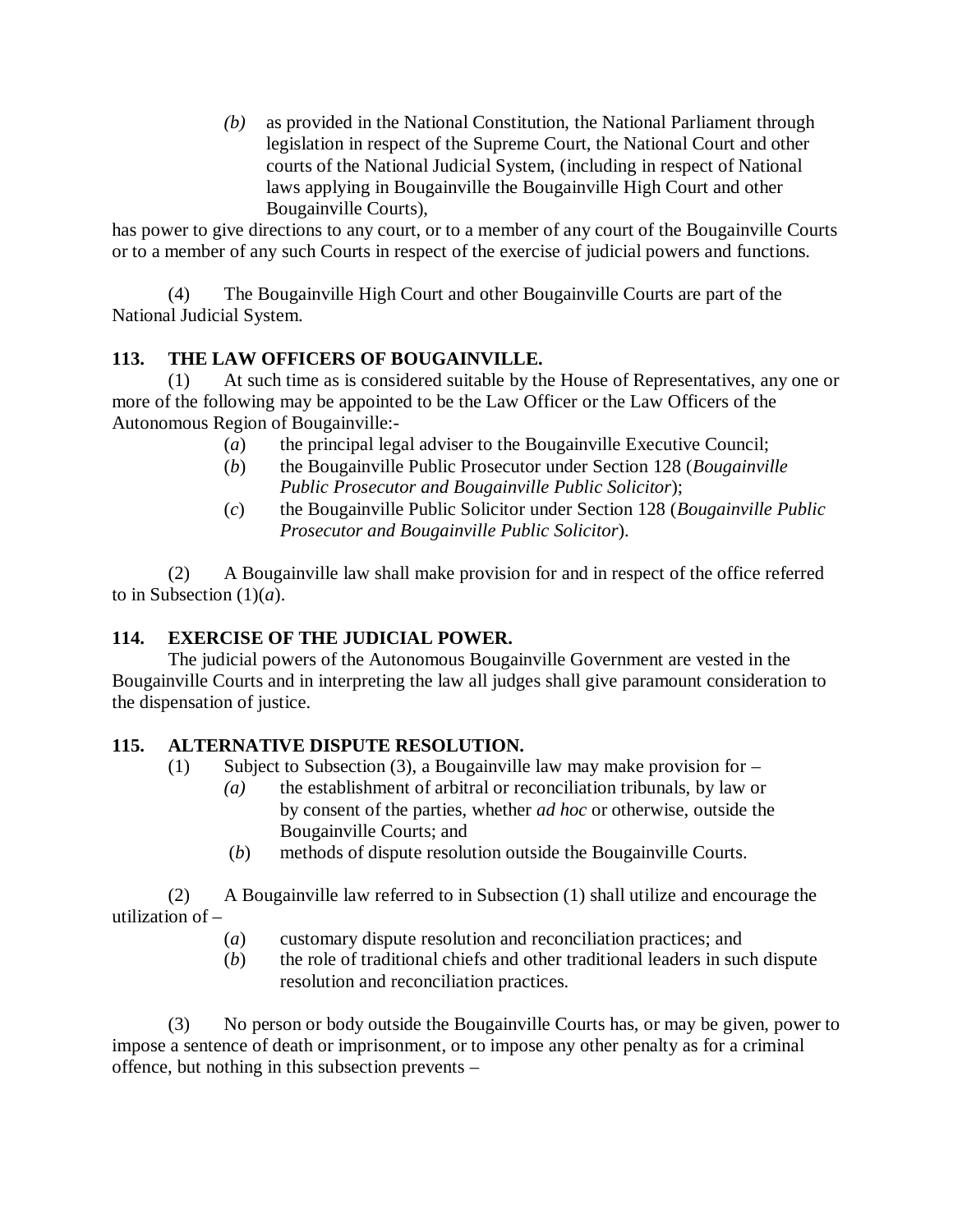- (*a*) the imposition, in accordance with law, of disciplinary punishments (other than death or detention) on members of Bougainville Government Services; or
- (*b*) the imposition of reasonable penalties (other than death or detention) by an association on its members for breaches of its rules.

### *Division 2. - Bougainville High Court.*

### **116. ESTABLISHMENT OF THE BOUGAINVILLE HIGH COURT.**

(1) At such time as is considered by the House of Representatives to be suitable, a Bougainville High Court shall be established.

(2) The Bougainville High Court is a superior court of record and accordingly, subject to a Bougainville law, has the power to punish the offence against itself commonly known as contempt of court.

### **117. COMPOSITION OF THE BOUGAINVILLE HIGH COURT.**

- (1) The Bougainville High Court shall consist of
	- (*a*) the Chief Justice of Bougainville; and
	- *(b)* such number of Judges as may be determined by or under a Bougainville law.
- $(2)$   $A -$ 
	- (*a*) Judge of the National Court may hold an appointment as a Judge of the Bougainville High Court concurrently with his appointment as a Judge of the National Court; and
	- (*b*) Judge of the Bougainville High Court may hold an appointment as a Judge of the National Court concurrently with his appointment as a Judge of the Bougainville High Court.
- (3) The appointment of a Judge to  $-$ 
	- *(a)* the National Court shall be as a Judge of the National Court; and
	- *(b)* the Bougainville High Court shall be as a Judge of the Bougainville High Court.

### **118. ACTING JUDGES.**

(1) A person qualified under Section 122 (*qualifications*) for appointment may, subject to Subsection (2), be appointed to be an acting Judge of the Bougainville High Court –

- (*a*) to fill temporarily a vacancy; or
- *(b)* in the absence from duty for any reason of a Judge of that Court; or
- (*c*) to meet a temporary workload or other exigency of the business of the Court.

(2) Where no person qualified for appointment under Section 122 (*qualifications*) to the Bougainville High Court as a Judge is available, a person so qualified may be appointed as an acting Judge on a temporary basis.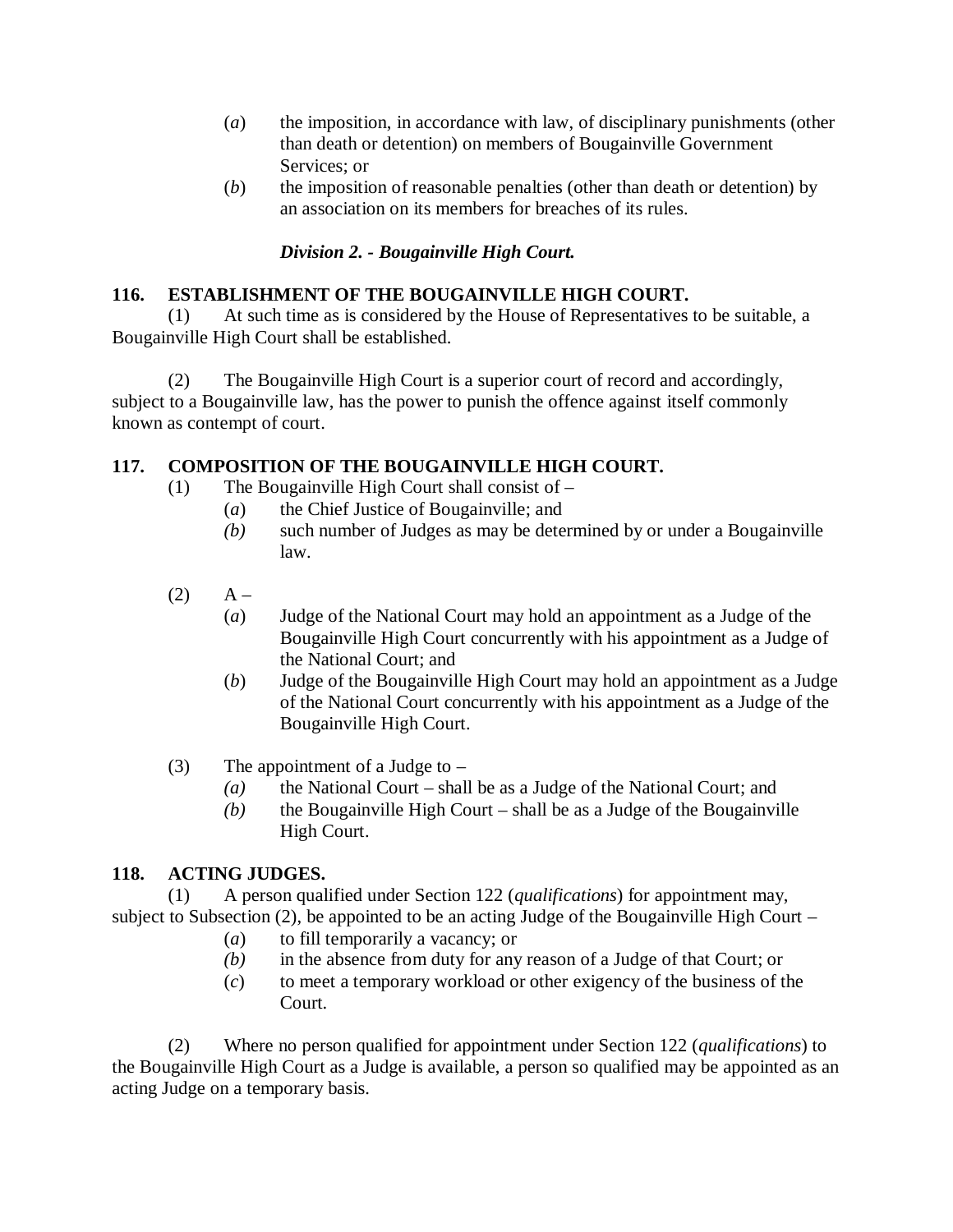- (3) An appointment under Subsection  $(1)$ 
	- (*a*) shall be made by the Bougainville Judicial Appointments Committee; and
	- (*b*) may be made without reference to the numerical limit imposed by Section 117(1) (*composition of the Bougainville High Court*); and
	- (*c*) may be of a non-citizen; and
	- (*d*) shall be for a period not exceeding one year, but one extension for a period not exceeding one year may be granted.
- (4) An appointment under Subsection  $(2)$ 
	- *(a)* shall be made by the Bougainville Judicial Appointments Committee; and
	- *(b)* may be of a non-citizen; and
	- *(c)* shall be for a period not exceeding two years, but may be extended for a period or periods each not exceeding two years.

### **119. JURISDICTION OF THE BOUGAINVILLE HIGH COURT.**

(1) Subject to this Constitution and to the Bougainville Peace Agreement as implemented in Part XIV (*Bougainville Government and Bougainville Referendum*) of the National Constitution, the Bougainville High Court is a court of unlimited jurisdiction.

- (2) In particular, the Bougainville High Court may
	- (*a*) make orders in the nature of prerogative writs and such other orders as are necessary to do justice in the circumstances of a particular case; and
	- (*b*) exercise jurisdiction under the *Criminal Code*; and
	- *(c)* subject to Subsection (3), review the exercise of judicial power by Bougainville courts established under Section 126 (*establishment of other courts*); and
	- *(d)* determine questions of interpretation of this Constitution; and
	- (*e*) protect and enforce human rights.

(3) Where, under a Bougainville law, a person has a right to appeal to the Bougainville High Court from a court established under Section 126 (*establishment of other courts*), he has an alternative (but not an additional) right of appeal to the National Court.

(4) Subject to a Bougainville law and to the Rules of Court of the Bougainville High Court, the jurisdiction of the Bougainville High Court may be exercised by a single Judge of that Court or by a number of Judges sitting together.

(5) The jurisdiction of the Bougainville High Court may be exercised by a Judge or Judges of that Court notwithstanding that it is being exercised at the same time by another Judge or Judges.

(6) The jurisdiction of the Bougainville High Court may be exercised either in court or in chambers, as provided for under a Bougainville law or the Rules of Court of the Bougainville High Court.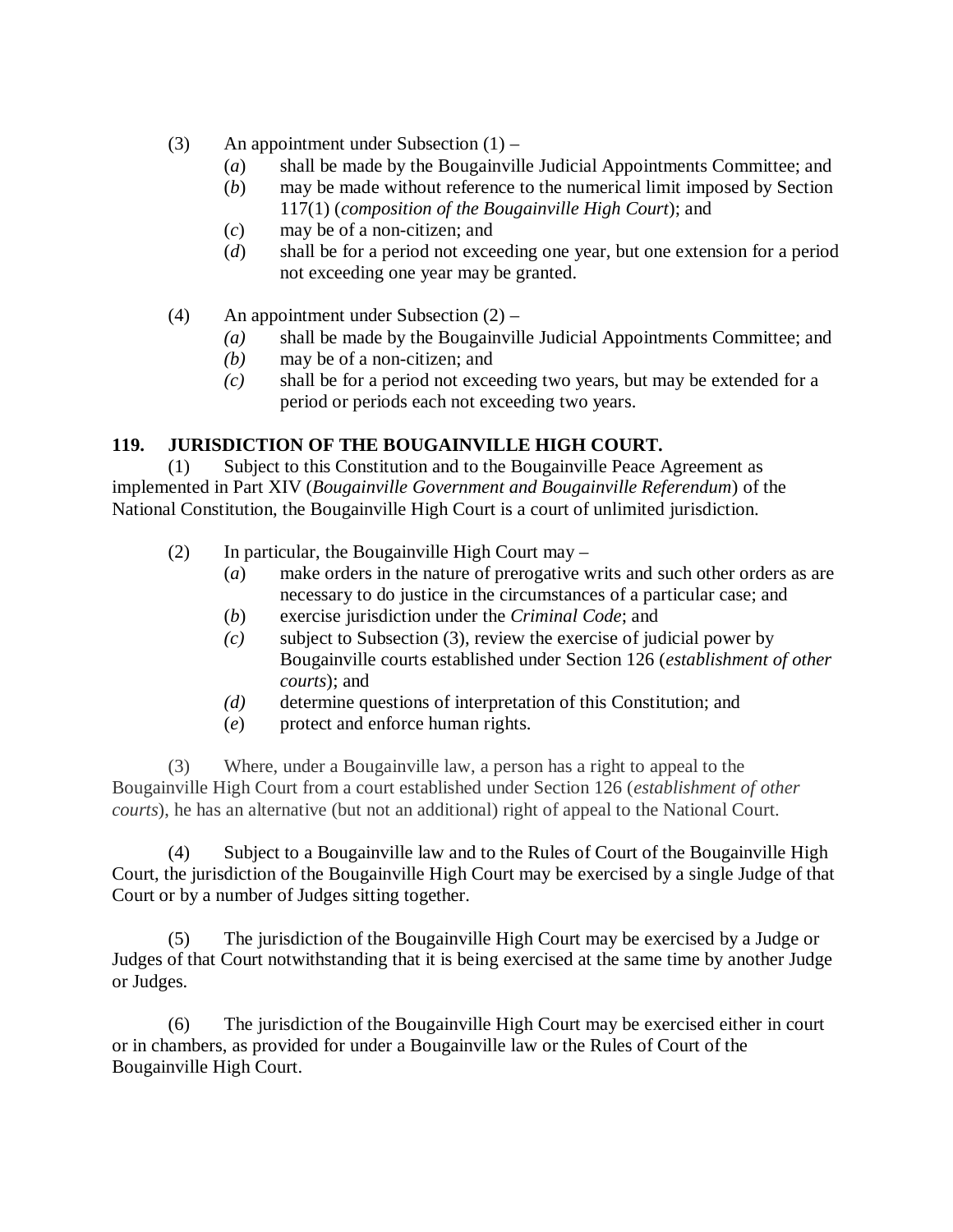#### **120. RIGHT OF APPEAL FROM BOUGAINVILLE HIGH COURT TO SUPREME COURT.**

A person has a right to appeal from the Bougainville High Court to the Supreme Court as the final court of appeal.

#### *Division 3.* – *Appointment etc., of Judges of the Bougainville High Court.*

#### **121. BOUGAINVILLE JUDICIAL APPOINTMENTS COMMITTEE.**

(1). There is established a Bougainville Judicial Appointments Committee which, subject to Subsections (2) and (3), shall consist of  $-$ 

- *(a)* the Chief Justice of Bougainville, who shall be Chairman; and
- *(b)* a practising lawyer who is a Bougainvillean, appointed by the Papua New Guinea Law Society or any Bougainville equivalent; and
- *(c)* a traditional chief or other traditional leader selected in accordance with a Bougainville law; and
- *(d)* two members of the National Judicial and Legal Services Commission appointed by that Commission.

(2) Where the appointment of the first Chief Justice of Bougainville is under consideration there will be included in the Bougainville Judicial Appointments Committee –

- $(a)$  the
	- (i) most senior Bougainville Constitutional Office-holder; and
	- (ii) if there is no such office occupied at the time when the appointment is under consideration – the Speaker,

who shall be Chairman; and

- *(b)* a
	- (i) Judge from a Pacific Islands country with a legal system similar to that of Bougainville or Papua New Guinea as a whole; or
	- (ii) a representative from an international body with a commitment to development of the rule of law and enhancing the operation of legal and judicial systems, or of similar international experience, appointed by the Bougainville Executive Council.

(3) Where the appointment (other than the first appointment for which provision is made under Subsection (2)), suspension or removal from office of a Chief Justice is under consideration by the Bougainville Judicial Appointments Committee –

- *(a)* the Chief Justice shall not be a member and Chairman of the Committee; and
- *(b)* there will be included as a member and Chairman of the Committee **–** (i)the most senior Bougainville Constitutional Office-holder; or
	- (ii) if there is no such office occupied at the time when the appointment, suspension or revocation of appointment is under consideration – the Speaker.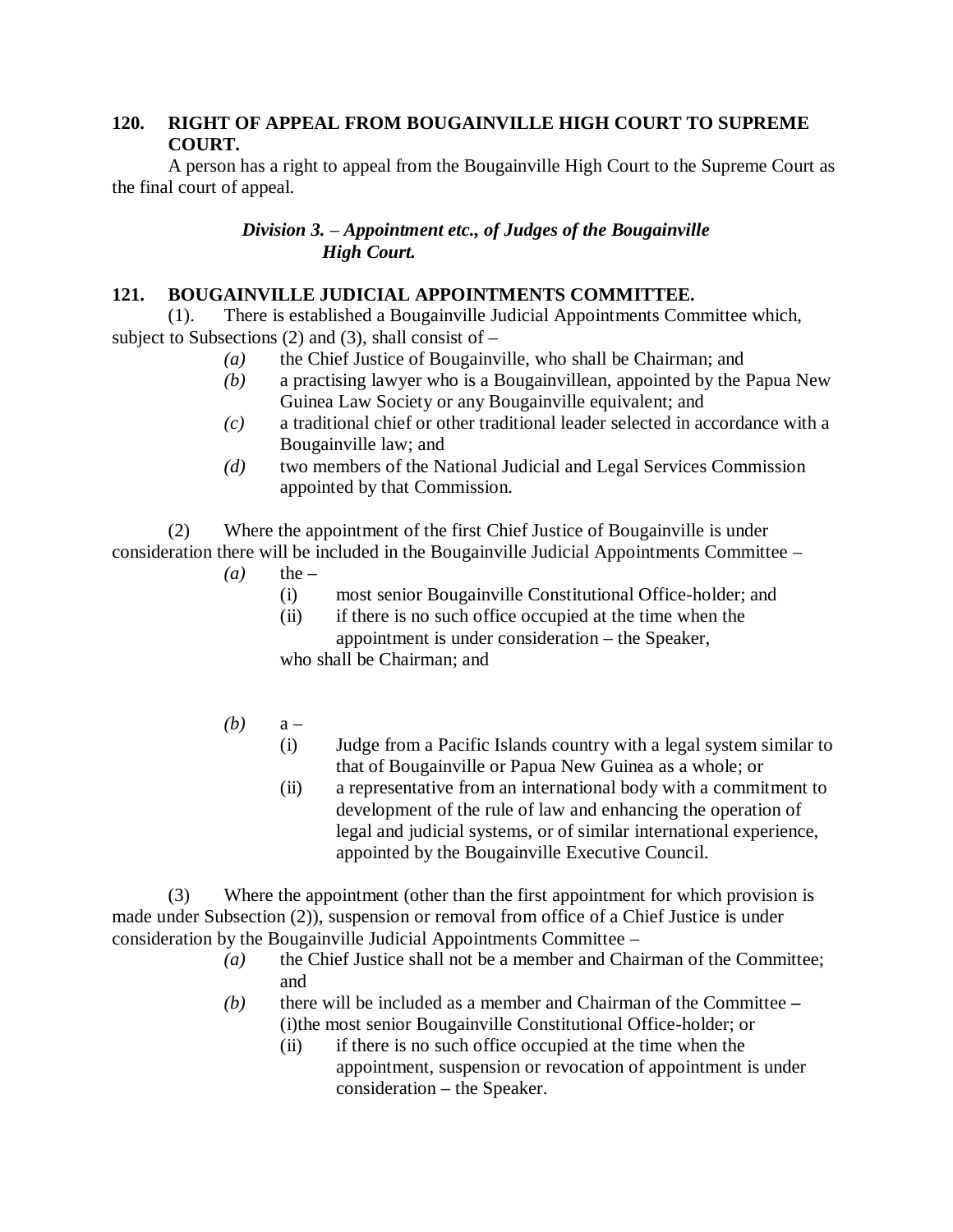(4) The Bougainville Judicial Appointments Committee shall be responsible for the appointment, suspension or removal from office of –

- *(a)* the Chief Justice of Bougainville; and
- *(b)* Bougainville Judges; and
- *(c)* Acting Judges; and
- *(d)* the Bougainville Public Prosecutor; and
- *(e)* the Bougainville Public Solicitor; and
- *(f)* the Head of other Bougainville Courts,

in accordance with this Constitution and the Bougainville laws.

(5)Subject to Subsection (6), the Bougainville Judicial Appointments Committee is not subject to direction or control by any person or authority and shall exercise its powers and functions in a non-partisan manner.

(6) In considering persons for appointment under Subsection (4), the Bougainville Judicial Appointments Committee shall take into consideration the extent of a person's knowledge of the Bougainville situation and of Bougainville Kastom.

### **122. QUALIFICATIONS.**

The qualifications for appointment as the Chief Justice of Bougainville or as a Judge of the Bougainville High Court are as specified in Schedule 5 (*matters relating to Bougainville Constitutional Office-holders*) to this Constitution.

### **123. APPOINTMENT OF CHIEF JUSTICE OF BOUGAINVILLE.**

(1) Subject to Subsection (2), at the time of establishment of the Bougainville High Court, an office of the Chief Justice of Bougainville shall be established.

(2) The appointment of the Chief Justice of Bougainville may be deferred for a period of not more than two years from the date of establishment of the Bougainville High Court, or such longer period as the House of Representatives, by motion passed by an absolute majority vote, determines.

(3) The Chief Justice of Bougainville shall be appointed by the Bougainville Judicial Appointments Committee in accordance with Section 121 (*Bougainville Judicial Appointments Committee*).

(4) Subject to Subsection (5), the Chief Justice of Bougainville shall be appointed until the expiry of a term of 10 years or until he attains the age of 60 years, whichever shall first happen.

(5) When the Bougainville Judicial Appointments Committee is of the opinion that special circumstances exist, it may extend the retiring age specified in Subsection (4) to, but not beyond, 65 years.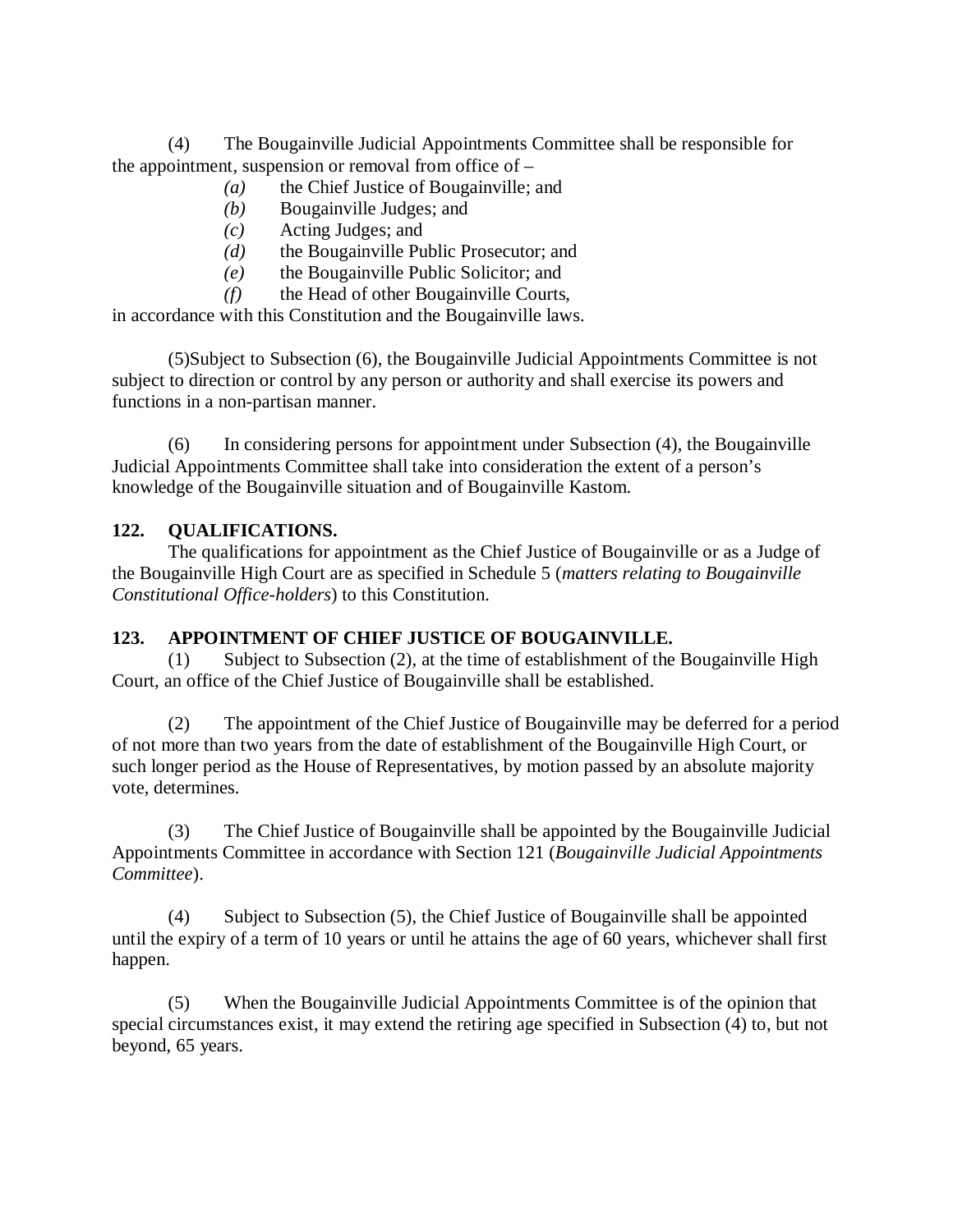(6) In addition to his other powers, functions, duties and responsibilities, the Chief Justice of Bougainville, after consultation with the other Judges (if any) of the Bougainville High Court, is responsible for the organization of the affairs and administration of the business of the Bougainville High Court (other than, except to an extent allowed by a Bougainville law, matters relating to the Bougainville Public Service).

- $(7)$  Where
	- (*a*) there is a vacancy in the Office of Chief Justice of Bougainville; or
	- (*b*) the Chief Justice of Bougainville is absent from Bougainville or duty; or
	- (*c*) the Chief Justice of Bougainville is unable or unavailable to act; or
	- (*d*) the Chief Justice of Bougainville so directs,

the powers, functions, duties and responsibilities of the Chief Justice of Bougainville may be exercised and performed by the next most senior Bougainville Judge who is available.

(8) The question, whether the occasion for the exercise or performance of the powers, functions, duties and responsibilities of the Chief Justice by another Bougainville Judge under this section has arisen or has ceased, is non-justiciable.

(9) Where the appointment of a Chief Justice of Bougainville has been deferred under Subsection (2), the most senior Bougainville Judge shall exercise the powers and perform the functions, duties and responsibilities of the Chief Justice of Bougainville.

### **124. APPOINTMENT OF OTHER JUDGES.**

(1) The other Bougainville Judges (other than the Chief Justice) shall be appointed by the Bougainville Judicial Appointments Committee.

(2) Subject to Subsection (3), a Bougainville Judge shall be appointed until the expiry of a term of 10 years or until he attains the age of 60 years, whichever first happens.

(3) Where the Bougainville Judicial Appointments Committee is of the opinion that special circumstances exist, it may extend the retiring age specified in Subsection (2) to, but not beyond, 65 years.

(4) The question, whether the occasion for the appointment of an Acting Judge has arisen or has ceased, is non-justiciable.

## **125. SENIORITY OF JUDGES.**

A Bougainville law shall make provision for the determination of the seniority of Bougainville Judges.

### *Division 4.* – *Other Courts.*

## **126. ESTABLISHMENT OF OTHER COURTS.**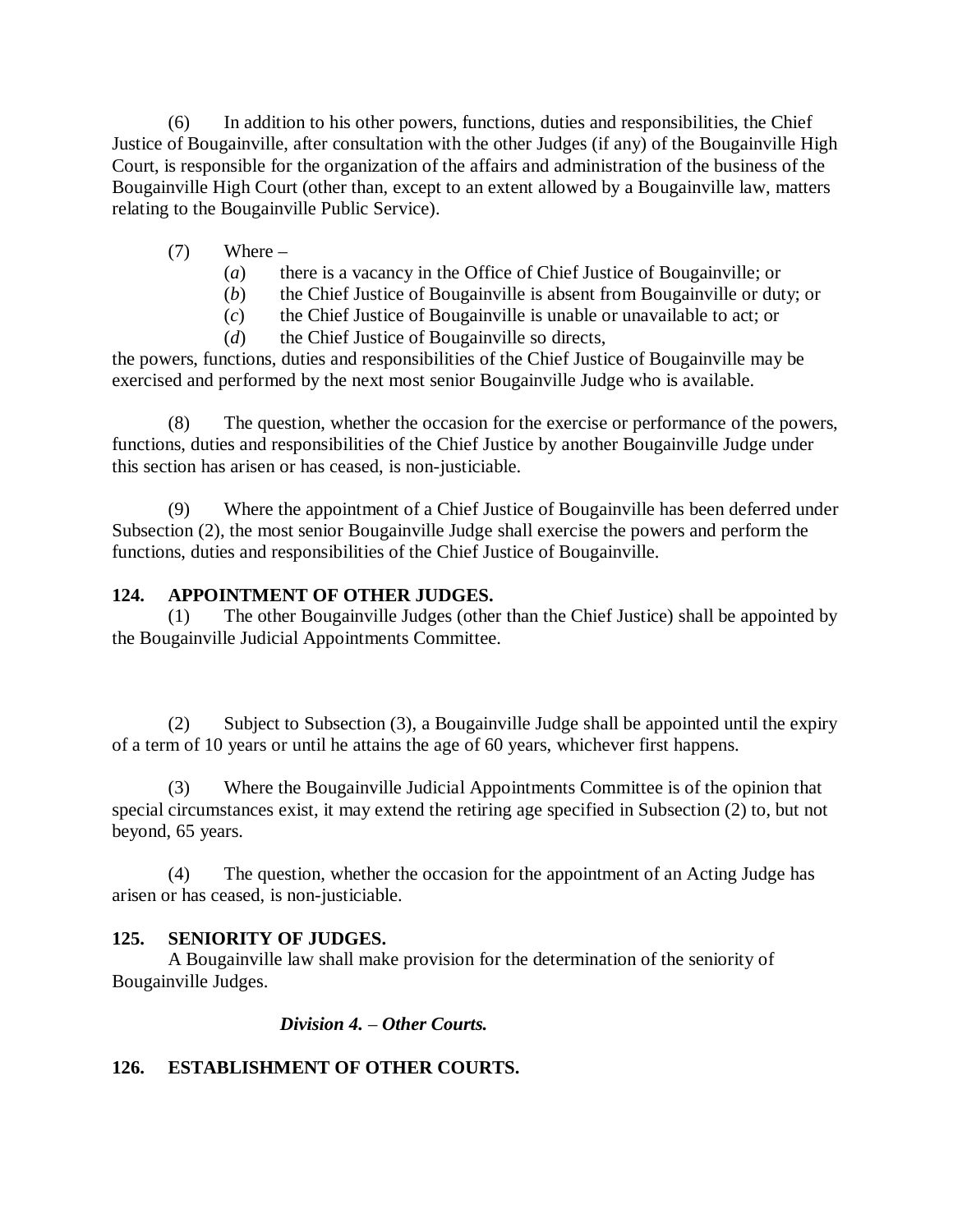(1) Subject to this Constitution, Bougainville laws may establish, or provide for the establishment of –

- (*a*) Bougainville courts other than the Bougainville High Court; and
- (*b*) courts, which are not within the Bougainville Courts, with a jurisdiction
- similar to, but not limited to, that of the National Village Courts,

and for their jurisdiction, functions, powers and procedures.

(2) Courts shall be established under Subsection (1) so as to meet the needs of the People of Bougainville and may include courts, comprising of or including traditional chiefs and other traditional leaders, intended to deal with matters primarily with reference to custom, or in accordance with customary procedures, or both.

(3) In making any law establishing courts referred to in Subsection (1)(*b*), the Autonomous Bougainville Government shall take account of Sections 13 (*strengthening of customary authority*), 51 (*traditional systems of government*) and 115 (*alternative dispute resolution*).

- (4) Bougainville laws may make provision for
	- (*a*) the Head of other Bougainville Courts and all members and staff of courts established under Subsection (1); and
	- *(b)* the method of appointment (other than the appointment of the Head of other Bougainville Courts) and terms and conditions of appointment of the members and staff of such courts; and
	- (*c*) the grounds of removal from office of members (other than the Head of other Bougainville Courts) of such courts within the Bougainville Courts; and
	- (*d*) the removal of staff of such courts and of members of such courts not within the Bougainville Courts.

## **127. HEAD OF OTHER BOUGAINVILLE COURTS.**

(1) At such time as is considered suitable by the House of Representatives, an office of Head of other Bougainville Courts shall be established.

(2) The title of the holder of the office of Head of other Bougainville Courts shall be determined by a Bougainville law.

(3) The Head of other Bougainville Courts shall be appointed by the Bougainville Judicial Appointments Committee.

(4) Unless and except to the extent that a Bougainville law provides otherwise, the Head of other Bougainville Courts is *ex officio* a member of all courts established under Section 126 (*establishment of other courts*) within the Bougainville Courts and, if provision is made for grades of powers, functions or jurisdiction within such courts, has all the powers, functions and jurisdiction of the highest grades.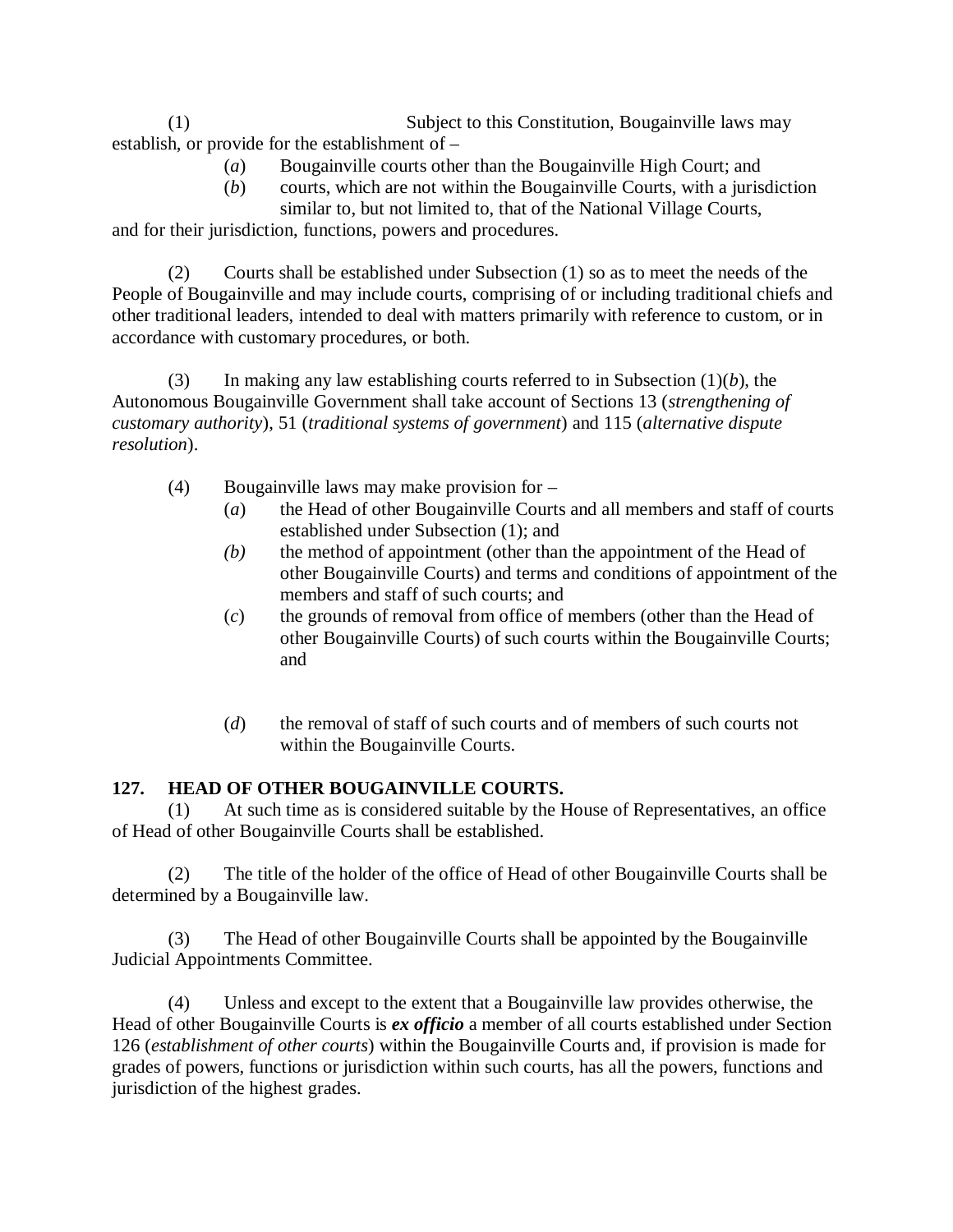#### *Division 5.* – *The Bougainville Public Prosecutor and the Bougainville Public Solicitor*.

### **128. BOUGAINVILLE PUBLIC PROSECUTOR AND BOUGAINVILLE PUBLIC SOLICITOR.**

- (1) The House of Representatives may **–**
	- *(a)* at such time as it considers suitable **–** establish an office of Bougainville Public Prosecutor; and
	- *(b)* at such time as it considers suitable establish an office of Bougainville Public Solicitor.

(2) The Bougainville Public Prosecutor and the Bougainville Public Solicitor shall be appointed by the Bougainville Judicial Appointments Committee.

(3) Subject to this Constitution, in the performance of his functions under this Constitution the Bougainville Public Prosecutor is not subject to direction or control by any person or authority.

(4) The powers and protections of the Bougainville Public Prosecutor and the Bougainville Public Solicitor may be further provided for by future amendment of this Constitution.

#### **129. FUNCTIONS OF THE BOUGAINVILLE PUBLIC PROSECUTOR AND THE BOUGAINVILLE PUBLIC SOLICITOR.**

(1) The functions of the Bougainville Public Prosecutor are –

- (*a*) in accordance with Bougainville laws and the Rules of Court of the Bougainville High Court, subject to Section 177 (*b*) (*powers of Bougainville Ombudsman in relation to criminal misconduct*), to control the exercise and performance of the prosecution (including appeals and the refusal to initiate, and the discontinuance of, prosecutions) before the Bougainville High Court, and before other courts as provided by or under Bougainville laws; and
- (*b*) to bring or to decline to bring proceedings under Part XIII (*Leadership Code*) for misconduct in office.

(2) The functions of the Bougainville Public Solicitor are to provide legal aid, advice and assistance for persons in need of help by him, in accordance with a Bougainville law made by an absolute majority vote.

> *Division 6.* – *Removal from Office of Senior Judicial and Legal Office-holders.*

## **130. REMOVAL FROM OFFICE OF CHIEF JUSTICE OF BOUGAINVILLE, ETC.,**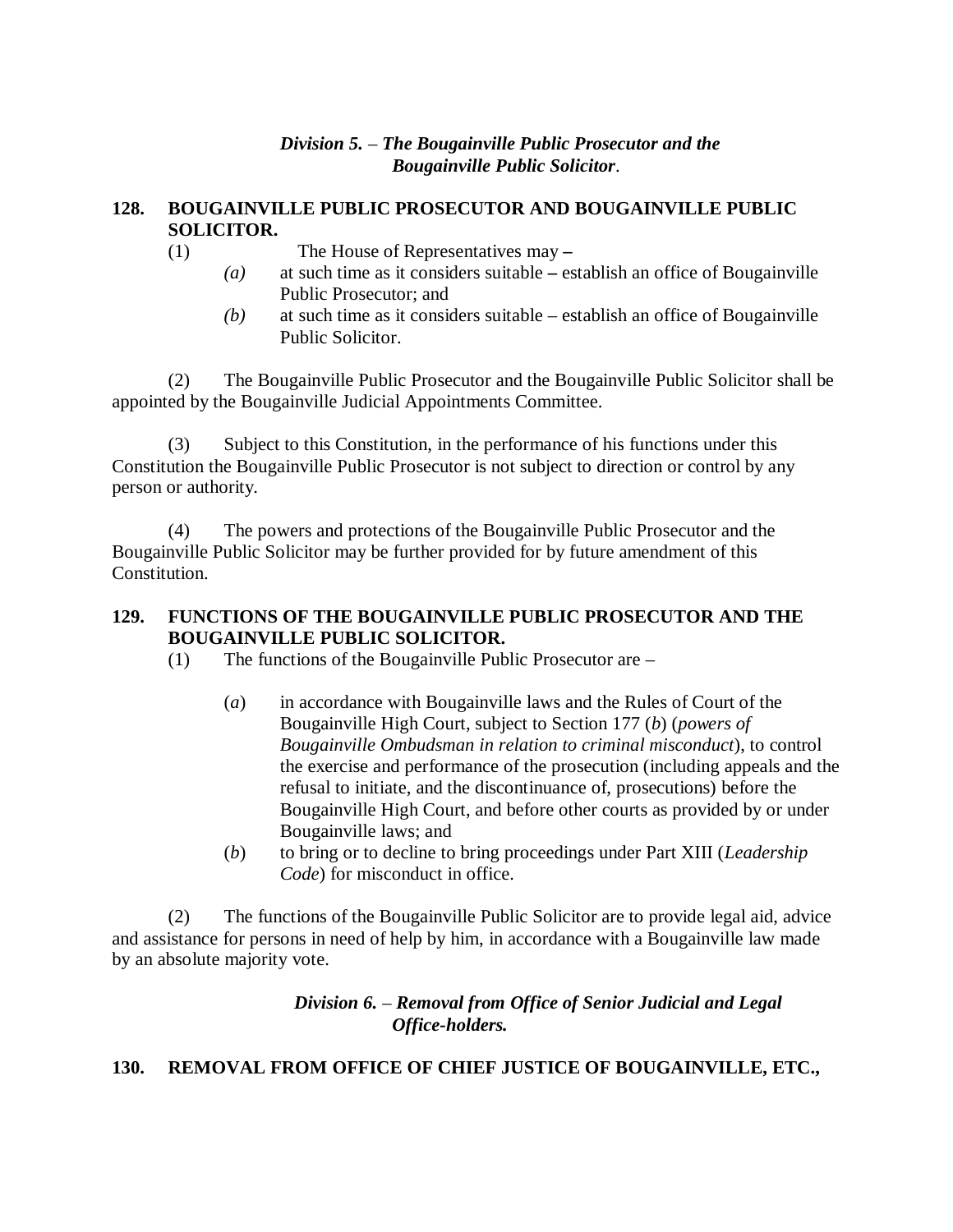The Chief Justice of Bougainville, a Bougainville Judge, the Bougainville Public Prosecutor, the Bougainville Public Solicitor or the Head of other Bougainville Courts may be removed from office only –

- (*a*) in accordance with this Division; or
- (*b*) in accordance with Part XIII (*Leadership Code*).

## **131. PROCEDURES FOR REMOVAL.**

Where the Bougainville Judicial Appointments Committee is satisfied that the Chief Justice of Bougainville, a Bougainville Judge, the Bougainville Public Prosecutor, the Bougainville Public Solicitor or the Head of other Bougainville Courts, during his tenure of office –

- (a) has been convicted of a criminal offence; or
- (*b*) has nominated for election to a political office; or
- (*c)* has actively engaged in politics; or
- (*d*) is guilty of serious misconduct in office; or
- (*e*) is unable (whether from physical or mental infirmity or otherwise) to perform the duties of his office; or
- (*f*) has been declared bankrupt by a court of competent jurisdiction and remains bankrupt,

and that it is proper that the question of his removal from office should be investigated, it may –

- (*g*) appoint a tribunal under Section 132 (*constitution of tribunals, etc.,*); and
- (*h*) refer the matter, together with a statement of the reasons for its opinion, to the tribunal for investigation and report to it.

## **132. CONSTITUTION OF TRIBUNALS, ETC.,**

(1) A tribunal for the purposes of Section 131 (*procedures for removal*) shall consist of a Chairman and two other members, each of whom must be –

- (*a*) a Judge or former Judge of the Bougainville High Court or of the Supreme Court or of the National Court; or
- (*b*) a Judge or former Judge of a court of unlimited jurisdiction of a country with a legal system similar to that of Bougainville or Papua New Guinea as a whole, or of a court to which an appeal from such a court lies.

(2) The tribunal shall make due inquiry into any matter referred to it without being limited by legal formalities or the rules of evidence, and shall inform itself in such manner as it thinks proper, subject to compliance with the principles of natural justice.

(3) If the tribunal reports that there are good grounds under Section  $131(1)(c)$  to (*f*) (*procedures for removal*) for removing the person from office, the Bougainville Judicial Appointments Committee shall by notice in writing to the person, remove him from office.

(4) The Committee shall send a copy of the notice, together with a copy of the report of the tribunal, to  $-$ 

- *(a)* the Speaker for presentation to the House of Representatives; and
- (*b*) the Bougainville Executive Council; and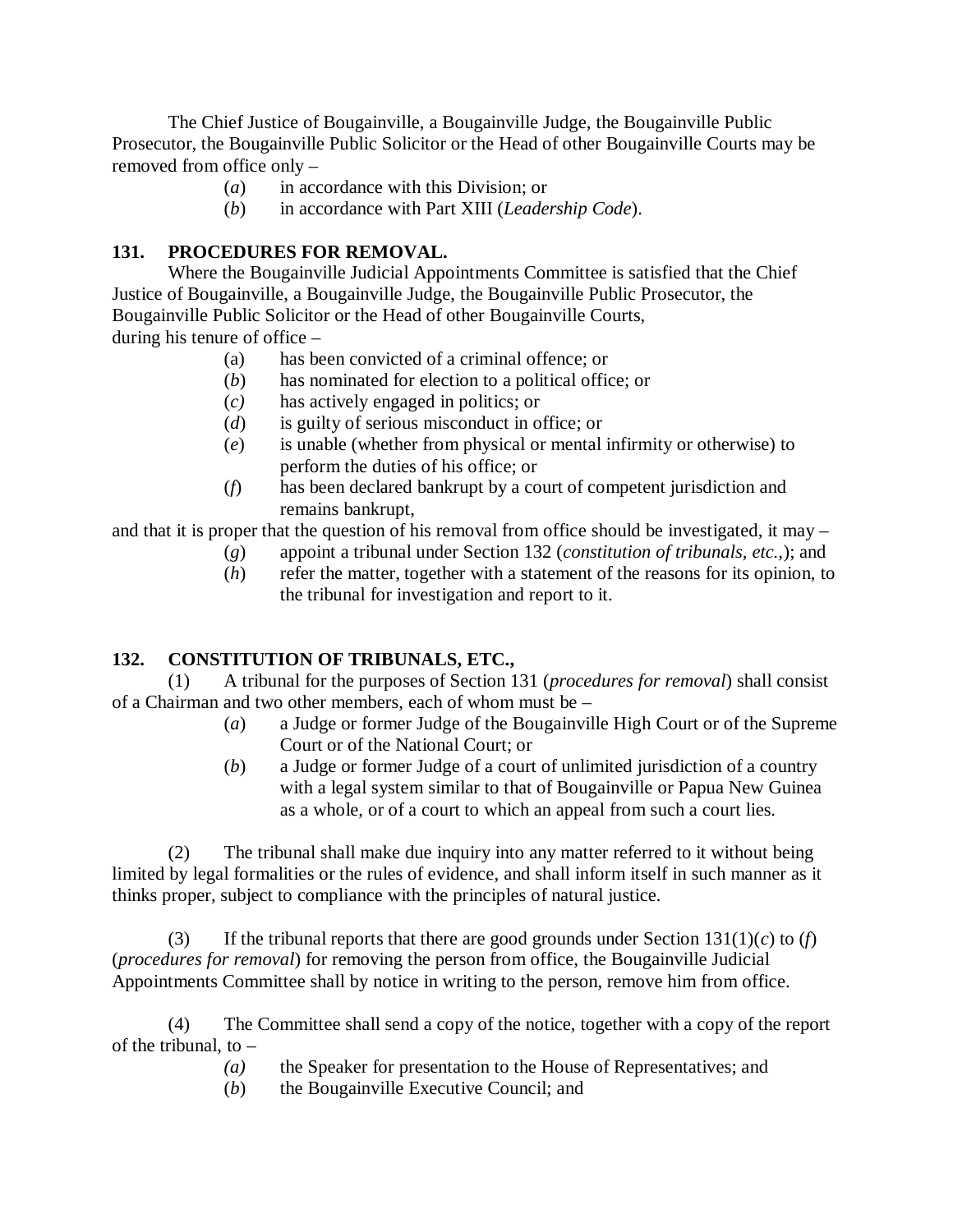*(c)* the National Judicial and Legal Services Commission.

#### **133. SUSPENSION.**

(1) Where a question has been referred to a tribunal under Section 131 (*procedures for removal*), the Bougainville Judicial Appointments Committee may suspend the person concerned from office pending the report of the tribunal, and may remove the suspension at any time.

(2) Unless otherwise determined by the Bougainville Judicial Appointments Committee, the suspension shall be on full pay.

(3) Where at the time of the suspension, a suspended Bougainville Judge or the Head of other Bougainville Courts was dealing with any judicial proceedings, he may continue and complete those proceedings, unless the Bougainville Judicial Appointments Committee in the case of the Chief Justice, or the Chief Justice in any other case, otherwise orders.

#### *Division 7.* – *Miscellaneous.*

### **134. RULES OF COURT.**

(1) The Judges of the Bougainville High Court may make Rules of Court, not inconsistent with this Constitution or a Bougainville law, with respect to the practice and procedure in and in relation to the Bougainville High Court.

(2) Without limiting the generality of Subsection (1), the Rules of Court may make provision for and in respect of –

- (*a*) the practice and procedures in the offices of the Bougainville High Court; and
- *(b)* the service and execution of process and judgements of the Bougainville High Court; and
- (*c*) the service and execution within Bougainville of process and judgements of foreign courts; and
- (*d*) the service and execution within Bougainville of process and judgements of courts in the Bougainville Courts other than the Bougainville High Court and Bougainville courts established under Section 126 (*establishment of other courts*); and
- (*e*) the issue by the Bougainville High Court of letters of request for the service in a foreign country of process of a Bougainville court or for the examination of witnesses in a foreign country; and
- (*f*) the costs of and relating to proceedings in the Bougainville High Court; and
- (*g*) the methods of pleading; and
- *(h)* the attendance of witnesses and the taking of evidence; and
- (*i*) the means by which particular facts may be proved, and the manner in which evidence of particular facts may be given, in any proceedings or in any application in connection with, or at any stage of, any proceedings; and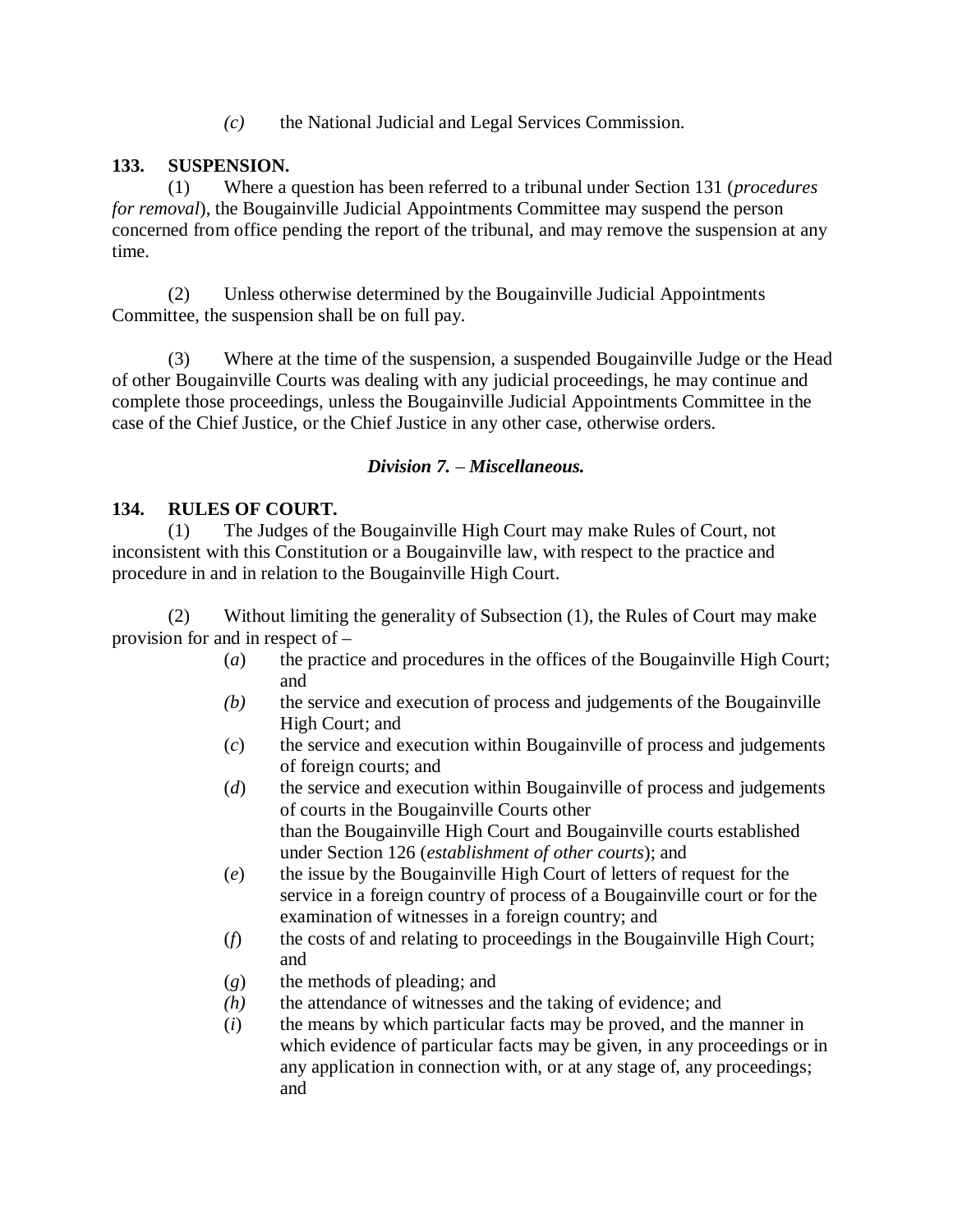(*j*) simplified procedures for proceedings under Section 183 (*enforcement of guaranteed rights and freedoms*).

(3) The Rules of Court may require or permit legal argument to be submitted in writing.

(4) If a Bougainville law comes into force that is inconsistent with a Rule of Court, the Rule of Court ceases to have effect to the extent of the inconsistency.

(5) All Rules of Court shall be forwarded by the Chief Justice of Bougainville to the Speaker, as soon as practicable after being made, for presentation to the House of Representatives, and may be disallowed by the House of Representatives.

## **135. LACK OF PROCEDURAL PROVISION.**

If in the circumstances of a particular case before the Bougainville High Court or any other Bougainville court, no provision, or no adequate provision, is made in respect of a matter of procedure or practice, the Court shall give *ad hoc* directions to remedy the lack or inadequacy.

## **136. JURIES AND ASSESSORS.**

A Bougainville law may provide for a system of –

- *(a)* assessors
	- (i) being traditional chiefs or other traditional leaders for the purpose of assisting the court in understanding custom and customary practices; and
	- (ii) for the purpose of assisting the court in other specialized matters; and
- (*b*) juries.

# **137. REPORTS OF BOUGAINVILLE JUDGES.**

(1) The Bougainville Judges shall, at least once in each period of 12 months, at such times as are fixed by or under a Bougainville law, give to the Minister responsible for Bougainville Courts, for presentation to the House of Representatives, a report on the work of the Bougainville Courts, with such recommendations as to improvements as they consider proper.

(2) Nothing in Subsection (1) prevents the Bougainville Judges from making, on their own initiative, or in accordance with a Bougainville law, other reports on any aspect of the work of the Bougainville Courts.

# **PART X. – BOUGAINVILLE GOVERNMENT SERVICES.**

*Division 1.* – *Introductory.*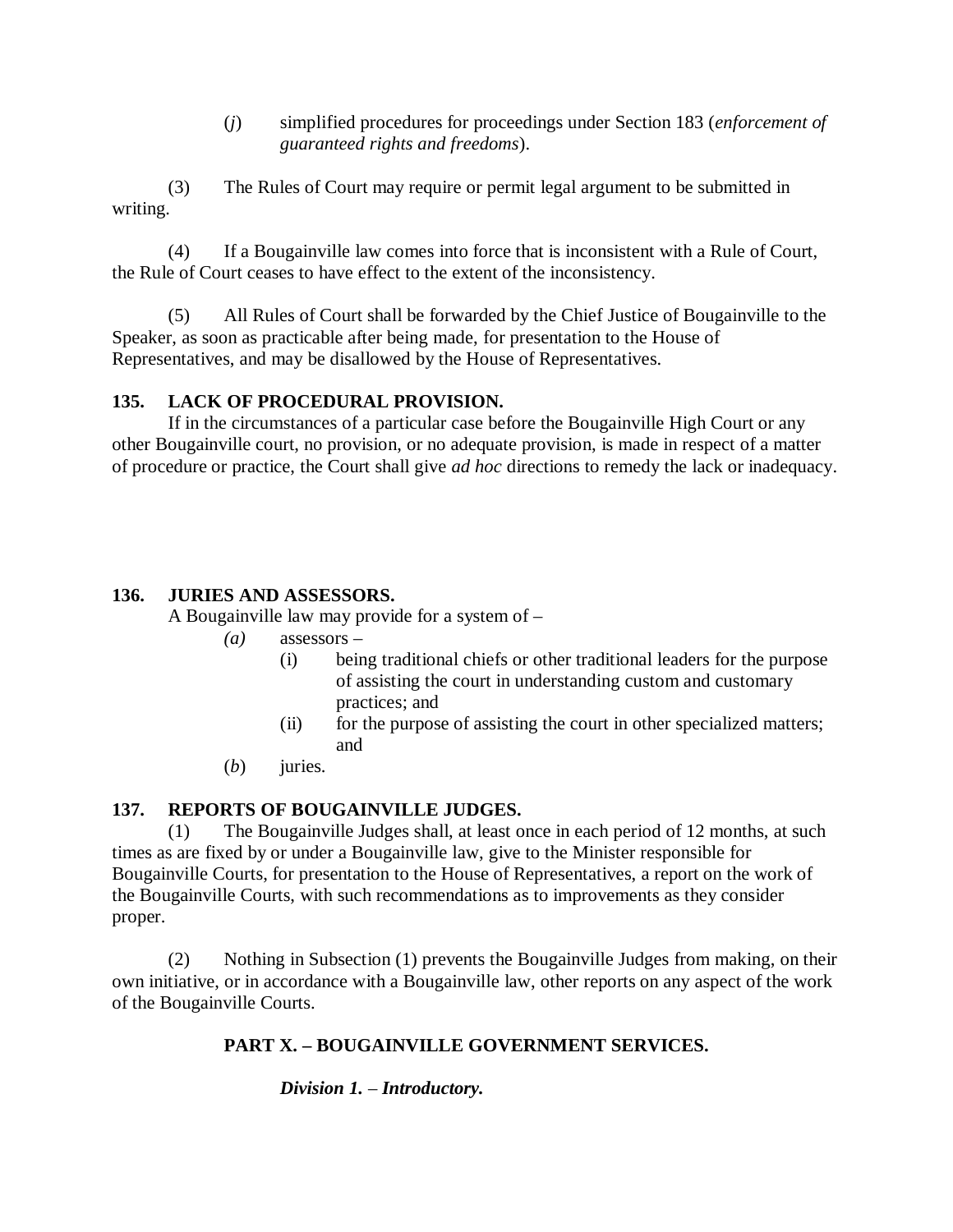### **138. ESTABLISHMENT OF BOUGAINVILLE GOVERNMENT SERVICES.**

(1) The House of Representatives may establish, as and when it considers it suitable in each case, the following Bougainville Government Services: **–**

- (*a*) the Bougainville Public Service;
- (*b*) the Bougainville Police Service;
- (*c*) the Bougainville Correctional Service.

(2) Bougainville laws may make provision for and in respect of the establishment, powers and functions and all other matters relating to other Bougainville Government Services.

(3) Until the establishment of the Bougainville Government Services referred to in Subsection (1), the Bougainville Peace Agreement as implemented in the National Constitutional Laws shall determine the extent to which the equivalent State Services of the National Government will continue to operate.

## **139. CIVILIAN CONTROL.**

All the Bougainville Government Services shall be civilian services and shall be subject at all times to ultimate civilian control.

## **140. RESPONSIBILITY OF HEADS OF BOUGAINVILLE GOVERNMENT SERVICES TO BOUGAINVILLE EXECUTIVE COUNCIL.**

(1) The Head of each Bougainville Government Service shall be responsible to the Bougainville Executive Council for –

- (*a*) the exercise of his powers and the performance of his functions as such Head; and
- (*b*) the efficient conduct and performance of the Service of which he is the Head.

(2) The responsibility of the Head of a Bougainville Government Service to the Bougainville Executive Council under Subsection (1) shall be effected through the Minister with the political responsibility under Section 85(4) (*responsibilities*) for that Service.

## **141. DECLARATIONS OF LOYALTY, ETC.,**

A member of a Bougainville Government Service shall, before entering upon the duties of or exercising any of the powers of his office, make –

- (*a*) the Declaration of Loyalty in accordance with Section 6 (*Declaration of Loyalty to Bougainville*); and
- *(b)* until any change in the status of Bougainville that may occur following the Bougainville Referendum –
	- (i) the Oath of Allegiance in accordance with Section 7 (*Oath of Allegiance*); and
	- (ii) the Declaration of Loyalty in accordance with Section 6 (*Declaration of Loyalty*),

of the National Constitution.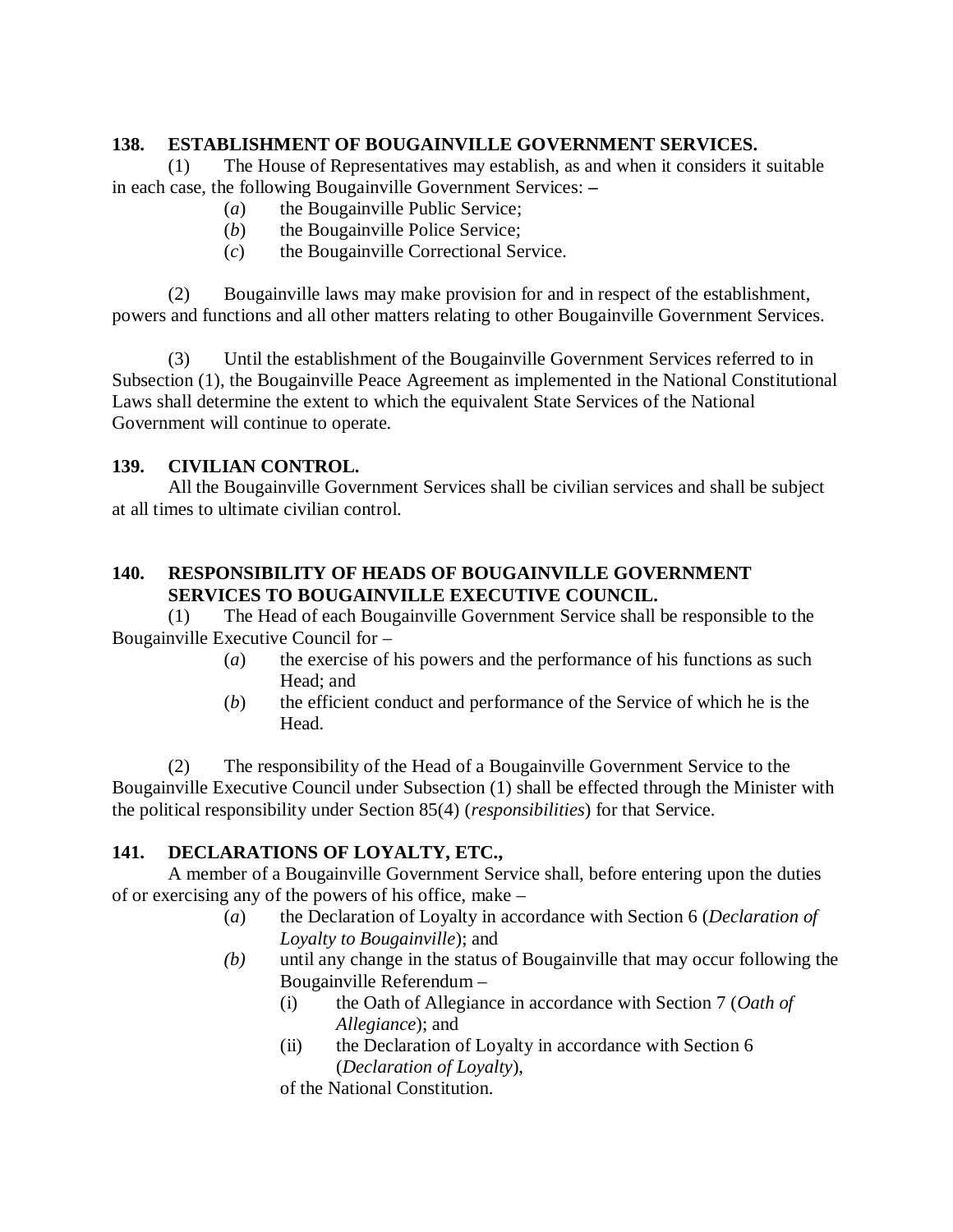#### **142. ESTABLISHMENT OF THE BOUGAINVILLE PUBLIC SERVICES COMMISSION.**

(1) At such time as is considered suitable by the House of Representatives, a Bougainville Public Services Commission shall be established.

(2) The Commission shall consist of three members who shall be appointed for a term of five years by the Bougainville Senior Appointments Committee, which for the purpose shall include two persons appointed by the National Executive Council.

(3) Unless there are exceptional circumstances, all the members of the Commission must have gained substantial experience in the National Public Service or in the Bougainville Public Service.

(4) Subject to this Constitution, a Bougainville law shall make provision for and in respect of the Commission and for and in respect of its constitution, powers and procedures.

### **143. FUNCTIONS OF THE COMMISSION.**

(1) The Bougainville Public Services Commission shall, in accordance with a Bougainville law, be responsible for –

- (*a*) the review of personnel matters connected with the Bougainville Public Service; and
- *(b)* the continuous review of the Bougainville Government Services and the services of other Bougainville governmental bodies and for advising, either on its own initiative or on request, the Bougainville Executive Council and any authority responsible for any of those Services, on organizational matters in relation to those Services or bodies.

(2) The Bougainville Public Services Commission has such other functions as may be prescribed under this Constitution or a Bougainville law.

- (3) In carrying out its functions under Subsection  $(1)(b)$ , the Commission
	- (*a*) shall take into account the policy of the Autonomous Bougainville Government when advising the Bougainville Executive Council and other authorities responsible for those Services; and
	- (*b*) shall not have any power to direct or control a Bougainville Government Service or the services of other Bougainville governmental bodies.

(4) The Bougainville Public Services Commission shall, in respect of each calendar year, prepare and forward to the President for presentation to the House of Representatives, a report on the advice it has given during the year to the Bougainville Executive Council or other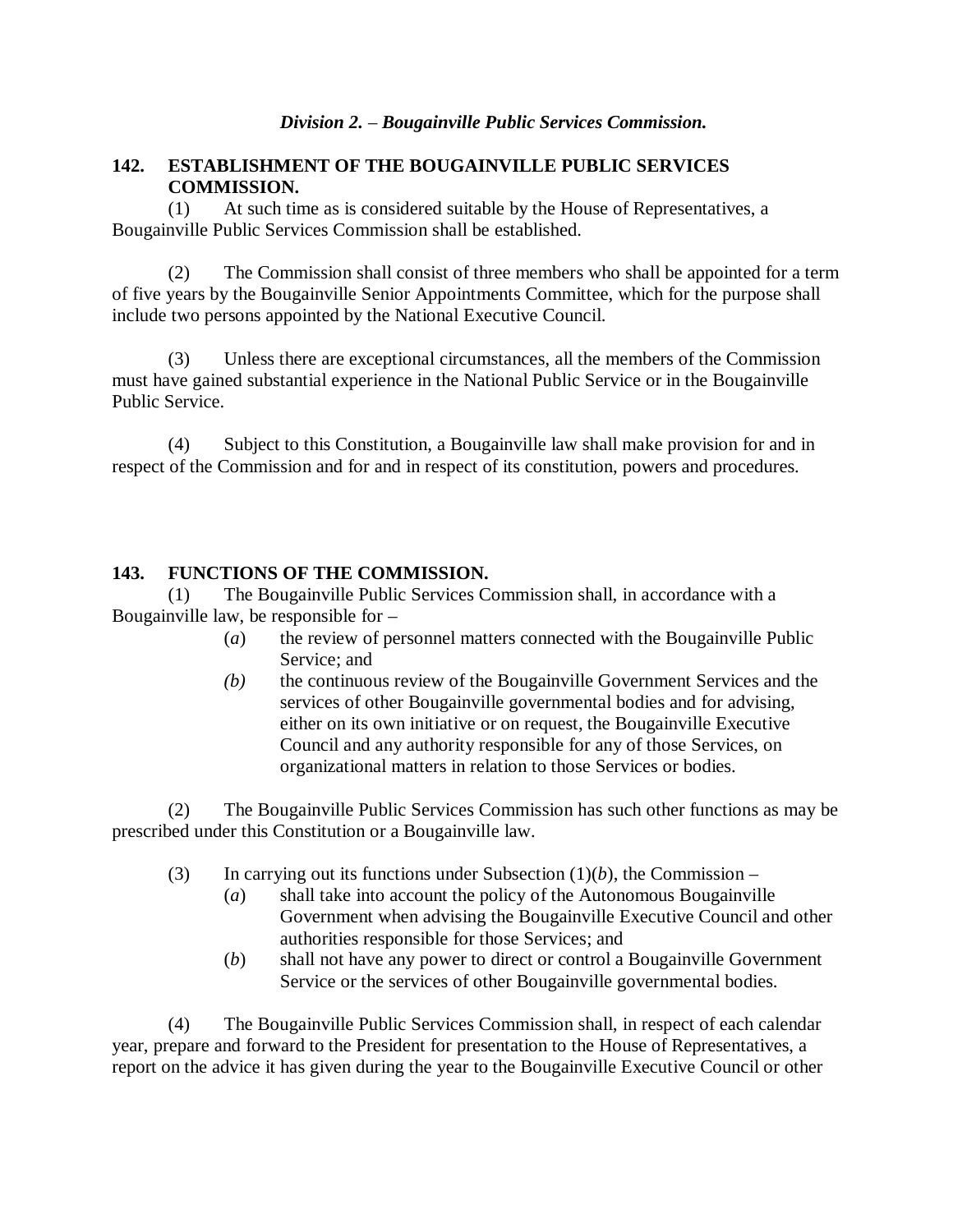authorities in accordance with Subsection (1)(*b*) indicating in particular the nature of the advice given and whether or not that advice was accepted.

#### **144. INDEPENDENCE OF THE COMMISSION.**

The Bougainville Public Services Commission is not subject to direction or control by any person or authority when carrying out its function under Section 143(1)(*a*) (*functions of the Commission*).

### **145. PERSONNEL MATTERS.**

In this Division, "personnel matters" means decisions and other service matters concerning an individual whether in relation to his appointment, promotion, demotion, transfer, suspension, disciplining or cessation or termination of employment (except cessation or termination at the end of his normal period of employment as determined in accordance with law), or otherwise.

#### *Division 3. – Bougainville Public Service.*

### **146. BOUGAINVILLE PUBLIC SERVICE.**

Subject to this Constitution, Bougainville laws shall make provision for all matters relating to the Bougainville Public Service and in particular, for and in respect  $of -$ 

- (*a*) standards for management and control of the Bougainville Public Service ; and
- (*b*) work value and standard for pay for the Bougainville Public Service; and

(*c*) classification and grade structures in the Bougainville Public Service,

compatible with those of the National Public Service.

### **147. HEAD OF BOUGAINVILLE PUBLIC SERVICE.**

(1) At such time as is considered suitable by the House of Representatives an office of Head of the Bougainville Public Service shall be established.

(2) The Head of the Bougainville Public Service shall be appointed (and may be suspended or removed from office for just cause) by the Bougainville Senior Appointments Committee.

(3) A Bougainville law shall make provision for the title of the office, term of appointment, terms and conditions of employment and other matters relating to the office of Head of the Bougainville Public Service.

(4) The Head of the Bougainville Public Service shall be responsible to the Bougainville Executive Council in accordance with Section 140 (*responsibility of Heads of*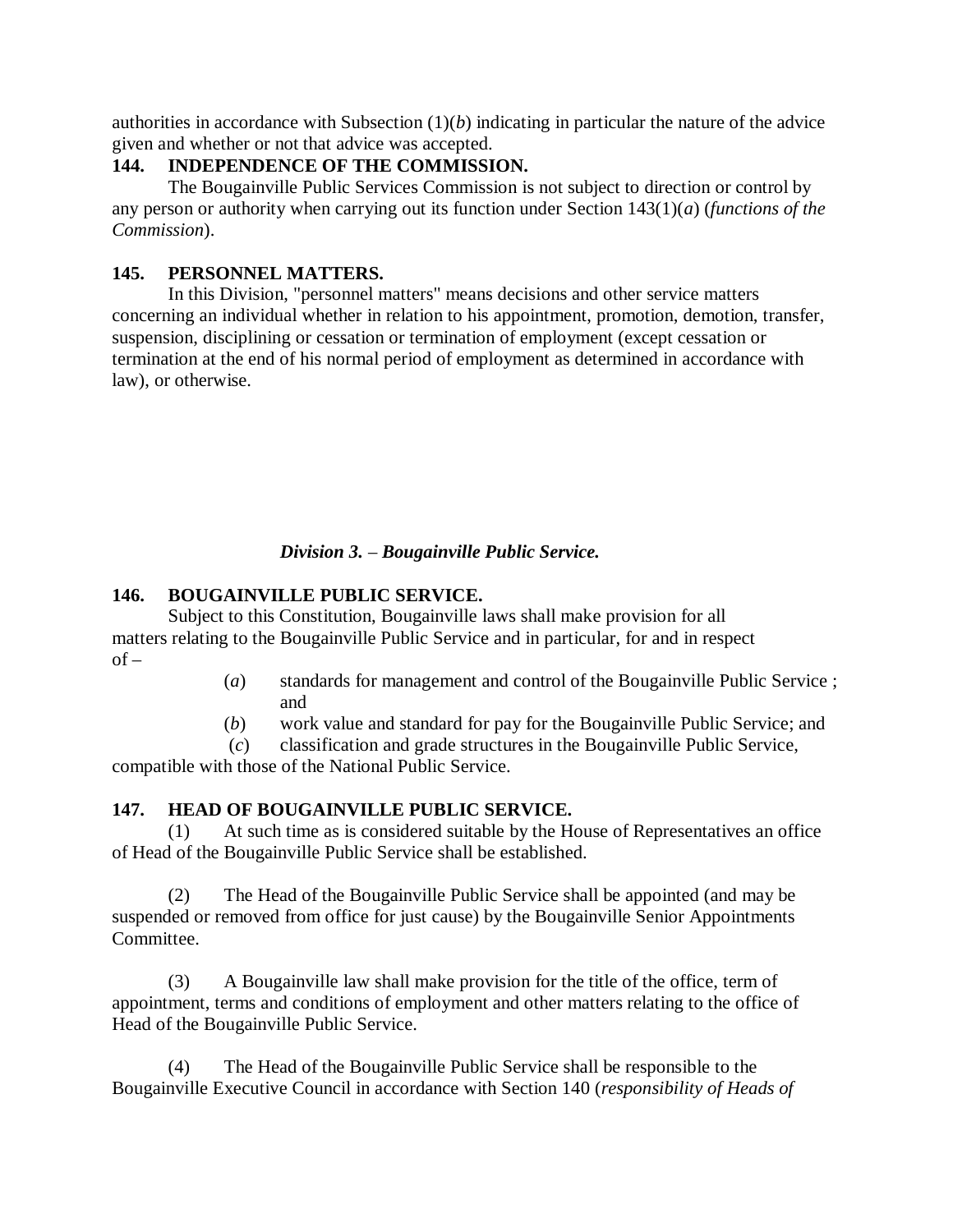*Bougainville Government Services to Bougainville Executive Council*).

#### *Division 4. – Bougainville Police Service.*

### **148. BOUGAINVILLE POLICE SERVICE.**

(1) The primary functions of the Bougainville Police Service are, in accordance with this Constitution, the Bougainville Peace Agreement as implemented in Part XIV (*Bougainville Government and Bougainville Referendum*) of the National Constitution and Bougainville laws –

- (*a*) to serve the community and to preserve peace and good order in Bougainville; and
- *(b)* to maintain and, as necessary, enforce all laws that apply in Bougainville in an impartial and objective manner; and
- (*c*) to co-operate fully in the co-operative policing arrangements as set out in Paragraphs 226, 227 and 228 of the Bougainville Peace Agreement.

(2) In carrying out its functions under Subsection (1), the Bougainville Police Service shall at all times –

- (*a*) have respect for human rights; and
- (*b*) develop rehabilitatory and reconciliatory concepts of policing; and
- (*c*) work in harmony and partnership with communities and encourage community participation in its activities; and
- (*d*) support and work with traditional chiefs and other traditional leaders to resolve disputes and maintain law and order in communities.

(3) The Minister responsible for Bougainville Police Service has no power of command within the Bougainville Police Service except as provided for by this Constitution or a Bougainville law.

(4) In so far as it is a function of the Bougainville Police Service to lay, prosecute or withdraw charges in respect of offences, the members of the Bougainville Police Service are not subject to direction or control by –

- (*a*) any person outside the Bougainville Police Service; or
- (*b*) where acting under any arrangement with the National Police Force, any person outside the National Police Force.

## **149. CHIEF OF BOUGAINVILLE POLICE.**

(1) At such time as is considered suitable by the House of Representatives, there shall be established an office of Head of the Bougainville Police Service, the holder of which office shall be called the Chief of Bougainville Police.

(2) The Chief of Bougainville Police shall be appointed (and may be suspended or removed from office for just cause) by the Bougainville Senior Appointments Committee, which for the purpose shall include the National Commissioner of Police or his representative and one other representative of the National Government appointed by the National Executive Council.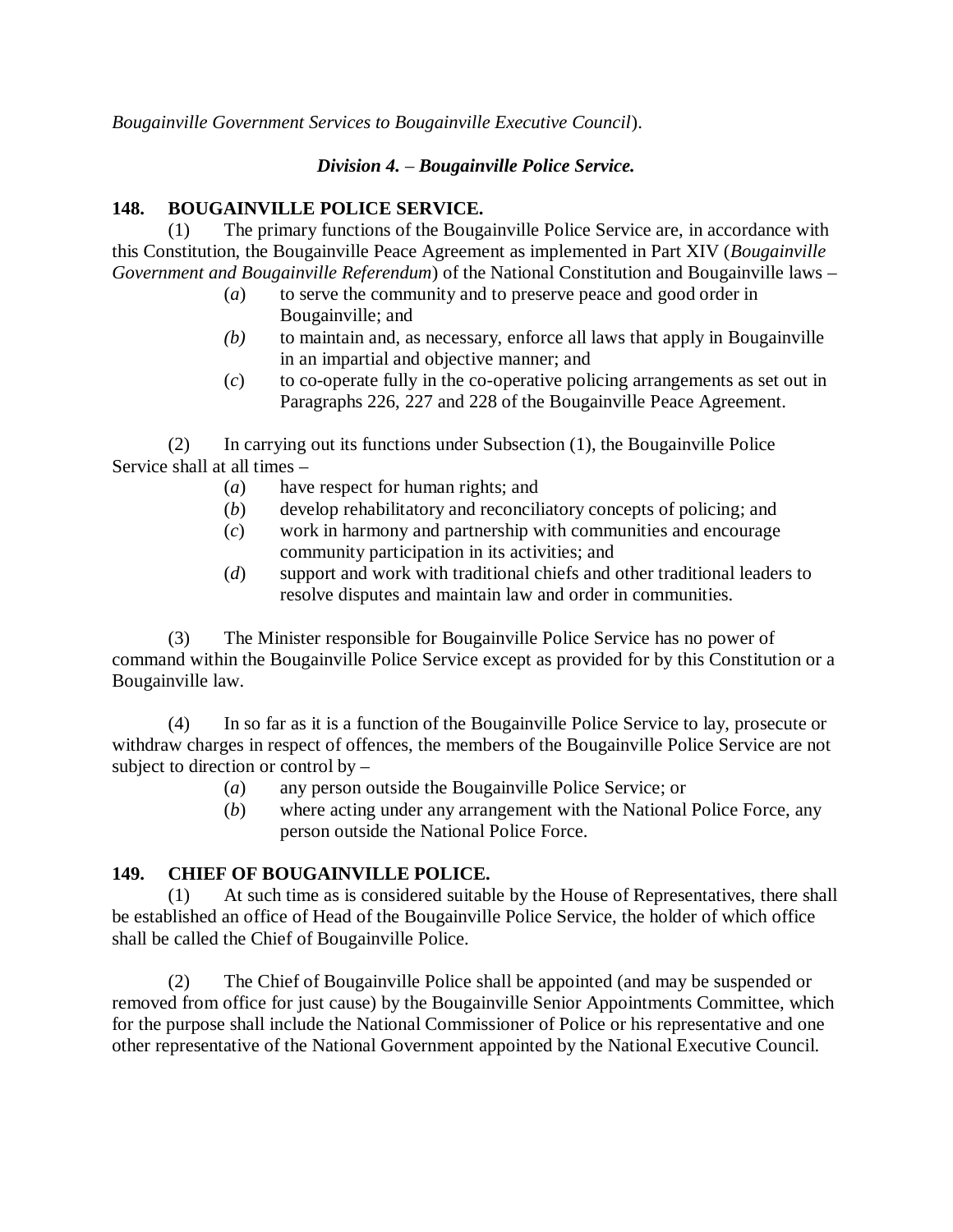(3) A Bougainville law shall make provision for the period of appointment, terms and conditions of employment, rank and other matters relating to the Chief of Bougainville Police.

(4) The Chief of Bougainville Police shall be responsible to the Bougainville Executive Council in accordance with Section 140 (*responsibility of Heads of Bougainville Government Services to the Bougainville Executive Council*).

# **150. FURTHER PROVISIONS RELATING TO BOUGAINVILLE POLICE SERVICE.**

Subject to this Constitution, Bougainville laws shall make provision for all matters relating to the Bougainville Police Service and in particular relating to –

- (*a*) the structures and organization of the Bougainville Police Service; and
- (*b*) the terms and conditions of service of the Bougainville Police Service; and
- (*c*) the core training and personnel development arrangements for the Bougainville Police Service; and
- *(d)* such other matters relating to the Bougainville Police Service as are necessary,

consistent with those of the National Police Force.

## *Division 5.* – *Bougainville Correctional Service.*

## **151. BOUGAINVILLE CORRECTIONAL SERVICE.**

(1) The primary functions of the Bougainville Correctional Service are the supervision and administration of correctional institutions and the reduction in the need for custodial detention.

- (2) The Bougainville Correctional Service shall
	- (*a*) develop concepts of rehabilitation; and
	- (*b*) develop alternative methods of dealing with offenders; and
	- (*c*) involve the community and encourage community participation in its work and encourage the integration of offenders into their communities.
- (3) Subject to this Constitution, Bougainville laws shall make provision for **–**
	- (*a*) the structures and organization of the Bougainville Correctional Service; and
	- (*b*) the terms and conditions of service of the Bougainville Correctional Service; and
	- (*c*) the core training and personnel development arrangements for the Bougainville Correctional Service; and
	- (*d*) such other matters relating to the Bougainville Correctional Service as are necessary,

consistent with those of the National Correctional Service.

## **152. CHIEF OF THE BOUGAINVILLE CORRECTIONAL SERVICE.**

(1) At such time as is considered suitable by the House of Representatives, there shall be established an office of Head of the Bougainville Correctional Service, the holder of which office shall be called the Chief of the Bougainville Correctional Service.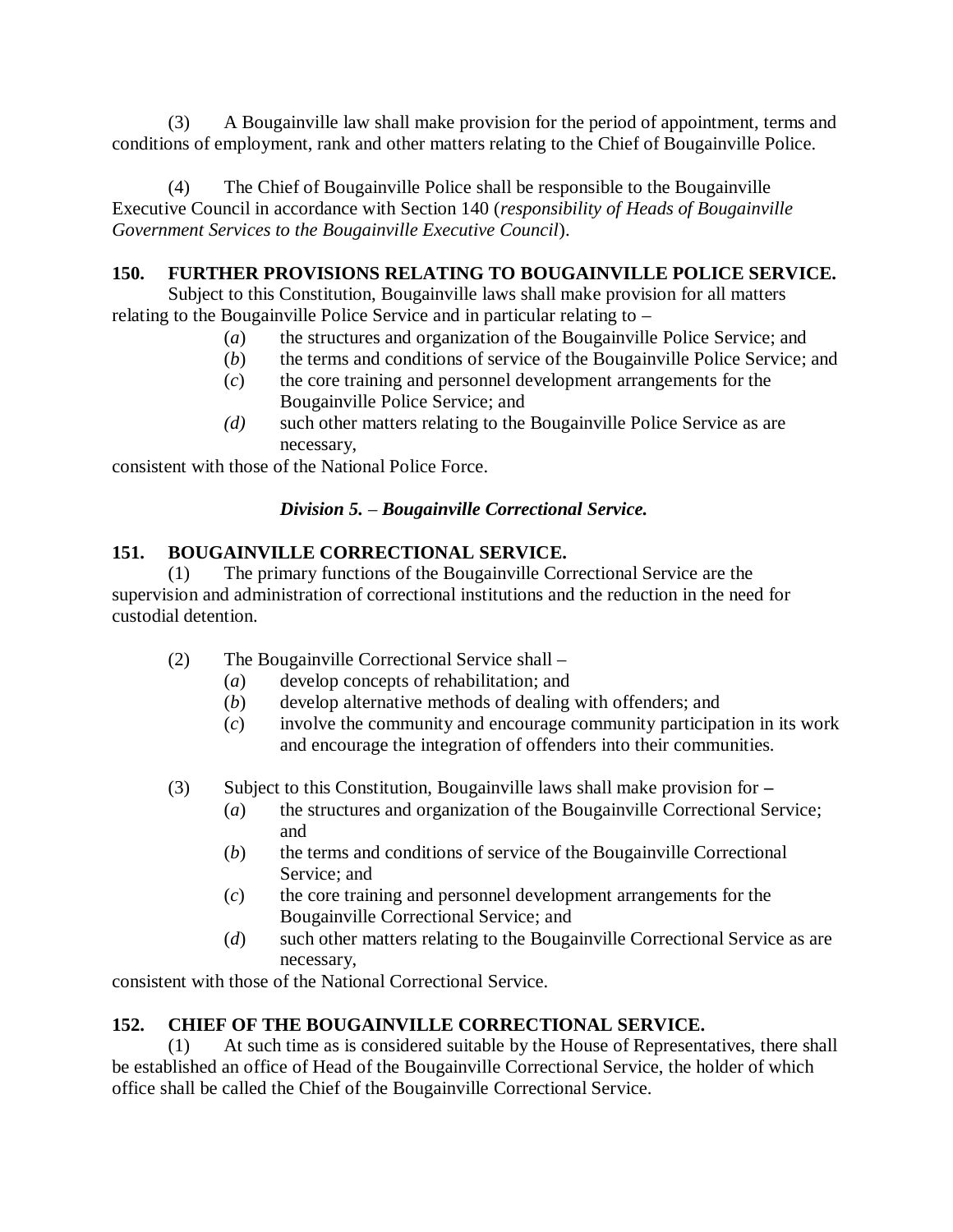(2) The Chief of the Bougainville Correctional Service shall be appointed (and may be suspended or removed from office for just cause) by the Bougainville Senior Appointments Committee, which for the purpose shall include the National Commissioner for Correctional Service or his representative and one other representative of the National Government appointed by the National Executive Council.

(3) A Bougainville law shall make provision for the term of appointment, terms and conditions of employment, rank and other matters relating to the Chief of the Bougainville Correctional Service.

(4) The Chief of the Bougainville Correctional Service shall be responsible to the Bougainville Executive Council in accordance with Section 140 (*responsibility of Heads of* 

*Autonomous Bougainville Government Services to Bougainville Executive Council*).

### **PART XI. – FINANCES AND FINANCIAL MANAGEMENT AND CONTROL.**

### *Division 1.* – *General.*

### **153. GENERAL PRINCIPLES RELATING TO FINANCES AND FINANCIAL MANAGEMENT.**

(1) In the use of its finances and in the management and control of its finances, the Autonomous Bougainville Government shall –

- *(a)* aim to achieve fiscal self-reliance as soon as possible; and
- *(b)* aim to make all governmental institutions and Bougainville governmental bodies (including Bougainville Government Services) and levels of government self-sustaining as far as practicable; and
- *(c)* take full account of cost implications in making decisions relating to
	- (i) the establishment and composition of governmental institutions and Bougainville governmental bodies (including Bougainville Government Services); and
	- (ii) the establishment of procedures for consultation through plebiscite under Section 195 (*consultation through plebiscite*); and
	- (iii) the establishment of procedures for participation in, and poll for, law-making under Section 196 (*participation in, and poll for, lawmaking*); and
	- (iv) the conduct of a plebiscite under Section 195 (*consultation through plebiscite*); and
	- (v) the conduct of a poll under Section 196 (*participation in, and poll for, law-making*); and
- (*d*) aim to develop and adopt the best possible financial management, accounting and budgeting practices; and
- *(e)* in the interests of achieving fiscal self-reliance and good financial management –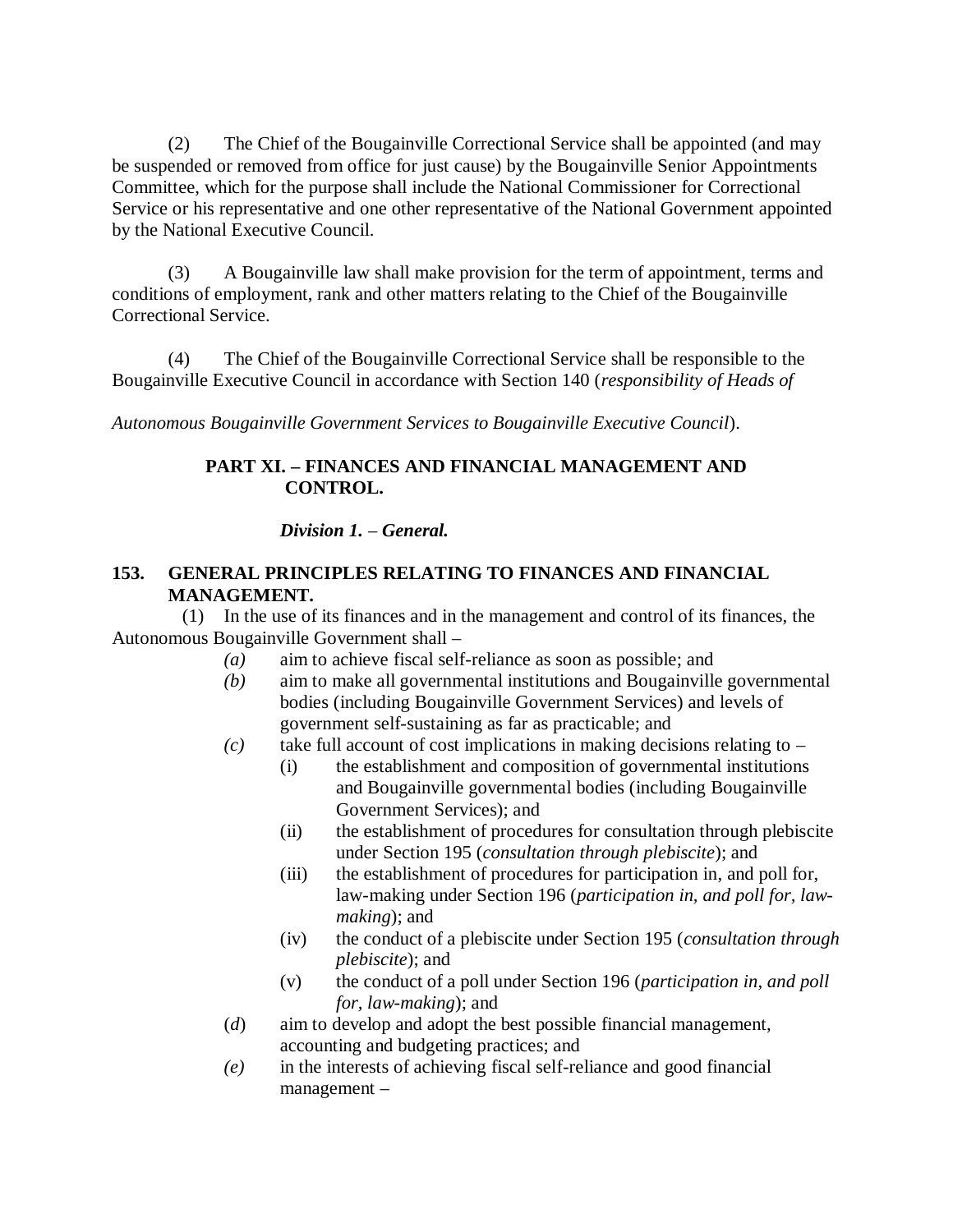- (i) continue to rely on traditional chiefs and other traditional leaders in the governance of their communities; and
- (ii) utilize the private sector in the provision of goods and services.

(2) The question as to whether the Autonomous Bougainville Government has carried out the requirements imposed on it under Subsection (1) is non-justiciable.

#### *Division 2. – Outline of Finances of Autonomous Bougainville Government and Finance Administration.*

## **154. OUTLINE OF FINANCES OF AUTONOMOUS BOUGAINVILLE GOVERNMENT AND FINANCE ADMINISTRATION.**

(1) The finances of the Autonomous Bougainville Government, as contained in the Bougainville Peace Agreement as implemented in Part XIV (*Bougainville Government and Bougainville Referendum*) of the National Constitution, shall consist of –

- *(a)* grants from the National Government, being
	- (i) a recurrent unconditional grant, payable annually until fiscal selfreliance; and
	- (ii) a Police Grant, payable annually; and
	- (iii) restoration and development grants, payable annually; and
	- (iv) conditional grants for specific purposes; and
	- (v) an establishment grant,

as provided for in Section 326 (*grants*) of the National Constitution and Division III.3 (*financial grants and assistance*) of *the Organic Law on Peace- Building in Bougainville – Autonomous Bougainville Government and Bougainville Referendum*; and

*(b)* revenue from taxes, being –

(i) personal income tax collected in Bougainville; and

- (ii) 30 % of value added tax collected in Bougainville; and
- (iii) after fiscal self-reliance, a share to be agreed with the National Government of revenues from company tax, customs duties and value added tax collected in Bougainville; and
- *(c)* revenue from taxes which may be imposed by the National Government other than –
	- (i) company tax; and
	- (ii) value added tax; and
	- (iii) customs duties; and
- *(d)* revenue from the following taxes which may be imposed by the Autonomous Bougainville Government , being: **–**
	- (i) liquor licensing fees;
	- (ii) fees for licences to operate or carry on gambling, lotteries and games of chance;
	- (iii) developed property tax;
	- (iv) motor vehicle registration tax;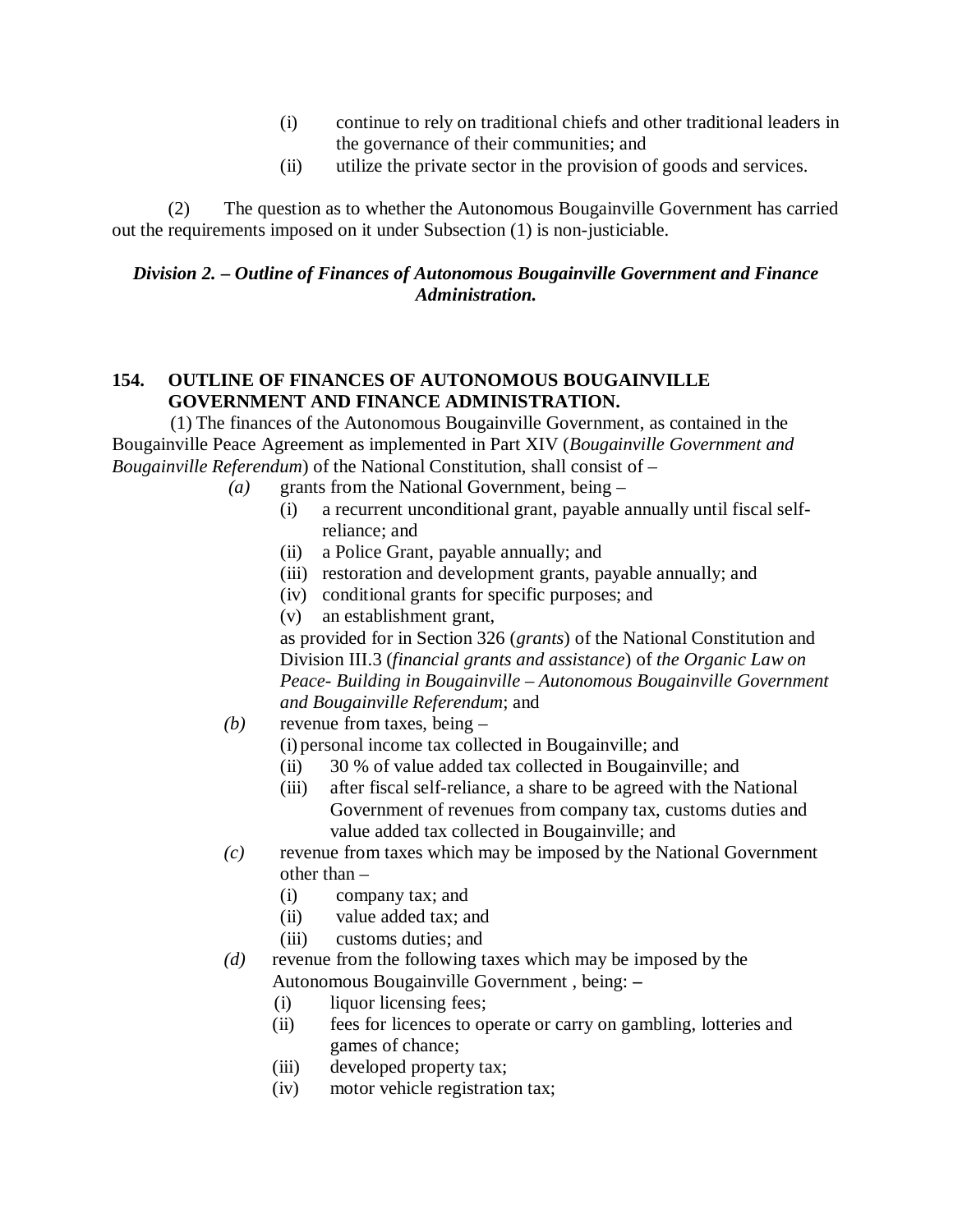- (v) road users tax;
- (vi) fees and other imposts
	- (A) from the operation of functions available to the Autonomous Bougainville Government under Section 290 (*functions and powers available to the Autonomous Bougainville Government*) and transferred to the Autonomous Bougainville Government; and
	- (B) from the operation of functions in respect of which the Autonomous Bougainville Government has legislated and has reached agreement with the National Government under Section 292 (*subjects not specified in Sections 289, 290 and 291*) of the National Constitution; and
	- (C) as have been available to Provincial Governments and Local - level Governments; and
- *(e)* foreign aid obtained by the Autonomous Bougainville Government in accordance with Section 327 (*foreign aid*) of the National Constitution; and
- (*f*) moneys borrowed by the Autonomous Bougainville Government
	- (i) by way of foreign loans, in accordance with required approvals and other requirement of the Bank of Papua New Guinea; and
	- (ii) by way of domestic loans, in accordance with regulation of the banking system by the Bank of Papua New Guinea, as permitted by Section 328 (*other financial powers and accountability*) of the National Constitution; and
- *(g)* revenue from fisheries, being
	- (i) the distribution to the Autonomous Bougainville Government of National Government fishing revenues in accordance with Paragraph 86 of the Bougainville Peace Agreement; and
	- (ii) the fees and other revenues obtainable from the allocation to the Autonomous Bougainville Government of the quota of domestic fishing licences for highly migratory and straddling fish stocks; and
- *(h)* the share of revenues available to the Autonomous Bougainville Government from activities in areas of sea and seabed beyond the guaranteed three nautical mile limit and within the Exclusive Economic Zone and the continental shelf associated with the Autonomous Region of Bougainville; and
- *(i)* in accordance with Paragraph 95 of the Bougainville Peace Agreement, revenue from telecommunications services which the Autonomous Bougainville Government may provide in Bougainville; and
- *(j)* moneys derived from commercial activities relating to
	- (i) the leasing, operation or management of business concessions in aerodromes or shipping ports; and
	- (ii) the sale of Bougainville postage stamps; and
- *(k)* investments by the Autonomous Bougainville Government or in which the Autonomous Bougainville Government has a share.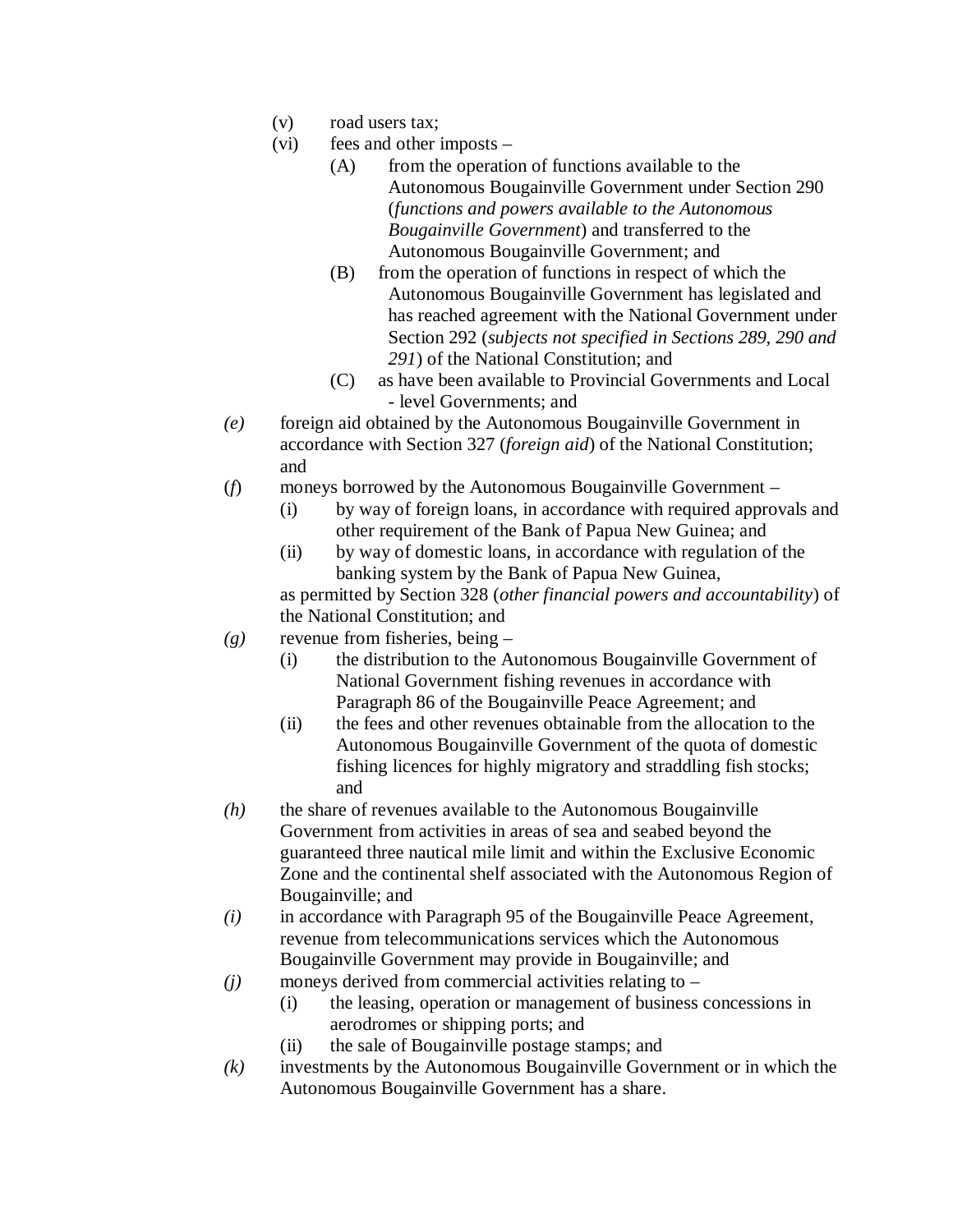(2) The Autonomous Bougainville Government may –

- *(a)* establish its own tax regime for all taxes other than company tax, value added tax and customs duties; and
- *(b)* fix rates in respect of
	- (i) subject to Subsection (3), personal income tax; and
	- (ii) subject to Subsection (4), after fiscal self-reliance, company tax; and
	- (iii) all taxes under its own tax regime; and
- (*c*) establish a Bougainville tax office, which may collect
	- (i) all or any taxes under its own tax regime; and
	- (ii) by agreement with the Internal Revenue Commission, for and on behalf of the Internal Revenue Commission, company tax, value added tax and customs duties.

(3) Until fiscal self-reliance, the rate of personal income tax for Bougainville may be adjusted by the Autonomous Bougainville Government under Subsection (2)(*b*)(i) by no more than five from the number of percent at which that tax is fixed for that time by the National Government.

(4) The rate of company tax for Bougainville which may be set by the Autonomous Bougainville Government under Subsection  $(2)(b)(ii)$  shall not vary at any time by more or less than five from the number of percent at which the company tax is fixed for that time by the National Government.

(5) The Autonomous Bougainville Government shall, as soon as practicable, introduce in the House of Representatives such Bougainville laws as are necessary to enable the Autonomous Bougainville Government to exercise the powers relating to fiscal arrangements under the National Constitutional Laws and this section.

### *Division 3.* – *House of Representatives and Finance.*

### **155. FINANCIAL RESPONSIBILITY OF THE HOUSE OF REPRESENTATIVES.**

(1) The raising and expenditure of finance by the Autonomous Bougainville Government, including the imposition of taxation and the raising of loans, is subject to authorization and control by the House of Representatives, and shall be regulated by a Bougainville law, which may also provide for financial management.

(2) For each fiscal year there shall be a Bougainville Budget comprising –

- (*a*) estimates of finance proposed to be raised or received and estimates of proposed expenditure by the Autonomous Bougainville Government in respect of that fiscal year; and
- (*b*) an appropriation for the expenditure for the service of that year in respect of the general public services; and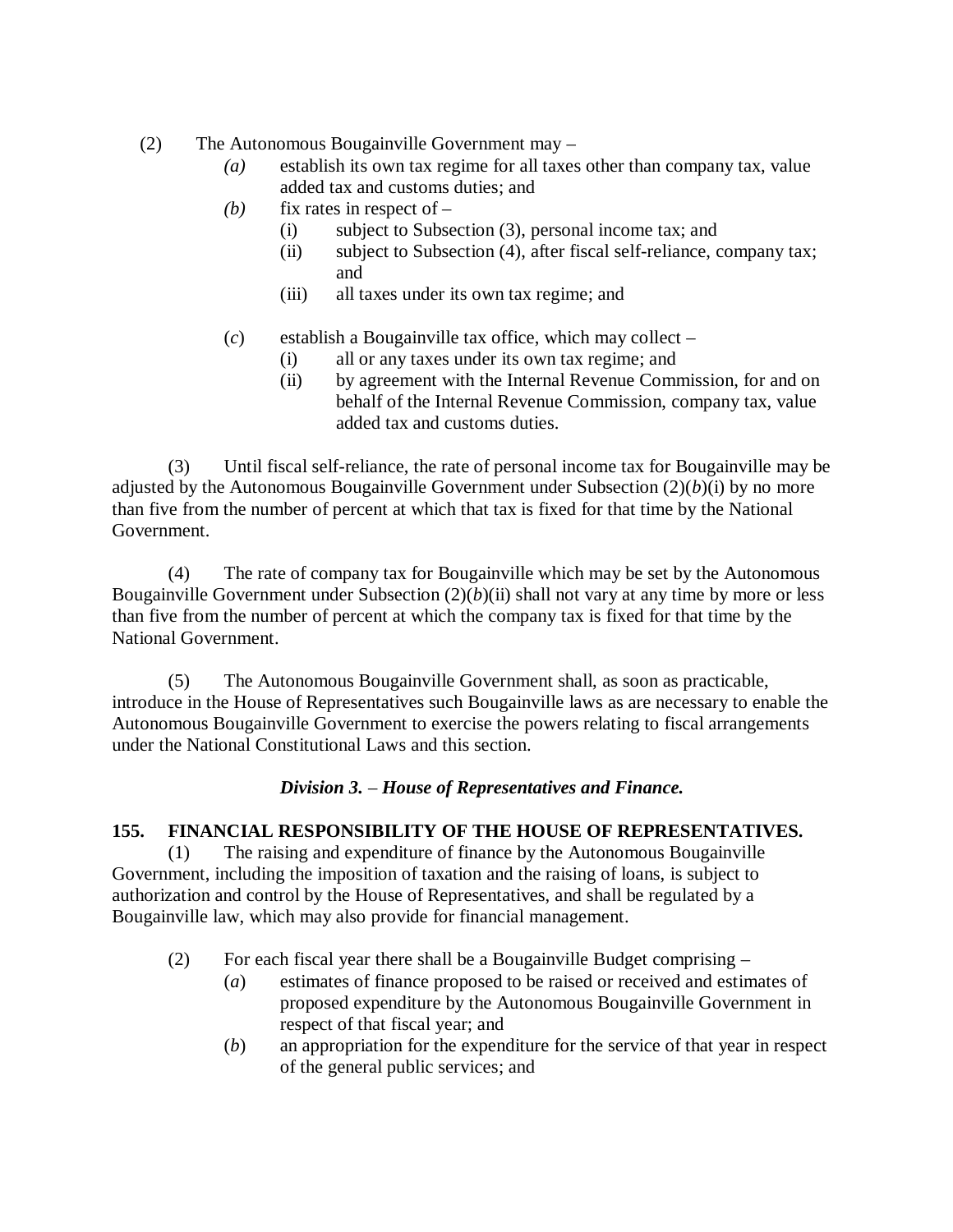(*c*) such other supplementary Budgets and appropriations for expenditure as are necessary.

(3) As required by Paragraph 167 of the Bougainville Peace Agreement, the Autonomous Bougainville Government will not propose a deficit Budget without the prior written approval of the National Minister responsible for finance matters.

## **156. EXECUTIVE INITIATIVE.**

(1) The House of Representatives shall not provide for the imposition of taxation, the raising of loans or the expenditure of public moneys of Bougainville except on the recommendation of the Bougainville Executive Council.

(2) The House of Representatives may reduce, but shall not increase or re-allocate, the amount or incidence of, or change the purpose of, any proposed taxation, loan or expenditure.

# **157. REVENUE AND EXPENDITURE WITHOUT PRIOR APPROVAL.**

(1) If at the beginning of the fiscal year the House of Representatives has not made provision for public expenditure by the Autonomous Bougainville Government, the Autonomous Bougainville Government may, without authorization other than this section but in accordance with a Bougainville law, expend amounts appropriated for expenditure out of the Bougainville Consolidated Revenue Fund for the purpose not exceeding in total one third of its budgeted expenditure during the immediately preceding fiscal year.

(2) The authority conferred by Subsection (1) lapses when the House of Representatives has made provision for the public expenditure for the fiscal year in question, and any amounts expended by virtue of Subsection (1) are a charge against the expenditure so provided for and shall be properly brought to account accordingly.

# *Division 4. – Bougainville Auditor-General.*

# **158. ESTABLISHMENT OF OFFICE OF BOUGAINVILLE AUDITOR-GENERAL.**

(1) At such time as is considered by the House of Representatives to be suitable, an office of Bougainville Auditor-General shall be established.

(2) The Bougainville Auditor-General shall be appointed for a period of five years by the Bougainville Senior Appointments Committee, which shall include for the purpose two persons appointed by the National Executive Council.

(3) In the performance of his functions under this Constitution, the Bougainville Auditor-General is not subject to direction or control by any person or authority.

# **159. FUNCTIONS OF THE BOUGAINVILLE AUDITOR-GENERAL.**

(1) The primary functions of the Bougainville Auditor-General are to inspect and audit, and to report at least once in each fiscal year to the House of Representatives on –

*(a)* the public accounts of the Autonomous Region of Bougainville; and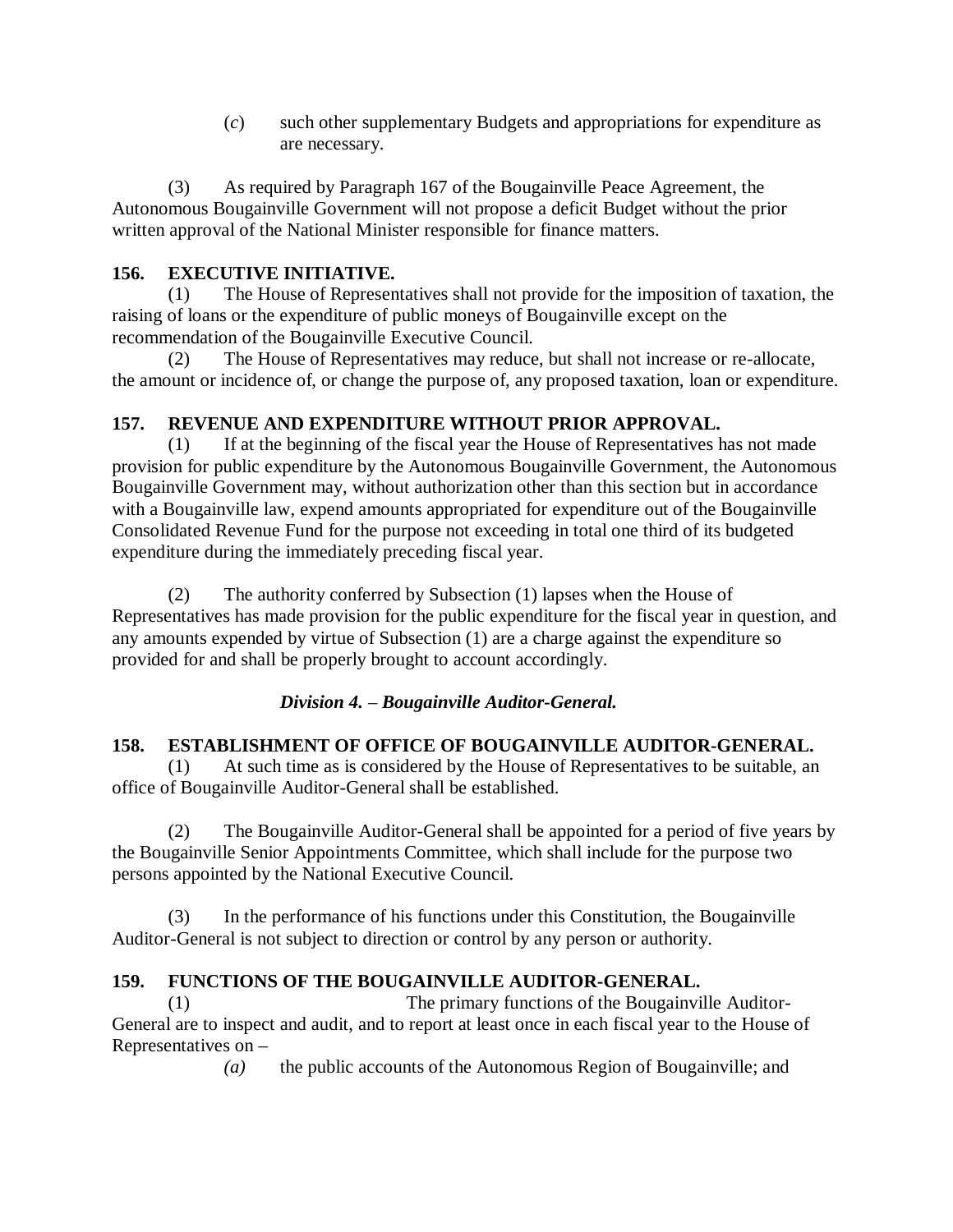(*b*) the control of, and transactions with or concerning, the public moneys and the property of Bougainville.

(2) Unless other provision is made by law in respect of the inspection and audit of them, Subsection (1) extends to the accounts, finances and property of –

- (*a*) all arms, Departments, agencies and instrumentalities of the Autonomous Bougainville Government; and
- (*b*) all bodies set up by a Bougainville law, or by executive or administrative act of the Bougainville Executive Council, for governmental or official purposes.

(3) Notwithstanding that other provision for inspection or audit is made as provided in Subsection (2), the Bougainville Auditor-General may, if he thinks it proper to do so, inspect and audit, and report to the House of Representatives on, any accounts, finances or property of an institution referred to in that subsection, insofar as they relate to, or are derived from, public moneys or property of Bougainville.

(4) A Bougainville law may expand on and may provide in more detail for, the functions of the Bougainville Auditor-General under Subsections (1), (2) and (3), and may confer on the Bougainville Auditor-General additional functions and duties consistent with the performance of the functions and duties conferred and imposed by Subsections (1), (2) and (3).

## *Division 5.* **–** *Public Accounts Committee.*

#### **160. ESTABLISHMENT OF THE PUBLIC ACCOUNTS COMMITTEE.** There shall be a Public Accounts Committee of the House of Representatives.

### **161. FUNCTIONS OF THE COMMITTEE.**

(1) The primary function of the Public Accounts Committee is, in accordance with a Bougainville law, to examine and report to the House of Representatives on the public accounts of Bougainville and on the control of and on transactions concerning, the public moneys and property of Bougainville.

(2) Subsection (1) extends to any accounts, finances and property that are subject to inspection and audit by the Bougainville Auditor-General under Section 159(2) (*functions of the Bougainville Auditor-General*) and to reports by the Bougainville Auditor-General under that subsection or Section 159(3) (*functions of the Bougainville Auditor-General*).

(3) A Bougainville law may expand and provide in more detail for the functions of the Committee under Subsections (2) and (3) and may confer on the Committee additional functions and duties consistent with the performance of the functions and duties conferred and imposed by those subsections.

> *Division 6. – Bougainville Salaries and Remuneration Commission.*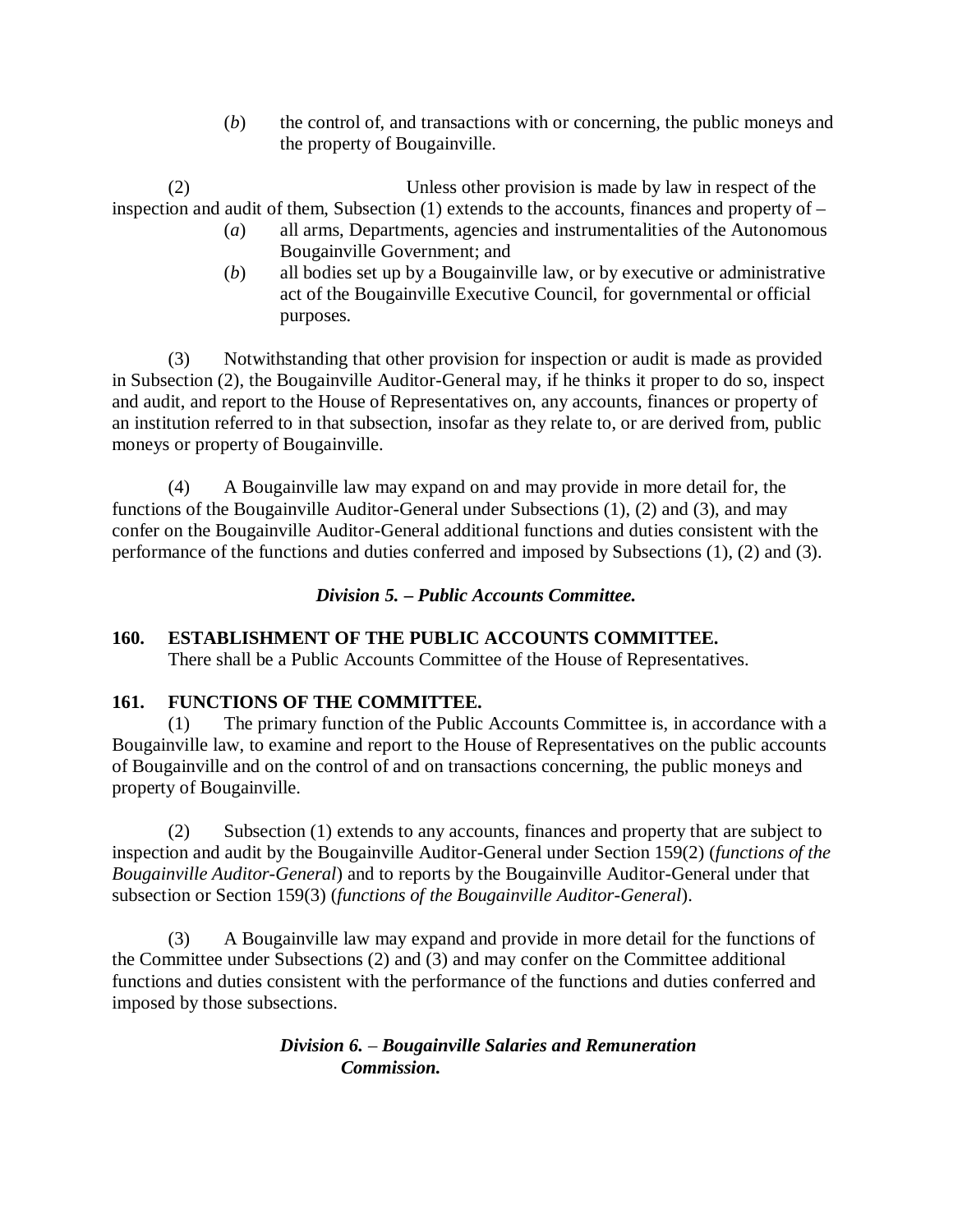#### **162. THE BOUGAINVILLE SALARIES AND REMUNERATION COMMISSION.**

(1) The Autonomous Bougainville Government may, at such time as is considered by the House of Representatives to be suitable, establish a Bougainville Salaries and Remuneration Commission.

(2) Provision for the composition of the Bougainville Salaries and Remuneration Commission shall be made by amendment of this Constitution or by a Bougainville law made by an absolute majority vote.

#### **163. FUNCTIONS, ETC., OF THE COMMISSION.**

(1) The Bougainville Salaries and Remuneration Commission shall be responsible for recommending to the House of Representatives from time to time, at intervals determined by the Commission, the salaries, allowances and benefits, financial or otherwise (including pensions or retirement benefits if they are not otherwise provided for by law) of all –

- (*a*) persons holding elective office under this Constitution; and
- (*b*) Bougainville Constitutional Office-holders (including Bougainville Judges); and
- (*c*) the Heads of Bougainville Government Services; and
- (*d*) such other persons as, by amendment of this Constitution, are specified as persons to whom this section applies.

(2) In making a recommendation under Subsection (1), the Bougainville Salaries and Remuneration Commission shall *–*

- *(a)* obtain from and take into account advice from the National Salaries and Remuneration Commission on the maintenance of relativities of salaries and conditions of employment with those applicable to similar offices elsewhere in Papua New Guinea and at the National level; and
- *(b)* consider the size of population of Bougainville and extent of the resources available to the Autonomous Bougainville Government and such of the matters referred to in Section 153 (*general principles relating to finances and financial management*) as are relevant.
- (3) The House of Representatives
	- *(a)* shall determine the salaries, allowances and benefits, financial or otherwise (including pensions or retirement benefits if they are not otherwise provided for by law) of persons referred to in Subsection (1) in accordance with a recommendation of the Bougainville Salaries and Remuneration Commission under this section; and
	- *(b)* may accept or reject, but may not amend, any recommendation from the Bougainville Salaries and Remuneration Commission.

(4) A Bougainville law shall make provision for the powers and procedures of the Bougainville Salaries and Remuneration Commission.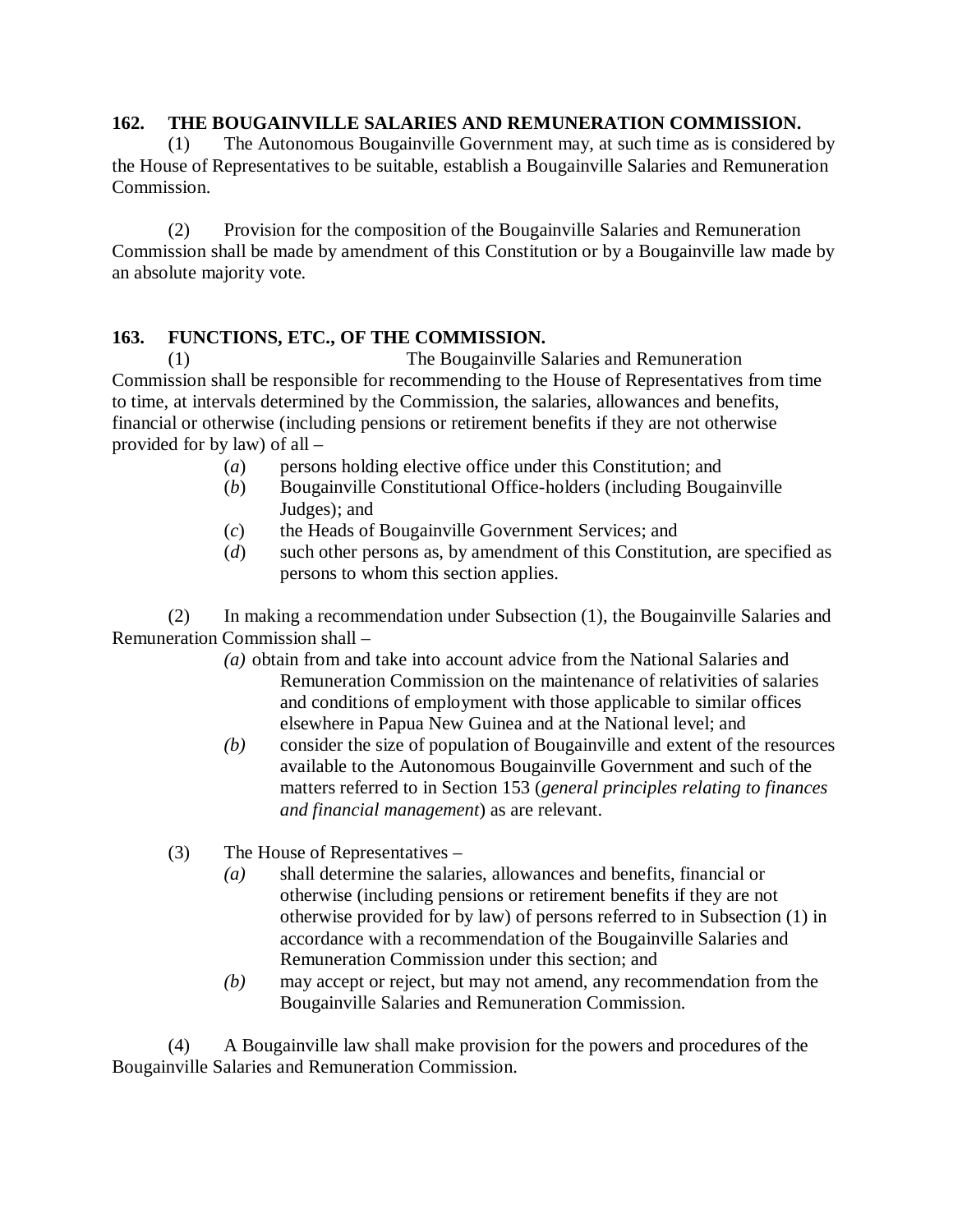(5) The provisions of this section apply notwithstanding the provisions of any law that prescribes a code of conduct for leaders or imposes a duty, restraint or obligation on leaders acquiring a benefit or gain.

## **164. FUNCTIONS OF NATIONAL SALARIES AND REMUNERATION COMMISSION.**

(1) Subject to Subsection (2), until the establishment of the Bougainville Salaries and Remuneration Commission under Section 162(1) (*the Bougainville Salaries and Remuneration Commission*), the Salaries and Remuneration Commission established by Section 216A (*Salaries and Remuneration Commission*) of the National Constitution will continue to be responsible for recommending to the House of Representatives the salaries, allowances and benefits, financial or otherwise, (including pensions and retirement benefits if they are not otherwise provided for by law) of all persons referred to in Section 163(1) (*functions of the Commission*).

(2) In carrying out its functions under Subsection (1), the Salaries and Remuneration Commission shall include two persons nominated by the Bougainville Executive Council in accordance with a Bougainville law.

(3) The Autonomous Bougainville Government may make representations to the Salaries and Remuneration Commission concerning the comparative population size and resources of Bougainville and such of the matters referred to in Section 153 (*general principles relating to finances and financial management*) as are relevant.

- (4) The House of Representatives
	- *(a)* shall determine the salaries, allowances and benefits, financial and otherwise (including pensions and retirement benefits if they are not otherwise provided for by law) of persons referred to in Section 163(1) (*functions, etc., of the Commission*) in accordance with a recommendation of the Salaries and Remuneration Commission under this section; and
	- (*b*) may accept or reject, but may not amend, a recommendation from the Salaries and Remuneration Commission under this section.

## **PART XII. – THE BOUGAINVILLE OMBUDSMAN.**

### **165. THE BOUGAINVILLE OMBUDSMAN.**

(1) At such time as is considered by the House of Representatives to be suitable, there shall be established an office of Bougainville Ombudsman.

(2) The Bougainville Ombudsman shall be appointed by the Bougainville Senior Appointments Committee, which for the purpose shall include two persons appointed by the Ombudsman Appointments Committee referred to in Section 217 (*The Ombudsman Commission*) of the National Constitution.

(3) The salary and other conditions of employment of the Bougainville Ombudsman shall be not less than or inferior to the salary and other conditions of employment of a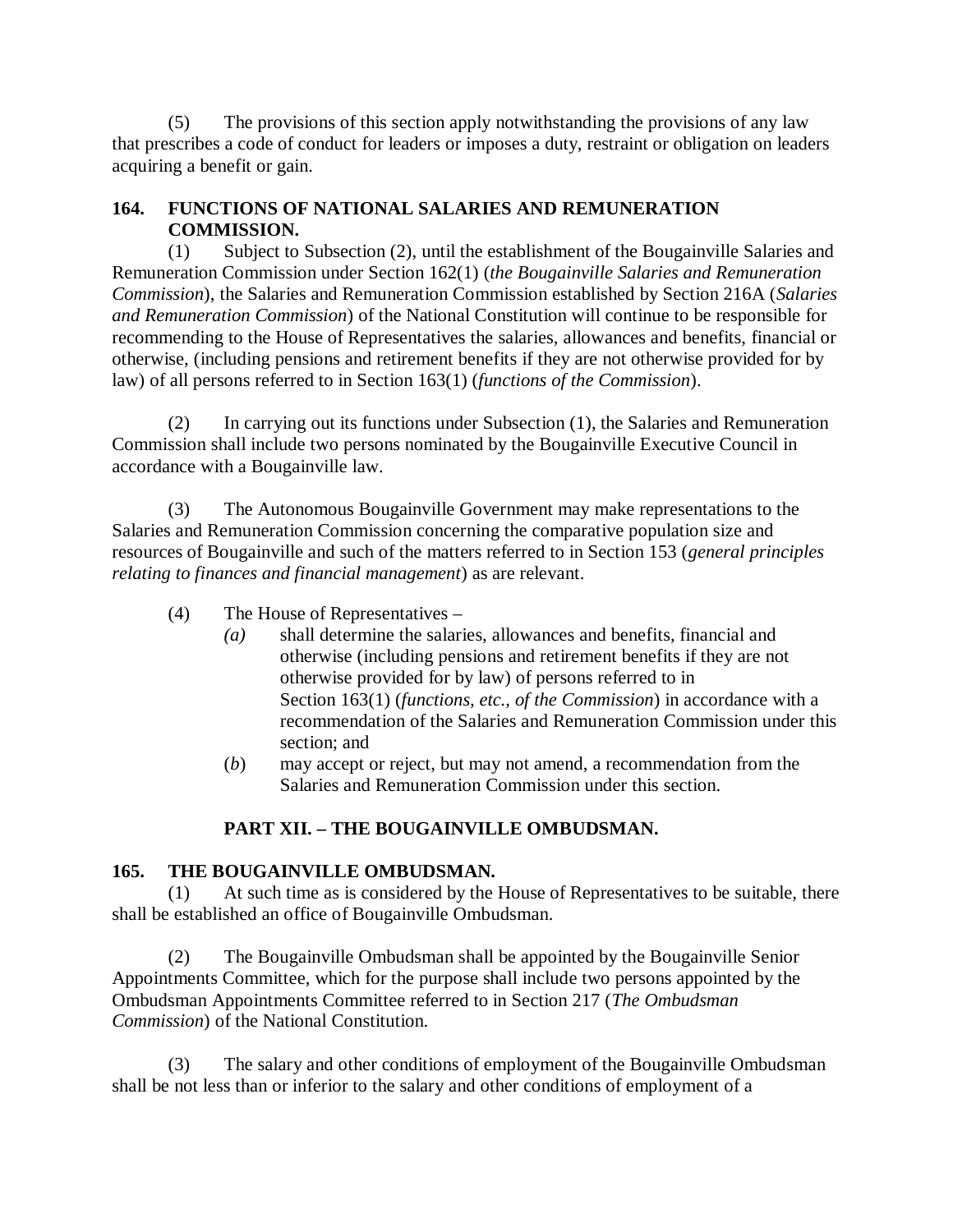Bougainville Judge without taking into account any conditions of employment personal to that Judge.

(4) In the performance of his functions under Section 167 (*functions and powers of the Bougainville Ombudsman*), the Bougainville Ombudsman **–**

- *(a)* is not subject to direction or control by any person or authority; and
- (*b*) shall work with traditional chiefs and other traditional leaders and take account of traditional customs as far as is practicable.

(5) The proceedings conducted by the Bougainville Ombudsman are not subject to review in any way, except by the Bougainville High Court, the Supreme Court or the National Court on the ground that he has exceeded his jurisdiction or has failed to comply with the principles of natural justice.

(6) Subject to this Constitution, a Bougainville law made by an absolute majority vote may make further provision in respect of the qualifications for appointment, powers, procedures and immunity of the Bougainville Ombudsman.

## **166. PURPOSES OF THE BOUGAINVILLE OMBUDSMAN.**

The purposes of the establishment of the office of Bougainville Ombudsman are –

- *(a)* to ensure that all Bougainville governmental bodies are responsive to the needs and aspirations of the People; and
- *(b)* to help in the improvement of the work of Bougainville governmental bodies and the elimination of unfairness and discrimination by them; and
- *(c)* to help in the elimination of unfair or otherwise defective legislation and practices affecting or administered by Bougainville governmental bodies; and
- *(d)* to supervise the enforcement of Part XIII (*Leadership Code*); and
- *(e)* to provide, or assist in, training courses for persons intending to nominate as candidates for election as President or as a member of the House of Representative to understand the Bougainville Objectives and Directive Principles, the Leadership Code, other provisions of this Constitution and the roles and responsibilities of President and of members of the House of Representatives.

## **167. FUNCTIONS AND POWERS OF THE BOUGAINVILLE OMBUDSMAN.**

The Bougainville Ombudsman has such powers and functions, as set out in a Bougainville law made by an absolute majority vote, as are necessary to enable him to achieve the purposes specified in Section 166 (*purposes of the Bougainville Ombudsman*).

## **168. REPORTS BY THE BOUGAINVILLE OMBUDSMAN.**

(1) The Bougainville Ombudsman shall, at least once in each period of 12 months, at such time as is fixed by a Bougainville law, give to the President, for presentation to the House of Representatives, a report on the functions and workings of the Bougainville Ombudsman, with such recommendations as to improvement as the Bougainville Ombudsman thinks proper.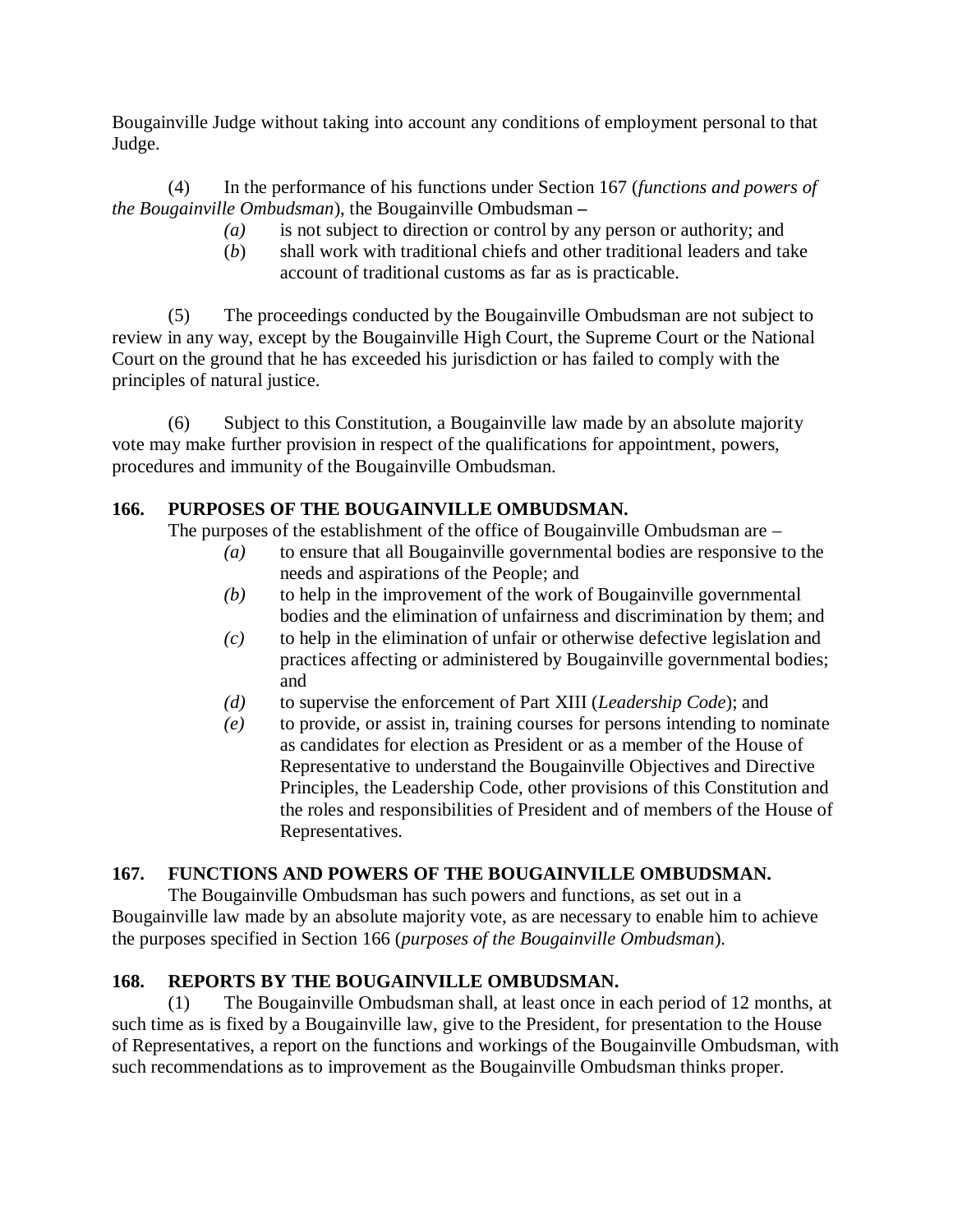(2) Nothing in Subsection (1) prevents the Bougainville Ombudsman from making, on his own initiative or at the request of the House of Representatives or of the Bougainville Executive Council, other reports on any aspect of the functions and workings of the Bougainville Ombudsman.

### **PART XIII.** – **LEADERSHIP CODE.**

## **169. APPLICATION OF LEADERSHIP CODE.**

(1) This Part shall apply on and from the date of the establishment of the office of Bougainville Ombudsman under Section 165 (1) (*The Bougainville Ombudsman*) and until that time the provisions of Division III.2 (*Leadership Code*) of the National Constitution shall apply in accordance with the Bougainville Peace Agreement as implemented in Part XIV (*Bougainville Government and Bougainville Referendum*) of the National Constitution.

- (2) The provisions of this Part apply to and in relation to  $-$ 
	- (*a*) the Speaker; and
	- (*b*) the President, Vice-President and members of the Bougainville Executive Council; and
	- (*c*) members of the House of Representatives; and
	- (*d*) all Bougainville Constitutional Office-holders within the meaning of Section 189 (*Bougainville Constitutional Office-holders*); and
	- (*e*) the Bougainville Boundaries Commissioner; and
	- (*f*) all heads of Departments of the Bougainville Public Service; and
	- *(g)* the Chief of Bougainville Police; and
	- *(h)* the Chief of the Bougainville Correctional Service; and
	- *(i)* the Clerk of the House of Representatives; and
	- *(j)* executive members of political parties registered under a Bougainville law; and
	- (*k)* persons holding such public offices as are declared under Subsection (4) to be offices to and in relation to which this Part applies.

(3) This Part applies to and in relation to a person referred to in Subsection (2) not only in the office referred to in that subsection but also in any other office or position that he holds under any law by virtue of that office.

(4) A Bougainville law may declare any public office (including an office in any level of formal government below the level of the Autonomous Bougainville Government) to be an office to and in relation to which this Part applies.

(5) In the event of doubt as to whether a person is a person to whom this Part applies, the opinion of the Bougainville Ombudsman is final.

(6) Where a person referred to in Subsection (2) is also subject to the provisions of Division III.2 (*Leadership Code*) of the National Constitution, any finding against him of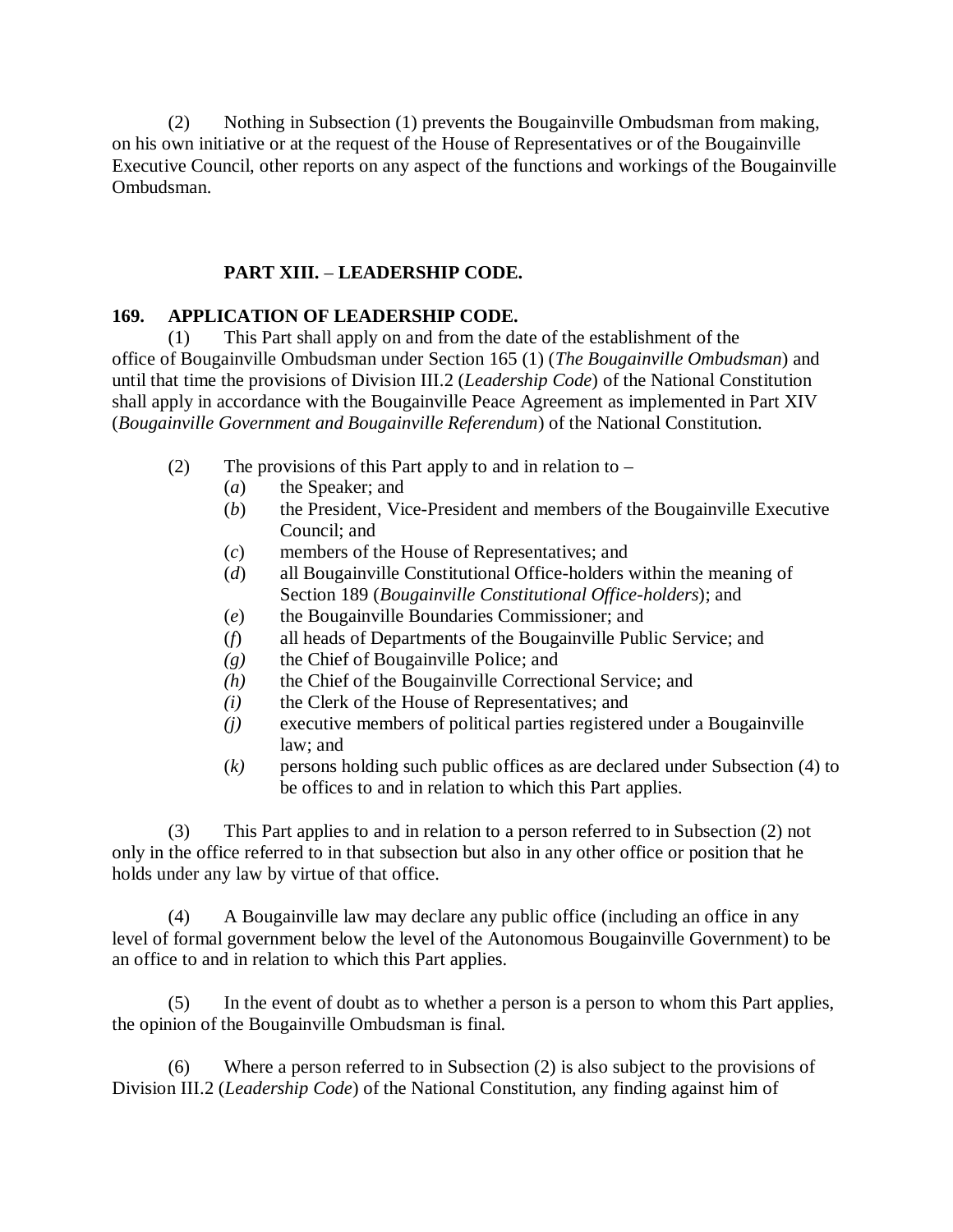misconduct in office and any subsequent penalty imposed on him pursuant to Division III.2 (*Leadership Code*) of the National Constitution is deemed to be a finding against him of misconduct in office and a penalty imposed under this Part.

## **170. CUSTOMARY STANDARDS OF LEADERSHIP.**

A person to whom this Part applies has a duty to conduct himself in such a way, in his public or official life and in his private life and in associations with other persons, as to comply with the long-established standards of customary leadership in Bougainville, including trustworthiness, transparency, and acting in the interests of, and as custodian of wealth for the People, and not for personal gain.

# **171. OTHER RESPONSIBILITIES OF OFFICE.**

A person to whom this Part applies has a duty to conduct himself in such a way, both in his public or official life and in his private life and in associations with other persons, as –

- *(a)* to comply with the provisions of Section 170 (*customary standards of leadership*) and with the provisions relating to the responsibilities of leadership set out in a Bougainville law; and
- $(b)$  not to
	- (i) place himself in a position in which he has or could have a conflict of interests or might be compromised when discharging his public or official duties; or
	- (ii) demean his office or position; or
	- (iii) allow his public or official integrity, or his personal integrity, to be called into question; or
	- (iv) endanger or diminish respect for and confidence in the integrity of government in Bougainville.

## **172. PARTICULAR RESPONSIBILITES OF OFFICE.**

(1) In particular, a person to whom this Part applies shall not use his office for personal gain or enter into any transaction or engage in any enterprise or activity that might be expected to give rise to doubt in the public mind as to whether he is carrying out or has carried out the duty imposed by Sections 170 (*customary standards of leadership*) and 171 (*other responsibilities of office*).

- (2) It is the further duty of a person to whom this Part applies
	- *(a)* to ensure, as far as is within his lawful power, that his spouse and children and any other persons for whom he is responsible (whether morally, legally or by custom), including nominees, trustees and agents, do not conduct themselves in a way that might be expected to give rise to doubt in the public mind as to his complying with his duties under this section; and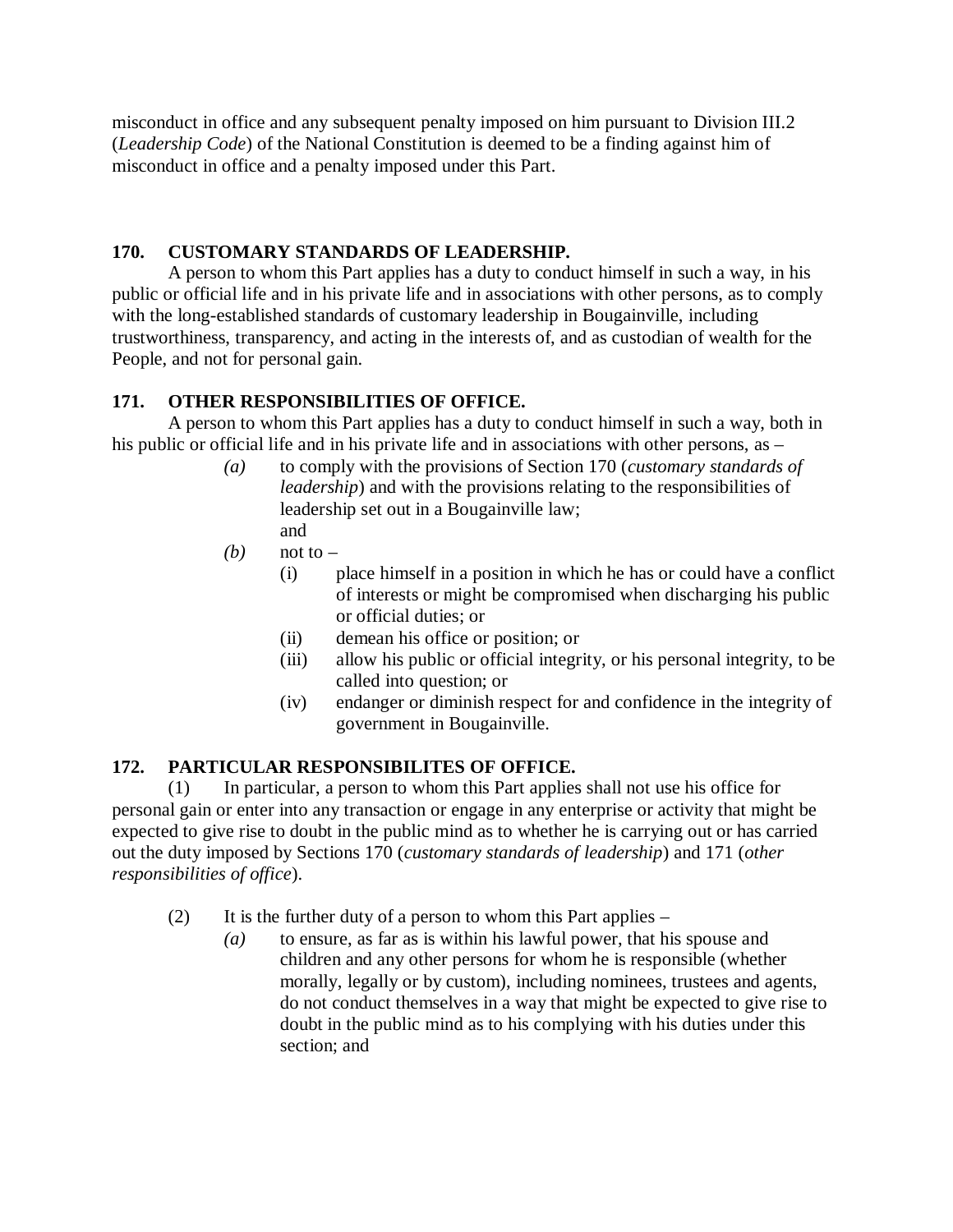(*b*) if necessary, to dissociate himself publicly from any activity or enterprise of any of his associates, or of a person referred to in Paragraph (*a*), that might be expected to give rise to such a doubt.

(3) The Bougainville Ombudsman may, subject to this Part and to any Bougainville law made for the purpose of this Part, give directions, either generally or in a particular case, to ensure the attainment of the objects of this section.

- (4) A person to whom this Part applies who
	- (*a*) is convicted of an offence in respect of his office or position or in relation to the performance of his functions or duties; or
	- (*b*) fails to comply with a direction under Subsection (3) or otherwise fails to carry out the obligations imposed by Subsection (2) or by Section 170 (*customary standards of leadership*) or 171 (*other responsibilities of office*),

is guilty of misconduct in office.

## **173. FURTHER PROVISIONS CONCERNING THE LEADERSHIP CODE.**

(1) For the purpose of this Part, a Bougainville law

made by an absolute majority vote –

- (*a*) may give to the Bougainville Ombudsman any powers that are necessary or convenient for attaining the objects of this Part and of the Bougainville law; and
- (*b*) shall empower the Bougainville Ombudsman to require a person to whom this Part applies to dispose of, or place under the control of the public trustee, or of an authority appointed by the Bougainville Ombudsman, any assets or income when this seems desirable for attaining the objects of this Part; and
- (*c*) may prescribe specific acts that constitute misconduct in office; and
- (*d*) may create offences (including offences by persons to whom this Part applies and offences by other persons); and
- (*e*) shall provide for the investigation by the Bougainville Ombudsman of alleged or suspected misconduct in office, and shall confer on him any powers that are necessary or convenient for that purpose; and
- (*f*) shall provide that the Bougainville High Court **–**
	- (i) shall determine any cases of alleged or suspected misconduct in office referred to it; and
	- (ii) shall, subject to Subsection (2), recommend to the appropriate authority that a person found guilty of misconduct in office be dismissed from the office or position; and
	- (iii) may, where the circumstances of the case disclose that a person found guilty of misconduct in office benefited financially or materially from his misconduct, order that the person pays to the Autonomous Bougainville Government **–**
		- (*A*) the amount of the financial benefit; or
		- (*B*) an amount equal to the value of the material benefit,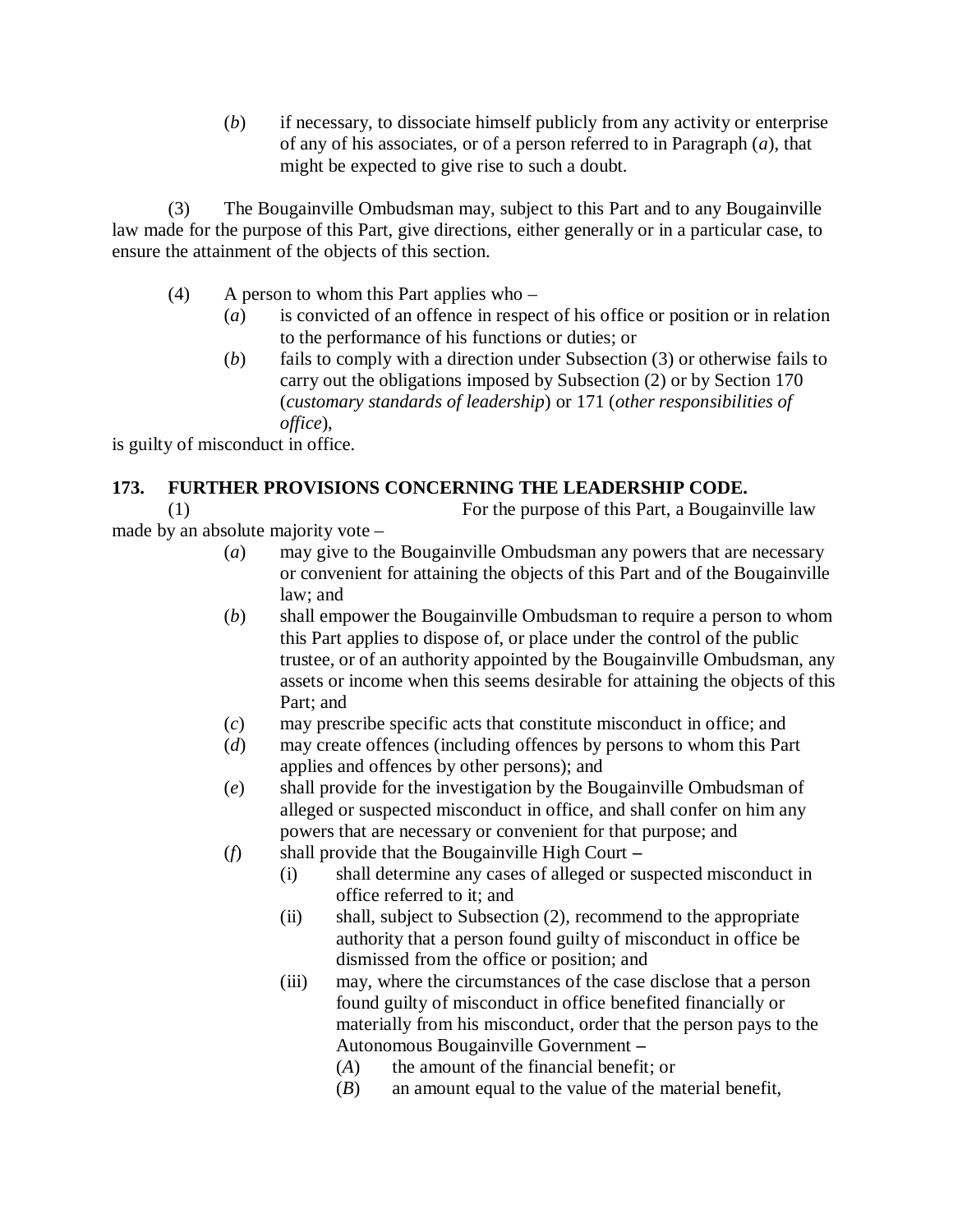and such order shall operate as an order of the Bougainville High Court; and

- (*g*) may provide for the suspension from office of a person to whom this Part applies pending the investigation, prosecution and determination of any case of alleged misconduct or suspected misconduct in office by him; and
- (*h*) may make any other provision that is necessary or convenient for attaining the objects of this Part.

(2) The Bougainville law referred to in Subsection (1) may provide for the imposition of penalties (including reprimand, fine, imprisonment and suspension from office) as an alternative to dismissal from office or position and the Bougainville High Court may recommend that such alternative penalty be imposed and the appropriate authority shall act in accordance with the recommendation.

- (3) For the purpose of Subsections  $(1)(f)(ii)$  and  $(2)$ , the "appropriate authority"
	- $(a)$  in relation to
		- (i) a person holding an office referred to in Section 169 (*application of Leadership Code*); or
		- (ii) a person holding an office that is declared under Section 169 (4) (*application of Leadership Code*) to be an office to and in relation to which this Part applies,

means the authority which, in accordance with this Constitution or a Bougainville law, appointed him; and

(*b*) in relation to a person holding any other office to which this Part applies, means the appropriate appointing authority.

(4) Proceedings under Subsection (1)(*f*) are not judicial proceedings but are subject to natural justice, and –

- (*a*) no such proceedings are a bar to any other proceedings provided for by law; and
- (*b*) no other proceedings provided for by law are a bar to proceedings under Subsection (1)(*f*).

## **174. PROSECUTION FOR MISCONDUCT IN OFFICE.**

(1) Where the Bougainville Ombudsman is satisfied that there is a *prima facie* case that a person has been guilty of misconduct in office, he shall refer the matter to the Bougainville Public Prosecutor for prosecution before the Bougainville High Court.

(2) If the Bougainville Public Prosecutor fails to prosecute the matter within a reasonable period, the Bougainville Ombudsman may prosecute it in his stead.

### **175. INVESTIGATION AND PROSECUTION MAY BE CARRIED OUT WHERE PERSON NO LONGER HOLDS OFFICE.**

(1) The investigation, prosecution and determination of cases of alleged or suspected misconduct in office may be initiated and conducted or continued, and penalties may be imposed, notwithstanding that the person, whose conduct in office while being a person to whom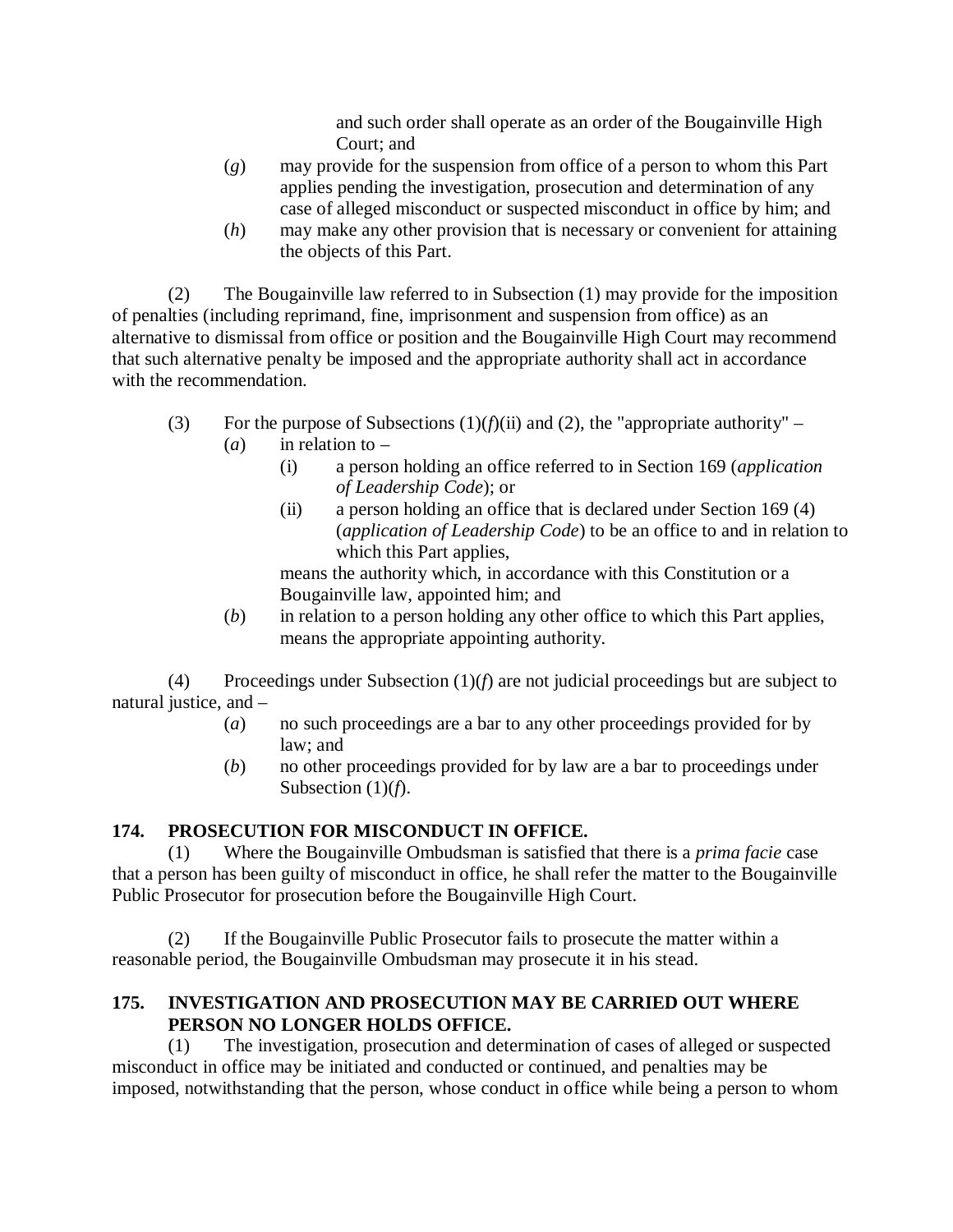this Part applies is the subject of the investigation, prosecution or determination, no longer holds that office and such a person continues, for the purposes of this Part, to be a person to whom this Part applies.

(2) Where the Bougainville High Court determines that a person to whom Subsection (1) applies was guilty of misconduct in office, it may order that he is deemed to have been dismissed from office for misconduct in office and any disqualification under Section 176 (*disqualifications on dismissal*) shall run on and from the date on which the Bougainville High Court determines that he was guilty of misconduct in office.

## **176. DISQUALIFICATIONS ON DISMISSAL.**

- (1) Subject to Subsection (2), a person who
	- (*a*) has been dismissed from office; or
	- (*b*) is deemed to have been dismissed from office,

under this Part for misconduct in office is not eligible –

- (c) for election to any elective public office; or
- (*d*) for appointment to any office the holder of which is a person to whom this Part applies,

for a period of three years, after the date of his dismissal or deemed dismissal, or for such longer period up to a maximum of the remaining period of his life, as the Bougainville High Court determines.

(2) The Bougainville High Court may, where the circumstances leading to dismissal or deemed dismissal appear to it to be of such a less serious nature that the three year period referred to in Subsection (1) is harsh, order that the disqualification be for such lesser period as the Bougainville High Court thinks fit.

(3) In the event of doubt as to whether an office or position is an office or position to which Subsection (1)(*c*) or (*d*) applies, the opinion of the Bougainville Ombudsman is final.

## **177. POWERS OF BOUGAINVILLE OMBUDSMAN IN RELATION TO CRIMINAL MISCONDUCT.**

Where the Bougainville Ombudsman, as a result of an investigation by him under this Part into a case of alleged or suspected misconduct, or in the course of carrying out his functions under Part XII (*The Bougainville Ombudsman*), is satisfied that there is a *prima facie* case that there has been criminal conduct by the person to whom this Part applies in the case of an investigation under this Part, or in any other case, by any person, he may –

- (*a*) in the first instance, refer the matter to the Bougainville Public Prosecutor or to the Bougainville Police Service for criminal prosecution of the person; and
- (*b*) where no such prosecution has been initiated within a reasonable time from the date of referral under Paragraph (*a*), himself initiate the appropriate criminal prosecution.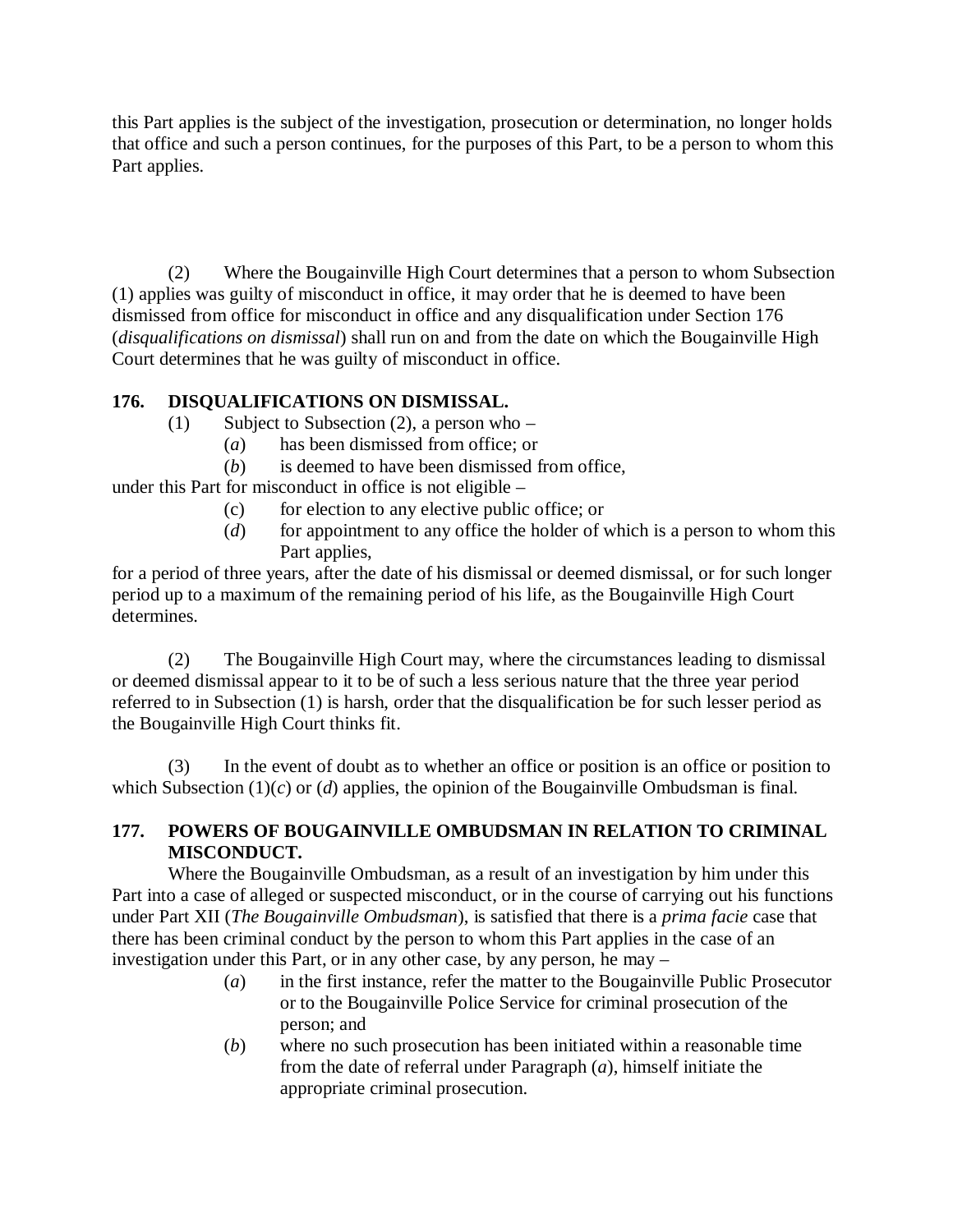### **PART XIV.** – **HUMAN RIGHTS.**

#### *Division 1. – Rights.*

#### **178. BASIC RIGHTS.**

The basic rights set out in Division III.3 (*Basic Rights*) of the National Constitution apply in the Autonomous Region of Bougainville.

#### **179. ADDITIONAL RIGHTS.**

Provision may be made in this Constitution at any time for the guarantee of rights and freedoms available to all citizens of Papua New Guinea in the Autonomous Region of Bougainville additional to the basic rights referred to in Section 178 (*basic rights*).

### *Division 2. – Qualifications on Rights.*

## **180. QUALIFICATIONS ON THE QUALIFIED RIGHTS.**

(1) A Bougainville law which complies with the requirements of this section may make provision for the regulation or restriction of any of the following qualified rights set out in Subdivision III.3.C (*qualified rights*) of the National Constitution: **–**

- (*a*) freedom from forced labour;
- (*b*) freedom from arbitrary search and entry;
- (*c*) freedom of conscience, thought and religion;
- (*d*) freedom of expression;
- (*e*) freedom of assembly and association;
- (*f*) freedom of employment;
- (*g*) right to privacy;
- (*h*) right to vote and stand for public office;
- (*i*) right to freedom of information;
- (*j*) right to freedom of movement;
- (*k*) protection from unjust deprivation of property.

(2) A Bougainville law referred to in Subsection (1) may regulate or restrict the right or freedom to the extent that the regulation or restriction is necessary –

- (*a*) taking account of the National Goals and Directive Principles and the Basic Social Obligations of the National Constitution and Part III (*Bougainville Objectives and Directive Principles*) of this Constitution, for the purpose of giving effect to the public interest in any one or more of the following cases: **–**
	- (i) public safety;
	- (ii) public order;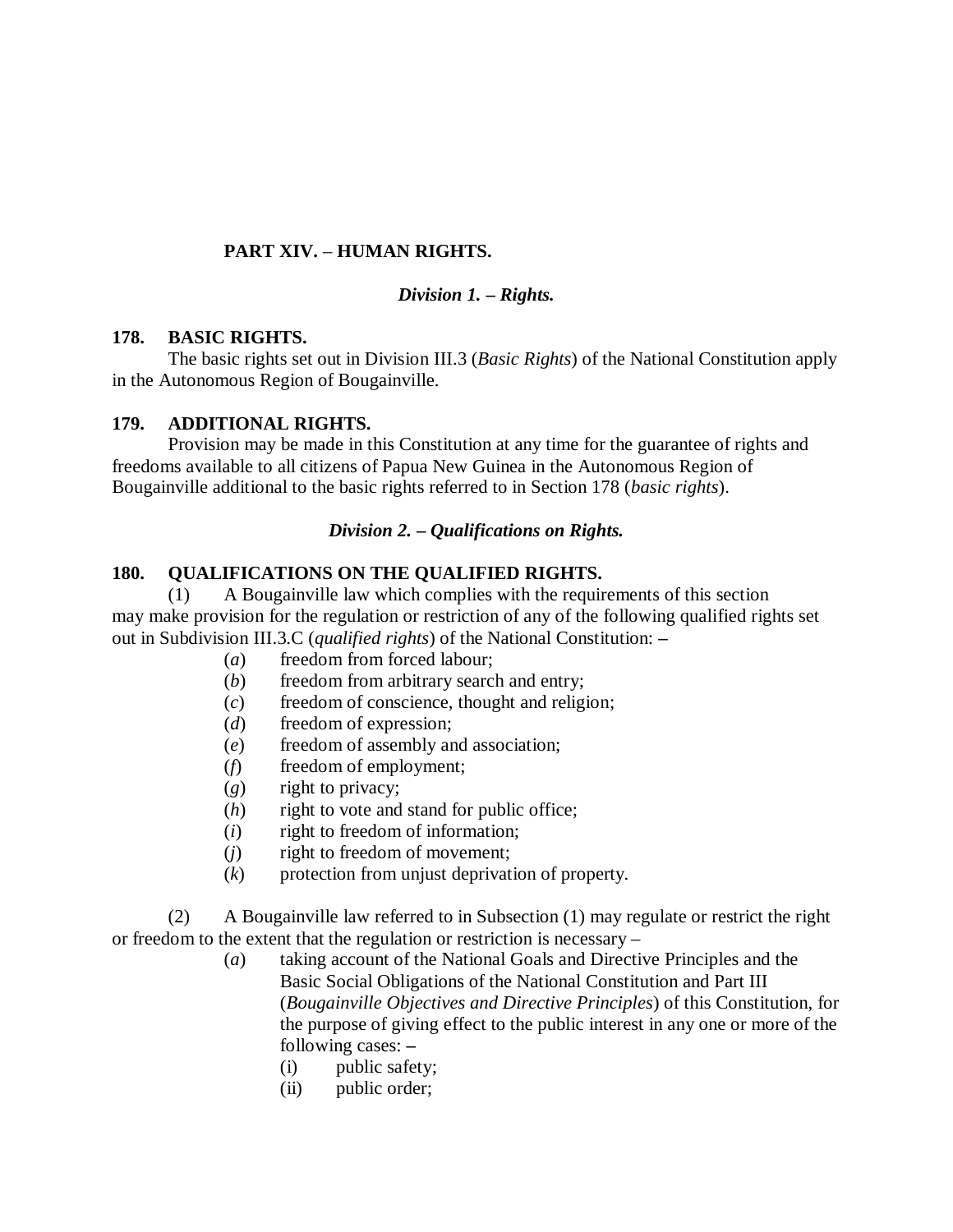- (iii) public welfare;
- (iv) public health (including plant and animal health);
- (v) the protection of children and persons under disability (whether legal or practical);
- (vi) the development of under-privileged or less advanced groups or areas; or
- (*b*) in order to protect the exercise of the rights and freedoms of others; or
- (*c*) to make reasonable provision when the exercise of one such right may conflict with the exercise of another,

to the extent that the law is reasonably justifiable in a democratic society having a proper regard for the rights and dignity of mankind.

- (3) A Bougainville law referred to in Subsections (1) and (2) shall
	- (*a*) be expressed to be a law regulating or restricting a right or freedom referred to in Subdivision III.3.C (*qualified rights*) of the National Constitution (being the qualified rights referred to in Subsection  $(1)(a)$  to (*k*) inclusive); and
	- (*b*) specify the right or freedom that it regulates or restricts; and
	- (*c*) specify the purpose for which the regulation or restriction is necessary; and
	- (*d*) be made, and be certified by the Speaker in his certificate under Section 66 (*certification as to making of laws*) to have been made, by an absolute majority vote.

(4) The burden of showing that a Bougainville law is a law that complies with this section is on the party relying on its validity.

## **181. REASONABLY JUSTIFIABLE IN A DEMOCRATIC SOCIETY.**

(1) The question whether a Bougainville law is reasonably justifiable in a democratic society having a proper regard for the rights and dignity of mankind is to be determined in the light of the circumstances applying at the time when a decision on the question is made.

(2) Only the Bougainville High Court, the Supreme Court, or the National Court may declare that a Bougainville law is not reasonably justifiable in a democratic society having a proper regard for the rights and dignity of mankind and unless the Court is satisfied that the Bougainville law was at one time so justifiable, such a declaration operates as a repeal of the law from the date of the declaration.

(3) For the purpose of determining whether or not any Bougainville law or matter or thing is reasonably justifiable in a democratic society that has a proper regard for the rights and dignity of mankind, a Court may have regard to –

- *(a)* the provisions of this Constitution *(*especially Part III *(Bougainville Objectives and Directive Principles*)) and the National Constitution (especially the National Goals and Directives Principles and the Basic Social Obligations); and
- (*b*) the Charter of the United Nations; and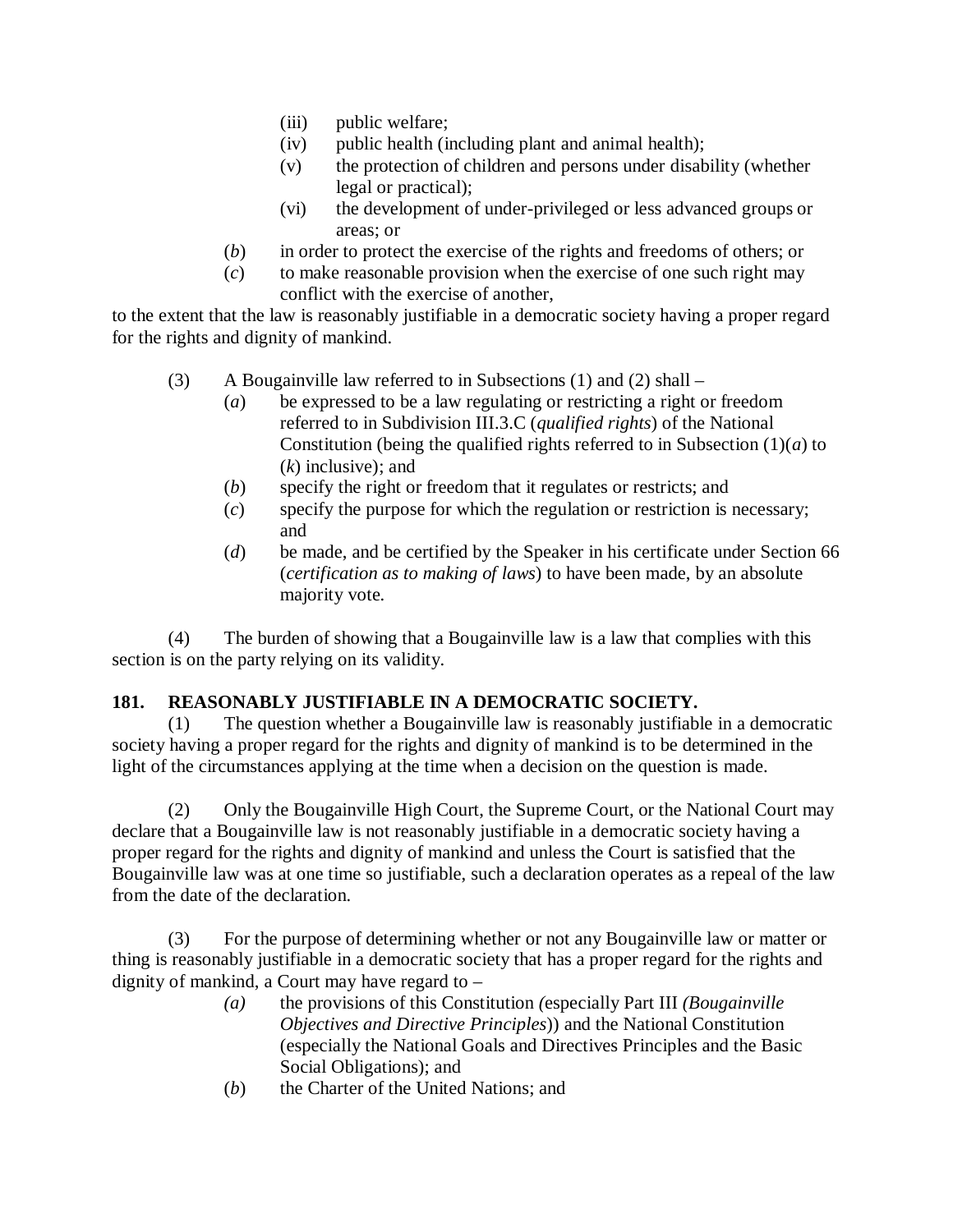- (*c*) the Universal Declaration of Human Rights and any other declaration, recommendation or decision of the General Assembly of the United Nations concerning Human Rights and fundamental freedom; and
- (*d*) the European Convention for the Protection of Human Rights and Fundamental Freedoms and Protocols thereto, and any other international conventions, agreements or declarations concerning human rights and fundamental freedoms; and
- (*e*) judgements, reports and opinions of the International Court of Justice, the European Commission on Human Rights, the European Court of Human Rights and other international courts and tribunals dealing with human rights and fundamental freedoms; and
- (*f*) previous laws, practices and judicial decisions and opinions in Bougainville and elsewhere in Papua New Guinea; and
- (*g*) laws, practices and judicial decisions and opinions in other countries; and
- (*h*) the materials referred to in Section 214(1) (*use of certain materials as aids to interpretation*); and
- (*i*) declarations of the International Commission of Jurists and other similar organizations; and
- (*j*) any other material that the Court considers relevant.

## **182. VALIDITY OF EMERGENCY LEGISLATION.**

Nothing in this Part invalidates Bougainville emergency legislation as defined in Part XIX (*emergency procedures and powers*) but nevertheless in so far as is consistent with its purposes and terms such legislation shall be interpreted and applied so as not to affect or reduce a right or freedom referred to in this Part to an extent that is more than is reasonably necessary to deal with the emergency concerned and matters arising out of it, but only so far as is reasonably justifiable in a democratic society having a proper regard for the rights and dignity of mankind.

## *Division 3. – Enforcement of Guaranteed Rights and Freedoms.*

## **183. ENFORCEMENT OF GUARANTEED RIGHTS AND FREEDOMS.**

(1) Human rights shall be protected by, and are enforceable in the Bougainville High Court, the Supreme Court or the National Court either on the initiative of the Court itself or on application by any person who has an interest in its protection or enforcement, or in the case of a person who is, in the opinion of the Court, unable fully and freely to exercise his rights under this section, by a person acting on his behalf, whether or not by his authority.

- (2) For the purposes of this section
	- (*a*) the Law Officers of Bougainville; and
	- (*b*) any other person prescribed for the purpose by a Bougainville law; and
	- (*c*) any other person with an interest (whether personal or not) in the maintenance of the principles commonly known as the Rule of Law such that, in the opinion of the Court concerned, they ought to be allowed to appear and be heard on the matter in question,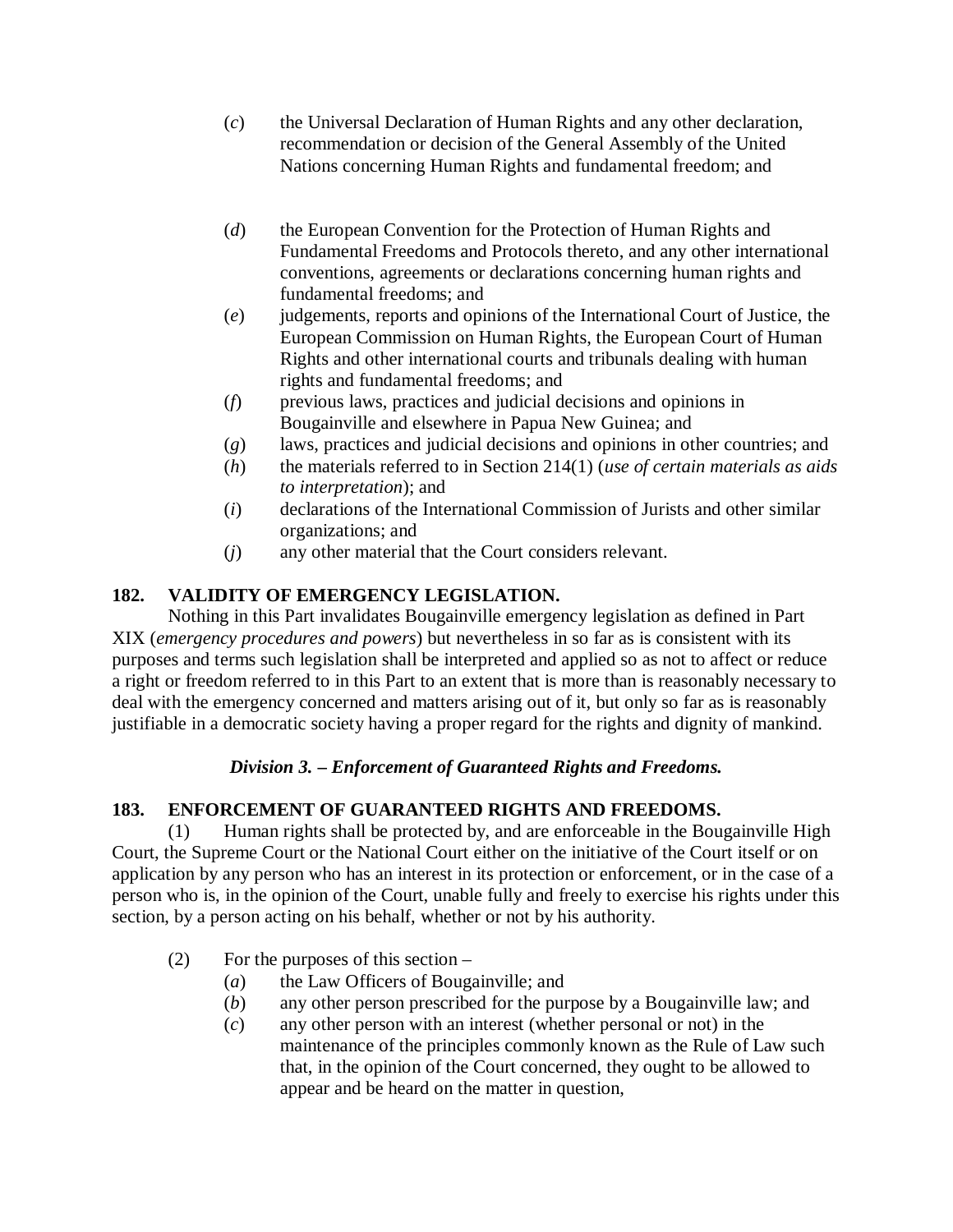have an interest in the protection and enforcement of human rights, but this subsection does not limit the persons or classes of persons who have such an interest.

(3) A Court that has jurisdiction under Subsection (1) may make all such orders and declarations as are necessary or appropriate for the purpose of this section and may make an order or declaration in relation to a statute at any time after it is made (whether or not it is in force), in accordance with this subsection and the succeeding provisions of this section.

(4) Any court, tribunal or authority may, on its own initiative or at the request of a person referred to in Subsection (2), or otherwise, delay a decision in any proceedings before it in order to allow a question concerning the effect or application of this Part to be determined in accordance with Subsection (1).

(5) Relief under this section is not limited to cases of actual or imminent infringement of the guaranteed rights and freedoms, but may, if the Court thinks it proper to do so, be given in cases in which there is reasonable probability of infringement, or in which an action that a person reasonably desires to take is inhibited by the likelihood of, or a reasonable fear of, an infringement.

(6) The jurisdiction and powers of the Courts under this section are in addition to, and not in reduction of, their jurisdiction and powers under any other provision of this Constitution.

## **184. DAMAGES FOR BREACH OF RIGHTS.**

(1) This section is in addition to, and not in reduction of, Section 183 (*enforcement of guaranteed rights and freedoms*).

(2) A person whose human rights are infringed is entitled to reasonable damages and, if the Court thinks it proper, exemplary damages in respect of the infringement.

(3) Subject to Subsections (4) and (5), damages may be awarded against a person who committed, or was responsible for, the infringement.

(4) Where the infringement was caused by a Bougainville governmental body, damages may be awarded –

- (*a*) subject to Subsection (5), against a person referred to in Subsection (3); or
- *(b)* against the governmental body to which any such person was responsible; or
- *(c)* against both the person referred to in Subsection (3) and the governmental body to which such person was responsible, in which case the Court may apportion the damages between them.

(5) Damages shall not be awarded against a person who was responsible to a Bougainville governmental body in respect of the action giving rise to the infringement if the action taken by the person was genuinely believed by that person to be required by law, but the burden of proof of the belief is on the party alleging it.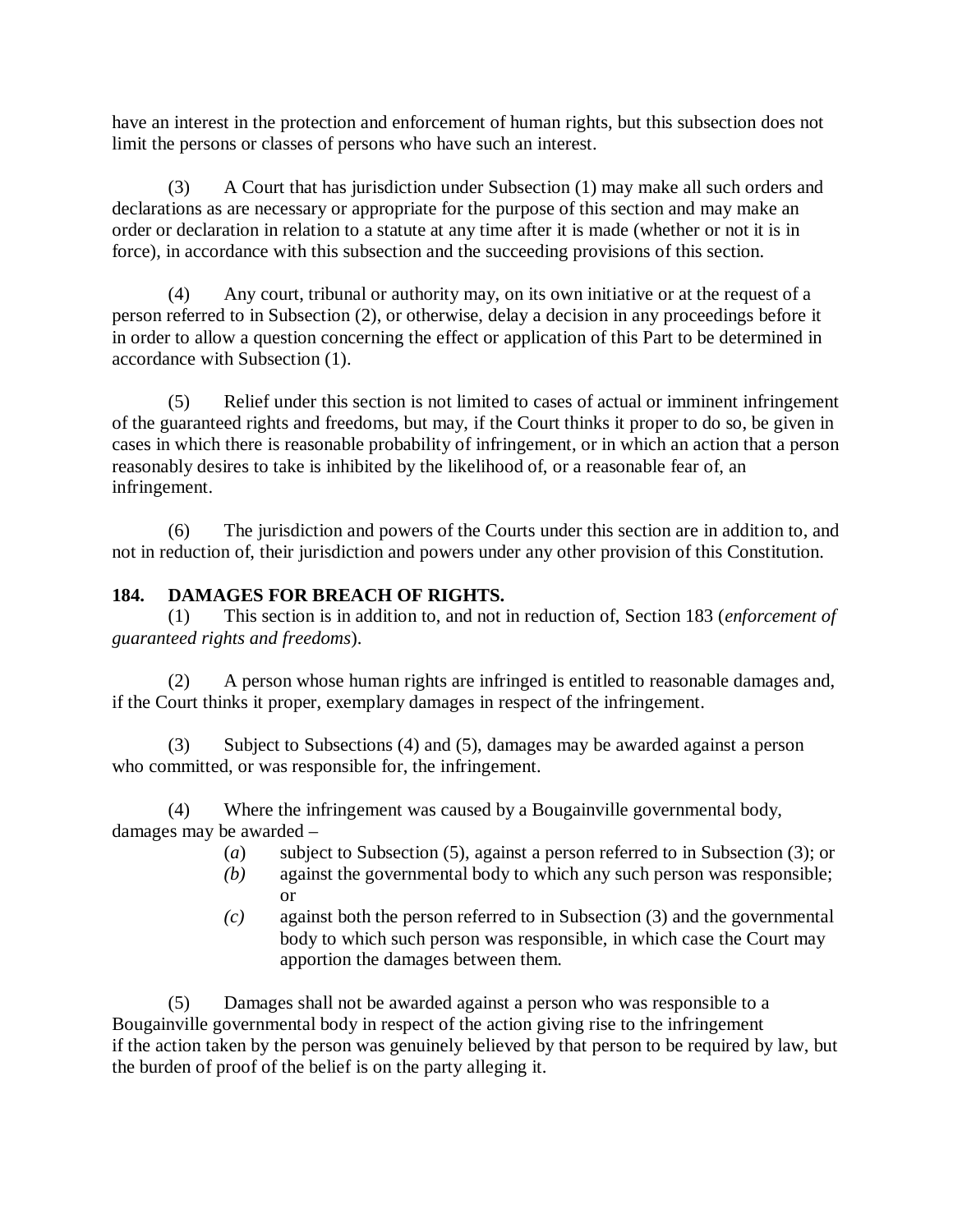### **185. HUMAN RIGHTS ENFORCEMENT BODY.**

- (1) There may be established by this Constitution a specialist human rights enforcement body with powers to –
	- (*a*) protect and enforce human rights; and
	- (*b*) encourage respect for human rights; and
	- (*c*) educate persons and bodies on all matters pertaining to human rights; and
	- (*d*) encourage reconciliation among parties involved in abuses or infringement of human rights (including all parties involved in the Bougainville conflict).

(2) This Constitution or a Bougainville law made by an absolute majority vote shall make provision for the name of the body referred to in Subsection (1) and for the appointment of its members, its functions, powers, protections, staffing and all other matters relevant to its establishment and operation.

## **186. CUSTOMARY METHODS OF DEALING WITH HUMAN RIGHTS ABUSES.**

In any provision of this Part relating to human rights abuses, the customary methods of dealing with such abuses should be utilized wherever possible and all Courts and the body referred to in Section 185 (*human rights enforcement body*) shall take account of any customary settlement of any alleged human rights enforcement matter before it.

## **PART XV. – ISSUES ARISING FROM THE BOUGAINVILLE CONFLICT.**

## **187. ISSUES ARISING FROM THE BOUGAINVILLE CONFLICT.**

- (1) The Bougainville Executive Council shall formulate a policy for
	- *(a)* dealing with human rights issues and victims of human rights issues arising out of; and
		- (*b*) effecting reconciliation of parties involved in,

the Bougainville conflict, and to this end shall consult with the National Government.

(2) In so far as is possible, Bougainville customs and practices shall be utilized and employed in dealing with the human rights issues and in effecting the reconciliation referred to in Subsection (1).

(3) The provisions of the Bougainville Peace Agreement, as implemented in Section 344 (*immunity from prosecution*) of the National Constitution relating to immunity from prosecution in respect of certain offences arising from crisis-related activities in relation to the Bougainville conflict are set out in Schedule 6.1 (*National Constitutional Provisions relating to Immunity from Prosecution*) to this Constitution.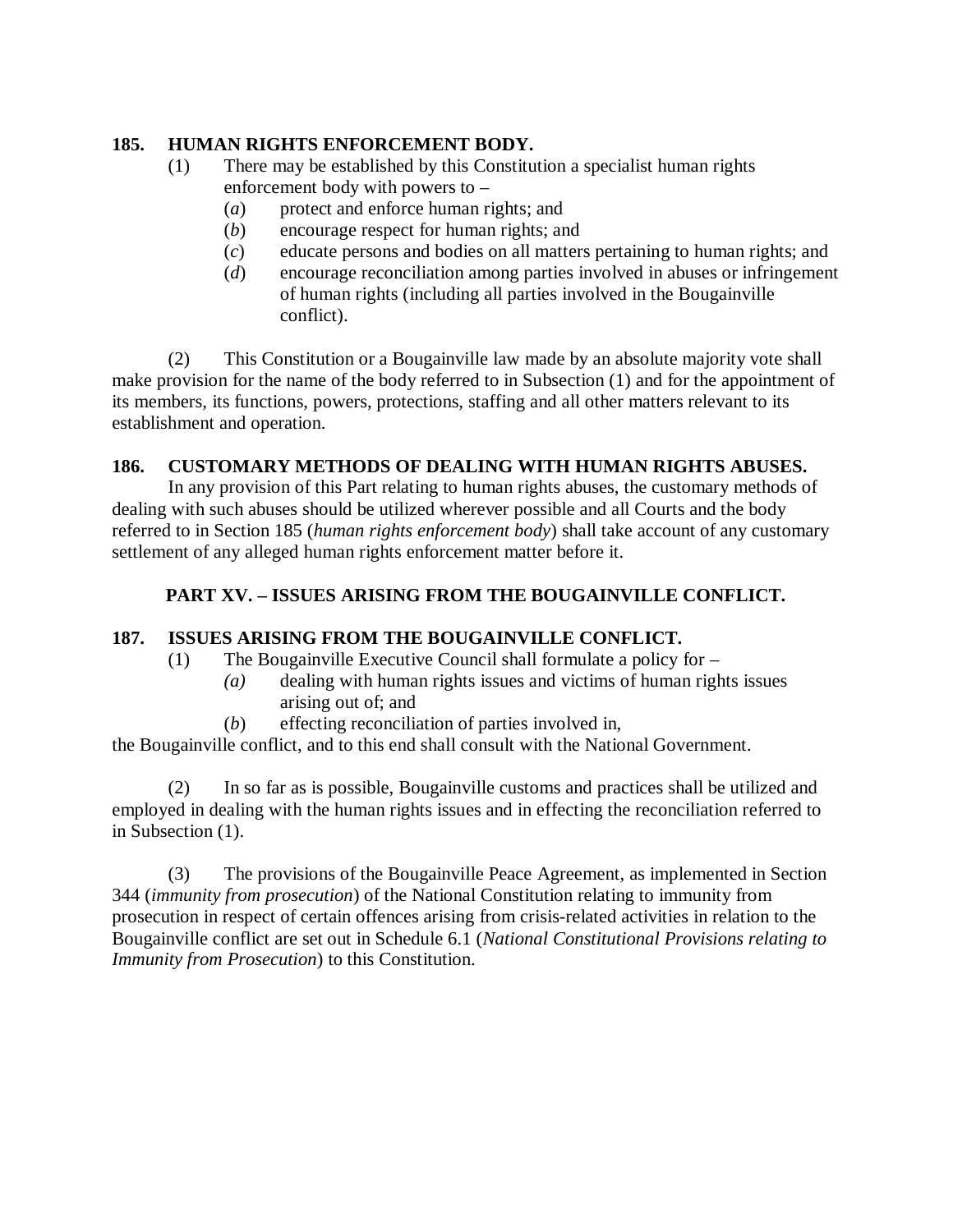(4) The declaration in respect of immunity from prosecution in respect of certain offences arising from crisis-related activities in relation to the Bougainville conflict made by the Head of State, acting with, and in accordance with the advice of the National Executive Council under Section 344(3) (*immunity from prosecution*) of the National Constitution, dated 1 August 2002 and published in the National Gazette on  $2<sup>nd</sup>$  August 2002 is as set in Schedule 6.2 (*Declaration in respect of immunity, etc.,*).

#### **PART XVI. – BOUGAINVILLE CONSTITUTIONAL OFFICE-HOLDERS AND BOUGAINVILLE CONSTITUTIONAL INSTITUTIONS.**

*Division 1. – General.*

### **188. OTHER PROVISIONS RELATING TO BOUGAINVILLE CONSTITUTIONAL OFFICE-HOLDERS AND BOUGAINVILLE CONSTITUTIONAL INSTITUTIONS.**

This Part shall be read subject to any other provision of this Constitution relating to particular Bougainville Constitutional Office-holders or particular Bougainville Constitutional Institutions.

#### *Division 2. - Bougainville Constitutional Office-holders.*

#### **189. BOUGAINVILLE CONSTITUTIONAL OFFICE-HOLDERS.**

(1) The following are Bougainville Constitutional Office-holders: **–**

- (*a*) the Chief Justice of Bougainville;
- (*b*) a Bougainville Judge;
- (*c*) the Bougainville Public Prosecutor;
- (*d*) the Bougainville Public Solicitor;
- (*e*) the Head of other Bougainville Courts;
- (*f*) the Bougainville Ombudsman;
- (*g*) the Bougainville Electoral Commissioner;
- (*h*) a member of the Bougainville Public Services Commission;
- (*i*) the Bougainville Auditor-General;
- (*j*) the holder of any office declared by a Bougainville law to be a Bougainville Constitutional office for the purposes of this Part.

(2) A Bougainville Constitutional Office-holder (other than the Chief Justice of Bougainville, a Bougainville Judge or an Acting Judge who shall be appointed for terms provided for in Part IX (*Administration of Justice*)) shall, subject to Subsection (3), be appointed for a term of five years and is eligible for re-appointment, and, in accordance with a determination of the House of Representatives through legislation, may be appointed on a parttime basis.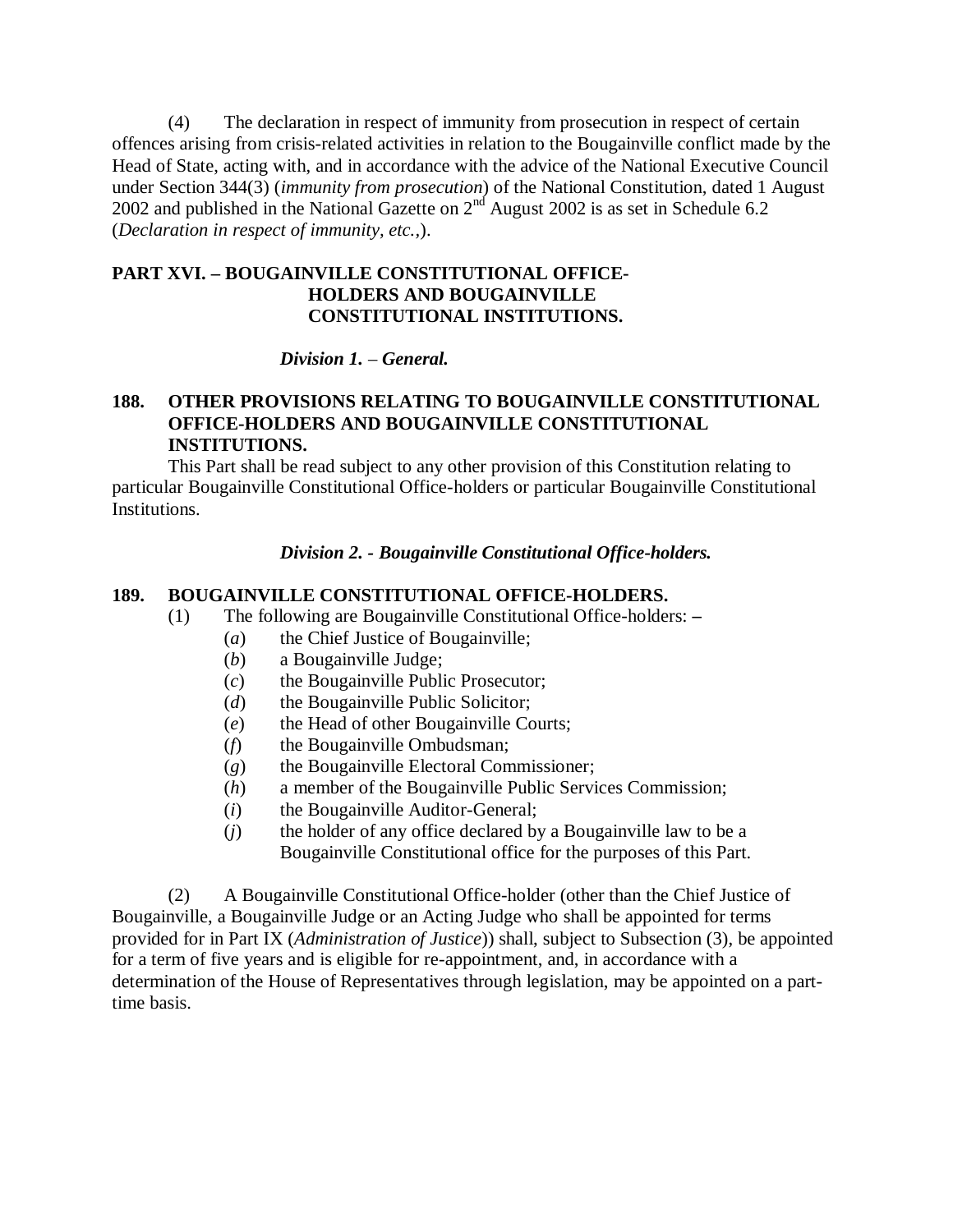(3) Subject to Part IX (*Administration of Justice*), a person who has attained the age of 65 years shall not be appointed or re-appointed to a Bougainville Constitutional Office and a person shall not be appointed or re-appointed for a period that extends beyond the date on which he will attain the age of 65 years, but –

- (*a*) the Bougainville Senior Appointments Committee may, in its deliberate judgement, in a particular case, extend the retiring age to, but not beyond, 70 years; and
- (*b*) the term of appointment of a person whose appointment is extended under Subsection (2) varies accordingly.

(4) The total emoluments of a Bougainville Constitutional Office-holder shall not be reduced while he is in office, except –

- *(a)* as part of a general reduction applicable equally or proportionally to all Bougainville Constitutional Office-holders; or
- *(b)* as a result of taxation that does not discriminate against him as a Bougainville Constitutional Office-holder, or against Bougainville Constitutional Office-holders generally.

(5) The office of a Bougainville Constitutional Office-holder cannot be abolished while there is a substantive holder of the office, but this subsection does not apply to any additional Bougainville Constitutional office created by a Bougainville law.

- $(6)$  Provisions relating to
	- *(a)* qualifications for and disqualification from office of a Bougainville Constitutional Office-holder; and
	- (*b*) conditions of employment general to all Bougainville Constitutional Office-holders; and
	- *(c)* resignation by a Bougainville Constitutional Office-holder; and
	- (*d*) rights on termination of employment of a Bougainville Constitutional Office-holder,

are as contained in Schedule 5 (*matters relating to Bougainville Constitutional Officeholders*) to this Constitution or in the provisions of this Constitution relating to individual Bougainville Constitutional Office-holders.

(7) Nothing in this section prevents the making by or under a Bougainville law of reasonable provision for the appointment of a person to act temporarily in the office of a Bougainville Constitutional Office-holder.

### **190. REMOVAL FROM OFFICE OF CERTAIN BOUGAINVILLE CONSTITUTIONAL OFFICE-HOLDERS.**

(1) This section does not apply to the Chief Justice of Bougainville, a Bougainville Judge or Acting Judge, the Bougainville Public Prosecutor, the Bougainville Public Solicitor or the Head of other Bougainville Courts for whom provision for removal from office is made in Part IX (*administration of justice*).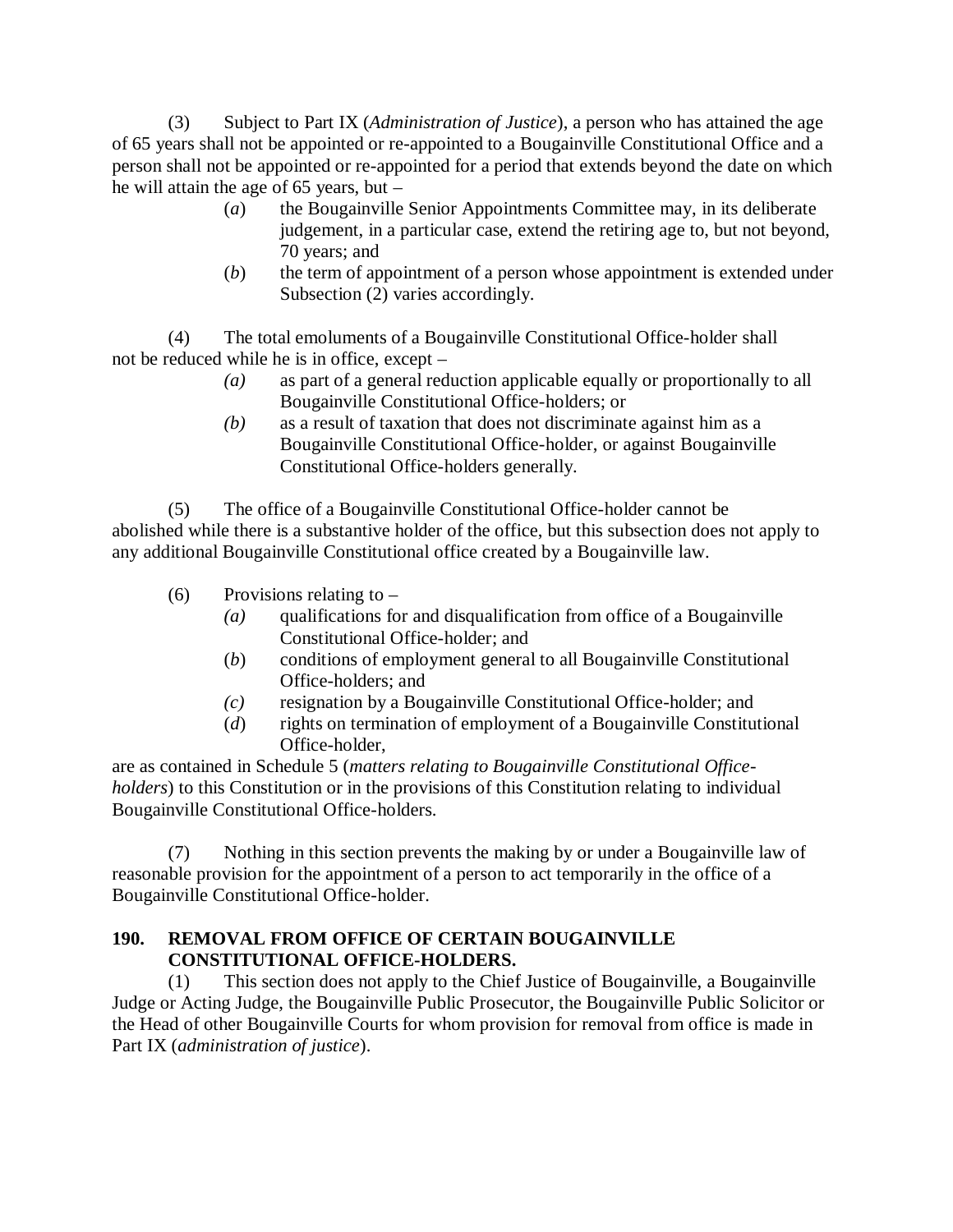- (2) A Bougainville Constitutional Office-holder may be removed from office only
	- (*a*) for inability (whether arising from physical or mental infirmity or otherwise) to perform the functions and duties of his office; or
	- (*b*) for misbehaviour; or
	- (*c*) in accordance with Part XIII (*Leadership Code*) for misconduct in office; or
	- (*d*) for a breach or contravention of a condition of employment laid down in this Constitution.

(3) Where the Bougainville Senior Appointments Committee is satisfied that the question of the removal from office of a Bougainville Constitutional Office-holder should be investigated, it shall –

- (*a*) by written notice to the Chief Justice of Bougainville, request that he appoint a tribunal consisting of –
	- (i) a Bougainville Judge (who may be himself) and a member of another Bougainville Court established under Section 126 (*establishment of other courts*); or
	- (ii) if no other courts have been established under Section 126 (*establishment of other Courts*), by a Bougainville Judge (who may be himself),

to hear and determine the matter; and

(*b*) refer to the tribunal the matter of the removal from office of the Bougainville Constitutional Office-holder together with a written statement of the reasons for its opinion, for the tribunal to investigate and report back to it whether or not the Bougainville Constitutional Officeholder should be removed from office.

(4) The tribunal shall make due inquiry into the matter referred to it without being restricted by legal formalities or the rules of evidence and shall inform itself in such manner as it thinks proper, subject to compliance with the principles of natural justice.

(5) Where the tribunal reports that the Bougainville Constitutional Office-holder should be removed from office, the Bougainville Senior Appointments Committee shall –

- (*a*) by notice in writing to the Bougainville Constitutional Office-holder concerned remove him from office; and
- (*b*) send a copy of the notice under Paragraph (*a*) to the Speaker for presentation to the House of Representatives.

(6) Where a question has been referred to a tribunal under this section, the Bougainville Senior Appointments Committee –

- (*a*) may suspend the Bougainville Constitutional Office-holder from office pending the report of the tribunal; and
- (*b*) may remove the suspension at any time; and
- (*c*) shall remove the suspension where the tribunal does not recommend dismissal from office,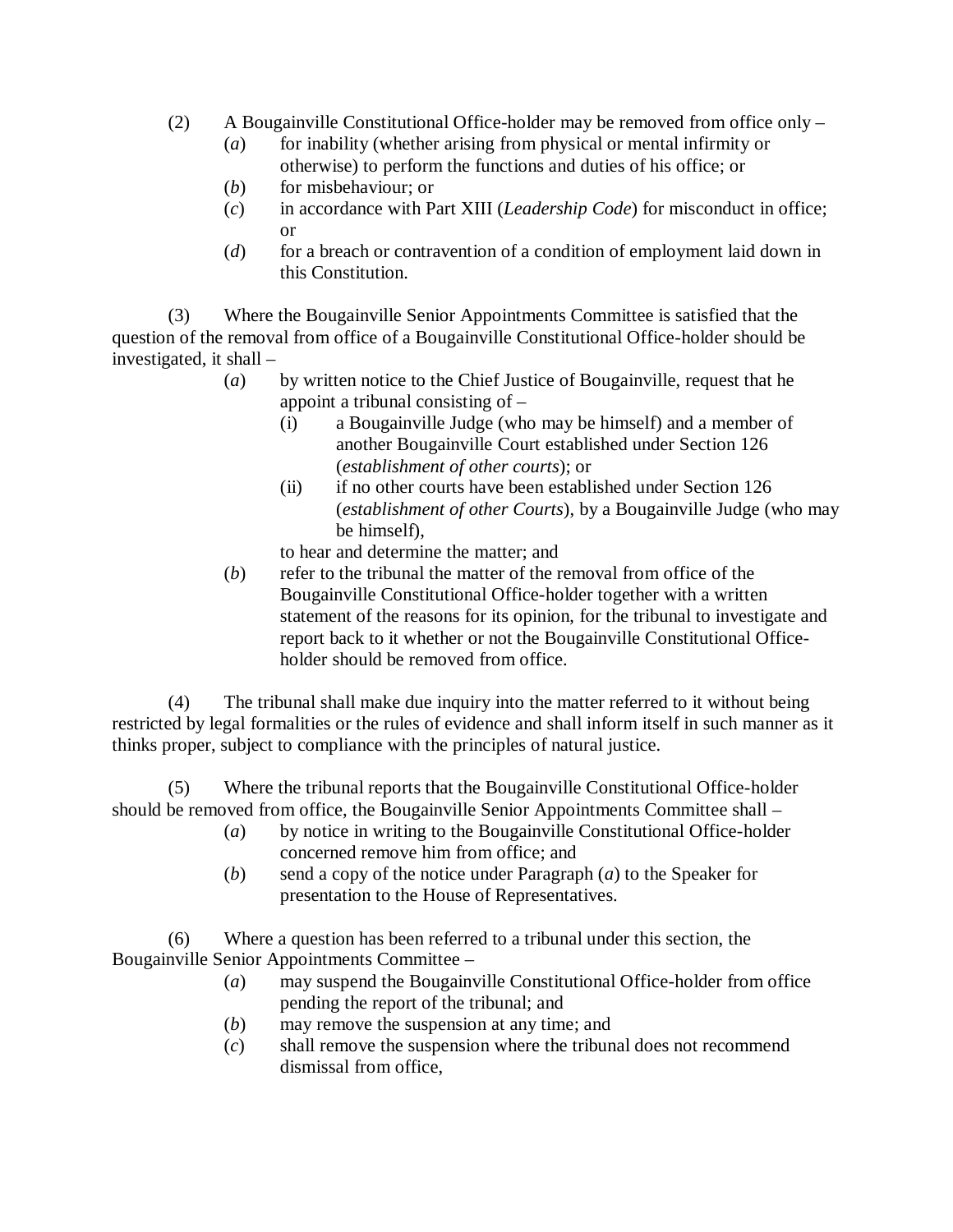and unless otherwise determined by the Bougainville Executive Council, the suspension shall be on full pay.

(7) Where, at the time of the suspension, a suspended Bougainville Constitutional Office-holder was dealing with any quasi-judicial proceedings he may continue and complete these proceedings unless the Bougainville Senior Appointments Committee orders otherwise.

### *Division 3. – Bougainville Constitutional Institutions.*

## **191. BOUGAINVILLE CONSTITUTIONAL INSTITUTIONS.**

(1) The Autonomous Bougainville Government may, after compliance with Section 43 (*factors to be considered by Autonomous Bougainville Government before requesting a transfer of a function or power, etc.,*), establish such other Bougainville Constitutional Institutions as it considers necessary or desirable to enable it to carry out its powers effectively.

- (2) Subject to this Constitution
	- (*a*) a Bougainville law shall provide, or shall make provision for, the powers and procedures of Bougainville Constitutional Institutions and generally for facilitating the performance of their functions, duties and responsibilities; and
	- (*b*) where no provision is made under Paragraph *(a*)*,* a Bougainville Constitutional Institution –
		- (i) may provide, to the extent of the deficiency, for its own procedures; and
		- (ii) has all reasonable powers that are necessary or convenient for the exercise and performance of its powers, functions, duties and responsibilities.

### *Division 4. – Provision of Facilities, etc.,*

### **192. PROVISION OF FACILITIES, ETC.,**

Without limiting the generality of any other provision of this Constitution, it is the duty of the Autonomous Bougainville Government and of all Bougainville governmental bodies, and of all office-holders and institutions to ensure, as far as is within their legal powers, that all arrangements are made, staff and facilities provided and steps taken to enable, as far as reasonably may be, all Bougainville Constitutional Institutions and all Bougainville Constitutional Office-holders to perform their functions.

## **PART XVII.** – **BOUGAINVILLE REFERENDUM.**

### **193. BOUGAINVILLE REFERENDUM.**

The provisions of the Bougainville Peace Agreement, as implemented in Division XIV.7 (*Bougainville Referendum*) of the National Constitution relating to the referendum on the future political status of Bougainville are as set out in Schedule 7 (*National Constitution provisions relating to Bougainville Referendum*) to this Constitution.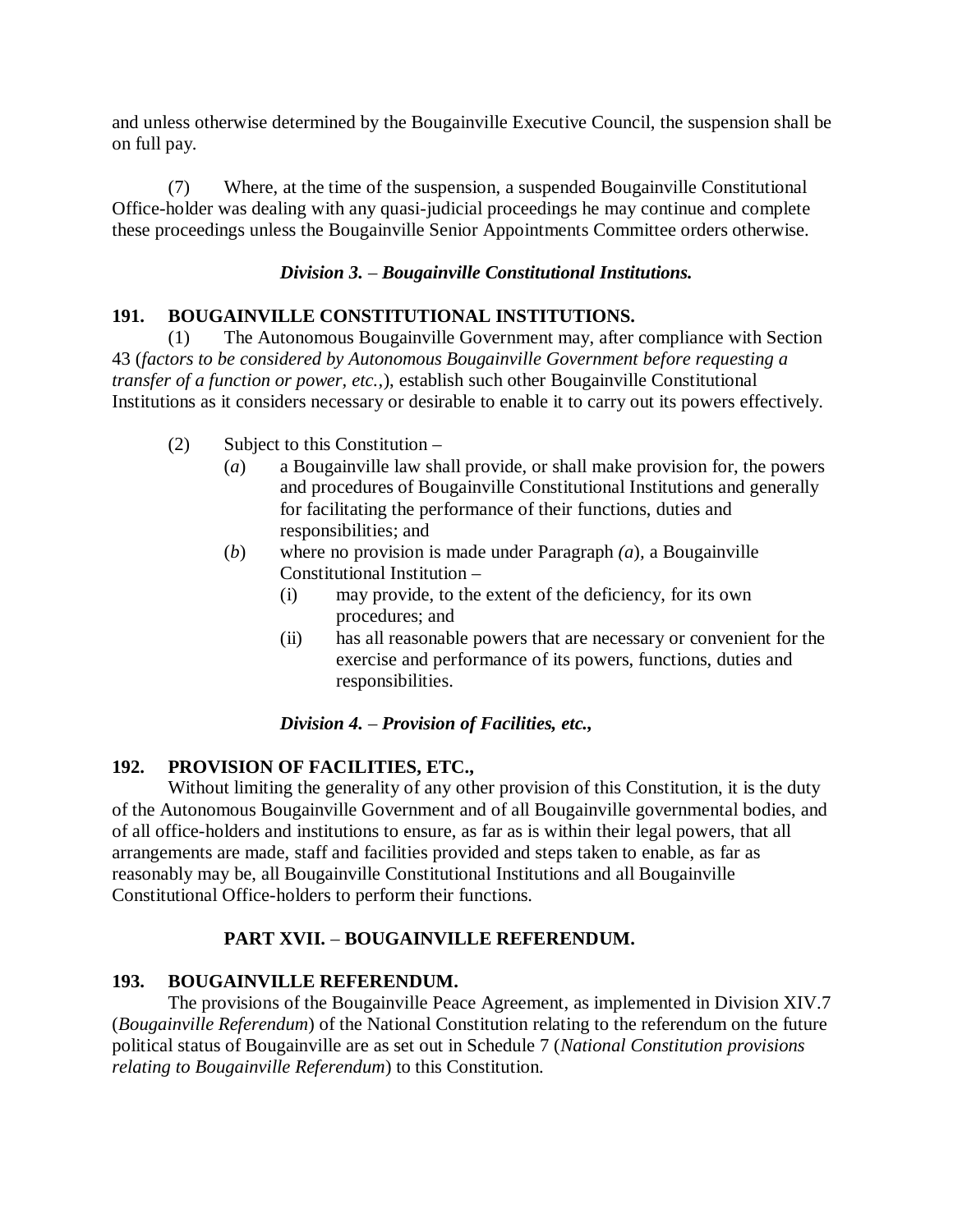#### **194. PROCEDURE IN RELATION TO THE BOUGAINVILLE REFERENDUM.**

(1) The Bougainville Referendum shall be held except in accordance with a decision of the House of Representatives under this section.

(2) A decision of the House of Representatives, as provided for in Section 338(7) (*Referendum to be held*) of the National Constitution, that the Bougainville Referendum shall not be held, may be made only during the period commencing on the ninth anniversary of the establishment of the Autonomous Bougainville Government and ending on the fifteenth anniversary of that establishment, and only in accordance with the following procedure: **–**

- (*a*) subject to Subsection (3), there must firstly be moved in the House of Representatives a motion that the House of Representatives consider whether the Bougainville Referendum shall not be held;
- *(b)* the motion under Paragraph (*a*) must be passed by a three-quarters absolute majority vote;
- *(c)* where the motion under Paragraph (*a*) is not passed by a three-quarters absolute majority vote no further procedure may be followed;
- (*d*) where a motion under Paragraph (*a*) is passed by a three-quarters absolute majority vote, there shall be widespread consultation with the People of Bougainville;
- *(e)* not less than three months after the motion under Paragraph (*a*) is passed by a three-quarters absolute majority vote and after –
	- (i) widespread consultation with the People of Bougainville as required by Paragraph (*d*); and
	- (ii) consultation between the Autonomous Bougainville Government and the National Government,

there shall be moved in the House of Representatives, subject to Subsection (3), a further motion that the Bougainville Referendum shall not be held;

- (*f*) the motion under Paragraph (*e*) must be passed by a three-quarters absolute majority vote;
- (*g*) where the motion under Paragraph (*e*) is passed by a three-quarters absolute majority vote, the President shall inform the National Executive Council and the Bougainville Referendum shall not be held;
- (*h*) where the motion under Paragraph (*e*) is not passed by a three-quarters absolute majority vote no further procedure shall follow.
- (3) A motion under Subsection  $(2)(a)$  or  $(e)$ 
	- *(a)* shall be formulated to avoid a disputed or unclear result; and
	- *(b)* shall not be moved in the House of Representatives unless written notice of the motion has been **–**
		- (i) delivered to the Speaker; and
		- (ii) reported by the Speaker to the members of the House of Representatives,

at least 14 sitting days of the House of Representatives prior to the moving of the motion.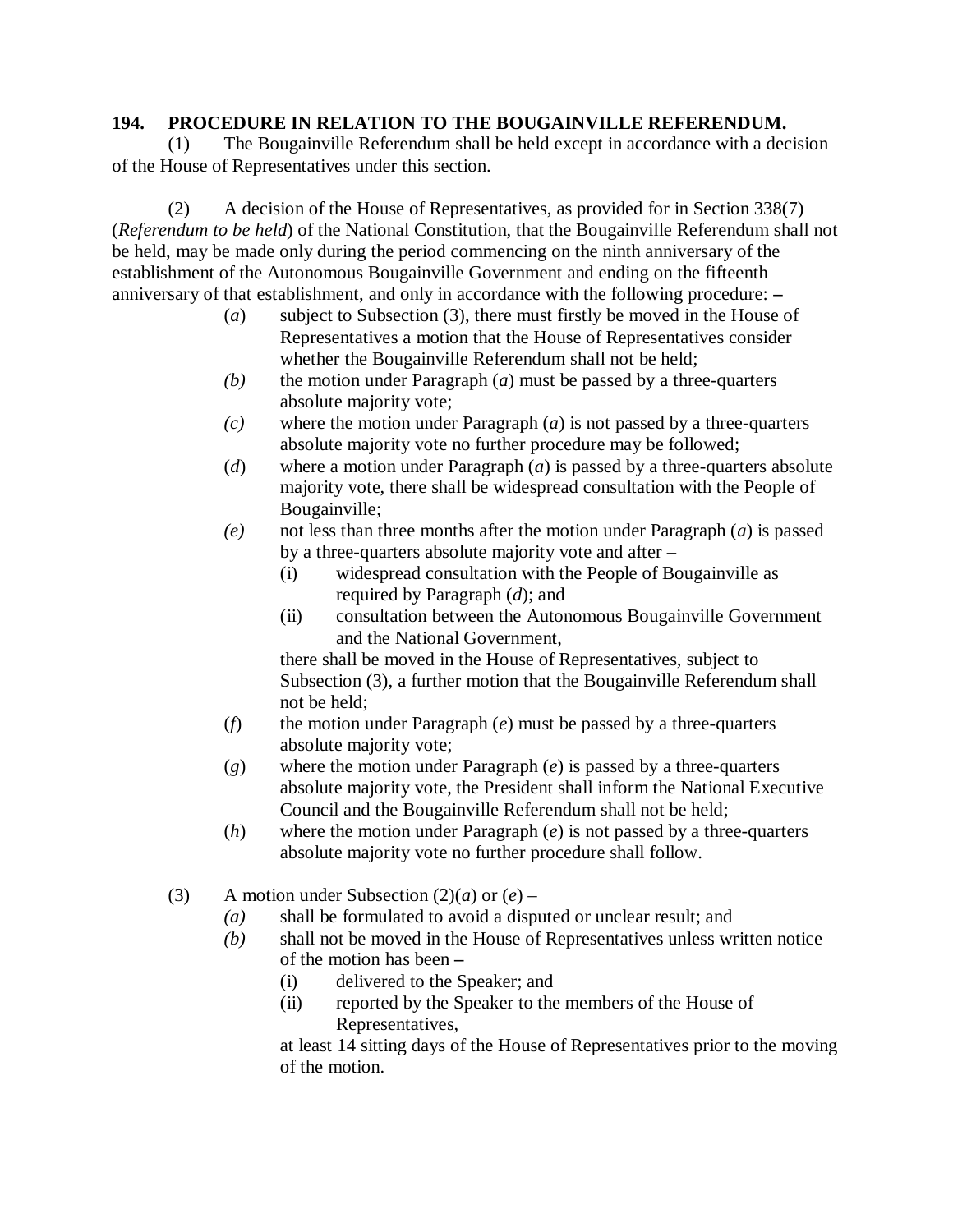(4) The failure of a motion under Subsection (2)(*a*) or (*e*) to obtain a three-quarters absolute majority vote prevents a further motion under Subsection (2)(*a*) or (*e*) from being moved.

(5) A Bougainville law, made by an absolute majority vote, may make provision for or in respect of any aspect of the procedure referred to in Subsection (2), particularly in respect of the manner of consultation with the People of Bougainville referred to in Subsection (2)(*d*) and (*e*)

(6) Where consultation is required under Subsection  $(2)(d)$ , the consultation shall not be invalidated by reason of any failure of the People of Bougainville, or a large number of the People of Bougainville, to take part in the consultation process.

## **PART XVIII. – CONSULTATION AND PARTICIPATION.**

## **195. CONSULTATION THROUGH PLEBISCITE.**

(1) There may be established, by future amendment of this Constitution or by a Bougainville law made by an absolute majority vote, procedures for the conduct of plebiscites throughout Bougainville, or, subject to Subsection (2), a part or parts of Bougainville, on issues which are considered to be of major importance, other than issues relating to the independence of Bougainville.

(2) A plebiscite under Subsection (1) may be conducted only in a part or in parts of Bougainville where the subject of the plebiscite is relevant to that part or those parts only and where the restriction of the plebiscite to that part or to those parts shall not be divisive.

(3) The question as to whether or not the restriction of a plebiscite under this section referred to in Subsection (2) is divisive, is non - justiciable.

(4) An amendment to this Constitution, or a Bougainville law made by an absolute majority vote, may provide or make provision for all aspects of the conduct of plebiscites referred to in Subsection (1) including –

- (*a*) the class or classes of issues on which a plebiscite may be conducted; and
- (*b*) the manner of determining the question to be posed in a plebiscite; and
- (*c*) the promotion of public involvement in a plebiscite; and
- (*d*) eligibility to vote in a plebiscite; and
- (*e*) the manner and conduct of voting in and the manner of determining the result of a plebiscite; and
- (*f*) the effect of the result of a plebiscite; and
- (*g*) all other matters necessary or convenient to ensure the efficient conduct of a plebiscite.

## **196. PARTICIPATION IN, AND POLL FOR, LAW-MAKING.**

(1) There may be established, by future amendment of this Constitution or by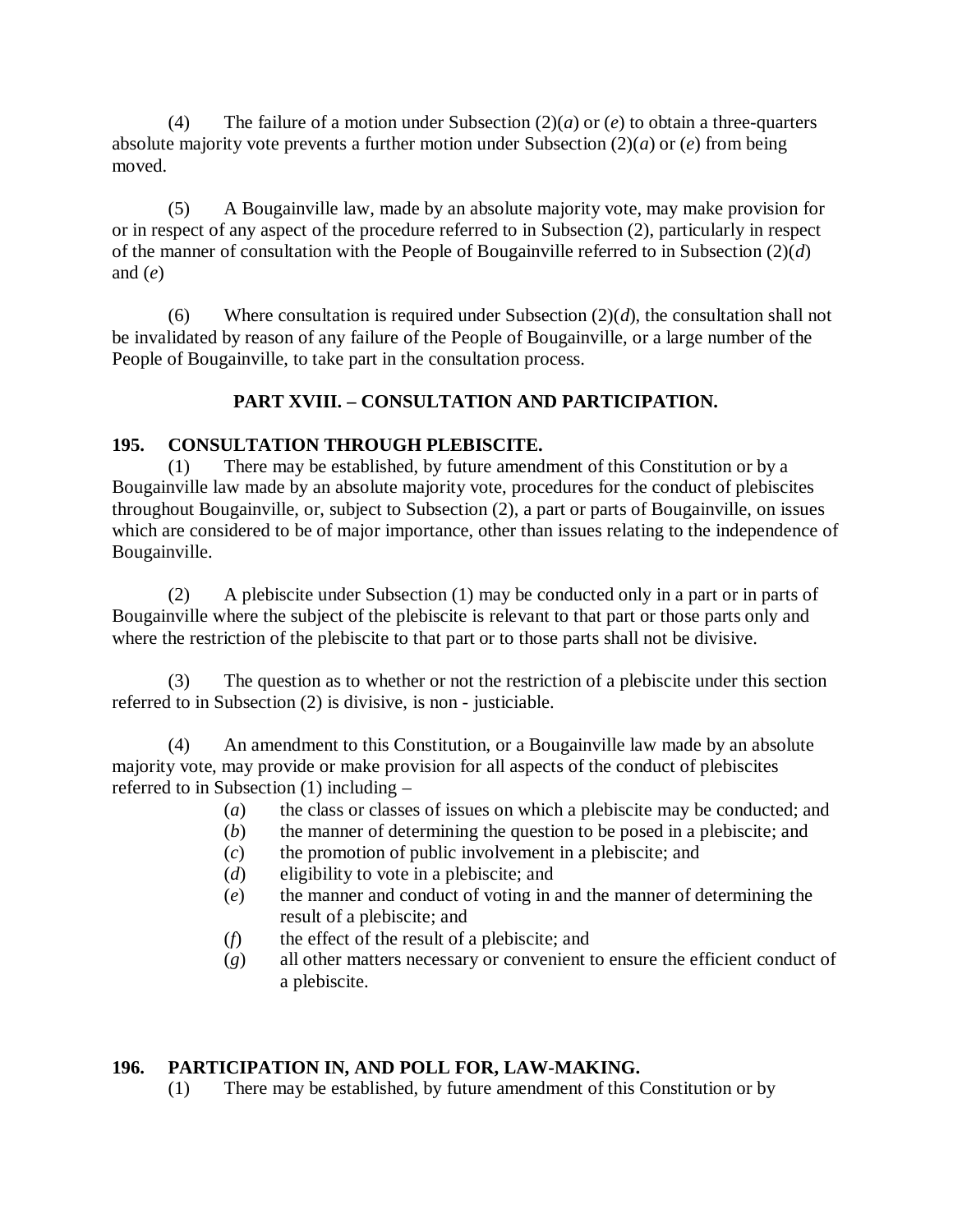a Bougainville law made by an absolute majority vote, procedures –

- *(a)* to enable the People of Bougainville to initiate proposals for making laws; and
- *(b)* to provide for consideration of the proposals by the relevant Departments of the Autonomous Bougainville Government and other relevant bodies; and
- *(c)* to provide for determination by the People of Bougainville by poll as to whether the proposals become law.
- (2) The procedures referred to in Subsection (1) shall make provision for
	- *(a)* the manner of initiating proposals for making laws and the number and qualifications of the People of Bougainville who may make such a proposal and who must support such a proposal, and the manner of signifying their support; and
	- *(b)* the subjects on which a law may be proposed; and
	- *(c)* the consultation to be carried out following the making of the proposal; and
	- *(d)* the manner of determining the wording of the proposed law; and
	- *(e)* the manner of conducting the poll; and
	- *(f)* the promotion of public involvement in the poll; and
	- *(g)* eligibility to vote in the poll; and
	- *(h)* the manner and conduct of voting and the manner of determining the result of the poll; and
	- *(i)* the effect of the results of the poll; and
	- *(j)* the formalities of enactment of a proposed law; and
	- *(k)* all other results necessary or convenient to ensure that the purposes of this section can be achieved.

## **PART XIX. – EMERGENCY PROCEDURES AND POWERS.**

#### **197. DEFINITIONS.**

In this Part **–**

"Bougainville emergency legislation" means Bougainville emergency legislation referred to in Section 204 (*management and control of emergencies*);

"declaration of a Bougainville emergency" means a declaration of a Bougainville emergency under Section 200 (*declaration etc., of Bougainville emergency*);

"declaration of a national emergency" means a declaration of a national emergency under Section 228 (*declaration of national emergency*) of the National Constitution;

"emergency" includes, without limiting the generality of the expression –

*(a)* imminent danger of war between Papua New Guinea and another country, or of warlike operations, threatening national security; and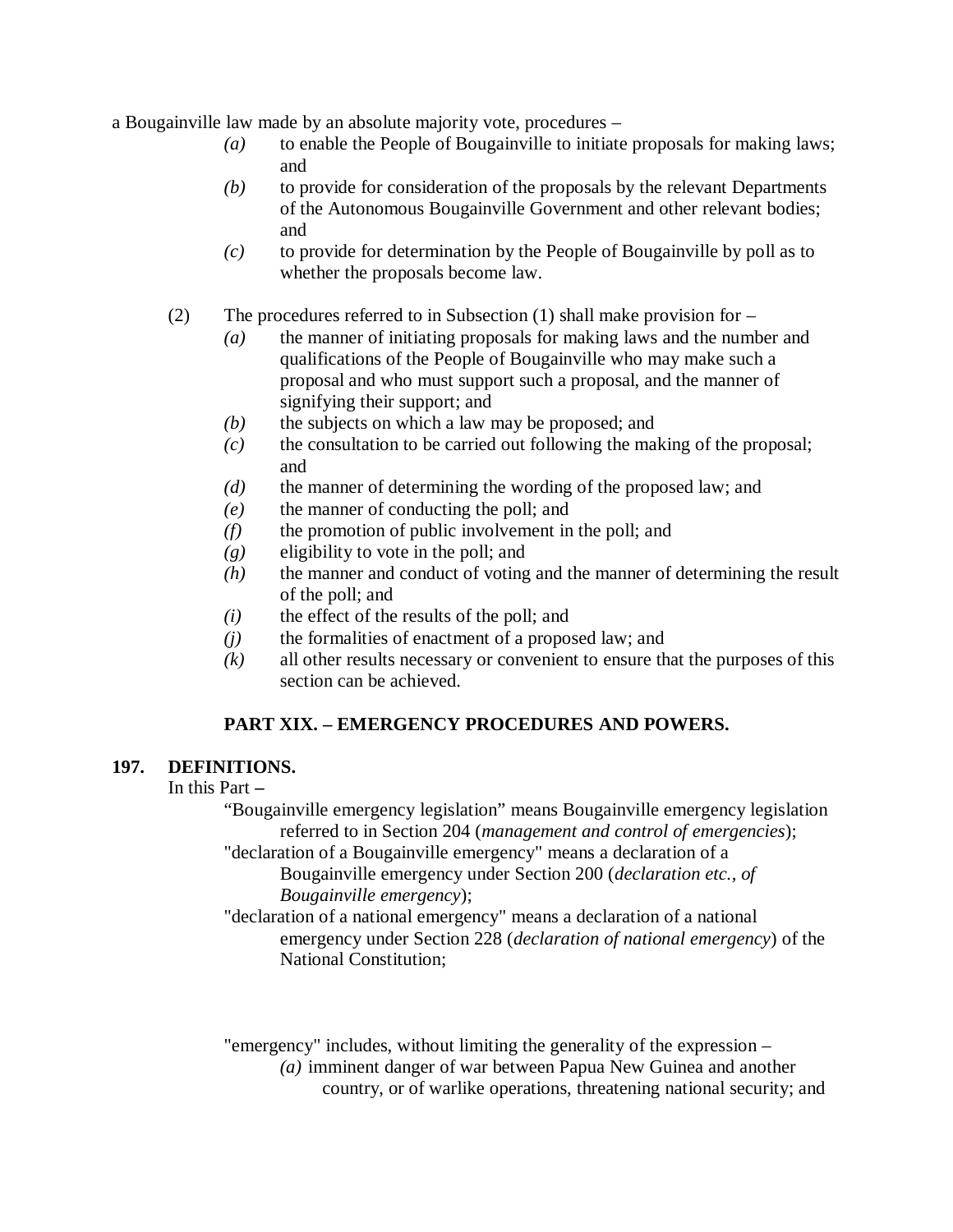- *(b)* an earthquake, volcanic eruption, tempest, flood, fire or outbreak of pestilence or infectious disease, or any other natural calamity whether similar to any such occurrence or not or any man-made disaster such as oil-spill, industrial accident or air or shipping disaster, on such an extensive scale as to be likely to endanger the public safety or to deprive the community or any substantial proportion of the community of supplies or services essential to life; and
- (*c*) action taken, or immediately threatened, by any person that is of such a nature, and on so extensive a scale, as to be likely to endanger the public safety or to deprive the community of supplies or services essential to life;
- "period of declared Bougainville emergency" means any period during which a declaration of a Bougainville emergency under Section 200 (*declaration etc., of Bougainville emergency*) is in force;
- "period of declared emergency" means any period during which a declaration of emergency referred to in Section 199 (*declarations of emergency generally*) is in force and includes –
	- *(a)* a period of declared Bougainville emergency; and
	- *(b)* a period of declared national emergency;
- "period of declared national emergency" means any period during which a declaration of a national emergency is in force in Bougainville by virtue of Section 323 (*declaration of national emergency in Bougainville*) of the National Constitution and this Part.

### **198. GENERAL APPROACH TO CERTAIN EMERGENCIES.**

In the event of the occurrence of an emergency, as defined in Paragraph (*c*) of the definition of "emergency" in Section 197 (*definitions*), the Autonomous Bougainville Government shall, where the circumstances of the emergency permit, endeavour to deal with the situation by utilization of measures (including traditional methods of mediation, compromise and reconciliation through the involvement of traditional chiefs and other traditional leaders) without the need to request a declaration of a national emergency.

### **199. DECLARATIONS OF EMERGENCY GENERALLY.**

Until any change in the status of Bougainville that may occur following the Bougainville Referendum, declarations of emergency may be made as follows, in each case only where it is considered that an emergency exists or is about to come into being such that it is necessary that an emergency be declared and emergency powers invoked: **–**

> (*a*) in the case of an emergency of the kind described in Paragraph (*b*) of the definition of emergency in Section 197 (*definitions*), a declaration of a Bougainville emergency under Section 200 (*declaration etc., of Bougainville emergency*);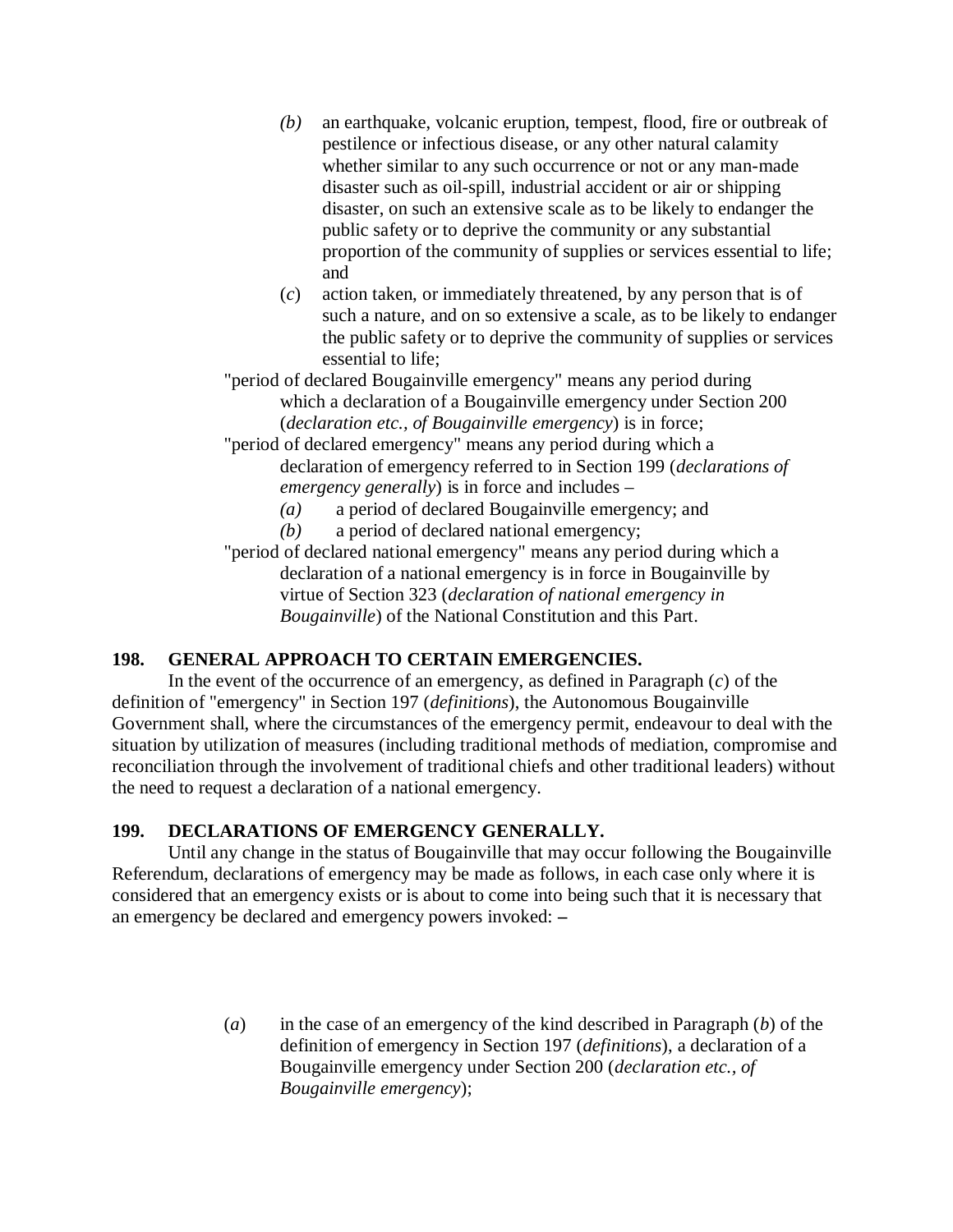- *(b)* a declaration of a national emergency under Section 228 (*declaration, etc., of national emergency*) of the National Constitution –
	- (i) to apply to Bougainville or part of Bougainville made at the request of the Autonomous Bougainville Government under Section 201 (*declaration, etc., of national emergency at request of Autonomous Bougainville Government*); or
	- (ii) in circumstances to which the provisions of Section  $323(1)(d)$ (*declaration of national emergency in Bougainville*) of the National Constitution relate (being circumstances where, due to the urgency of the situation no consultation between the National Government and the Autonomous Bougainville Government has been possible or practical); or
	- (iii) in circumstances to which the provisions of Section 323(2) (*declaration of national emergency in Bougainville*) of the National Constitution relate (being circumstances where a national emergency is declared in respect of the whole of Papua New Guinea or in respect of Bougainville and substantial areas of Papua New Guinea other than Bougainville).

## **200. DECLARATION, ETC., OF BOUGAINVILLE EMERGENCY.**

A declaration of a Bougainville emergency may be made in respect of Bougainville or part of Bougainville by the Bougainville Executive Council and –

- (*a*) shall be notified as widely and effectively as possible; and
- (*b*) expires at the end of 21 days after it has been made but may be extended by the House of Representatives from time to time by an absolute majority vote for a period or periods each not exceeding two months; and
- (*c*) may be revoked at any time by the Bougainville Executive Council or the House of Representatives.

## **201. DECLARATION, ETC., OF NATIONAL EMERGENCY AT REQUEST OF AUTONOMOUS BOUGAINVILLE GOVERNMENT.**

A request to the National Executive Council to advise the Head of State to declare a national emergency referred to in Section 199(*b*)(i) (*declaration of emergency generally*) to apply to Bougainville or part of Bougainville may be made –

- (*a*) if the House of Representatives is sitting by a resolution of the House passed by a simple majority vote; or
- (*b*) if the House is not sitting by the Bougainville Executive Council,

and a request for the declaration to be revoked may be made to the National Executive Council at any time  $by -$ 

- (*c*) the House of Representatives by resolution of the House passed by a simple majority vote; or
- (*d*) the Bougainville Executive Council.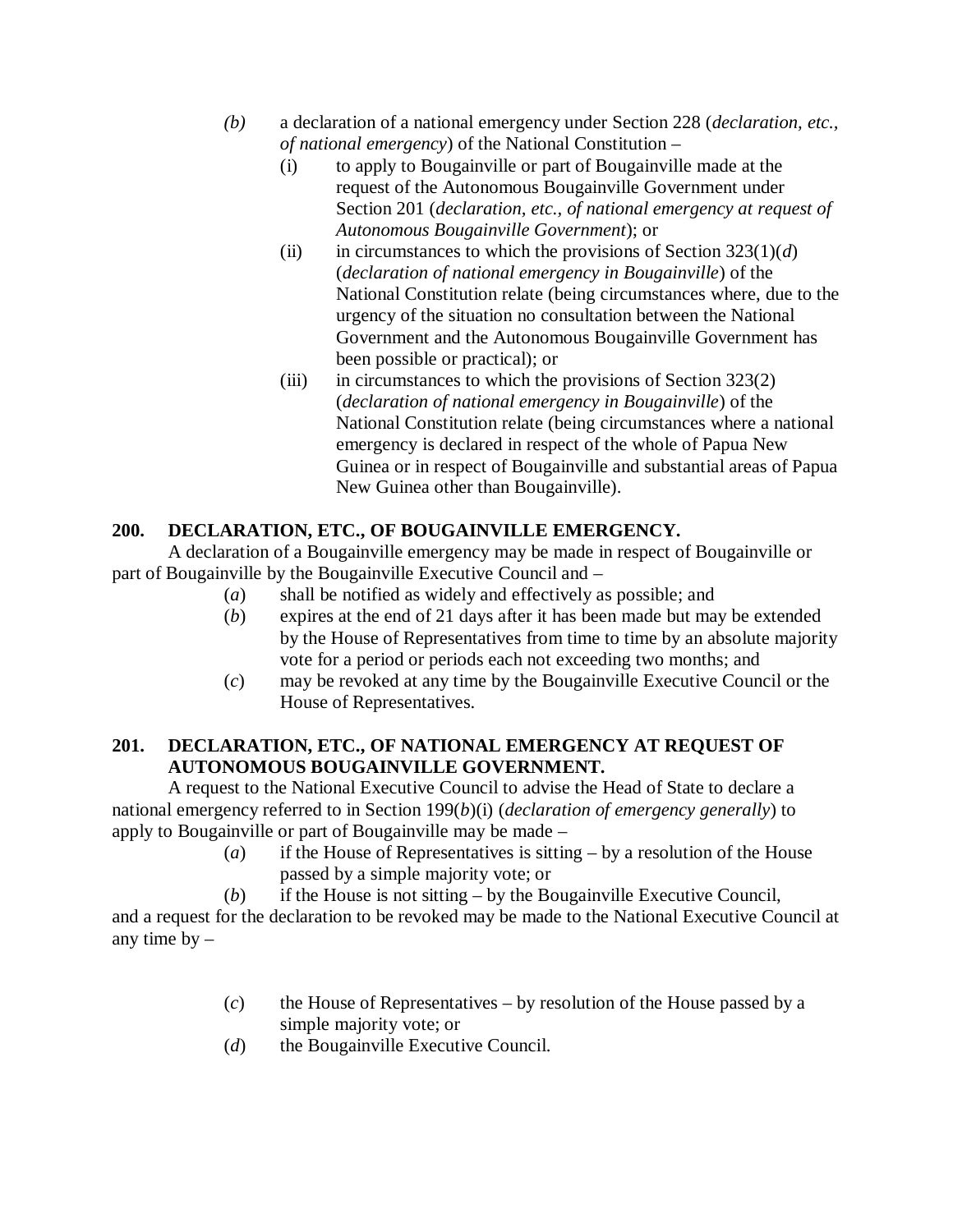## **202. REQUEST FOR REVOCATION OF DECLARATION, ETC., WHERE NATIONAL EMERGENCY DECLARED OTHER THAN AT THE REQUEST OF THE AUTONOMOUS BOUGAINVILLE GOVERNMENT.**

(1) Where a declaration of national emergency referred to in Section 198(*b*)(i) (*declaration of emergency generally*) has been made, in circumstances to which the provisions of Section 323(1)(*d*) (*declaration of national emergency in Bougainville*) of the National Constitution relate, a request for the declaration to be revoked may be made to the National Executive Council at any time by –

- (*a*) the House of Representatives by resolution of the House passed by a simple majority vote; or
- (*b*) the Bougainville Executive Council.

(2) Where a declaration of national emergency has been made in circumstances to which the provisions of Section 323(2) (*declaration of national emergency in Bougainville*) of the National Constitution relate, a request for the declaration to be revoked, or to be revoked in respect of Bougainville, may be made to the National Executive Council at any time  $by -$ 

- *(a)* the House of Representatives by resolution of the House passed by a simple majority vote; or
- *(b)* the Bougainville Executive Council.

# **203. HOUSE OF REPRESENTATIVES CONTROL.**

(1) Unless the House of Representatives is in session at the time of any declaration of emergency referred to in Section 199 (*declarations of emergency generally)* –

- *(a)* it shall be called to meet as soon as practicable, and in any event not later than 10 days, after the declaration; and
- *(b)* thereafter
	- (i) during a period of declared Bougainville emergency or period of declared national emergency to which Section 199(*b*)(i) (*declarations of emergency generally*) relates, shall meet at intervals each not exceeding two months; and
	- (ii) during a period of declared national emergency other than that referred to in Subparagraph (i), shall meet as often as the House of Representatives requires.

(2) At each meeting of the House of Representatives during a period of declared emergency the President shall present to the House of Representatives a statement setting out –

- (*a*) a report on the current position with regard to the circumstances giving rise to the declaration and on the conduct of the emergency; and
- (*b*) the reasons for the declaration of the emergency or for the continuance of it; and
- (*c*) a report on the operation of any Bougainville emergency legislation (where the declaration is of a Bougainville emergency); and
- (*d*) a report on the operation of any national emergency legislation (where the declaration is of a national emergency).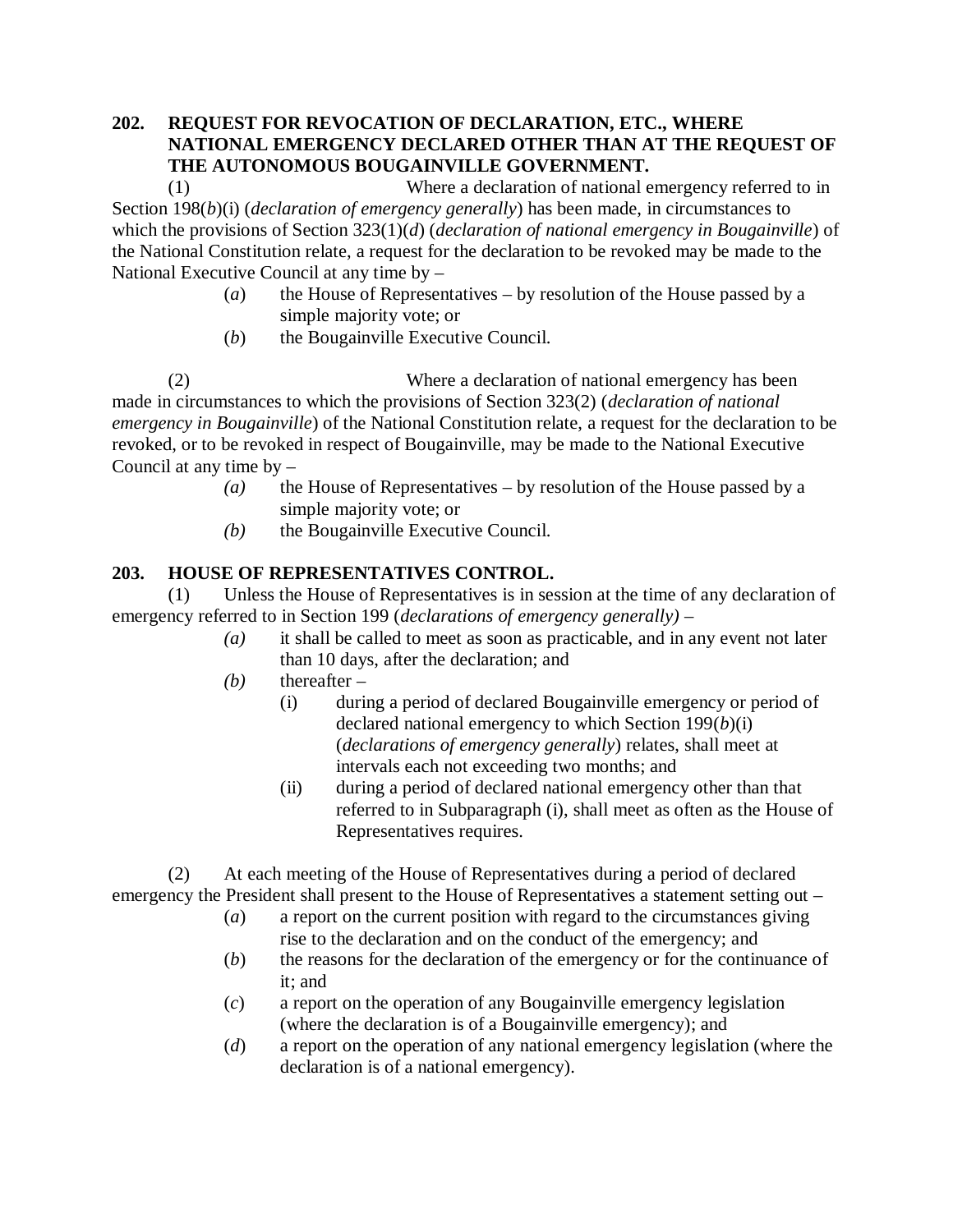### **204. MANAGEMENT AND CONTROL OF EMERGENCIES.**

(1) Subject to this section, a Bougainville law made by an absolute majority vote shall make provision generally for the management and control of emergencies and in particular for –

- *(a)* during a period of declared Bougainville emergency, Bougainville emergency legislation with power to regulate or restrict human rights to the extent reasonably necessary to deal with the emergency concerned and with matters arising out of it, but only so far as is reasonably justifiable in a democratic society having a proper regard for the rights and dignity of mankind; and
- *(b)* a system of emergency committees, comprising members of the House of Representatives, to monitor on behalf of and report to the House of Representatives on the management of the emergency and the need for and operation of the emergency legislation; and
- *(c)* such other matters relating to the emergency as are required, including arrangements for co-operation with the National Government in the management of the emergency.

(2) In principle, the provisions of the Bougainville law referred to in Subsection (1) shall correspond with the provisions of Part X (*emergency powers*) of the National Constitution, with such adaptation as is appropriate.

## **PART XX** – **INTERGOVERNMENTAL RELATIONS AND REVIEW.**

### **205. PRINCIPLES OF INTERGOVERNMENTAL RELATIONS, ETC.,**

(1) Until any change in the status of Bougainville that may occur following the Bougainville Referendum, the general principles of intergovernmental relations between the National Government and the Autonomous Bougainville Government are as follows: **–**

- (*a*) that the autonomy arrangements, having been reached through consultation and co-operation, should be implemented in a like manner;
- (*b*) that there be a procedure to avoid, minimize and resolve disputes;
- (*c*) that the National Government has no power to withdraw powers from the Autonomous Bougainville Government or to suspend it,

being the principles set out in the Bougainville Peace Agreement as implemented in Section 331 (*principles of intergovernmental relations*) of the National Constitution.

(2) The provisions of Division XIV.6 (*intergovernmental relations and review*) of the National Constitution are as set out in Schedule 8 (*National Constitution provisions relating to Intergovernmental Relations and Review*) to this Constitution.

(3) The Bougainville Executive Council shall appoint not less than two persons to be members of the Joint Supervisory Body established under the Bougainville Peace Agreement as implemented in Section 332 (*Joint Supervisory Body*) of the National Constitution.

# **PART XXI.** – **THIS CONSTITUTION.**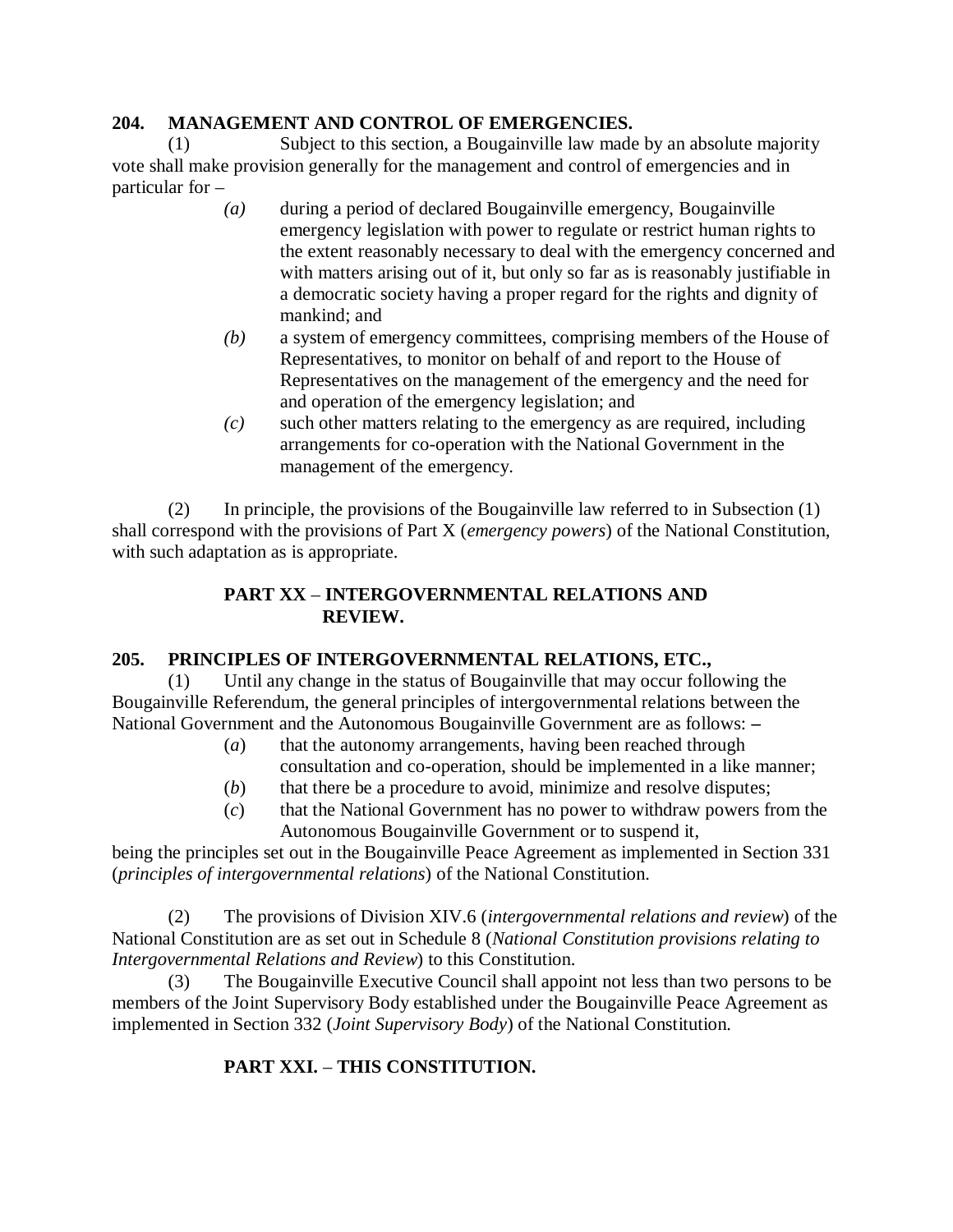### **206. SUPREMACY OF THE CONSTITUTION.**

(1) Until any change in the status of Bougainville that may occur following the Bougainville Referendum, the National Constitution, National Constitutional Laws and National laws are valid and effective in Bougainville as provided in the Bougainville Peace Agreement as implemented in Part XIV (*Peace - Building in Bougainville-Autonomous Bougainville Government and Bougainville Referendum*) of the National Constitution.

(2) Subject to Subsection (1), this Constitution is the Supreme Law of Bougainville and subject to Section 213 (*construction of Bougainville laws*), all Bougainville laws and all acts (whether legislative, executive or judicial) that are inconsistent with it are, to the extent of the inconsistency, invalid and ineffective.

(3) The provisions of this Constitution are self-executing as far as their respective natures and subject matters allow.

## **207. ALTERATION OF THIS CONSTITUTION.**

This Constitution may be altered in accordance with Part XXII (*Alteration of this Constitution and of Part XIV (Bougainville Constitution and Bougainville Referendum) of the National Constitution, etc.,).*

### **208. EVOLUTION OF THIS CONSTITUTION AND OF THE AUTONOMOUS BOUGAINVILLE GOVERNMENT.**

It is the intention of the People of the Autonomous Region of Bougainville that this Constitution and the Autonomous Bougainville Government should develop and evolve as the circumstances and resources of Bougainville change.

### **209. INTERPRETATIVE JURISDICTION.**

(1) Until any change in the status of Bougainville that may occur following the Bougainville Referendum, the –

- (*a*) Bougainville High Court; or
- (*b*) Supreme Court,

have original jurisdiction, to the exclusion of other courts, as to any question relating to the interpretation or application of any provision of this Constitution.

(2) Subject to this Constitution, where any question relating to the interpretation or application of a provision of this Constitution arises in any court other than the Bougainville High Court or the Supreme Court, the court or tribunal shall, unless the matter is trivial, vexatious or irrelevant, refer the matter to the Bougainville High Court or to the Supreme Court and take whatever other action (including adjournment of proceedings) is appropriate.

# **210. SPECIAL REFERENCES TO BOUGAINVILLE HIGH COURT.**

(1) Subject to Subsection (4), the Bougainville High Court shall, on application by an authority referred to in Subsection (3), give its opinion on any question relating to the interpretation or application of any provision of this Constitution, including (but without limiting the generality of that expression) any question as to the validity of a Bougainville law or proposed Bougainville law.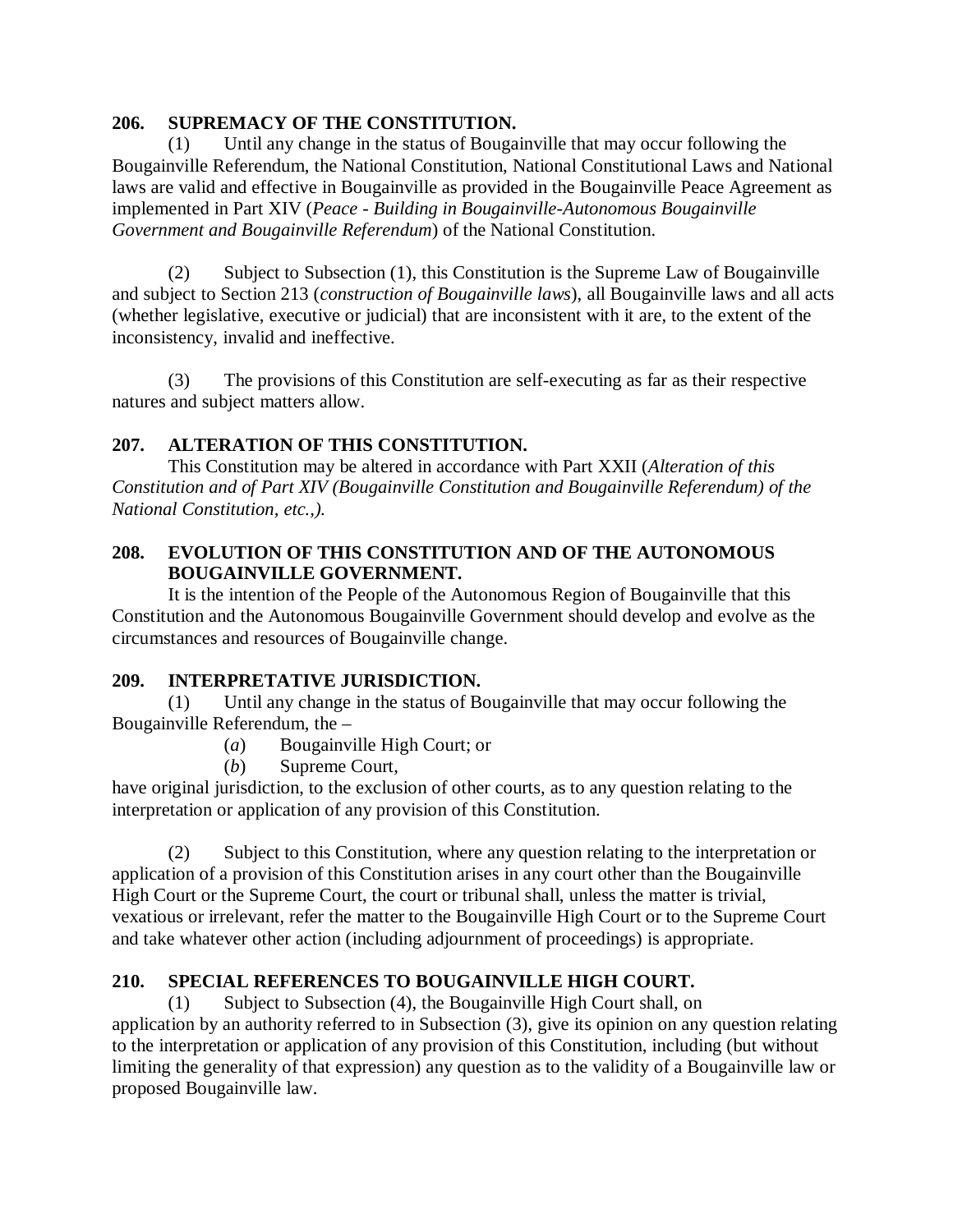(2) The opinion given under Subsection (1) has the same binding effect as any other decision of the Bougainville High Court.

(3) The following authorities only are entitled to make application under Subsection  $(1)$ : –

- (*a*) the House of Representatives;
- (*b*) the President;
- (*c*) the Bougainville Executive Council;
- *(d)* the Bougainville Ombudsman;
- *(e)* any of the Law Officers of Bougainville;
- (*f*) the Speaker;
- (*g*) the Bougainville Law Reform Commission.

(4) Subject to any Bougainville law, the Rules of Court of the Bougainville High Court may make provision in respect of matters relating to the jurisdiction of the Bougainville High Court under this section, and in particular as to **–**

- (*a*) the form and content of questions to be decided by the Bougainville High Court; and
- (*b*) the provision of counsel adequate to enable full argument before the Bougainville High Court of any question; and
- (*c*) cases and circumstances in which the Bougainville High Court may decline to give an opinion.

(5) In this section, "proposed Bougainville law" means a proposed Bougainville law that has been formally placed before the House of Representatives.

#### **211. SPECIAL STATUS OF THE PREAMBLE.**

(1) The Preamble to this Constitution forms part of this Constitution and, as appropriate –

- (*a*) the other provisions of this Constitution and all other Bougainville laws shall be read and applied in the light of the Preamble and so as to give effect to it; and
- (*b*) in particular, it is the will of the people of Bougainville, expressed through the Bougainville Constituent Assembly, that in the interpretation and application of this Constitution and all other Bougainville laws, the courts shall give full weight to the provisions of the Preamble.
- (2) The provisions of the Preamble are non-justiciable.

(3) Notwithstanding Subsection (2), it is the duty of the Autonomous Bougainville Government and of all Bougainville Government Services and officers thereof, as far as within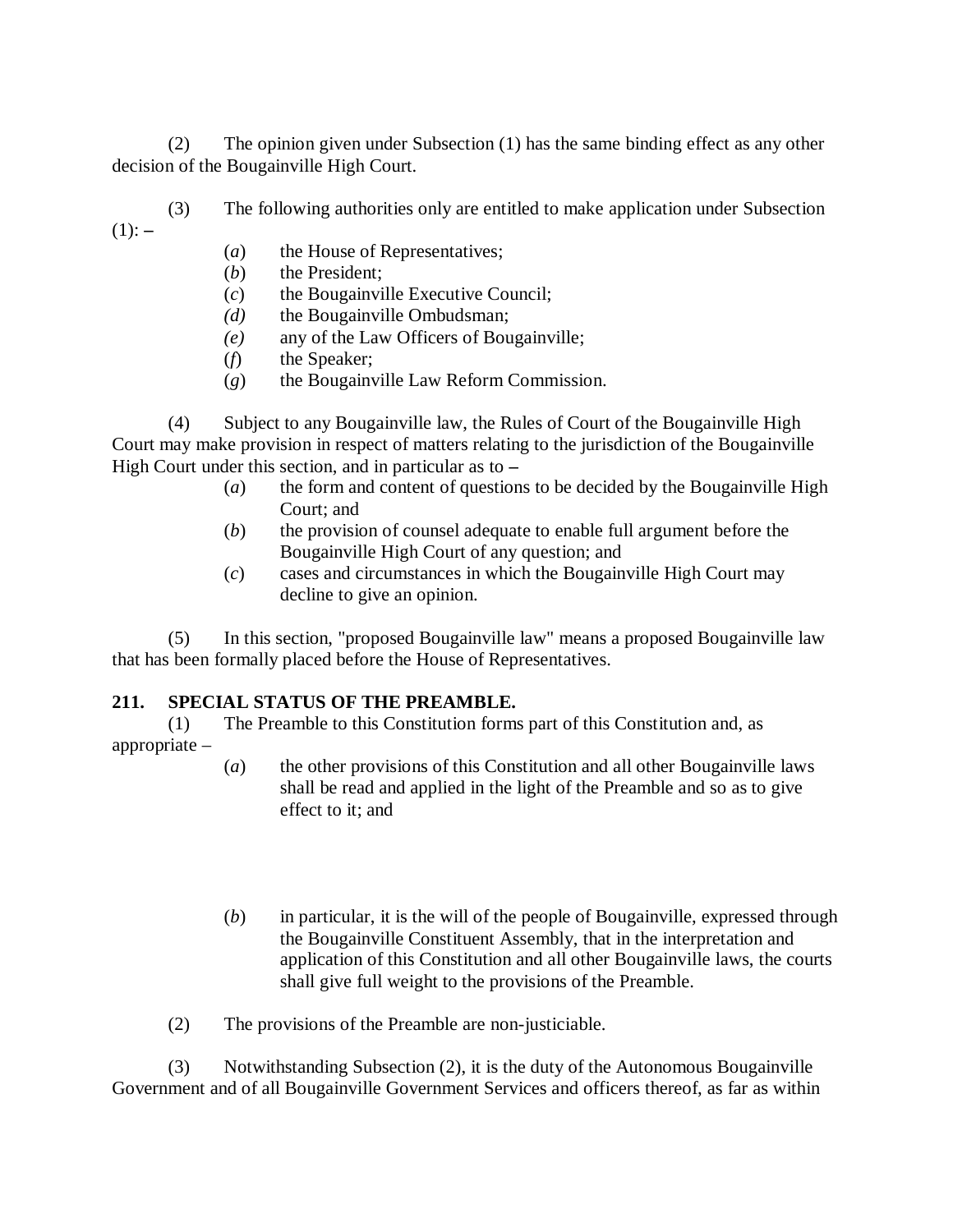their respective capacities and resources, and all other Bougainville governmental bodies, to apply and give effect to the Preamble as far as is within their respective powers.

## **212. CONSTRUCTION OF THE CONSTITUTION GENERALLY.**

(1) Subject to Section 213 (*construction of Bougainville laws*), for the purposes of the interpretation of this Constitution, Schedule 2 (*Rules for shortening and interpretation of this Constitution*) to this Constitution applies.

(2) The Schedules to this Constitution form part of the Constitution.

## **213. CONSTRUCTION OF BOUGAINVILLE LAWS.**

Until any change in the status of Bougainville that may occur following the Bougainville Referendum, it is hereby declared that –

- *(a)* this Constitution shall be read and construed subject to the National Constitutional Laws; and
- *(b)* the Bougainville laws shall be made under this Constitution and shall be read and construed subject to this Constitution, and where a Bougainville law exceeds the authority of this Constitution –
	- (i) to the extent that it exceeds the authority of this Constitution it is invalid; and
	- (ii) to the extent that it does not exceed the authority of this Constitution – it is valid.

## **214. USE OF CERTAIN MATERIALS AS AIDS TO INTERPRETATION.**

(1) The following materials may be used, so far as they are relevant, as aids to interpretation where any question relating to the interpretation of this Constitution arises: **–**

- *(a)* the Bougainville Peace Agreement;
- *(b)* the draft Constitution prepared by the Bougainville Constitutional Commission and the Report of the Bougainville Constitutional Commission;
- *(c)* the official record of debates and of votes and of proceedings in the Bougainville Constituent Assembly;
- *(d)* any other papers used or tabled for the purpose of, or in connection with, those debates.
- (2) A Bougainville law  $-$ 
	- (a) shall identify the papers referred to in Subsection  $(1)(d)$ ; and
	- *(b)* may make provision for the manner of proof of the documents and papers referred to in Subsection (1).

### **215. ENFORCEMENT OF THIS CONSTITUTION.**

(1) In any circumstances where there is no, or insufficient, administrative structure or procedural laws in place, effect shall nevertheless be given to the provisions of this Constitution, as far as practicable, in the light of the Preamble and the other provisions of Bougainville laws,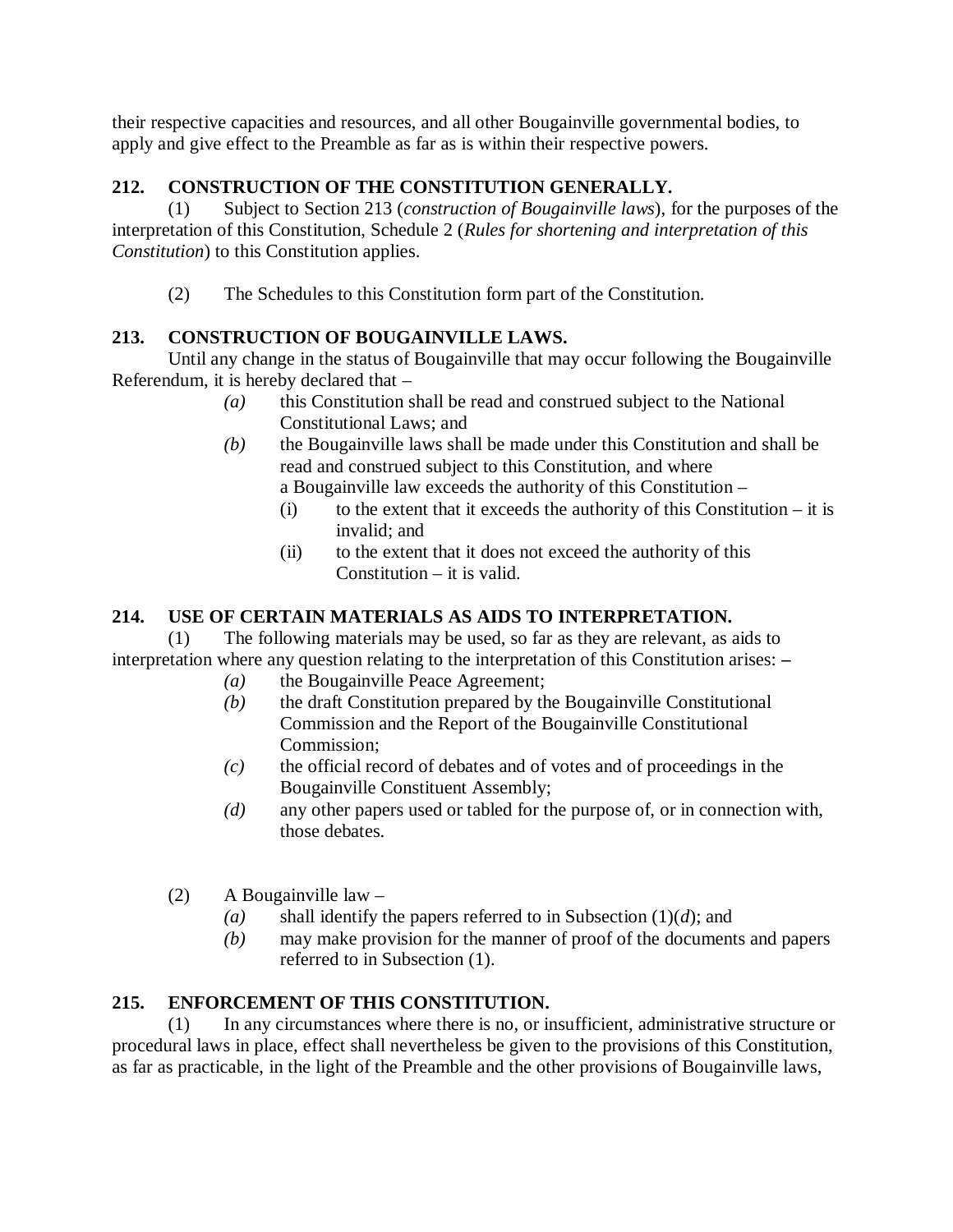and by way of analogy from other laws (both Bougainville laws and National laws), general principles of justice and generally accepted doctrine.

(2) A Bougainville law may make provision for the enforcement of any provision of this Constitution, and for establishing procedures and penalties for its enforcement.

(3) The Bougainville High Court may, if it thinks it proper to do so, make any order it thinks proper for preventing or remedying a breach of any prohibition, restriction or duty imposed by this Constitution.

# **216. ACCESSIBILITY OF THE CONSTITUTION.**

The Autonomous Bougainville Government shall endeavour to ensure that this Constitution is accessible to the People and to this end shall –

- *(a)* arrange for translation of this Constitution into Tok Pisin and as many tok ples as possible; and
- *(b)* prepare and circulate widely, explanatory material about the Constitution in English, Tok Pisin and as many tok ples as possible.

## **PART XXII. – ALTERATION OF THIS CONSTITUTION AND OF PART XIV (***BOUGAINVILLE GOVERNMENT AND BOUGAINVILLE REFERENDUM***) OF THE NATIONAL CONSTITUTION, ETC.,**

*Division 1. – Amendment of Part XIV (Bougainville Government and Bougainville Referendum) of the National Constitution, etc.,*

## **217. REQUIREMENTS FOR AMENDMENT OF PART XIV (***BOUGAINVILLE GOVERNMENT AND BOUGAINVILLE REFERENDUM***) OF THE NATIONAL CONSTITUTION, ETC.,**

(1) In this section, "relevant National Constitutional Law" means **–**

- *(a)* Part XIV (*Bougainville Government and Bougainville Referendum*) of the National Constitution; and/or
- *(b)* The *Organic Law on Peace-Building in Bougainville-Autonomous Bougainville Government and Bougainville Referendum*.

(2) The requirements for amendment of a relevant National Constitutional Law are as provided by Section 345 (*requirement for amendment of this Part, etc.,*), of the National Constitution and the provisions of this section relating to procedures in Bougainville in respect of such amendment are to give effect to and are not in reduction of the provisions of Section 345 (*requirement for amendment of this Part, etc.,*) of the National Constitution.

(3) A Bougainville law, which shall be made within one year of the first meeting of the House of Representatives, shall make provision for all matters relating to the consultation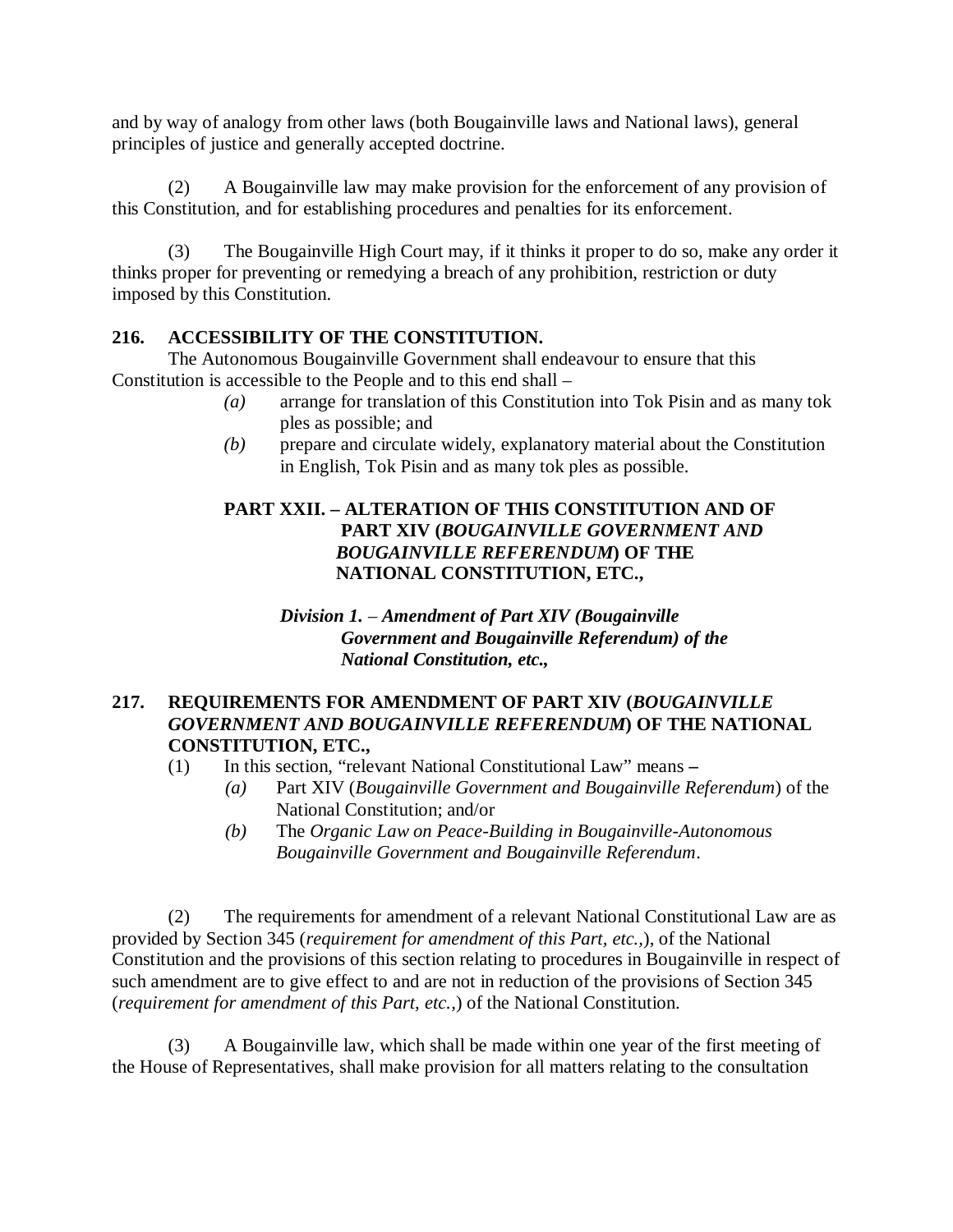required by Subsections (4) and (5) of this section and Section 218(1)(*a*) (*National Constitutional Regulations*).

(4) Subject to Subsection (6), where the Autonomous Bougainville Government proposes to seek to present or have presented an amendment to a relevant National Constitutional Law, it shall, before complying with Section 345(2) (*requirement for amendment of this Part, etc.,*) of the National Constitution, consult, in accordance with a Bougainville law, with –

- (*a*) heads of levels of formal government below the level of the Autonomous Bougainville Government; and
- (*b*) representatives of the traditional chiefs and other traditional leaders at district level; and
- (*c*) representatives of Churches in Bougainville.

(5) Subject to Subsection (6), where the Autonomous Bougainville Government becomes aware, through consultation or review under Section 345(2) (*requirement for amendment of this Part, etc.,*) of the National Constitution, of an amendment proposed by the National Government to a relevant National Constitutional Law, it shall, before finalizing consultation on the matter with the National Government –

- *(a)* table the proposed amendment in the House of Representatives; and
- *(b)* provide adequate opportunities for consultation with and consult with **–**
	- (i) heads of levels of formal government below the level of the Autonomous Bougainville Government; and
	- (ii) representatives of the traditional chiefs and other traditional leaders at district level; and
	- (iii) representatives of Churches in Bougainville.
- $(6)$  Where
	- (*a*) the National Government notifies the Autonomous Bougainville Government that the National Government considers that a proposed amendment of a relevant National Constitutional Law is noncontroversial; or
	- (*b*) the Autonomous Bougainville Government considers that a proposed amendment of a relevant National Constitutional Law is noncontroversial,

the Autonomous Bougainville Government shall refer the matter to the House of Representatives, and the House of Representatives may, by an absolute majority vote, decide that the consultation referred to in Subsections (4) and (5) is not required.

(7) The question, whether or not a matter referred to in Subsection (6), is noncontroversial, is non-justiciable.

(8) Before the second vote in the National Parliament in accordance with Section 14 (*making of alterations to the Constitution and Organic Laws*) of the National Constitution on an amendment proposed by the Autonomous Bougainville Government or by the National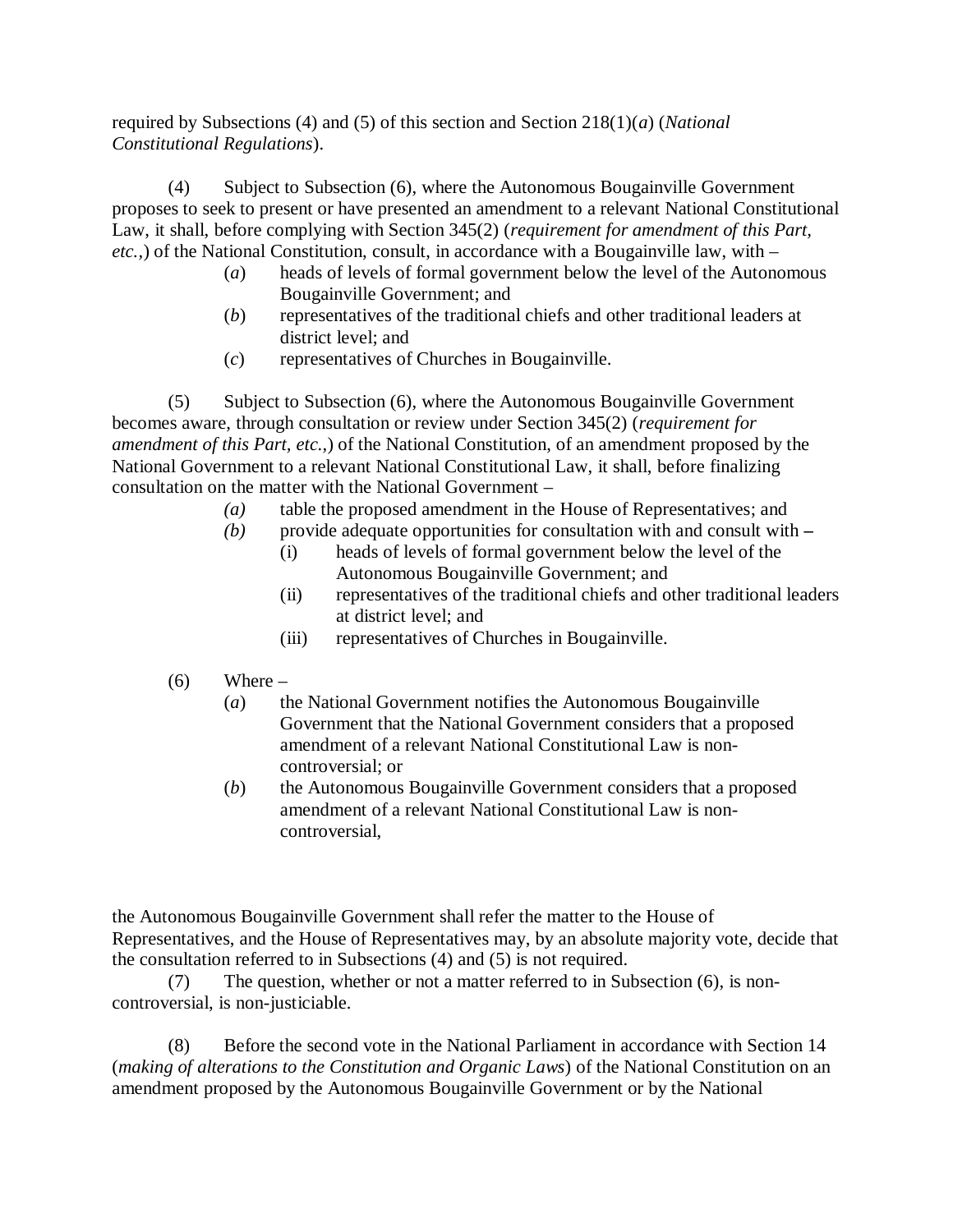Government to a relevant National Constitutional Law, a motion shall be moved in the House of Representatives in favour of the amendment presented to the National Parliament.

(9) In order for the second vote in the National Parliament to proceed (and, if the vote achieves the majority required, for the amendment to become law), the motion in the House of Representatives referred to in Subsection (5) must be passed –

- *(a)* where the amendment presented to the National Parliament is to Division XIV.7 (*Bougainville Referendum*) – by a two-thirds absolute majority vote; and
- (*b*) where the amendment presented to the National Parliament is to any other Division of Part XIV (*Bougainville Government and Bougainville Referendum*) or to an Organic Law made under Part XIV – by a simple majority vote.

(10) The person presiding over the House of Representatives on the occasion of a vote taken under Subsection (9)(*a*) or (*b*) shall, as soon as practicable after the vote has been taken, send to the Speaker of the National Parliament, details of the result of the vote.

(11) The failure of any party, with whom the Autonomous Bougainville Government is required to consult under Subsection  $(4)(a)$ ,  $(b)$  or  $(c)$  or  $(5)(b)$ , to take part in the consultation process, does not invalidate the consultation process.

## **218. NATIONAL CONSTITUTIONAL REGULATIONS.**

(1) Subject to Subsection (3), where the Bougainville Executive Council becomes aware of any proposal by the National Government for Constitutional Regulations to be made, amended or repealed under Section 349 (*Constitutional Regulations*) of the National Constitution or Section 66 (*Constitutional Regulations*) of the *Organic Law on Peace-Building in Bougainville* **–** *Bougainville Autonomous Government and Bougainville Referendum* it shall –

- *(a)* consult, within a reasonable time, in accordance with a Bougainville law, with  $-$ 
	- (i) the House of Representatives; and
	- (ii) heads of levels of formal government below the level of the Autonomous Bougainville Government; and
	- (iii) representatives of the traditional chiefs and other traditional leaders at district level; and
	- (iv) representatives of Churches in Bougainville; and
- *(b)* thereafter move a motion in the Bougainville Executive Council that approval of the proposal be given.

(2) Where the motion referred to in Subsection  $(1)(b)$  is passed by a simple majority vote, approval shall be given to the National Government.

(3) The House of Representatives may, by an absolute majority vote, decide that the consultation referred to in Subsection  $(1)(a)$  is not required in respect of a matter, considered by it in its absolute discretion, to be non-controversial.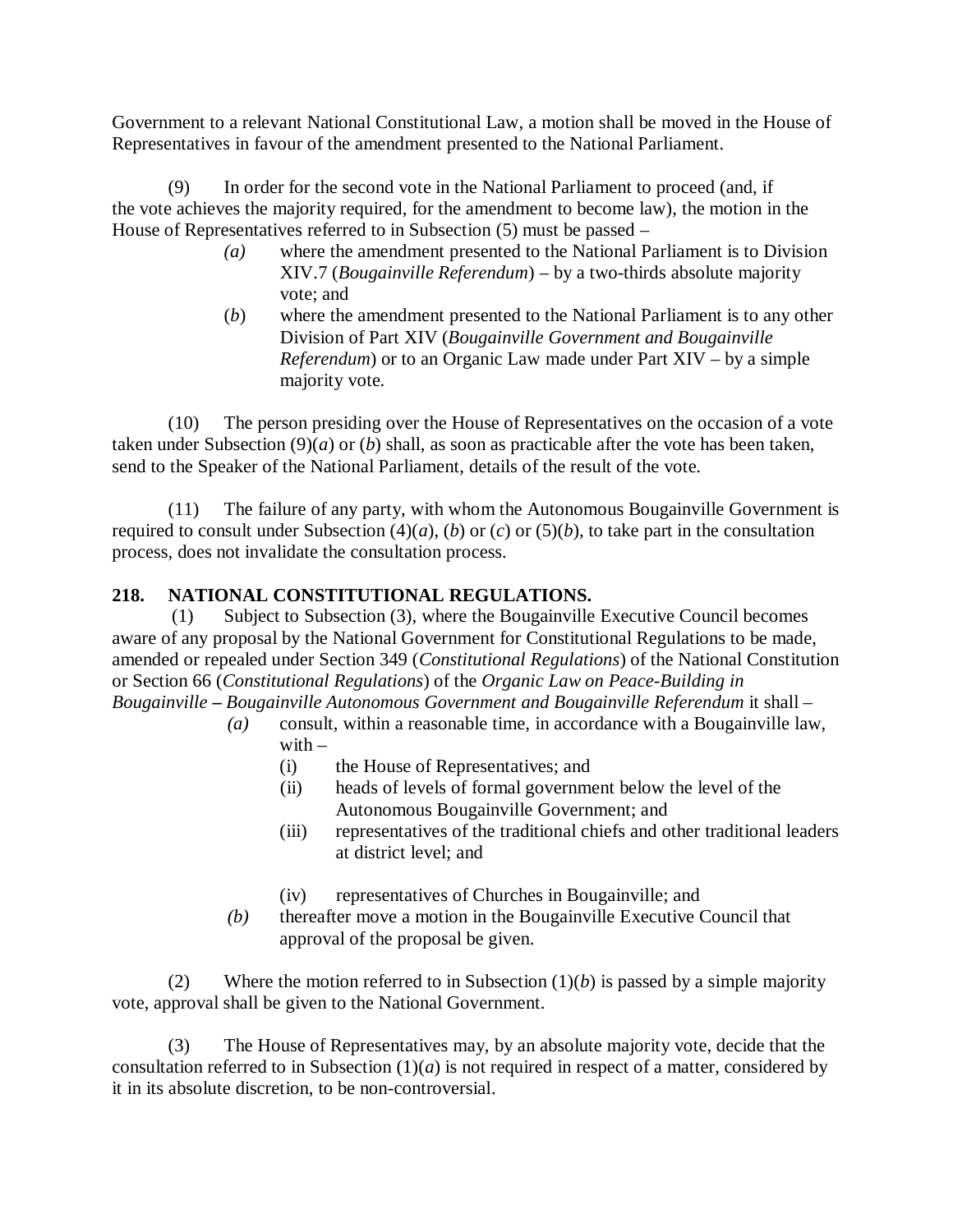(4) The question, whether or not a matter referred to in Subsection (3), is noncontroversial, is non-justiciable.

(5) The failure of any party, with whom the Autonomous Bougainville Government is required to consult under Subsection  $(1)(a)$ , to take part in the consultation process, does not invalidate the consultation process.

#### *Division 2.* **–** *Alterations to this Constitution.*

#### **219. MAKING OF ALTERATIONS TO THIS CONSTITUTION.**

(1) This Constitution may be altered in accordance with this section or, in respect of certain Schedules, with Section 10(1*)(c*) (*Schedules repeating certain provisions of National Constitutional Laws*), but not so as to make any provision of this Constitution non-compliant with the Bougainville Peace Agreement as implemented in Part XIV (*Bougainville Government and Bougainville Referendum*) of the National Constitution.

(2)A proposed law to alter this Constitution must be supported, on at least two occasions after opportunity for debate on the merits, on a division in accordance with Standing Orders of the House of Representatives by the majority of votes as follows: **–**

- *(a)* an alteration to Section 194 (*procedure in relation to the Bougainville Referendum*) – a three-quarters absolute majority vote;
- *(b)* an alteration to this section **–** a three-quarters absolute majority vote;
- *(c)* an alteration to any other provision of this Constitution a two-thirds absolute majority vote.

(3) Where any amendment to this Constitution is proposed, the Bougainville Executive Council shall, in accordance with the Bougainville Peace Agreement as implemented in Section 287 (*amendment of Bougainville Constitution*) of the National Constitution –

- *(a)* give notification of it to the National Minister responsible for Bougainville Affairs; and
- *(b)* where so requested by the National Government, consult with the National Government in relation to the proposed amendment.

(4) Before the House of Representatives votes for the first time on a proposed law to amend this Constitution, the House of Representatives shall consult, in accordance with a Bougainville law, with –

- (*a*) heads of levels of formal government below the level of the Autonomous Bougainville Government; and
- (*b*) representatives of the traditional chiefs and other traditional leaders at district level; and
- *(c)* representatives of Churches in Bougainville.

(5) The opportunities for debate referred to in Subsection (2) must have been –

(*a*) during different meetings of the House of Representatives; and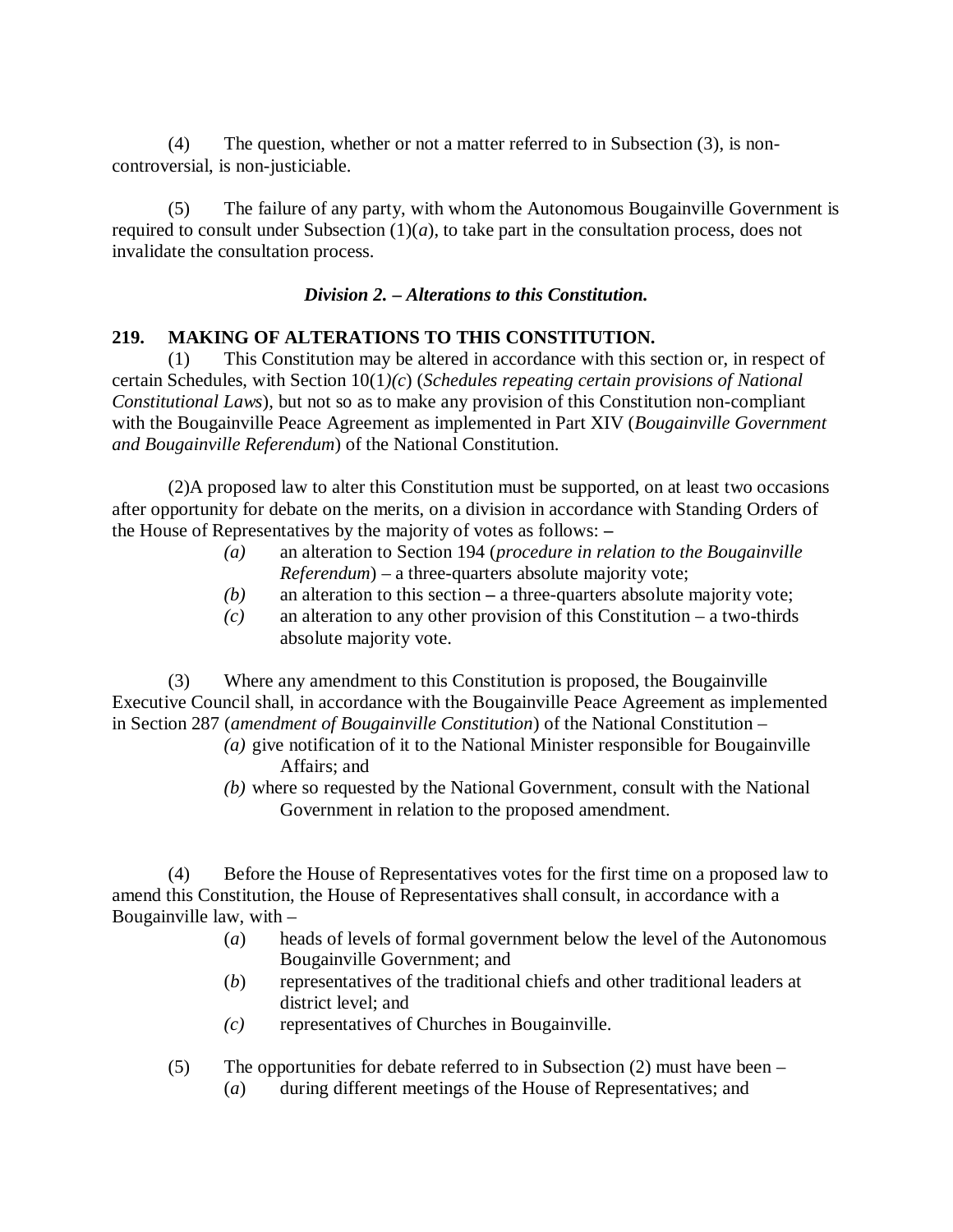(*b*) separated in time by at least two months,

and the proposed law must be circulated, in accordance with Standing Orders of the House of Representatives, to all members of the House of Representatives before it is formally introduced into the House of Representatives.

(6) In his certificate under Section 66 (*certification as to making of laws*), the Speaker shall, in the case of a law made to alter this Constitution –

- (*a*) certify that the requirements of Subsections (4) and (5) were complied with; and
- $(b)$  state
	- (i) the date on which each vote was taken; and
	- (ii) in relation to each vote, the number of seats in the House of Representatives at the time and the respective numbers of members of the House of Representatives voting for and against the proposal,

and the certificate is, in the absence of proof to the contrary, conclusive evidence of the matters so stated.

(7) Unless the House of Representatives decides otherwise in a particular case, Subsection (2) does not apply where the Speaker, after consultation with the Chief Justice of Bougainville or the most senior Bougainville Judge available, certifies that the proposed law **–**

- (*a*) does not affect the substance of the provision to be altered by it; or
- (*b*) is designed to correct a self-evident error or omission; or
- (*c*) is merely incidental to or consequential on some other alteration  $of -$ 
	- (i) this Constitution; or
	- (ii) Part XIV (*Bougainville Government and Bougainville Referendum*) of the National Constitution; or
	- (iii) *The Organic Law on Peace-Building in Bougainville-Autonomous Bougainville Government and Bougainville Referendum*,

and such a proposed law may be made in the same way as Bougainville laws.

(8) The Bougainville High Court may, on the application of any person made within four weeks after the date of a certificate under Subsection (7) or such further time as a Bougainville Judge, on application made within that period, considers reasonable in the particular circumstances, disallow the certificate, but otherwise the certificate is conclusive.

# **PART XXIII. – REVIEW OF THIS CONSTITUTION, ETC.,**

# **220. REVIEW OF THIS CONSTITUTION, ETC.,**

(1) There shall be a review of the provisions and working of this Constitution –

- (*a*) immediately preceding a review held under Section 337(1)(*a*) (*reviews*) of the National Constitution; and
- (*b*) at such other times as the House of Representatives may direct.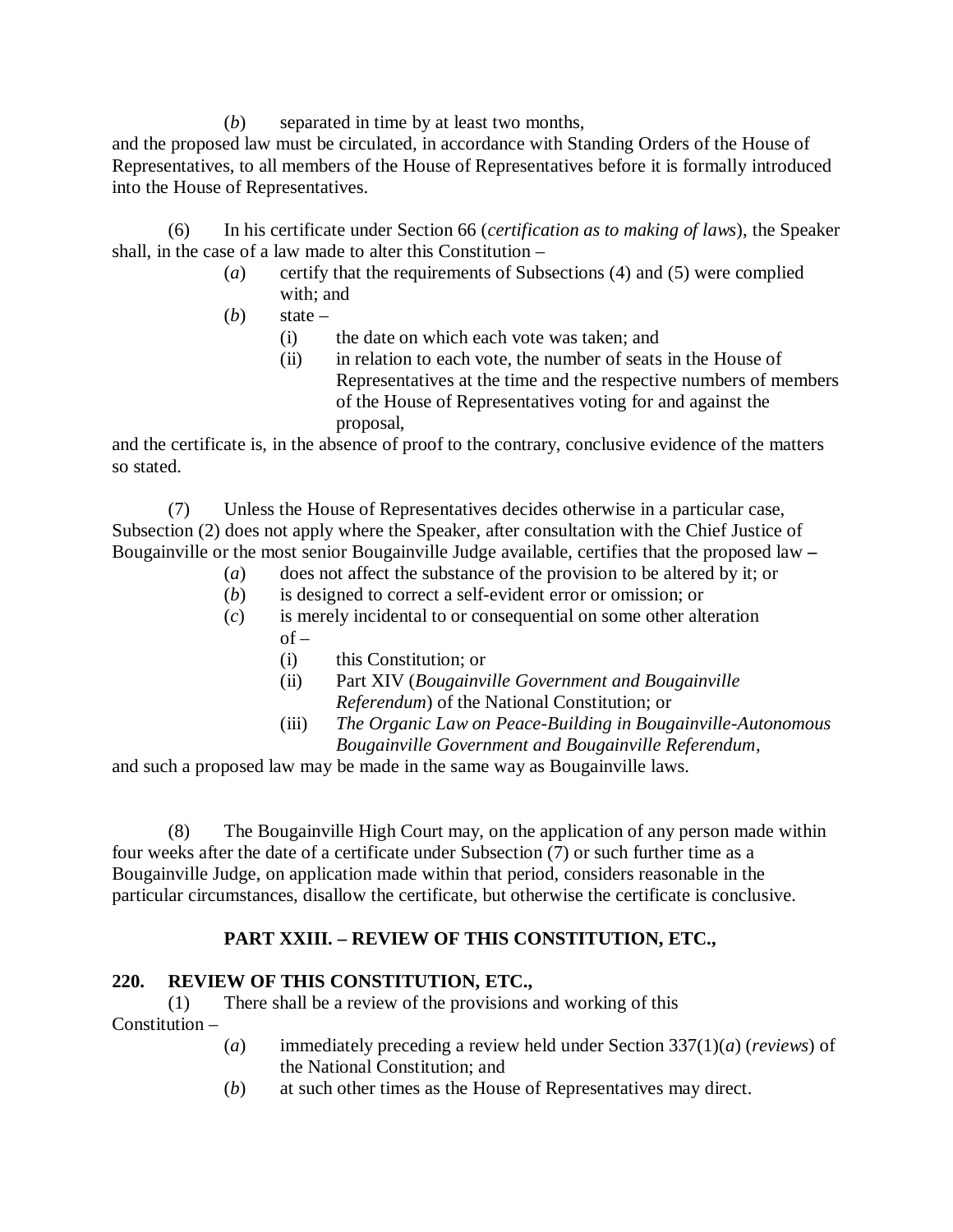(2) A review of the provisions and working of this Constitution may make recommendations as to amendment of this Constitution or of Bougainville laws or of administrative practices.

(3) A Bougainville law made by an absolute majority vote shall make provision for the manner in which a review of the provisions and working of this Constitution shall be conducted, for the appointment of a person or body to undertake the review and for all matters relevant to the conduct of the review.

(4) A report on the findings of each review shall be sent by the person or body responsible for conducting the review to the Speaker for presentation to the House of Representatives.

(5) A Bougainville law may make provision for a Bougainville Law Reform Commission and for its composition, functions, powers and operation.

# **PART XXIV. – MISCELLANEOUS.**

# **221. LEGAL CAPACITY OF AUTONOMOUS BOUGAINVILLE GOVERNMENT.**

(1) The Autonomous Bougainville Government has power to acquire, hold and dispose of property of any kind and to make contracts in accordance with a Bougainville law.

(2) The Autonomous Bougainville Government may sue and be sued in accordance with a Bougainville law.

# **222. BOUGAINVILLE CONSTITUTIONAL REGULATIONS.**

(1) The Bougainville Executive Council may make Bougainville Constitutional Regulations, not inconsistent with this Constitution, prescribing all matters that by this Constitution are required or permitted to be prescribed or are necessary or convenient to be prescribed by Bougainville Constitutional Regulation.

(2) A Bougainville Constitutional Regulation shall be tabled in the House of Representatives as soon as practicable after being made, and may be disallowed by the House of Representatives at any time.

(3) Where any Bougainville Constitutional Regulation is proposed, the Bougainville Executive Council shall –

- *(a)* give notification of it to the National Minister responsible for Bougainville Affairs; and
- *(b)* where so requested by the National Government, consult with the National Government in relation to the proposed Bougainville Constitutional Regulation.

# **223. PUBLIC PURPOSES.**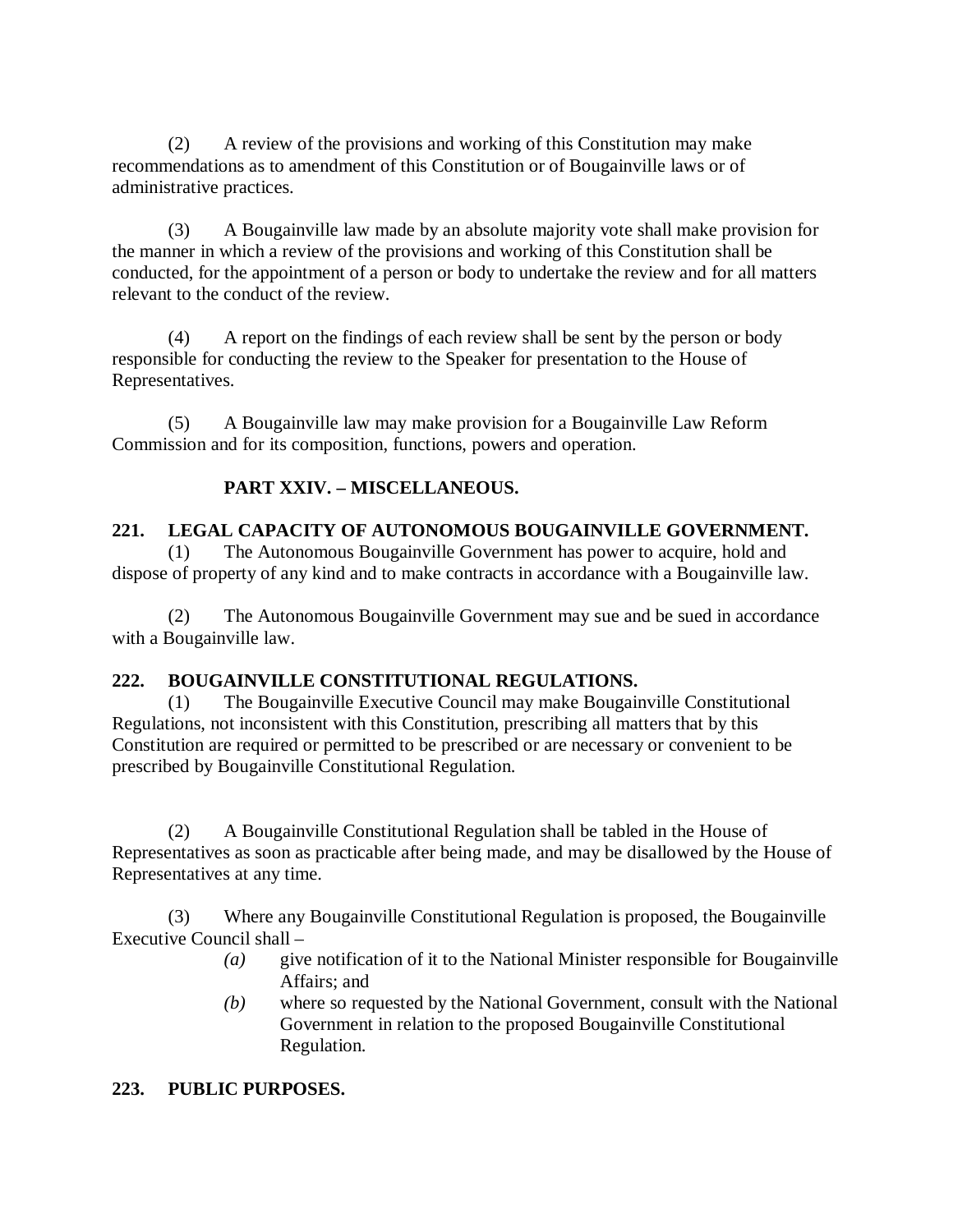(1) The purposes of the Autonomous Bougainville Government are public purposes for the purpose of Section 53 (*protection from unjust deprivation of property*) of the National Constitution.

(2) A Bougainville law may declare that a purpose is a public purpose for the purposes of –

- (*a*) Section 53 (*protection from unjust deprivation of property*) of the National Constitution; or
- (*b*) any Bougainville law that requires such a declaration.

## **224. TRANSITIONAL PROVISIONS CONTAINED IN ORGANIC LAW.**

Transitional provisions relating to –

- (*a*) transfer of assets, etc.,; and
- (*b*) former Provincial laws; and
- (*c*) saving of contracts, etc.,; and
- (*d*) registration of title of land; and
- (*e*) pending legal proceedings,

are as contained in Part VI (*additional transitional provisions*) of the *Organic Law on Peace-Building in Bougainville - Autonomous Bougainville Government and Bougainville Referendum*, which Part is set out in Schedule 9 (*Transitional provisions – Part VI of Organic Law on Peace-Building in Bougainville – Bougainville Government and Bougainville Referendum*) to this Constitution.

## **225. APPLICATION OF OTHER LAWS.**

Where any  $-$ 

(*a*) National Constitutional Law; or

(*b*) Act of the National Parliament,

contains a reference, express or implied, to **–**

- (*c*) the North Solomons Province or Bougainville Province that reference shall, unless the context otherwise requires, be read as a reference to the Autonomous Region of Bougainville or Bougainville; and
- (*d*) the North Solomons Provincial Government, the Bougainville Transitional Government or the Bougainville Interim Provincial Government – that reference shall, unless the context otherwise requires, be read as a reference to the Autonomous Bougainville Government.

### **226. BOUGAINVILLE GAZETTE**

(1) There shall be an official journal of the Autonomous Bougainville Government which shall be known as the Bougainville Gazette.

(2) A Bougainville law shall make provision for all matters relating to the Bougainville Gazette.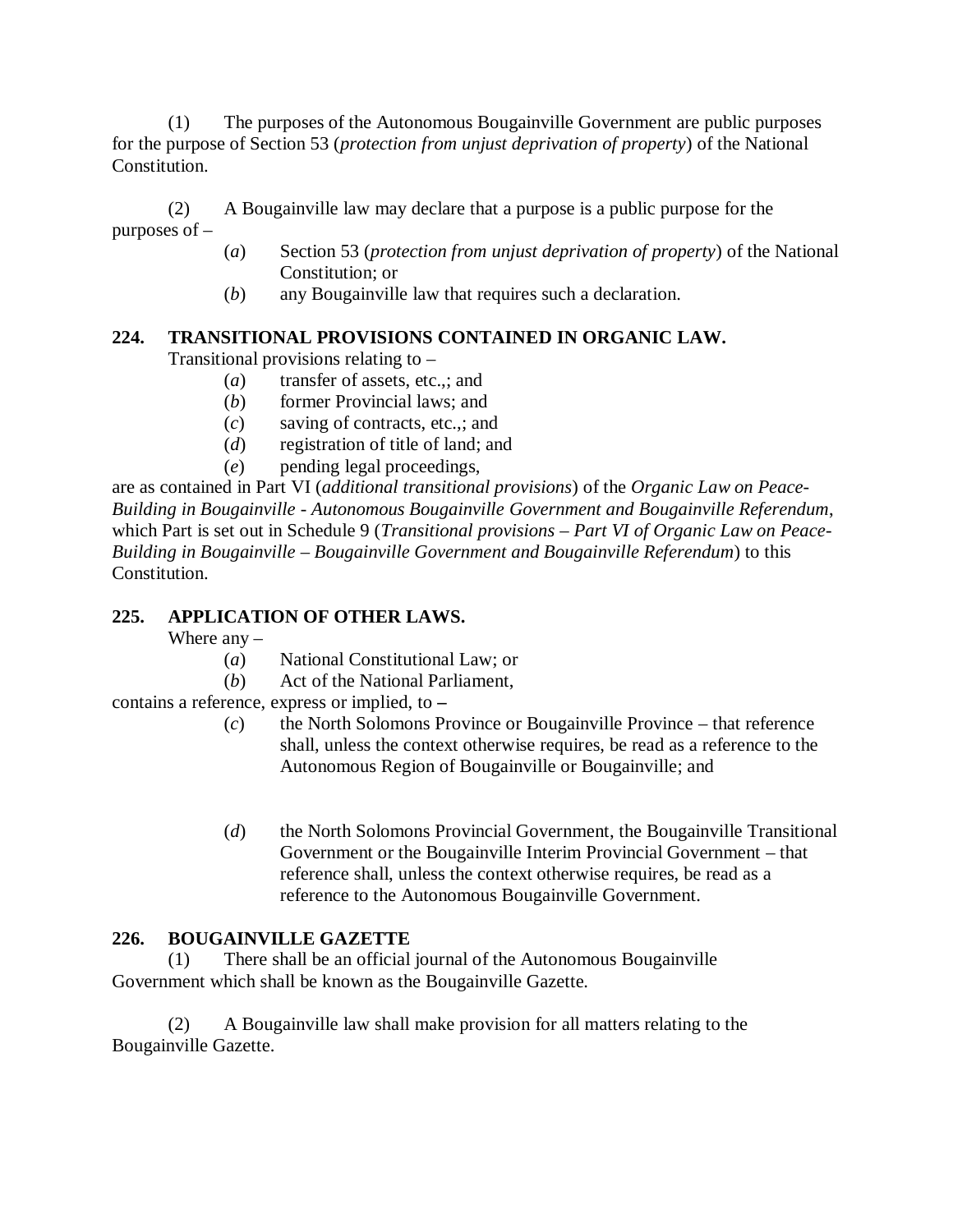### **PART XXV. – FIRST BOUGAINVILLE GENERAL ELECTION AND FIRST MEETING OF HOUSE OF REPRESENTATIVES.**

#### *Division 1. – General.*

#### **227. EFFECT OF THIS PART.**

The provisions of this Part have effect notwithstanding anything to the contrary in the preceding provisions of this Constitution.

#### **228. PURPOSES OF THIS PART.**

The purposes of this Part are –

- *(a)* to enable elections to be conducted to elect the first President of the Autonomous Region of Bougainville and the members of the first House of Representatives; and
- *(b)* to effect the establishment of the Autonomous Bougainville Government.

#### **229. INTERPRETATION.**

In this Part –

"first Bougainville general election" means the first election of the President of the Autonomous Region of Bougainville and of the members of the House of Representatives.

*Division 2. Powers and Duties of Bougainville Interim Provincial Government in consultation with Bougainville People's Congress.*

### **230. EXISTING FACILITIES AND PERSONNEL TO BE USED WHERE PRACTICABLE.**

In carrying out its functions under this Part, the Bougainville Interim Provincial Government, in consultation with the Bougainville People's Congress, shall at all times,

where practicable, utilize existing facilities and personnel of the Bougainville Administration and the appropriate National Government bodies, after making a request for and receiving agreement for the utilization of such facilities and personnel.

## **231. BOUGAINVILLE INTERIM PROVINCIAL GOVERNMENT IN CONSULTATION WITH THE BOUGAINVILLE PEOPLE'S CONGRESS MAY ISSUE DIRECTIONS, ETC., IN CERTAIN CIRCUMSTANCES.**

Where the Bougainville Interim Provincial Government, in consultation with the Bougainville People's Congress, is unable fully to carry out its functions or exercise its powers under this Part due to a want of legislative provision or due to an inadequate legislative provision, the Bougainville Interim Provincial Government, in consultation with the Bougainville People's Congress, may issue directions to remedy the want or inadequacy of legislative provision but only to the extent necessary to ensure attainment of the purposes referred to in Section 228 (*a*) and (*b*) (*purposes of this Part*).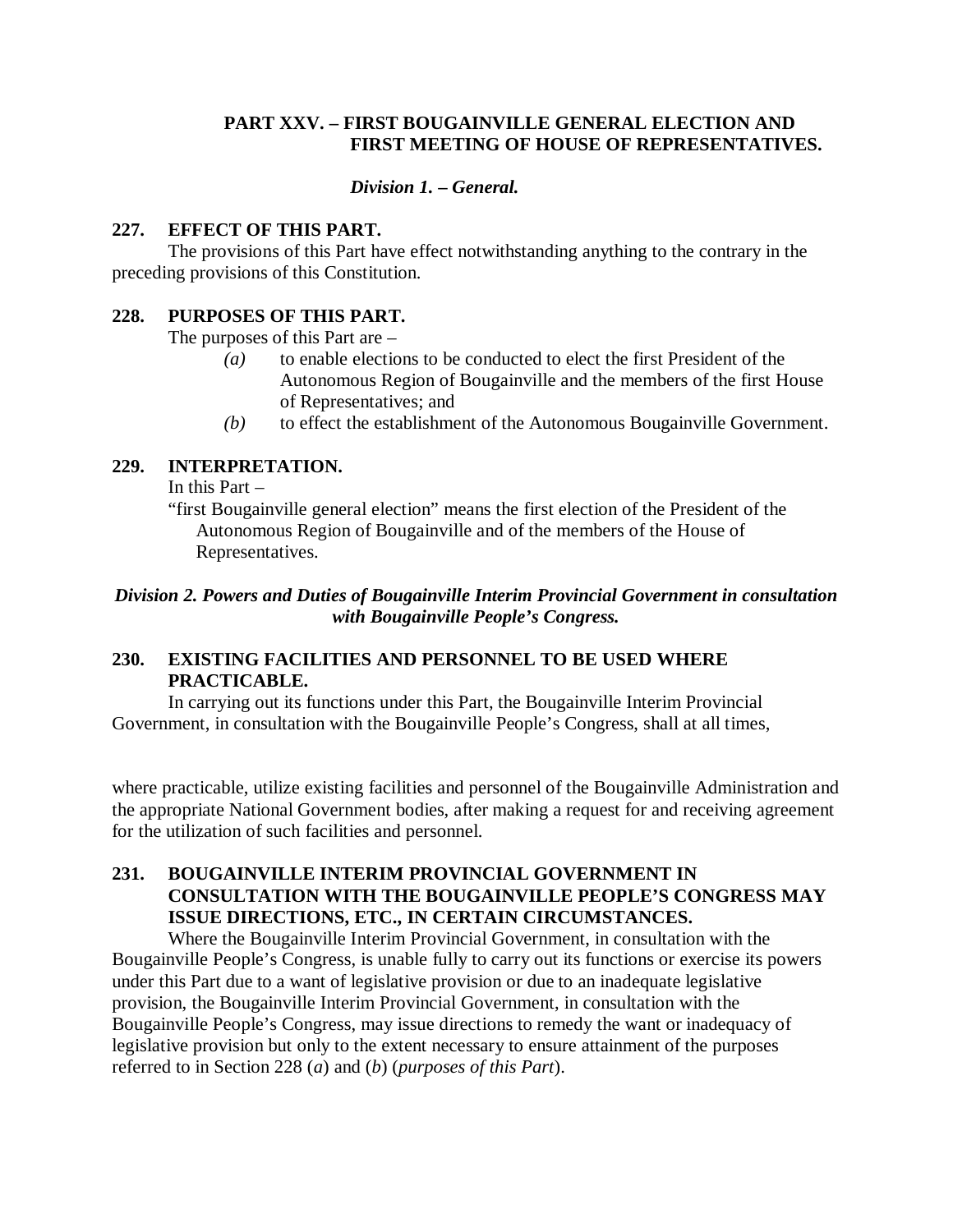## *Division 3. – Arrangements for First Bougainville General Election.*

## **232. INTERIM BOUGAINVILLE GAZETTE.**

The Bougainville Interim Provincial Government, in consultation with the Bougainville People's Congress, shall establish the Interim Bougainville Gazette, which shall be the official journal relating to the first Bougainville general election.

## **233. FIRST BOUGAINVILLE GENERAL ELECTION BOUNDARIES DIRECTOR.**

(1) The Bougainville Interim Provincial Government, in consultation with the Bougainville People's Congress, shall, acting on the recommendation of the Bougainville Provincial Administrator, appoint a suitably qualified person to be the First Bougainville General Election Boundaries Director.

(2) The Bougainville Interim Provincial Government, in consultation with the Bougainville People's Congress, may reject a recommendation under Subsection (1) and require a further recommendation, but shall not appoint a person who has not been recommended by the Bougainville Provincial Administrator.

(3) The function of the First Bougainville General Election Boundaries Director is to recommend to the Bougainville Interim Provincial Government, in consultation with the Bougainville People's Congress, within three months of the date of his appointment, the boundaries of the 33 single member constituencies in Bougainville for the purposes of Section 55(2)(*b*)(i) (*establishment and composition of the House of Representatives*) allocated in accordance with Section 105(1) (*constituencies*), for the purposes of the first Bougainville general election.

(4) In carrying out his function under Subsection (3), the First Bougainville General Election Boundaries Director shall take into consideration the matters referred to in Section 105(5) (*constituencies*).

(5) The First Bougainville General Election Boundaries Director-

- *(a)* shall be appointed for such period as is sufficient to enable him to carry out his functions under Subsection (3); and
- *(b)* is not subject to direction or control by any person or authority.

(6) The boundaries of the constituencies shall be determined by the Bougainville Interim Provincial Government, in consultation with the Bougainville People's Congress, in accordance with this section.

(7) The Bougainville Interim Provincial Government, in consultation with the Bougainville People's Congress, may accept or reject, but may not amend, any recommendations from the First Bougainville General Election Boundaries Director, but may not reject a set of recommendations, which, following previous rejection, has been modified by the First Bougainville General Election Boundaries Director.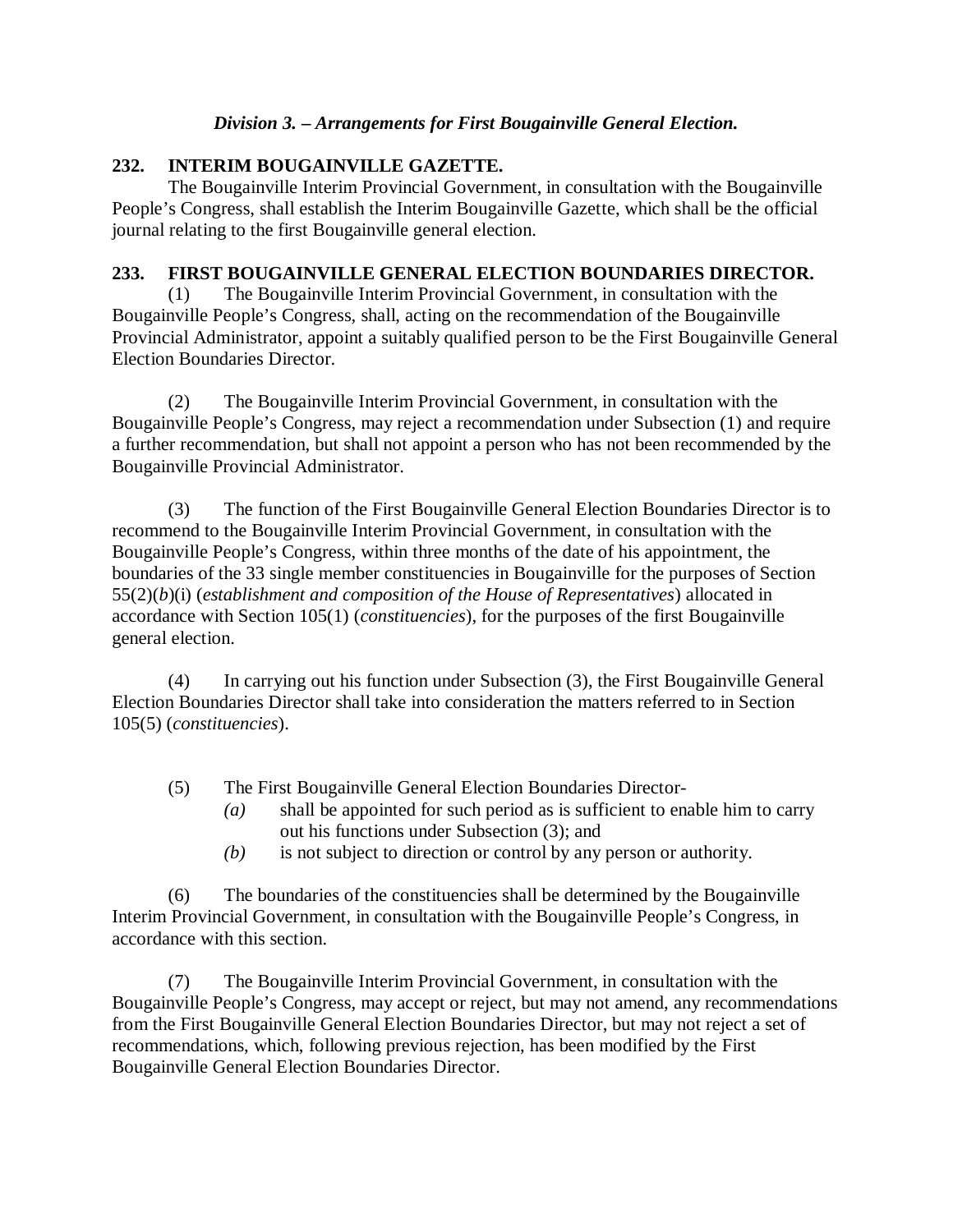### **234. CONSTITUENCIES FOR FIRST BOUGAINVILLE GENERAL ELECTION.**

The constituencies for the first Bougainville general election are –

- *(a)* for the election of the President, all the single member constituencies whose boundaries are determined under Section 233 (*First Bougainville General Election Boundaries Director*) taken together to form one constituency; and
- *(b)* for the election of the 33 members representing single member constituencies, the constituencies whose boundaries are determined under Section 233 (*First Bougainville General Election Boundaries Director*); and
- *(c)* for the election of a woman member and of a former combatant member for each Region (North, Central and South), the constituencies whose boundaries formed the boundaries of the open electorates for the 2002 general election to the National Parliament.

## **235. FIRST BOUGAINVILLE GENERAL ELECTION MANAGER.**

(1) The Bougainville Interim Provincial Government, in consultation with the Bougainville People's Congress, shall, on the recommendation of the Bougainville Provincial Administrator, appoint a suitably qualified person to be the First Bougainville General Election Manager.

(2) The Bougainville Interim Provincial Government, in consultation with the Bougainville People's Congress, may reject a recommendation under Subsection (1) and require a further recommendation, but shall not appoint a person who has not been recommended by the Bougainville Provincial Administrator.

(3) The functions of the First Bougainville General Election Manager are to make all preparations for and conduct, in accordance with this Part, the first Bougainville general election.

(4) The First Bougainville General Election Manager, may, for the purposes of the first Bougainville general election, issue guidelines in relation to matters specified in Section 7(3) (*Bougainvillean*), and the electoral provisions set out in Schedule 10 (*electoral provisions relating to the first general election of the President and of members of the House of Representatives*) may make further provision for such guidelines.

- (5) The First Bougainville General Election Manager
	- *(a)* shall be appointed for such period as is sufficient to enable him to carry out his functions under Subsection (3); and
	- *(b)* is not subject to direction or control by any person or authority.

# **236. FIRST BOUGAINVILLE GENERAL ELECTION.**

(1) Subject to Subsection (2), the commencement of the period of voting in the first Bougainville general election shall be within six months of the date of coming into operation of this Part.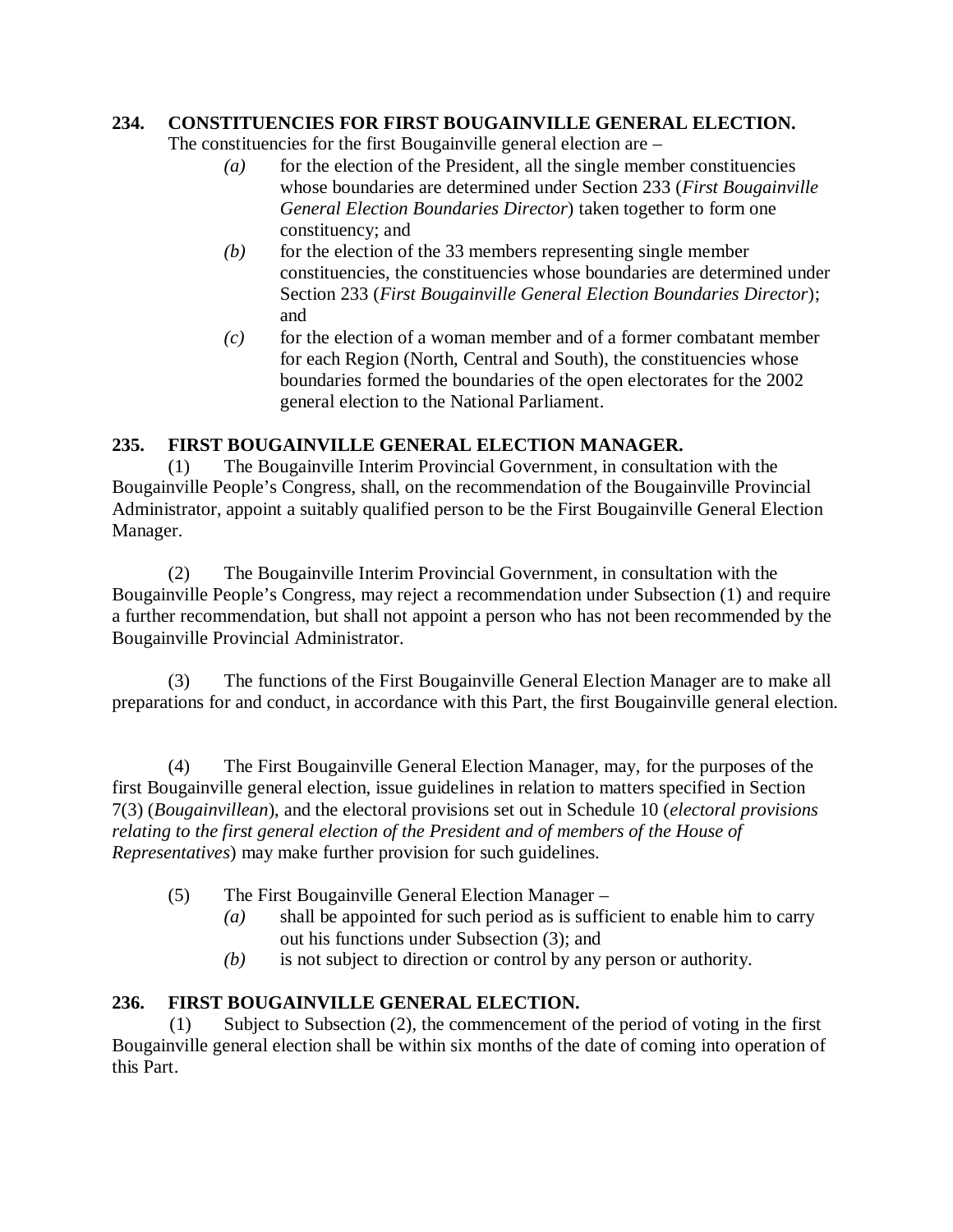(2) The Bougainville Interim Provincial Government, in consultation with the Bougainville People's Congress, may, after consultation with the First Bougainville General Election Manager, where it considers that arrangements are not sufficiently in place to enable the first Bougainville general election to be held within the period specified in Subsection (1), defer the first Bougainville general election for a period or periods each not exceeding two months but such deferments shall not in total exceed six months.

(3) The Bougainville Interim Provincial Government, in consultation with the Bougainville People's Congress, acting with, and in accordance with, the advice of the first Bougainville General Election Manager, shall fix the first and last days of the period during which voting shall take place at the first Bougainville general election, and the date by which the writs for the election shall be returned, and shall issue writs accordingly.

(4) Subject to this section, the election shall be conducted under the electoral provisions set out in Schedule 10 (*electoral provisions relating to first general election of President and of members of the House of Representatives*) to this Constitution so as to have –

- *(a)* the President of the Autonomous Region of Bougainville elected in accordance with Section 89 (*election of President*); and
- *(b)* the other members of the House of Representatives elected in accordance with Section 55 (*establishment and composition of the House of Representatives*).

(5) In the event that the electoral provisions set out in Schedule 10 (*electoral provisions relating to first general election of President and of members of the House of Representatives*) to this Constitution do not make provision, or do not make adequate provision, for any matter relative to the preparation for and conduct of the first general election and matters arising therefrom, the First Bougainville General Election Manager may apply relevant provisions of either or both of the following: **–**

- *(a)* the *Electoral Act* of the North Solomons Provincial Government;
- *(b)* the *National Organic Law on National and Local-level Government Elections*,

with such adaptations as are appropriate in the circumstances.

(6) In respect that Schedule 10 (*electoral provisions relating to first general election of President and of members of the House of Representatives*) to this Constitution applies only to the first general election, it shall on the completion of all matters for which it makes provision, be deemed to be repealed.

(7) In respect that Schedule 10 (*electoral provisions relating to first general election of President and of members of the House of Representatives*) to this Constitution applies only to the first Bougainville general election, and in accordance with Subsection (6) shall be deemed to be repealed on completion of all the matters for which it makes provision, it may for convenience –

> *(a)* be omitted from copies (other than the certified copies) of this Constitution; and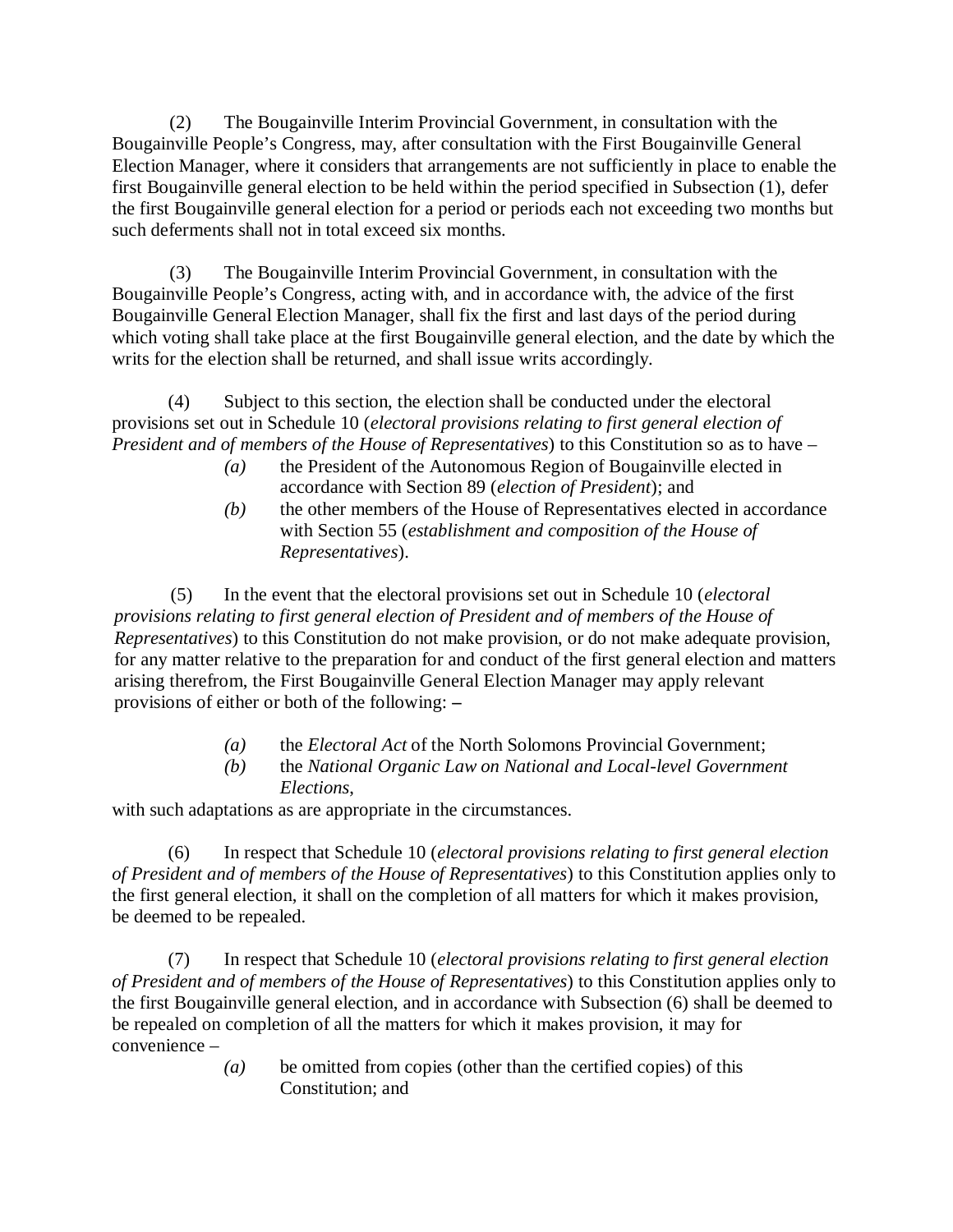*(b)* be printed and issued separately,

but for the avoidance of doubt it is confirmed that Schedule 10 (*electoral provisions relating to first general election of President and of members of the House of Representatives*) forms part of this Constitution until such deemed repeal.

## **237. INTERIM REGISTRATION OF POLITICAL PARTIES.**

(1) The Bougainville Interim Provincial Government, in consultation with the Bougainville People's Congress, shall, acting on the recommendation of the Bougainville Provincial Administrator, appoint a suitably qualified person to be the Bougainville Political Party Monitor.

(2) The Bougainville Interim Provincial Government, in consultation with the Bougainville People's Congress, may reject a recommendation under Subsection (1) and require a further recommendation, but shall not appoint a person who has not been recommended by the Bougainville Provincial Administrator.

(3) For the purposes of the interim registration of political parties for the first Bougainville general election, the Bougainville Interim Provincial Government, in consultation with the Bougainville People's Congress, shall make and publish a determination as to what constitutes, in relation to a political party –

- *(a)* a reasonable number of members in all regions of Bougainville; and
- *(b)* policies on broad subject matters of relevance to Bougainville; and

*(c)* organizational structures that meet basic standards of democracy, and where the Bougainville Political Party Monitor is of the opinion that the membership, policies and organizational structures of a political party are in accordance with the determination, he shall effect interim registration of the political party.

(4) Where the Bougainville Political Party Monitor effects the interim registration under Subsection (3), of a political party, he shall **–**

- *(a)* notify
	- (i) the political party concerned; and
	- (ii) the First Bougainville General Election Manager; and
- *(b)* cause notification of the interim registration of the political party to be published in the Interim Bougainville Gazette; and
- *(c)* otherwise give notification to the public of the interim registration of the political party in such manner as he considers both practicable and effective.

(5) A political party cannot take part in the first election of President or the first election of members to the House of Representatives unless it has been registered under this section.

(6) For the purpose of Subsections (5) and (8), "take part in" means, without limiting the generality of the expression –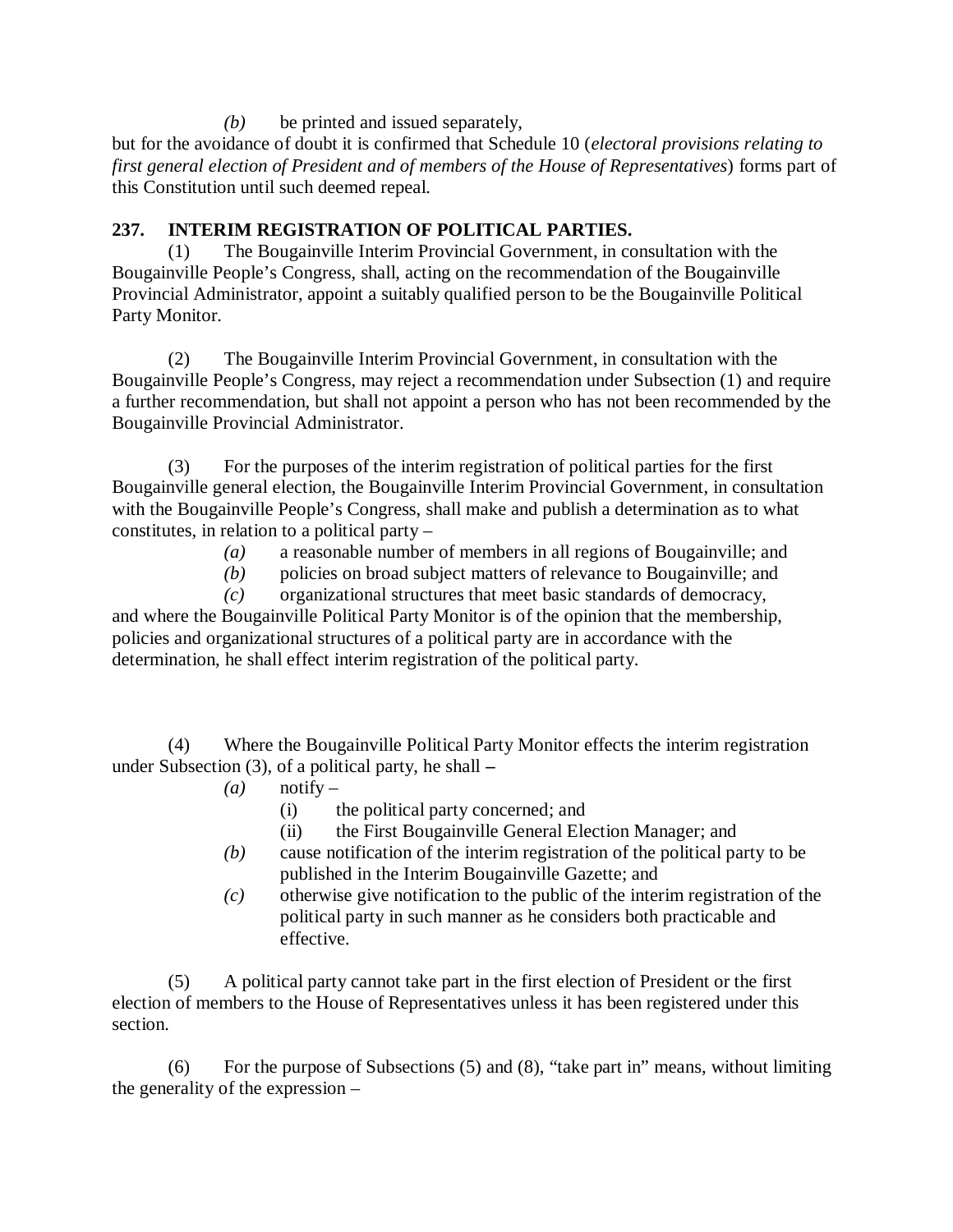- *(a)* advertise or proclaim in any way that a candidate for election **–**
	- (i) supports its policies; or
	- (ii) is nominated or supported or funded by it; or
- *(b)* take any action likely to indicate to voters that it supports any candidate.

(7) A candidate for election as first President or to the first House of Representatives shall not –

- *(a)* accept funds from any political party; or
- *(b)* hold himself out as supporting or supported by a political party; or
- *(c)* hold himself out as a candidate supported by a political party,

unless the political party is registered under this section.

(8) For the purposes of this section, "political party" means any party or organization having political aims and desiring to take part in an election.

(9) Nothing in this section is intended to reduce any right conferred by Section 50 (*right to vote and stand for public office*) of the National Constitution, but it is the considered opinion of the People of Bougainville, expressed through the Bougainville Constitutional Commission and the Bougainville Constituent Assembly, that any restrictions imposed by this section are reasonable and are reasonably justifiable in a democratic society having a proper regard for the rights and dignity of mankind.

## **238. DISPUTED ELECTIONS AND RETURNS ARISING FROM FIRST BOUGAINVILLE GENERAL ELECTIONS.**

(1) The functions of hearing and determining disputed elections and returns arising from the first Bougainville general election of the President and of members of the House of Representatives shall be carried out by the National Court.

(2) Disputed elections and returns referred to in Subsection (1) shall be determined in accordance with Part XVIII of the electoral provisions set out in Schedule 10 (*electoral provisions relating to first general election of President and of members of the House of Representatives*).

### *Division 4. – Arrangements for the First Meeting of the House of Representatives.*

# **239. CALLING OF FIRST MEETING OF HOUSE OF REPRESENTATIVES.**

(1) The Bougainville Interim Provincial Government, in consultation with the Bougainville People's Congress, shall fix the time, date and place of the first meeting of the House of Representatives after the first Bougainville general election.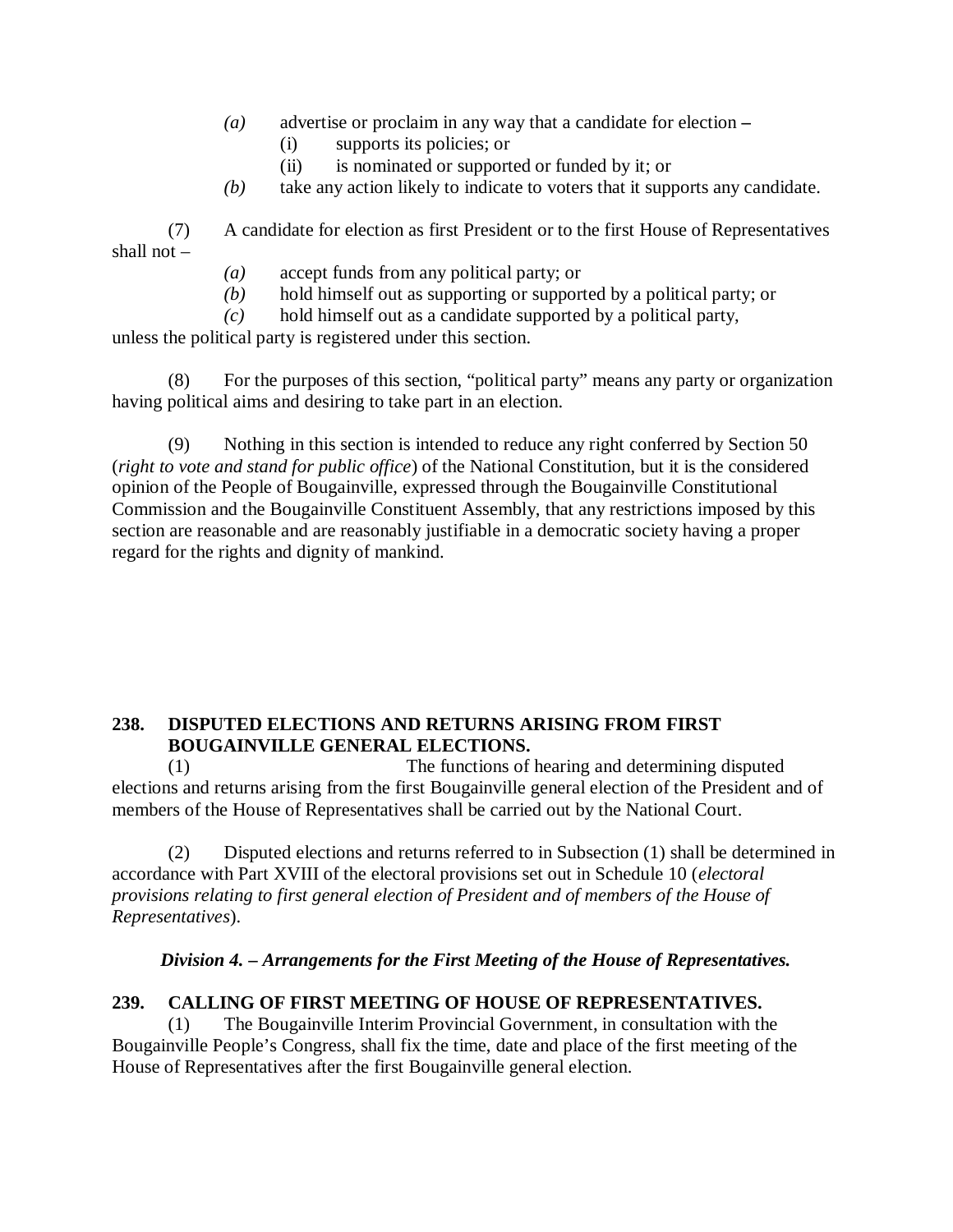(2) The date referred to in Subsection (1) shall be within seven days of the date fixed under Section 236(3) (*first Bougainville general election)* for the return of the writs.

(3) The Bougainville Interim Provincial Government in consultation with the Bougainville People's Congress, shall give public notification of the time, date and place fixed under Subsection (1) in the manner it considers to be most effective.

## **240. EXECUTIVE OFFICER OF THE HOUSE OF REPRESENTATIVES.**

(1) The Bougainville Interim Provincial Government, in consultation with the Bougainville People's Congress, shall, on the recommendation of the Bougainville Provincial Administrator, appoint a suitably qualified person to be the Executive Officer of the House of Representatives.

(2) The Bougainville Interim Provincial Government in consultation with the Bougainville People's Congress, may reject a recommendation under Subsection (1) and require a further recommendation, but shall not appoint a person who has not been recommended by the Bougainville Provincial Administrator.

- (3) The functions of the Executive Officer are
	- (*a*) to make arrangements for the first meeting of the first House of Representatives; and
	- (*b*) to compile Interim Standing Orders to provide for
		- (i) the swearing in of the President and members; and
		- (ii) the appointment of Regional Committees; and
		- (iii) the nomination and election of Speaker and Deputy Speaker; and
		- (iv) the appointment of members of Bougainville Executive Council; and
		- (v) the adoption of Standing Orders; and
		- (vi) such other matters as may be relevant; and
	- *(a)* to take the Chair pending the appointment and swearing in of the Speaker; and
	- *(b)* to act as Clerk of House of Representatives until the appointment of the Clerk under Section 78 (*Clerk and officers of the House of Representatives*).

# **PART XXVI. – OTHER INTERIM ARRANGEMENTS.**

# **241. INTERIM ARRANGEMENTS IN RELATION TO INSTITUTIONS, OFFICES, ETC.,**

- (1) The functions, powers and duties of the
	- *(a)* Bougainville Constitutional Institutions; and
	- *(b)* Bougainville Constitutional Office-holders; and
	- *(c)* Bougainville High Court and other Bougainville courts; and
	- *(d)* Bougainville Judges; and
	- *(e)* Bougainville Government Services and officers thereof,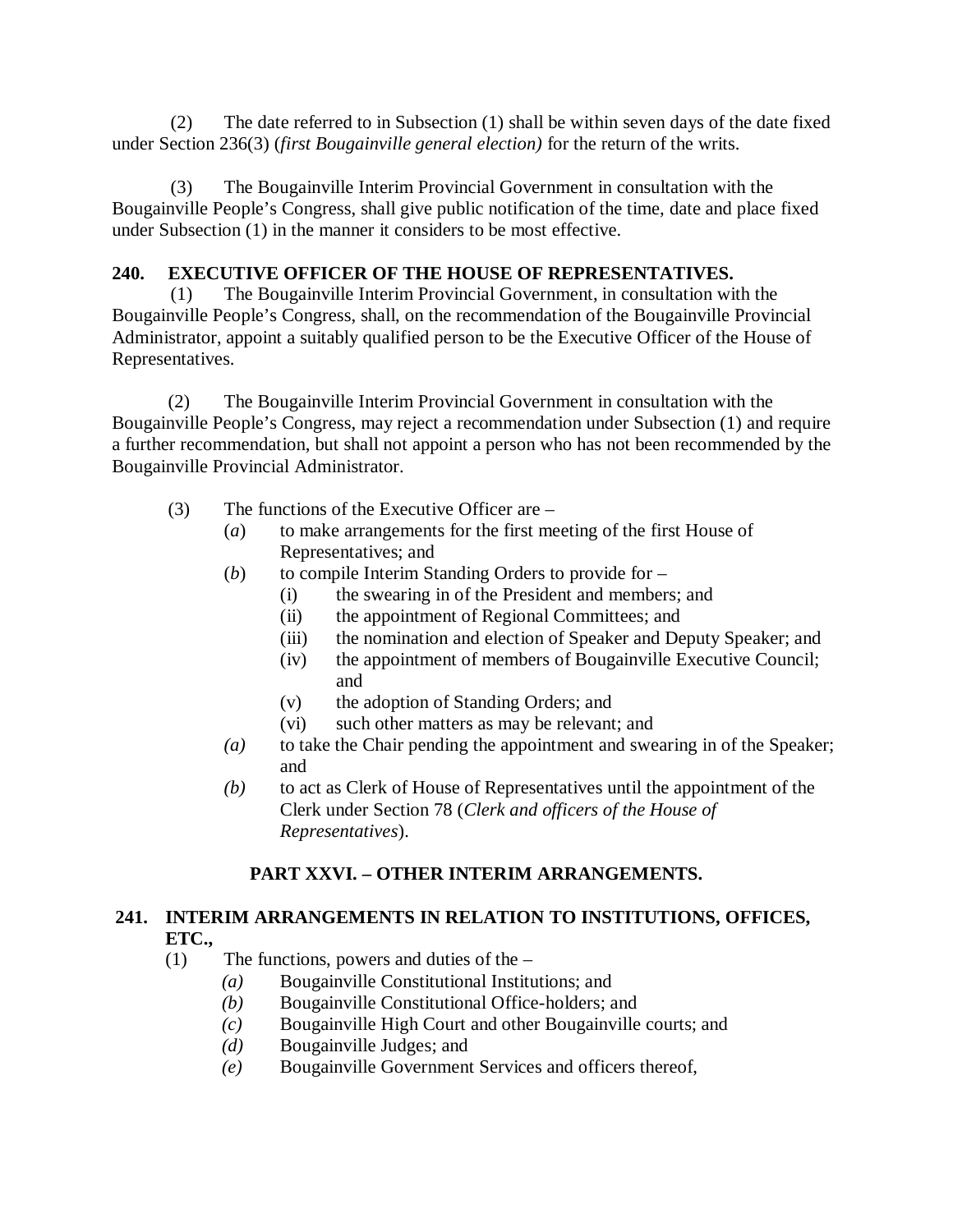for which or whom provision is made in the preceding Parts of this Constitution, shall, until such time as the Bougainville Constitutional Institutions, Bougainville High Court and other

Bougainville courts and the Bougainville State Services are established and the Bougainville Constitutional Office-holders, Bougainville Judges and officers are appointed in accordance with this Constitution, in accordance with the Bougainville Peace Agreement as implemented in Part XIV (*Bougainville Government and Bougainville Referendum*) of the National Constitution, be carried out by the equivalent institutions, Constitutional Office-holders, Courts, Judges, State Services and officers of the National Government, to the extent that their functions, powers and duties permit.

(2) Until such time as the Bougainville High Court is established and Bougainville Judges are appointed under this Constitution, a Judge of the National Court may be appointed as a Bougainville Judge under Section 309(4) (*appointment of Judges*, *etc.,*) of the National Constitution to carry out such functions of a Bougainville Judge as are required by this Constitution.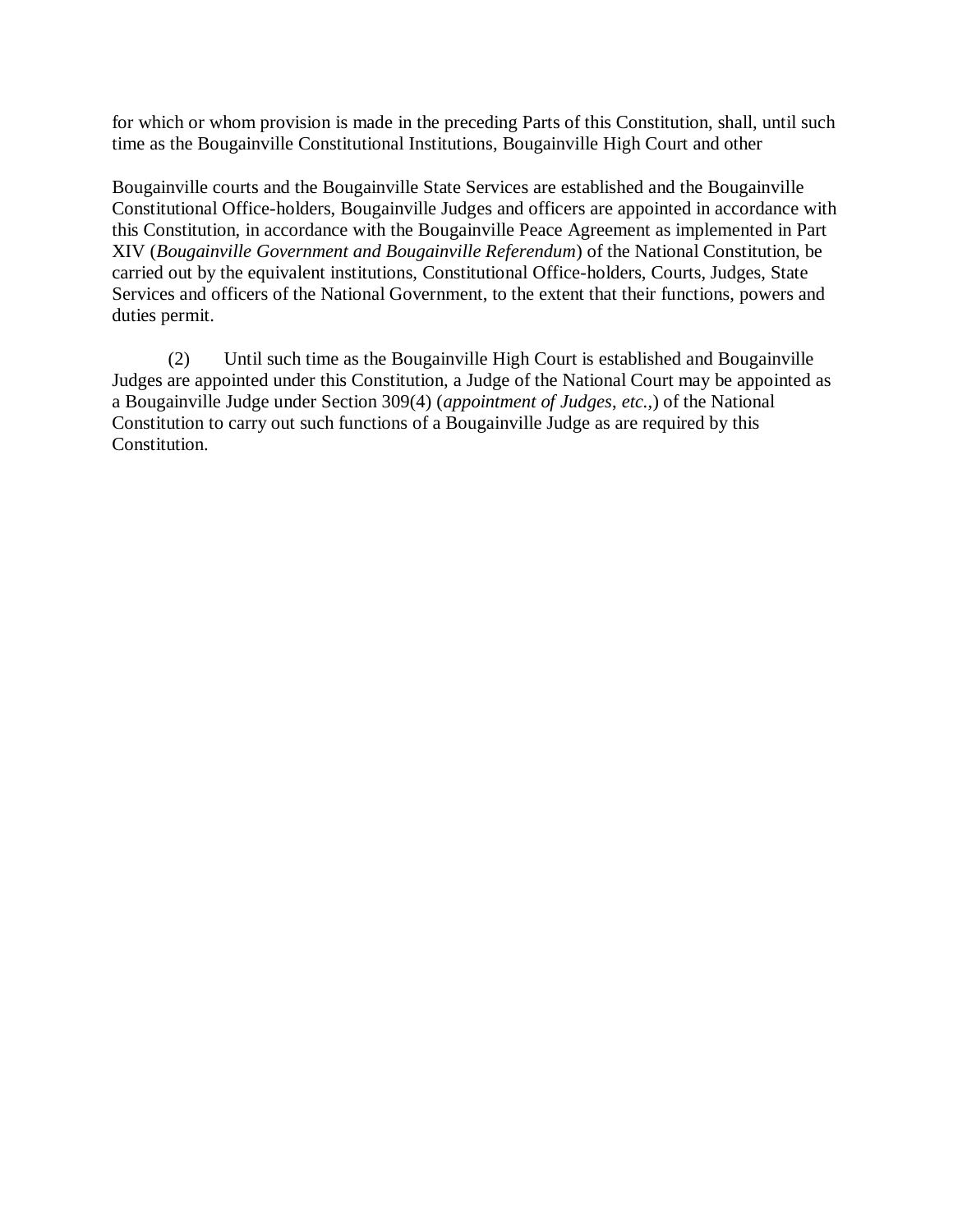#### **SCHEDULES.**

#### **SCHEDULE 1.**

**Sec. 6.**

#### **DECLARATION OF LOYALTY TO BOUGAINVILLE, ITS PEOPLES AND CONSTITUTION.**

I, <u>realizing fully the responsibilities to which I am</u> committing myself and the consequences of not living up to this Declaration and those responsibilities, freely and willingly declare my loyalty to Bougainville and its People and to the Constitution of the Autonomous Region of Bougainville adopted by the Bougainville Constituent Assembly (made under the authority of the Bougainville Peace Agreement as implemented in Part XIV (*Bougainville Government and Bougainville Referendum*) of the National Constitution) as altered from time to time in accordance with its provisions, and I promise that I will uphold the Constitution of the Autonomous Region of Bougainville and the laws which apply in Bougainville.

#### **SCHEDULE 2.**

#### **Sec. 212 (1). RULES FOR SHORTENING AND INTERPRETATION OF THIS CONSTITUTION.**

#### **PART 1. – INTRODUCTORY.**

#### **SCH. 2.1. APPLICATION OF SCHEDULE 1.**

(1) The rules contained in this Schedule apply, unless the contrary intention appears, in the interpretation of this Constitution.

(2) The rules contained in this Schedule do not apply to any other law, unless they are adopted by law so to apply.

#### **PART 2. – GENERAL.**

#### **SCH. 2.2. MEANING OF CERTAIN EXPRESSIONS.**

 $(1)$  In this Constitution –

"absolute majority vote", in relation to proceedings in the House of Representatives means –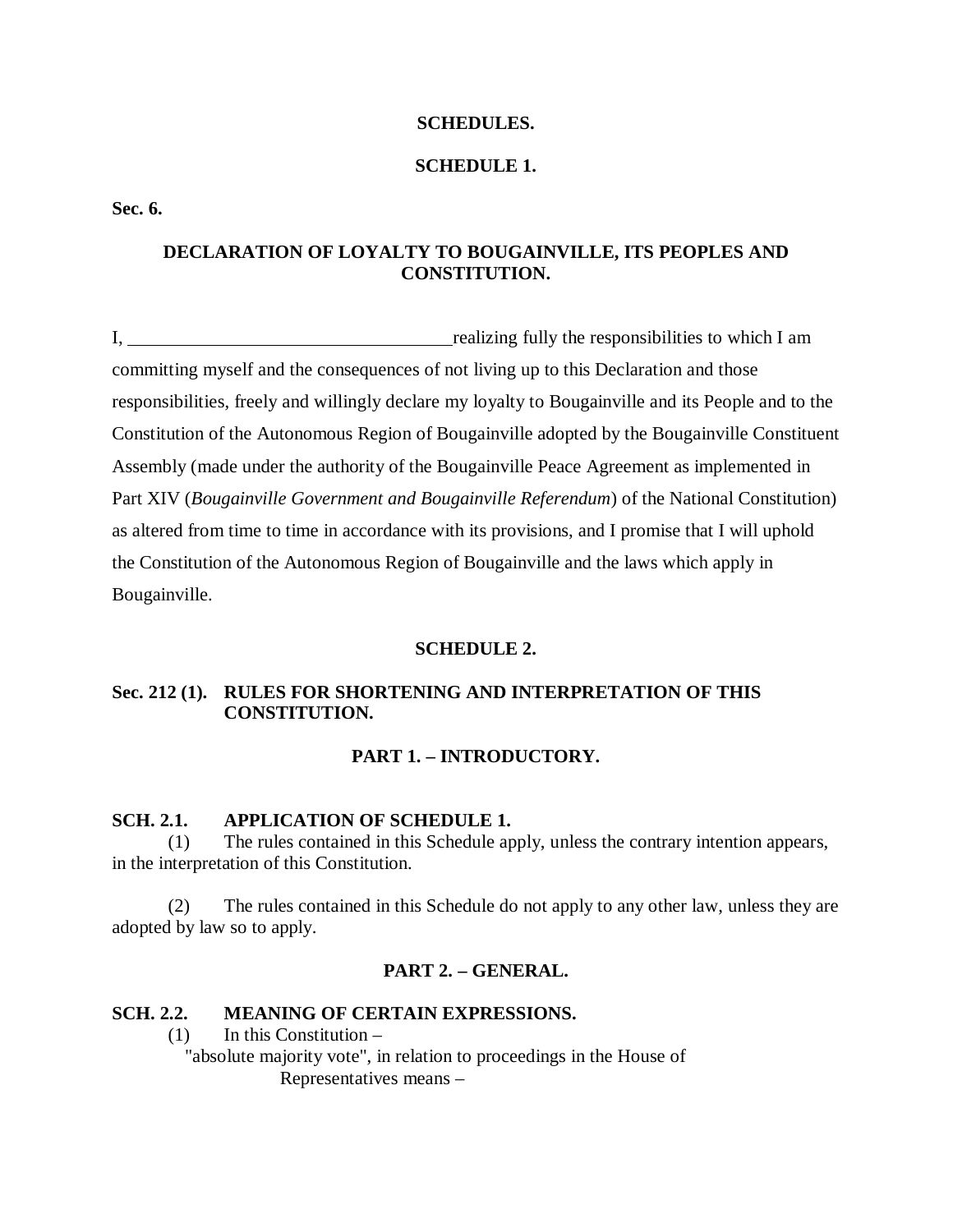- (*a*) if qualified by reference to a certain fraction or percentage, affirmative votes equal to not less than that fraction or percentage of the total number of seats in the House of Representatives; or
- (*b*) if not so qualified, affirmative votes equal to more than one half of the total number of those seats;

"act" includes omission or failure to act;

"Advisory Body" means the Advisory Body established under Section 52 *(Advisory Body);*

"alter" in relation to any provision of this Constitution or any other law, includes repeal (with or without re-enactment or the making of other provision), amend, modify, suspend (or remove a suspension) or add to the words or effect of the provision;

"Autonomous Bougainville Government" means the Autonomous Bougainville Government established by this Constitution;

"Autonomous Region of Bougainville" has the meaning given to it in Section 1 (*Autonomous Region of Bougainville*);

"Bougainvillean" means a Bougainvillean as provided for in Section 7 (*Bougainvillean*) (including in the Bougainville law under Section 7(2) and (4));

"Bougainville Auditor-General" means the Bougainville Auditor-General appointed under Section 158 (*Bougainville Auditor-General*);

"Bougainville conflict" means the crisis and conflict occurring in Bougainville (by whatever name known) between 1 October 1988 and 30 August 2001;

"Bougainville Constituent Assembly" means the Bougainville Constituent Assembly established in accordance with Section 284 (*Bougainville Constituent Assembly*) of the National Constitution in accordance with the Bougainville Peace Agreement;

"Bougainville Constitutional Commission" means the Bougainville Constitutional Commission established in accordance with Section 281 (*Bougainville Constitutional Commission*) of the National Constitution in accordance with the Bougainville Peace Agreement;

"Bougainville Constitutional Office-holder" means a Bougainville Constitutional Office-holder under Section 189 (*Bougainville Constitutional Office-holders*);

"Bougainville Correctional Service" means the Bougainville Correctional Service established by Section 138(1)(*c*) (*establishment of Bougainville Services*);

"Bougainville Courts" means the Bougainville Courts referred to in Section 112 (*Bougainville Courts*);

"Bougainville Executive Council" means the Bougainville Executive Council provided for in Division VI.2 (*Bougainville Executive Council*);

"Bougainville Government Service" means a Bougainville Government Service referred to in Section 138 (*Bougainville Government Services*);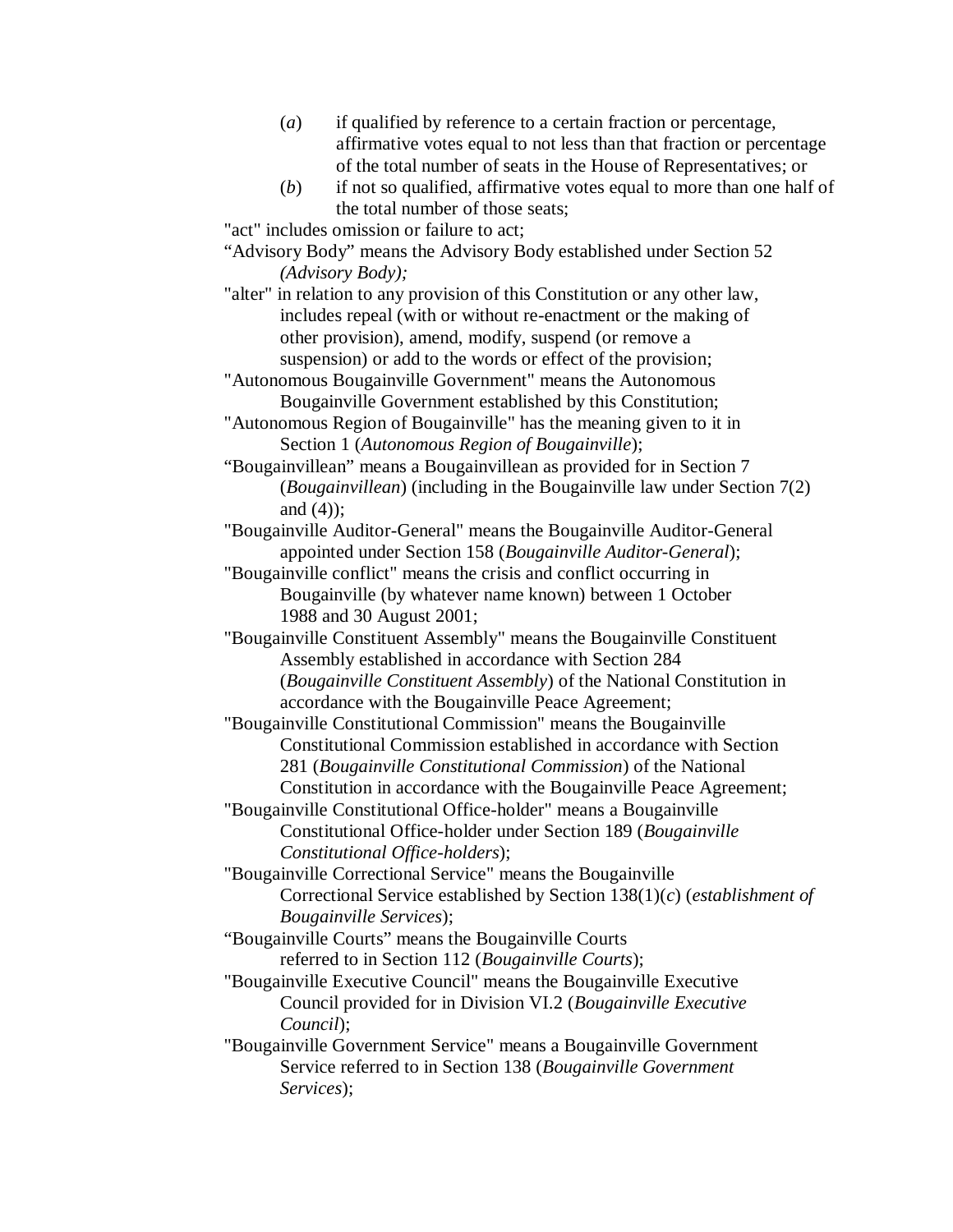"Bougainville general election" means a general election of the President of the Autonomous Region of Bougainville and of the members of the House of Representatives;

"Bougainville governmental body" means –

- (*a*) the Autonomous Bougainville Government; or
- (*b*) any formal government below the level of the Autonomous Bougainville Government; or
- (*c*) an arm, department, agency or instrumentality of the Autonomous Bougainville Government or of a formal level of government below the level of the Autonomous Bougainville Government; or
- (*d*) a body set up by Bougainville law or administrative act for governmental or administrative purposes;

"Bougainville Judge" means a Bougainville Judge appointed under Section 124 (*appointment of other Judges*);

"Bougainville Judicial Appointments Committee" means the Bougainville Judicial Appointments Committee established by Section 121 (*Bougainville Judicial Appointments Committee*);

"Bougainville law" means a law (other than this Constitution or alterations to it) made by the House of Representatives and includes a subordinate legislative enactment made under a Bougainville law;

- "Bougainville Law Reform Commission" means the Bougainville Law Reform Commission for which provision is made under Section 220 (*review of this Constitution, etc.,*);
- "Bougainville Leadership Code" means the Bougainville Leadership Code provided for in Part XIII (*Leadership Code*);
- "Bougainville Ombudsman" means the Bougainville Ombudsman appointed under Section 165(2) (*Bougainville Ombudsman*);
- "Bougainville Peace Agreement" means the Bougainville Peace Agreement signed at Arawa on  $30<sup>th</sup>$  August 2001;

"Bougainville Police Service" means the Bougainville Police Service established by Section 138(1)(*b*) (*establishment of Bougainville Government Services*);

- "Bougainville Public Service" means the Bougainville Public Service established by Section 138(1)(*a*) (*establishment of Bougainville Government Services*);
- "Bougainville Referendum" means the Referendum for which provision is made under Division XIV.7 (*Bougainville Referendum*) of the National Constitution in accordance with the Bougainville Peace Agreement and Part XVII of this Constitution;

"Bougainville Salaries and Remuneration Commission" means the Bougainville Salaries and Remuneration Commission established by Section 162 (*Bougainville Salaries and Remuneration Commission*);

"Bougainville Senior Appointments Committee" means the Bougainville Senior Appointments Committee under Part VII (*Bougainville*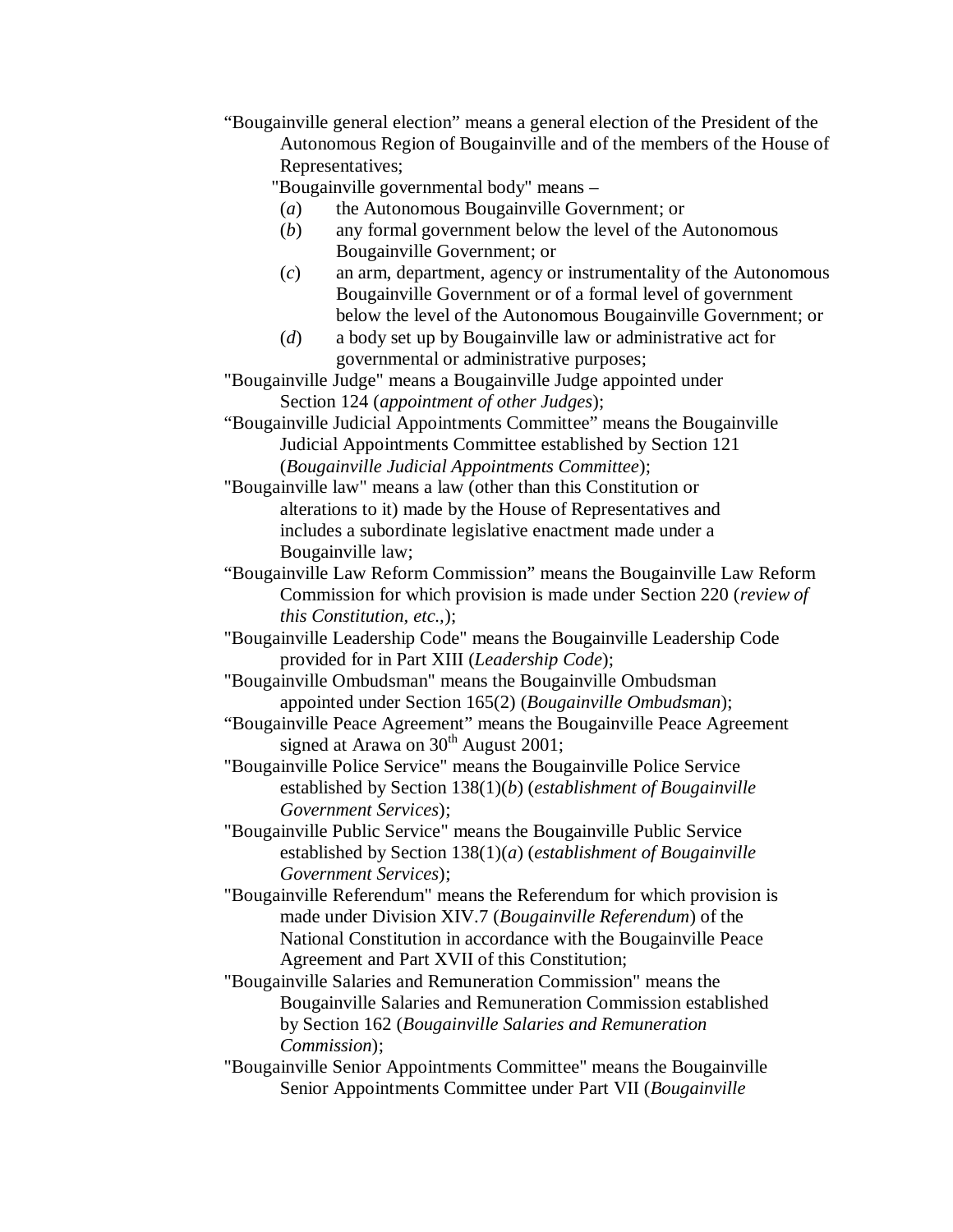*Senior Appointments Committee*);

"Chief Justice of Bougainville" means the Chief Justice of Bougainville appointed under Section 123 (*appointment of Chief Justice of Bougainville*);

"citizen" means a citizen of the Independent State of Papua New Guinea; "constituency" means the area in relation to which a person is to be elected as a

member of the House of Representatives, and in relation to –

- *(a)* the President means all the single member constituencies in Bougainville, whose boundaries are determined in accordance with Section 105 (*constituencies*), taken together as one constituency; and
- *(b)* each of the elected members representing single member constituencies – means the constituency, whose boundaries are determined in accordance with Section 105 (*constituencies*), for which he was elected; and
- *(c)* each of the women's representative members means the Regional constituency whose boundaries are determined in accordance with Section 105 *(constituencies*) for which she was elected; and
- *(d)* each of the former combatant members means the Regional constituency, whose boundaries are determined in accordance with Section 105 *(constituencies*) for which he was elected;

"custom" means the customs and usages of Bougainvilleans existing in relation to the matter in question at the time when and the place in relation to which the matter arises, regardless of whether or not the custom or usage has existed from time immemorial;

"the day fixed for the return of the writs for a general election" means –

- (*a*) in the case of a general election where there is no extension of the time for the return of any writ or the time for the return of all writs is extended – the day by which the writs are to be returned; and
- (*b*) in any other case the day by which the majority of the writs are to be returned;
- "fiscal self-reliance" means the first year in which the revenue from company tax, customs duties and 70% of value added tax (or of a tax which replaces value added tax) collected in Bougainville is equal to the value of the recurrent grant referred to in Section 48 of the *Organic Law on Peace-Building in Bougainville – Autonomous Bougainville Government and Bougainville Referendum*;
- "fiscal year", in relation to any activity of the Autonomous Bougainville Government, means the period of 12 months commencing on 1 January or on such other date as is fixed by a Bougainville law for the purpose;
- "former combatant" means a person who was a combatant in the Bougainville Resistance Force or the Bougainville Revolutionary Army or the Me'ekamui Defence Force during the Bougainville conflict;
- "of full capacity" in relation to a person, means that he is not of unsound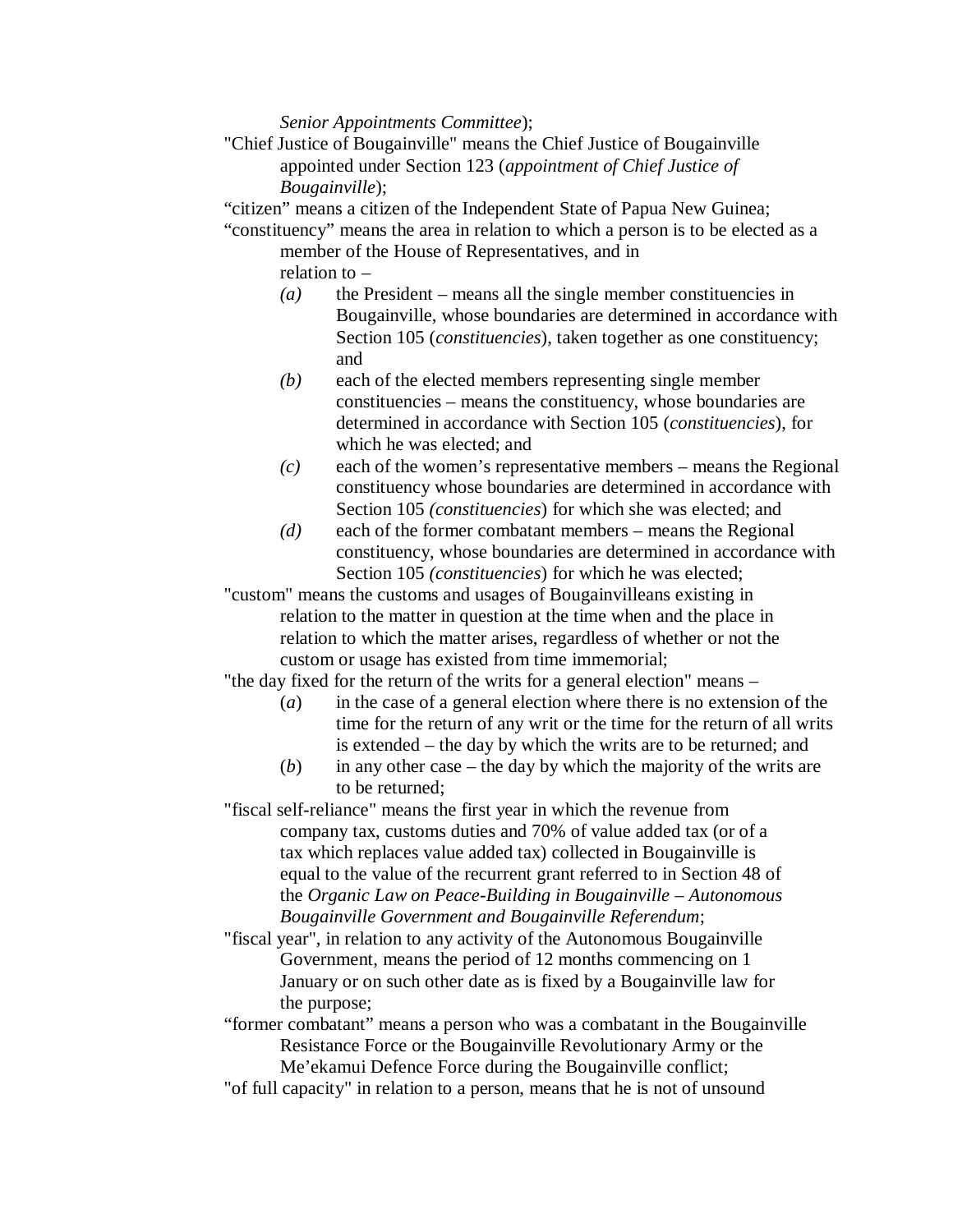mind within the meaning of any law relating to the custody or protection of the persons or property of persons of unsound mind;

- "House of Representatives" means the House of Representatives established by Section 55 (*establishment and composition of House of Representatives*);
- "human rights" means the rights and freedoms referred to in Section 178 (*basic rights*) and Section 179 (*additional rights*);
- "law" includes the underlying law;
- "Law Officers of Bougainville" means the Law Officer or Law Officers of the Autonomous Region of Bougainville appointed under Section 113 (*Law Officers of Bougainville*);
- "lawyer" means a person who has been admitted to practise as a lawyer under a Bougainville law or an Act of the National Parliament;
- "the Minister" in relation to this Constitution or any provision, matter or thing, means the member of the Bougainville

#### Executive Council

for the time being administering the provision that governs that matter or thing, as the case may be;

- "misconduct in office" means misconduct in office as described in Section 172 (*particular responsibilities of office*) or as prescribed by a Bougainville law made for the purposes of that section or Section 173 (*further provisions concerning the Leadership Code*);
- "National Constitution" means the Constitution of the Independent State of Papua New Guinea;
- "National Court" means the National Court of Papua New Guinea established under Section 166 (*establishment of the National Court*) of the National Constitution;
- "National Government" means the National Government of the Independent State of Papua New Guinea;
- "National Judicial and Legal Services Commission" means the Judicial and Legal Services Commission established by Section 186 (*establishment of the Commission*) of the National Constitution;
- "Papua New Guinea" means the Independent State of Papua New Guinea;
- "plebiscite" means a referendum for the purpose of gauging public opinion as provided for in Section 195 (*consultation through plebiscite*);
- "poll" means a poll under Section 196 (*participation in, and poll for lawmaking*);
- "President" means the holder of the office of President of the Autonomous Region of Bougainville established under Section 88 (*office of President*);
- "public accounts of Bougainville" means all accounts, books and records of, or in the custody, possession or control of, the Bougainville

Executive or of a public officer, relating to public property or public moneys of Bougainville;

"public moneys of Bougainville" includes moneys held in trust by the Bougainville Executive or a public officer in his capacity as such,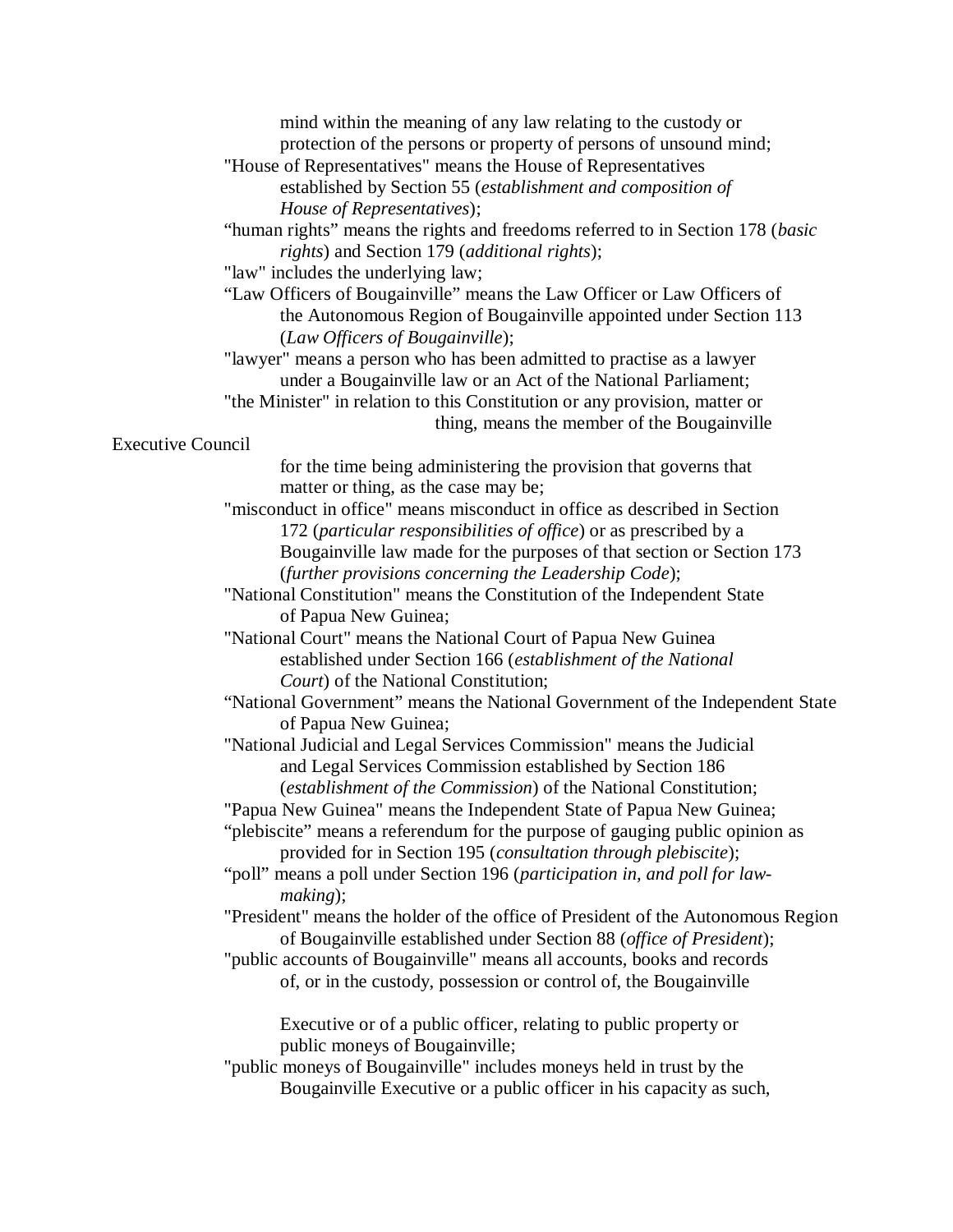whether or not they are so held for particular persons;

"public office-holder" means –

- (*a*) a member of any of the Bougainville Government Services or of the service of a formal level of government; or
- (*b*) any Bougainville Constitutional Office-holder; or
- (*c*) the holder of any office or position established by statute for administrative or governmental purposes; or
- (*d*) the holder of any office or position declared by a statute to be a public office;

"the public trustee" means the officer (by whatever title known) charged with the duty of administering deceased intestate estates;

"referendum on independence" means the Bougainville Referendum;

- "Regional Committee" means a Regional Committee under Section 71(1)(*b*) (*Committees*);
- "Regional Government" means a Regional Government under Section 50 (*Regional Government*);
- "seat", in relation to the House of Representatives, includes the position of an elected member, whether or not the position is for the time being filled;
- "simple majority vote" means affirmative votes of more than one half of the persons present and voting;
- "single member constituency" means a constituency which is represented in the House of Representatives by a single member, referred to in Section 105(1)(*constituencies*);
- "Speaker" means the Speaker of the House of Representatives appointed under Section 60(2) (*Speaker*);
- "taxation" includes rates, charges and fees and imposts of any kind; "value added tax" includes a tax which replaces value added tax;
- "Vice-President" means the Vice-President of the Autonomous Region of Bougainville under Section 95 (*office of Vice-President*);

"village court" means a court referred to in Section 126(2) (*establishment of other courts*) having jurisdiction at village level only.

(2) Unless the contrary intention appears, where an expression is defined for any purpose in this Schedule, then for that purpose all grammatical variations and cognate and related expressions are to be understood in the same sense.

(3) Unless the contrary intention appears, a reference in this Constitution to an institution, office or other thing shall be read as a reference to the appropriate institution, office or thing established or provided for in this Constitution, or referred to in the Preamble to this Constitution.

### **SCH. 2.3. THIS CONSTITUTION TAKES ACCOUNT OF CHANGING CIRCUMSTANCES.**

This Constitution is to be interpreted so as to take account of changing circumstances.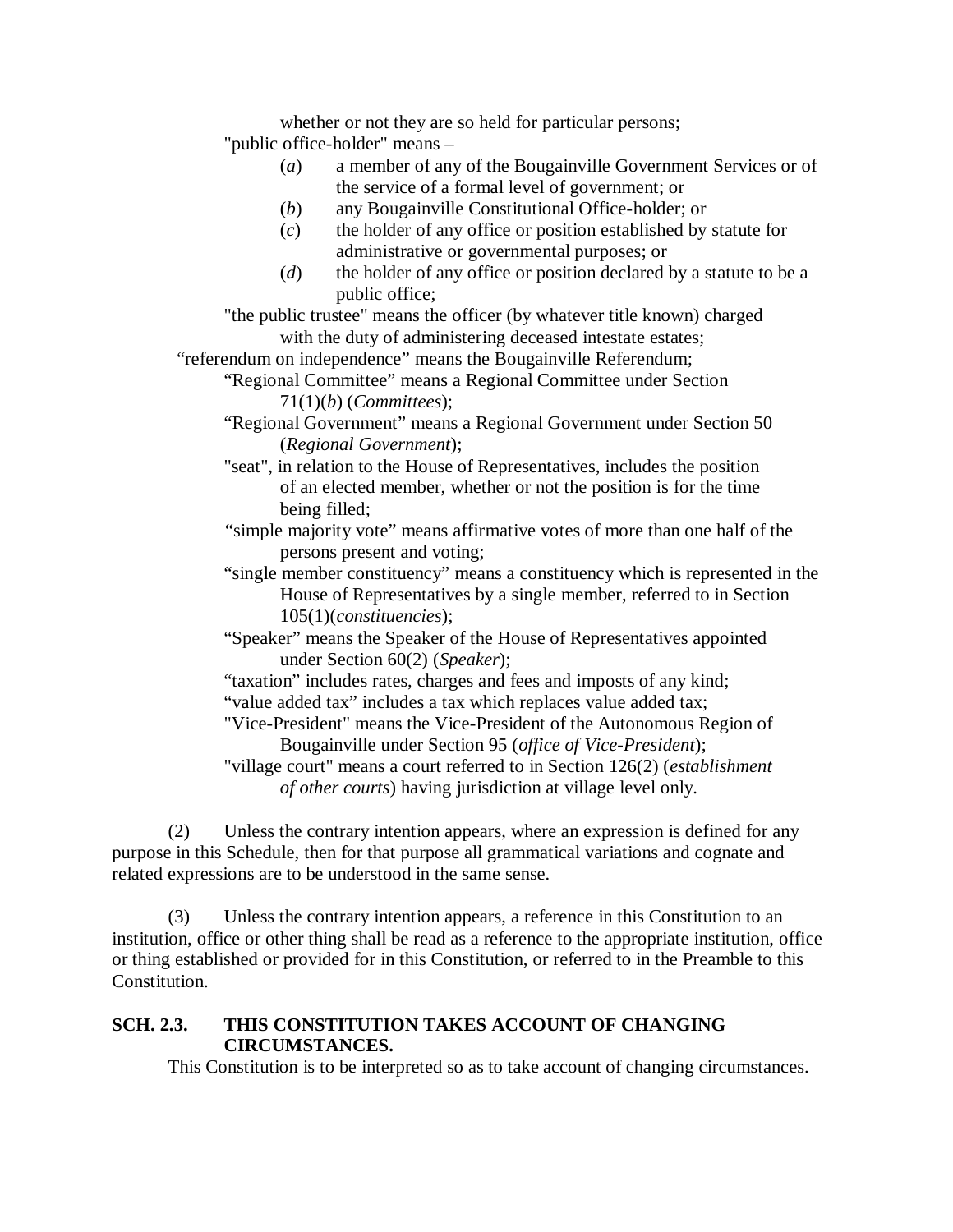## **SCH. 2.4. FAIR MEANING TO BE GIVEN TO LANGUAGE USED.**

(1) This Constitution is intended to be read as a whole.

(2) All provisions of, and all words, expressions and propositions in this Constitution shall be given their fair and liberal meaning.

## **SCH. 2.5. STATEMENTS OF GENERAL PRINCIPLE.**

Where a provision of this Constitution is expressed to state a proposition "in principle",

then  $-$ 

- (*a*) an act (including a legislative, executive or judicial act) that is inconsistent with the proposition is not, by reason of that inconsistency alone, invalid or ineffectual; but
- (*b*) if the act is reasonably capable of being understood or given effect to in such a way as not to be inconsistent with the proposition it shall be so given effect to.

# **SCH. 2.6. "NON-JUSTICIABLE".**

Where this Constitution declares a question to be non-justiciable, the question may not be heard or determined by any Court or tribunal, but nothing in this section limits the jurisdiction of the Bougainville Ombudsman or of any other tribunal established for the purposes of Part XIII (*Leadership Code*).

# **SCH. 2.7. GENDER AND NUMBER.**

In this Constitution –

- (*a*) words importing the masculine gender include females; and
- (*b*) words in the singular include the plural and words in the plural include the singular.

# **SCH. 2.8. PROVISION WHERE NO TIME PRESCRIBED.**

Where no time is prescribed or allowed within which an act is required or permitted by this Constitution to be done, the act shall or may be done, as the case may be, with all convenient speed and as often as the occasion arises.

# **SCH. 2.9. EXERCISE AND PERFORMANCE OF POWERS AND DUTIES.**

(1) Where this Constitution confers a power or imposes a duty, the power may be exercised, or the duty shall be performed, as the case may be, from time to time as occasion requires.

(2) Where this Constitution confers a power or imposes a duty on the holder of an office as such, the power may be exercised, or the duty shall be performed, as the case may be, by the holder (whether substantive or other) for the time being of the office.

(3) Where this Constitution confers a power to make any instrument or decision (other than a decision of a court), the power includes power exercisable in the same manner and subject to the same conditions (if any) to alter the instrument or decision.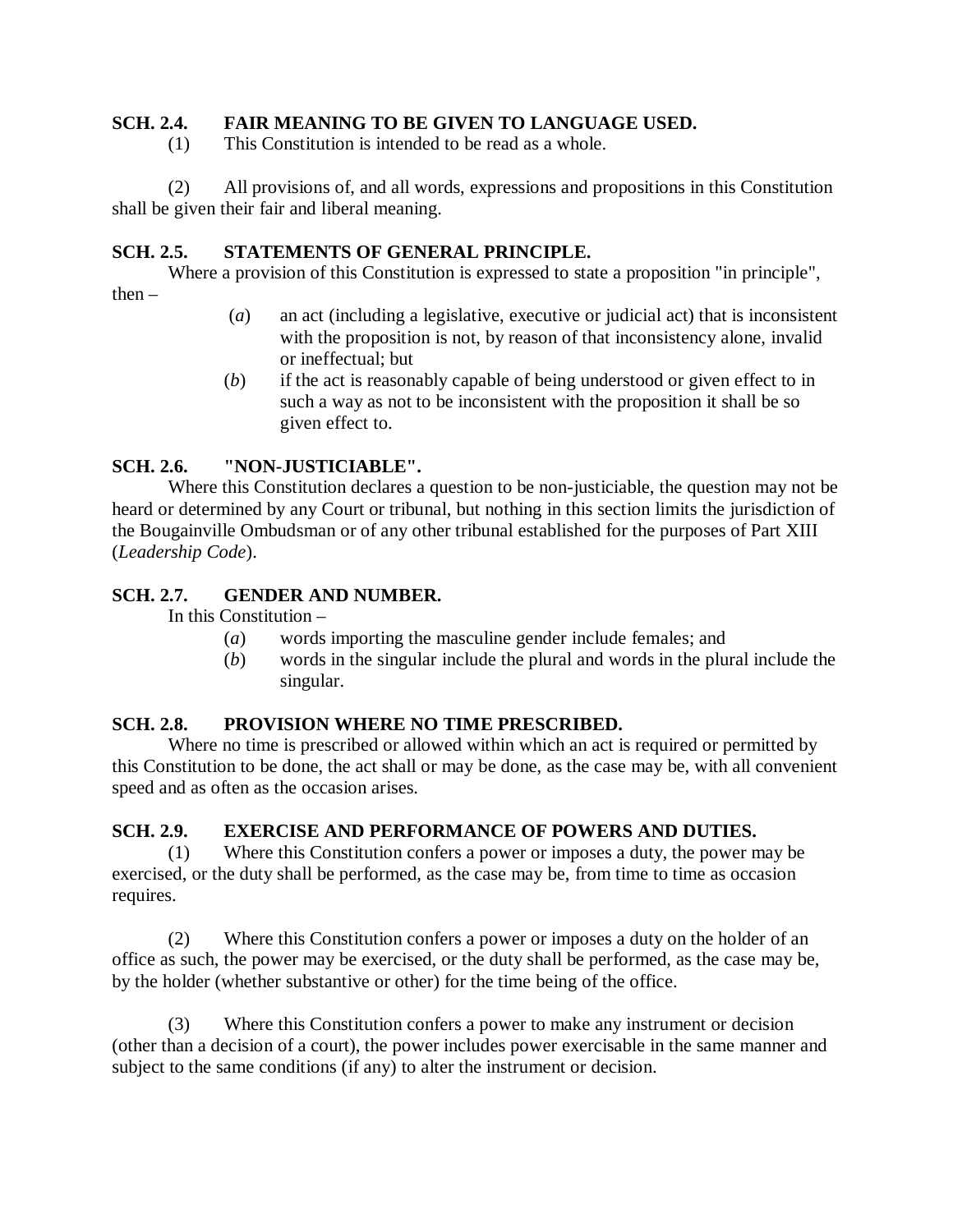(4) Subject to Subsection (5), where this Constitution confers a power to make an appointment, the power includes power to remove or suspend a person so appointed, and to appoint another person temporarily in the place of a person so removed or suspended or, where the appointee is for any reason unable or unavailable to perform his duties, to appoint another person temporarily in his place.

(5) The power provided for by Subsection (4) is exercisable only subject to any conditions to which the exercise of the original power or appointment was subject.

## **SCH. 2.10. POWER OF MAJORITY OF MORE THAN TWO PERSONS AND QUORUMS.**

(1) Where this Constitution requires or permits an act or thing to be done by more than two persons, a majority of them may do it.

(2) A power conferred by this Constitution, otherwise than on the body in question, to determine the procedures of a body includes power to determine a quorum.

(3) The exception contained in Subsection (2) does not apply to the Bougainville Executive Council.

# **SCH. 2.11. ATTAINMENT OF AGE.**

For any purpose of this Constitution, a person attains a certain age at the first moment of the relevant anniversary of his birth.

# **SCH. 2.12. REFERENCES TO SERIES.**

(1) Where in this Constitution a reference is made to a series by reference to two numbers, one at the beginning and one at the end of the series, each of those numbers forms part of the series.

(2) The reference in Subsection (1) to numbers includes, where the elements of a series are identified by letters or in some other manner, references to letters or other means of identification.

# **SCH. 2.13. RESIDENCE.**

(1) Where in this Constitution there is a requirement for any purpose of permanent residence or of continuous residence in a place (including the area of Bougainville), a Bougainville law may provide that –

- (*a*) periods of temporary absence from that place shall be counted as periods of residence in that place; or
- (*b*) periods of temporary absence from that place shall not be counted as periods of residence in that place but otherwise do not affect the continuity of residence.

(2) In Subsection (1), "temporary absence" means, subject to Subsection (3), absence for temporary purposes with the intention of returning.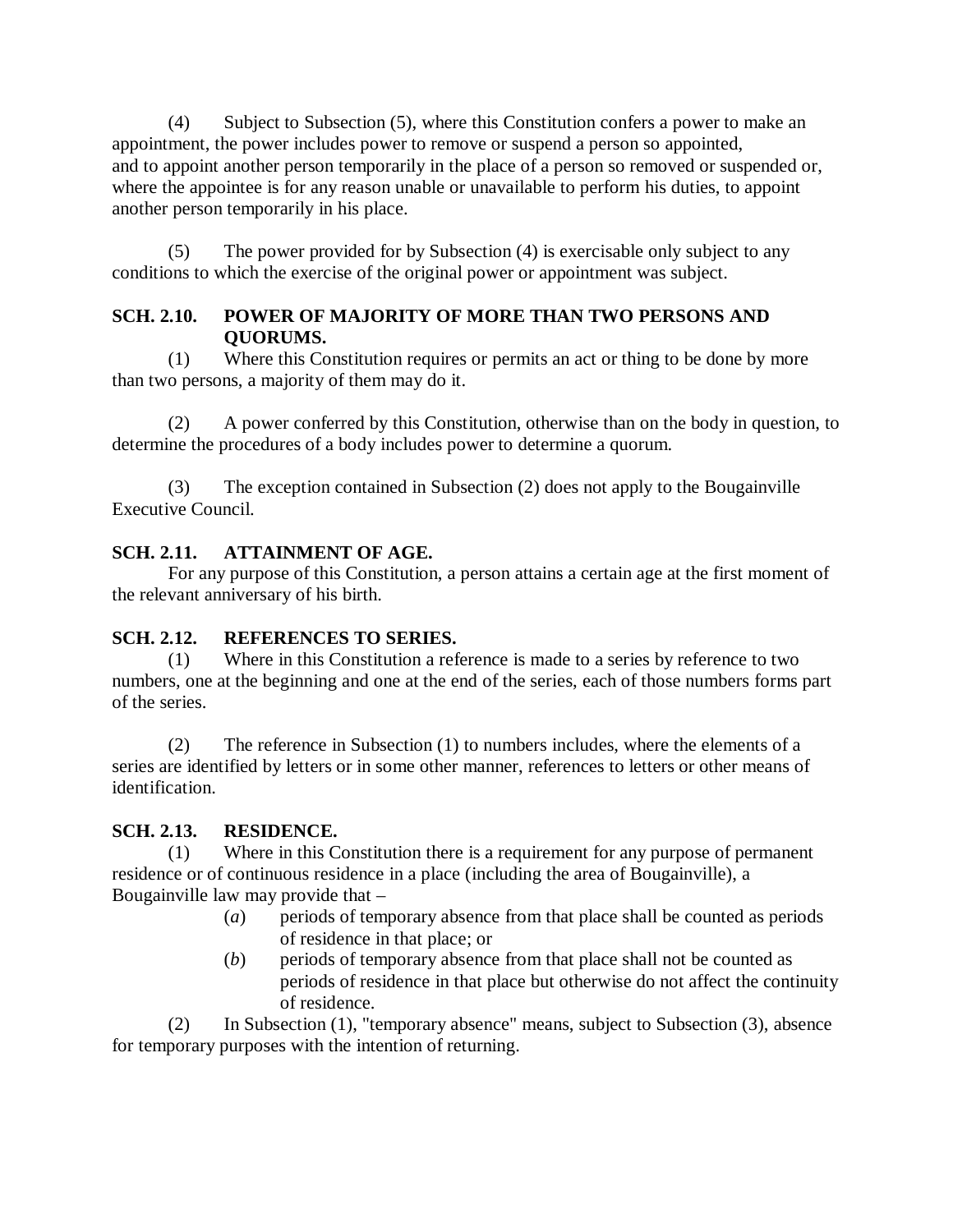(3) A Bougainville law may further provide for the definition of classes of absence that constitute or do not constitute temporary absence for the purposes of any provision of this Constitution.

# **SCH. 2.14. EFFECT OF TIME LIMITS.**

(1) Where in this Constitution a time limit is imposed for the doing of an act (whether the provision is mandatory, directory or permissive, and whether it is positive or negative), and in a particular case it is not practicable to comply with that limitation, the period shall be deemed to be extended by whatever period is necessary to make compliance practicable.

(2) The operation of Subsection (1) is not excluded by a provision that unqualifiedly specifies a time limit or a maximum time limit.

# **SCH. 2.15. REPEAL, ETC.,**

- (1) The repeal of this Constitution or a part of this Constitution does not
	- (*a*) revive anything (including a statute or any part of the underlying law) that was not in force or existing immediately before the repeal took effect; or
	- (*b*) affect the previous operation of the repealed provisions or anything duly done or suffered under them; or
	- (*c*) affect any right, privilege, obligation or liability acquired, accrued or incurred under the repealed provisions; or
	- (*d*) affect any penalty, forfeiture or punishment incurred in respect of an offence committed against the repealed provisions; or
	- (*e*) affect any investigation, legal proceeding or remedy in respect of any such right, privilege, obligation, liability, penalty, forfeiture or punishment,

and any such investigation, legal proceeding or remedy may be instituted, continued or enforced, and the penalty, forfeiture or punishment may be imposed, as if the repealed provisions had continued in force.

- 
- (2) In particular, the repeal of this Constitution or a part of this Constitution does not
- –
- (*a*) affect any liability under Part XIII (*Leadership Code*); or
- (*b*) prevent the Bougainville Ombudsman or any other tribunal established for the purpose of that Part from investigating any act,

to which the repealed provisions were relevant.

(3) Where this Constitution or part of this Constitution is repealed and re-enacted (with or without modification), a reference in any other law to any of the repealed provisions shall, unless the contrary intention appears, be read as a reference to the amended or replacing provision.

(4) In this section, "repeal" includes revocation, suspension and expiry.

# **SCH. 2.16. DISALLOWANCE, ETC.,**

(1) Where this Constitution provides that a law may be disallowed, the disallowance takes effect in the same way as a repeal of a provision of this Constitution takes effect except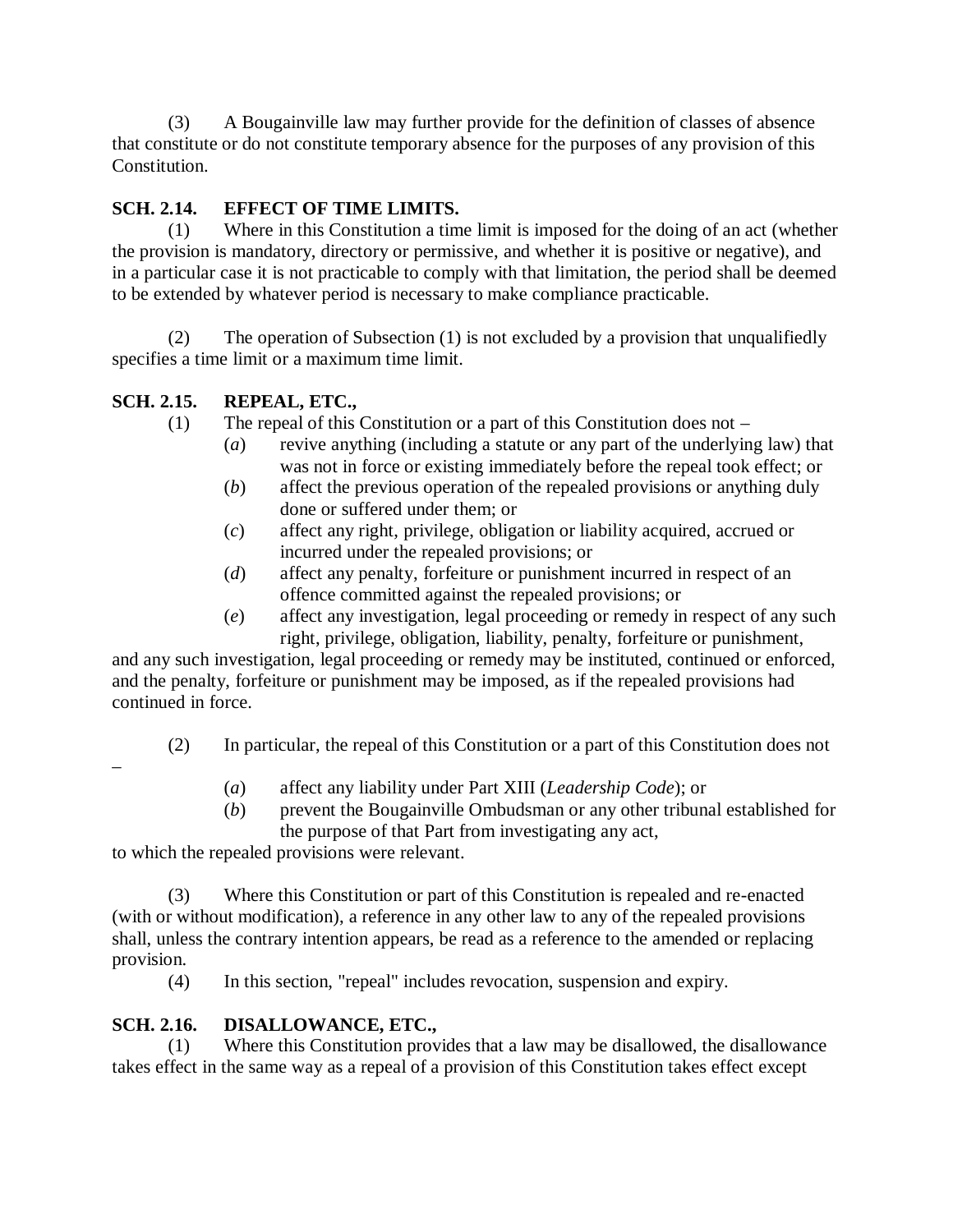that, if the disallowed law altered any other law, the disallowance revives the other law as in force before the alteration.

(2) For the purpose of Subsection (1), a refusal or failure by the House of Representatives to confirm, approve or extend a law that requires such confirmation, approval or extension has the same effect as a disallowance.

# **SCH. 2.17. INDEPENDENCE.**

Where this Constitution provides that a person or institution is not subject to control or direction, or otherwise refers to the independence of a person or institution, that provision does not affect –

- (*a*) control or direction by a court; or
- (*b*) the regulation, by or under this Constitution or a Bougainville law, of the exercise or performance of the powers, functions, duties or responsibilities of the person or institution; or
- (*c*) the exercise of jurisdiction under Part XIII (*Leadership Code*), Section 159 (*functions of the Bougainville Auditor-General*), or Division XI.5 (*the Public Accounts Committee*),

and does not constitute an appropriation of, or authority to expend, funds.

# **SCH. 2.18. REGULATION OF ACTS, ETC.,**

A provision of this Constitution that provides for the regulation of an act or thing does not extend to prohibition, whether in law or in effect.

# **SCH. 2.19. CONSULTATION.**

(1) Subject to Subsection (2), in principle, where this Constitution or a Bougainville law provides for consultation between persons or bodies, or between persons and bodies, the consultation must be meaningful and allow for a genuine interchange and consideration of views.

(2) Where consultation referred to in this Constitution is consultation between the National Government and the Autonomous Bougainville Government provided for by Part XIV (*Bougainville Government and Bougainville Referendum*) of the National Constitution or by the *Organic Law on Peace Building in Bougainville* - *Bougainville Government and Bougainville Referendum*, such consultation shall be concluded on the following basis: **–**

- *(a)* views shall be communicated in a timely manner in writing (or, by prior written agreement, by electronic equivalent) to a specified point of contact;
- *(b)* adequate opportunity shall be given to respond in a similar manner;
- (*c*) where there are differences, meaningful views shall be exchanged within an adequate time-frame, either agreed or specified in a written document (or by prior written agreement, by electronic equivalent) with a view to reaching agreement;
- *(c)* a clear, written record of the outcome of a consultation shall be prepared and made available to all parties.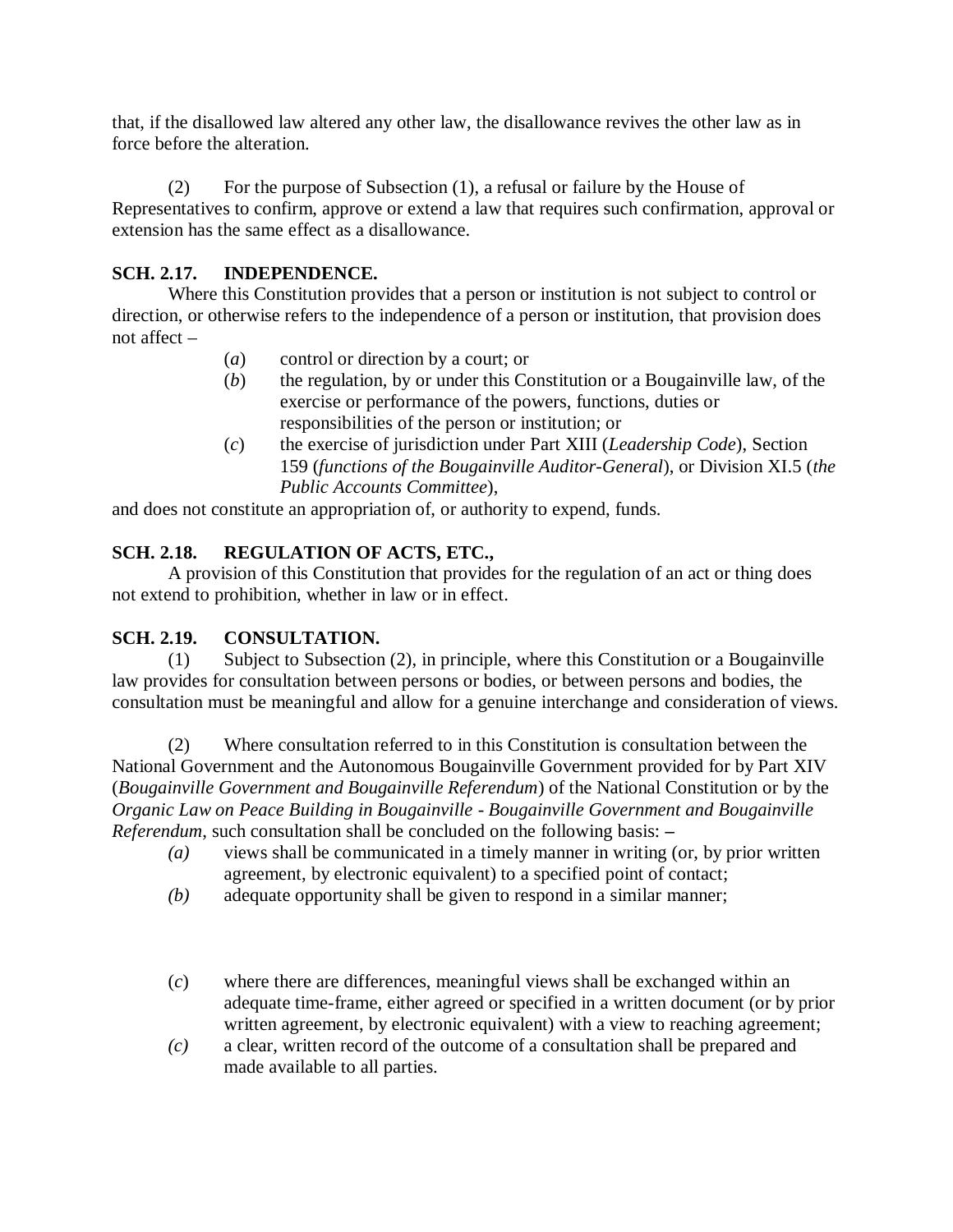#### **SCH. 2.20. CONFERRING OF POWERS TO INCLUDE DELEGATION, ETC.,**

Where this Constitution confers on an authority legislative or executive powers or functions, it includes the power of delegation or subdelegation of such powers or functions.

#### **SCH. 2.21. PRINCIPLES OF NATURAL JUSTICE.**

(1) Subject to this Constitution, the principles of natural justice are the general rules and principles of law known by that name developed for control of judicial and administrative proceedings.

(2) The minimum requirement of natural justice is the duty to act fairly and, in principle, to be seen to act fairly.

#### **SCHEDULE 3.**

**Sec. 1**

#### **BOUNDARIES OF BOUGAINVILLE PROVINCE SPECIFIED IN NATIONAL ORGANIC LAW ON PROVINCIAL BOUNDARIES.**

#### **PROVINCIAL BOUNDARIES.**

#### **BOUGAINVILLE PROVINCE.**

Commencing at the point of intersection of the meridian 154 degrees east longitude with the Equator thence by the said Equator east to its intersection with the meridian 160 degrees east longitude thence by the said meridian 160 degrees east longitude south to its intersection with the parallel 4 degrees 50 minutes south latitude thence by the said parallel 4 degrees 50 minutes south latitude west to its intersection with the meridian 159 degrees east longitude thence by a straight line south-westerly to a point distant 6 nautical miles on a bearing of 42 degrees true from Cape Friendship thence by a straight line southerly to a point distance 4 nautical miles on a bearing of 70 degrees 30 minutes true from Cape Friendship aforesaid thence by a straight line south-westerly to a point distant 3 nautical miles due south from the southern point of the peninsula which bounds the harbour of Tonelei on the east thence by a straight line southwesterly to a point distant 3 nautical miles due south from Moila Point thence by a straight line westerly to a point distant 8 nautical miles on a bearing of 249 degrees true from Moila Point aforesaid thence by a straight line south-westerly to the intersection of the parallel 8 degrees south latitude with the meridian 154 degrees east longitude thence by the said meridian 154 east longitude north to the point of commencement.

#### **SCHEDULE 4.**

**Sec. 42.**

#### **NATIONAL CONSTITUTION PROVISIONS RELATING TO FUNCTIONS AND POWERS OF THE AUTONOMOUS BOUGAINVILLE GOVERNMENT.**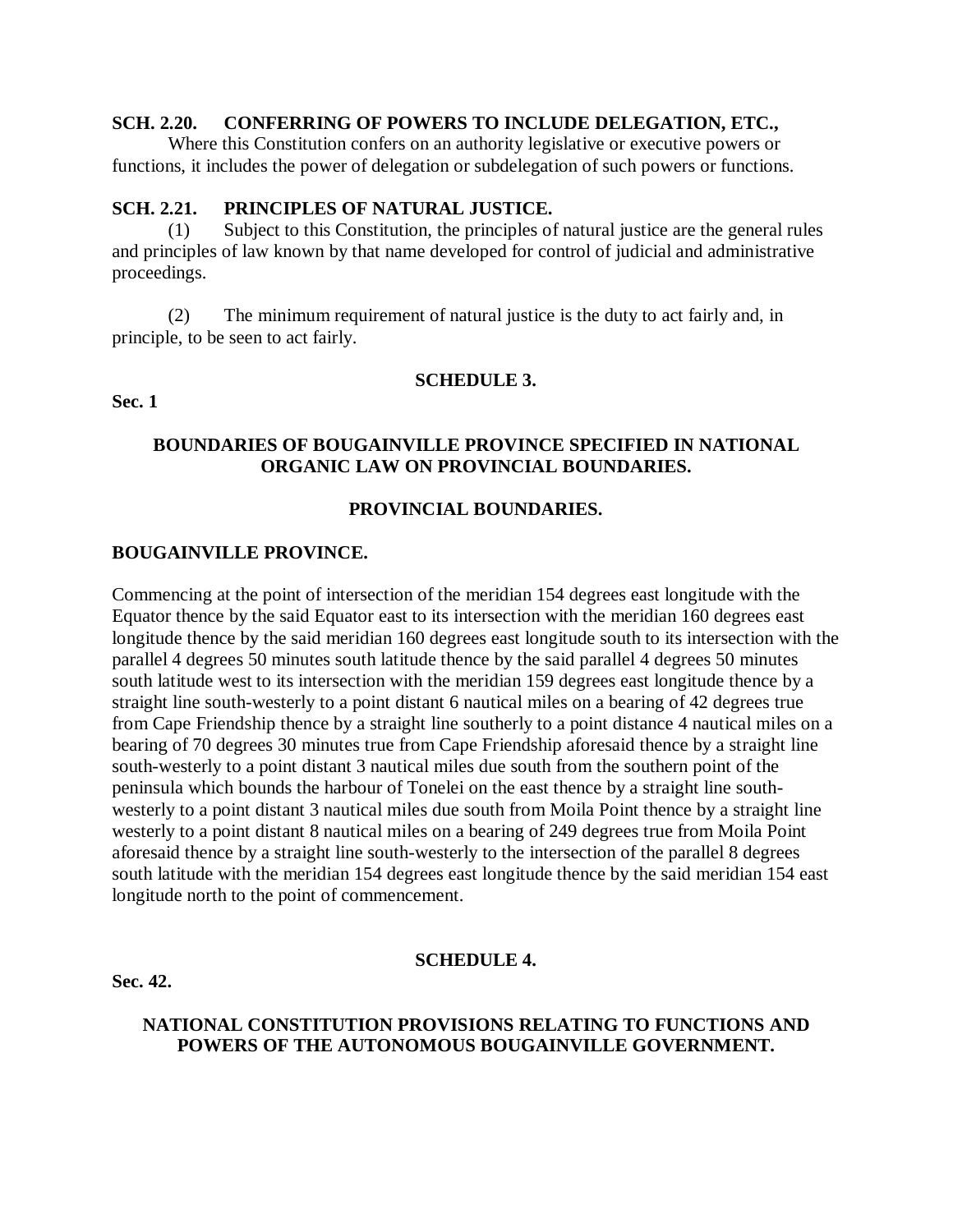#### **"290. FUNCTIONS AND POWERS AVAILABLE TO THE BOUGAINVILLE GOVERNMENT.**

(1) Subject to this Part and the Agreement, the functions and powers available to the Bougainville Government in and in relation to Bougainville are as specified in this section.

(2) The functions and powers available to the Bougainville Government in and in relation to Bougainville are the following: **–**

- *(a)* agriculture;
- *(b)* arts;
- *(c)* building regulations;
- *(d)* cemeteries;
- *(e)* censorship;
- *(f)* children;
- *(g)* churches and religion;
- *(h)* civil registration;
- *(i)* communications and information services within Bougainville;
- *(j)* community development;
- *(k)* corporation law;
- *(l)* culture;
- *(m)* education;
- *(n)* energy (including electricity and power generation and distribution);
- *(o)* environment;
- *(p)* family law;
- *(q)* fire service;
- *(r)* fisheries (other than highly migratory or straddling stocks);
- *(s)* forestry and agro-forestry;
- *(t)* gambling, lotteries and games of chance;
- *(u)* harbours and marine;
- *(v)* health;
- *(w)* heritage;
- $(x)$  home affairs, including youth and social welfare;
- *(y)* housing (but not State-owned housing);
- *(z)* information technology;
- *(za)* insurance;
- *(zb)* intellectual property;
- *(zc)* labour and employment (other than industrial relations);
- *(zd)* land and natural resources;
- *(ze)* land, sea and air transport;
- *(zf)* language;
- *(zg)* libraries and measures;
- *(zh)* licensing of public entertainment;
- *(zi)* liquor;
- *(zj)* livestock;
- *(zk)* local-level government;
- *(zl)* manufacturing;
- $(zm)$  mining;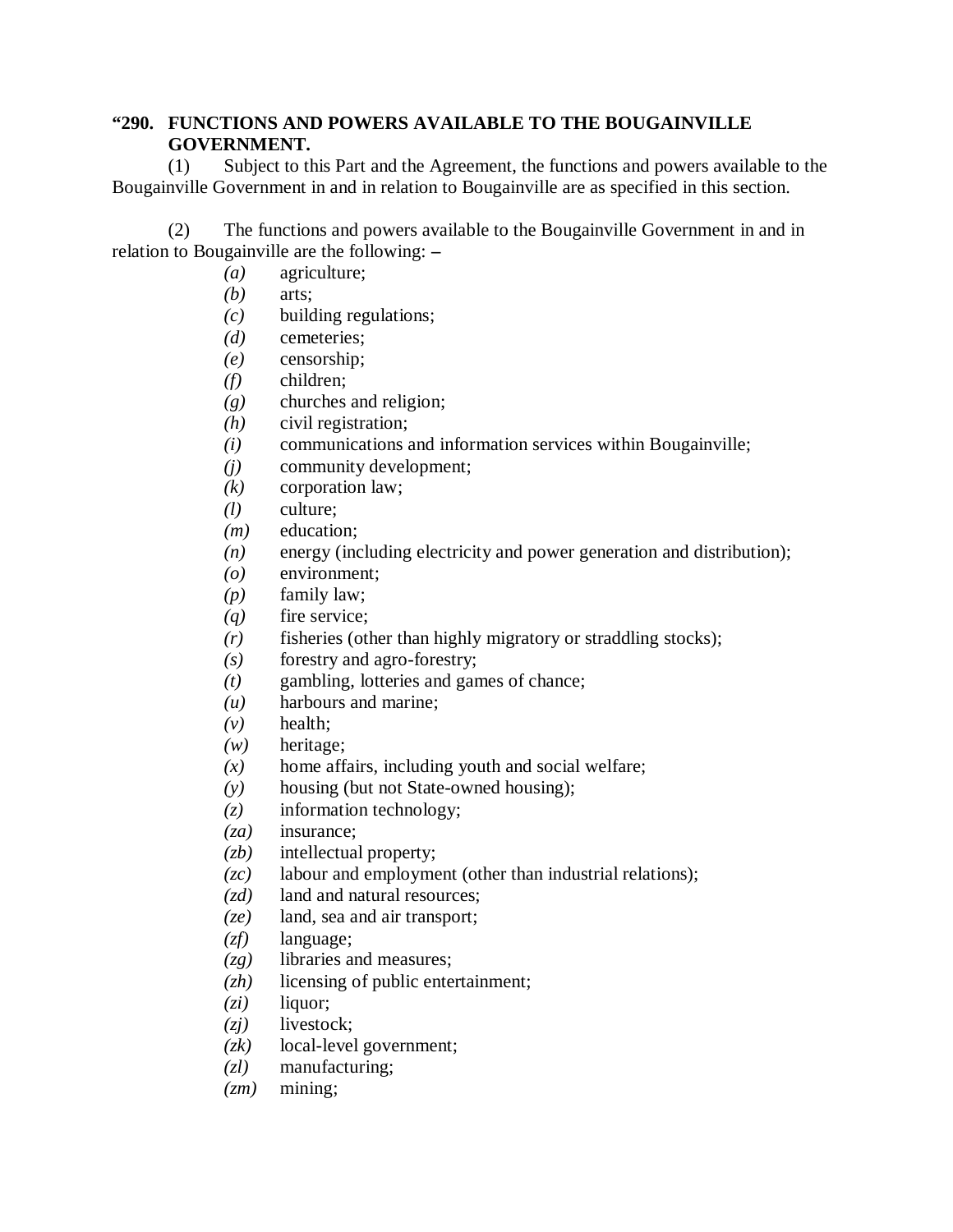- *(zn)* non-banking financial institutions;
- *(zo)* oil and gas;
- *(zp)* parks and reserves;
- *(zq)* physical planning;
- *(zr)* professions;
- *(zs)* public holidays;
- *(zt)* public works;
- *(zu)* science and technology;
- *(zv)* sports and recreations;
- *(zw)* statistics (other than National Census);
- *(zx)* symbols of the Bougainville Government;
- *(zy)* time zones;
- *(zz)* tourism;
- (zza) trade, commerce and industry;
- (zzb) waste management;
- *(zzc)* water and sewerage;
- *(zzd)* water sources;
- *(zze)* wild life preservation;
- *(zzf)* wills and succession;
- *(zzg)* such other functions and powers for which, in accordance with this Part and the Agreement, the Bougainville Government may be responsible.
- (3) The Bougainville Government is responsible for
	- *(a)* administration of justice including dispute resolution; and
	- *(b)* the operation and the functions and powers of Bougainville Constitutional Office-holders; and
	- *(c)* the operation of and the powers and functions of Bougainville Government Services,

in accordance with the Agreement and this Part.

(4) Where the function and power relating to foreign investment applications has been transferred to the Bougainville Government, it shall be exercised in the following manner: **–**

- *(a)* each application for foreign investment relating to Bougainville shall be lodged in duplicate, one for the National Government and one for the Bougainville Government;
- (*b*) each application must satisfy the National Government's reasonable foreign investment requirements for Papua New Guinea as a whole;
- (*c*) the Bougainville Government, through the Bougainville Public Service or by an authority established by the Bougainville Government for the purpose, shall be responsible for considering each application and for determining whether the requirements referred to in Paragraph (*b*) are met;
- (*d*) where satisfied that an application meets the requirements referred to in Paragraph (*b*), the Bougainville Government through the Bougainville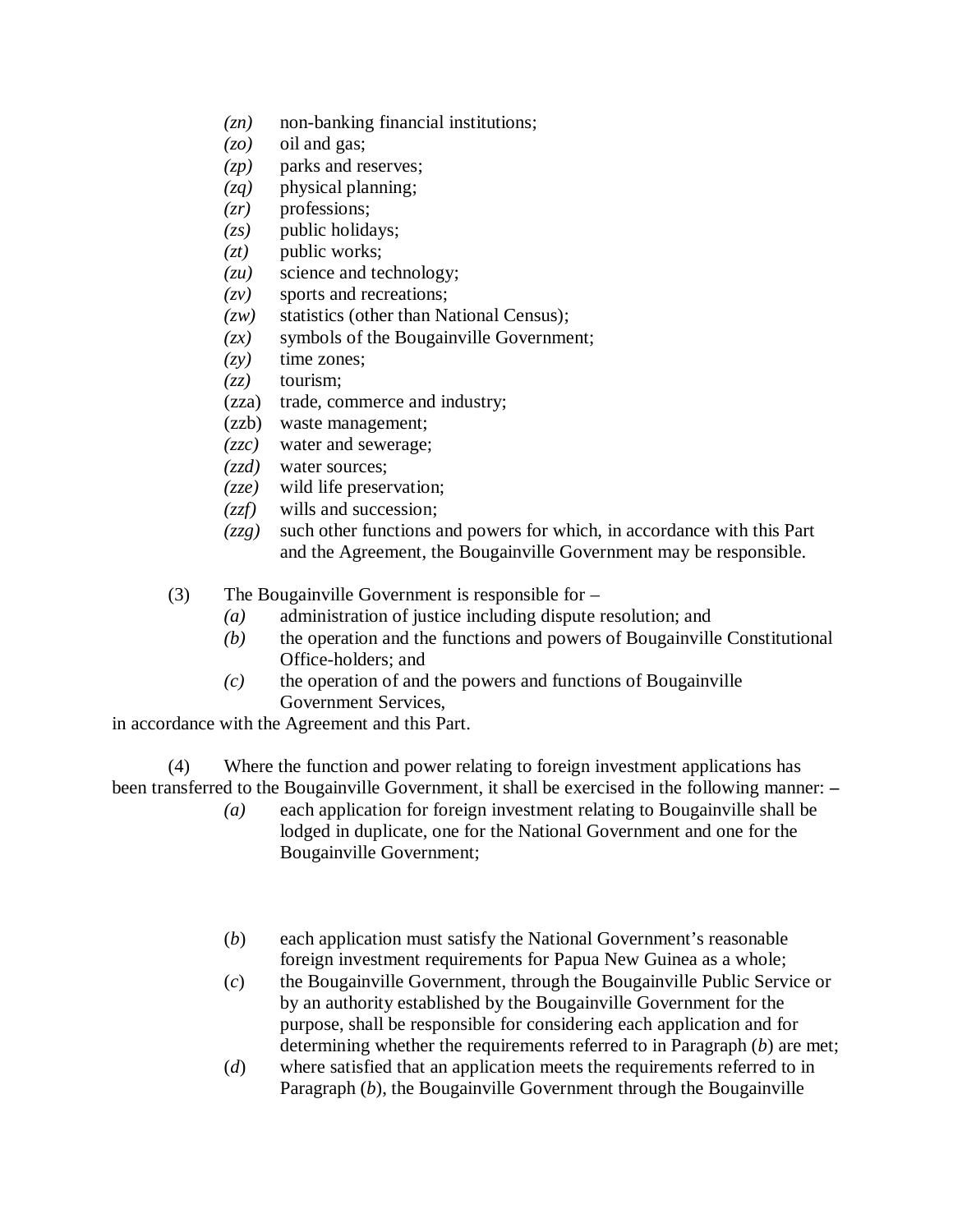Public Service or by an authority established by the Bougainville Government for the purpose, may accept the application, or without limit to its discretion, may refuse it or accept it subject to conditions;

- (*e*) the Bougainville Government, through the Bougainville Public Service or by an authority established by the Bougainville Government for the purpose, and the National Government, and any authority established by the National Government for the purpose, shall consult and co-operate at all stages of the consideration of an application;
- (*f*) there shall be joint and ongoing review and development of foreign investment policy by the two Governments and the authorities referred to in Paragraph (*e*) to promote restoration and development in Bougainville;
- (*g*) a dispute as to whether an application does or does not comply with the requirements referred to in Paragraph (*b*) shall be resolved through the dispute resolution procedure.

(5) The Bougainville Government shall have the functions and powers necessary to develop the infrastructure relative to its powers and functions under this section.

## **"291. FUNCTIONS AND POWERS OF THE NATIONAL GOVERNMENT AND OF THE BOUGAINVILLE GOVERNMENT IN RELATION TO CRIMINAL LAW.**

(1) The provisions of Sections 295 (*process of transfer of functions and powers*), 296 (*relationships of National and Bougainville laws*) and 298 (*National Government assets and land*) do not apply to this section.

- (2) The Bougainville Government shall have power, subject to Subsection (4)
	- *(a)* to adopt the *Criminal Code*; and
	- *(b)* to create and set penalties for offences incidental to the exercise of its agreed powers and functions; and
	- *(c)* to amend National laws relating to summary offences and other laws relating to criminal law as they apply in Bougainville; and
	- *(d)* to make laws relating to criminal law, other than a law equivalent to the *Criminal Code*.

(3) The *Criminal Code* shall apply in and to Bougainville until adopted under Subsection (2)(*a*).

(4) Where the Bougainville Government has adopted the *Criminal Code* under Subsection (2) (*a*), it may amend the *Criminal Code* as adopted –

- *(a)* with the consent of the National Government; or
- *(b)* in accordance with the following: **–**
	- (i) the principles contained in the Agreement being: **–**
		- (A) changes of the principles of the criminal law shall be evolutionary;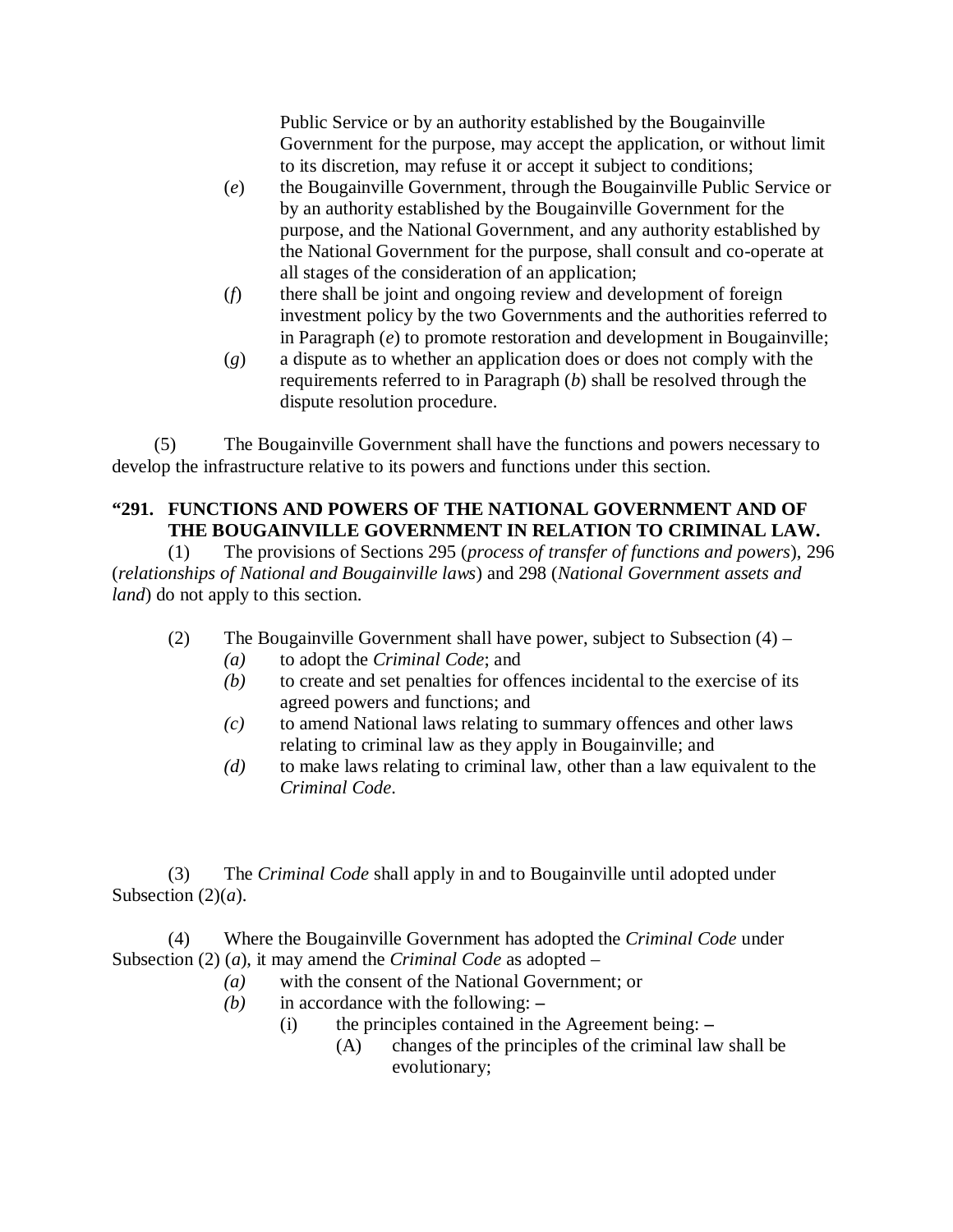- (B) there shall be no large scale changes to the coverage of subjects by the criminal law;
- (ii) the procedures contained in the Agreement being: **–**
	- (A) the Bougainville Government will cause to be published in the National Gazette amendments to the *Criminal Code* as adopted proposed by the Bougainville Government and such amendments shall not come into operation without the agreement of the National Government;
	- (B) in the event that the National Government does not accept any amendments proposed by the Bougainville Government, it may require further consultation with the Bougainville Government and in the event of failure to agree, the dispute resolution procedure shall apply.

# **"292. SUBJECTS NOT SPECIFIED IN SECTIONS 289, 290 AND 291.**

- (1) Subject to Subsection (2), the function and power in relation to any subject
	- *(a)* not specified in Section 289 (*powers and functions of the National Government*), Section 290 (*powers and functions available to the Bougainville Government*) and Section 291 (*functions and powers of the National Government and of the Bougainville Government in relation to criminal law*); and
	- *(b)* not coming within the category of any subject specified in Section 289 (*powers and functions of the National Government*) Section 290 (*powers and functions available to the Bougainville Government)* and Section 291 (*functions and powers of the National Government and of the Bougainville Government in relation to criminal law*),

shall be a power and function of the National Government, until otherwise determined in accordance with this section.

(2) Where the National Government or the Bougainville Government proposes to legislate on a subject to which Subsection (1) applies, it shall notify the other Government of its proposals and consult with the other Government with a view to reaching agreement on which Government should be responsible for the subject, and where agreement is not reached, it shall not legislate.

(3) Where either the National Government or the Bougainville Legislature passes a law on a subject to which Subsection (1) applies, the other Government may invoke the dispute resolution procedure, and –

- *(a)* pending final determination of the dispute the law shall not take effect, unless both Governments agree that it should take effect; and
- *(b)* on the determination of the dispute resolution procedure, the law shall or shall not take effect in accordance with that determination.

(4) Any dispute between the National Government and the Bougainville Government over which Government is responsible for a function or power shall be resolved by applying the principles governing the division of powers as specified in the Agreement.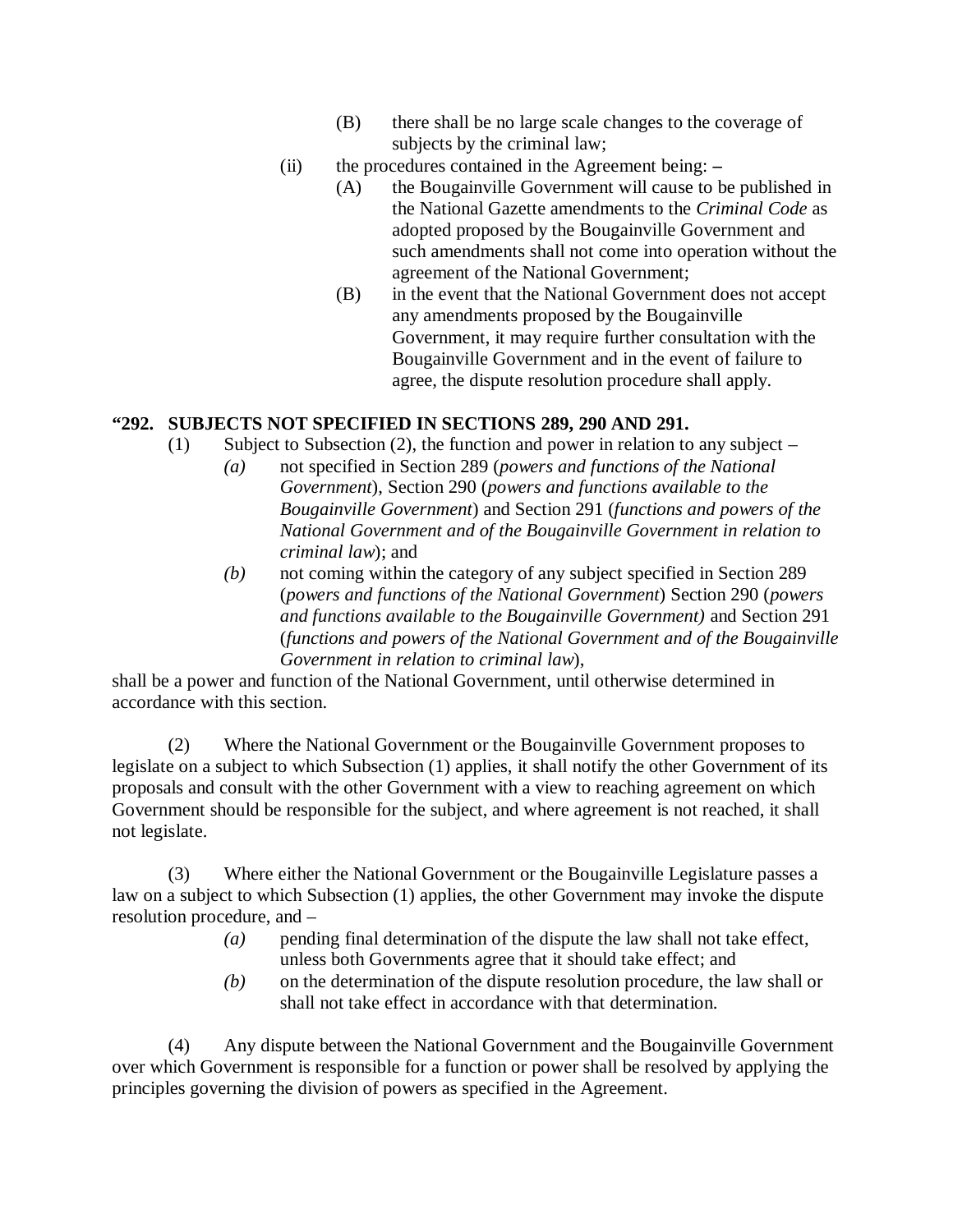### **"293. INTERNATIONAL OBLIGATIONS, ETC., OF THE STATE IN RESPECT OF THE POWERS AND FUNCTIONS OF THE BOUGAINVILLE GOVERNMENT.**

(1) In this section, "international obligations" includes treaties and other written international agreements to which the State is or becomes a party.

(2) The powers and functions available to the Bougainville Government specified in Section 290 (*powers and functions available to the Bougainville Government*) will not be exercised in a manner inconsistent with Papua New Guinea's international obligations and human rights regime –

- *(a)* in existence on the date of the coming into operation of this Part; and
- *(b)* entered into after the date of coming into operation of this Part, in accordance with this section.
- (3) The National Government
	- *(a)* shall consult with the Bougainville Government on
		- (i) any proposed new international obligations likely to affect the exercise by the Bougainville Government of the functions and powers available to it under this Part; or
		- (ii) any proposed future border agreement (other than one concerning defence or national security) affecting the jurisdiction of the Bougainville Government; and
	- *(b)* shall not enter into a border agreement (other than one concerning defence or national security) affecting the jurisdiction of the Bougainville Government without the agreement of the Bougainville Government.

(4) For the purposes of Section 117(3) (*treaties*), the consent of Papua New Guinea to be bound as a party to a treaty which –

- *(a)* has a purpose of altering the autonomy arrangements contained in the Agreement; or
- (*b*) being a border agreement (other than one concerning defence or national security) affects the jurisdiction of the Bougainville Government,

shall not be given unless –

- *(b)* the National Government and the Bougainville Government have agreed on the contents of the treaty; and
- *(c)* the provisions of Section 117(3)(*a*) or (*b*) (*treaties*) have been complied with.

(5) Any disagreement between the National Government and the Bougainville Government as to whether any treaty has a purpose of altering the autonomy arrangement contained in the Agreement shall be resolved in accordance with the dispute resolution procedure.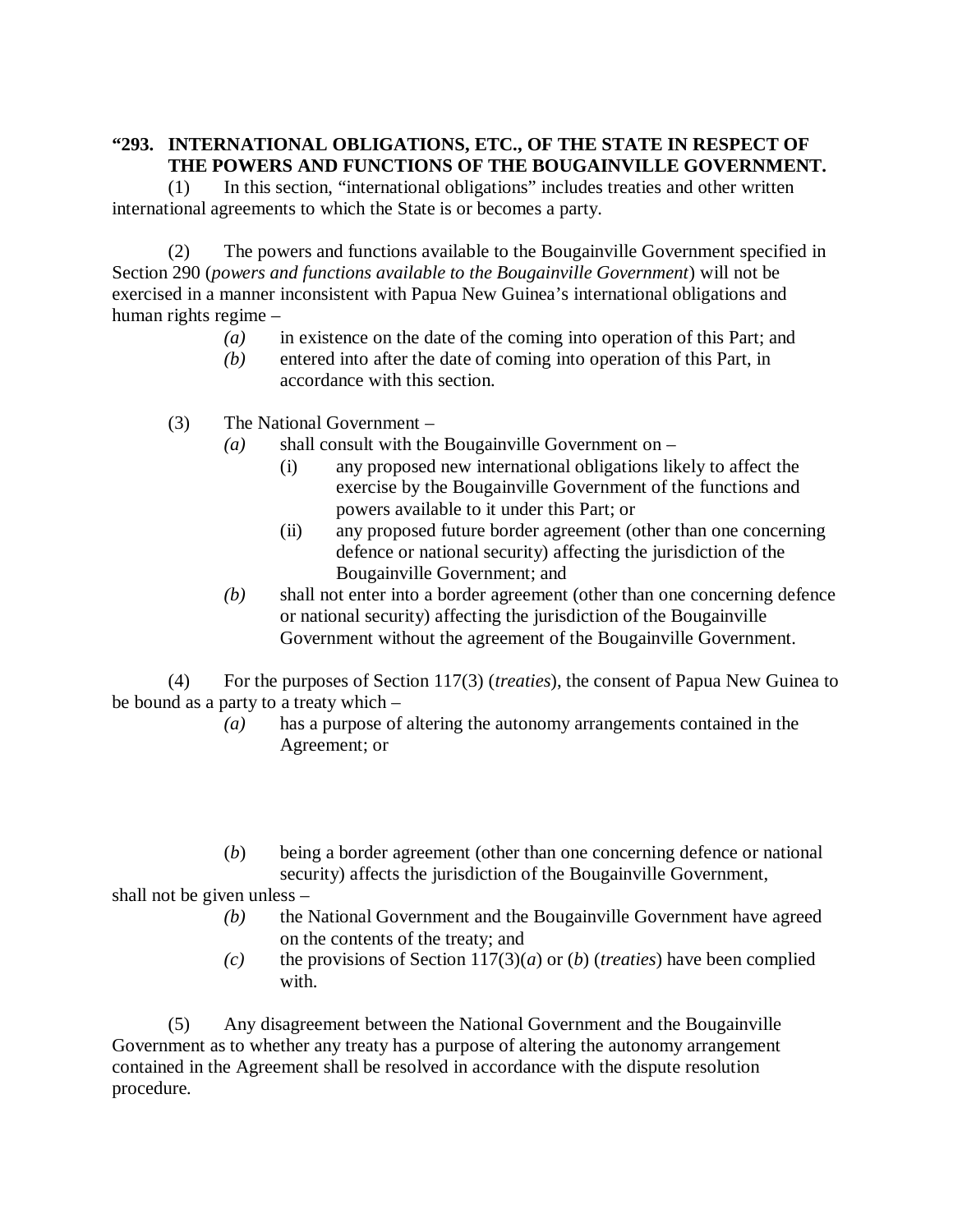(6) Any differences between the National Government and the Bougainville Government arising from generally accepted rules of international law shall be resolved in accordance with the dispute resolution procedure.

(7) The Bougainville Government may, through an agreed mechanism, request the assistance or concurrence of the National Government –

- *(a)* to participate in the negotiation of international agreements of particular relevance to Bougainville; or
- *(b)* to negotiate international agreements on its own account.

## **"294. FUNCTIONS AND POWERS OF THE BOUGAINVILLE GOVERNMENT ON ESTABLISHMENT AND WITHIN 12 MONTHS THEREAFTER.**

(1) Prior to the establishment of the Bougainville Government the Bougainville Interim Provincial Government may give to the National Government reasonable notice of –

- *(a)* functions or powers available to the Bougainville Government to be transferred; and
- *(b)* institutions expected to be established under the Bougainville Constitution,

within the period of 12 months commencing on the date of the establishment of the Bougainville Government.

(2) The Bougainville Government shall, on its establishment, have the same functions and powers as the Bougainville Interim Provincial Government, together with such other functions and powers transferred under Subsection (1).

# **"295. PROCESS OF TRANSFER OF FUNCTIONS AND POWERS.**

Where the Bougainville Government wishes a function or power available to it to be transferred to it, it shall –

- *(a)* take full account of its needs and capacity in relation to the functions or power; and
- *(b)* initiate the transfer by giving to the National Government 12 months' notice of its intention to seek the transfer of the function or power; and
- *(c)* consult with the National Government concerning the transfer,

unless both Governments otherwise agree.

# **"296. RELATIONSHIP OF NATIONAL AND BOUGAINVILLE LAWS.**

(1) National laws relating to the functions and powers available to the Bougainville Government shall continue to apply until replaced by Bougainville laws.

- $(2)$  The
	- *(a)* National Government may legislate on subjects specified in Section 290 (*functions and powers available to the Bougainville Government*) but not so as to be inconsistent with Bougainville laws on such subjects; and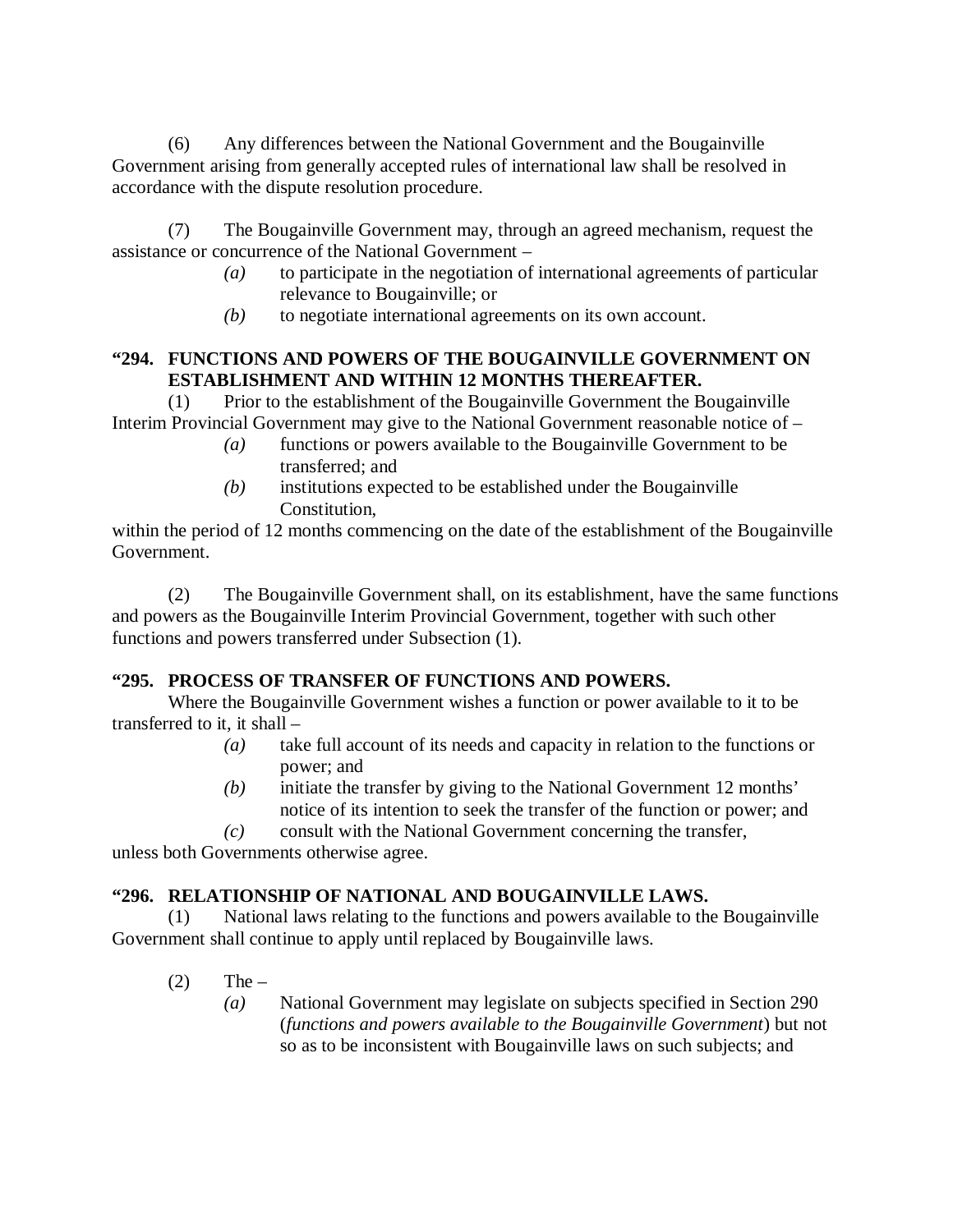*(b)* the Bougainville Government may legislate on subjects specified in Section 289 (*functions and powers available to the National Government*) but not so as to be inconsistent with National laws on such subjects.

## **"297. MANNER OF IMPLEMENTATION OF TRANSFER OF FUNCTIONS AND POWERS.**

An Organic Law shall make provision for –

- *(a)* the transfer together of closely linked functions and powers; and
- *(b)* the manner of overcoming difficulties of capacity or economic circumstances preventing the effective exercise of a function or power; and
- *(c)* the resolution of issues in dispute in the event of failure to overcome difficulties referred to in Paragraph (*b*); and
- *(d)* the resolution of difficulties in dividing the personnel, assets or funding of an institution or service organized on a regional or National basis; and
- *(e)* the making of arrangements to share access to or use of an institution or service organised on a regional or National basis to include cost-sharing; and
- *(f)* the plans prepared and agreed by the National Government and the Bougainville Government for co-operating in implementing the transfer of functions for which the Bougainville Government will become responsible.

### **"298. NATIONAL GOVERNMENT ASSETS AND LAND.**

(1) Subject to Subsection (2), the National Government shall transfer to the Bougainville Government, at the same time as the transfer of a function or power, such assets and land as are associated with the function or power.

(2) Where the National Government has a continuing responsibility in respect of a function or power transferred to the Bougainville Government, it may retain assets and land associated with that function or power to the extent necessary to carry out its continuing responsibility.

#### **"299. TRANSFER OR DELEGATION OF FUNCTIONS AND POWERS.**

The National Government or the Bougainville Government may, by agreement, transfer or delegate any function or power (including a financial function or power) to the other Government.".

#### **SCHEDULE 5.**

**Secs. 122, 189**

### *MATTERS RELATING TO BOUGAINVILLE CONSTITUTIONAL OFFICE-HOLDERS*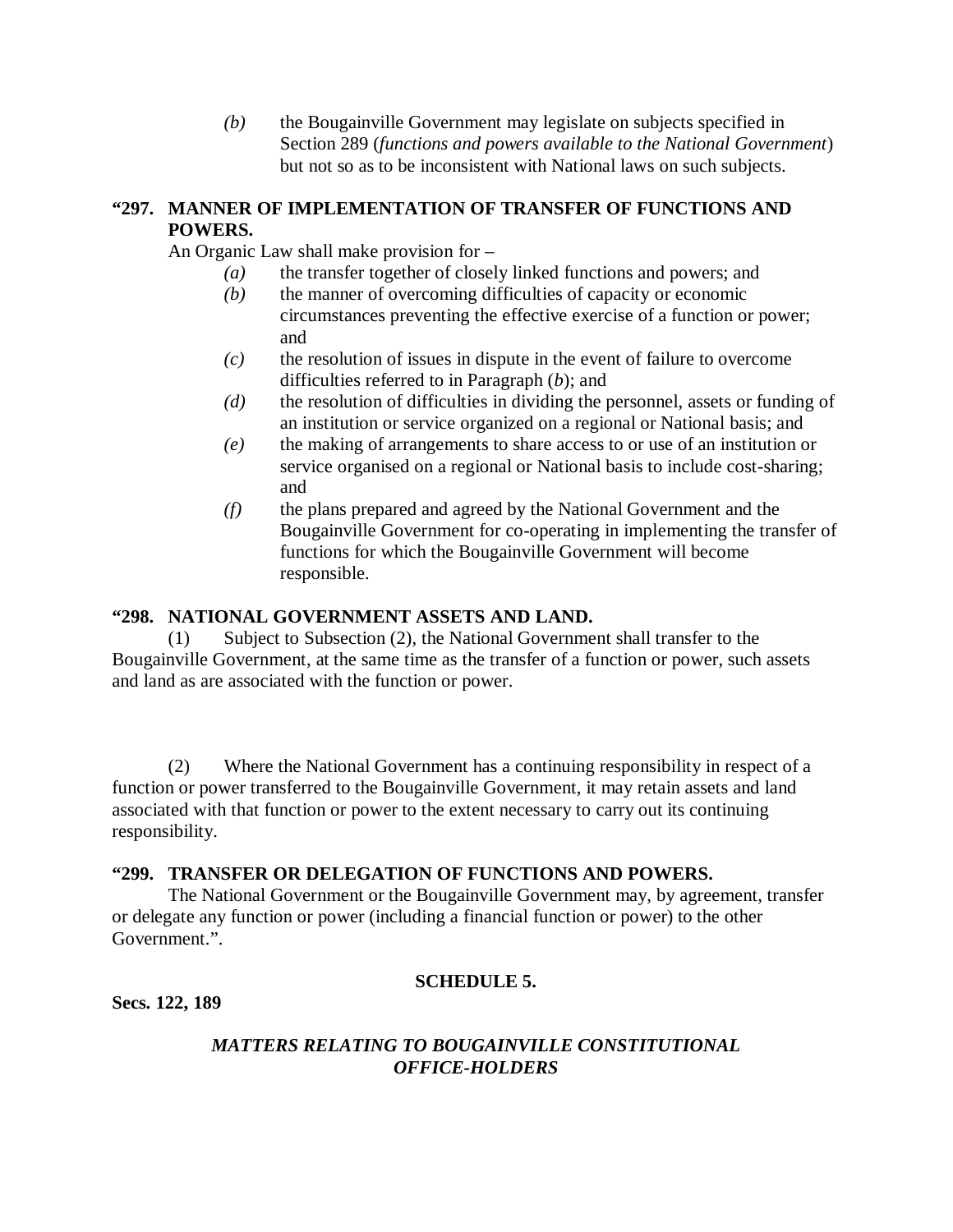## **5.1 QUALIFICATIONS FOR APPOINTMENT AS CHIEF JUSTICE OF BOUGAINVILLE OR AS A BOUGAINVILLE JUDGE.**

## *(a)* **Qualification to be held by a citizen.**

A citizen is qualified to be appointed as Chief Justice of Bougainville or as a Bougainville Judge if **–**

- $(i)$  he
	- (A) is a graduate in law of a university in Papua New Guinea or of a university of another country the degree in law of which is recognised by the Bougainville Judicial Appointments Committee as a sufficient academic qualification for appointment; and
	- (B) has been admitted to practise as a lawyer for not less than four years; and
	- (C) is not disqualified under Schedule 5.7; or
- $(ii)$  he
	- (A) is a graduate of a university in Papua New Guinea or of a university of another country the degree in law of which is recognized by the Bougainville Judicial Appointments Committee as a sufficient academic qualification for appointment; and
	- (B) has not less than five years experience in Bougainville or Papua New Guinea as a whole –
		- (1) as a Deputy Chief Magistrate; or
		- (2) as a Principal Magistrate; or
		- (3) as a Magistrate Grade V; or
		- (4) as a Magistrate Grade IV; or
		- (5) as a Magistrate Grade III; or
		- (6) as a Magistrate or the equivalent in a Bougainville court referred to in Section 112(1)(*b*) (*Bougainville Courts*); or
		- (7) partly as any one of the categories specified in Subclauses (1) to (6) and partly as another; and
	- (C) is not disqualified under Schedule 5.7.

## *(b)* **Qualifications to be held by a non-citizen.**

A non-citizen is qualified to be appointed as Chief Justice of Bougainville or as a Bougainville Judge if –

- $(i)$  he
	- (A) is a graduate of a university in Papua New Guinea or of a university of another country the degree in law of which is recognized by the Bougainville Judicial Appointments Committee as a sufficient academic qualification for appointment; and
	- (B) is or has been a lawyer who has practised as a lawyer for not less than five years –
		- (1) in Bougainville or Papua New Guinea as a whole; or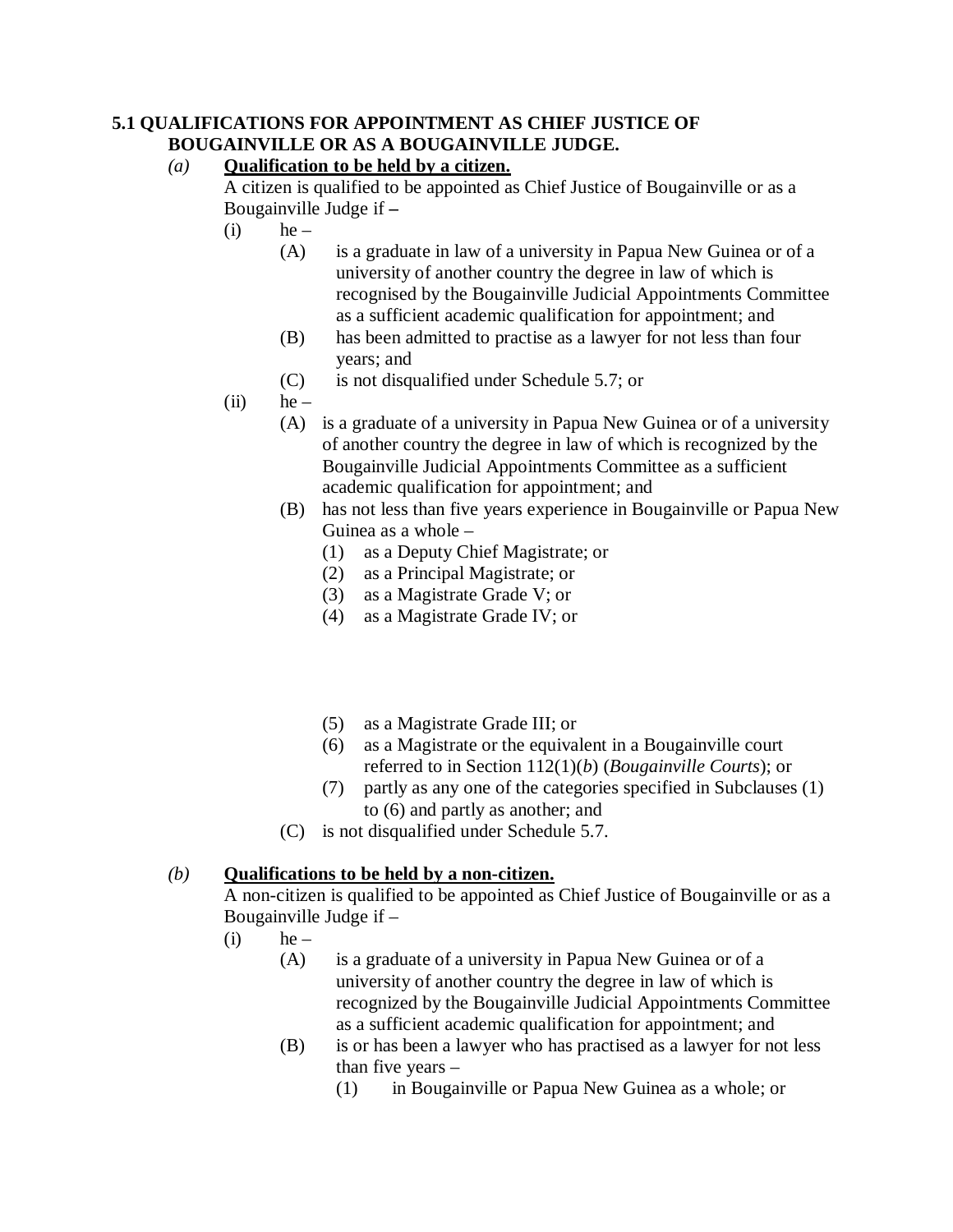- $(2)$  in a country with a legal system that, in the opinion of the Bougainville Judicial Appointments Committee, is substantially similar to the legal system of Bougainville or Papua New Guinea as a whole; or
- (3) in Bougainville or Papua New Guinea as a whole and in a country referred to in Subclause (2); and
- (ii) he is or has been a Judge of a court of unlimited jurisdiction in a country with a legal system that, in the opinion of the Bougainville Judicial Appointments Committee, is substantially similar to the legal system of Bougainville or Papua New Guinea as a whole,

and is not disqualified under Schedule 5.7.

# **5.2 QUALIFICATIONS FOR APPOINTMENT AS BOUGAINVILLE PUBLIC PROSECUTOR OR BOUGAINVILLE PUBLIC SOLICITOR.**

A person is qualified to be appointed as the Bougainville Public Prosecutor or as the Bougainville Public Solicitor –

- *(a)* if he is a lawyer who has practised as a lawyer
	- (i) in Papua New Guinea; or
	- (ii) in a country with a legal system that, in the opinion of the Bougainville Judicial Appointments Committee, is substantially similar to the legal system of Papua New Guinea; or

(iii) in Papua New Guinea and in a country referred to in Subparagraph (ii), for a period of not less than seven years after obtaining full admission to practise as a lawyer; and

*(b)* where he is a person to whom Subparagraph (ii) refers and he has not been admitted to practise in Papua New Guinea, he is qualified to be so admitted.

# **5.3 QUALIFICATIONS FOR APPOINTMENT AS BOUGAINVILLE OMBUDSMAN.**

A person is eligible for appointment as the Bougainville Ombudsman where he is, in the opinion of the Bougainville Senior Appointments Committee, a person of integrity, independence of mind, resolution and high standing in the community, and with relevant experience in public administration, law, accountancy or other relevant discipline.

## **5.4 QUALIFICATIONS FOR APPOINTMENT AS BOUGAINVILLE ELECTORAL COMMISSIONER.**

A person is eligible for appointment as the Bougainville Electoral Commissioner where he –

- *(a)* has experience of conducting National elections, Provincial elections, Local-level Government elections or elections of the President or of members of the House of Representatives; and
- *(b)* is, in the opinion of the Bougainville Senior Appointments Committee, a person of integrity and independence of mind.

## **5.5 QUALIFICATIONS FOR APPOINTMENT AND DISQUALIFICATIONS FROM OFFICE AS BOUGAINVILLE AUDITOR-GENERAL.**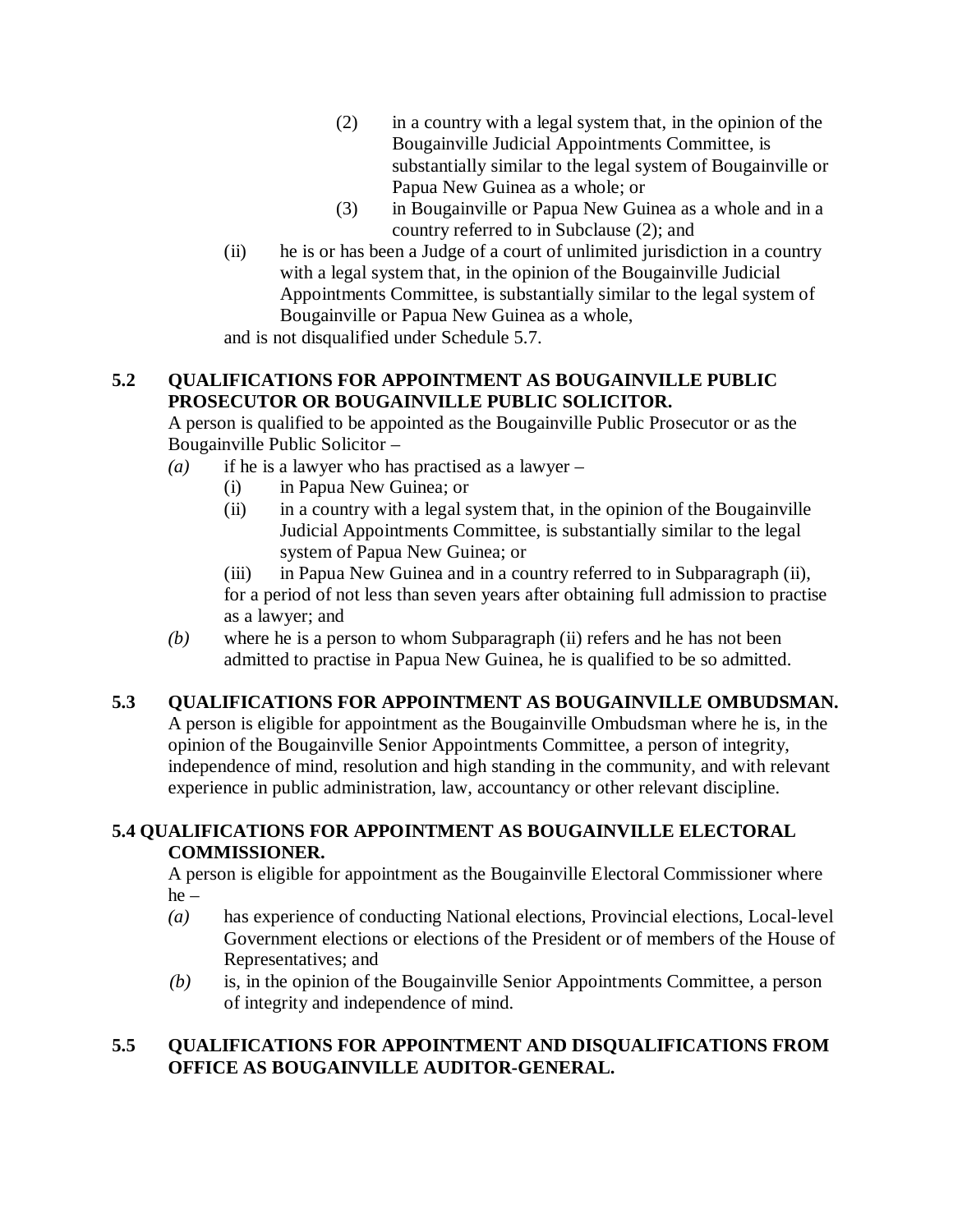- 5.5.1 A person is eligible for appointment as the Bougainville Auditor-General if he possesses such accountancy qualifications as, in the opinion of the Bougainville Senior Appointments Committee, are appropriate.
- 5.5.2 The Bougainville Auditor-General shall not directly or indirectly accept or receive any benefit from, or participate in, any enterprise, institution, fund or other body –
	- *(a)* that holds a concession from the Autonomous Bougainville Government or the National Government; or
	- *(b)* that is assisted in any way by the Autonomous Bougainville Government or the National Government; or
	- *(c)* in the management of which the Autonomous Bougainville Government or the National Government has a share; or
	- (*d*) that is subject to
		- (i) the control of the Autonomous Bougainville Government or the National Government; or
		- (ii) inspection and audit by the Bougainville Auditor-General or the National Auditor-General.
- 5.5.3 Nothing in Schedule 5.5.2 prevents the Bougainville Auditor-General from obtaining normal bank loans from a bank, which is wholly or partially owned by the Autonomous Bougainville Government or the National Government.

# **5.6 QUALIFICATIONS FOR APPOINTMENT AS HEAD OF OTHER BOUGAINVILLE COURTS.**

A person who –

- (*a*) is qualified for appointment as a Bougainville Judge; and
- (*b*) is a graduate in law of a university in Papua New Guinea and has not less than five years experience in Bougainville or Papua New Guinea as a whole as a fulltime magistrate or as a member of a Bougainville court; and
- (*c*) has knowledge and experience of the Bougainville situation and of Bougainville kastom,

is qualified for appointment as the Head of other Bougainville Courts.

## **5.7 DISQUALIFICATION FROM OFFICE OF CERTAIN BOUGAINVILLE CONSTITUTIONAL OFFICE-HOLDERS.**

- **5.7.1** Schedule 5.7.2 does not apply to a Constitutional Office-holder appointed by the Bougainville Judicial Appointments Committee.
- **5.7.2** A person is not qualified to be, or to remain, a Bougainville Constitutional Office-holder to whom this Schedule 5.7 applies if he is  $-$ 
	- *(a)* President, or a candidate for election as President; or
	- (*b*) a member of, or a candidate for election to
		- (i) the House of Representatives; or
		- (ii) a level of formal government in Bougainville; or
		- (iii) the National Parliament; or
		- (iv) a Provincial Government; or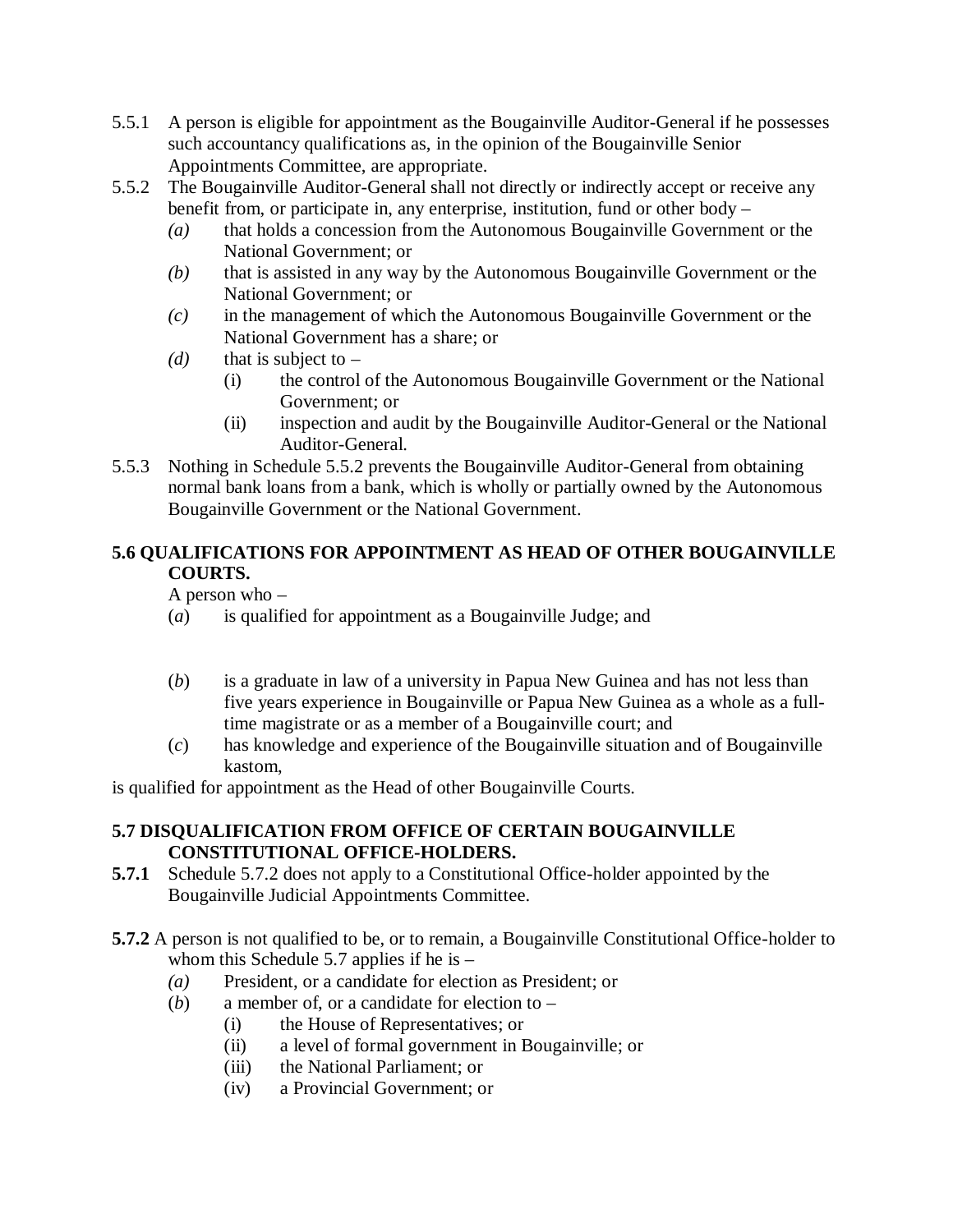- (v) a Local-level Government or Authority; or
- (*c*) an office-holder in a political party registered under a Bougainville law or under a National law; or
- (*d*) declared bankrupt by a court of competent jurisdiction and remains bankrupt; or
- (*e*) of unsound mind within the meaning of any law relating to the protection of the person or property of persons of unsound mind; or
- (*f*) under sentence of death or imprisonment.

### **5.8 SPECIAL CONDITIONS OF EMPLOYMENT OF BOUGAINVILLE CONSTITUTIONAL OFFICE-HOLDERS.**

- **5.8.1** A Bougainville Constitutional Office-holder shall not
	- *(a)* actively engage in politics; or
	- *(b)* subject to Schedule 5.8.2, engage either directly or indirectly in the management or control of a corporation or other body of persons carrying on business for profit; or
	- *(c)* except on leave of absence granted by the President, or because of illness, absent himself from office for more than 14 consecutive days or more than 28 days in any period of 12 months; or
	- *(d)* subject to Schedule 5.8.3, acquire by gift or otherwise, or use or hold in any other manner any interest in, any property or solicit, accept or receive any other benefit in addition to his terms and conditions of employment.
- **5.8.2** Nothing in Schedule 5.8.1(b) prevents a Bougainville Constitutional Office-holder from holding office in a professional body in relation to which his qualifications are relevant.
- **5.8.3** Subject to Part XIII (*Leadership Code*), a Bougainville Constitutional Office-holder may purchase, lease or otherwise acquire land in the same manner and subject to the same condition as any other Bougainvillean.

## **5.9 RESIGNATION.**

- **5.9.1** A Bougainville Constitutional Office-holder may resign by giving three months' notice in writing of his intention to do so to the Bougainville Senior Appointments Committee, or, in the case of a Bougainville Constitutional Office-holder appointed by the Bougainville Judicial Appointments Committee, to the Bougainville Judicial Appointments Committee.
- **5.9.2** In the case of the Chief Justice of Bougainville or of a Bougainville Judge the period of three months specified in Schedule 5.9.1 shall be deemed to commence on the twenty second day after the receipt by the Bougainville Judicial Appointments Committee of the notice except where the Committee by notice in writing to the Chief Justice of Bougainville or to the Bougainville Judge, as the case may be, fixes an earlier date.
- **5.9.3** A Bougainville Constitutional Office-holder may withdraw his resignation at any time before its commencement.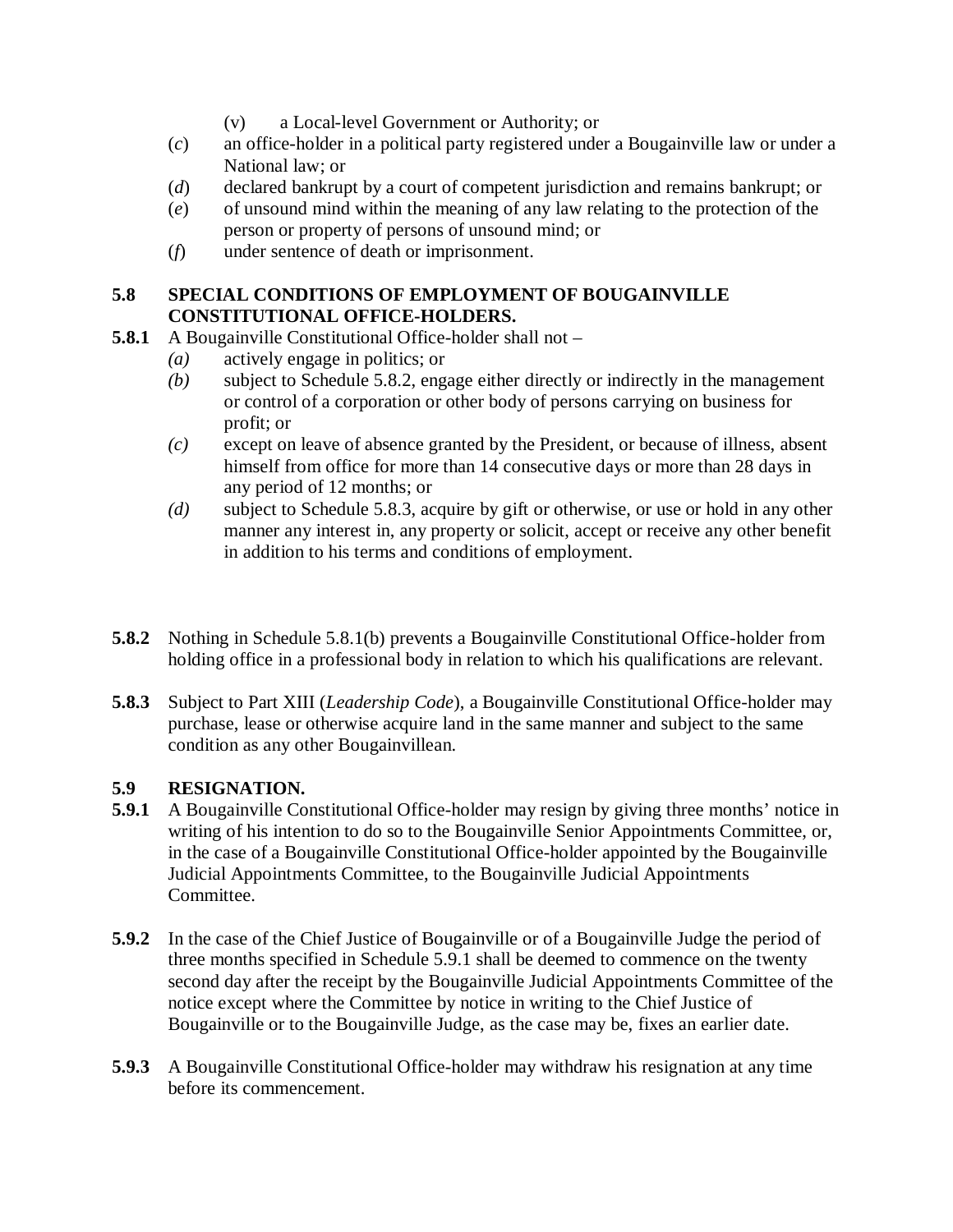## **5.10 ANNUAL REPORTS, ETC.,**

Subject to the provisions of this Constitution, a Bougainville Constitutional Office-holder –

- *(a)* shall, at least once in every period of 12 months and at such times as are fixed by the Bougainville Executive Council, give to the President, for presentation to the House of Representatives, a report on the work of his constitutional office, with such recommendations as to improvement as he thinks proper; and
- (*b*) may, on his own initiative, and shall, in accordance with a Bougainville law, make other reports on the work of his constitutional office.

## **5.11. ACTING BOUGAINVILLE CONSTITUTIONAL OFFICE-HOLDER.**

A person who is qualified for appointment as a Bougainville Constitutional Office-holder may be appointed to be an acting Bougainville Constitutional Office-holder –

- *(a)* to fill temporarily a vacancy; or
- *(b)* in the case of the absence from duty for any reason of a Bougainville Constitutional Office-holder.

## **5.12. RIGHTS ON TERMINATION OF EMPLOYMENT.**

A Bougainville law shall make provision for the rights of a Bougainville Constitutional office-holder on the termination of his employment as such.

## **SCHEDULE 6.**

### **Sec. 187**

# **IMMUNITY FROM PROSECUTION**

## **6.1 PROVISIONS OF NATIONAL CONSTITUTION RELATING TO IMMUNITY FROM PROSECUTION.**

## **"344. IMMUNITY FROM PROSECUTION.**

(1) The purpose of this section is to assist in the reconciliation process in Bougainville, and it is the intention of the Parliament that the provisions of this section be so applied as to assist in achieving this purpose.

(2) There shall be immunity from prosecution in accordance with this section in respect of certain offences arising from crisis-related activities in relation to the Bougainville conflict.

(3) The Head of State, acting with, and in accordance with, the advice of the National Executive Council, may, by declaration published in the National Gazette, declare –

- *(a)* subject to Paragraph (*b*), the class or classes of offences to which the immunity is to apply or not apply; and
- *(b)* the nature of crisis-related activities which shall qualify the offences for immunity; and
- *(c)* the period of time to which the immunity shall apply; and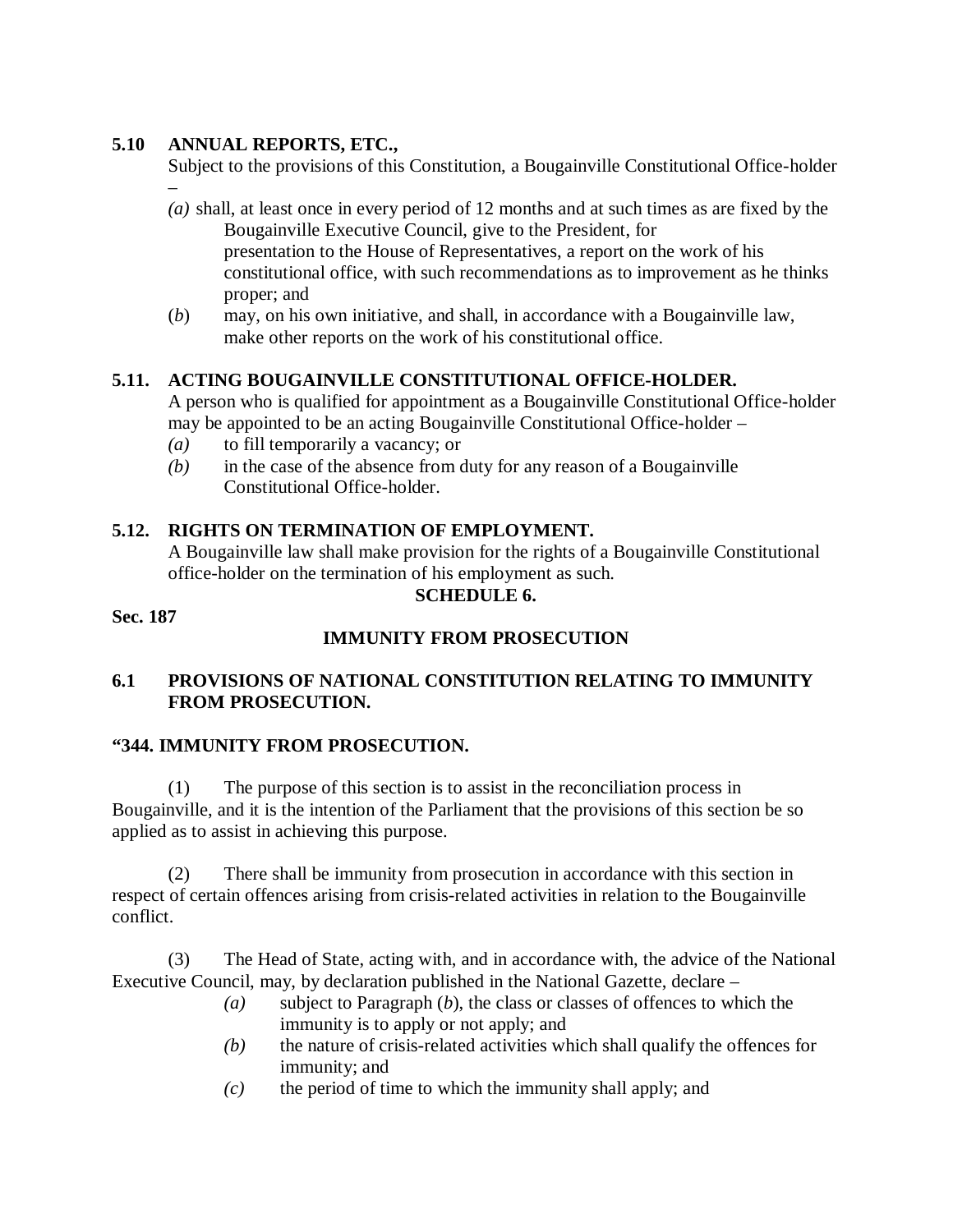*(d)* such other matters as are necessary to ensure that the immunity can be effected.

(4) Where a declaration has been made under Subsection (3), no charge shall be laid and no prosecution –

- *(a)* shall be initiated; or
- *(b)* if initiated, shall be pursued,

in respect of an offence –

- *(c)* included in the offences described pursuant to Subsection (3)(*a*); and
- *(d)* of a nature described in Subsection (3)(*b*); and
- $(e)$  committed during the period specified in Subsection  $(3)(c)$ .
- (5) The provisions of this section may
	- *(a)* be applied generally in respect of classes of offences and classes of circumstance without the need to identify alleged offenders; and
	- *(b)* shall apply to offences whether or not a charge has been laid in respect of them".

## **6.2 DECLARATION IN RESPECT OF IMMUNITY.**

## **"CONSTITUTION**

## **DECLARATION IN RESPECT OF IMMUNITY FROM PROSECUTION IN RESPECT OF CERTAIN OFFENCES ARISING FROM CRISIS-RELATED ACTIVITIES IN RELATION TO THE BOUGAINVILLE CONFLICT.**

I, Silas Atopare G.G.M.G.,K.St.J., Governor General, by virtue of the powers conferred by Section 344(3) of the Constitution and all other powers me enabling, acting with, and in accordance with, the advice of the National Executive Council, hereby Declare that, in respect of the immunity from prosecution granted by Section 344(2) of the Constitution, in respect of certain offences arising from crisis-related activities in relation to the Bougainville conflict:-

- *(a)* the classes of offences to which the immunity is to apply are as set out in the Schedule hereto; and
- *(b)* the crisis-related activities which qualify offences for the immunity are activities:-
	- (i) in pursuit of the objectives of any of the parties to the conflict including, but not limited to, the ordering and or carrying out activities in the course of armed conflict or against a person believed to be a member or supporter of one of the parties to the conflict; or
	- (ii) relating to the self-defence of an individual, family, group or party; or
	- (iii) in defence of the community, public order and/or justice where normal constitutional processes could not be applied; or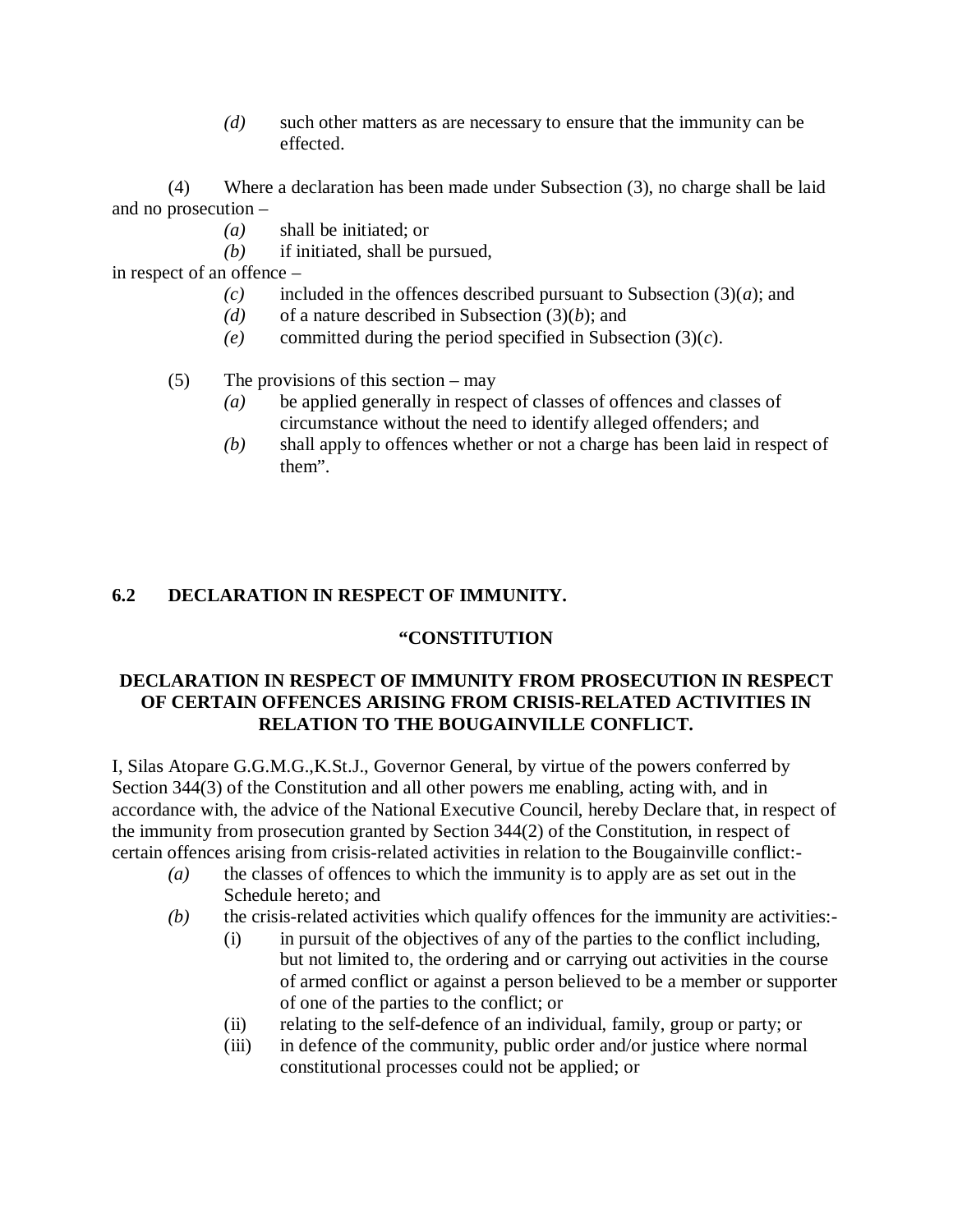- (iv) involving non-compliance with regulatory, licensing or requirements where compliance was impracticable on account of the crisis; and
- *(c)* the immunity shall apply in respect of offences committed during the period commencing  $1<sup>st</sup>$  October, 1988 and ending:-
	- (i) in respect of offences other than:-
		- (A) those committed in activities referred to in Paragraph  $(b)(iv)$ ; and
		- (B) those relating to illegal possession, ownership and control of firearms,
		- on  $30<sup>th</sup>$  August, 2001; and
	- (ii) in respect of offences committed in activities referred to in Paragraph (*b*)(iv) above – on the date on which compliance becomes practicable or on the date of establishment of the autonomous Bougainville Government, whichever shall first happen; and
	- (iii) in respect of offences relating to the illegal possession, ownership and control of firearms – on the date of verification by the Director of the United Nations Observer Mission on Bougainville that the weapons to which the weapons disposal agreement applies are secured and contained under the supervision of that Mission, or, in respect of persons in control of the weapons collected pursuant to the weapons disposal agreement, on the completion of stage 3 of that agreement; and
- *(d)* any person charged with an offence covered by this Declaration may, at any time after being so charged, make application to the Court for a declaration that the offence with which he is charged is an offence to which the immunity applies, and upon the hearing of the application the onus of establishing that the immunity does not apply shall be upon the prosecution.

## **SCHEDULE**

Any offence within Papua New Guinea jurisdiction specified in:-

- *(a)* Part II (*Offences against Public Order*) of the *Criminal Code* (Chapter 262); and
- *(b)* Part III (*Offences against the Administration of Law and Justice and against Public Authority*) of the *Criminal Code* (Chapter 262); and
- *(c)* Divisions 1, 3, 4 and 5 of Part IV (*Offences Injurious to the Public in General*) of the *Criminal Code* (Chapter 262); and
- *(d)* Part V (*Offences against the Person and Relating to Marriage and Parental Rights and Duties and against the Reputation of Individuals*) of the *Criminal Code* (Chapter 262), excepting the offences specified in the following:-
	- (i) Section 301 (*Infanticide*);
	- (ii) Section 312 (*Killing unborn child*);
	- (iii) Division 7 (*Assaults on females; abduction*);
	- (iv) Division 9 (*Bigamy and offences relating to parental rights and duties*); and
- *(e)* Part VI (*Offences relating to Property and Contracts*) of the *Criminal Code* (Chapter 262); and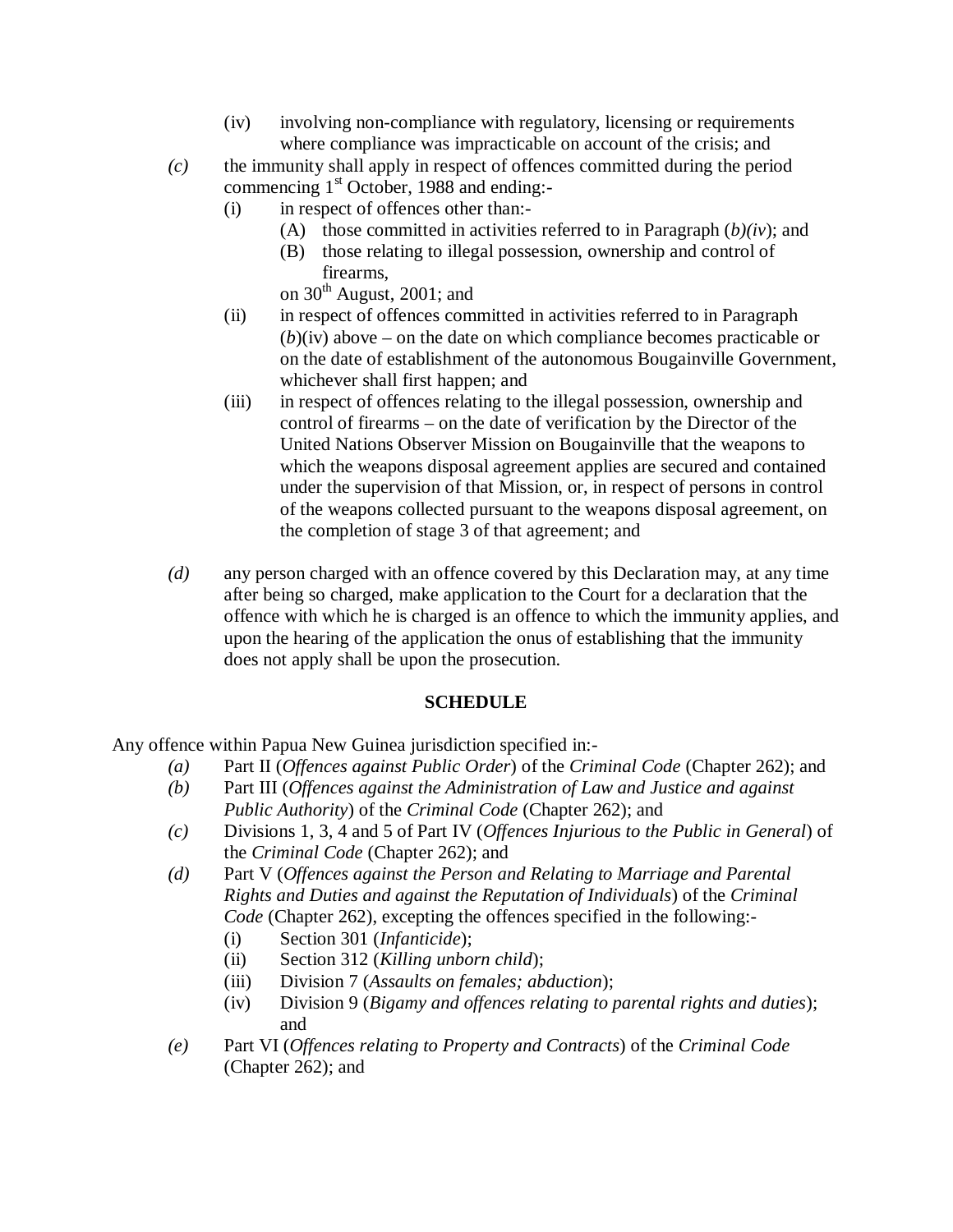- *(f)* Part VII (*Preparation to Commit Offences; Conspiracy; Accessories after the Fact*) of the Criminal Code (Chapter 262); and
- *(g) Summary Offences Act* (Chapter 264); and
- *(h)* any piece of legislation imposing regulatory, licensing or similar requirements relating to crisis-related activities to which Paragraph (*b*)(iv) of this Declaration relates, to the extent that the offence is related to non-compliance with the regulatory, licensing or similar provisions; and
- *(i)* any piece of legislation relating to the possession, control or use of firearms, to the extent that the offence is related to the illegal possession, control or use of firearms.

Dated this  $1<sup>st</sup>$  day of August, 2002

SILAS ATOPARE Governor-General."

## **SCHEDULE 7.**

**Sec. 193.**

## **NATIONAL CONSTITUTION PROVISIONS RELATING TO BOUGAINVILLE REFERENDUM.**

#### *"Division 7. – Bougainville Referendum.*

#### **"338. REFERENDUM TO BE HELD.**

(1) Subject to this section, a Referendum on the future political status of Bougainville shall be held in accordance with this Division.

(2) Subject to Subsection (7), the Referendum shall be held on a date agreed after consultation by the Bougainville Government with the National Government, which date shall be not earlier than 10 years and, notwithstanding any other provisions, not more than 15 years after the election of the first Bougainville Government.

(3) The date referred to in Subsection (2) shall be determined after considering whether –

- *(a)* weapons have been disposed of in accordance with the Agreement; and
- *(b)* in accordance with Subsection (4), it has been determined that the Bougainville Government has been and is being conducted in accordance with internationally accepted standards of good governance.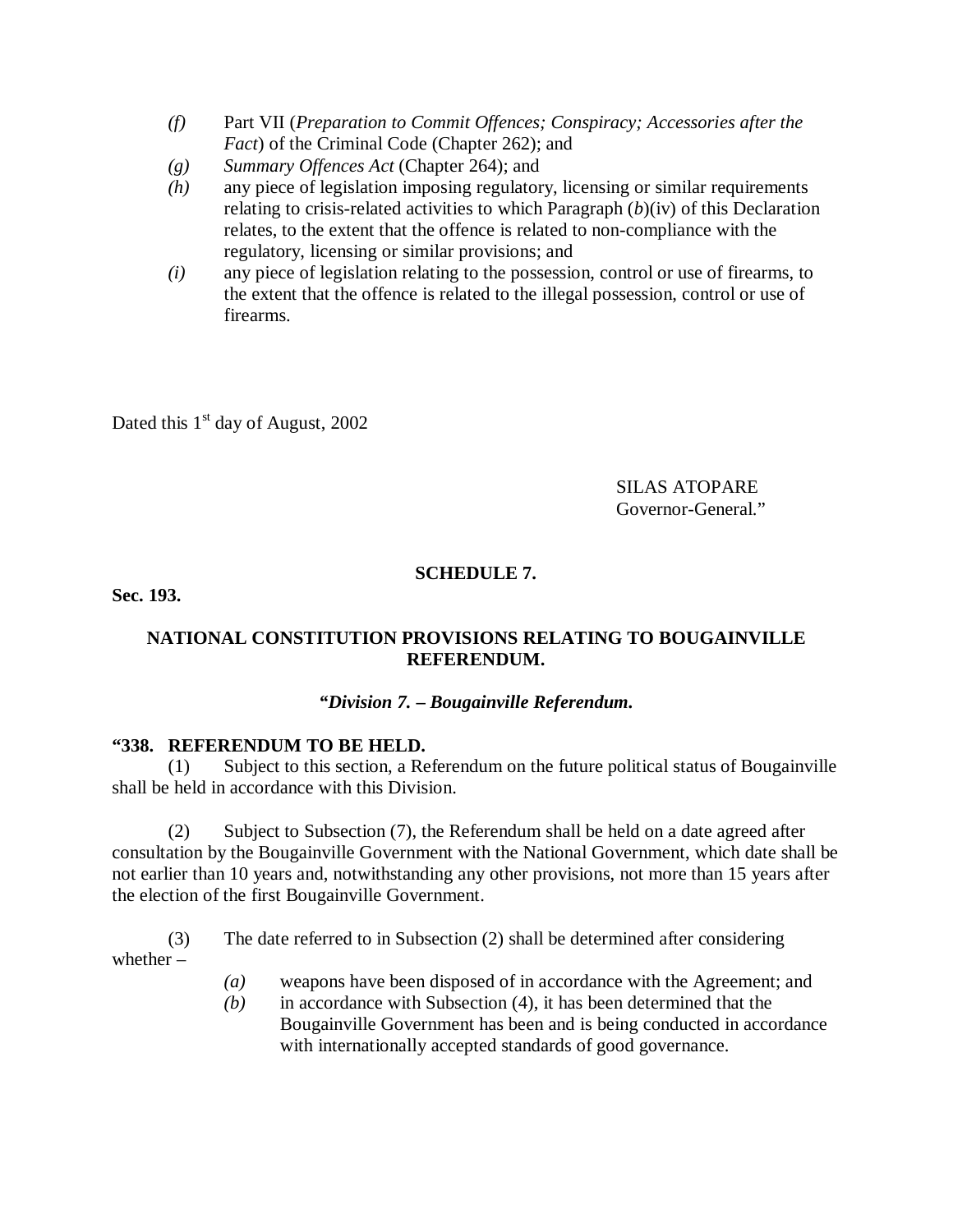(4) The question whether the Bougainville Government has been and is being conducted in accordance with internationally accepted standards of good governance shall be determined in accordance with the review and the dispute resolution procedure.

(5) For the purposes of Subsection (4), the internationally accepted standards of good governance, as they are applicable and implemented in the circumstances of Bougainville and Papua New Guinea as a whole, include democracy, the opportunity for participation by Bougainvilleans, transparency, accountability, and respect for human rights and the rule of law, including this Constitution.

(6) The National Government and the Bougainville Government shall co-operate in ensuring progress towards achieving and maintaining the standards referred to in Subsection (5).

(7) The Referendum shall not be held where the Bougainville Government decides, in accordance with the Bougainville Constitution, after consultation with the National Government, that the Referendum shall not be held.

# **"339. THE QUESTION OR QUESTIONS TO BE PUT.**

The question or questions to be put at the Referendum –

- *(a)* shall be agreed to by the National Government and the Bougainville Government; and
- *(b)* shall be formulated to avoid a disputed or unclear result; and
- *(c)* shall include a choice of separate independence for Bougainville.

# **"340. MANNER OF CONDUCTING REFERENDUM.**

(1) An Organic Law shall make provision for the manner in which the Referendum is to be conducted and in particular shall make provision for and in relation to –

- *(a)* the authorities to be jointly responsible for preparing for and conducting the Referendum and for the arrangements whereby they shall exercise joint authority; and
- *(b)* electorates and polling places; and
- *(c)* electoral rolls, enrolment, objections to enrolment and appeals relating to enrolment; and
- *(d)* postal voting; and
- *(e)* polling and scrutiny; and
- *(f)* interpreters; and
- *(g)* offences; and
- *(h)* polling and scrutiny; and
- *(i)* communicating the results of the Referendum to the National Government and to the Bougainville Government; and
- *(j)* the invitation of international observers to observe the conduct of the Referendum; and
- $(k)$  such other matters as may be required effectively to conduct the Referendum.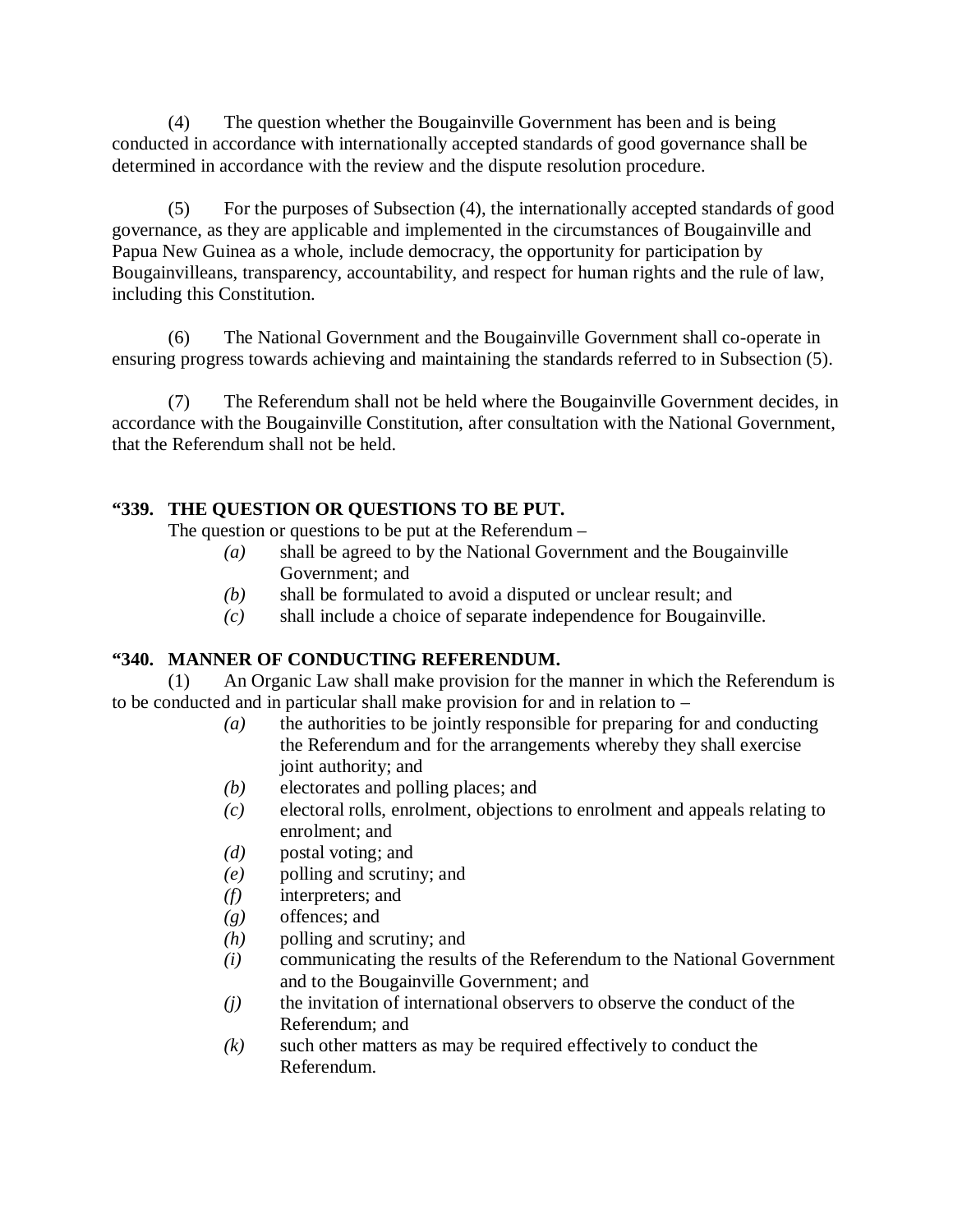(2) The Referendum may be held in conjunction with an election.

#### **"341. REFERENDUM TO BE FREE AND FAIR.**

The National Government and the Bougainville Government shall co-operate to ensure that the Referendum is free and fair.

#### **"342. REFERENDUM RESULTS AND IMPLEMENTATION.**

(1) The National Government and the Bougainville Government shall consult over the results of the Referendum.

(2) Subject to the consultation referred to in Subsection (1), the Minister responsible for the Bougainville Referendum shall table the results of the Referendum in the National Parliament and the Speaker of the National Parliament shall furnish to the Bougainville Executive a copy of the minutes of the relevant proceedings and any decision made in the National Parliament regarding the Referendum.

#### **"343. RESOLUTION OF DIFFERENCES ON REFERENDUM.**

Any differences between the National Government and the Bougainville Government in relation to the Referendum shall be resolved in accordance with the dispute resolution procedure."

#### **SCHEDULE 8.**

**Sec. 205 (2)**

#### **NATIONAL CONSTITUTION PROVISIONS ON INTERGOVERNMENTAL RELATIONS AND REVIEW.**

#### *"Division 6. – Intergovernmental Relations and Review.*

#### **"330. INTERPRETATION.**

In this Division unless the contrary intention appears – "dispute" means any disagreement between the National Government and the Bougainville Government in relation to the autonomy for Bougainville and the referendum for Bougainville; "dispute resolution procedure" means the dispute resolution procedure set out in Section 333 (*Joint Supervisory Body*); "intergovernmental relations" means relations between the National Government and the Bougainville Government; "Joint Supervisory Body" means the Joint Supervisory Body established by Section 332 (*Joint Supervisory Body*); "review" means review under Section 337 (*reviews*).

### **"331. PRINCIPLES OF INTERGOVERNMENTAL RELATIONS.**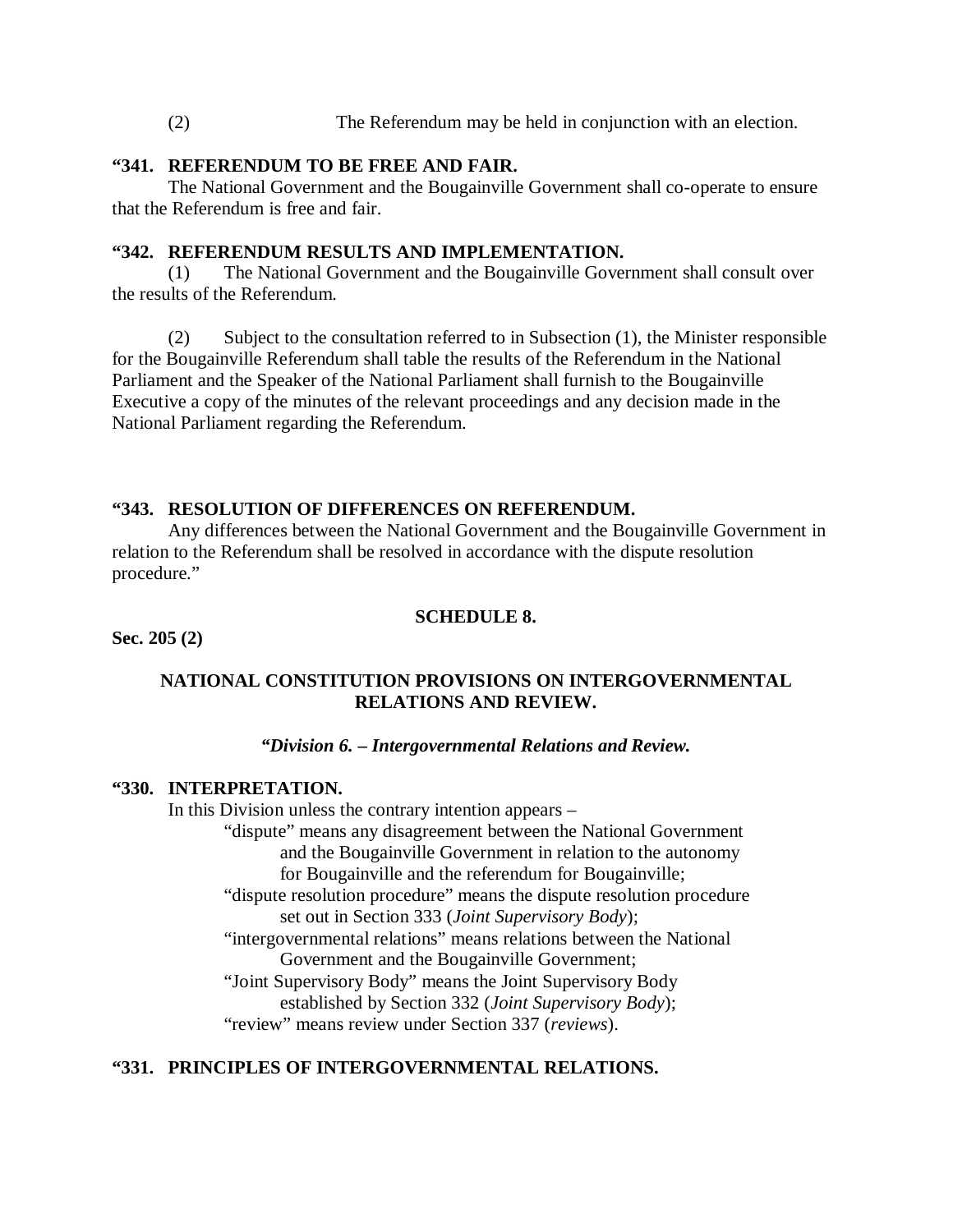The general principles of intergovernmental relations between the National Government and the Bougainville Government are as follows:-

- *(a)* that the autonomy arrangements, having been agreed through consultation and co-operation, should be implemented in like manner;
- *(b)* that there be a procedure to avoid, minimize and resolve disputes;
- (*c*) that the National Government has no power to withdraw powers from the Bougainville Government or to suspend it.

## **"332. JOINT SUPERVISORY BODY.**

- (1) There is established a Joint Supervisory Body consisting of
	- *(a)* not less than two members appointed by the National Executive Council; and
	- *(b)* not less than two members appointed by the Bougainville Executive.

(2) There shall be an equal number of members appointed under Subsection  $(1)(a)$  and  $(b)$ .

- (3) The functions of the Joint Supervisory Body are
	- *(a)* to oversee implementation of the Agreement and of this Part, in accordance with the Agreement; and
	- *(b)* to provide a consultative forum at which consultation between the National Government and the Bougainville Government and their agencies can take place.

(4) The Joint Supervisory Body shall have such powers as are necessary to enable it to perform its functions under this Part and the Agreement.

- (5) The Joint Supervisory Body
	- *(a)* subject to Paragraph (*b*), shall, at its first meeting, develop its own procedures and fix the frequency of its meeting (which shall be at least once in each year); and
	- *(b)* provide that any of its members may put matters on an agenda of a meeting; and
	- *(c)* at its first meeting elect one of the members under Subsection (1)(*a*) to be the Chairman and at its second meeting elect one of the members under Subsection  $(1)(b)$  to be the Chairman and thereafter elect a Chairman from Subsection  $(1)(a)$  and  $(b)$  in rotation.

## **"333. DISPUTE RESOLUTION PROCEDURE.**

The dispute resolution procedure is as follows:-

*(a)* subject to express provisions relating to consultation in this Part and the Agreement, the National Government and the Bougainville Government shall try to resolve a dispute by consultation –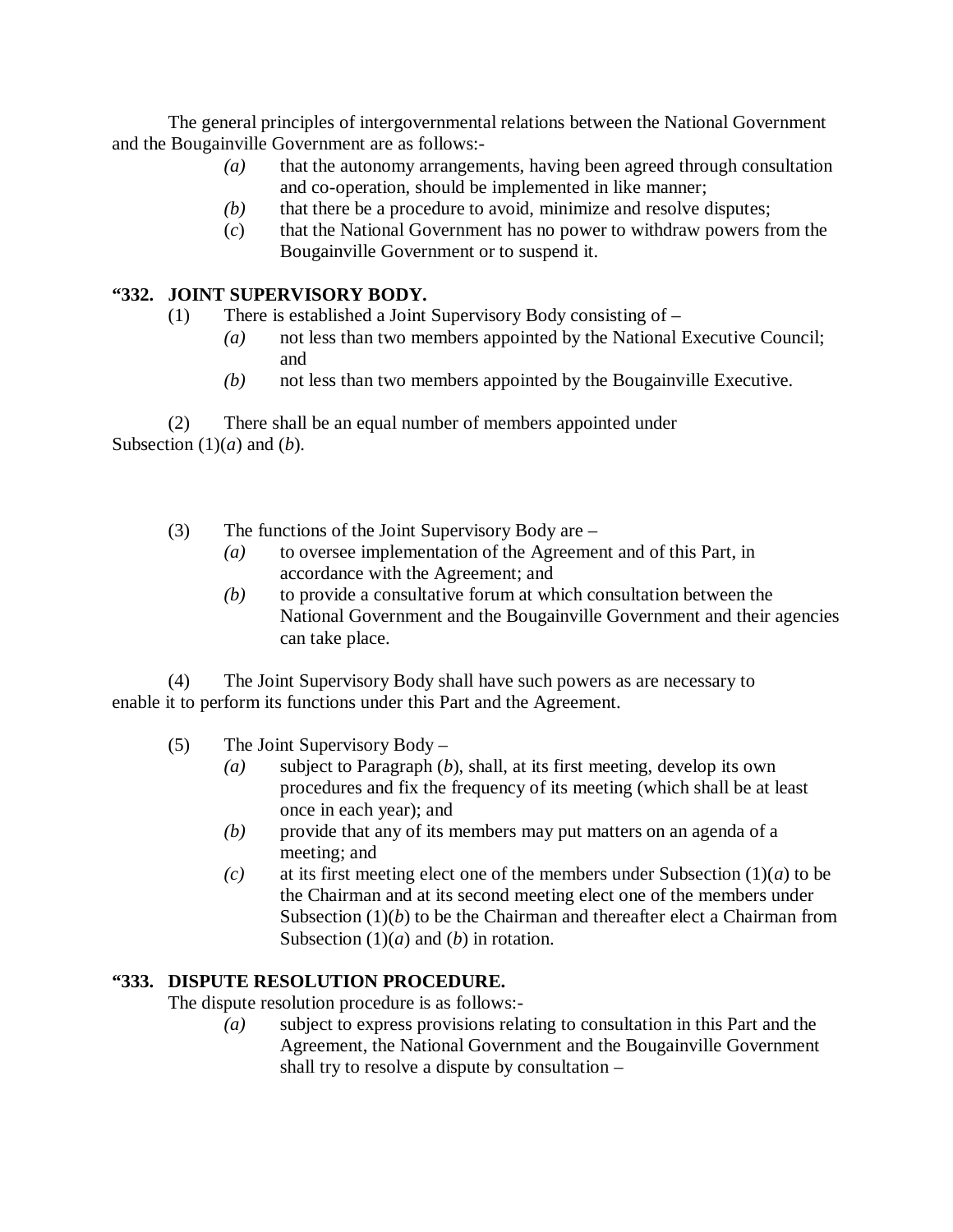- (i) where appropriate, between the relevant agencies of each Government; or
- (ii) where consultation under Subparagraph (i) is not practicable or successful, through the Joint Supervisory Body;
- *(b)* where a dispute cannot be resolved by consultation under Paragraph (*a*), it shall be referred for mediation and arbitration under Section 334 (*mediation and arbitration*), unless otherwise agreed by the National Government and the Bougainville Government;
- *(c)* where a dispute cannot be resolved under Paragraph (*a*) or (*b*), or where the parties otherwise agree it may be submitted to the jurisdiction of the courts;
- *(d)* where a dispute involves a point of law, that point of law may be submitted to the jurisdiction of the courts without application of Paragraph (*a*) or (*b*).

## **"334. MEDIATION AND ARBITRATION.**

(1) Where a dispute proceeds to arbitration, the National Government and the Bougainville Government shall agree on the Mediator or Arbitrator.

(2) The Mediator or Arbitrator shall determine procedures to be followed in the initial consideration of a dispute referred to him and shall determine whether a dispute is or is not suitable for mediation or arbitration.

(3) Where the Mediator or Arbitrator determines that a dispute is not suitable for arbitration or mediation, he shall issue to each of the parties to the dispute a certificate to that effect.

(4) Where the mediation or arbitration proceeds, the Mediator or Arbitrator shall determine the procedures to be followed.

## **"335. DISPUTE RESOLUTION IN THE COURTS.**

The Courts shall have jurisdiction in a dispute –

- *(a)* in accordance with Section 333 (*d*) (*dispute resolution procedure*), where a dispute involves a point of law; and
- *(b)* where the parties so agree; and
- *(c)* where the mediation or arbitration procedure fails to resolve the dispute and one or other party wishes to take the matter to Court; and
- *(d)* prescribed as a dispute in relation to which the Courts have jurisdiction.

## **"336. PANEL OF PERSONS WITH APPROPRIATE EXPERTISE.**

(1) Subject to Subsection (2), at any stage in the dispute resolution procedure, the parties may agree to appoint a panel of persons with expertise appropriate to the matter in dispute.

(2) Where a Mediator or Arbitrator has been appointed in respect of a dispute, his consent to the appointment of a panel under Subsection (1) shall be sought.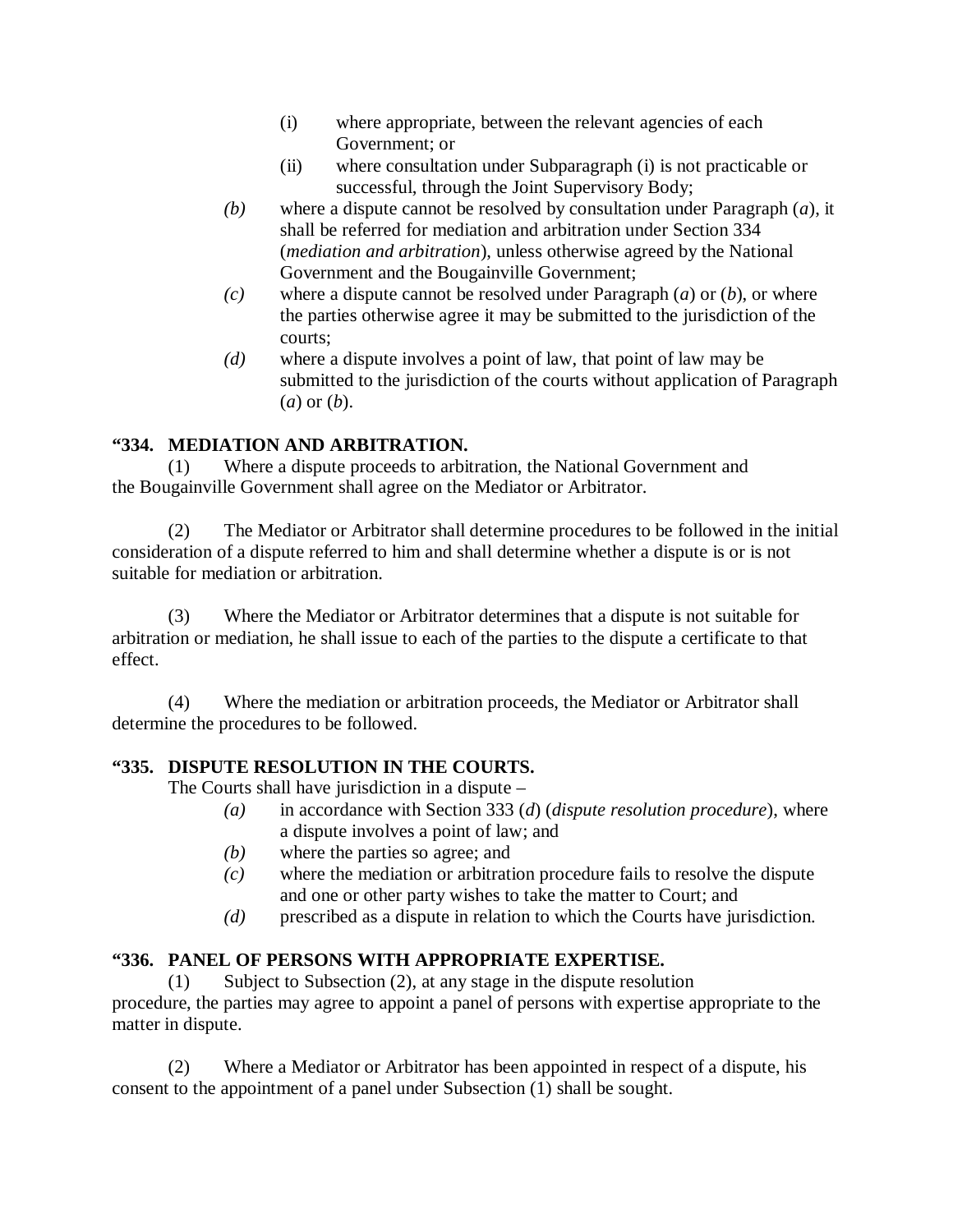### **"337. REVIEWS.**

- (1) The National Government and the Bougainville Government
	- *(a)* shall meet as close as is practicable to the fifth anniversary of the establishment of the Bougainville Government and every five years thereafter, jointly to review the autonomy arrangements; and
	- *(b)* may agree to additional reviews of the autonomy arrangements at any time; and
	- *(c)* shall present a report of each review under Paragraph (*a*) or (*b*) to the National Parliament and to the Bougainville Legislature.

(2) A review under Subsection (1) of the autonomy arrangements shall follow and consider separate reviews by independent experts of particular aspects, including –

- *(a)* the financial arrangements grants, taxes and progress towards fiscal selfreliance; and
- *(b)* the Bougainville Government Services and other aspects of public sector administration in Bougainville – including size, efficiency, effectiveness, and related matters; and
- *(c)* technical and legal aspects, including issues arising from judicial interpretation, and the distribution of powers and functions; and
- *(d)* such other areas as the Bougainville Government and the National Government may agree.

(3) The terms of reference for a review shall specify that, unless otherwise agreed, they are intended to improve, clarify and strengthen the autonomy arrangements consistently with the objectives and principles in the Agreement.

(4) The National Government and the Bougainville Government may, by agreement, defer the specialist reviews or incorporate the issues with which they deal in the general review.

(5) The reports of the specialist reviews will include drafts or drafting instructions for any legislative amendments they recommend.

(6) In the event that either the National Parliament or the Bougainville Legislature passes any amendments proposed under Subsection (5) according to its own constitutional procedures and the other does not, the Bougainville Government on behalf of the Bougainville Legislature and the National Government on behalf of the National Parliament shall follow the dispute resolution procedure up to the level of mediation or arbitration.

(7) Any point of law arising from the application of Subsection (6) shall be referred to the Supreme Court.

(8) A Mediator or Arbitrator may not give directions to the National Parliament or the Bougainville Legislature but may order the National Government and the Bougainville Government to present a report in the National Parliament and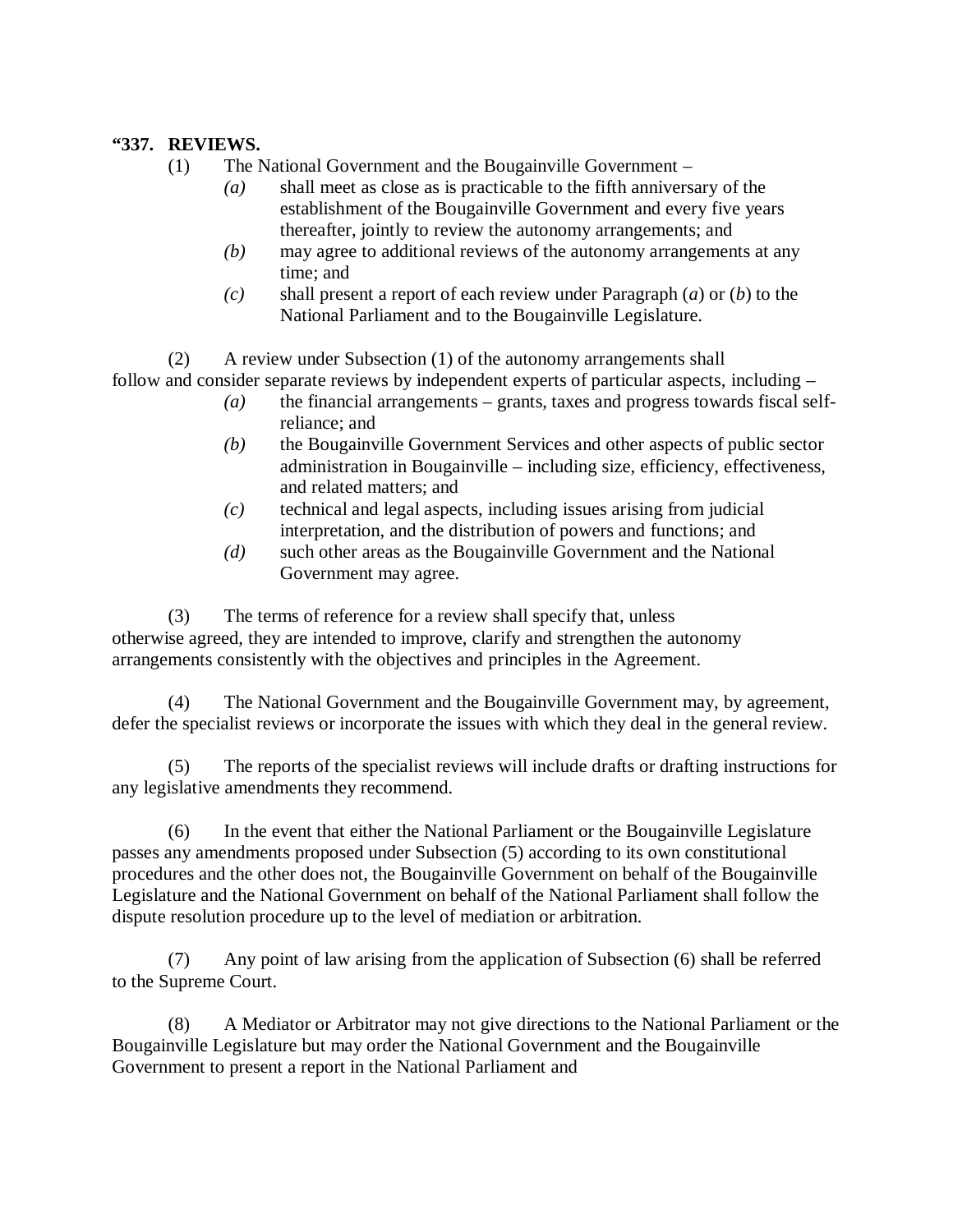the Bougainville Legislature recording the views of both Governments and containing their own recommendations on differences between them.

(9) In addition to the reviews under Subsection (1), the National Government and the Bougainville Government shall hold annual, wide-ranging consultations on the general operation of the autonomy arrangements.

(10) Unless the National Government and the Bougainville Government agree to some other method, the consultation under Subsection (9) shall be held through the Joint Supervisory Body."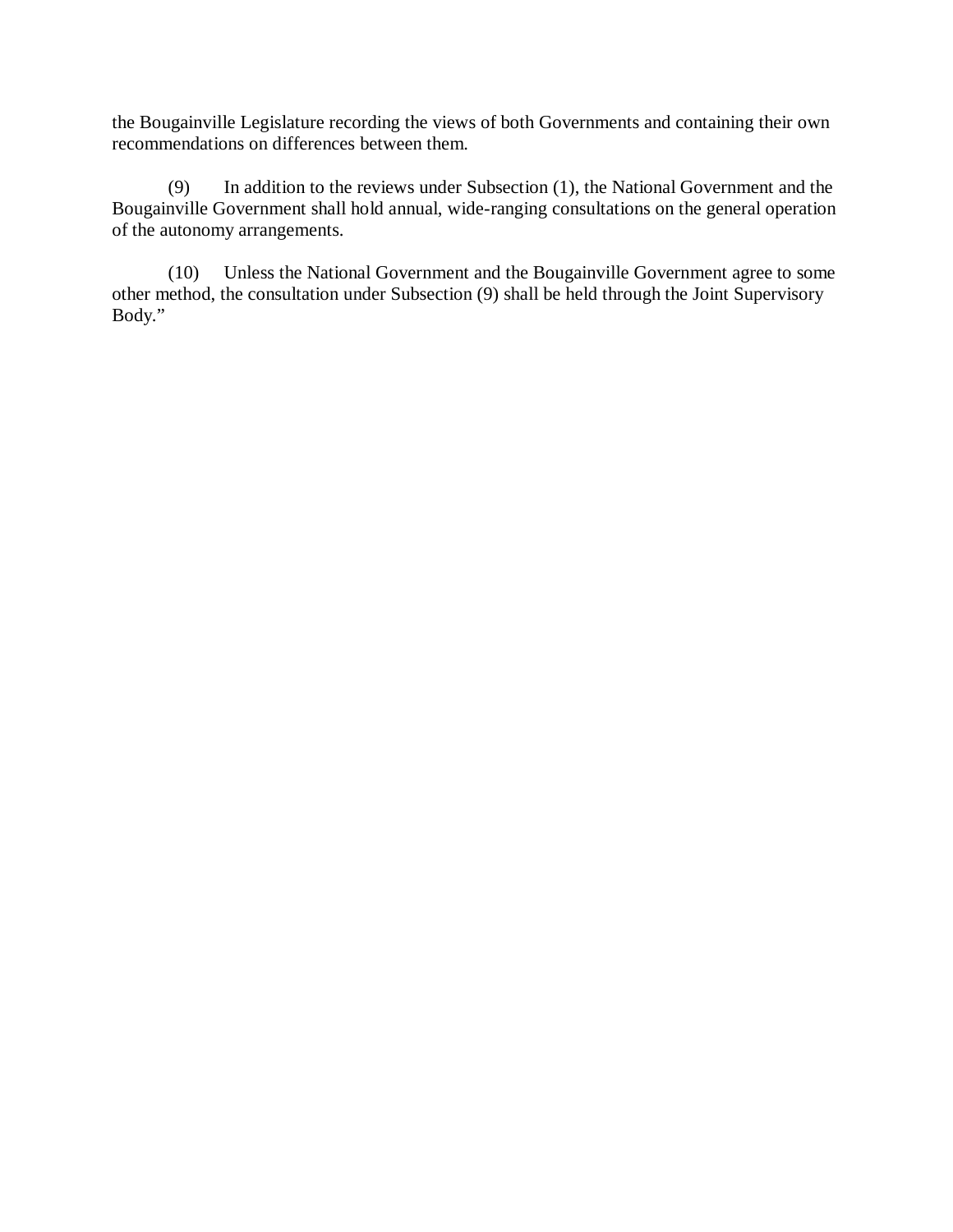#### **SCHEDULE 9.**

#### **Sec. 224.**

### **TRANSITIONAL PROVISIONS – PART VI OF ORGANIC LAW ON PEACE-BUILDING IN BOUGAINVILLE - AUTONOMOUS BOUGAINVILLE GOVERNMENT AND BOUGAINVILLE REFERENDUM.**

#### **"PART V. – ADDITIONAL TRANSITIONAL PROVISIONS.**

#### **"67. TRANSFER OF ASSETS, ETC.,**

All assets and liabilities of the Bougainville Interim Provincial Government immediately before the establishment of the Bougainville Government are, on that establishment, transferred and become assets and liabilities of the Bougainville Government.

#### **"68. FORMER PROVINCIAL LAWS.**

(1) Laws made by the Bougainville Interim Provincial Government are deemed to have been repealed on the establishment of the Bougainville Government.

- (2) All or any laws or any part of a law
	- *(a)* made by the Bougainville Interim Provincial Government under the *Organic Law on Provincial Governments and Local* **–** *Level Government*, notwithstanding the repeal effected by Subsection (1); and
	- *(b)* made by any Provincial Government (by whatever name known) of Bougainville Province (by whatever name known) (other than a Provincial Constitution) under the *Organic Law on Provincial Government (repealed)*, notwithstanding any repeal or deemed repeal of such laws,

are, on the establishment of the Bougainville Government, deemed to be in force insofar as not inconsistent with Part XIV (*Peace-Building on Bougainville* – *Autonomous Bougainville Government and Bougainville Referendum*) of the Constitution and this Organic Law, and may be amended or repealed by the Bougainville Government.

- (3) Any references in a law or part of a law adopted under Subsection (2) to offices or bodies under –
	- *(a) the Organic Law on Provincial Government* **(repealed)**; or
	- *(b) the Organic Law on Provincial Governments and Local-level Governments*,

shall be read as references to corresponding offices and bodies established under the Bougainville Constitution or Bougainville laws.

#### **"69. SAVING OF CONTRACTS, ETC.,**

All contracts and arrangements, other than contacts of employment, entered into, made with or addressed to the Bougainville Interim Provincial Government are, to the extent that they were immediately before the establishment of the Bougainville Government binding on and enforceable against the Bougainville Interim Provincial Government, binding on and of full force and effect against or in favour of the Bougainville Government as fully and effectually as if the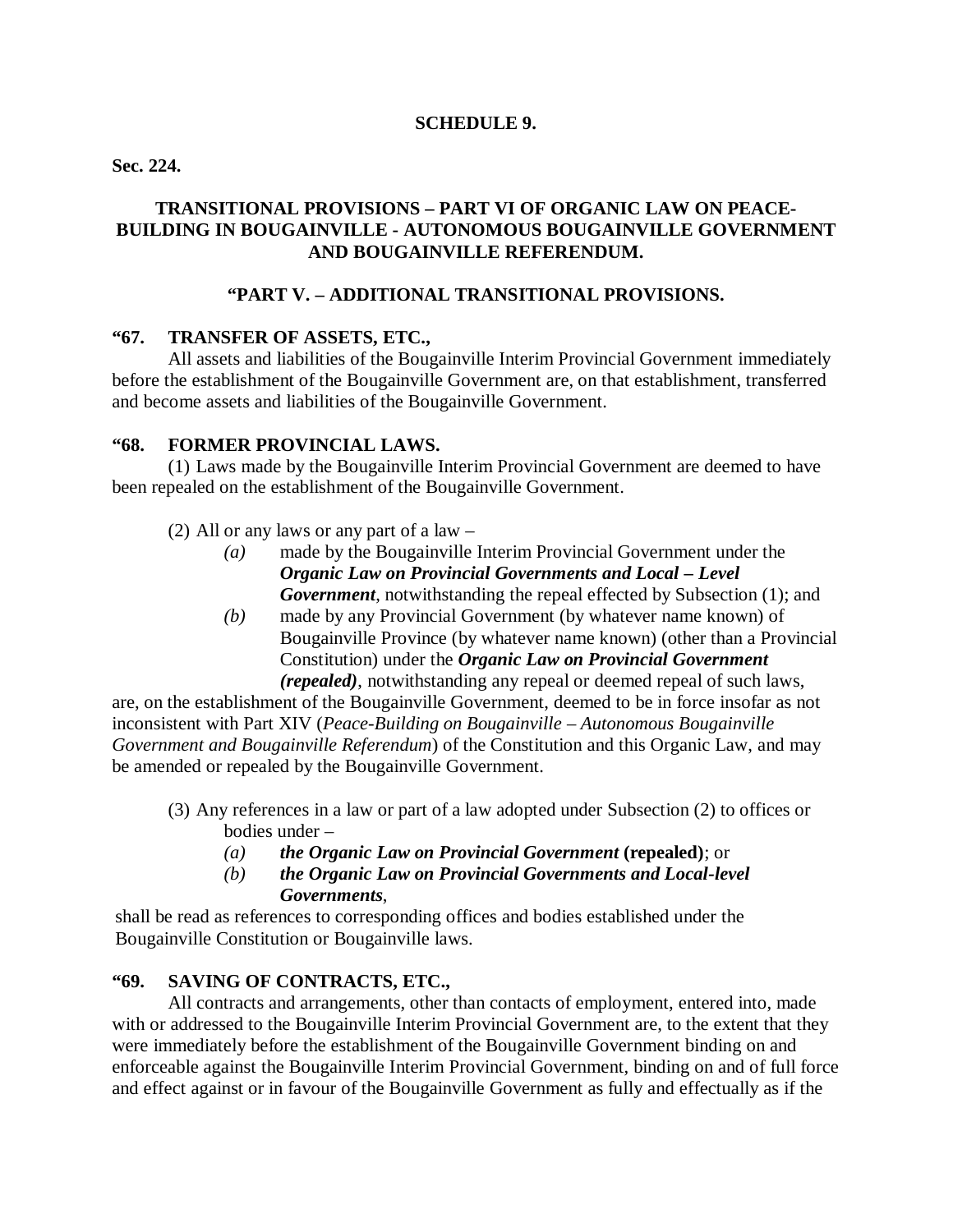Bougainville Government had been a party to them or bound by them or entitled to the benefit of them.

## **"70. REGISTRATION OF TITLE OF LAND.**

(1) Where any property vested in the Bougainville Interim Provincial Government is land registered under the *Land Registration Act* (Chapter 191) the Registrar of Titles, shall, without formal transfer, on application in that behalf by the Bougainville Government, enter the Bougainville Government on the register kept under that Act, and on entry or registration, grant a certificate of title, lease or other instrument evidencing title to the land within that Act.

(2) No stamp duty or other duty, tax, or fee is payable on a registration made under Subsection (1).

# **"71. PENDING LEGAL PROCEEDINGS.**

Where, immediately before the establishment of the Bougainville Government, any arbitration, action or proceeding was pending or existing by, against or in favour of the Bougainville Interim Provincial Government, it does not, on the commencement date, abate or discontinue but it may be prosecuted, continued or enforced by, against or in favour of the Bougainville Government."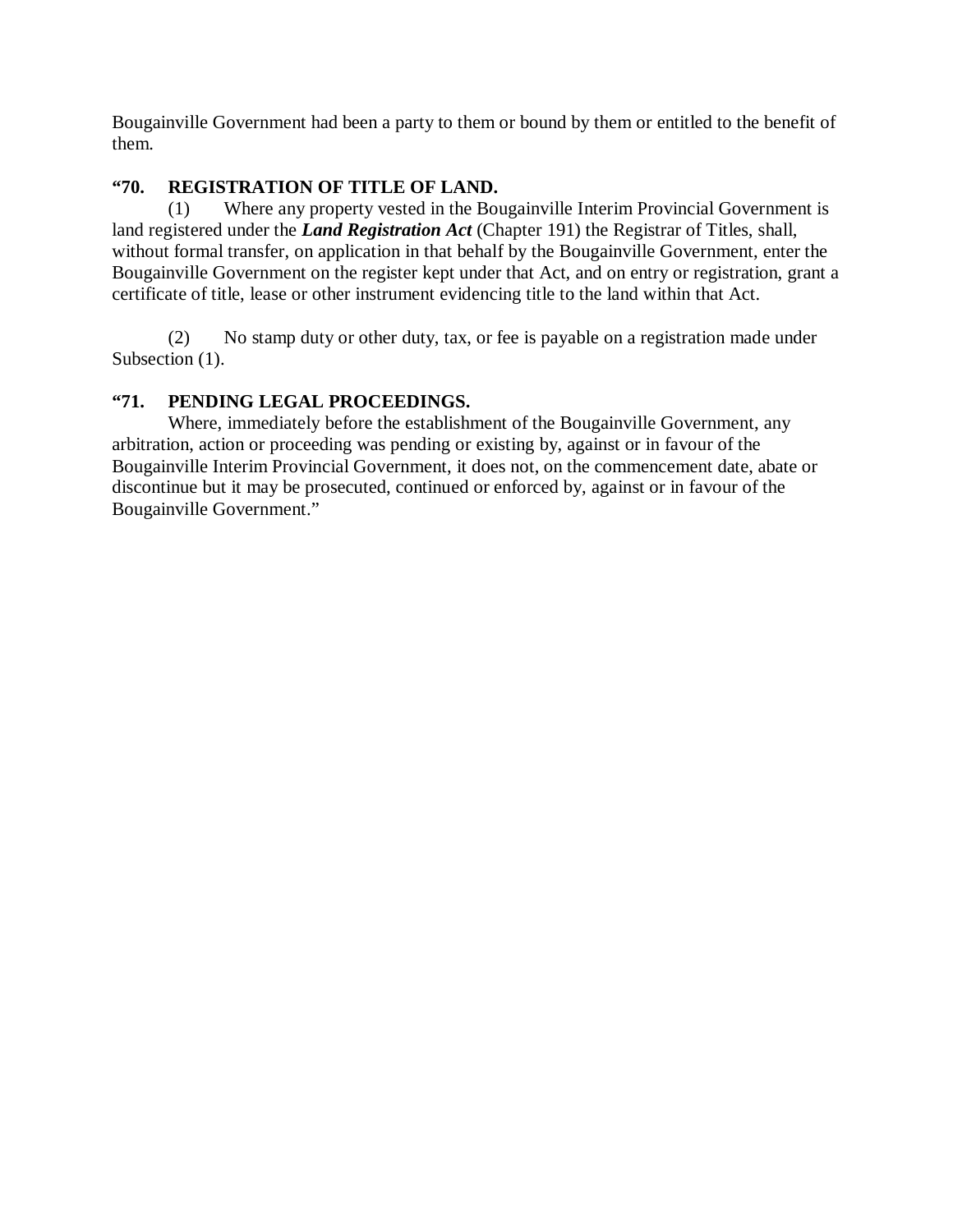#### **SCHEDULE 10.**

#### **Secs. 55(9), 110(1), 236(4), (5), (6) and (7), 238(2)**

### **ELECTORAL PROVISIONS RELATING TO THE FIRST GENERAL ELECTION OF PRESIDENT OF THE AUTONOMOUS REGION OF BOUGAINVILLE AND OF MEMBERS OF THE HOUSE OF REPRESENTATIVES.**

#### **ARRANGEMENT OF SECTIONS.**

#### **PART I. – PRELIMINARY.**

1. Application.

2. Interpretation. "approved form" "Bougainvillean" "candidate" "category of election" "constituency" "Election Enrolment Tribunal" "elector" "electoral officer" "first Bougainville general election" "Interim Bougainville Gazette" "Manager" "member" "officer" "Returning Officer" "Roll" "this Constitution".

#### **PART II. – ADMINISTRATION.**

- 3. Function of the Manager.
- 4. Provincial Administrator to make available staff.
- 5. Delegation.
- 6. Returning Officers.
- 7. Assistant Returning Officers.
- 8. Appointment in cases of emergency.
- 9. Date from which appointments are to take effect.
- 10. Candidates not to be electoral officers.
- 12. Keeping of forms.
- 13. Guidelines on matters relating to "a Bougainvillean."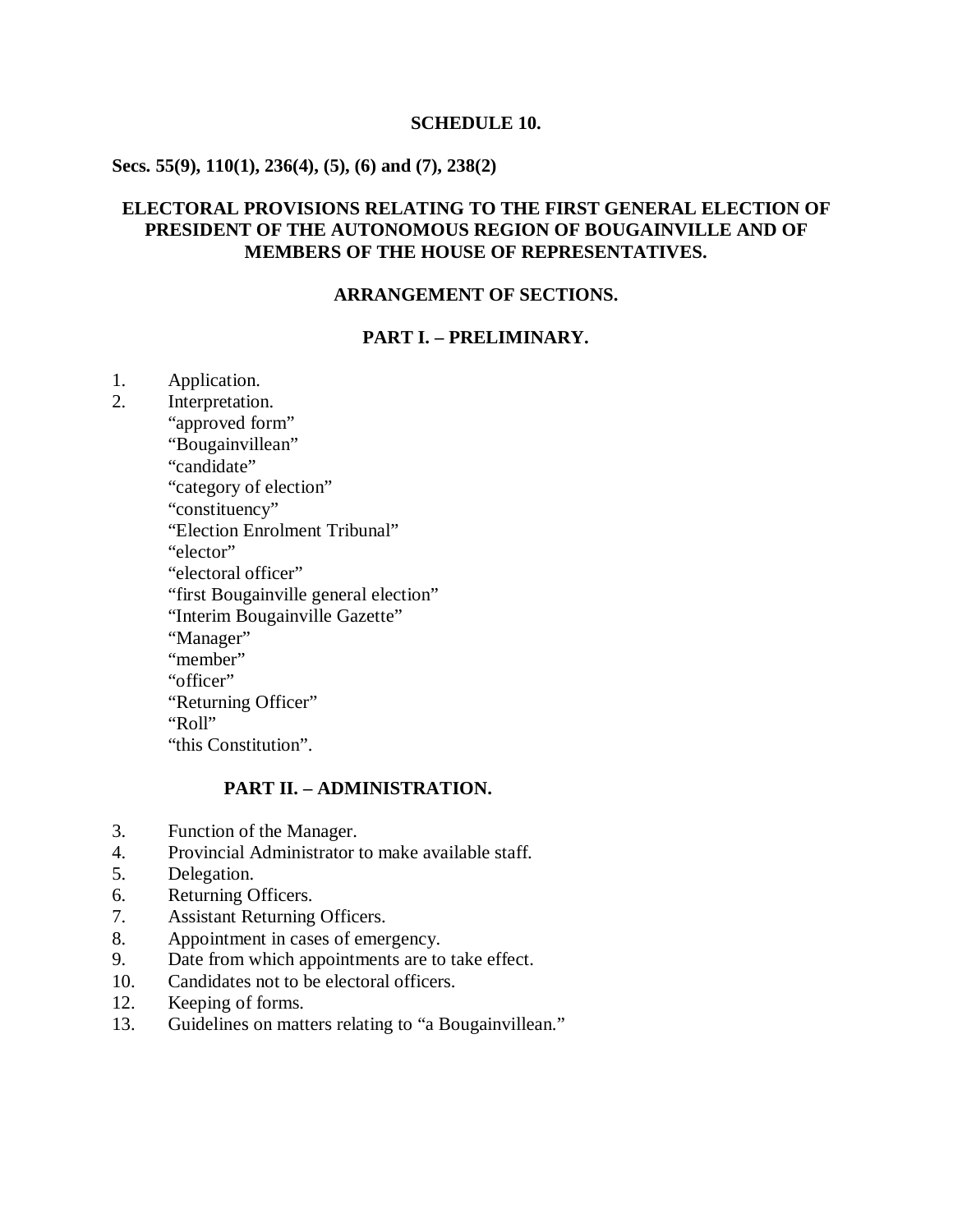### **PART III. – ARRANGEMENTS FOR BOUGAINVILLEANS OUTSIDE BOUGAINVILLE.**

13. Arrangements for Bougainvilleans outside Bougainville.

### **PART IV. – FIRST GENERAL ELECTION.**

14. First general election.

#### **PART V. – POLLING PLACES.**

15. Polling places.

#### **PART VI. –ELECTORAL ROLLS.**

- 16. Rolls.
- 17. Form of Rolls.
- 18. New Rolls.
- 19. Additions, etc., to new Rolls.
- 20. Objections and notices to have effect in relation to new Rolls.
- 21. Printing of Rolls.
- 22. Inspection.
- 23. Officers and others to furnish information.

## **PART VII. – QUALIFICATIONS FOR AND DISQUALIFICATIONS FROM ENROLMENT AND VOTING.**

24. Persons entitled to enrolment.

#### **PART VIII. – ENROLMENT.**

- 25. Officers.
- 26. Addition of names to Rolls.
- 27. Claims for enrolment or transfer of enrolment.
- 28. Form of claim for enrolment or transfer of enrolment.
- 29. Compulsory enrolment and transfer.
- 30. Registration of claim.
- 31. Notification of rejection of claim.
- 32. Time of altering Rolls.
- 33. Penalty on officer neglecting to enrol claimants.
- 34. Alteration of Rolls, etc.,
- 35. Special provisions for certain nominations.
- 36. Incorrect enrolment.
- 37. Alterations to be initialled.
- 38. Inquiry by Returning Officer.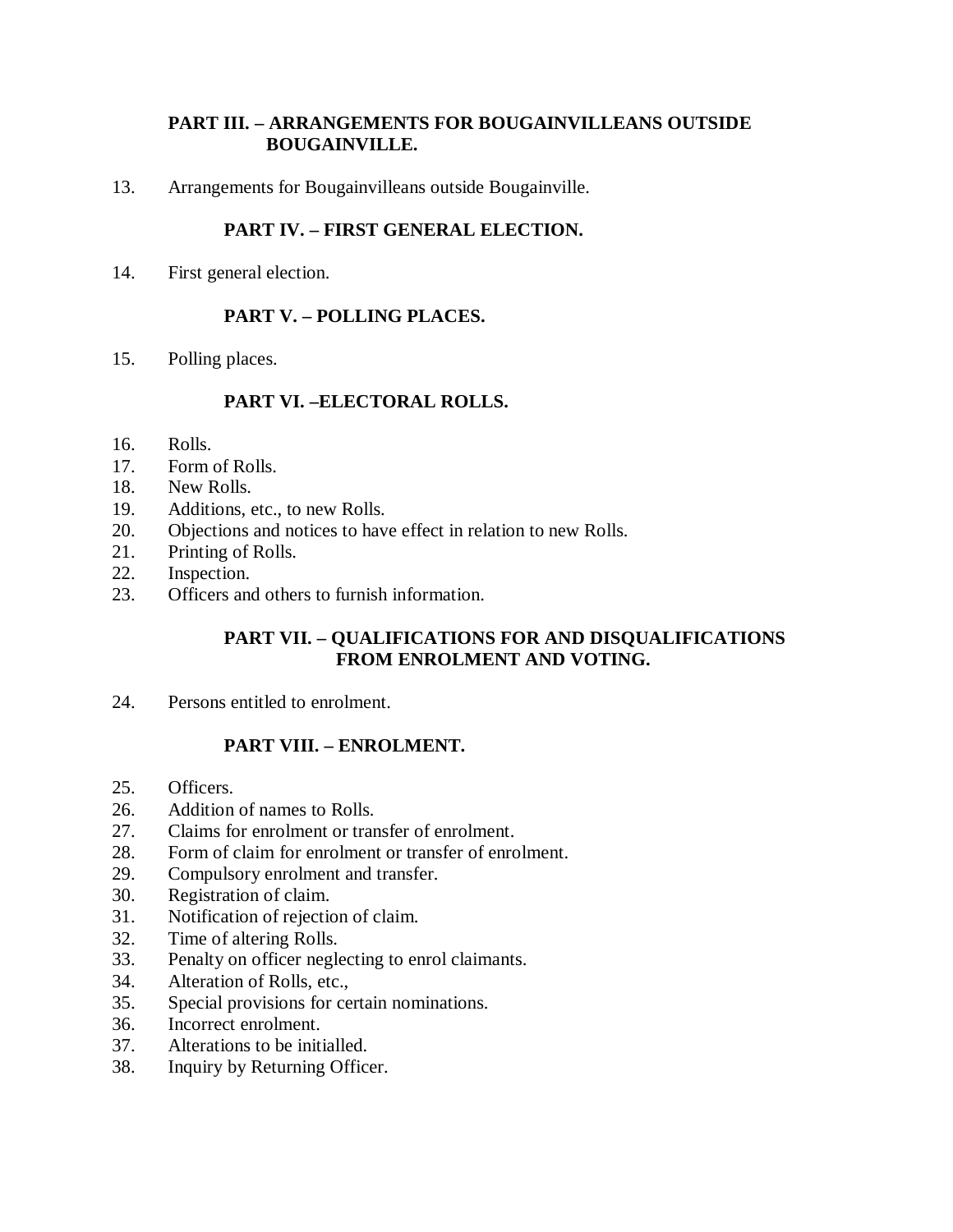## **PART IX. – OBJECTIONS.**

- 39. Name on Roll may be objected to.
- 40. Objection.
- 41. Duty to object.
- 42. Notice of objection.
- 43. Answer to objection.
- 44. Determination of objection.

#### **PART X. – APPEALS.**

- 45. Election Enrolment Tribunals.
- 46. Appeal to Election Enrolment Tribunal.

### **PART XI. – WRITS FOR FIRST GENERAL ELECTION.**

- 47. Writs for first general election.
- 49. Form of writs.
- 50. Time of issue of writs.
- 51. Address of writs.
- 51. Date of nomination.
- 52. Date of polling.
- 53. Date of return of writ.
- 54. General election to commence on same day.
- 55. Duty of returning officer on receipt of writ.

#### **PART XII. – NOMINATIONS.**

- 56. **C**andidates must be nominated.
- 57. Qualifications for nomination.
- 58. Mode of nomination.
- 59. To whom nominations made.
- 60. Form of consent to act.
- 61. Formal defects.
- 62. Deposit to be forfeited in certain cases.
- 63. Place of nomination.
- 64. Hour of nomination.
- 65. Declaration of nominations.
- 66. Withdrawal of nominations.
- 67. Return of deposit in case of candidate's death.
- 68. Proceedings on nomination day.
- 69. Failure of election.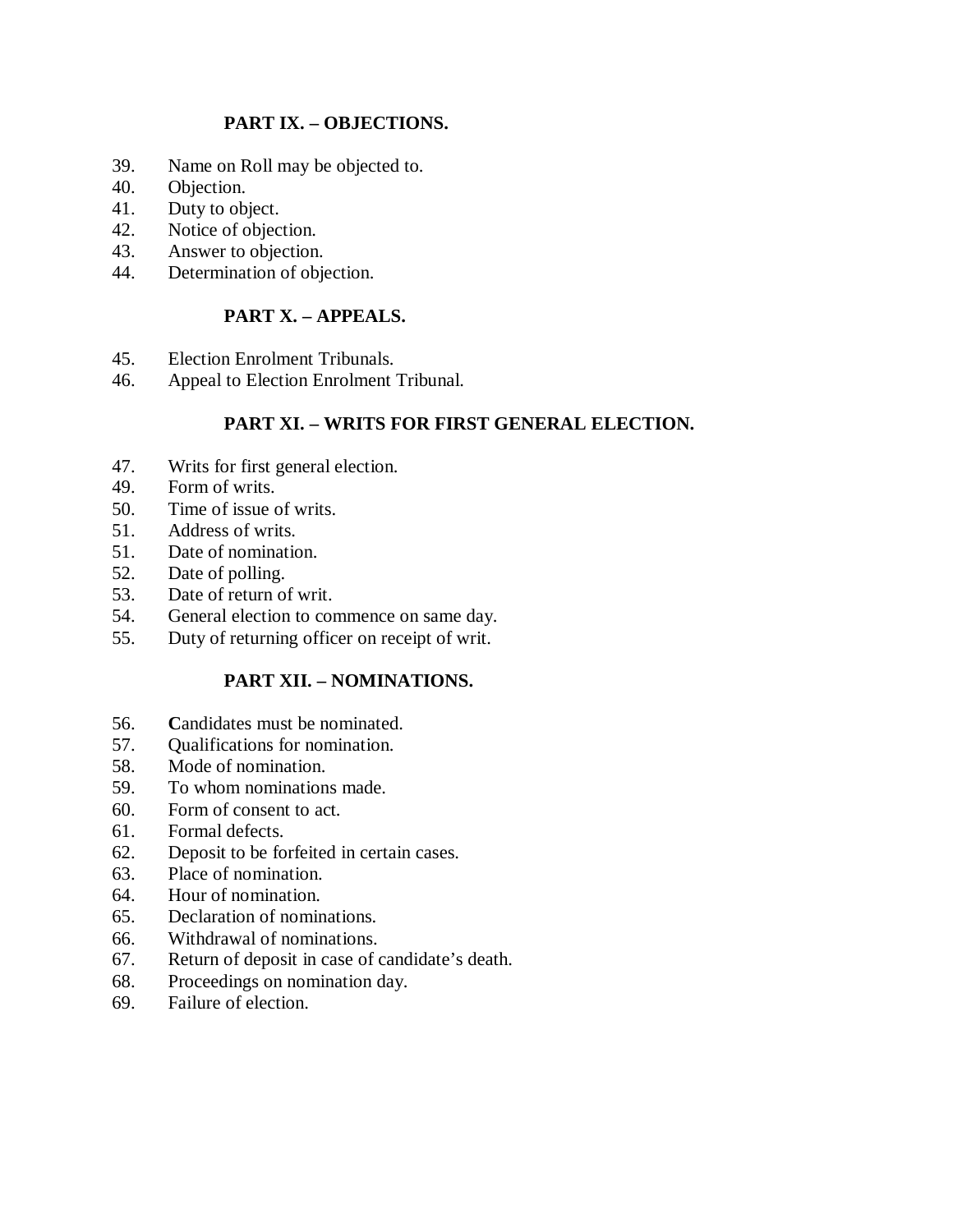## **PART XIII. – THE POLLING.**

#### *Division 1. – Polling Schedule.*

- 70. Polling Schedule.
- 71. Publication of polling schedule.
- 72. Adherence to polling schedule.
- 73. Appeal.
- 74. Election not open to challenge.

### *Division 2. – General Provision.*

- 75. Returning Officer to make arrangements.
- 76. Allocation of polling places
- 77. Substitute.
- 78. No licensed premises to be used.
- 79. Separate voting compartments.
- 80. Ballot boxes.
- 81. Certified list of voters.
- 82. Form of ballot papers.
- 83. Ballot papers.
- 84. Ballot papers to be initialled.
- 85. Scrutineers at the polling.
- 86. Provisions relating to scrutineer.
- 87. Persons present at polling.
- 88. The polling.
- 89. Elections at which electors are entitled to vote.
- 90. Persons claiming to vote to give name and other particulars.
- 91. Questions to be put to voter.
- 92. Finger to be marked
- 93. Right of elector to receive ballot papers.
- 94. List of voters to be marked on issue of ballot papers.
- 95. Votes to be marked in private.
- 96. Method of marking ballot paper.
- 97. Assistance to certain voters.

#### *Division 3. – Special provisions in certain cases.*

- 98. Voter claiming to vote whose name on Roll has been marked.
- 99. Blind or physically incapacitated voters.
- 100. Dealing with voters, etc., under this Division.

#### *Division 4. – Miscellaneous.*

- 101. Spoilt ballot paper.
- 102. Adjournment of polling on account of riot.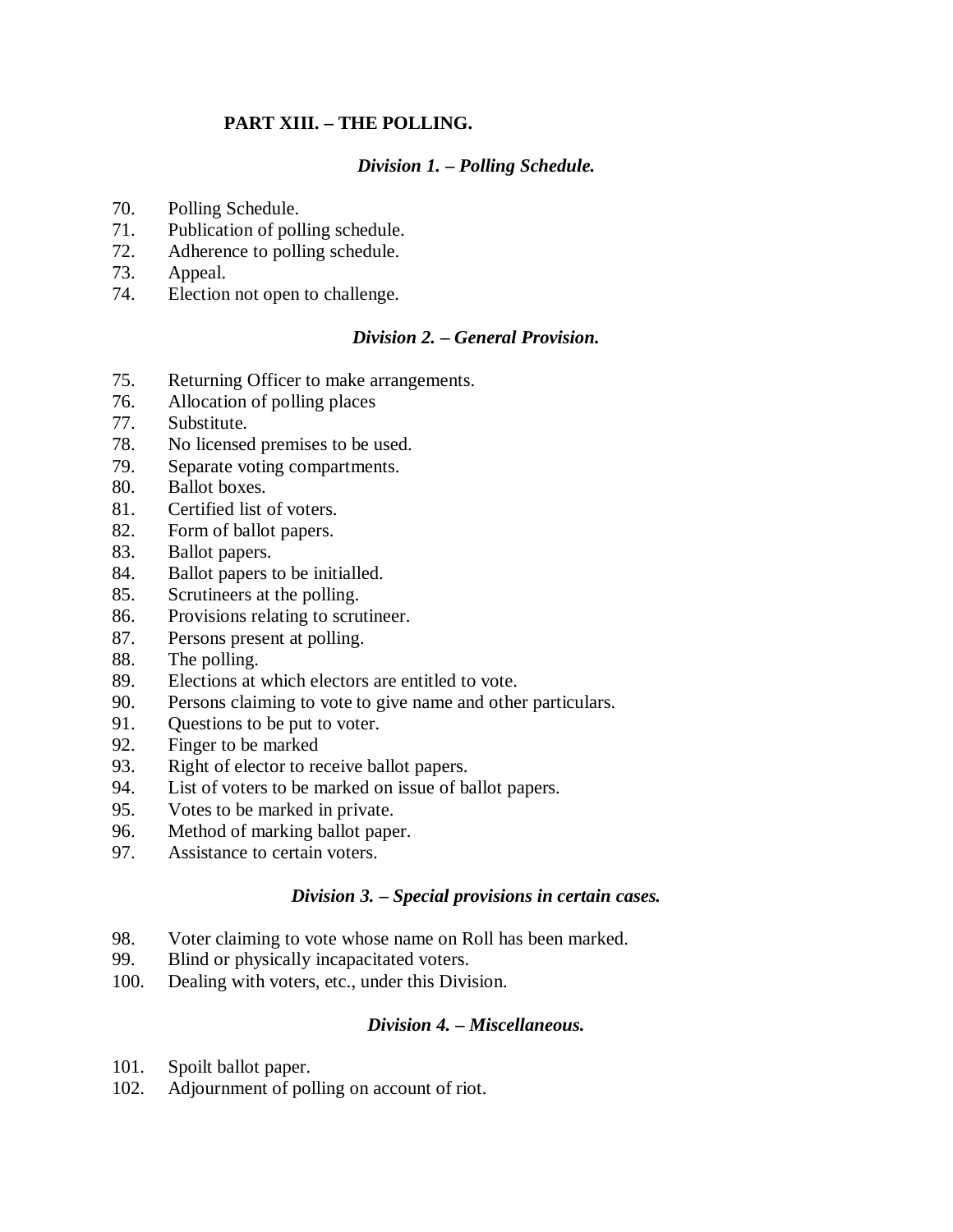## **PART XIV. – THE SCRUTINY.**

#### *Division 1. – Preliminary.*

- 103. Scrutiny.
- 104. Counting centres.
- 105. Officers to conduct scrutiny.
- 106. Scrutineers at scrutiny.
- 107. Conduct of scrutiny.
- 108. Action on objection to ballot papers.
- 109. Informal ballot papers.

### *Division 2. – Provision Relating to the Scrutiny of Ordinary Votes.*

110. Scrutiny of ordinary votes in elections.

### *Division 3. – Provisions Relating to Scrutiny of Votes under Division XIII.3.*

- 111. Conduct of scrutiny.
- 112. Action on receipt of ballot papers under Division XIII.3.
- 113. Preliminary scrutiny of votes cast under Division XIII.3.
- 114. Further scrutiny.
- 115. Informal ballot papers under Division XIII. 3.
- 116. Parcelling of ballot papers.
- 117. Opening of sealed parcels of ballot papers.
- 118. Opening of sealed parcels of declarations.
- 119. Preservation of ballot papers and declarations
- 120. Mode of determining the result of the scrutiny.
- 121. Further provisions relating to scrutiny.

#### *Division 4. – Recount.*

- 122. Re-count.
- 123. Reservation of disputed ballot papers.
- 124. Conduct of re-count.

## **PART XV. – INTERPRETERS.**

- 125. Interpreters.
- 126. Duty of interpreters.

## **PART XVI. – THE RETURN OF THE WRITS.**

- 127. Return of the writs.
- 128. Correction of errors.
- 129. Extension of time.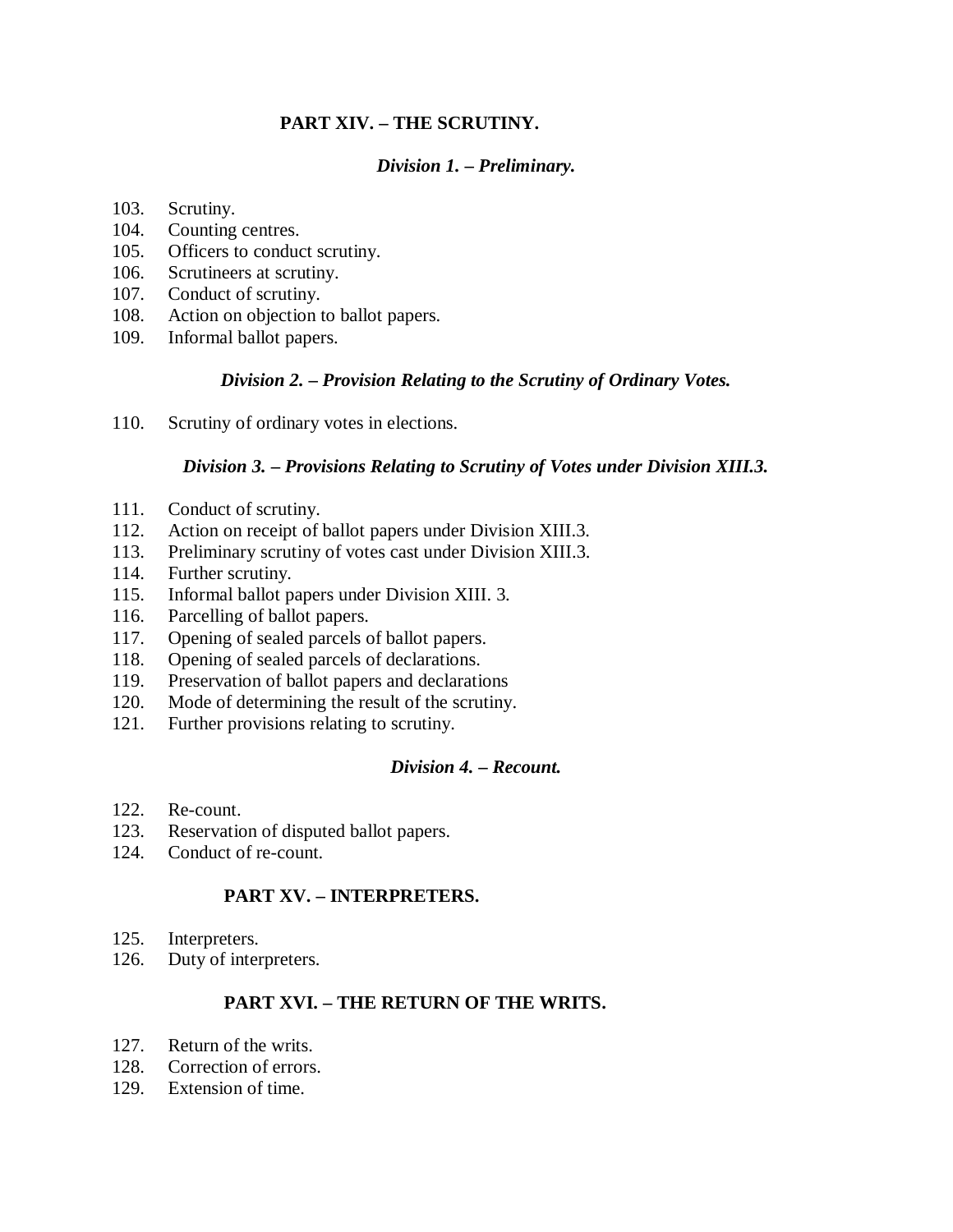# **PART XVII. – OFFENCES.**

- 130. Illegal practices.
- 131. Heading to electoral advertisement.
- 132. Articles to be signed.
- 133. Matter broadcast.
- 134. Display of certain electoral posters prohibited.
- 135. Removal of prohibited electoral poster.
- 136. Injunctions.
- 137. Cards in polling booths.
- 138. Untrue statements on electoral paper, etc.,
- 139. Signature to electoral paper.
- 140. Witnessing electoral papers.
- 141. Making marks on ballot papers.
- 142. Electoral offences.
- 143. Prohibition of canvassing near polling booth.
- 144. Badges or emblems in polling booths.
- 145. Failure to transmit claims.
- 146. Forging or uttering electoral papers.
- 147. Employers to allow employees leave of absence to vote.
- 148. Protection of the official mark.
- 149. Disorderly behaviour at meeting.
- 150. Neglect to initial ballot paper, etc.,
- 151. Offender may be removed from polling booth.
- 152. Defamation of candidate.
- 153. Publication of matter regarding candidates.
- 154. Liability for indirect acts.

# **PART XVIII. – DISPUTED ELECTIONS, RETURNS, ETC.,**

- 155. Method of disputing returns.
- 156. Exercise of Jurisdiction of National Court.
- 157. Requisites of petition.
- 158. Deposit as security for costs.
- 159. No proceedings unless requisites complied with.
- 160. Right of Manager to be represented.
- 161. Powers of National Court.
- 162. Production of papers or documents, etc.,
- 163. Inquiries by National Court.
- 164. Voiding election for illegal practices.
- 165. National Court to report case of illegal practice.
- 166. Natural justice to be observed.
- 167. Immaterial errors not to vitiate elections.
- 168. Evidence that person not permitted to vote.
- 169. Decision to be final.
- 170. Copies of petition and order of National Court to be sent to the President and the Speaker.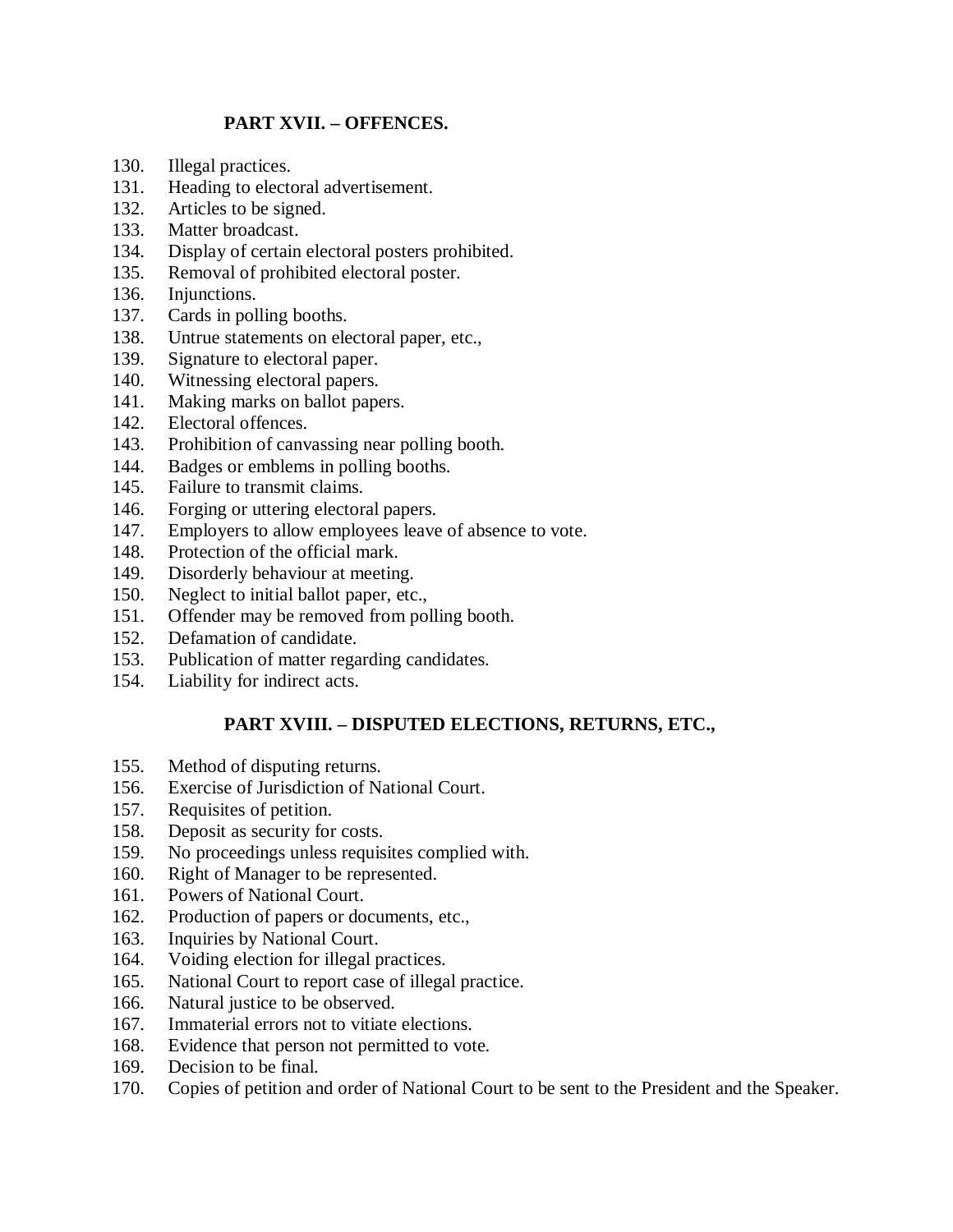- 171. Counsel or solicitor.
- 172. Costs.
- 173. Deposits applicable for costs.
- 174. Other costs.
- 175. Effect of decisions.
- 176. Definition of "petition".

### **PART XIX. – MISCELLANEOUS.**

- 177. Council of Elders rules on advertising, etc., 178. Institution of proceedings for offences.
- Institution of proceedings for offences.
- 179. Certificate evidence.
- 180. Electoral matter may be sent by electronic means.
- 181. Averments deemed to be proved.
- 182. Defendant may be called upon to give evidence.
- 183. Production of claims for enrolment etc.,
- 184. Preservation of ballot papers

## **SCHEDULE.**

## **FORMS.**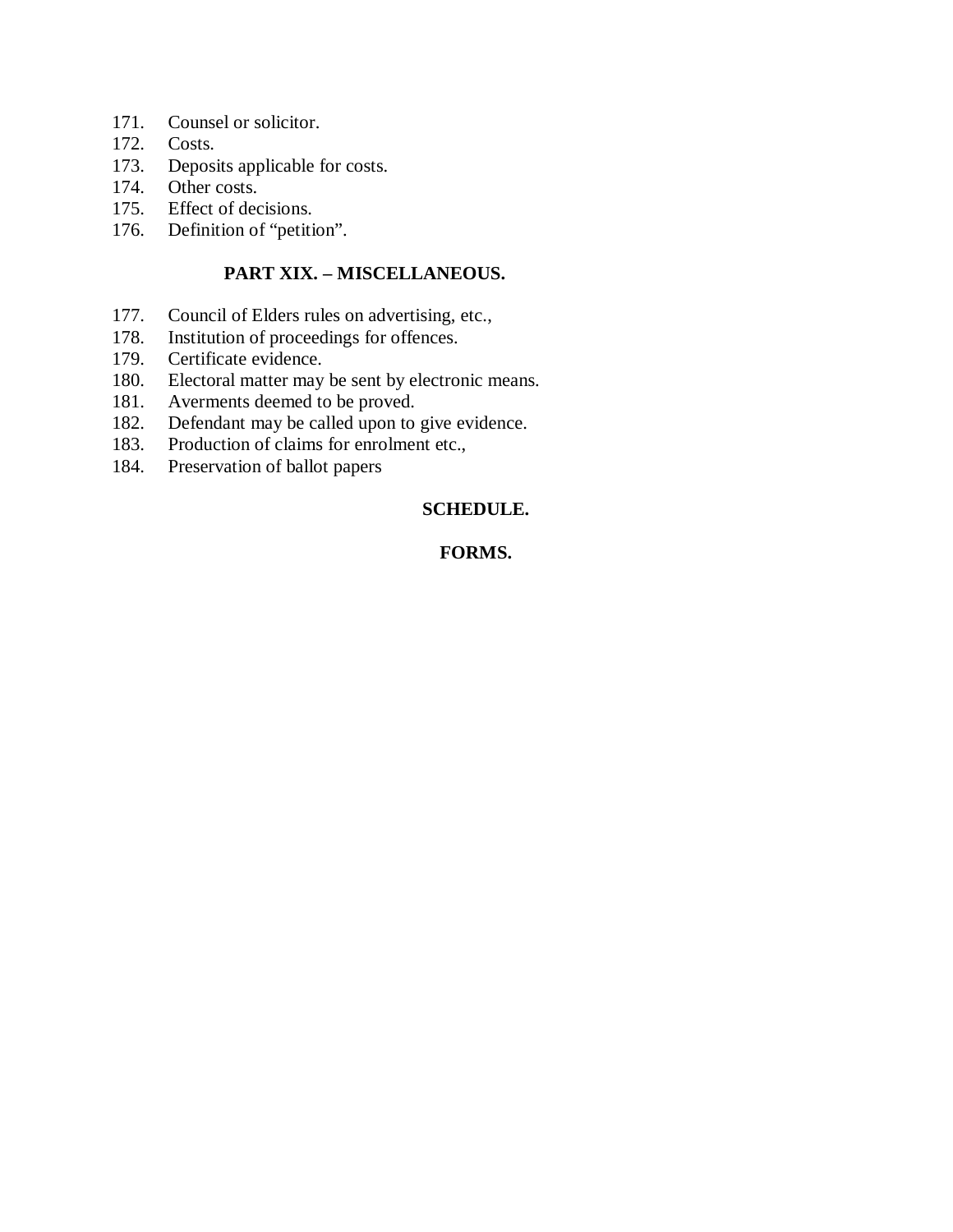#### **SCHEDULE 10.**

#### **ELECTORAL PROVISIONS RELATING TO THE FIRST GENERAL ELECTION OF PRESIDENT OF THE AUTONOMOUS REGION OF BOUGAINVILLE AND OF MEMBERS OF THE HOUSE OF REPRESENTATIVES***.*

### **PART I. – PRELIMINARY.**

#### **1. APPLICATION.**

- (1) These electoral provisions apply to the first general election of
	- *(a)* the President of the Autonomous Region of Bougainville; and
	- *(b)* the other elected members of the House of Representatives in accordance with Section 55(2)(*b*)(i), (ii) and (iii) (*establishment and composition of the House of Representatives*) of this Constitution, being –
		- (i) 33 directly elected members, each representing a single member constituency; and
		- (ii) three women members, each one representing a constituency for a separate Region (North, Central and South), elected to represent the interests of the women of the Region; and
		- (iii) three former combatant members, each one representing a constituency for a separate Region (North, Central and South) meeting the requirements of Section 58(1)(*d*), elected to represent the interests of the former combatants of the Region.

(2) Until the making of the Bougainville law referred to in Section 106(4) (*Bougainville Electoral Commissioner and elections generally*) of this Constitution, these electoral provisions shall also apply to –

- *(a)* supplementary elections where an election is deemed to have failed under Section 69; and
- *(b)* new elections following a declaration by the National Court under Section  $161(1)(h)$  that an election is absolutely void; and
- *(c)* by-elections, where the need for a by-election arises in accordance with Section 108 (*by-elections*) of this Constitution.

#### **2. INTERPRETATION.**

(1) In these electoral provisions, unless the contrary intention

appears –

"approved form" means a form approved by the Commissioner;

- "Bougainvillean" means a Bougainvillean as provided for in Section 7 (*Bougainvillean*) of this Constitution;
- "candidate" means a person who has nominated and includes a person who,

within two months before the first day of the polling period,

announces himself as a candidate for election as President or as a member of the House of Representatives;

"category of election" has the meaning given to it in Subsection (2);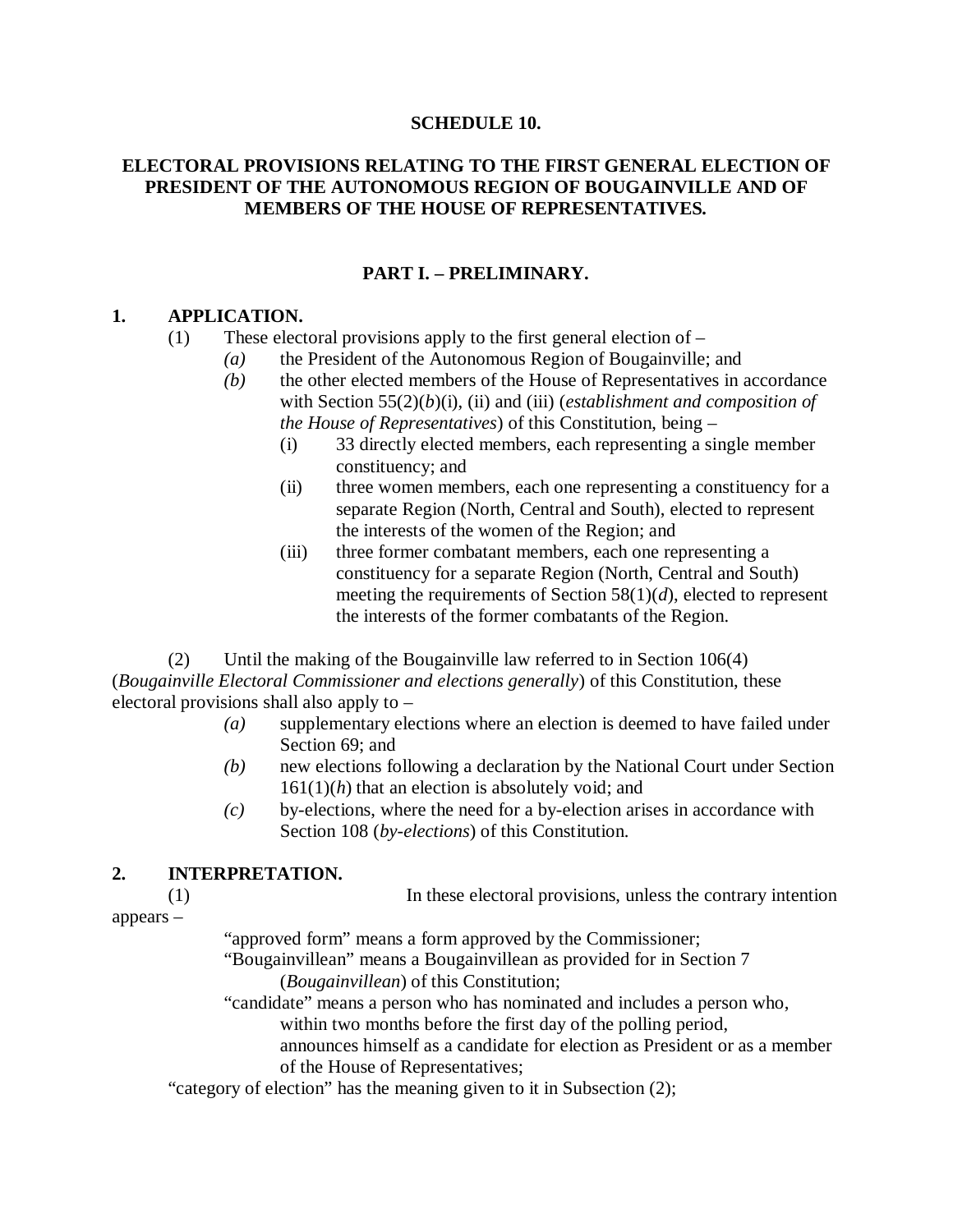"constituency" means the area in relation to which a person is to be elected as a member of the House of Representatives and in relation to –

- *(a)* the President means all the single member constituencies, whose boundaries are determined in accordance with Section 233 (*First Bougainville General Election Boundaries Director*) of this Constitution, taken together as one constituency; and
- *(b)* each of the 33 directly elected members, representing single member constituencies – means the single member constituencies whose boundaries are determined in accordance with Section 233 (*First Bougainville General Election Boundaries Director*) of this Constitution; and
- *(c)* the three women members, one from each Region (North, Central and South) elected to represent the interest of the women of the Region – means the Regional constituencies, whose boundaries are determined in accordance with Section 105(3) *(constituencies*) of this Constitution; and
- *(d)* the three former combatant members, one from each Region (North, Central and South) elected to represent the interests of former combatants of the Region – means the Regional constituencies whose boundaries are determined in accordance with Section 105(3) (*constituencies*) of this Constitution;
- "Election Enrolment Tribunal" means an Election Enrolment Tribunal established under Section 45 and, in relation to a constituency, means the Election Enrolment Tribunal for that constituency;

"elector" means a person whose name appears on the roll as an elector;

- "electoral officer" includes the Manager, a Returning Officer, an Assistant Returning Officer, presiding officer, assistant presiding officer, substitute presiding officer, poll clerk, interpreter and doorkeeper;
- "first Bougainville general election" means the first general election of President of the Autonomous Region of Bougainville and of members of the House of Representatives, and, where applicable, includes any other election referred to in Section 1(2);
- "Interim Bougainville Gazette" means the Interim Bougainville Gazette established under Section 232 (*Interim Bougainville Gazette*) of this Constitution;
- "Manager" means the First Bougainville General Election Manager appointed under Section 235 (*First Bougainville General Election Manager*) of this Constitution;
- "member" means an elected member of the House of Representatives and where appropriate includes the President;

"officer" means –

- *(a)* an officer or employee of the National Public Service; and
- *(b)* a member of the Police Force; and
- *(c)* a member of the Correctional Service; and
- *(d)* an officer or employee of the Interim Bougainville Provincial Government; and
- *(e)* an officer or employee of a Council of Elders; and
- *(f)* an officer or employee of a governmental body;
- "Returning Officer", in relation to a constituency, means the Returning Officer for that constituency;

"Roll" means an Electoral Roll under these electoral provisions;

"this Constitution" means the Constitution of the Autonomous Region of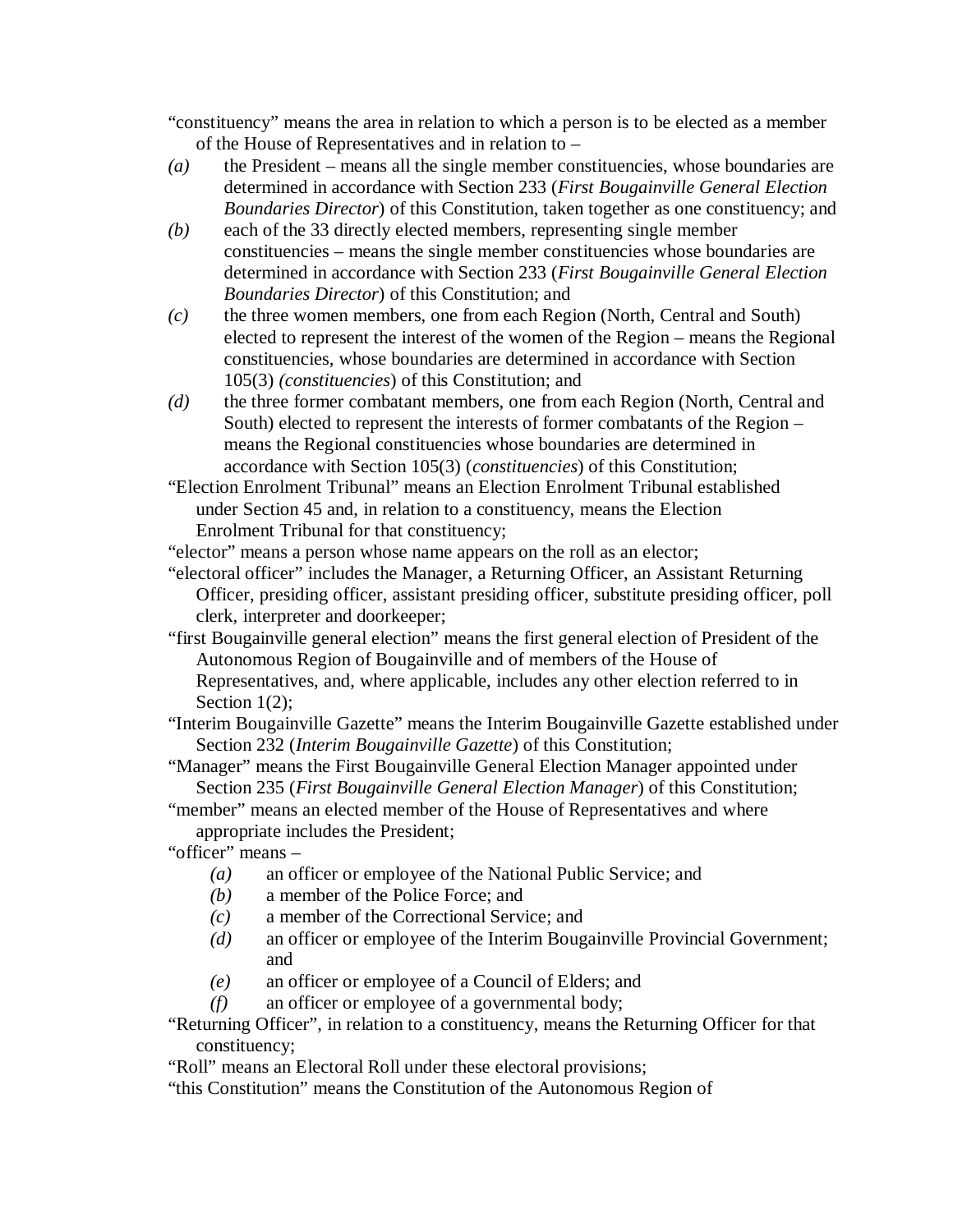Bougainville.

(2) For the purposes of these electoral provisions each of the following is a category of election: –

- *(a)* an election of President;
- *(b)* an election of a member to represent a single member constituency;
- *(c)* an election of a woman member to represent a Regional constituency to represent the women of the Region;
- *(d)* an election of a former combatant member to represent a Regional constituency to represent the former combatants of the Region.

(3) Notwithstanding any other law, where a time limit is imposed under these electoral provisions for the taking of an action, then unless the contrary intention appears, that time limit is mandatory.

(4) Unless the contrary intention appears, or the context otherwise requires, a reference in these electoral provisions to a Part, Division or Section, means the Part, Division or Section of these electoral provisions.

# **PART II. – ADMINISTRATION.**

## **3. FUNCTION OF THE MANAGER.**

It is the function of the Manager to organize and conduct the first general election of the President and of the members of the House of Representatives and such other elections as are required to be organized and conducted under these electoral provisions in accordance with Section 1.

## **4. PROVINCIAL ADMINISTRATOR TO MAKE AVAILABLE STAFF.**

The Bougainville Provincial Administrator shall, when so requested by the Manager, make available to the Manager and to each Returning Officer such staff as may be necessary for the discharge of the functions conferred on the Manager by these electoral provisions.

## **5. DELEGATION.**

(1) The Manager may, by instrument in writing, delegate to an officer all or any of his powers and functions under these electoral provisions (except this power of delegation), so that the delegated powers or functions may be had, exercised and performed by the delegate in relation to such constituency or constituencies, or to such matters or class of matters, or to the whole of Bougainville or such part of Bougainville, as is or are specified in the instrument of delegation.

(2) Every delegation under Subsection (1) is revocable, in writing, at will.

(3) No delegation under this section prevents the exercise or performance of a power or function by the Manager.

# **6. RETURNING OFFICERS.**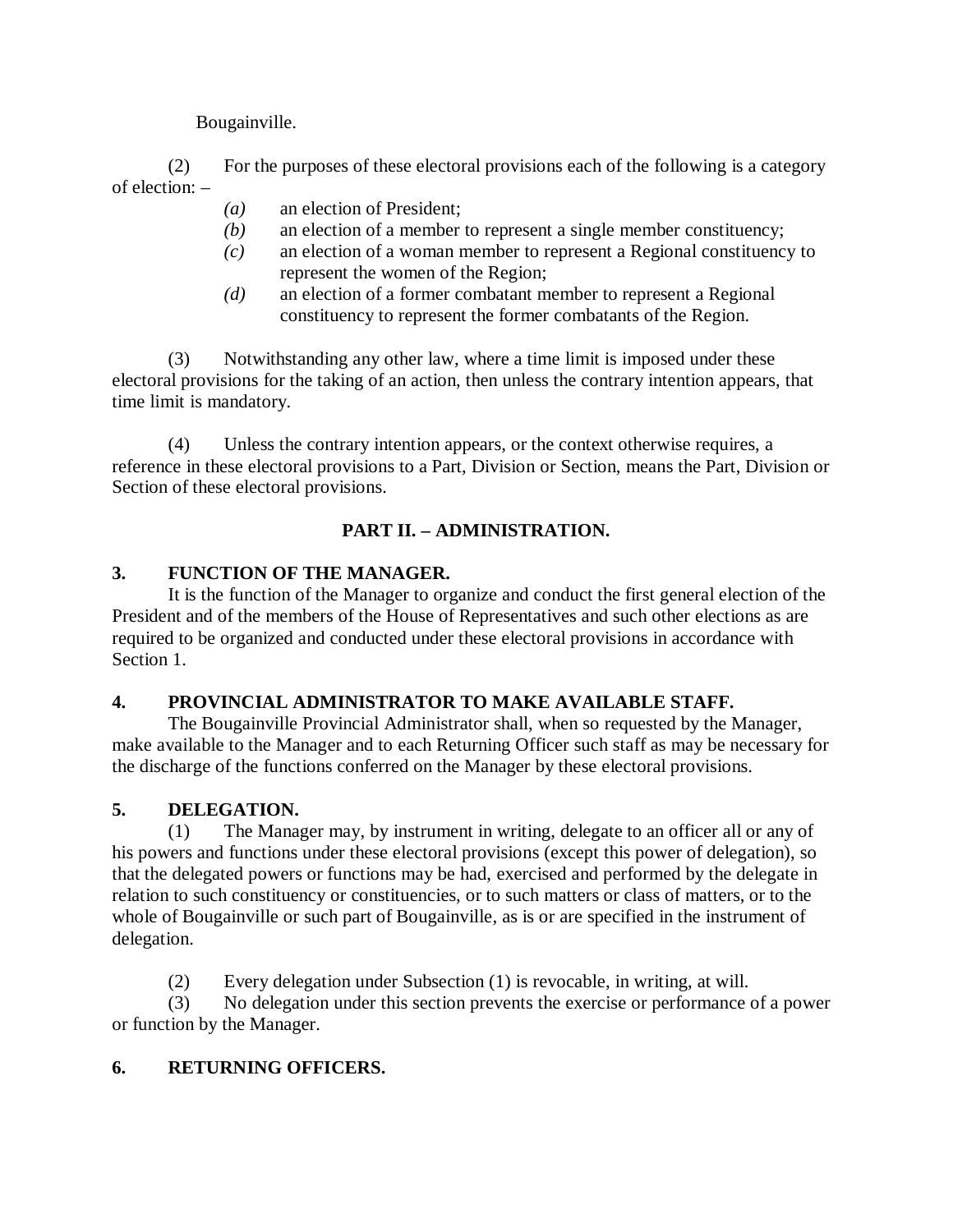The Manager shall, by notice in the Interim Bougainville Gazette, appoint a Returning Officer for each constituency, who shall be charged with the duty of giving effect to these electoral provisions within or for his constituency, subject to any directions of the Manager, but nothing in these electoral provisions prevents a person being appointed as the Returning Officer for more than one constituency.

# **7. ASSISTANT RETURNING OFFICERS.**

(1) Subject to this section, the Manager may, by notice published in the Interim Bougainville Gazette, appoint a person to be an Assistant Returning Officer for a constituency or a part of a constituency.

(2) A person appointed to be an Assistant Returning Officer for the whole or a part of a constituency may, subject to these electoral provisions and to the control of the Returning Officer, perform the functions and exercise the powers of the Returning Officer, in, or in relation to, that constituency or that part of the constituency, as the case may be.

(3) An Assistant Returning Officer shall not be appointed for a part of a constituency for which fewer than 100 electors are enrolled.

# **8. APPOINTMENT IN CASES OF EMERGENCY.**

(1) Subject to Subsection (2), in the event of a vacancy occurring in an office of Returning Officer or Assistant Returning Officer, or in the absence from duty of any such officer, the Manager may, by notice in writing, appoint a person to perform the duties of the office during the period of the vacancy or absence.

(2) The Manager shall publish each notice under Subsection (1) in the Interim Bougainville Gazette.

(3) In the event of a vacancy occurring in an office of Assistant Returning Officer appointed under Section 7, or in the absence from duty of any such officer, the Returning Officer may, by instrument in writing, appoint a person to perform the duties of the office during the period of the vacancy or absence.

# **9. DATE FROM WHICH APPOINTMENTS ARE TO TAKE EFFECT.**

A person appointed to be a Returning Officer under Section 6 or an Assistant Returning Officer under Section 7 shall be deemed to have been appointed as from the date specified in his notice of appointment, or, if no such date is specified, as from the date of his appointment.

# **10. CANDIDATES NOT TO BE ELECTORAL OFFICERS.**

No candidate shall be appointed an electoral officer, and if an electoral officer becomes a candidate he thereby vacates his office.

# **11. KEEPING OF FORMS.**

All Returning Officers shall keep forms of claim for enrolment and transfer and such other forms as are approved forms and shall without fee supply them to the public and assist the public in their proper use.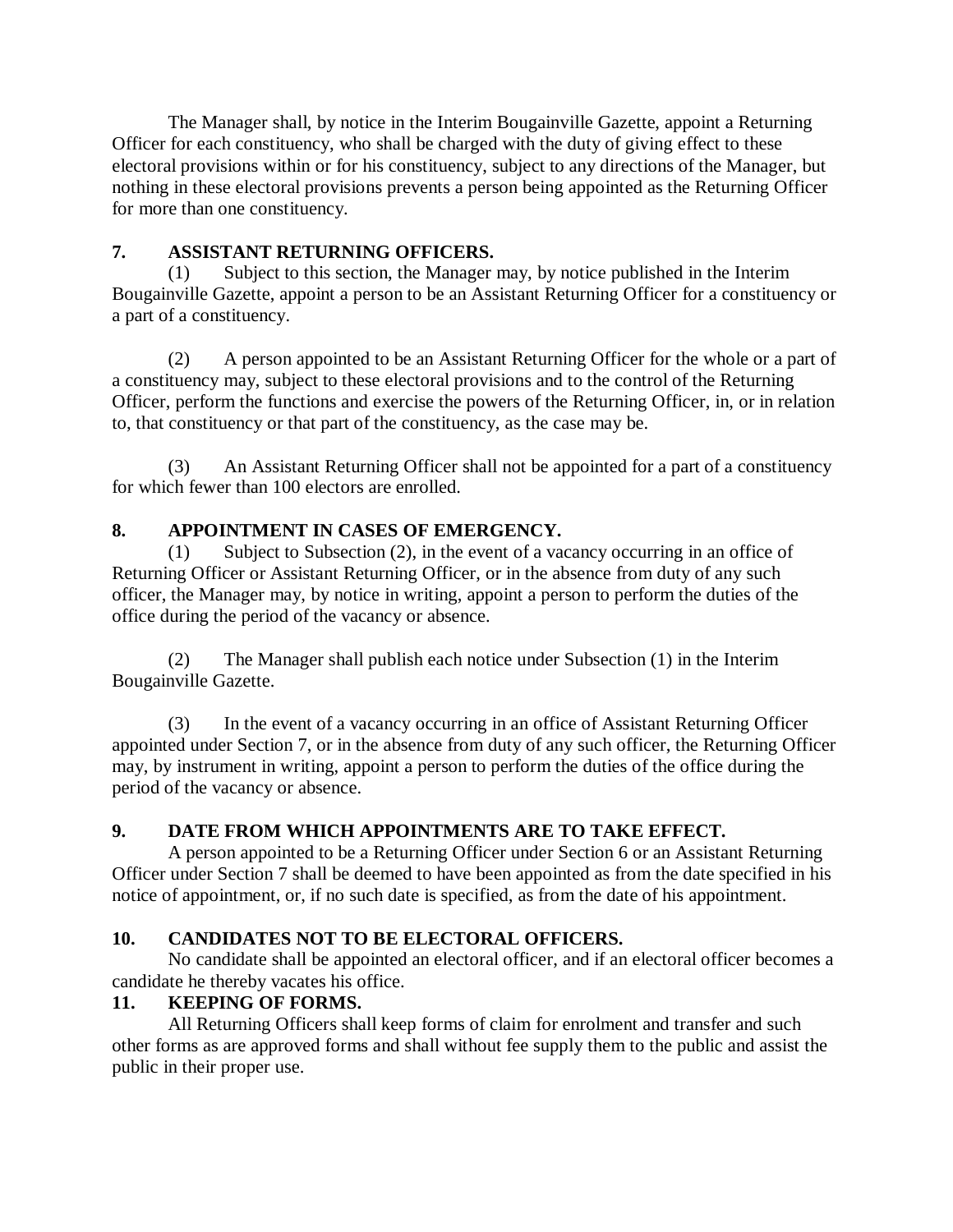## **12. GUIDELINES ON MATTERS RELATING TO "A BOUGAINVILLEAN".**

(1) The Manager may, in respect of the first

Bougainville general election, issue guidelines to assist in determining whether or not a person is a Bougainvillean and such guidelines may include –

- *(a)* the nature of providing evidence of customary practices; and
- *(b)* the nature of providing evidence of birth outside Papua New Guinea; and
- *(c)* all matters relevant to the consequences of dissolution of a marriage involving a person who is a Bougainvillean; and
- *(d)* all other matters arising from the provisions of Section 7 (*Bougainvillean*) of this Constitution.
- (2) Where the Manager has issued guidelines under Subsection (1) he shall
	- *(a)* cause them to be published in the Interim Bougainville Gazette; and
	- *(b)* otherwise bring them to the public notice in such manner as he considers both practicable and effective.

# **PART III. – ARRANGEMENT FOR BOUGAINVILLEANS OUTSIDE BOUGAINVILLE.**

# **13. ARRANGEMENTS FOR BOUGAINVILLEANS OUTSIDE BOUGAINVILLE.**

(1) For the purposes of this section, "Bougainvillean outside Bougainville" means a Bougainvillean who, during the period of preparation for and/or voting in the first Bougainville general election, will be outside Bougainville.

(2) A Bougainvillean outside Bougainville may enrol under these electoral provisions provided that –

- *(a)* he makes a claim in writing for enrolment in accordance with these electoral provisions; and
- *(b)* the information in his claim is confirmed by the Manager by such enquiries as the Manager considers appropriate.
- (3) The Manager may
	- *(a)* specify where enrolled Bougainvilleans outside Bougainville may cast their votes; and
	- *(b)* make such arrangements as are practicable to facilitate voting elsewhere in Papua New Guinea by Bougainvilleans outside Bougainville.
- (4) These electoral provisions
	- *(a)* are deemed to be amended to the extent necessary to give effect to this section; and
	- *(b)* shall be read so as to give effect to this section.

# **PART IV. – FIRST GENERAL ELECTION.**

# **14. FIRST GENERAL ELECTION.**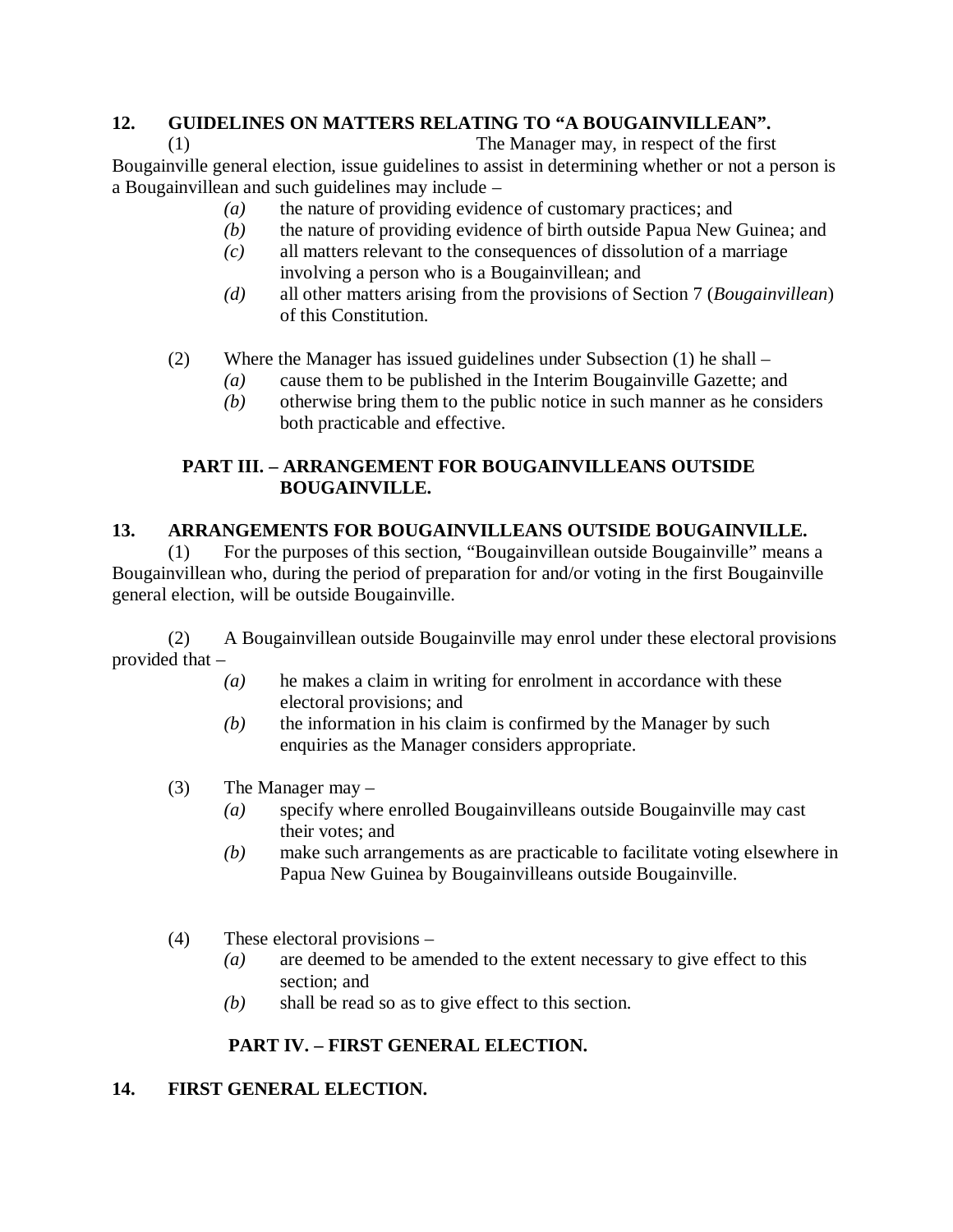(1) The first general election of the President of the Autonomous Region of Bougainville and of the members of the House of Representatives shall be conducted by the Manager in accordance with these electoral provisions.

(2) Subject to this Constitution, the President and members shall be elected under a system of universal, adult citizen Bougainvillean suffrage, and the voting age is 18 years.

- (3) For the purposes of the election of the President
	- *(a)* all constituencies for the election of the 33 directly elected members representing single member constituencies together form one constituency; and
	- *(b)* the Rolls of those constituencies together form one Roll.

(4) Where a person votes in an election of any two or more categories of election at the same time by virtue of Division XIII. 2 that person –

- *(a)* need only make one declaration required by that Division; and
- *(b)* his ballot papers may be enclosed in one envelope.

# **PART V. – POLLING PLACES.**

## **15. POLLING PLACES.**

- (1) The Manager may, by written notice
	- *(a)* appoint a chief polling place for each constituency; and
	- *(b)* appoint such other polling places for each constituency as he thinks necessary and practicable; and
	- *(c)* abolish a polling place.

(2) No polling place shall be abolished after the issue of the writ and before the time appointed for its return.

# **PART VI. – ELECTORAL ROLLS.**

# **16. ROLLS.**

(1) There shall be a Roll of the electors for each of –

- *(a)* the election of President in accordance with Section 14(3); and
- *(b)* 33 single member constituencies; and
- *(c)* the three Regional constituencies of North, Central and South for women members and former combatant members.

(2) The Manager may utilize the Rolls of electors used in the 2002 general election to the National Parliament as the basis for the Rolls required by Subsection (1).

## **17. FORM OF ROLLS.**

(1) A Roll shall be in such form as is determined by the Manager and shall set out the name, address and occupation and sex of each elector, and shall contain such further particulars as the Manager directs.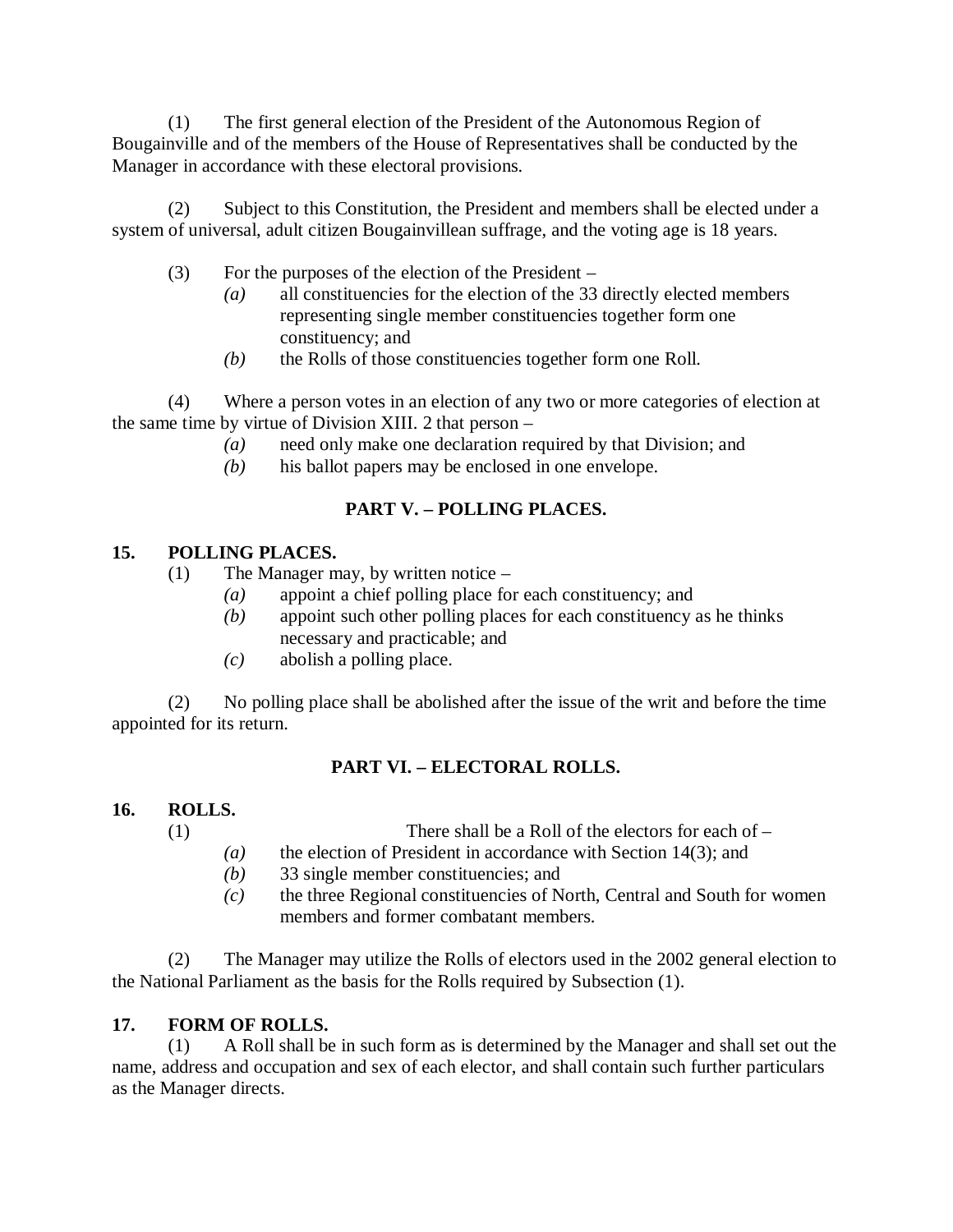(2) A direction under Subsection (1) may relate to the whole or a part of Bougainville.

## **18. NEW ROLLS.**

(1) All persons who are entitled to be enrolled on a Roll shall, subject to these electoral provisions, be so enrolled.

(2) New Rolls for any constituency shall be prepared whenever the Manager, by notice published in the Interim Bougainville Gazette, directs.

(3) Subject to Subsection (4), a notice under Subsection (2) may specify the manner in which the Rolls shall be prepared, and may require any person, or member of a class of persons, entitled to enrolment on a new Roll and whose name does not appear on it to make to the proper officer a claim for enrolment or transfer of enrolment and otherwise to comply with these electoral provisions relating to compulsory enrolment under Section 29.

(4) Notwithstanding anything in Subsection (3), where an elector is enrolled in respect of an address in a constituency for which he is entitled to be enrolled, he shall not be required to make any further claim for enrolment in connection with the preparation of a new Roll under this section.

(5) Where the Manager is of the opinion that an existing Roll is substantially inaccurate, he may in a notice under Subsection (2) specify that all or any of the provisions of Subsections (3) and (4) shall not apply and may require any person or member of a class of persons entitled to enrolment on a new Roll to make to the proper officer a claim for enrolment or transfer of enrolment and otherwise to comply with these electoral provisions relating to compulsory enrolment under Section 29.

(6) The Manager shall, as soon as it is practicable to do so after the preparation of new Rolls, by notice published in the Interim Bougainville Gazette, notify that the new Rolls have been prepared.

## **19. ADDITIONS, ETC., TO NEW ROLLS.**

Upon the receipt by the Returning Officer of a new Roll for a constituency the Returning Officer shall –

- *(a)* make additions, alterations and corrections in it; and
- *(b)* remove names from it,

in accordance with information received by him between the date of the notice directing the preparation of new Rolls and the date of the notification that the Rolls have been prepared, where the additions, alterations or corrections have not already been made in, or the removals have not been made from, the Roll.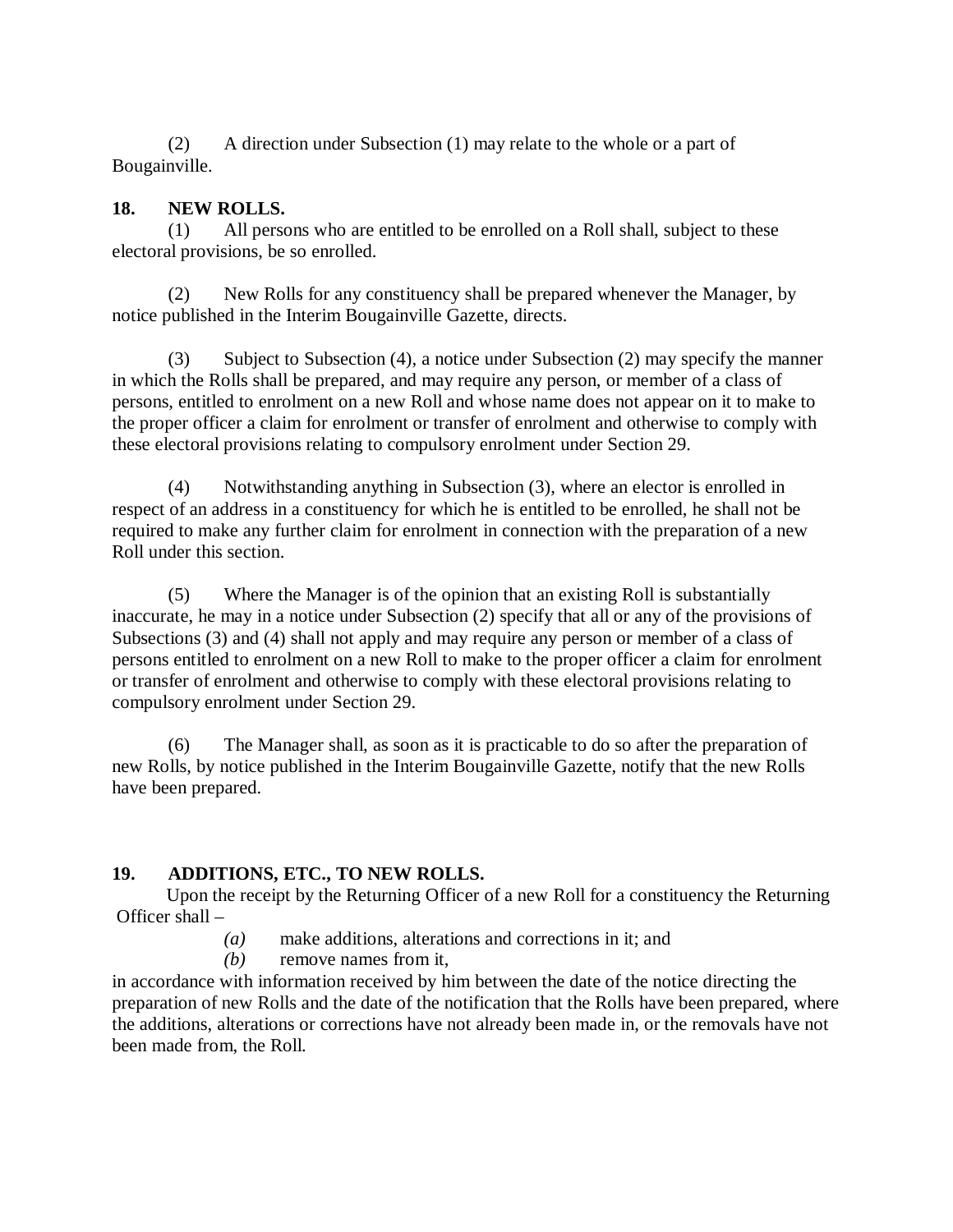## **20. OBJECTIONS AND NOTICES TO HAVE EFFECT IN RELATION TO NEW ROLLS.**

Where objections have been lodged or notices of objection have been issued and action in respect of those objections or notices has not been completed before the notification of the preparation of new Rolls, the objections or notices have effect in relation to the new Rolls as if those Rolls had been in existence at the time of the lodging of the objections or the issuing of the notice.

## **21. PRINTING OF ROLLS.**

(1) Rolls shall be printed whenever the Manager so directs.

(2) Supplemental Rolls, setting out additions since the latest print of the Rolls, may, as necessary, be prepared and printed immediately after the issue of the writs for an election, and at such other times as the Manager directs.

## **22. INSPECTION.**

Copies of the latest print of the constituency Roll and of all supplemental prints shall be open for public inspection at the office of the Returning Officer at all convenient times during his ordinary office hours without fee, and at such other places as the Returning Officer appoints for the purpose.

## **23. OFFICERS AND OTHERS TO FURNISH INFORMATION.**

All officers and all occupiers of habitations and all persons who are, or appear to be, entitled to enrolment shall upon application furnish to the Manager or to a Returning Officer, or to an electoral officer acting under the directions of the Manager or the Returning Officer, all information that he requires in connection with the preparation, maintenance or revision of the Rolls.

## **PART VII. – QUALIFICATIONS FOR AND DISQUALIFICATIONS FROM ENROLMENT AND VOTING.**

## **24. PERSONS ENTITLED TO ENROLMENT.**

- $(1)$  All persons who
	- (*a*) have a right to vote under Section 110 (*right to vote*) of this Constitution; and
	- (*b*) comply with the requirements of Part VIII (*enrolment*) of these electoral provisions for enrolment for a constituency,

are entitled to enrolment.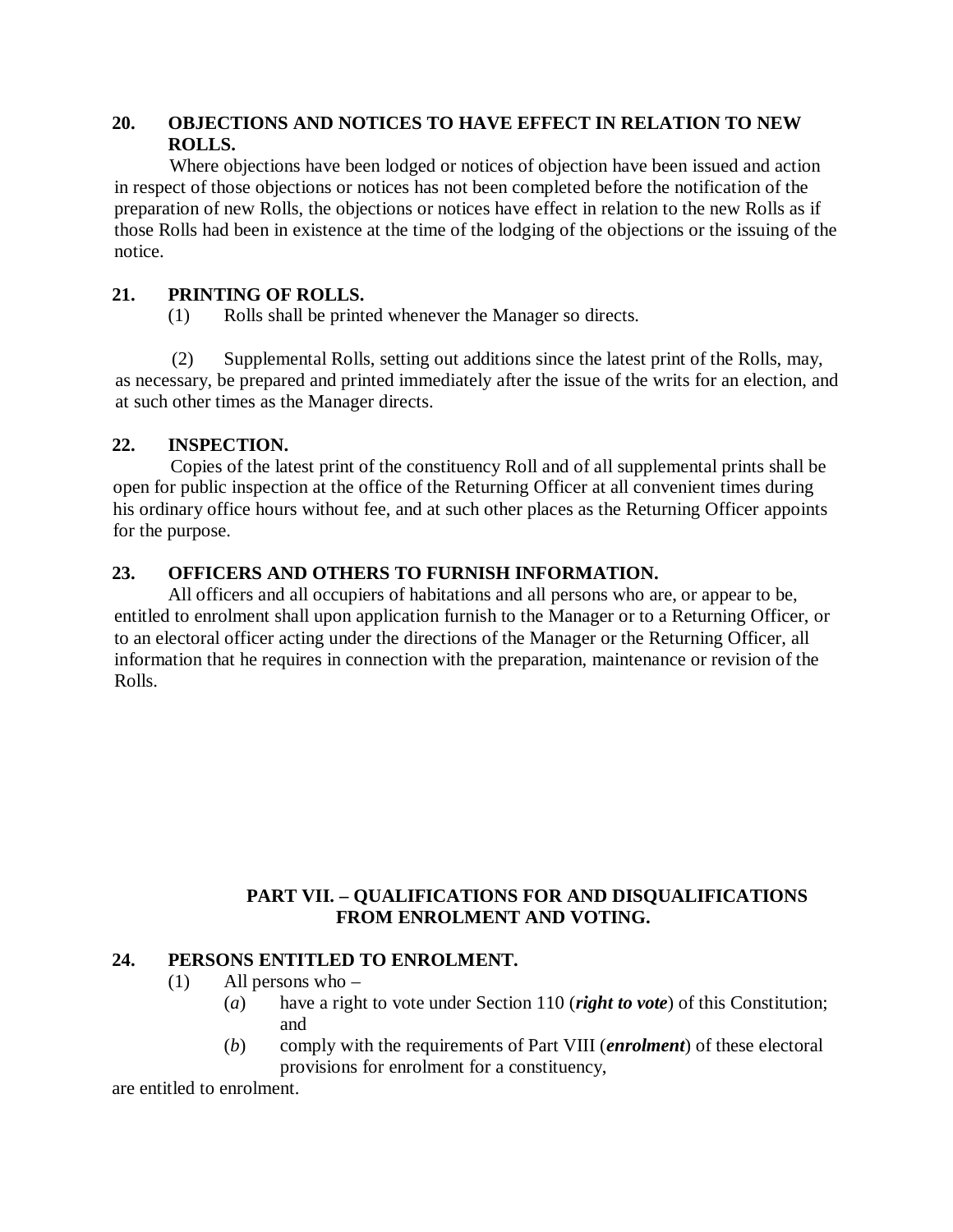(2) All persons whose names are on the Roll for a constituency are, subject to these electoral provisions, entitled to vote at elections of a member for the constituency, but no person is entitled to vote more than once at an election.

(3) Subsection (2) does not prevent a person voting in an election of any two or more of the categories of election when the elections are being held at the same time, but no person may vote more than once in each category of election.

## **PART VIII. – ENROLMENT.**

### **25. OFFICERS.**

(1) The Manager may appoint persons to assist in the compilation and revision of the Rolls.

(2) A person appointed under Subsection (1) has such functions and duties as the Manager directs.

## **26. ADDITION OF NAMES TO ROLLS.**

In addition to any other method provided for by law, names may be added to Rolls in accordance with claims for enrolment or transfer of enrolment.

## **27. CLAIMS FOR ENROLMENT OR TRANSFER OF ENROLMENT.**

(1) In accordance with Section 24, a person whose name is not on the Roll for any constituency who makes a claim for enrolment is entitled to have his name placed on the roll –

- *(a)* in the constituency in which he resides; or
- *(b)* if he does not reside in any constituency but was born in a constituency in the constituency in which he was born; or
- *(c)* if he does not reside and was not born in any constituency in the constituency in which he last resided; or
- *(d)* if he does not and never has resided in any constituency and was not born in any constituency – in any constituency in which is located the customary land of the clan lineage to which he belongs.

(2) Subject to this section and Section 24, where there is a change in circumstances in relation to a person whose name is on the Roll for a constituency, he is entitled to have his name transferred to the Roll for the constituency on which he is entitled to be as a result of the change in circumstances.

(3) Where the name of a person is placed on a Roll in accordance with Subsection (1) or (2), he shall be enrolled in respect of –

> *(a)* if he claimed enrolment by virtue of residence in a constituency – the address of his place of residence in that constituency; or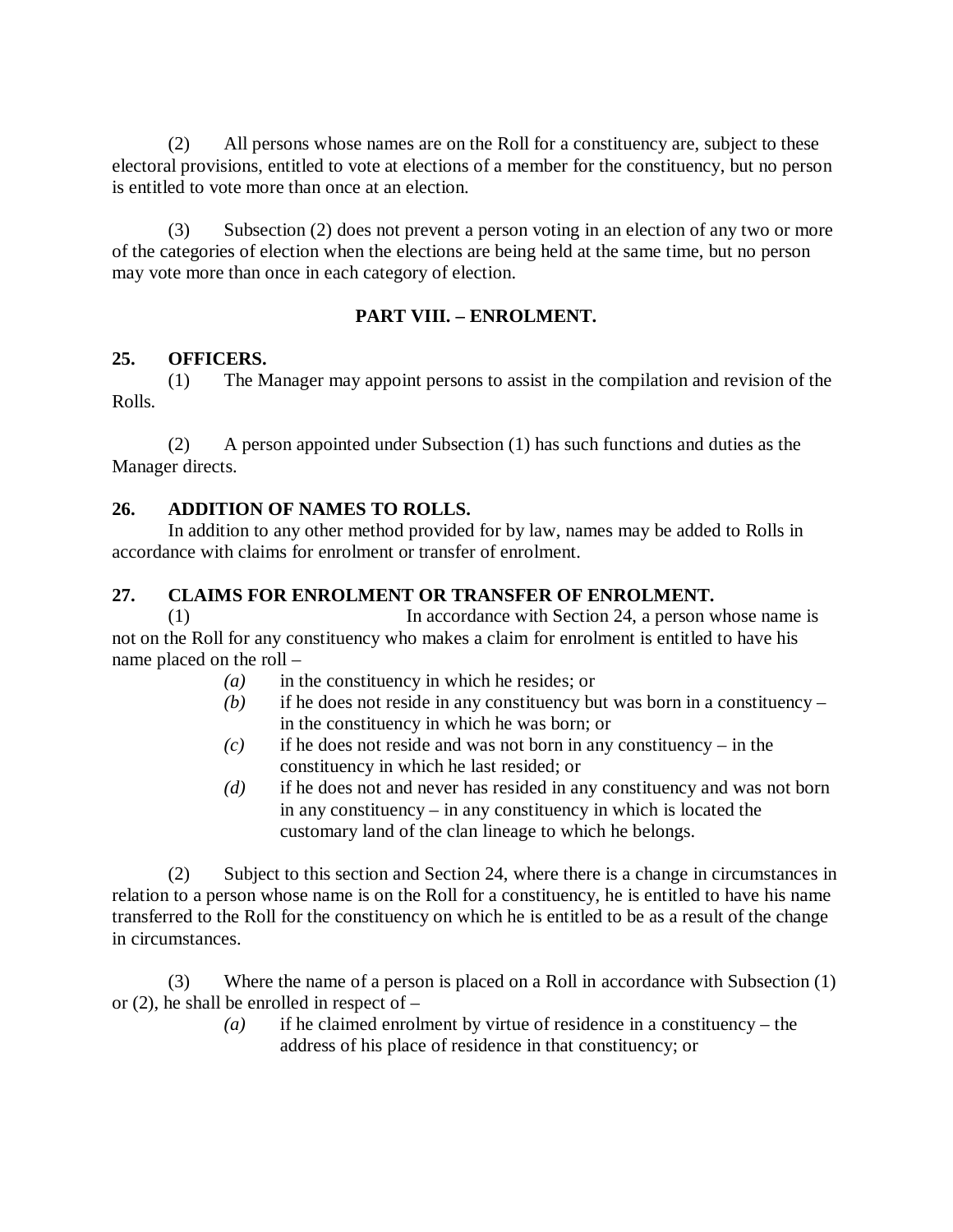- *(b)* if he claimed enrolment by virtue of birth in a constituency the address of his last known place of residence in that constituency, or, if none, the address of his place of birth; or
- *(c)* if he claimed enrolment by virtue of past residence in a constituency his last known place of residence in that constituency; or
- *(d)* if he claimed enrolment by virtue of the location of the customary land of the clan lineage to which he belongs – an address in that location.

# **28. FORM OF CLAIM FOR ENROLMENT OR TRANSFER OF ENROLMENT.**

(1) The Manager may, in relation to a person or class of

persons, direct that a claim for –

- *(a)* enrolment under Section 27(1); or
- *(b)* transfer of enrolment under Section 27(2),

be in the approved form, and may in circumstances specified by the Manager be made by facsimile.

(2) Where the Manager has not given a direction under Subsection (1), the Returning Officer may, subject to Subsection (3), determine the manner and form of a claim.

- (3) Where a claim for enrolment or transfer of enrolment
	- *(a)* is in the approved form; or
	- *(b)* is in writing; or
	- *(c)* is transmitted by facsimile, to a facsimile number directed by the Manager,

it shall be signed by the claimant and witnessed by a person who shall sign his name as witness in his own handwriting and who shall be an elector or a person who is qualified to be an elector.

- (4) Where a person is to witness a claim for enrolment or transfer of enrolment either
- –
- *(a)* where the claim is made on the approved form or in writing and he is to sign that form or writing in accordance with Subsection (3); or
- *(b)* where the Returning Officer has determined in accordance with Subsection (2), that the claim need not be in writing but must be made in the presence of a witness,

he must, before he signs the approved form or writing or before he allows the claimant to make his oral claim, satisfy himself, by inquiry from the claimant or otherwise, that the statements supporting the claim are true, unless he knows them to be true.

(5) A person, who fails to comply with Subsection (4), is guilty of an offence.

Penalty: A fine not exceeding K200.00.

# **29. COMPULSORY ENROLMENT AND TRANSFER.**

- (1) A person who is entitled  $-$ 
	- *(a)* to have his name placed on a Roll for a constituency in accordance with Section  $27(1)$ ; or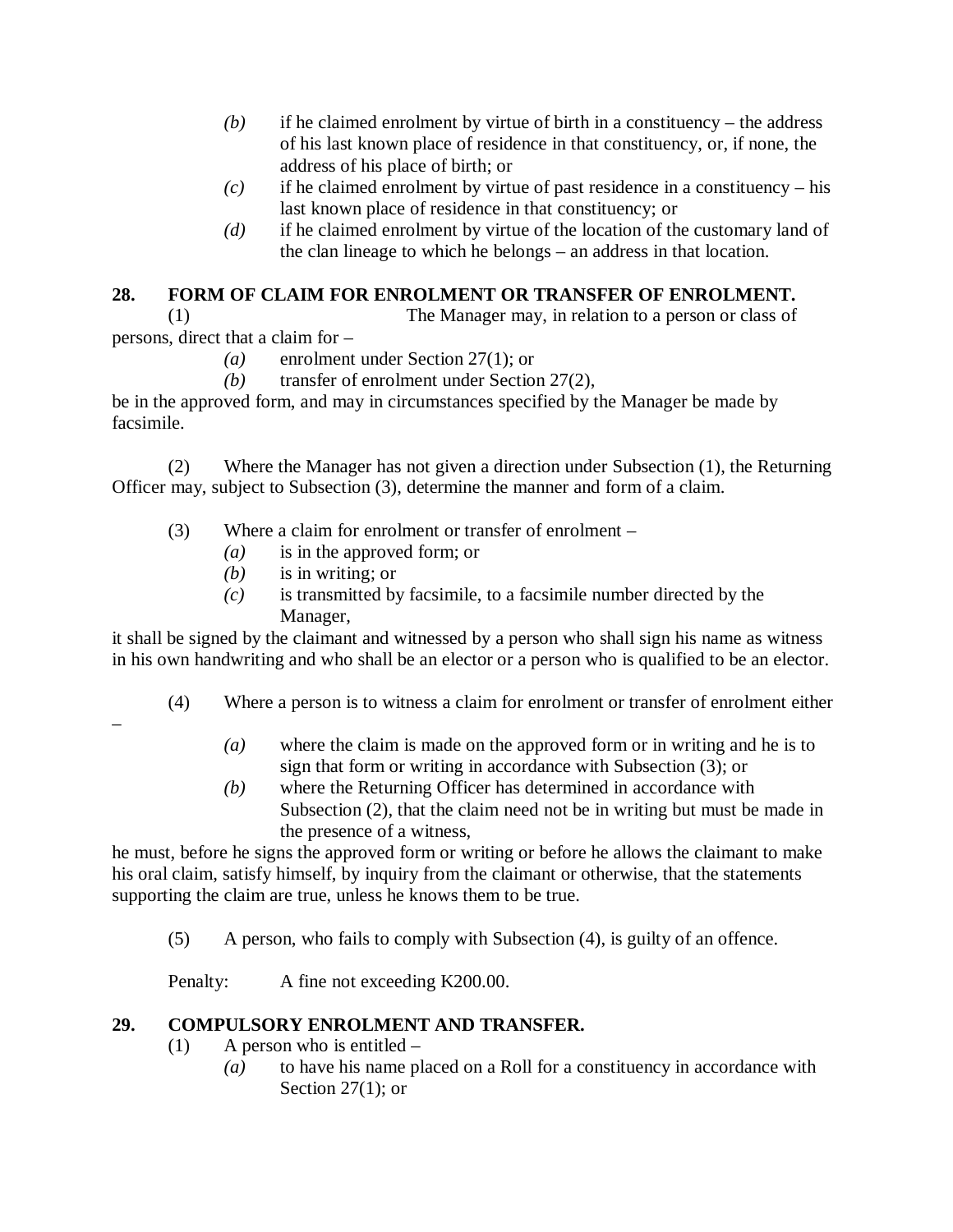*(b)* to have his name transferred to the Roll for another constituency in accordance with Section 27(2),

shall at the first reasonable practicable opportunity, make a claim to the Returning Officer for that constituency.

(2) A person who is entitled to have his name placed on the Roll for a constituency whether by way of enrolment or transfer of enrolment, and whose name is not on that Roll on the expiration of one month from the date on which he became so entitled, is guilty of an offence unless his non-enrolment is not in consequence of his failure to comply with Subsection (1).

(3) It is a defence to a charge for an offence against Subsection (2) if the defendant shows –

- *(a)* that he did not know, and had no reasonable opportunity of knowing, that his name was not on the Roll for which he was entitled to be enrolled; or
- *(b)* that he had no reasonable opportunity of making a claim for enrolment or transfer of enrolment.
- (4) Where a person whose name is on the Roll for a constituency
	- *(a)* being a person enrolled by virtue of residency in that constituency changes his place of residence to another place within that constituency; or
	- *(b)* being a person enrolled by virtue of being born in that constituency takes up residency in that constituency at an address other than that in respect of which he is enrolled; or
	- *(c)* being a person enrolled by virtue of prior residency in that or any other constituency – takes up residency in the constituency at an address other than that in respect of which he is enrolled; or
	- *(d)* being a person enrolled by virtue of the location of the customary land of the clan lineage to which he belongs in that constituency – takes up residence in the constituency at an address other than that in respect of which he is enrolled,

he shall notify the change of address to the Returning Officer for that constituency at the first reasonable opportunity.

(5) Subject to Subsection (6), the provisions of Section 27 shall apply to, and in relation to, a claim under Subsection (1) or a notification under Subsection (4).

(6) Where it is not reasonably practicable for a person to comply with all or any of the requirements imposed on him by this section he shall take such action as is reasonable in the circumstances to fulfil, as nearly as possible, those requirements and it is a defence to a charge under this section that he took such action.

(7) A person who is guilty of an offence against this section is punishable, upon conviction, by a fine not exceeding K50.00

(8) A prosecution for an offence against this section shall not be instituted without the consent of the Manager.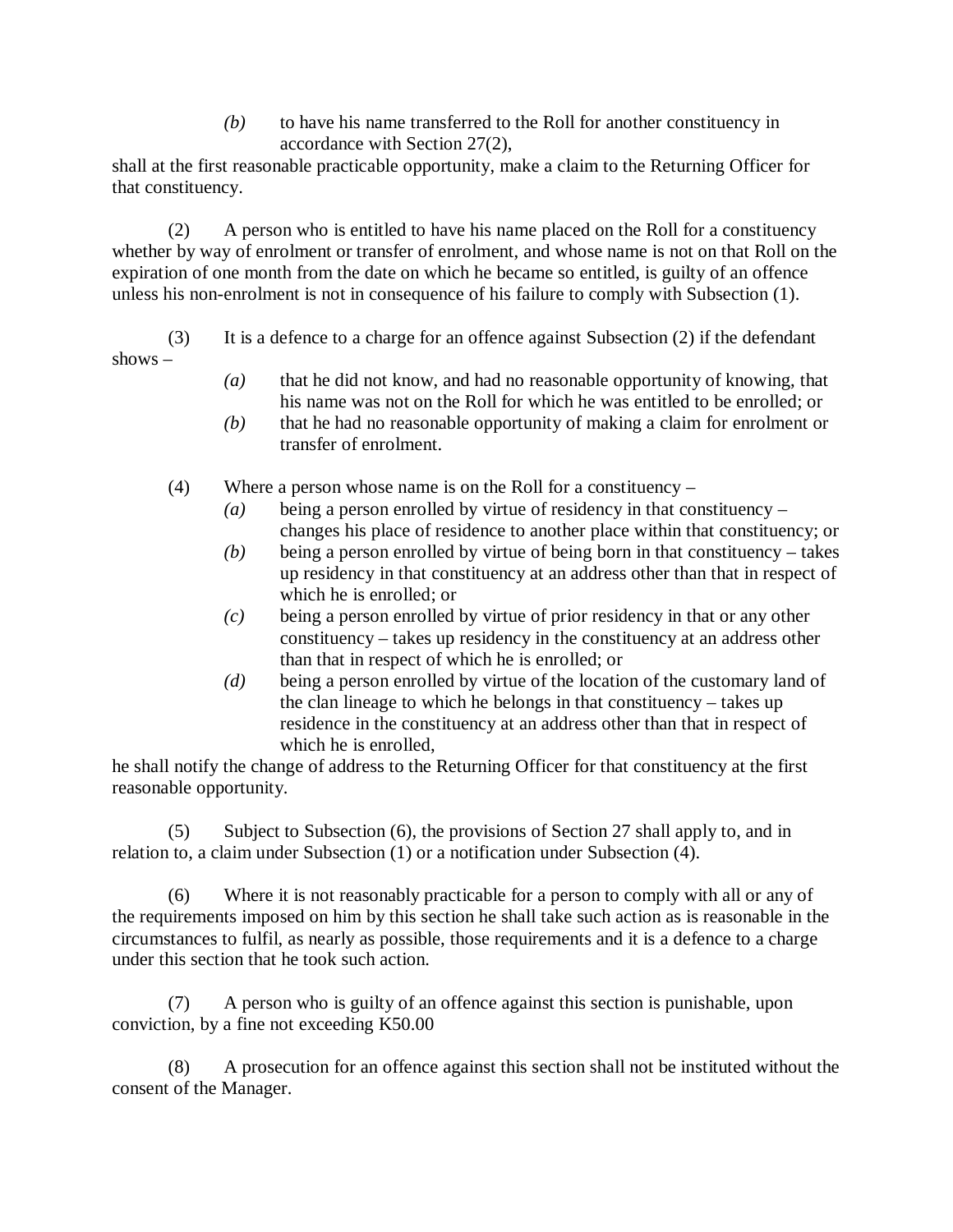#### **30. REGISTRATION OF CLAIM.**

(1) Upon receipt of a claim for enrolment or transfer of enrolment, notification of change of address within a constituency or application for the alteration or correction of particulars of an existing enrolment, the Returning Officer shall note the date of its receipt by him, and if the claim, notification or application is in order and he is satisfied that the claimant is entitled to be enrolled or to have his name transferred or the particulars of his enrolment altered or corrected, as the case may be, the Returning Officer shall, subject to Section 31 –

- *(a)* enter on the Roll kept by him the name of the claimant and the particulars relating to him; and
- *(b)* in the case of a transfer of enrolment, give notice of the transfer to the Returning Officer keeping the Roll from which the elector's name has been transferred.

(2) An interim acknowledgment of the receipt, after the issue of the writ for an election and before the close of the polling at the election, of a claim for enrolment or transfer of enrolment may be issued to the claimant by the Returning Officer in an approved form.

(3) The Returning Officer keeping the Roll from which an elector's name has been transferred shall, upon receipt of notice of the transfer in the approved form, remove the elector's name from the Roll kept by him.

### **31. NOTIFICATION OF REJECTION OF CLAIM.**

The Returning Officer, on receipt of a claim for enrolment or transfer of enrolment, shall, subject to Section 32, after making such inquiry as he considers necessary, if he is satisfied that the claimant is not entitled to enrolment or transfer of enrolment in accordance with the claim, notify the claimant as soon as practicable by post to the claimant's postal address or delivery to the claimant's place of residence as shown on his claim that his claim has been rejected, specifying the reason for the rejection, and advise the claimant that he is entitled, at any time within one month after the receipt of the notification, to appeal against the rejection in accordance with these electoral provisions.

### **32. TIME OF ALTERING ROLLS.**

Notwithstanding anything in these electoral provisions –

- *(a)* claims for enrolment or transfer of enrolment which are received after 4 p.m. on the day of the issue of the writ for an election shall not be registered until after the end of the polling period for the election; and
- *(b)* except by direction of the Returning Officer, no name shall be removed from a Roll under a notification of transfer of enrolment received after 4 p.m. on the day of the issue of the writ for an election and before the end of the polling period for the election.

# **33. PENALTY ON OFFICER NEGLECTING TO ENROL CLAIMANTS.**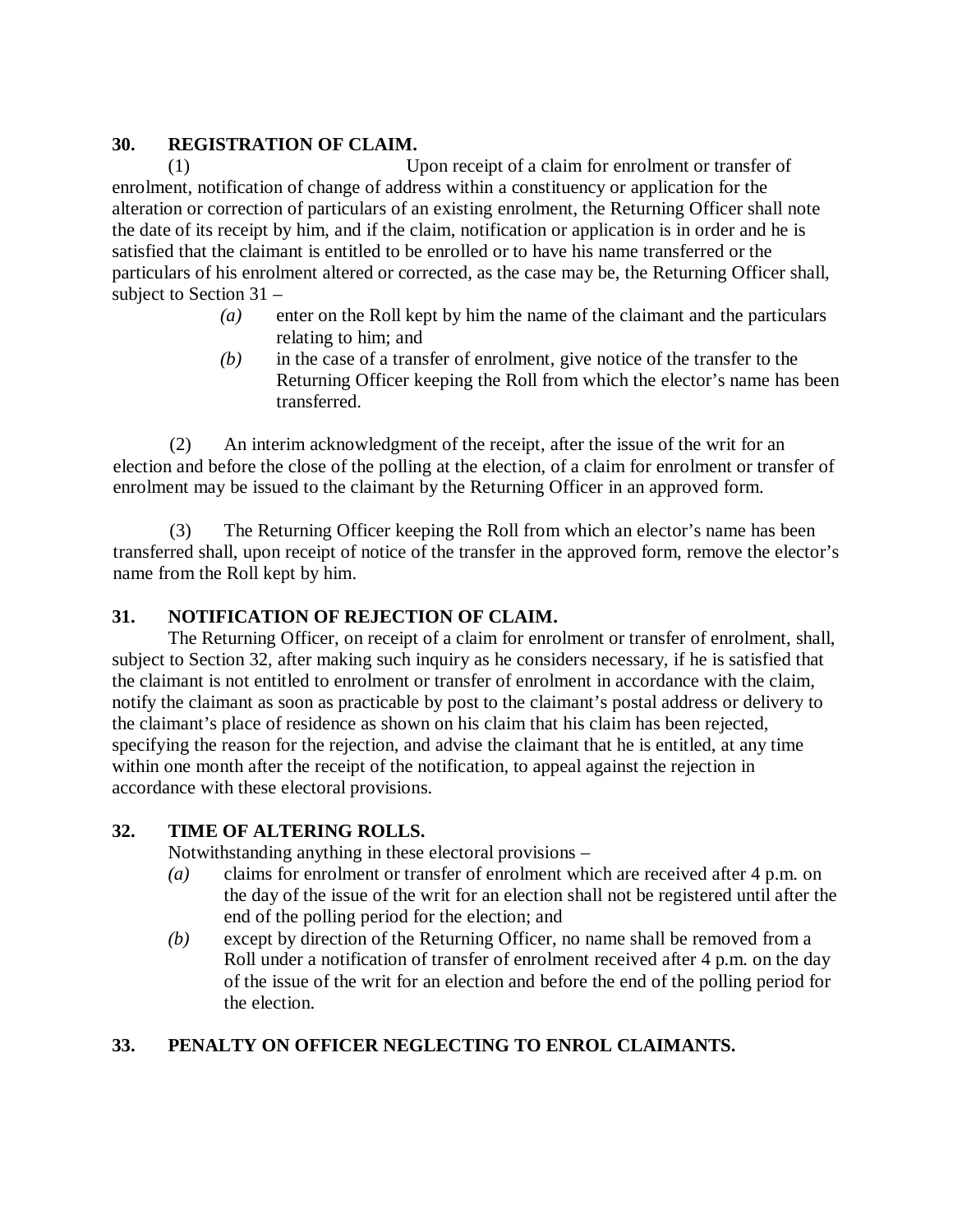An officer, who receives a claim for enrolment or transfer of enrolment and who, without reasonable excuse (proof of which is on him) fails to do everything necessary on his part to be done to secure the enrolment of the claimant in pursuance of the claim, is guilty of an offence.

Penalty: A fine not exceeding K100.00.

# **34. ALTERATION OF ROLLS, ETC.,**

(1) In addition to other powers of alteration conferred by these electoral provisions, a Returning Officer may alter a Roll kept by him and associated documentation by –

- *(a)* correcting a mistake or omission in the Roll; and
- *(b)* correcting a mistake or omission in the particulars of the enrolment of an elector; and
- *(c)* altering, on the application in writing in the approved form of an elector, the original name, address or occupation of the elector on the same Roll; and
- *(d)* removing the name of a deceased elector; and
- *(e)* striking out the superfluous entry where the name of the same elector appears more than once on the same Roll; and
- *(f)* reinstating a name removed by mistake; and
- *(g)* reinstating a name removed as the result of an objection where he is satisfied that the objection was based on a mistake as to fact and that the person objected to still retains and has continuously retained his right to the enrolment in respect of which the objection was made; and
- *(h)* removing a name from the Roll where he is satisfied that the elector has ceased to be qualified for enrolment on the Roll.

(2) Where the name of an elector has, in error, been incorrectly placed on the Roll for a constituency for which he is not entitled to be enrolled, and the elector is entitled to have his name placed on the Roll for another constituency, the Returning Officer for the constituency for which the elector is wrongly enrolled shall remove the name of the elector from that Roll and shall notify the Returning Officer for the other constituency, and that last-mentioned Returning Officer shall place the name of the elector on his Roll and shall notify the elector of the change of enrolment.

(3) No alteration under this section shall, without the authority of the Returning Officer, be made at any time after 4 p.m. on the day of the issue of the writ for an election and before the end of the polling period of the election.

# **35. SPECIAL PROVISIONS FOR CERTAIN NOMINATIONS.**

Notwithstanding anything in these electoral provisions, where a person who is entitled to do so has nominated for a constituency other than the constituency for which he is enrolled –

*(a)* the Returning Officer for the constituency for which he nominates shall place his name on the Roll for that constituency and notify the Returning Officer for the constituency for which he is enrolled who shall remove his name from the Roll for that constituency; and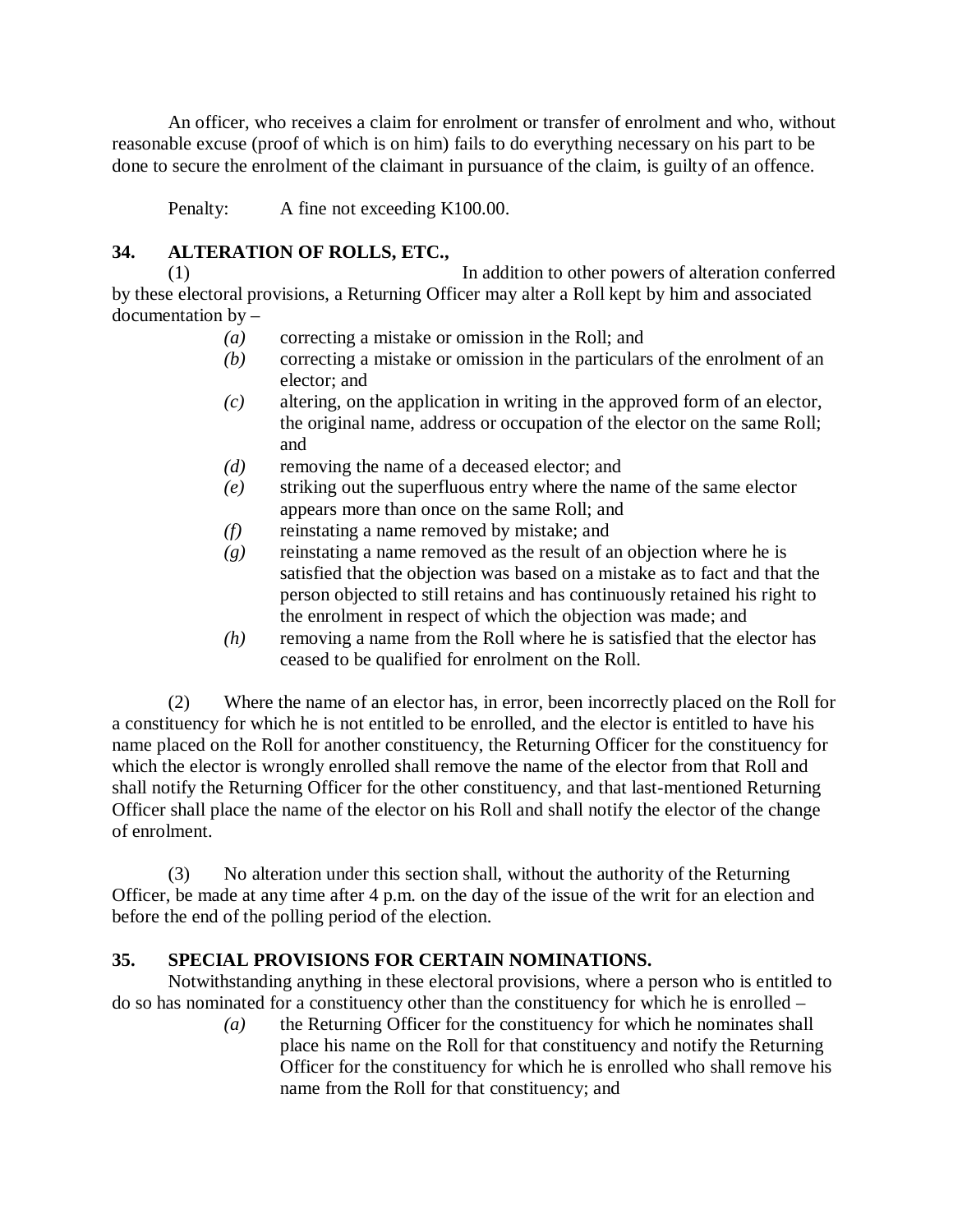- *(b)* if the nomination is withdrawn, the Returning Officer for the constituency for which he was nominated shall remove his name from the Roll for that constituency and notify the Returning Officer for the other constituency who shall (unless he has in the meantime nominated for some other constituency) restore his name to the Roll for that other constituency; and
- *(c)* if he fails to be elected, the Returning Officer for the constituency for which he was nominated shall remove his name from the Roll for that constituency and notify the Returning Officer for the other constituency who shall restore his name to the Roll for that other constituency; and
- *(d)* if he is elected and later ceases to be the member for the constituency, the Returning Officer for the constituency for which he was the member shall remove his name from the Roll for that constituency and notify the Returning Officer for the other constituency who shall restore his name to the Roll for that other constituency unless he has ceased to be eligible for enrolment in that constituency and has been enrolled in another constituency.

### **36. INCORRECT ENROLMENT.**

Where a person whose name has been placed on the Roll for a constituency is not entitled to enrol for that constituency and that person secured enrolment under a claim in which he made a false statement, the Returning Officer may, at any time between the date of the issue of the writ for an election for that constituency and before the end of the polling period for that election, remove the name from that Roll.

### **37. ALTERATIONS TO BE INITIALLED.**

Every alteration of a Roll shall be made in such manner that the original entry shall not be obliterated, and the reason for each alteration and the date of the alteration shall be set against the alteration, together with the initials of the Returning Officer or of the person who makes the alteration on behalf of the Returning Officer.

# **38. INQUIRY BY RETURNING OFFICER.**

(1) The Returning Officer may, subject to the direction of the Manager, make inquiries as to the names of persons entitled to be enrolled, but who are not enrolled, or who have changed their place of residence from one address in the constituency to another address in that constituency without notifying the Returning Officer.

(2) Where the Returning Officer is satisfied that a person has failed to comply with the provisions of Section 29, he may notify him of the non-compliance in the approved form.

- (3) A person may reply to a notice under Subsection (2) in the approved form.
- (4) Where a person
	- *(a)* fails to reply to a notice under Subsection (2); or
	- *(b)* does not reply to a notice under that subsection in a satisfactory manner,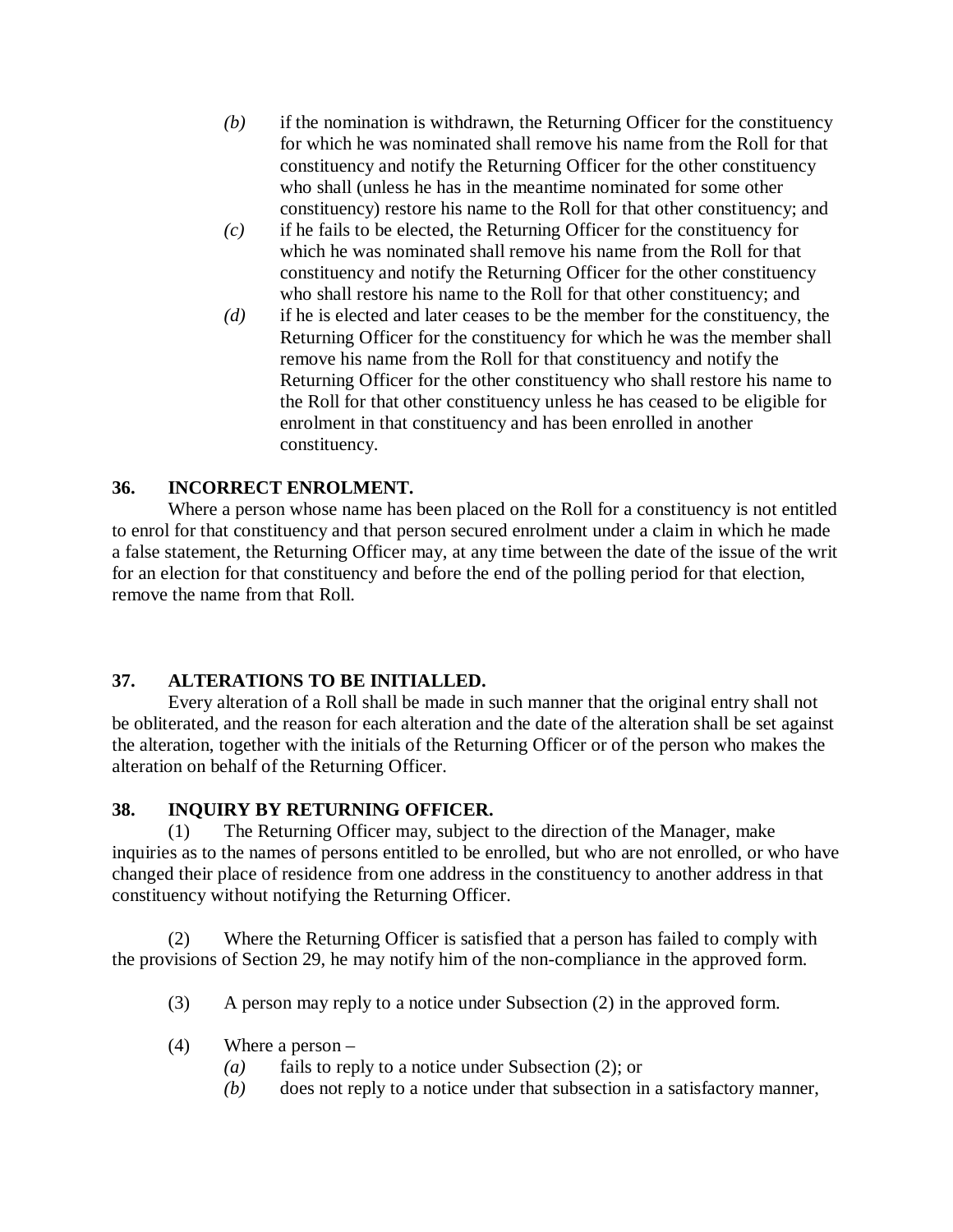the Returning Officer may, with the consent of the Manager, institute proceedings against that person in respect of an offence under Section 29(2).

### **PART IX. – OBJECTIONS.**

### **39. NAMES ON ROLL MAY BE OBJECTED TO.**

(1) A name on a Roll may be objected to by objection in writing lodged with or made by the Returning Officer.

(2) A sum of K10.00 shall be deposited in respect of each objection lodged by a person other than an electoral officer, to be forfeited to the Bougainville Interim Provincial Government or the Autonomous Bougainville Government if the objection is held by the Returning Officer to be frivolous.

### **40. OBJECTION.**

An objection under Section 39 shall be in the approved form, and shall be signed by an elector enrolled on the same Roll as the person objected to, or by the Returning Officer or an Assistant Returning Officer.

### **41. DUTY TO OBJECT.**

It is the duty of the Returning Officer and of any Assistant Returning Officer to lodge or make an objection in writing, setting out the grounds of the objection, in respect of any name which he has reason to believe ought not to be retained on the Roll.

# **42. NOTICE OF OBJECTION.** (1) When an objection is n

When an objection is made by or lodged with a Returning Officer, the Returning Officer shall, subject to Subsection (3), give notice as soon as practicable of the objection to the person objected to.

(2) A notice under Subsection (1) may be in the approved form and may be served by being posted or delivered to the address of enrolment or the last-known place of residence of the person objected to.

(3) Where the Returning Officer is satisfied that the ground of objection stated in an objection is not a good ground of objection or is frivolous, he may dismiss the objection, in which case no notice of the objection need be given to the person objected to.

# **43. ANSWER TO OBJECTION.**

(1) A person objected to under this Part may, orally or in writing in the approved form, answer the objection.

(2) The answer to a notice of objection shall, where it is in writing, be signed by the person to whom the notice is directed, in the presence of a witness who shall be –

- *(a)* an elector; or
- *(b)* a person qualified to be an elector.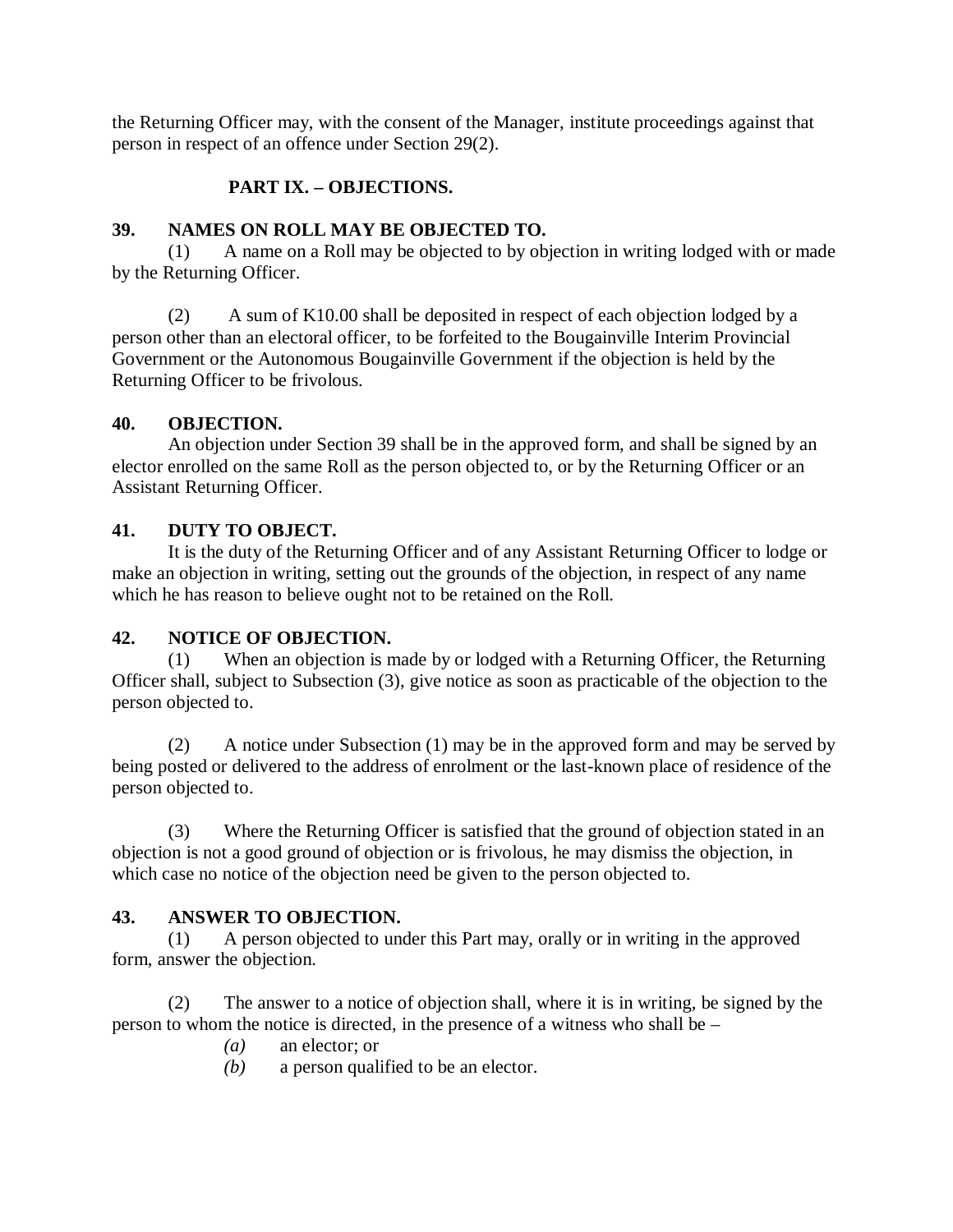(3) An answer to an objection shall be given or delivered, as the case may be, to the Returning Officer for the constituency to which the Roll relates.

### **44. DETERMINATION OF OBJECTION.**

(1) Subject to Subsection (2), the Returning Officer shall determine an objection under this Part as soon as practicable after receipt by him of the answer of the person objected to, or, if no answer is received within a period of one month after the posting or delivery of the notice referred to in Section 42(1) and if it appears that the person objected to is not entitled to be enrolled on the Roll in respect of which the objection has been made, the Returning Officer shall remove the name of the person from that Roll and shall cause a copy of the notice of determination to be posted to or served on the objector and the person objected to.

(2) No name shall be removed from a Roll under this section after 4 p.m. on the day of issue of the writ for an election and before the end of the polling period for the election.

### **PART X. – APPEALS.**

### **45. ELECTION ENROLMENT TRIBUNALS.**

- (1) There is established for each constituency an Election Enrolment Tribunal.
- (2) An Election Enrolment Tribunal shall consist of
	- *(a)* a traditional chief or other traditional leader of the area comprising the constituency, who is not a candidate for election, appointed by the Bougainville Provincial Administrator, which traditional chief or traditional leader shall be the Chairman; and
	- *(b)* two other persons of good standing in the constituency who are not candidates for election, appointed by the Bougainville Provincial Administrator.

### **46. APPEAL TO ELECTION ENROLMENT TRIBUNAL.**

- $(1)$  A person
	- *(a)* who has made a claim for enrolment or transfer of enrolment in accordance with these electoral provisions, and has not been enrolled; or
	- *(b)* whose name has been removed from a Roll by the Returning Officer after an objection,

may at any time within one month after the receipt of notice of the rejection of the claim, or of notice of the determination of the objection, as the case may be, make application to the Election Enrolment Tribunal for the constituency for which he seeks to be enrolled for an order directing that his name be enrolled or reinstated on the Roll, as the case requires.

(2) Where an objection has been determined by the Returning Officer adversely to the person objecting, that person may apply to the Election Enrolment Tribunal for the constituency for which he seeks to be enrolled for an order sustaining the objection.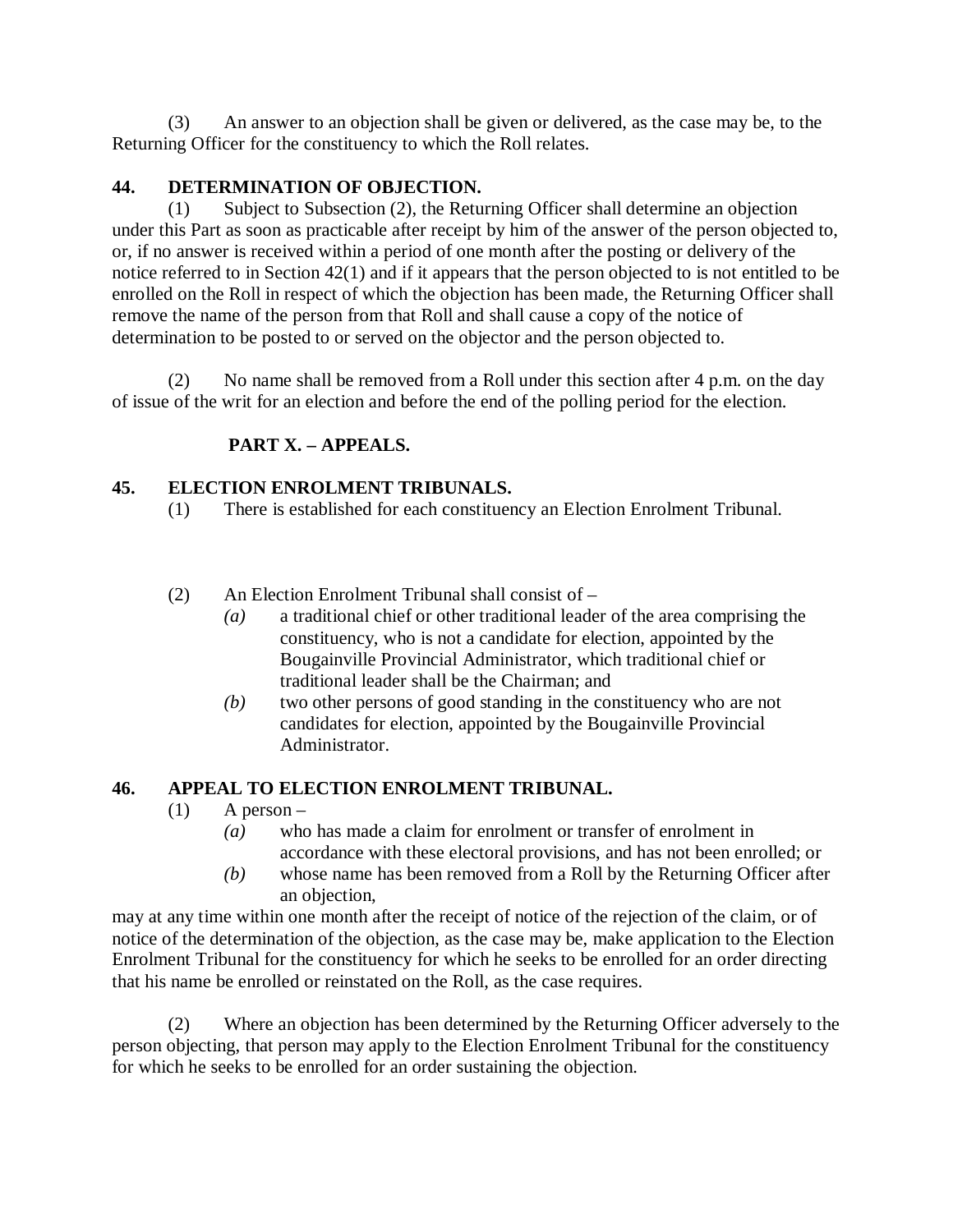(3) Where an application under this section has made reference to the decision of the Returning Officer upon an objection, the applicant shall serve the objector or the person objected to, as the case requires, with notice of the application, and the person so served may appear, or may in writing authorize any person to appear on his behalf, to resist the application.

- (4) An application to the Election Enrolment Tribunal for an order
	- *(a)* directing that the name of an elector be enrolled or reinstated on the Roll, as the case requires, under Subsection (1); or
	- *(b)* sustaining an objection under Subsection (2),

shall be in writing.

(5) An application under Subsection (4)(*b*) shall be lodged within 14 days after the determination of the objection.

(6) Service of notice of application under Subsection (3) shall be delivered by any practical method to the last known place of residence of the objector or the person objected to, as the case requires.

(7) The Election Enrolment Tribunal may hear and determine an application under this section.

(8) The Chairman of the Election Enrolment Tribunal shall send to the Returning Officer a certified copy of the order of the Election Enrolment Tribunal, and the Returning Officer shall make such entries (if any) upon the Roll as are necessary to give effect to the order.

# **PART XI. – WRITS FOR FIRST GENERAL ELECTION.**

# **47. WRITS FOR FIRST GENERAL ELECTION.**

The Bougainville Interim Provincial Government, in consultation with the Bougainville People's Congress, shall, in accordance with the provisions of Section 236(3) (*first Bougainville general election*) of this Constitution, issue –

- *(a)* a writ for the election of the President of the Autonomous Region of Bougainville in accordance with Section 89(1) (*election of President*) of this Constitution; and
- *(b)* a writ for each of the 33 single member constituencies for the election in each constituency of a member of the House of Representatives to represent the single member constituency, in accordance with Section 55(2)(*b*)(i) (*establishment and composition of the House of Representatives*) of this Constitution; and
- *(c)* a writ for each of the three Regional constituencies for the election in each constituency of a woman member of the House of Representatives, to represent the interest of women in the Region, in accordance with Section 55(2)(*b*)(ii) (*establishment and composition of the House of Representatives*) of this Constitution; and
- *(d)* a writ for each of the three Regional constituencies for the election in each constituency of a former combatant member of the House of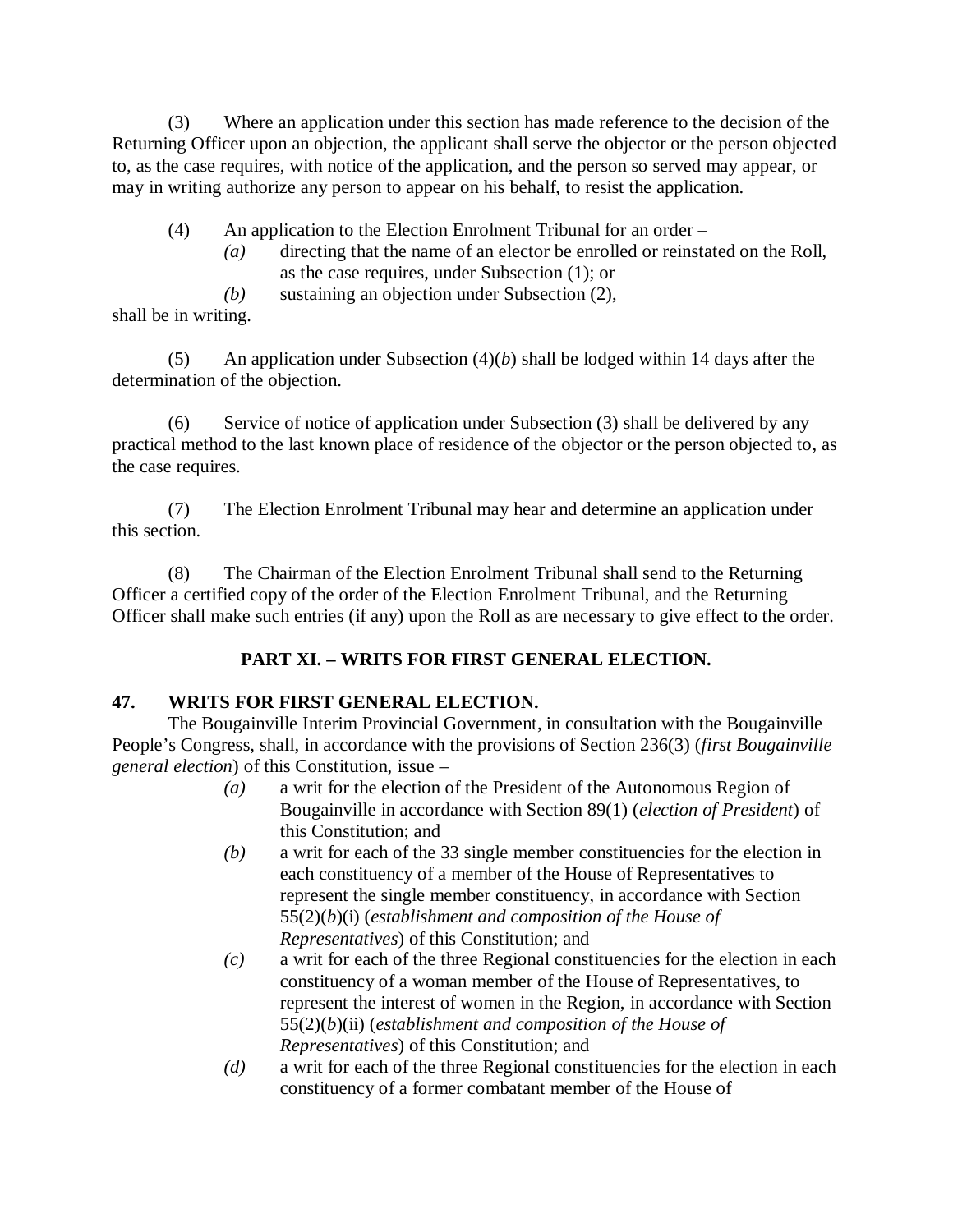Representatives, to represent the interests of former combatants in the Region, in accordance with Section 55(2)(*b*)(iii) (*establishment and composition of the House of Representatives*) of this Constitution.

### **48. FORM OF WRITS.**

- (1) The writ for election of
	- *(a)* the President shall be in Form 1; and
	- *(b)* a member to represent a single member constituency shall be in Form 2; and
	- *(c)* a woman member to represent the interests of women shall be in Form 3; and
	- *(d)* a former combatant member to represent the interest of former combatants – shall be in Form 4,

set out in the Schedule to this Schedule and shall fix the date for –

- *(e)* nominations; and
- *(f)* the first and last days during which polling shall take place; and
- *(g)* the return of the writ.
- (2) The Manager shall, as soon as practicable after issue of the writs
	- *(a)* advertise that they have been issued
		- (i) in the Interim Bougainville Gazette; and
		- (ii) in at least one newspaper circulated in Bougainville; and
		- (iii) otherwise in the manner he considers to be most effective; and
	- *(b)* forward a copy of each writ to the Bougainville Interim Provincial Government, the Bougainville People's Congress and to each Council of Elders; and
	- *(c)* take such further steps as he considers desirable to ensure adequate publicity.

### **49. TIME OF ISSUE OF WRITS.**

For the purposes of these electoral provisions, a writ shall be deemed to have been issued at the hour of 4 p.m. on the day on which the writ was issued.

### **50. ADDRESS OF WRITS.**

- (1) Writs for election
	- *(a)* of President shall be addressed to the Returning Officer for the election of President; and
	- *(b)* of the members representing single member constituencies shall be addressed to the respective Returning Officers for the constituencies; and
	- *(c)* of the women members to represent the interests of women shall be addressed to the respective Returning Officer for the Regional constituencies for the election of the women members to represent the interests of women; and
	- *(d)* of the former combatant members to represent the interests of former combatants – shall be addressed to the respective Returning Officer for the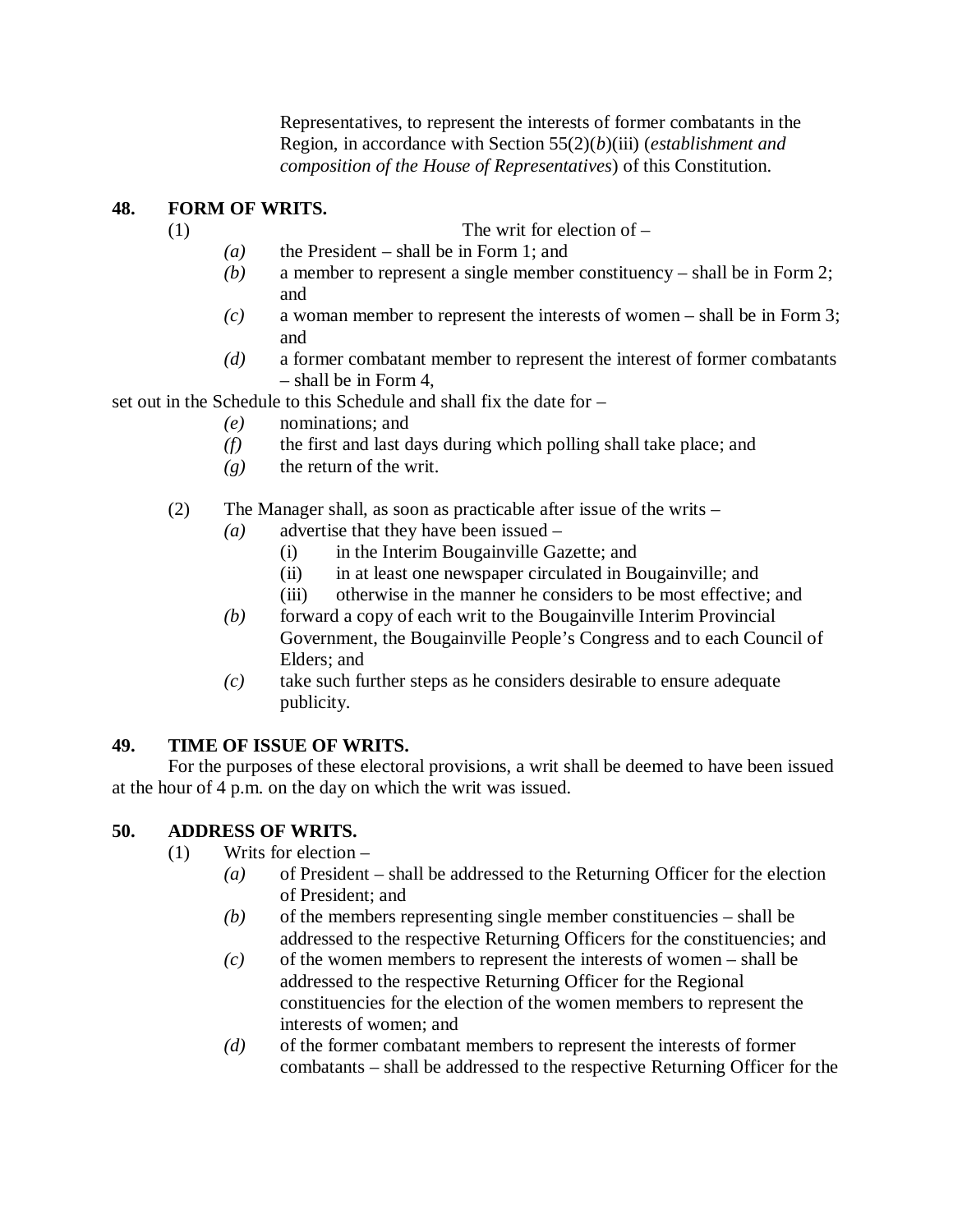Regional constituencies for the election of the former combatant members to represent the interests of former combatants.

(2) The Manager may advise any Returning Officer by telephone, written notice or facsimile of the issue of the writ for an election and the particulars of the writ, and the Returning Officer may act on the advice as if the writ had been received by him.

### **51. DATE OF NOMINATION.**

The date fixed for the nomination of the candidates shall be not less than seven days nor more than 14 days after the date of the writ.

# **52. DATE OF POLLING.**

(1) The date fixed for the commencement of the polling period shall be not less than five weeks nor more than eight weeks after the date of the writ.

(2) The end of the polling period shall be not more than five weeks after its commencement.

# **53. DATE OF RETURN OF WRIT.**

The date fixed for the return of the writ shall not be more than 14 days after the end of the polling period.

# **54. GENERAL ELECTION TO COMMENCE ON SAME DAY.**

The same day shall be fixed for the commencement of the polling period in each constituency, and all writs shall be made returnable on the same day.

# **55. DUTY OF RETURNING OFFICE ON RECEIPT OF WRIT.**

On the receipt of a writ, the Returning Officer to whom it is directed shall endorse on it the date of its receipt.

# **PART XII. – NOMINATIONS.**

# **56. CANDIDATES MUST BE NOMINATED.**

No person is qualified to be elected as President or as a member unless he has been duly nominated.

# **57. QUALIFICATIONS FOR NOMINATION.**

- (1) No person is qualified for nomination for a constituency
	- *(a)* as President, unless he is qualified as a candidate for President in accordance with Section 91 (*qualifications for and disqualifications from election as President*) of this Constitution, or as a member of the House of Representatives (other than President), unless he is qualified as a candidate for that constituency in accordance with Section 56 (*qualifications for and disqualifications from election*) of this Constitution; and
	- *(b)* while he is nominated for another constituency and that last-mentioned nomination has not been withdrawn.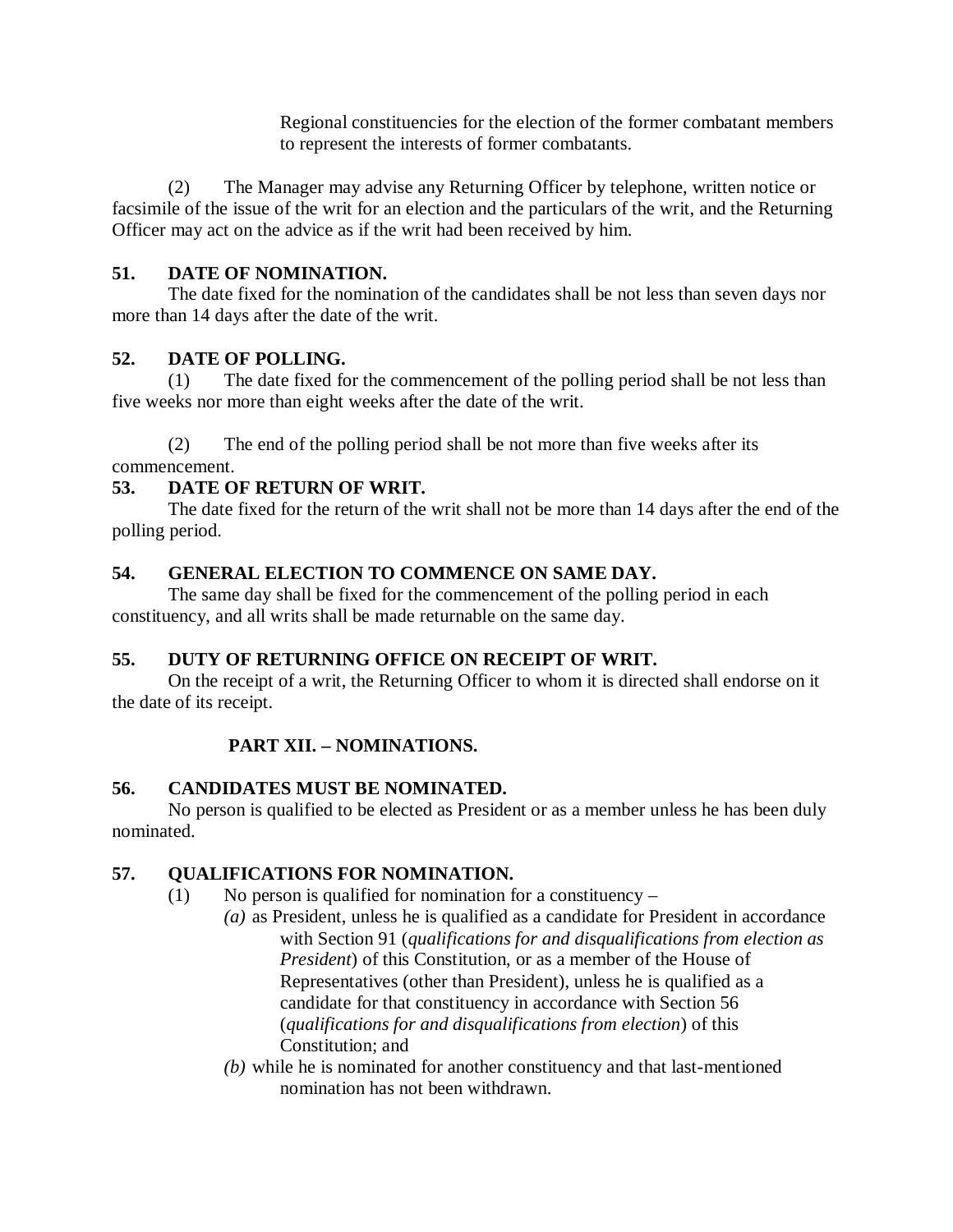(2) A person who has nominated for one category of election is not qualified for nomination in another category while the first-mentioned nomination has not been withdrawn.

#### **58. MODE OF NOMINATION.**

- 
- (1) A nomination shall be in the approved form and shall
	- *(a)* name the candidate, his place of residence and occupation; and
	- *(b)* specify whether he is nominating for election as President, as a member for a single member constituency (giving the name of the constituency), or as a woman member to represent the interests of women (giving the name of the Regional constituency) or as a former combatant member to represent the interests of former combatants (giving the name of the Regional constituency); and
	- *(c)* be witnessed by a person to whom the candidate is personally known; and
	- *(d)* in the case of a person nominating for election as a former combatant member to represent the interests of former combatants, be accompanied with  $-$ 
		- (i) a statement signed by the person as to whether he is a former combatant of the Bougainville Revolutionary Army or of the Bougainville Resistance Force or of the Me'ekamui Defence Force; and
		- (ii) a letter of support of his nomination signed by  $-$ 
			- (A) 20 members of the former combatant group to which he belonged; and

(B) 10 members of one of the other former combatant groups, all resident in the constituency for which he nominates, and each of whom shall, after his signature, indicate his membership in the former combatants' Association; and

- (iii) a certificate (which shall not be unreasonably withheld) signed by the Joint Presidents of the former combatants' Association to the effect that –
	- (A) the person nominating is a member of the Association, and was a combatant (paitman); and
	- (B) the persons signing the letter of support referred to in Subparagraph (ii) are members of the Association.

(2) In this section, "former combatants' Association", means the registered Association (by whatever name known) of former combatants of the Bougainville Revolutionary Army and of the Bougainville Resistance Force and of the Me'ekamui Defence Force, recognized by the Bougainville Interim Provincial Government, in consultation with the Bougainville People's Congress, as the official former combatants' Association.

- (3) No nomination is valid unless
	- *(a)* the person nominated consents in writing to act if elected, and declares that he is qualified under this Constitution to be elected as President or as a member, as the case may be; and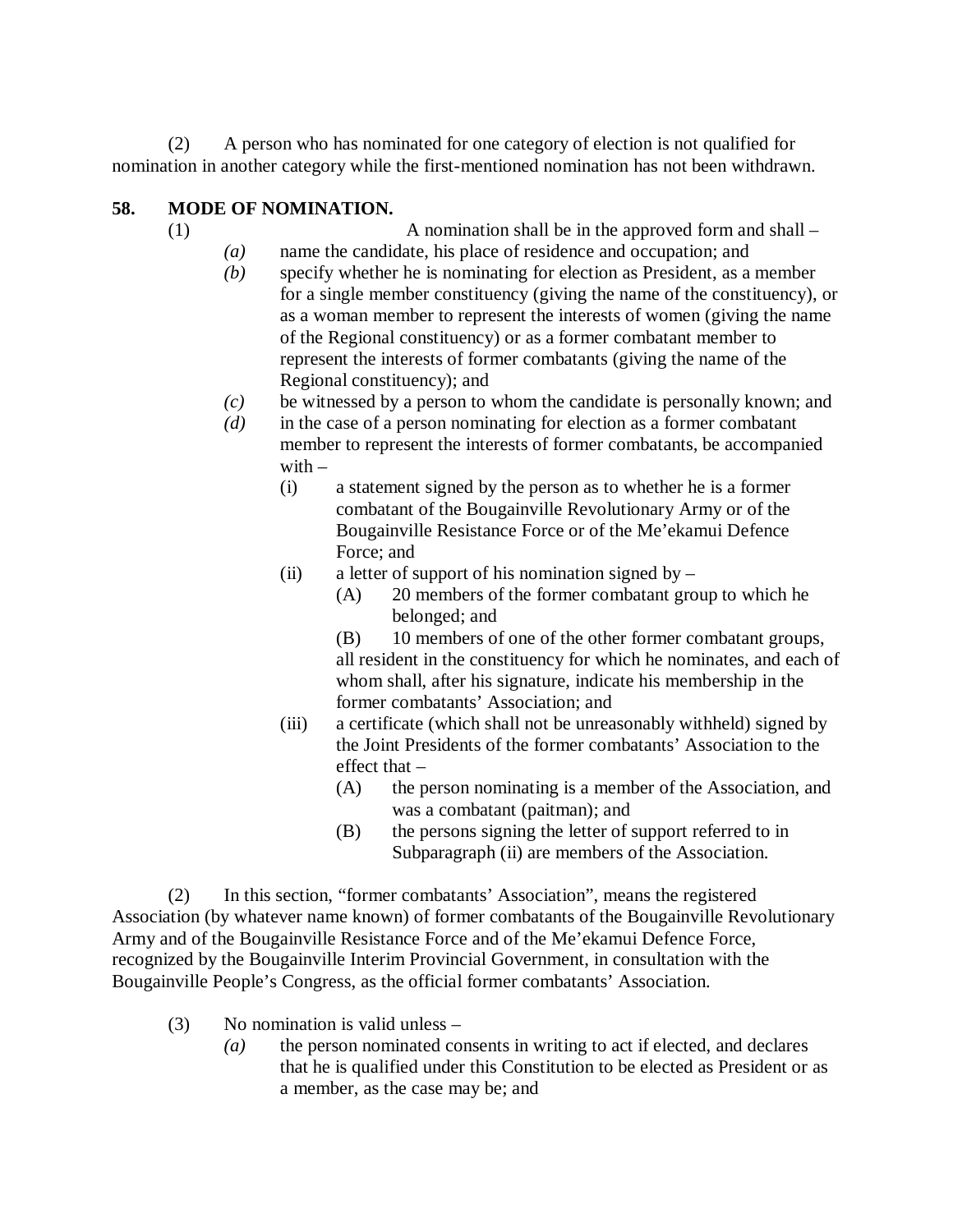- *(b)* the nomination paper, or the facsimile or other notification referred to in Section 59(3), as the case may be, is received by the Returning Officer after the issue of the writ and before the hour of nomination; and
- *(c)* at the time of the delivery of the nomination paper the person nominated or some person on his behalf deposits with the Returning Officer or other person to whom the nomination is made the sum of K500.00 in money or in a banker's cheque drawn on a bank licensed by the Bank of Papua New Guinea.

### **59. TO WHOM NOMINATIONS MADE.**

- (1) Nominations of candidates for election as
	- *(a)* President shall be made to the Returning Officer for the election of President, or to a person authorized by the Manager for that purpose; and
	- *(b)* a member representing a single member constituency shall be made to the Returning Officer for the constituency for which the election is to be held, or to an Assistant Returning Officer for that constituency, or to a person authorized by the Manager for that purpose; and
	- *(c)* a woman member to represent the interests of women in a Region shall be made to the Returning Officer for the election of a woman member to represent the interests of women for the Regional constituency for which the election is to be held or to a person authorized by the Manager for that purpose; and
	- *(d)* a former combatant member to represent the interests of former combatants in a Region – shall be made to the Returning Officer for the election of a former combatant member to represent the interests of former combatants for the Regional constituency for which the election is to be held or to a person authorized by the Manager for that purpose.
- (2) Nominations may be made at any time after the issue of the writ and
	- *(a)* in the case of a nomination made to the Returning Officer before the hour of nomination; and
	- *(b)* in the case of a nomination made **–**
		- (i) to an Assistant Returning Officer or person authorized by the Manager; or
		- (ii) in respect of a person who is not enrolled for the constituency, before the commencement of the period of seven days immediately preceding the hour of nomination.

(3) Where a nomination is made to an Assistant Returning Officer or other person authorized by the Manager, he shall immediately notify the Returning Officer by facsimile or other manner approved by the Manager, in the approved form, of the details of the nomination and deposit and shall forward the nomination to the Returning Officer.

### **60. FORM OF CONSENT TO ACT.**

The consent and the declaration of qualifications referred to in Section 58(3)(*a*) shall be sufficient if the candidate signs the form of consent and declaration on the nomination paper, but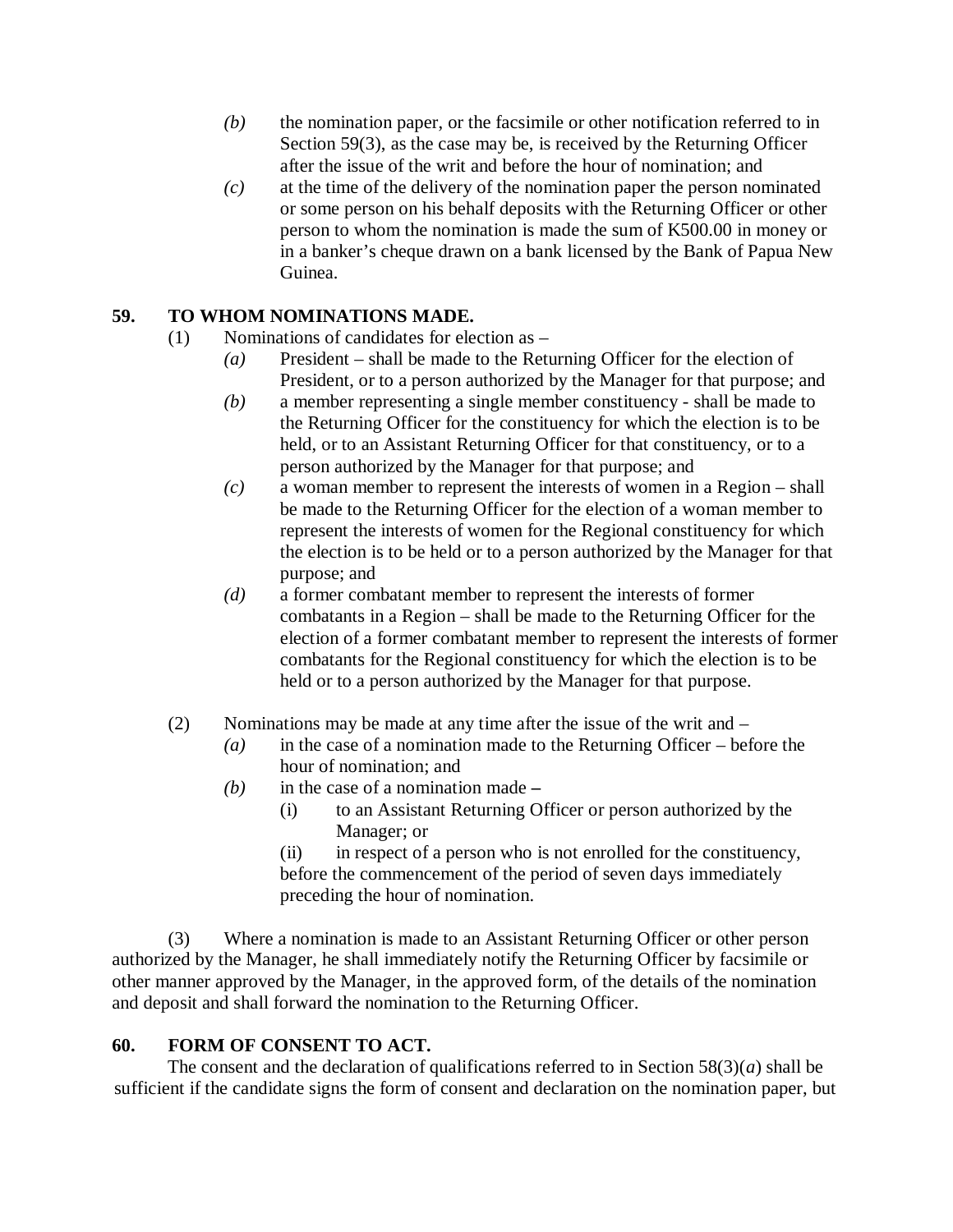the Returning Officer receiving the nomination, facsimile or other advice of the nomination, as the case may be, may accept any other form of consent and declaration, whether accompanying the nomination paper or not, that he considers satisfactory, and that acceptance is final.

### **61. FORMAL DEFECTS.**

No nomination shall be rejected by reason of a formal defect or error if the Returning Officer receiving the nomination, or the facsimile or other advice of it, as the case may be, is satisfied that the requirements of these electoral provisions have been substantially complied with.

# **62. DEPOSIT TO BE FORFEITED IN CERTAIN CASES.**

The deposit under Section  $58(3)(c)$ , made by or on behalf of a candidate at an election shall be retained pending the election, and after the election shall be returned to the candidate, or to some person authorized by him in writing to receive it, if he has obtained more than 10% of the total number of votes polled by the successful candidate in the election, and otherwise it is forfeited to the Autonomous Bougainville Government.

# **63. PLACE OF NOMINATION.**

The office of the Returning Officer for the constituency is the place of nomination in that constituency.

# **64. HOUR OF NOMINATION.**

The hour of nomination is 11.00 a.m. on the day of nomination.

# **65. DECLARATION OF NOMINATIONS.**

The Returning Officer for the constituency for which an election is being held shall, at the hour of nomination, attend at the place of nomination for the constituency, and shall there publicly produce all nomination papers and facsimile or other advices of nominations received by him, and declare the names, addresses and occupations of all candidates nominated.

# **66. WITHDRAWAL OF NOMINATIONS.**

(1) A candidate may withdraw his nomination by lodging with the Returning Officer for the constituency or with an Assistant Returning Officer for the constituency or a person authorized for that purpose by the Manager, a notice of withdrawal in the approved form signed by him, and thereupon the nomination shall be cancelled and the deposit lodged shall be returned.

- (2) A withdrawal of nomination may be made
	- *(a)* in the case of a notice of withdrawal lodged with the Returning Officer at any time before the hour of nomination; or
	- *(b)* in the case of a notice of withdrawal lodged with an Assistant Returning Officer or other person referred to in Subsection  $(1)$  – more than 24 hours before the hour of nomination.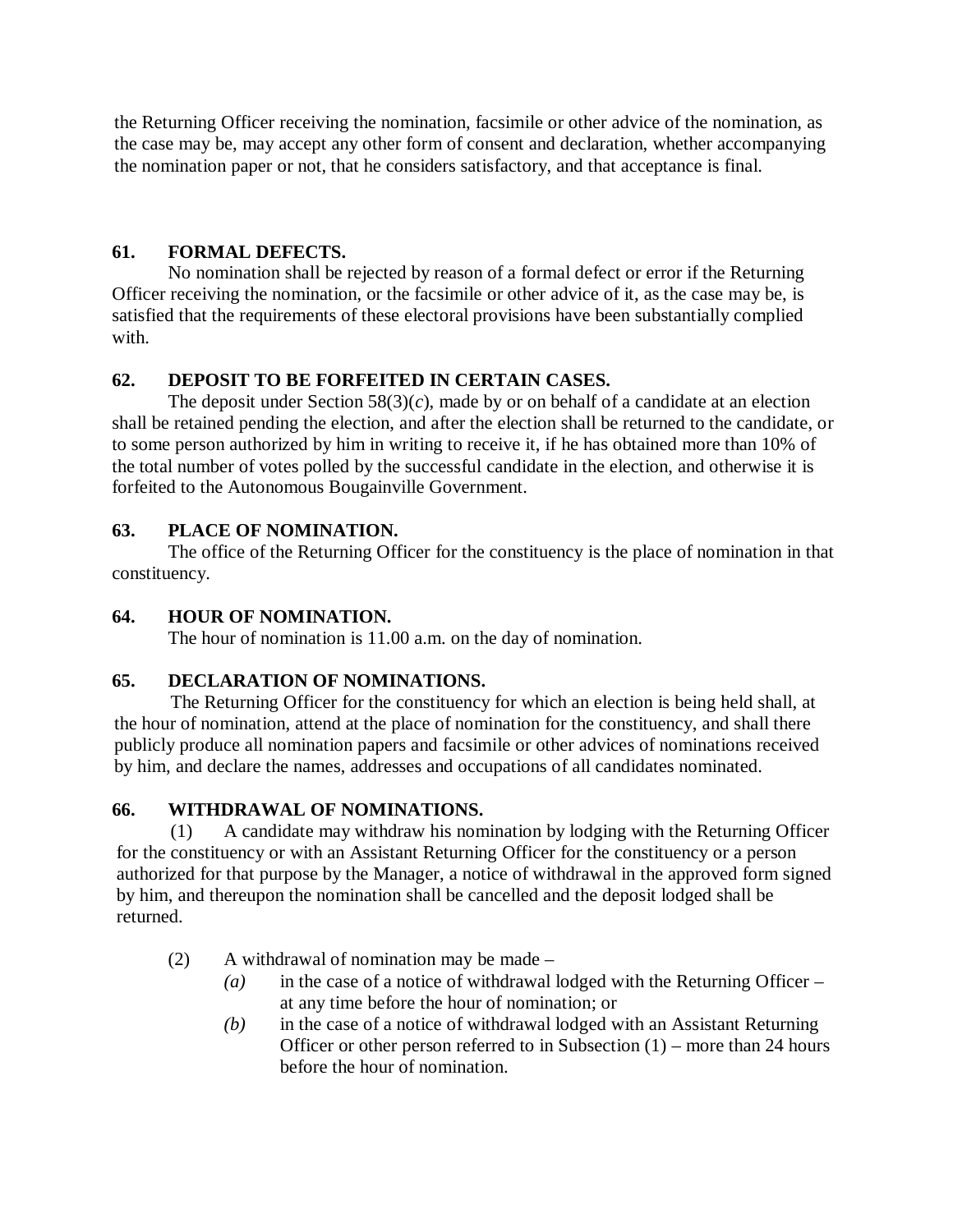(3) Where a notice of withdrawal of nomination is lodged with an Assistant Returning Officer or other person referred to in Subsection (1), he shall immediately notify the Returning Officer by any manner approved by the Manager, in the approved form, of the withdrawal and forward the notice to the Returning Officer.

# **67. RETURN OF DEPOSIT IN CASE OF CANDIDATE'S DEATH.**

In the case of the death of a candidate before the end of the polling period, the deposit lodged by him shall be returned to his legal personal representative.

# **68. PROCEEDINGS ON NOMINATION DAY.**

(1) If, at the hour of nomination, one candidate only is nominated for a constituency the Returning Officer shall declare that candidate duly elected.

(2) If in an election more candidates than one are nominated, the proceedings shall stand adjourned to the commencement of the polling period.

# **69. FAILURE OF ELECTION.**

- (1) An election shall be deemed to have failed if no candidate is  $-$ 
	- *(a)* nominated; or
	- *(b)* returned as elected.

(2) Subject to these electoral provisions, whenever an election fails a new writ shall be issued for a supplementary election by the Manager, as soon as practicable after the failure occurs.

(3) Where an election has failed, the supplementary election shall be held upon the Roll which was prepared for the purpose of the election which failed.

# **PART XIII. – THE POLLING.**

# *Division 1. – Polling Schedule.*

# **70. POLLING SCHEDULE.**

(1) Subject to any directions given by the Manager, the Returning Officer shall, as soon as practicable after the close of nominations, prepare a polling schedule showing the anticipated dates and times, within the polling period for the constituency, during which the polling booths will open at the polling places in the constituency, in such manner as he considers will give all electors in the constituency a reasonable and sufficient opportunity to vote at the election.

(2) Nothing in Subsection (1) or in these electoral provisions shall be construed to mean that polling shall be conducted on each day throughout the polling period or on any particular day in the polling period.

# **71. PUBLICATION OF POLLING SCHEDULE.**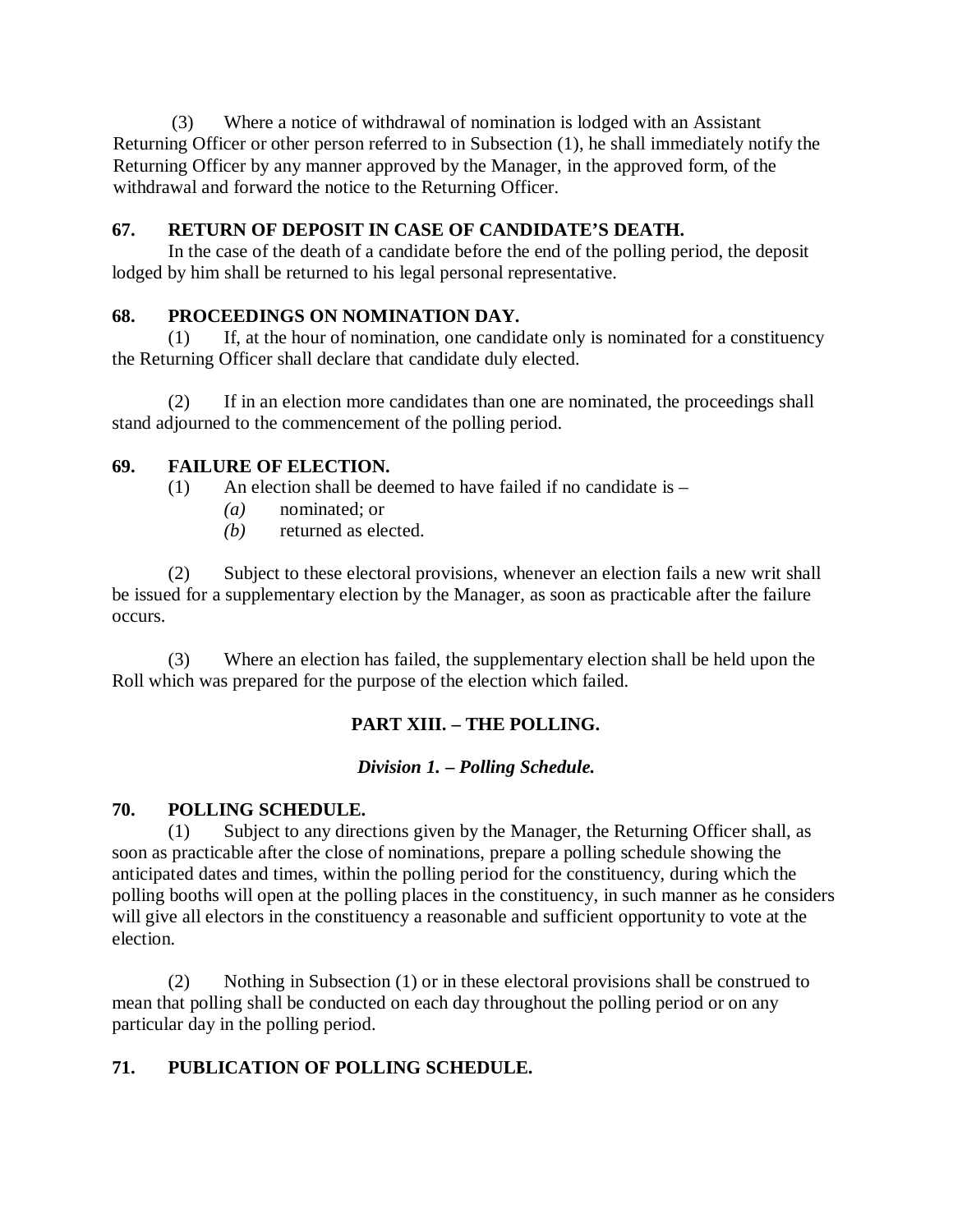(1) The Returning Officer shall take such action as he considers necessary or desirable or as directed by the Manager, to ensure adequate publicity for the polling schedule.

(2) A copy of the polling schedule shall be forwarded to the Bougainville Interim Provincial Government, the Bougainville People's Congress and any Councils of Elders in the constituency and shall be exhibited at such other places in the constituency as the Returning Officer appoints.

(3) A copy of the polling schedule for a constituency shall be forwarded to each candidate for the constituency.

# **72. ADHERENCE TO POLLING SCHEDULE.**

(1) As far as possible, polling booths shall be open in accordance with the polling schedule, and the Returning Officer and presiding officers shall take all such action as is necessary or desirable for that purpose, whether expressly authorized by these electoral provisions or not.

(2) Subject to any directions given by the Manager, the Returning Officer may, where it becomes impracticable to adhere to a polling schedule, vary the schedule, in which case the provisions of Section 70 shall, as far as practicable, be observed in relation to the variation.

(3) Subject to any directions given by the Returning Officer, a presiding officer may, where in his opinion it is necessary or desirable in order to meet an unforeseen contingency or emergency and it is impracticable for the Returning Officer to vary the polling schedule under Subsection (2), depart from the polling schedule in relation to a polling place, and shall advise the Returning Officer of the departure and of the reasons for it as soon as practicable.

(4) Where the presiding officer departs from the polling schedule in relation to a polling place, he shall take such action as he considers is practicable to ensure adequate publicity for that departure at that polling place and amongst the electors likely to vote at it.

# **73. APPEAL.**

(1) An elector may, not less than 14 days before the commencement of the polling period for a constituency, appeal to the Manager for an order varying a polling schedule on the ground that it does not give to all electors in the constituency or in a part of the constituency a reasonable opportunity for voting in the election.

(2) Notwithstanding an appeal under Subsection (1), but subject to Section 72, a polling schedule remains valid and in force until varied by order of the Manager under Subsection  $(1)$ .

(3) In making an order under Subsection (1) the Manager shall give such directions as he considers desirable and practicable to ensure adequate publicity for the order.

# **74. ELECTION NOT OPEN TO CHALLENGE.**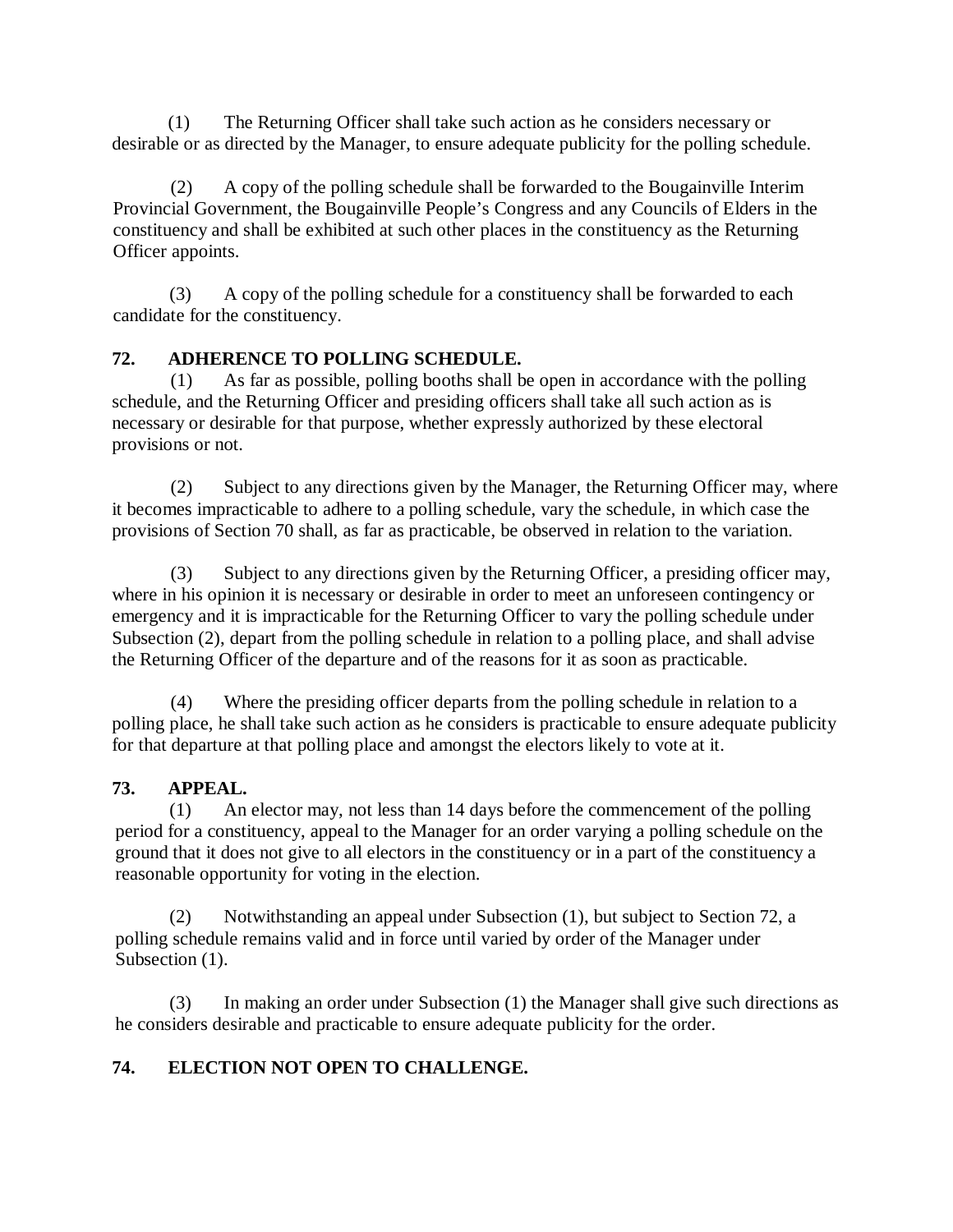An election shall not be challenged on the ground of failure to observe a polling schedule or to comply with the provisions of Section 71, or of a variation or a departure from a polling schedule.

### *Division 2. – General Provisions.*

### **75. RETURNING OFFICER TO MAKE ARRANGEMENTS.**

(1) If, on the day of nomination, the proceedings stand adjourned to the commencement of the polling, the Returning Officer shall immediately make all necessary arrangements for taking the poll, and in particular shall –

- *(a)* appoint a presiding officer to preside at each polling place and all necessary assistant presiding officers, poll clerks, and door-keepers; and
- *(b)* provide and furnish proper polling booths and ballot boxes; and
- *(c)* provide ballot papers and all necessary certified lists of voters.

(2) The presiding officer shall, on or before the day of polling, determine the whole or the part of the polling place that shall be the polling booth in relation to that polling place.

(3) In an emergency during the polling due to the absence of an assistant presiding officer, poll clerk, or doorkeeper, or to unforeseen and continued pressure at the polling which cannot be met by the duly appointed officers, the presiding officer may appoint a person to act as assistant presiding officer, poll clerk or doorkeeper, and the person so appointed or acting shall be deemed to have been duly appointed if the Returning Officer afterwards ratifies the appointment.

(4) No person under the age of 18 years shall be appointed to be or to act as presiding officer or assistant presiding officer.

(5) An assistant presiding officer may, subject to any directions of the presiding officer, exercise all or any of the powers of the presiding officer, and shall, in respect of the exercise of those powers, be deemed to be the presiding officer.

# **76. ALLOCATION OF POLLING PLACES.**

(1) The Returning Officer shall on the day of nomination, or as soon thereafter as is practicable, allocate each voter in a constituency to a particular polling place in that constituency and no voter shall be allowed to vote at a polling place other than the one to which he has been allocated under this section.

(2) The Returning Officer shall take all reasonable steps to inform voters to which polling place they have been allocated under this section.

# **77. SUBSTITUTE.**

A presiding officer may appoint an officer to be his substitute to perform his duties during his temporary absence, and the substitute may, while so acting, exercise all the powers of the presiding officer and shall, in the exercise of those powers, be deemed to be the presiding officer.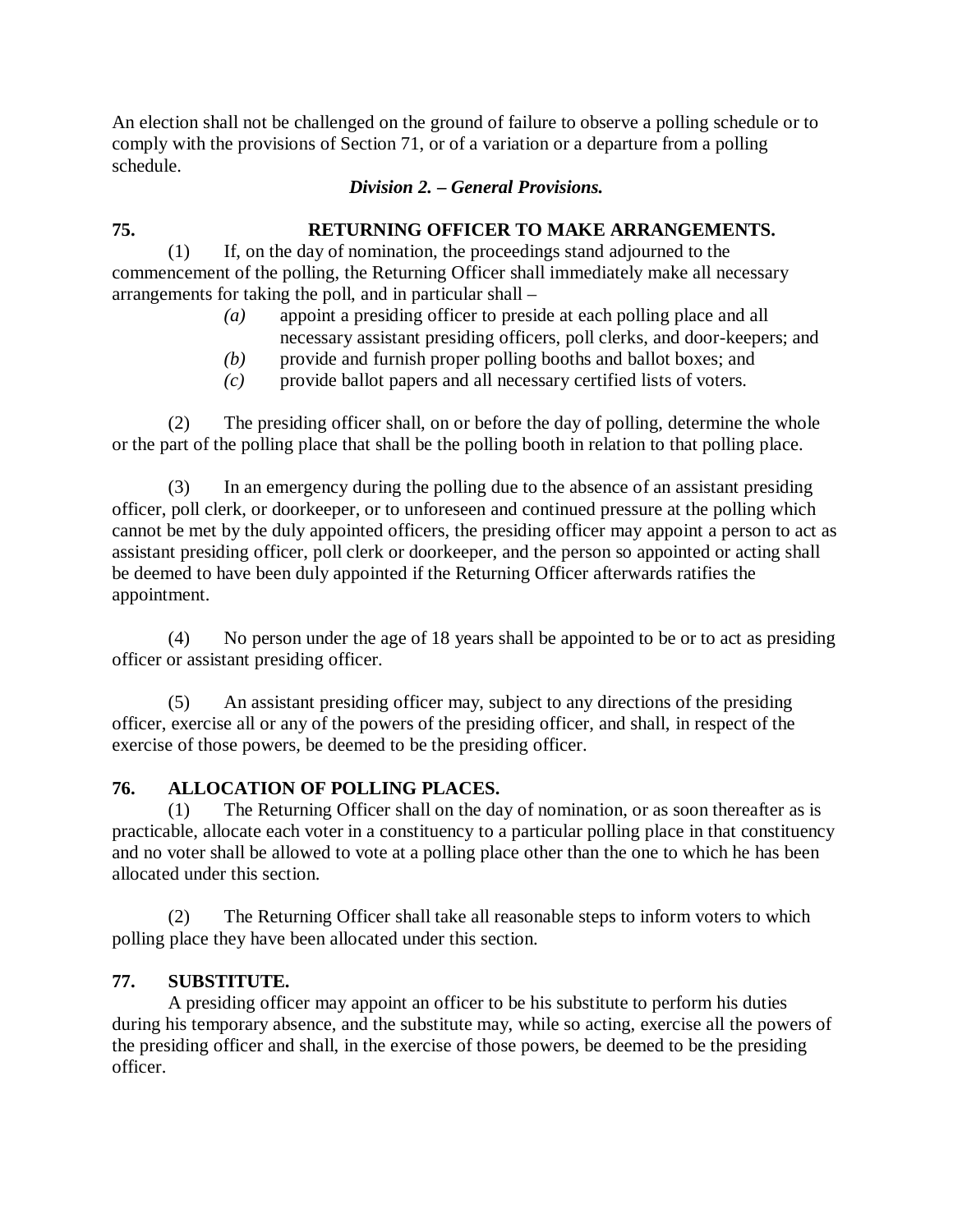### **78. NO LICENSED PREMISES TO BE USED.**

No part of any premises licensed, or the subject of a permit under any law relating to the sale or consumption of alcohol, shall be used for the purpose of a polling booth.

# **79. SEPARATE VOTING COMPARTMENTS.**

Polling booths shall have one or more separate voting compartments, constructed so as to screen the voters from observation while they are marking their ballot papers, and each voting compartment shall be furnished with a pencil for the use of voters.

### **80. BALLOT BOXES.**

(1) Each polling booth shall be provided with the necessary ballot box or ballot boxes.

(2) A ballot box shall have a cleft in the cover through which the ballot papers may be deposited in the box, and shall be provided with means for securely closing the cleft so that, when the cleft is so closed, no ballot papers or other matters or things can be deposited or placed in the box or withdrawn from it.

(3) A ballot box shall be capable of being securely fastened with a lock.

# **81. CERTIFIED LIST OF VOTERS.**

The certified list of voters to be used by a presiding officer at a polling place shall be the list of the electors on the Roll enrolled for the constituency for which the polling place is prescribed, certified by the Returning Officer, and shall, before the hour of commencing the poll in the polling area, be delivered to the presiding officer for his guidance during the polling.

# **82. FORM OF BALLOT PAPERS.**

(1) Ballot papers to be used in an election shall be in the approved form.

(2) There shall be a separate ballot paper for the election in each of the categories of election.

# **83. BALLOT PAPERS.**

In printing the ballot papers to be used in an election –

- *(a)* the names of all candidates duly nominated shall be printed in an order determined as follows:-
	- (i) the Returning Officer shall, at the place of nomination, immediately after the close of nominations and before all persons present, make out in respect of each candidate a slip bearing the name of the candidate as shown on his nomination, or the other advice of his nomination, enclose the respective slips in separate blank envelopes of exact similarity and deposit the several envelopes in a locked ballot box;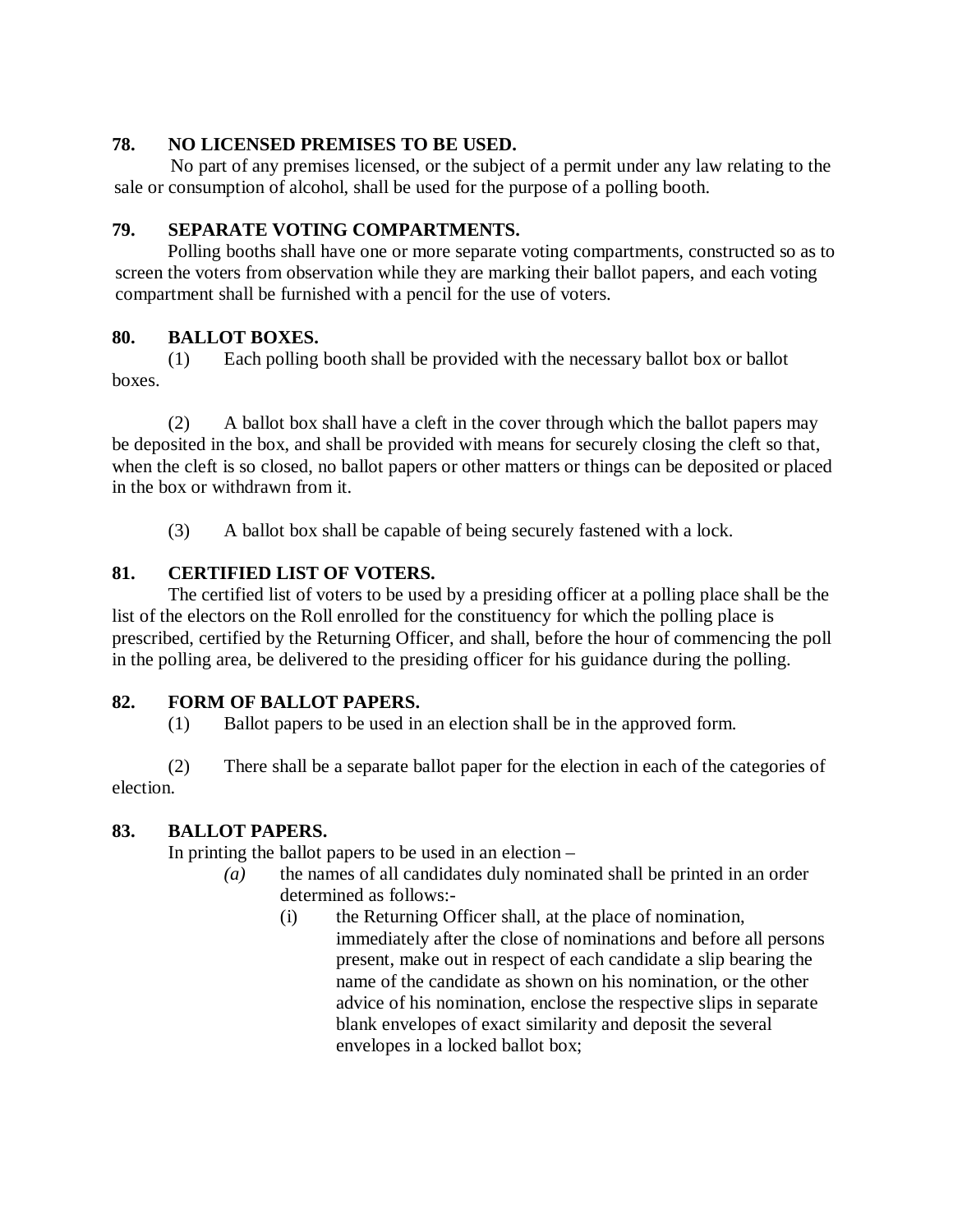- (ii) the Returning Officer shall then thoroughly shake and rotate the ballot box and shall permit any other person present, if he so desires, to do the same;
- (iii) the ballot box shall then be opened and an officer shall take out and open the envelopes from the ballot box one by one;
- (iv) the candidate whose name appears on the slip enclosed in the envelope first taken from the ballot box shall be placed first on the ballot papers, the candidate whose name appears on the slip enclosed in the envelope next taken from the ballot box shall be placed next on the ballot papers, and so on until the placing of all the candidates has been determined; and
- *(b)* where similarity in the names of two or more candidates is likely to cause confusion, the names of those candidates may be set out with such description or addition as will distinguish them from one another; and
- *(c)* except as otherwise prescribed, a square shall be printed opposite the name of each candidate.

# **84. BALLOT PAPERS TO BE INITIALLED.**

(1) No ballot paper shall be delivered to a voter without being first initialled by the presiding officer, and an exact account shall be kept of all initialled ballot papers.

(2) The initials of the presiding officer shall be placed on the back of the ballot paper in such a position so as to be easily seen when the ballot paper is folded so as to conceal the names of the candidates.

# **85. SCRUTINEERS AT THE POLLING.**

(1) Scrutineers may be appointed by candidates to represent them at polling places during polling, but so that not more than one scrutineer, other than relieving scrutineers, shall be allowed to each candidate at each polling booth on any one day.

(2) Appointments of scrutineers shall be made by notice in writing or by facsimile addressed to the Returning Officer or presiding officer, and the notice or facsimile shall be signed by the candidate and shall give the name and address of each scrutineer.

# **86. PROVISIONS RELATING TO SCRUTINEER.**

- (1) A scrutineer who
	- *(a)* interferes with or attempts to influence an elector within the polling booth; or
	- *(b)* communicates with a person in the polling booth except so far as is necessary in the discharge of his functions; or
	- *(c)* enters a compartment of a polling booth whilst a voter is present in that compartment,

is guilty of an offence.

Penalty: A fine not exceeding K100.00.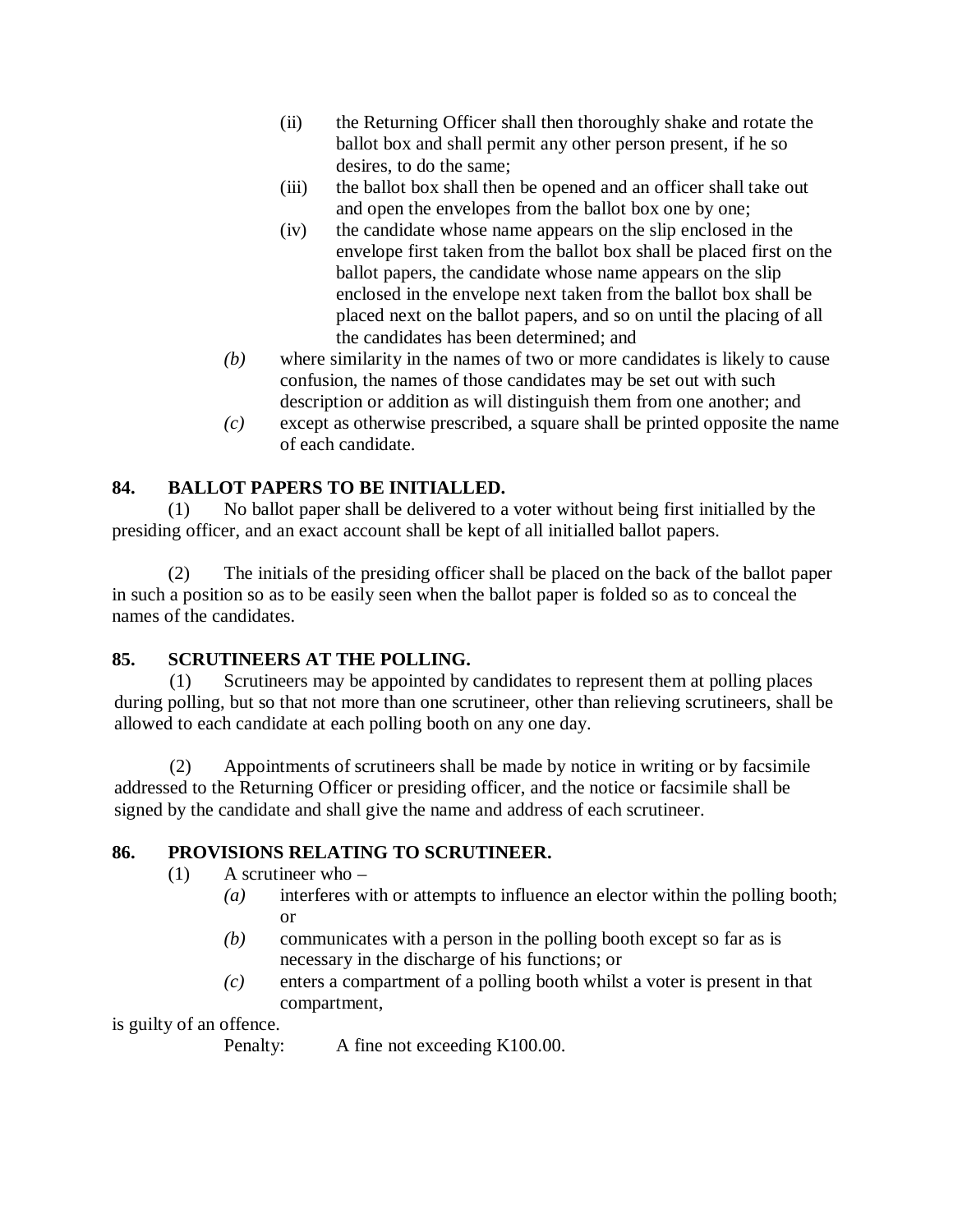(2) A scrutineer shall not be prevented from entering or leaving a polling booth during the polling, and during his absence a relieving scrutineer may act in his place, but so that only one scrutineer for each candidate shall be present in the polling booth at any one time.

(3) A scrutineer who commits a breach of this section, or who misconducts himself or fails to obey the lawful directions of the presiding officer may be removed from the polling booth by a member of the Police Force or by a person authorized by the presiding officer to remove him.

(4) A scrutineer may not be used to assist any voter to vote under Section 97 or 99.

# **87. PERSONS PRESENT AT POLLING.**

A candidate shall not in any way take part in the conduct of the polling, and no person, other than the presiding officer, assistant presiding officers, officers, poll clerks, interpreters, doorkeepers and scrutineers, and the electors voting and about to vote, shall enter or remain or be permitted to enter or remain in the polling booth during the polling except by permission of, and on such conditions as are determined by, the presiding officer.

# **88. THE POLLING.**

(1) Subject to Subsections (2) and (3), the polling shall be conducted as follows: **–**

- *(a)* before the first ballot paper is placed in an empty ballot box, the Returning Officer or, if he is not present, the presiding officer, shall, in the presence of the poll clerk and of any scrutineers, show that the ballot box is empty, and shall then securely fasten its cover;
- *(b)* the poll shall open at each polling place at 8 a.m. on each day (other than a Sunday or a public holiday) during the period for taking the poll at that polling place, and shall not close until all electors present in the polling booth at 6 p.m. and desiring to vote, have voted;
- *(c)* the doors of the polling place shall be closed at 6 p.m. and no person shall be admitted after that hour to the polling booth for the purpose of voting;
- *(d)* at the close of the polling on each day of the polling period at a polling place, the presiding officer shall, in the presence of the poll clerk and of any scrutineers who are in attendance, publicly close, fasten, lock and take charge of the ballot box;
- *(e)* when
	- (i) a ballot box is full or no longer required; or
	- (ii) the polling period for all polling places for which he is the presiding officer has ended,

whichever first occurs, the presiding officer shall, with the least possible delay, forward the ballot box to the appropriate counting centre for the purposes of scrutiny under Part XIV, and it shall on no account be opened except in accordance with these electoral provisions.

(2) Notwithstanding anything in Subsection (1), where –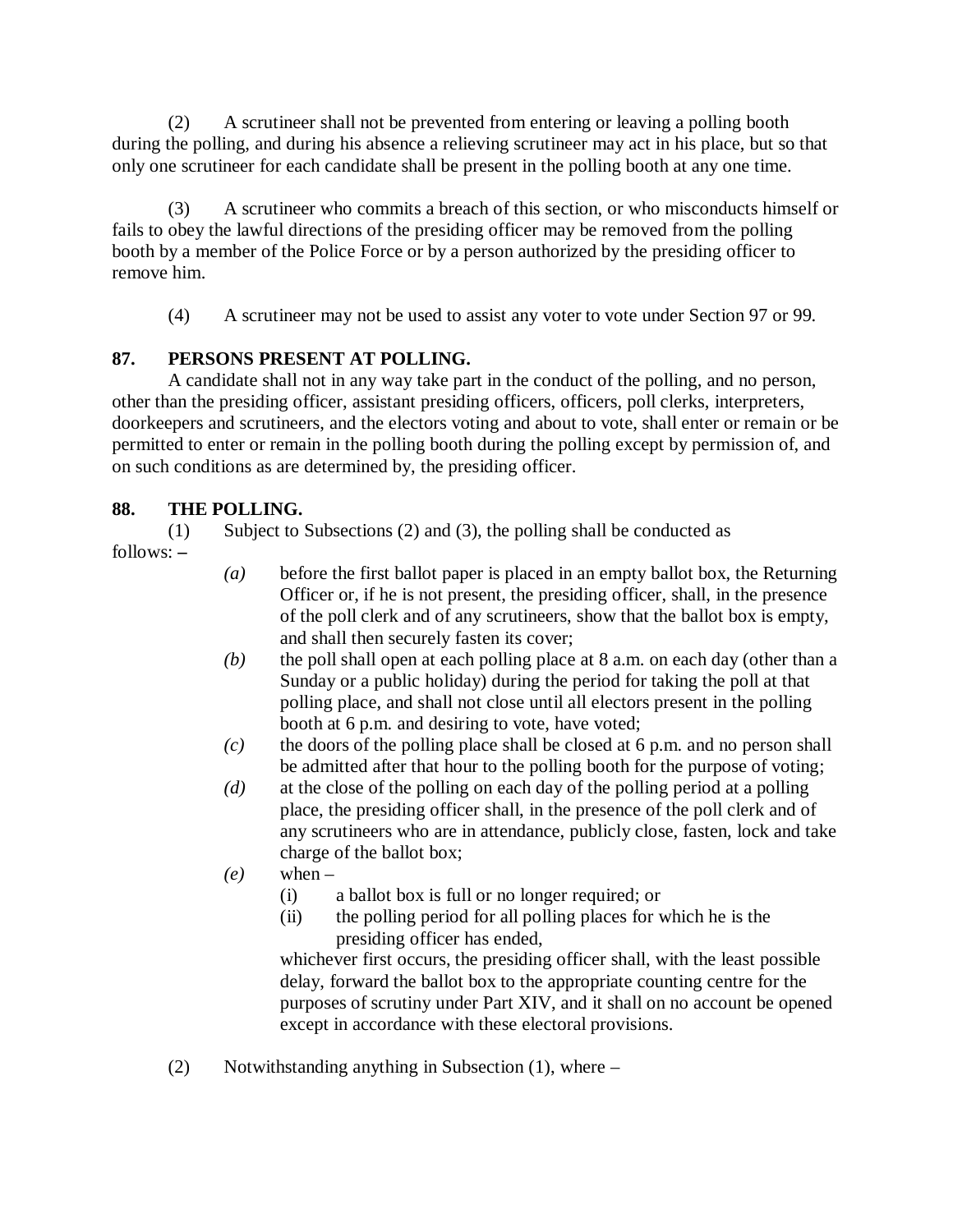- *(a)* the Returning Officer or the presiding officer considers it necessary, the polling may commence at any particular polling place at a time later than 8 a.m. and, except on the last day of the polling period for the constituency, may close at a time later than 6 p.m.; and
- *(b)* the presiding officer considers that all electors entitled and likely to vote at any particular polling place have done so, or the Returning Officer so directs, the poll may close at that polling place at a time earlier than 6 p.m.

(3) Nothing in Subsection (2) shall be deemed to authorize the commencement of the scrutiny before the end of the polling period in every constituency.

### **89. ELECTIONS AT WHICH ELECTORS ARE ENTITLED TO VOTE.**

(1) Subject to Division 3, an elector shall only be admitted to vote for –

- *(a)* the President; and
- *(b)* the member for the single member constituency for which he is enrolled; and
- *(c)* the woman member to represent the interests of women for the Regional constituency for which he is enrolled; and
- *(d)* the former combatant member to represent the interests of former combatants for the Regional constituency for which he is enrolled.

(2) For the purposes of this section, the Rolls in force at the time of the election are evidence of the right of each person so enrolled to vote at an election, unless he shows by his answer to a question prescribed by Section 91 that he is not entitled to vote.

### **90. PERSONS CLAIMING TO VOTE TO GIVE NAME AND OTHER PARTICULARS.**

A person claiming to vote at a polling booth shall state his full name or names, and, if so desired by the presiding officer for the purpose of identifying the name under which the vote is claimed, any other particulars necessary to be stated in the Roll or to enable him to be identified in the Roll.

# **91. QUESTIONS TO BE PUT TO VOTER.**

- (1) Subject to these electoral provisions, the presiding officer
	- *(a)* may, and at the request of a scrutineer shall, put to a person claiming to vote the following questions: **–**
		- (i) "Have you already voted either here or elsewhere in this election (or these elections (*as the case requires*))?"; and
		- (ii) "Are you at least 18 years of age?"; and
		- (iii) "Are you a Bougainvillean?"; and
		- (iv) "Are you qualified to vote?"; and
	- *(b)* may, and at the request of a scrutineer shall, also put to any person claiming to vote, whose name appears on the certified list of voters the following question: **–**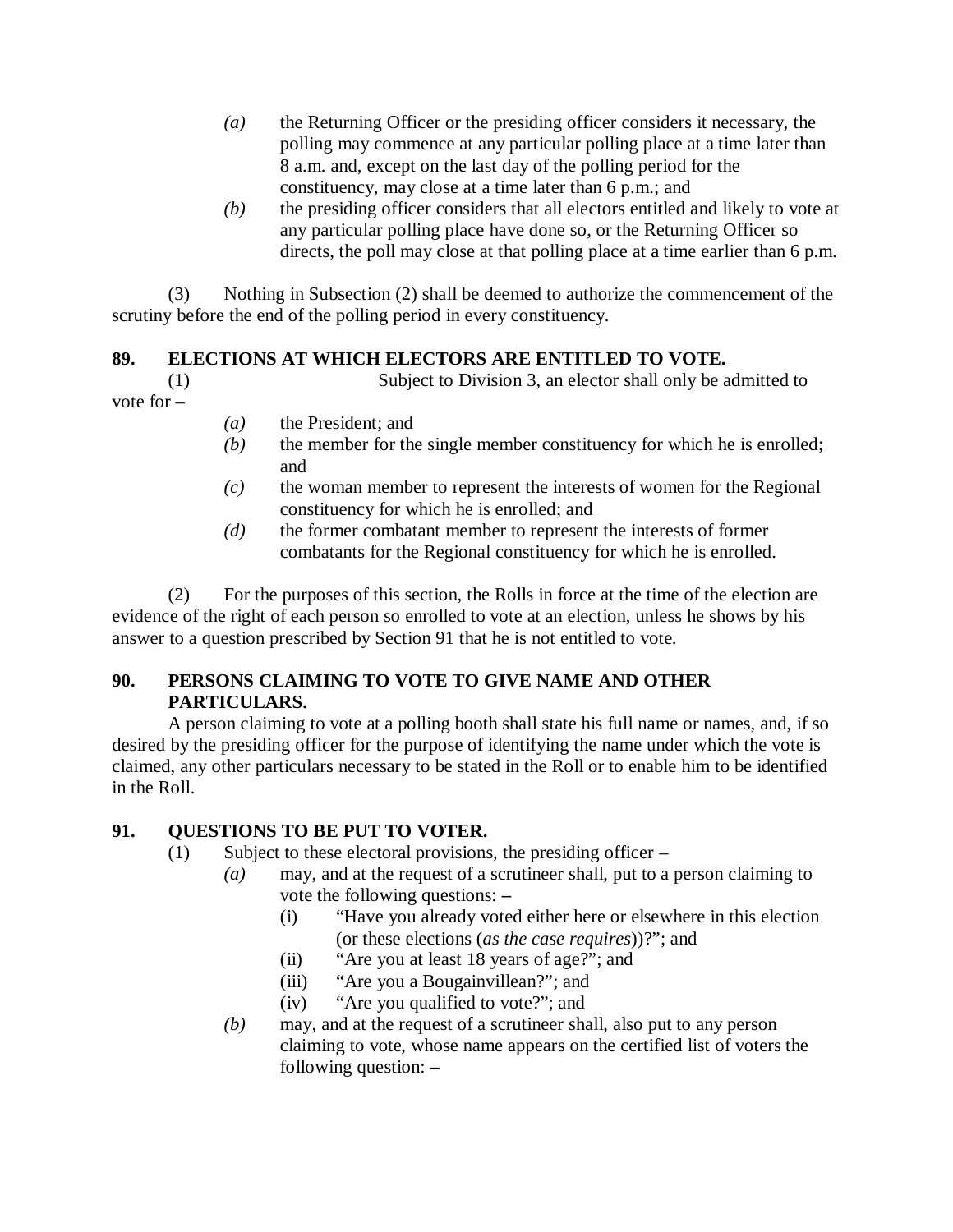"Are you the person whose name appears as (*here state name*) on the certified list of voters for this constituency?".

(2) Before putting the question specified in Subsection  $(1)(a)(iv)$  to a person claiming to vote, the presiding officer may, and at the request of a scrutineer shall, explain to that person what the qualifications to vote are.

(3) If a person claiming to vote to whom any of the questions specified in Subsection  $(1)$  are put –

- *(a)* refuses to answer fully a question so put to him; or
- *(b)* does not answer the question prescribed in Subsection  $(1)(a)(i)$  absolutely in the negative, so put to him; or
- *(c)* does not answer a question specified in Subsection  $(1)(a)(ii)$ , *(iii)* or *(iv)* or (*b*) absolutely in the affirmative when so put to him,

his claim to vote shall be rejected.

(4) The voter's answer to a question put to him by the presiding officer under this section is conclusive, and the matter shall not, subject to this section, be further inquired into during the polling.

# **92. FINGER TO BE MARKED.**

(1) Subject to Subsection (6), a person claiming to vote shall show to the presiding officer –

- *(a)* the fifth finger on his left hand calculated from and including the thumb of that hand, or if he has no fifth finger the next finger between where the fifth finger would otherwise be and the thumb; or
- *(b)* if he has no left hand or no fingers on his left hand, the equivalent finger on his right hand,

to ascertain if he has already been marked with indelible ink.

(2) Subject to Subsection (6), the presiding officer shall mark the finger specified in Subsection (1) with indelible ink.

- (3) If a person claiming to vote  $-$ 
	- *(a)* is found to have an indelible ink mark already on his finger; or
	- *(b)* refuses to show his finger as required under Subsection (1); or
	- *(c)* refuses to permit the presiding officer to mark his finger under Subsection (2),

his claim to vote shall be rejected.

(4) The presiding officer may require a person to show him his finger marked with indelible ink in accordance with this section before that person's ballot paper is deposited in a ballot box in accordance with Section 95 or 97 or is enclosed in an envelope in accordance with Section 99 or 100, and where in the opinion of the presiding officer the mark is not clearly visible, he may mark the finger again.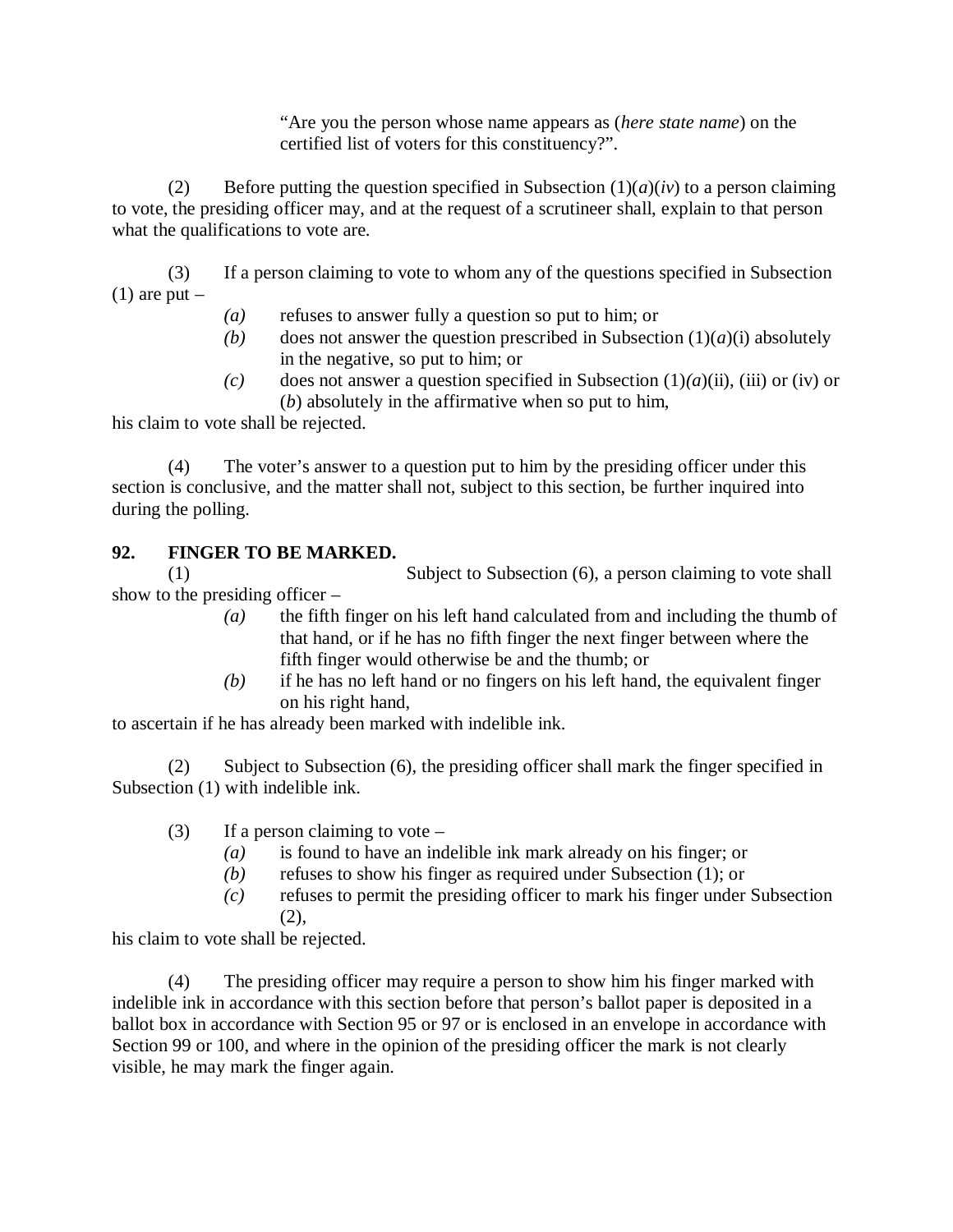(5) Where a voter refuses to have his finger re-marked in accordance with Subsection (4), his ballot paper shall not be deposited in a ballot box or enclosed in an envelope in accordance with this Act, as the case may be, but shall be treated as a spoilt ballot paper.

(6) The Manager may, by notice published in the Interim Bougainville Gazette, declare prior to the polling that marking with indelible ink in accordance with Subsection (2) shall not be carried out during the election specified in the notice.

# **93. RIGHT OF ELECTOR TO RECEIVE BALLOT PAPERS.**

(1) The presiding officer or a poll clerk shall, at the polling, hand to each person claiming to vote at the polling place to which he has been allocated in accordance with Section 76 (1), a ballot paper in respect of each category of election duly initialled by the presiding officer –

- *(a)* if the name under which he claims to vote is on the certified list of voters for the polling place and his right to vote is not challenged; or
- *(b)* if the name under which he claims to vote is on the certified list of voters for the polling place and his right to vote is challenged, and his answers to the questions prescribed under Section 91(1) show that he is entitled to vote; or
- *(c)* if he claims to vote under Division 3 and complies with the provisions of that Division.

(2) The presiding officer, at the request of a scrutineer, shall note any objection by the scrutineer to the right of a person to vote, and shall keep a record of that objection.

(3) If the presiding officer puts to a person all or any of the questions prescribed under Section 91(1), his right to vote shall be deemed to have been challenged.

# **94. LIST OF VOTERS TO BE MARKED ON ISSUE OF BALLOT PAPERS.**

Immediately upon handing the ballot papers to a person claiming to vote, the presiding officer or a poll clerk shall place a mark against the person's name on the certified list of voters if his name is on that list.

# **95. VOTES TO BE MARKED IN PRIVATE.**

Except as otherwise prescribed, a voter upon receipt of ballot papers shall without delay and prior to quitting the booth –

- *(a)* retire alone to some unoccupied compartment of the booth, and in there, in private, mark his vote on the ballot papers in the manner required by Section 96; and
- *(b)* fold the ballot papers so as to conceal his votes and to show clearly the initials of the presiding officer, and exhibit them so folded to the presiding officer, and then openly, and without unfolding them, deposit them in the ballot box; and
- *(c)* then quit the booth.

# **96. METHOD OF MARKING BALLOT PAPER.**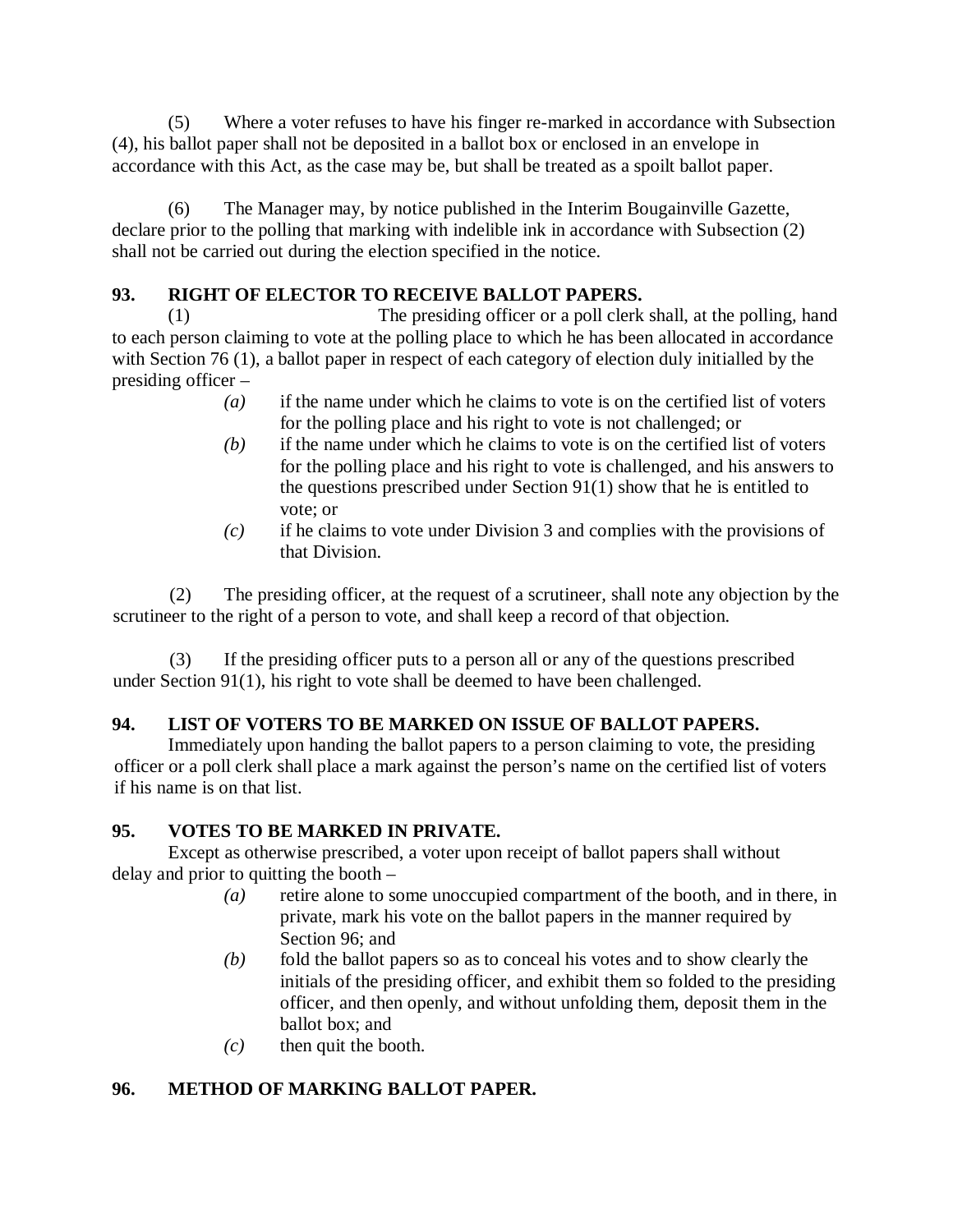Subject to these electoral provisions, an elector shall record his vote on his ballot papers by placing an "X" in the square opposite the name of the candidate for whom he votes in such a way as to indicate clearly his preference for that candidate only.

### **97. ASSISTANCE TO CERTAIN VOTERS.**

(1) If a voter satisfies the presiding officer that his sight is impaired or that he is so physically incapacitated that he is unable to vote without assistance, the presiding officer shall permit a person appointed by the voter to enter an unoccupied compartment of the booth with the voter, and mark, fold and deposit the voter's ballot papers for him in the ballot box.

(2) If a voter referred to in Subsection (1) fails to appoint a person under that subsection, or if a voter satisfies the presiding officer that he is so illiterate that he is unable to vote without assistance, the presiding officer, in the presence of –

- *(a)* if the voter so desires, the voter or a person appointed by the voter for the purpose; or
- *(b)* in the absence of any such appointment, the poll clerk,

shall mark, fold and deposit his ballot papers for him in the ballot box.

(3) A person appointed under Subsection (1) to assist a voter who discloses any knowledge of the vote of the voter, or who influences or attempts to influence, the vote of the voter, is guilty of an offence.

> Penalty: A fine not exceeding K200.00 or imprisonment for a term not exceeding three months.

# *Division 3. – Special Provisions in Certain Cases.*

# **98. VOTER CLAIMING TO VOTE WHOSE NAME ON ROLL HAS BEEN MARKED.**

(1) Notwithstanding anything in these electoral provisions, where a voter, against whose name on the certified list of voters used at a polling place in the constituency for which he is enrolled, a mark has been placed in accordance with Section 94, claims to vote in an election at that polling place and makes a declaration in the approved form before the presiding officer, he may, subject to Sections 24 and 91, be permitted to vote.

(2) The ballot paper of a voter under this section shall be dealt with as prescribed in Section 100.

# **99. BLIND OR PHYSICALLY INCAPACITATED VOTERS.**

(1) If a voter who claims to vote under Section 97 satisfies the presiding officer that his sight is so impaired or that he is so physically incapacitated that he is unable to vote without assistance, the presiding officer shall –

- *(a)* fill in the form of declaration with the required particulars relating to the enrolment of the voter as required by the voter; and
- *(b)* read over to the voter the form of declaration; and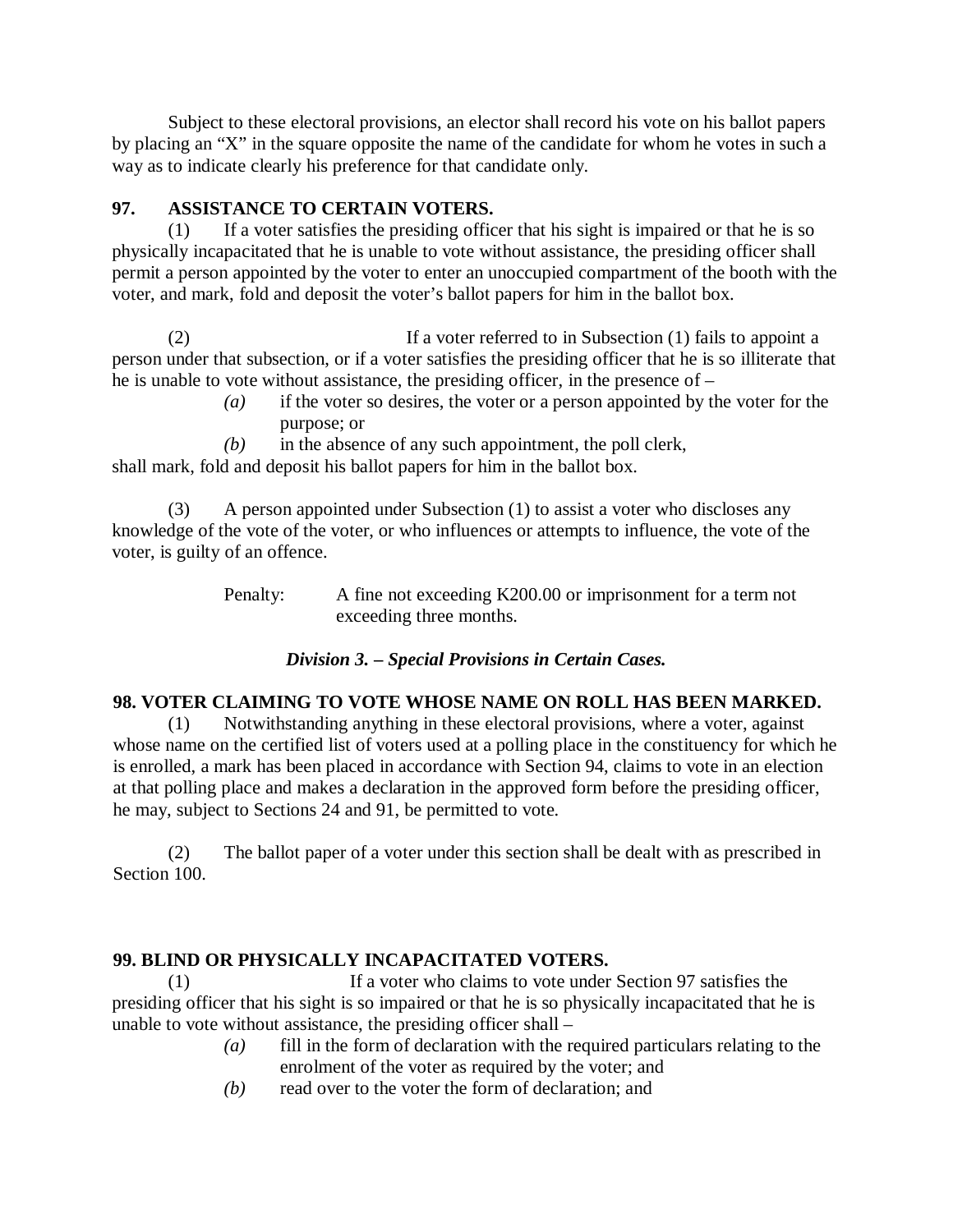- *(c)* require the voter to sign the form of declaration
	- (i) in his own handwriting if he is able to do so; or
	- (ii) with his mark as his personal signature if he is unable to sign his name in his own handwriting; and
- *(d)* cause the signature of the voter, if made by means of a mark, to be witnessed by a scrutineer present, or if no scrutineer be present, by the poll clerk; and
- *(e)* complete and attest the declaration; and
- *(f)* permit a person appointed by the voter to enter an unoccupied compartment of the booth with the voter and to mark, in accordance with the voter's instructions, and fold the ballot papers for the voter; and
- *(g)* enclose the ballot papers in the envelope bearing the declaration of the voter, securely fasten the envelope and deposit it in the ballot box.

(2) If a voter to whom Subsection (1) applies fails to appoint a person under that subsection, or if a voter satisfies the presiding officer that he is so illiterate that he is unable to vote without assistance, the presiding officer shall take action in accordance with Subsection  $(1)(a)$  to  $(e)$  (inclusive) and shall, in the presence of a person appointed by the voter for the purpose if the voter so desires, or in the absence of any such appointment, the poll clerk –

- *(a)* mark and fold the ballot papers for the voter; and
- *(b)* enclose the ballot papers in the envelope bearing the declaration of the voter, securely fasten the envelope and deposit it in the ballot box.

### **100. DEALING WITH VOTERS, ETC., UNDER THIS DIVISION.**

(1) The presiding officer shall, upon receiving ballot papers from a person voting under this Division, in the presence of the voter and of such scrutineers as are present and without unfolding the ballot papers, enclose them in an envelope bearing the declaration of the voter under Section 99 and addressed to the Returning Officer, and shall securely fasten the envelope and deposit it in the ballot box.

(2) An Assistant Returning Officer who is authorized under these electoral provisions to open the ballot box shall, without opening the envelope, transmit it to the Returning Officer.

(3) Where the claim of a person to vote under this Division is refused, the presiding officer shall make a note in writing of the fact of the claim and the reasons for the refusal, and the presiding officer and a poll clerk shall sign the note in the presence of such scrutineers as are present, who may also sign the note.

### *Division 4. – Miscellaneous.*

# **101. SPOILT BALLOT PAPER.**

If a voter, before depositing his ballot papers in the ballot box, satisfies the presiding officer that he has spoilt the ballot papers or any one or more of them by mistake or accident, he may, on giving up each spoilt ballot paper receive from the presiding officer a new ballot paper for each one spoilt, and the presiding officer shall there and then cancel each spoilt ballot paper,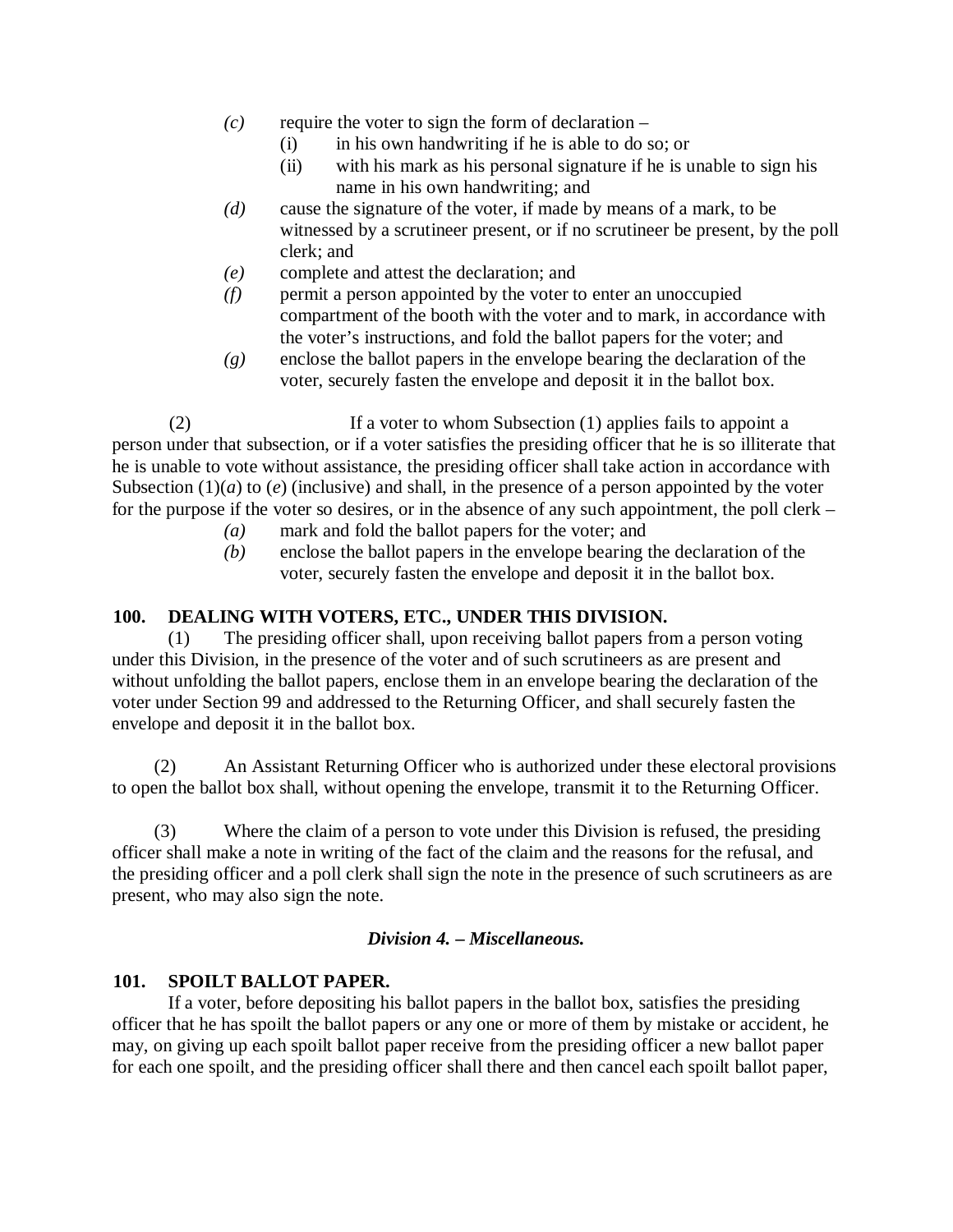write the word "Spoilt" across the face of it, place it in an envelope endorsed with the word "Spoilt" and forward it to the Returning Officer after the polling.

#### **102. ADJOURNMENT OF POLLING ON ACCOUNT OF RIOT.**

(1) The presiding officer may adjourn the polling from day to day where the polling is interrupted or obstructed by riot or open violence.

(2) If from any cause a polling booth at a polling place is not open on any day during the period for taking the poll at that polling place, the presiding officer may adjourn the polling for a period not exceeding seven days but in no event beyond the end of the polling period, and shall forthwith give public notice of the adjournment.

(3) Where for any reason the polling is adjourned at a polling place, those electors only –

- *(a)* who are enrolled for the constituency for which the polling place is prescribed; or
- *(b)* who are otherwise entitled to vote as electors for the constituency,

and have not already voted, are entitled to vote at the adjourned polling at that polling place.

(4) Nothing in this section shall be deemed to affect the provisions of Division 1.

# **PART XIV. – THE SCRUTINY.**

# *Division 1. – Preliminary.*

### **103. SCRUTINY.**

The result of the polling shall be ascertained by scrutiny.

### **104. COUNTING CENTRES.**

The scrutiny shall be conducted at such places, to be known as "counting centres", as are appointed by the Returning Officer for the purpose.

### **105. OFFICERS TO CONDUCT SCRUTINY.**

The scrutiny at a counting centre shall be conducted by the Returning Officer or, in the absence of the Returning Officer from that counting centre, by an Assistant Returning Officer.

# **106. SCRUTINEERS AT SCRUTINY.**

(1) A candidate may appoint scrutineers to represent him at the scrutiny.

(2) Except as provided by Subsection (3), a candidate is not entitled to be represented at the scrutiny at a counting centre by more than one scrutineer.

(3) The officer who is to conduct, or is conducting, the scrutiny at a counting centre may, subject to any directions given to him from time to time by the Manager or the Returning Officer for the constituency in which the counting centre is situated, permit each candidate to be represented at the scrutiny at that counting centre by scrutineers not exceeding such number as that first-mentioned officer determines.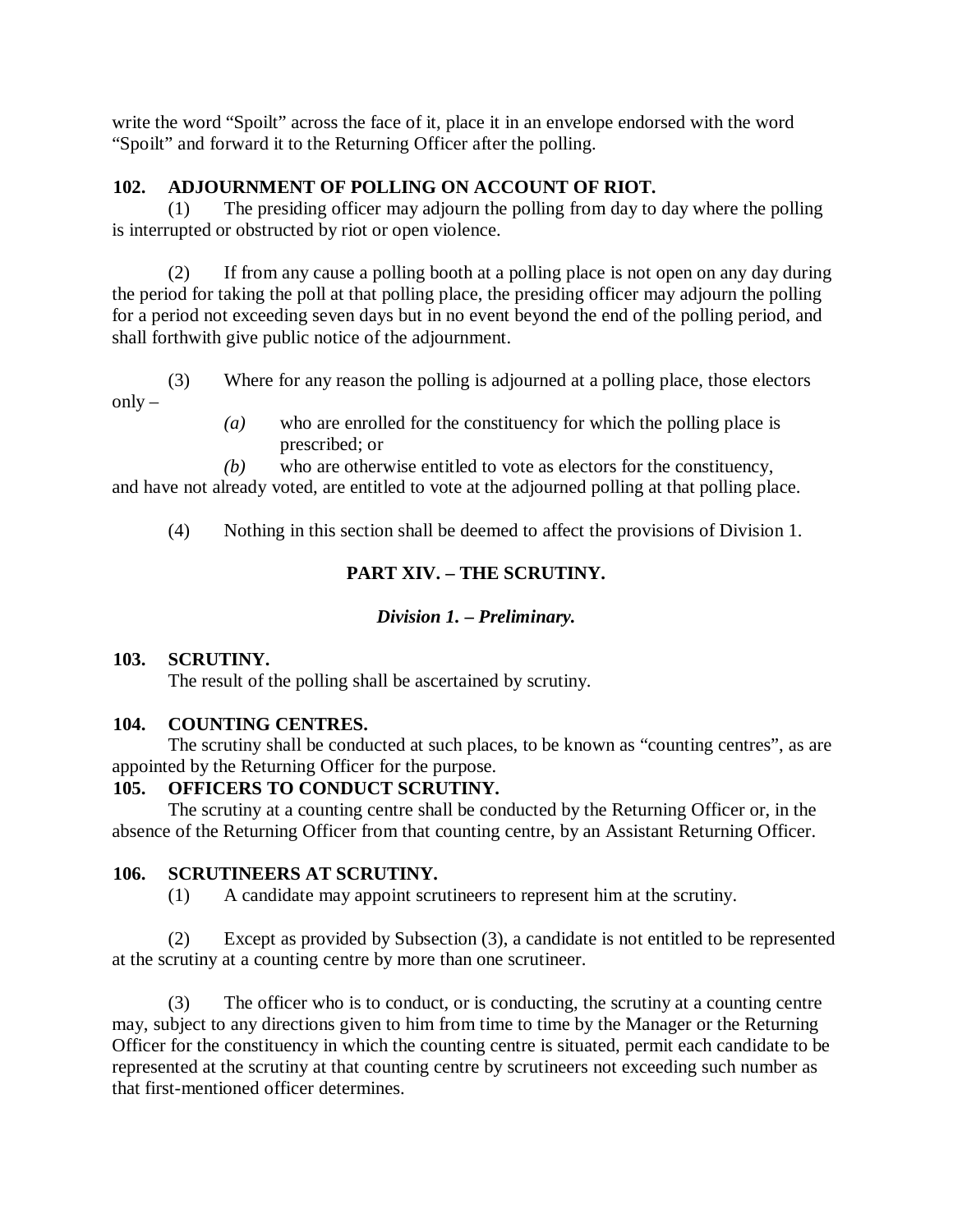(4) The appointment of a scrutineer under this section to represent a candidate at a counting centre –

- *(a)* shall be made by notice in writing signed by the candidate, given or sent to the officer who is to conduct, or who is conducting, the scrutiny at the counting centre; and
- *(b)* shall specify the name and address of the scrutineer.

### **107. CONDUCT OF SCRUTINY.**

The scrutiny shall be conducted as follows: **–**

- *(a)* it shall commence as soon as practicable after the end of the polling period;
- *(b)* any scrutineers duly appointed under Section 106 and any persons approved by the officer conducting the scrutiny, may be present;
- *(c)* all the proceedings at the scrutiny shall be open to the inspection of the scrutineers;
- *(d)* the scrutiny may be adjourned from time to time as necessary until the counting of the votes is complete.

### **108. ACTION ON OBJECTION TO BALLOT PAPERS.**

(1) If a scrutineer objects to a ballot paper as being informal, the officer conducting the scrutiny shall mark the ballot paper "Admitted" or "Rejected", according to his decision to admit or reject the ballot paper.

(2) Nothing in this section prevents the officer conducting the scrutiny from rejecting a ballot paper as being informal although it is not objected to.

# **109. INFORMAL BALLOT PAPERS.**

(1) Subject to this section and to Divisions 3 and 4, a ballot paper is informal where –

- *(a)* it is not authenticated with the initials of the presiding officer or by an official mark as approved by the Manager; or
- *(b)* subject to Subsections (2), (3) and (4), it has no vote indicated on it or it does not indicate the voter's intention; or
- *(c)* it has on it any mark or writing (not authorized by these electoral provisions to be put on it) by which, in the opinion of the officer conducting the scrutiny, the voter can be identified.

(2) Subsection (1) (*c*) does not apply to a mark or writing placed on a ballot paper by an officer, notwithstanding that the placing of the mark or writing on the ballot paper is a contravention of these electoral provisions.

(3) Subject to Divisions 3 and 4, a ballot paper shall not be informal for any reason other than a reason specified in this section.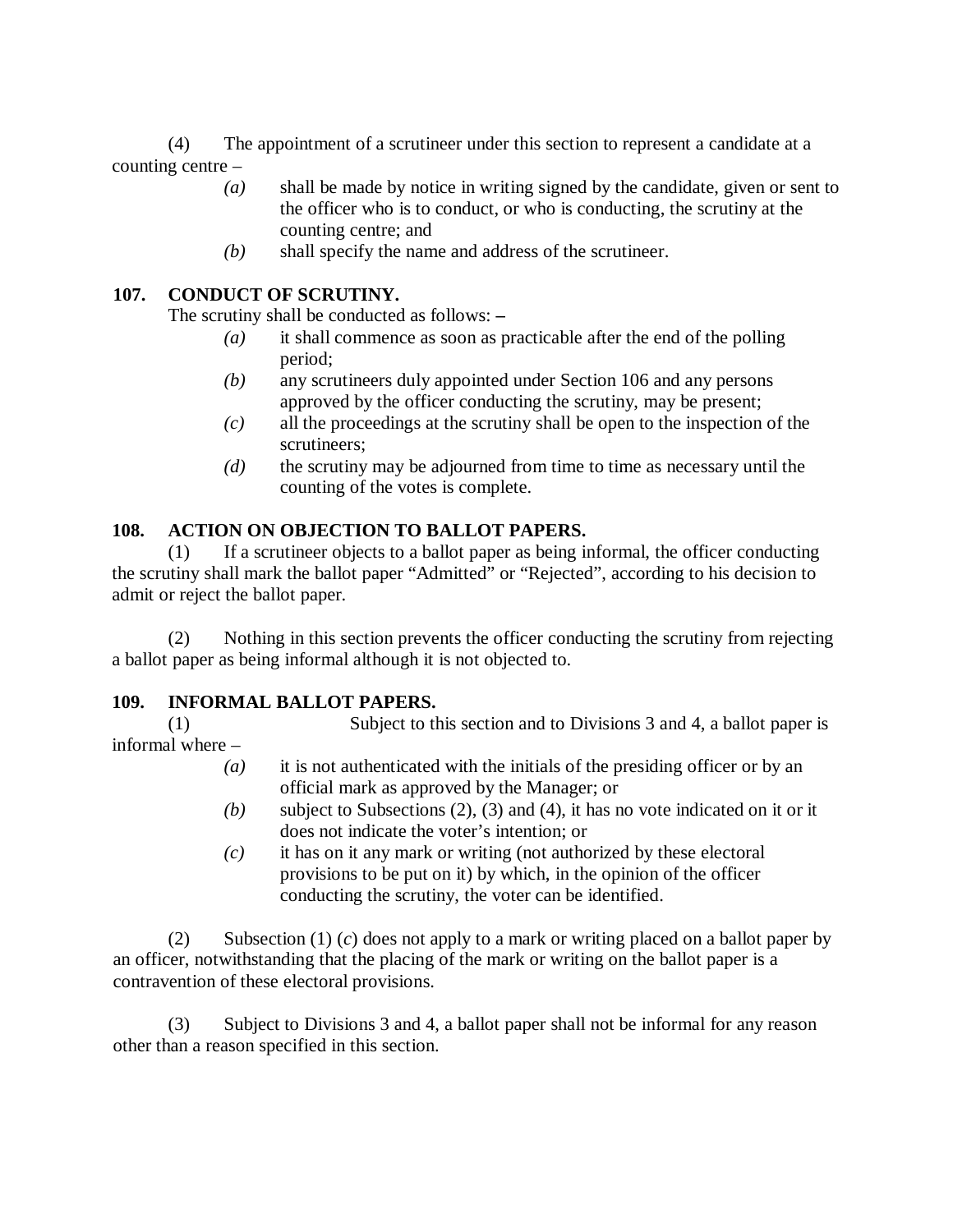(4) Notwithstanding the provisions of this section and of Section 96, where the Returning Officer is satisfied that any mark made on a ballot paper clearly indicates the intention of the voter and the candidate for whom he has given his vote, the Returning Officer shall not determine that the vote is informal merely because the mark is not an "X".

### *Division 2. – Provision Relating to the Scrutiny of Ordinary Votes.*

### **110. SCRUTINY OF ORDINARY VOTES IN ELECTIONS.**

(1) The scrutiny shall, subject to the provisions of Divisions 3 and 4, be conducted in accordance with the succeeding provisions of this section.

(2) The electoral officer conducting the scrutiny shall, in the presence of a presiding officer, poll clerk or an officer and of such authorized scrutineers as choose to attend and any other person approved by the Returning Officer –

- *(a)* open all ballot boxes received from polling places within the constituency; and
- *(b)* reject all informal ballot papers, and arrange the unrejected ballot papers under the names of the respective candidates by placing in a separate parcel all those on which a vote is indicated for the same candidate; and
- *(c)* count the votes given for each candidate on all unrejected ballot papers; and
- *(d)* make out and sign a statement (which may be counter-signed by the presiding officer, poll clerk or officer present and, if they so desire, by such scrutineers as are present) setting out the number of votes given for each candidate, and the number of informal ballot papers; and
- *(e)* place in a separate parcel all the ballot papers which have been rejected as informal; and
- *(f)* where an Assistant Returning Officer conducts the scrutiny, transmit the following information, in some expeditious manner to the Returning Officer: **–**
	- (i) the number of votes given for each candidate; and
	- (ii) the total number of ballot papers rejected as informal; and
- *(g)* seal up the parcels and endorse on each parcel a description of the contents of it, and permit any scrutineers present, if they so desire, to counter-sign the endorsement; and
- *(h)* where an Assistant Returning Officer conducts the scrutiny, transmit the parcels to the Returning Officer with the least possible delay, together with the statement referred to in Paragraph (*d*).

### *Division 3. – Provisions Relation to the Scrutiny of Votes under Division XIII. 3.*

# **111. CONDUCT OF SCRUTINY.**

The scrutiny of votes under Division XIII.3. (*special provisions in certain cases*) shall be conducted by the Returning Officer and shall commence as soon as practicable after the end of the polling period for a constituency in the presence of an Assistant Returning Officer or an officer and such scrutineers as choose to attend.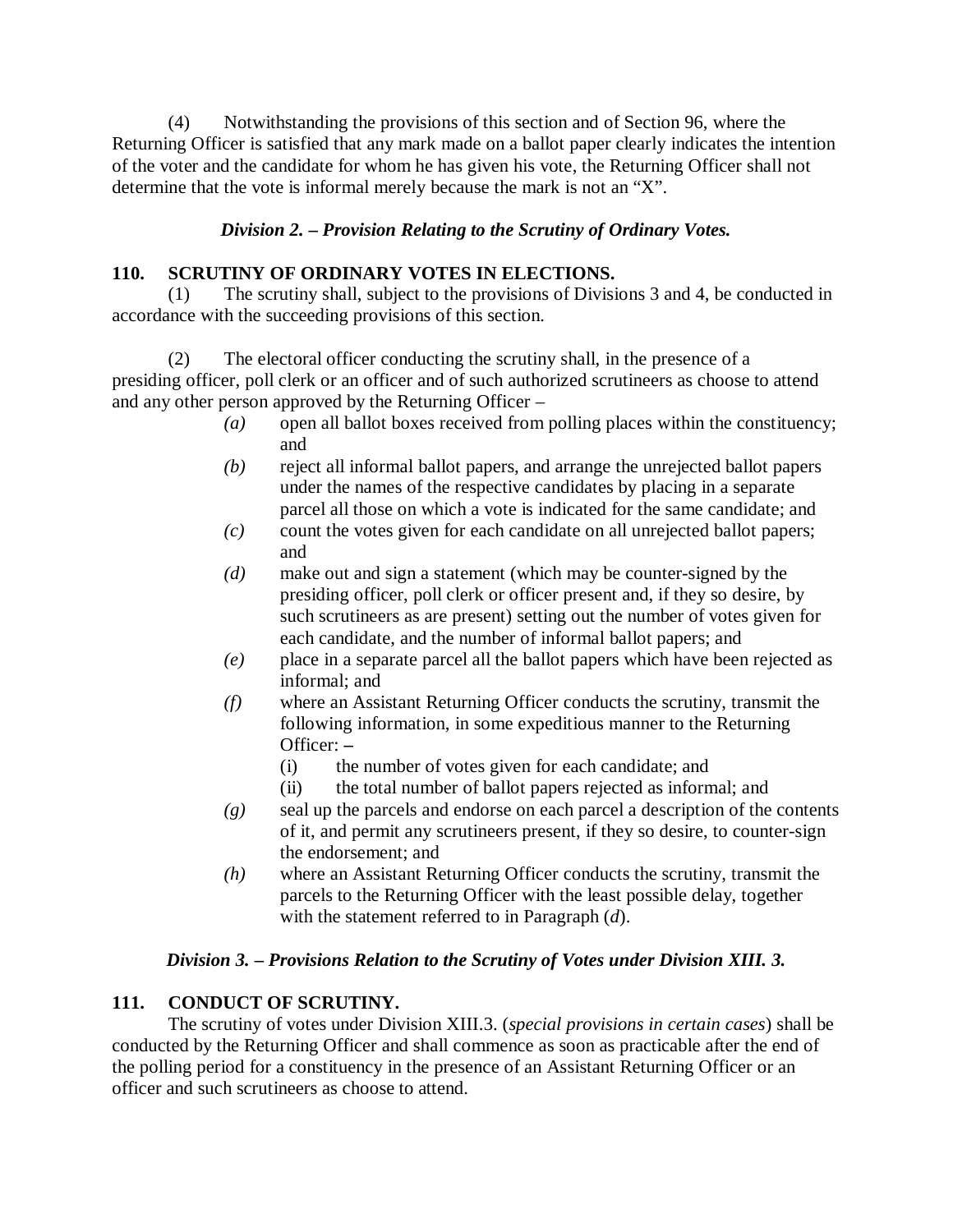### **112. ACTION ON RECEIPT OF BALLOT PAPERS UNDER DIVISION XIII.3.**

The Returning Officer shall produce unopened all envelopes containing ballot papers used for voting under Division XIII.3, and shall, before opening an envelope or allowing any other person to do so, examine the declaration of the voter and, if it is in order, shall deal with the ballot paper in accordance with this Division, and make such correction (if any) to the Roll as is necessary.

#### **113. PRELIMINARY SCRUTINY OF VOTES CAST UNDER DIVISION XIII.3.**

The Returning Officer shall, in relation to envelopes containing ballot papers used for voting under Division XIII.3 –

- *(a)* place in one parcel the envelopes bearing the declarations of persons who he is satisfied are entitled to vote in respect of the constituency, accept for further scrutiny the ballot papers contained in the envelopes and in respect of envelopes under Section 98, make notation on a certified copy of the Roll used by him for the purposes of the scrutiny against the names of the persons voting that those persons have been permitted to vote under Section 98; and
- *(b)* place in another parcel the envelopes bearing the declarations of persons who he is satisfied are not entitled to vote in respect of the constituency, or whose declarations are not signed and attested, fasten and seal the parcel, endorse thereon the words "Division 3 voters' ballot papers rejected at the preliminary scrutiny" and add the name of the constituency, his signature and the date; and
- *(c)* place the envelopes containing the ballot papers accepted for further scrutiny before him on a table in such a manner that the face only of each envelope bearing the address of the Returning Officer is visible; and
- *(d)* number each envelope consecutively from one upwards in the top righthand corner until all of the envelopes have been dealt with; and
- *(e)* without further examining the declaration of a voter, or permitting any other person to do so, withdraw from the envelope each ballot paper contained in it, and, without inspecting or unfolding the ballot paper or allowing any other person to do so, place on it a number corresponding with that placed on the envelope from which the ballot paper has been withdrawn, and deposit the folded ballot paper in a locked ballot box for further scrutiny; and
- *(f)* place the envelopes in a parcel, endorsed with the words "Envelopes bearing Division 3 voters' declarations from which ballot papers have been withdrawn for further scrutiny", fasten the parcel and add the name of the constituency, his signature and the date.

(2) A Division XIII.3 voter's ballot paper shall not be rejected at the preliminary scrutiny by reason only of the fact that the presiding officer has omitted to attest the declaration of the elector.

#### **114. FURTHER SCRUTINY.**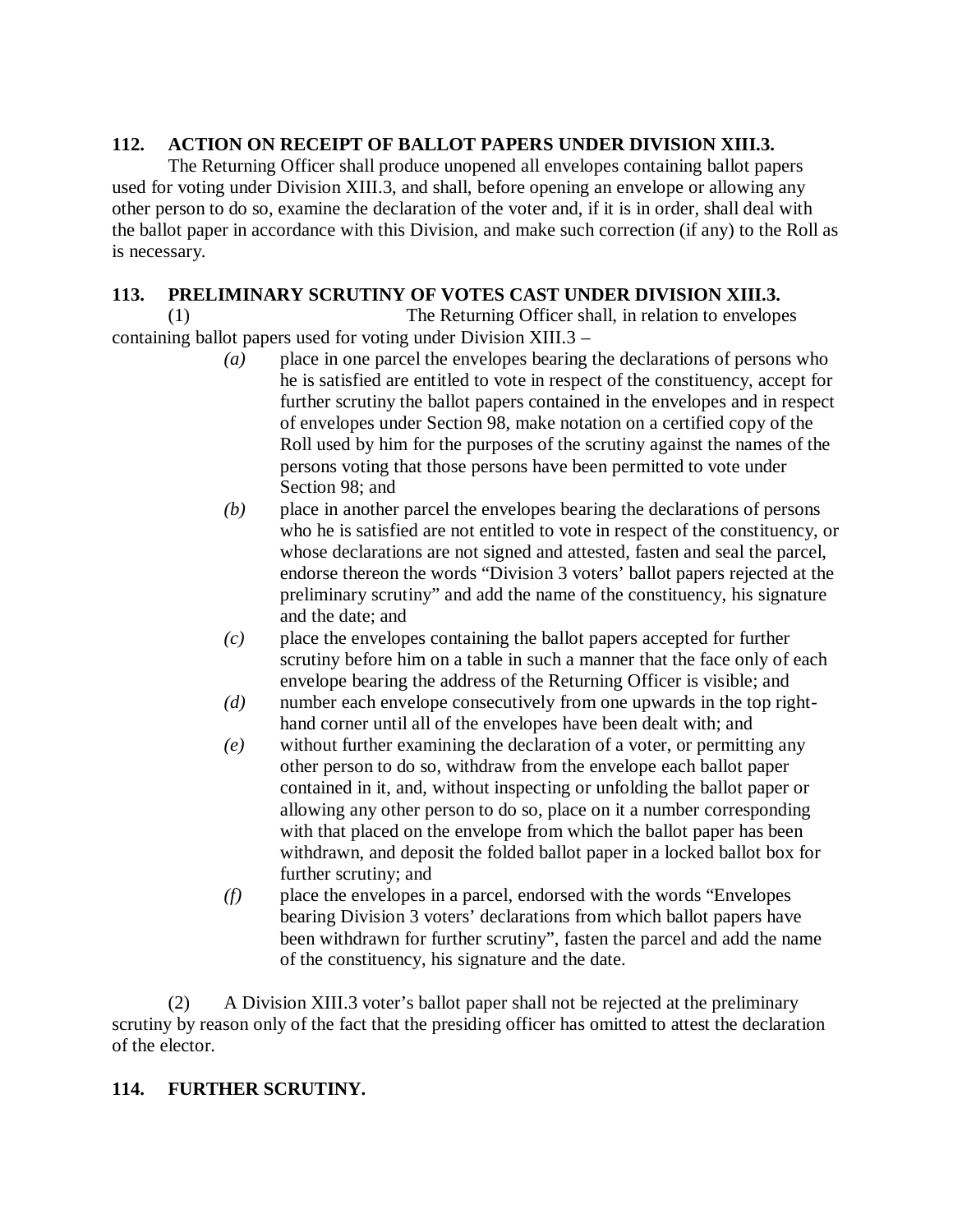At the further scrutiny, the officer conducting the scrutiny shall, as soon as practicable after the preliminary scrutiny under Section 113, open the ballot box referred to in Section  $113(1)(e)$ , examine the Division XIII.3 voters' ballot papers contained in the ballot box, and follow the steps set out in Section  $110(2)(b)$ ,  $(c)$ ,  $(d)$ ,  $(e)$  and  $(g)$ .

### **115. INFORMAL BALLOT PAPERS UNDER DIVISION XIII.3.**

In addition to the matters specified in Section 109, a Division XIII.3 voter's ballot paper is informal if it is not contained in an envelope bearing the declaration of the elector.

### **116. PARCELLING OF BALLOT PAPERS.**

The officer conducting the scrutiny shall place in separate parcels –

- *(a)* all Division XIII.3 voters' ballot papers allowed or admitted as formal; and
- *(b)* all Division XIII.3 voters' ballot papers disallowed or rejected as informal,

and shall fasten and seal each parcel, and endorse on it particulars of the contents of it and the name of the constituency, and add his signature and the date.

### **117. OPENING OF SEALED PARCELS OF BALLOT PAPERS.**

The sealed parcels of Division XIII.3 voters' ballot papers may only be opened –

- *(a)* for the purposes of an authorized re-count; or
- *(b)* by direction of the Tribunal.

### **118. OPENING OF SEALED PARCELS OF DECLARATIONS.**

The sealed parcels of Division XIII.3 voters' declarations may only be opened by direction of the Tribunal.

### **119. PRESERVATION OF BALLOT PAPERS AND DECLARATIONS.**

Subject to any action referred to in Section 117 or 118, the Returning Officer shall preserve the sealed parcels of –

- *(a)* Division XIII.3 voters' ballot papers allowed or admitted to the scrutiny; and
- *(b)* Division XIII.3 voters' ballot papers disallowed or rejected at the scrutiny; and
- *(c)* envelopes bearing Division XIII.3 voters' declarations from which ballot papers have been withdrawn for further scrutiny; and
- *(d)* envelopes bearing Division XIII.3 voters' declarations and containing ballot papers rejected at the preliminary scrutiny,

until their destruction has been authorized by the Manager.

### **120. MODE OF DETERMINING THE RESULT OF THE SCRUTINY.**

- (1) The result of an election shall be determined by scrutiny in the following manner:
- **–**
- *(a)* the Returning Officer should ascertain the total number of votes given for each candidate;
- *(b)* the candidate who has received the largest number of votes is elected;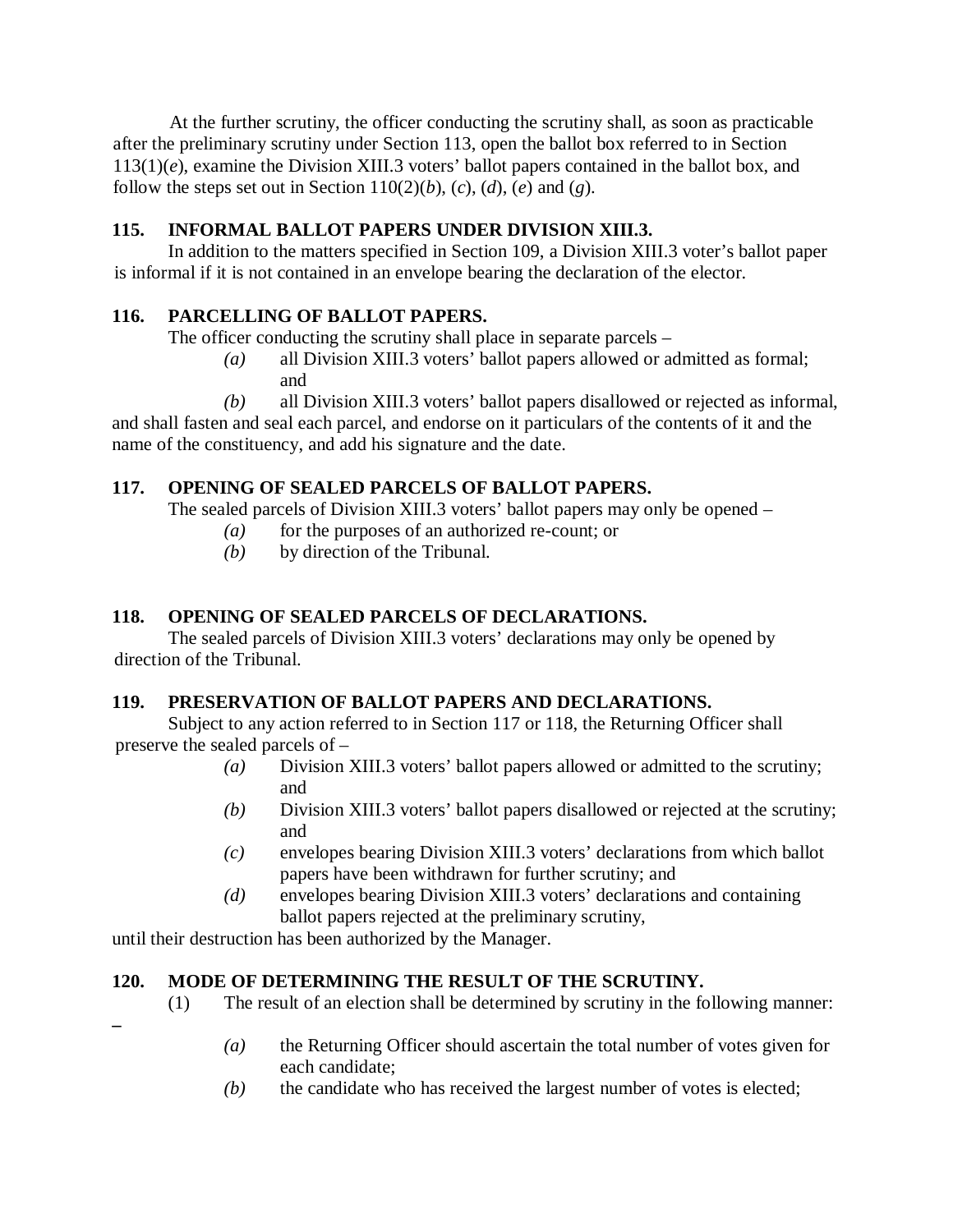- *(c)* if two or more candidates have equally received the largest number of votes, the Returning Officer shall decide by drawing lots who shall be elected.
- (2) The procedure for drawing lots under Subsection  $(1)(c)$  is as follows:  $-$ 
	- *(a)* the Returning Officer shall immediately after the conclusion of the counting and before all persons present, make out in respect of each of the candidates having an equal number of votes a slip bearing the name of the candidate as shown on the ballot paper, enclose the respective slips in separate blank envelopes of exact similarity and deposit the envelopes in a locked ballot box:
	- *(b)* the Returning Officer shall then thoroughly shake and rotate the ballot box and shall permit any other person present, if he so desires, to do the same;
	- *(c)* the ballot box should be opened and an officer shall take out and open one of the envelopes;
	- *(d)* the candidate whose name appears on the slip enclosed in the envelope taken from the ballot box is elected.

# **121. FURTHER PROVISIONS RELATING TO SCRUTINY.**

The officer conducting the scrutiny shall, in respect of ballot papers scrutinized by him –

- *(a)* place in a separate parcel all the ballot papers which have been rejected as informal; and
- *(b)* place in a separate parcel all the unrejected ballot papers; and
- *(c)* seal up the parcels and endorse on each parcel a description of its contents, and permit any scrutineers present, if they so desire, to countersign the endorsement.

### *Division 4. – Re-count.*

### **122. RE-COUNT.**

(1) At any time before the declaration of the result of an election, the Returning Officer may, if he thinks fit, on the request of a candidate setting forth the reasons for the request or of his own motion, and shall if so directed by the Manager, re-count the ballot papers contained in a parcel.

(2) The officer conducting a re-count has the same powers as if the re-count were the scrutiny, and may reverse any decision in relation to the scrutiny as to the allowance and admission or disallowance and rejection of any ballot paper.

### **123. RESERVATION OF DISPUTED BALLOT PAPERS.**

(1) The officer conducting a re-count may, and at the request of a scrutineer shall, reserve any ballot paper for the decision of the Manager.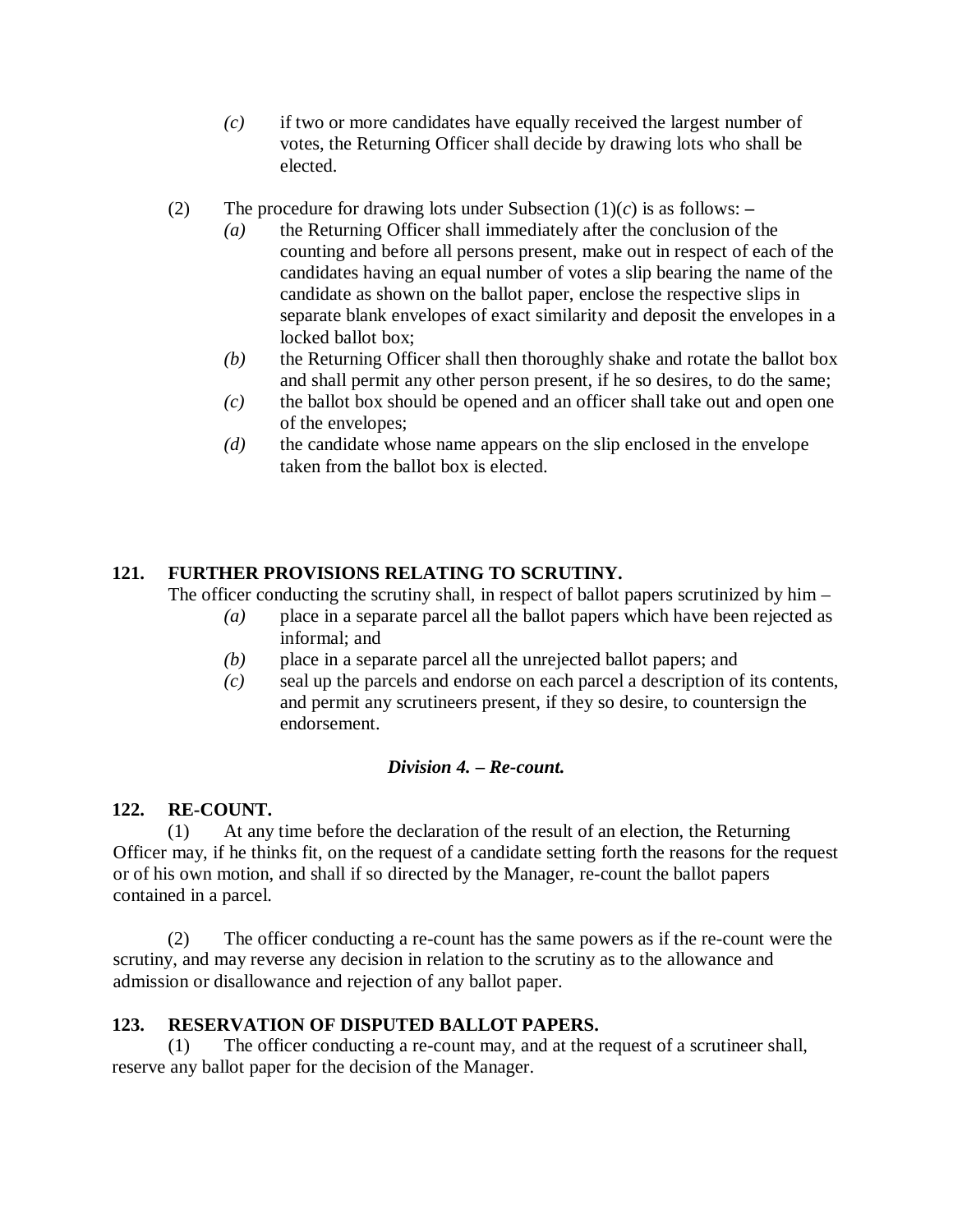(2) The Manager shall decide whether a ballot paper reserved for his decision under this section is to be allowed and admitted or disallowed and rejected.

(3) In the event of the validity of the election being disputed, the Tribunal may consider any ballot papers which were reserved for the decision of the Manager, but shall not order a further re-count of the whole or part of the ballot papers in connection with the election unless it is satisfied that the re-count is justified.

# **124. CONDUCT OF RE-COUNT.**

(1) Before proceeding to re-count any ballot papers, the Returning Officer shall send to each candidate notice of the time and place of the re-count.

(2) The Returning Officer shall, at the time and place fixed for the re-count, in the presence of the scrutineer or scrutineers in attendance and of an officer, open every sealed parcel of ballot papers to be re-counted and count the votes in it.

(3) Each parcel of ballot papers to be re-counted shall be opened separately without destroying or rendering illegible any endorsement on the parcel, and every care shall be taken to prevent the ballot papers in the parcel from being mixed with the ballot papers in any other parcel.

(4) After a parcel has been opened and the votes in it counted, the Returning Officer shall replace the ballot papers in their original cover, which he shall reseal, refasten and then place in a new cover which he shall also seal and fasten and endorse with the fact and date of the re-count, and the Returning Officer and such persons authorized to be present at the re-count as choose to do so shall sign the endorsement.

(5) When any ballot papers at a re-count are reserved for the decision of the Manager, the Returning Officer shall, in the presence of the scrutineer or scrutineers in attendance –

- *(a)* place the ballot papers in a properly fastened and sealed parcel bearing his signature and the signature or signatures of the scrutineer or scrutineers, together with an endorsement setting out the number of ballot papers contained in the parcel, the name of the constituency and the date; and
- *(b)* place the parcel in a fastened and sealed outer cover fully addressed to the Manager, and transport the parcel to the Manager by hand or otherwise deliver it.

(6) On receipt of a parcel referred to in Subsection (5), the Manager shall, in the presence of an officer and, if a candidate so desires, of a person appointed by the candidate, open the parcel and scrutinize the ballot papers, and shall mark each ballot paper "Admitted" or "Rejected", according to his decision to admit or reject the ballot paper.

(7) When the Manager has given his decision on the ballot papers reserved for his decision, he shall restore them to their original cover, refasten and reseal the cover, and endorse on it –

(*a*) the number of ballot papers contained in the cover; and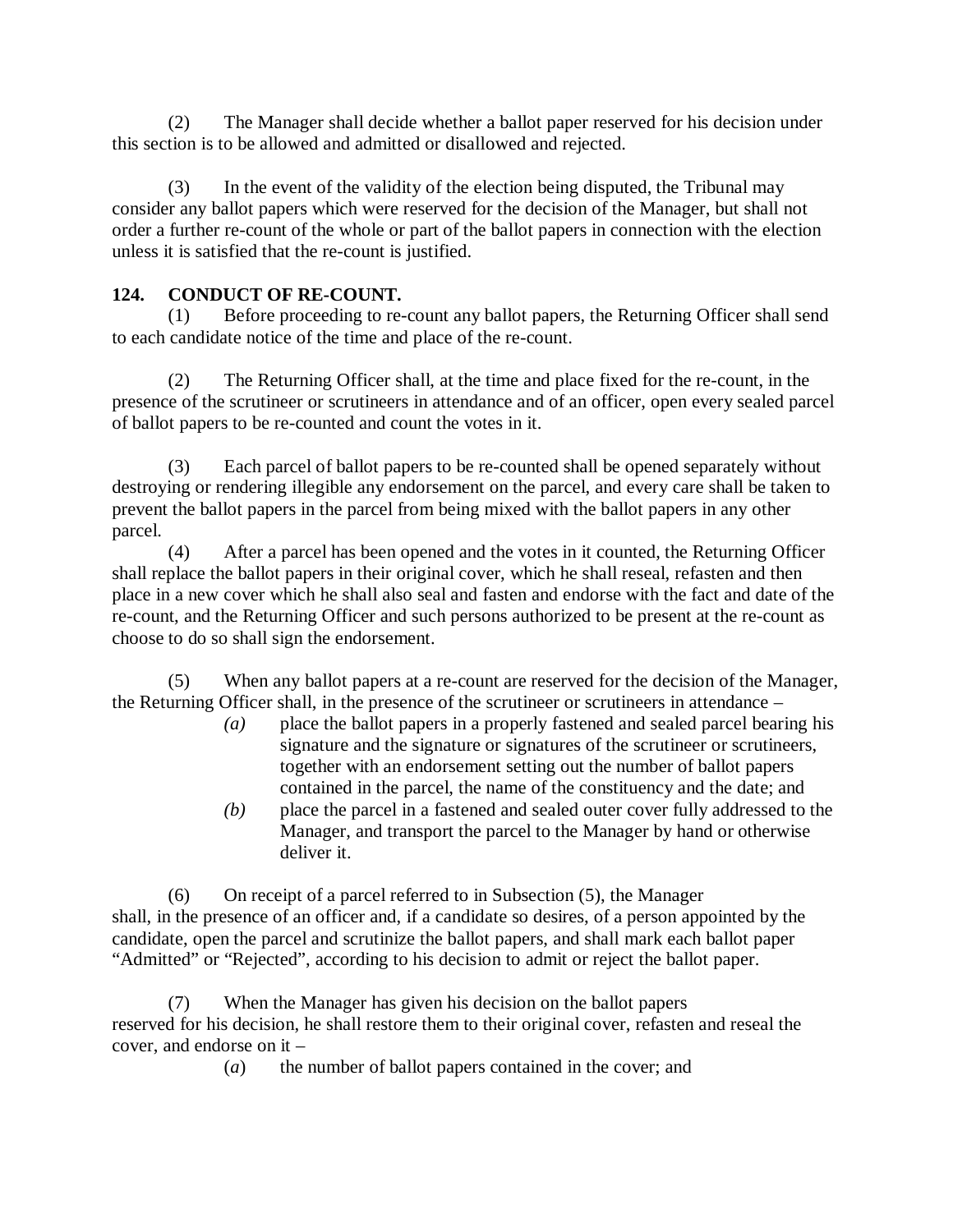- *(b*) a statement that the ballot papers have been the subject of decision by him; and
- (c) the signature of the Manager and the date,

and shall request the persons in whose presence he scrutinized the ballot papers to add their signatures, and shall then place the parcel in a new cover, which he shall cause to be fastened, sealed and returned by hand or otherwise delivered to the Returning Officer.

(8) The Manager shall advise the Returning Officer, in writing, as to the number of ballot papers admitted or rejected by him, and the decision of the Manager shall be accepted by the Returning Officer in completing his re-count of the ballot papers.

(9) The receipt of every parcel of ballot papers shall be acknowledged in writing by the Manager and the Returning Officer respectively.

# **PART XV. – INTERPRETERS.**

### **125. INTERPRETERS.**

(1) Notwithstanding the provisions of these electoral provisions, for the purposes of, and at any stage of, the proceedings at the polling or at the scrutiny, a person may, with the approval of the presiding officer or the officer conducting the scrutiny, as the case requires, make use of the services of a person as an interpreter.

(2) A candidate shall not be an interpreter, and a scrutineer shall not be an interpreter except for another scrutineer.

# **126. DUTY OF INTERPRETERS.**

(1) An interpreter referred to in Section 125 shall –

- *(a)* to the best of his ability, correctly interpret any matter which he is required to interpret; and
- *(b)* comply with any directions given by the presiding officer or the officer conducting the scrutiny, as the case may be; and
- *(c)* refrain from disclosing any knowledge of the vote of an elector for or to whom he interprets.

(2) An interpreter shall not influence, or attempt to influence, in any way, the vote of an elector for or to whom he interprets, and shall not disclose any knowledge of the vote of the elector.

(3) An interpreter who fails to comply with Subsection  $(1)(a)$ ,  $(b)$  or  $(c)$  or Subsection (2), is guilty of an offence.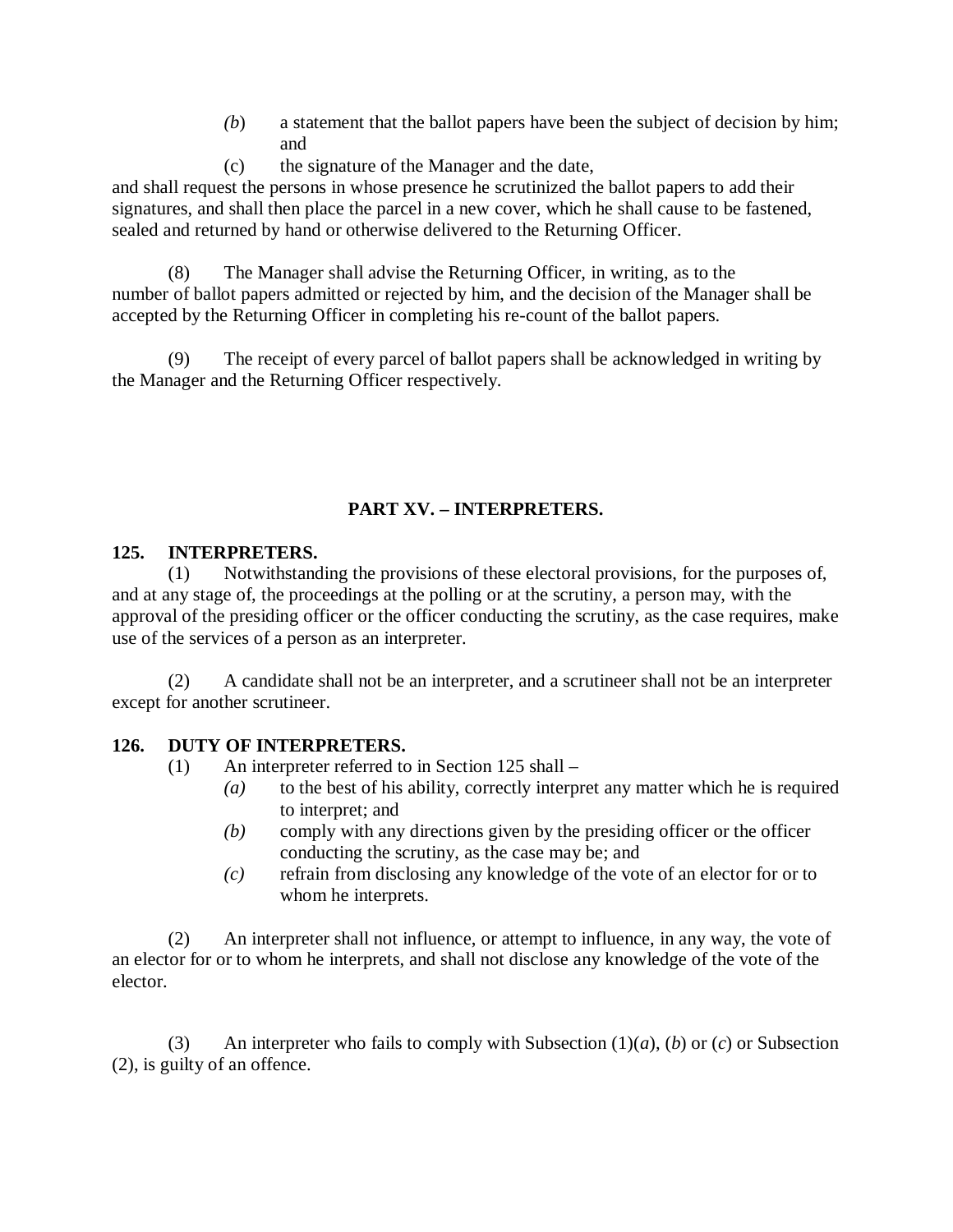Penalty: A fine not exceeding K200.00 or imprisonment for a term not exceeding six months.

### **PART XVI. – THE RETURN OF THE WRITS.**

### **127. RETURN OF WRITS.**

(1) The Returning Officer shall, as soon as conveniently may be after the result of an election has been ascertained –

- *(a)* at the place of nomination, publicly declare the result of the election and the name of the candidate elected; and
- *(b)* by endorsement under his hand certify on the writ the name of the candidate elected, and return the writ to the Manager.

(2) Where the Returning Officer cannot complete his inquiries into the facts set out in the declarations received by him under Section 98 without unduly delaying the declaration of the poll, and he is satisfied that the votes recorded on the ballot papers could not possibly affect the result of the election, he may, subject to the concurrence of the Manager, declare the result of the election and return the writ without awaiting the receipt of the ballot papers or the completion of inquiries, as the case may be.

### **128. CORRECTION OF ERRORS.**

Any delay, error or omission in the printing, preparation, issue, transmission or return of any Roll, writ, ballot paper or certified list of voters may be remedied, removed, rectified and supplied by the Manager, by notice published in the Interim Bougainville Gazette, specifying the matter dealt with and providing for the course to be followed, and that course shall be valid and sufficient.

### **129. EXTENSION OF TIME.**

(1) Subject to Subsections (2) and (3), within one month before or at any time during the polling period for an election in a constituency or portion of a constituency, the Manager may, where he is of the opinion that it is necessary to do so, provide for  $-$ 

- *(a)* extending the time
	- (i) for holding the election; or
	- (ii) for returning the writ; or
- *(b)* meeting any difficulty which might otherwise interfere with the due course of the election,

and provision so made shall be valid and sufficient.

(2) Where an extension of time granted under Subsection (1) does not apply to all constituencies in which elections are being conducted at the same time –

- *(a)* the last day of the polling period shall not be more than two weeks after the date originally fixed as the last day; and
- *(b)* the date fixed for the return of the writ shall not be more than two weeks after the date originally fixed for its return.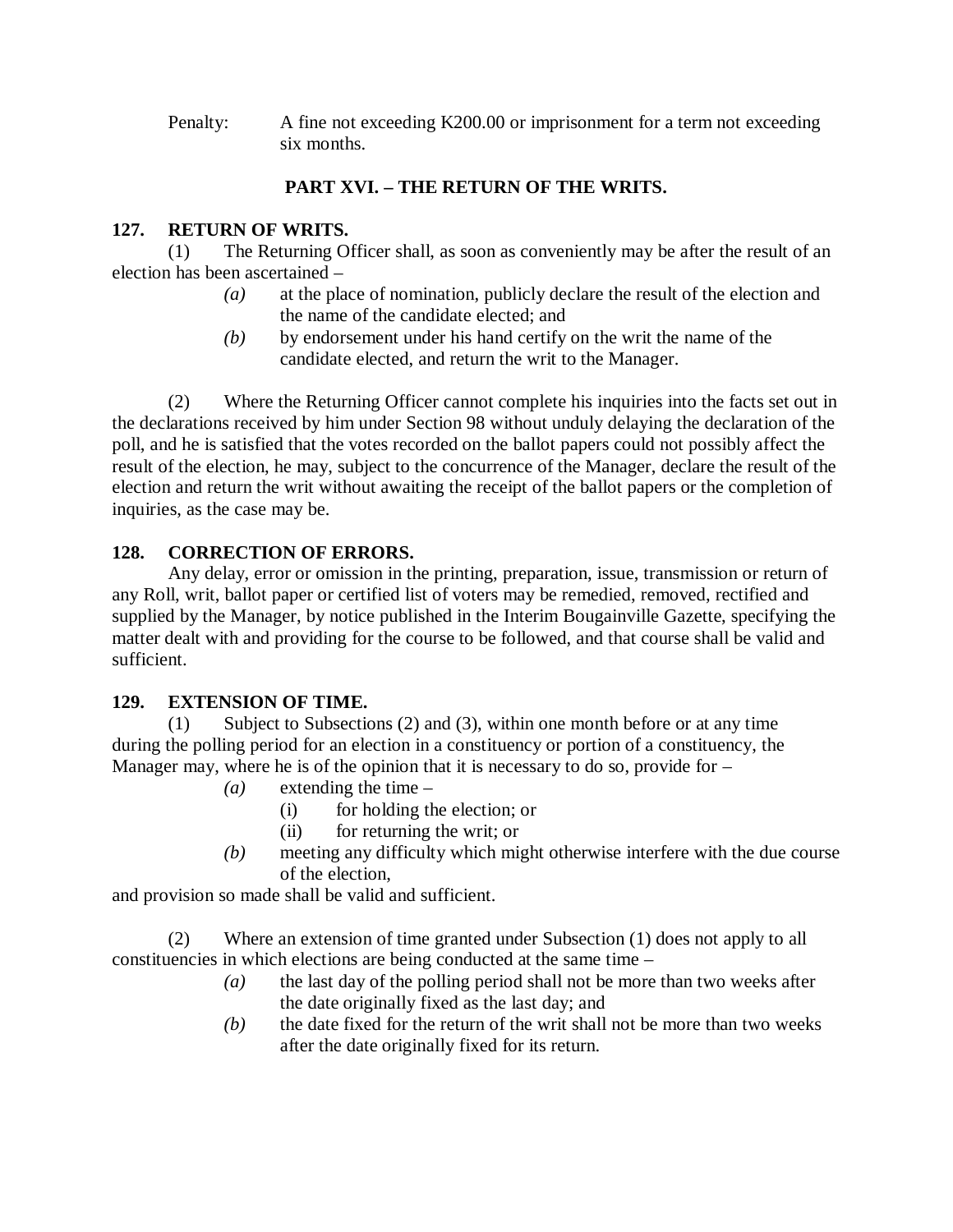(3) In the case of an extension of time under Subsection (1), public notice of the extension shall be immediately given in the constituency or the portion of the constituency for which the election is to be held.

### **PART XVII. – OFFENCES.**

#### **130. ILLEGAL PRACTICES.**

- (1) Subject to Subsection (2), the following are illegal practices at elections: **–**
	- *(a)* publishing an electoral advertisement, handbill or pamphlet or issuing an electoral notice (other than the announcement by advertisement in a newspaper of the holding of a meeting) without the name and address of the person authorizing the publication or issue being printed at the foot of it;
	- *(b)* printing or publishing a printed electoral advertisement, handbill or pamphlet (other than an advertisement in a newspaper) without the name and place of business of the printer being printed at the foot of it;
	- *(c)* printing, publishing or distributing an electoral advertisement, notice, handbill, pamphlet or card containing a representation of a ballot paper or a representation apparently intended to represent a ballot paper, and having on it any directions intended or likely to mislead or improperly interfere with an elector in or in relation to the casting of his vote;
	- *(d)* printing, publishing or distributing an electoral advertisement, notice, handbill, pamphlet or card containing an untrue or incorrect statement intended or likely to mislead or improperly interfere with an elector in or in relation to the casting of his vote;
	- *(e)* wilfully informing an elector during the polling period that he is not enrolled or entitled to be enrolled for a particular constituency or is not entitled to vote, when as a fact he is enrolled or entitled to be enrolled, for that constituency or is entitled to vote, as the case may be.

(2) Nothing in Subsection (1)(*c*) or (*d*) prevents the printing, publishing or distributing of a card, not otherwise illegal, which contains instructions on how to vote for a particular candidate, so long as those instructions are not intended or likely to mislead an elector in or in relation to the casting of his vote.

- (3) A person guilty of an illegal practice under this section is guilty of an offence.
	- Penalty: A fine not exceeding K200.00 or imprisonment for a term not exceeding six months.

### **131. HEADING TO ELECTORAL ADVERTISEMENT.**

(1) The proprietor of a newspaper shall cause the word "advertisement" to be printed as a headline, in letters not smaller than 10 point or long primer, to each article or paragraph in his newspaper containing electoral matter, the insertion of which is or is to be paid for or for which a reward or compensation or promise of reward or compensation is, or is to be, made.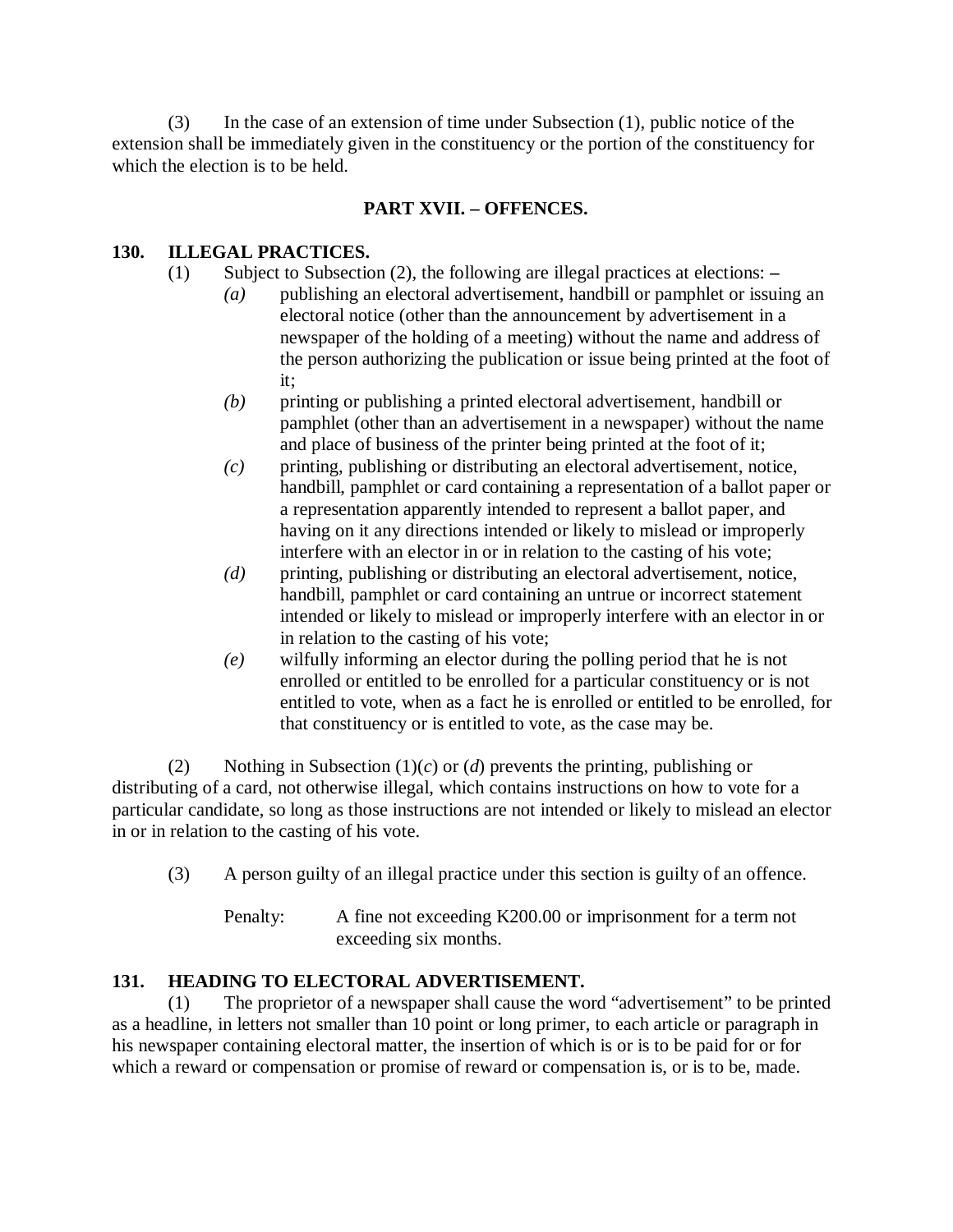(2) A proprietor of a newspaper, who fails to comply with Subsection (1), is guilty of an offence.

Penalty: A fine not exceeding K200.00

(3) In Subsection (1), "electoral matter" includes all matter intended or calculated to affect the result of the election, and a report of the speech of a candidate if the report is, or is to be, paid for.

### **132. ARTICLES TO BE SIGNED.**

(1) On and after the date of issue and before the return of a writ for the election of a member, every article, report, letter or other matter commenting upon a candidate or political party, printed and published in a newspaper, circular, pamphlet or dodger shall be signed by the author, giving his true name and address at the end of the article, report, letter or other matter, or where part only of the article, report, letter or matter appears in any issue of a newspaper, circular, pamphlet or dodger, at the end of that part.

(2) The author of an article, report, letter or other matter commenting upon a candidate or political party, printed and published in a newspaper, circular, pamphlet or dodger, who fails to comply with Subsection (1) is guilty of an offence.

Penalty: A fine not exceeding K200.00.

(3) A newspaper editor or proprietor who permits, in a newspaper which he edits or owns, the publication of an unsigned article, report, letter or other matter commenting upon a candidate or political party, after the issue and before the return of any writ for the election of a member, is guilty of an offence.

Penalty: A fine not exceeding K200.00.

- (4) This section does not apply to the publication in a newspaper of
	- *(a)* a leading article; or
	- *(b)* an article in a newspaper which consists solely of a report of a meeting and does not contain any comment (other than comment made by a speaker at the meeting) upon a candidate or political party.

# **133. MATTER BROADCAST.**

(1) On and after the date of issue and before the return of a writ for the election of a member, a person who broadcasts or televises or permits to be broadcast or televised, from a broadcasting station or television station an announcement, statement or other matter commenting upon a candidate or political party, unless that announcement, statement or other matter includes the true name and address of the author of it, is guilty of an offence.

Penalty: A fine not exceeding K200.00.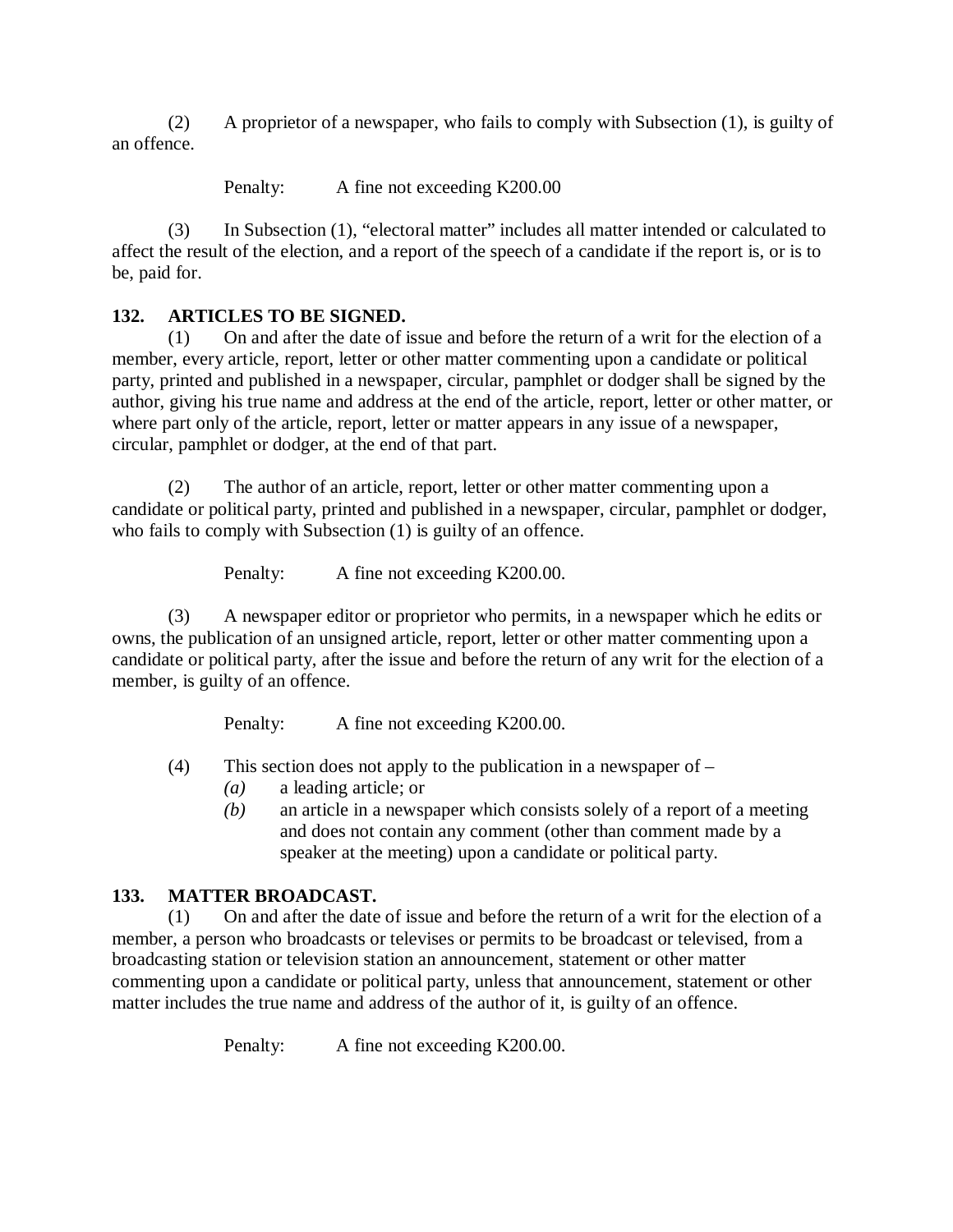(2) Where an announcement, statement or other matter is broadcast or televised in contravention of Subsection (1), the person who supplied the announcement, statement or other matter to the broadcasting station or television station for broadcasting or televising is, unless he proves that the true name and address of the author were included in the announcement, statement or other matter so supplied, guilty of an offence.

Penalty: A fine not exceeding K200.00.

(3) This section does not apply to the inclusion in a summary of news of a report of a meeting which contains no comment (other than comment made by a speaker at the meeting) upon a candidate or political party.

(4) For the purposes of this section, "broadcasting station" means a station broadcasting messages by means of wireless telegraphy or any form of telecommunications.

# **134. DISPLAY OF CERTAIN ELECTORAL POSTERS PROHIBITED.**

(1) Subject to this section, a person who writes, draws or depicts electoral matters directly on a roadway, footpath, building, vehicle, vessel, hoarding or place (whether it is or is not a public place or in a public place, and whether on land or water or in the air), is guilty of an offence.

Penalty: A fine not exceeding K200.00.

(2) The application of Subsection (1) extends in relation to an election although the writ for that election has not been issued.

- (3) Nothing in this section prohibits
	- *(a)* the posting up, exhibiting, writing, drawing or depicting of a sign on or at the office or committee room of a candidate or political party indicating only that the office or room is the office or committee room of the candidate or party, and specifying the name of the candidate or the name of the party concerned; or
	- *(b)* the projection, by means of a cinematograph or other similar apparatus, of electoral matter onto a screen in a public theatre, hall or premises used for public entertainment.
- $(4)$  In this section
	- "electoral matter" means any matter intended or calculated to affect the result of an election;
	- "electoral poster" means any material whatsoever on which electoral matter is written, drawn or depicted.

### **135. REMOVAL OF PROHIBITED ELECTORAL POSTER.**

(1) A member of the Police Force may, and shall, if so directed by the Manager or by a Returning Officer –

> *(a)* remove an electoral poster which appears to have been posted up or to be exhibited in contravention of Section 134; or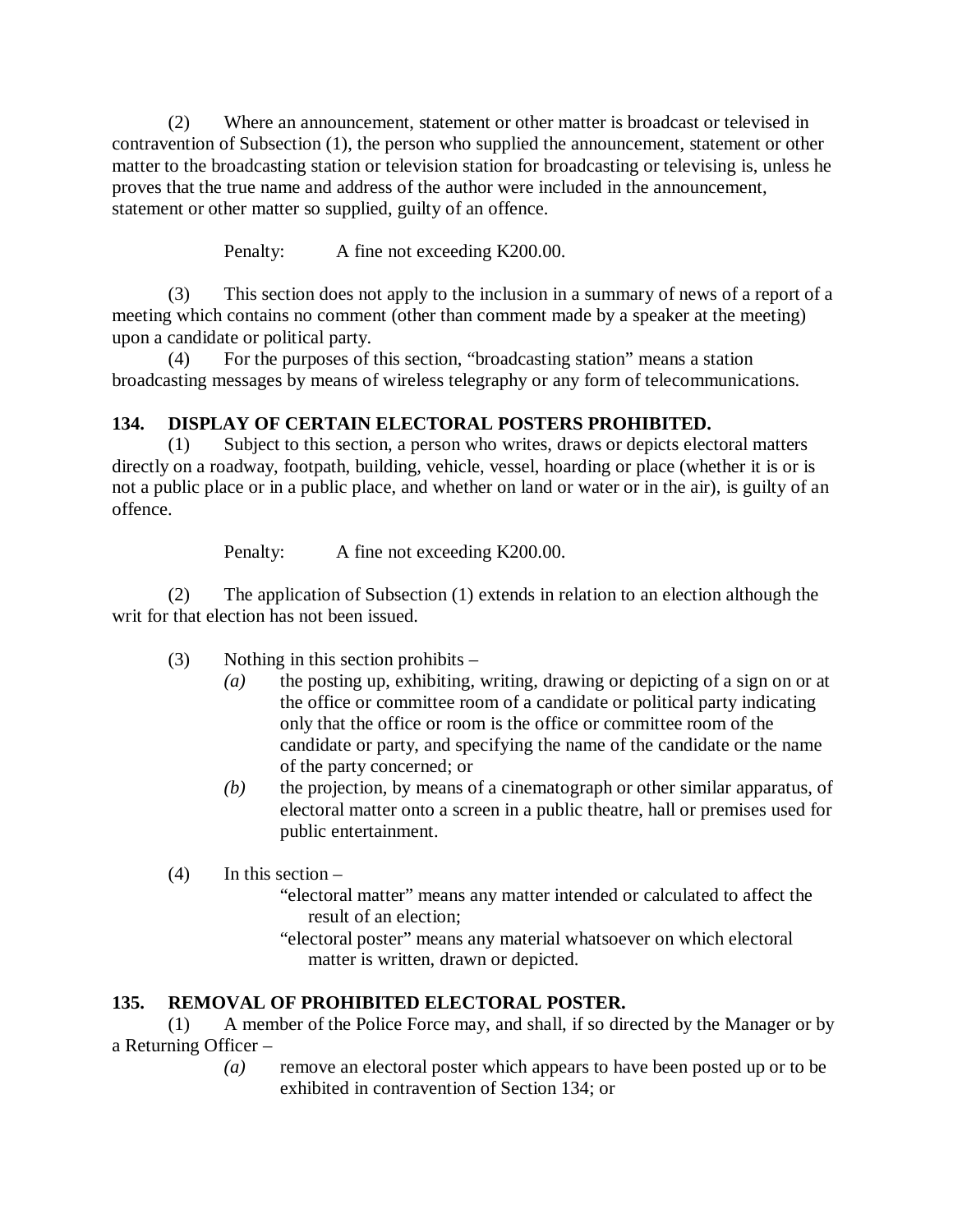*(b)* obliterate electoral matter which appears to have been written, drawn or depicted in contravention of that section.

(2) A person who obstructs or hinders a member of the Police Force in the exercise or attempted exercise of any power or in the discharge or attempted discharge of any duty, conferred or imposed upon that member of the Police Force under this section, is guilty of an offence.

Penalty: A fine not exceeding K200.00.

# **136. INJUNCTIONS.**

For the purpose of ensuring compliance with Section 134, the National Court may, upon the application of an officer, grant an injunction –

- *(a)* restraining an apprehended contravention of that section; or
- *(b)* directing the removal of an electoral poster posted up or exhibited in contravention of that section, or the obliteration of electoral matter written, drawn or depicted in contravention of that section,

and may make an order incidental or supplementary to an order under this section, including an order as to costs.

# **137. CARDS IN POLLING BOOTHS.**

(1) A person, who exhibits or leaves in a polling booth a card or paper having on it a direction or instruction as to how an elector should vote or as to the method of voting, is guilty of an offence.

Penalty: A fine not exceeding K200.00.

(2) This section does not apply to official instructions exhibited by electoral officers at the direction of the Manager at a polling booth.

# **138. UNTRUE STATEMENTS IN ELECTORAL PAPER, ETC.**

(1) A person who makes an untrue statement in an electoral paper, or in answer to a question under these electoral provisions or in information supplied to an officer for the purposes of the preparation, maintenance or revision of a Roll, is guilty of an offence.

Penalty: A fine not exceeding K200.00.

(2) In Subsection (1), "electoral paper" includes an approved form.

# **139. SIGNATURE TO ELECTORAL PAPER.**

(1) Every electoral paper which by these electoral provisions has to be signed by a person, shall be signed by that person with his personal signature and in the case of the Manager by the personal signature of the Manager.

(2) Where a person who is unable to sign his name in writing makes his mark as his signature to an electoral paper, the mark shall be deemed to be his personal signature, if it is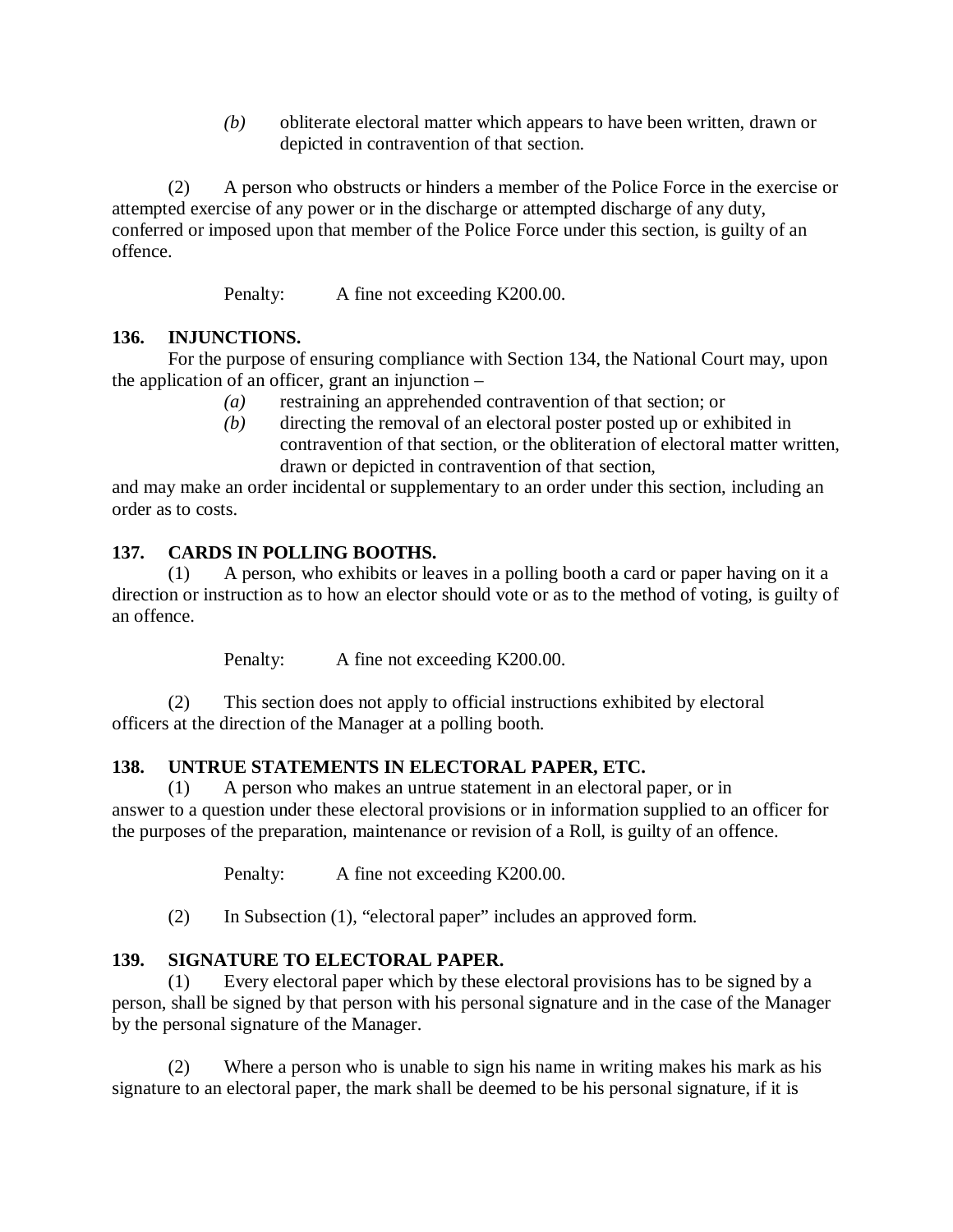identifiable as such and is made in the presence of a witness who signs the electoral paper as a witness to the signature.

(3) A person who makes the signature of any other person on an electoral paper is guilty of an offence.

Penalty: A fine not exceeding K200.00.

(4) In this section, "electoral paper" includes an approved form.

### **140. WITNESSING ELECTORAL PAPERS.**

- (1) A person who  $-$ 
	- *(a)* signs his name as witness on a blank electoral paper; or
	- *(b)* signs his name as witness on an electoral paper which has been wholly or partly filled in unless it has been signed by the person intended to sign it; or
	- *(c)* signs his name as witness on an electoral paper unless he has seen the person whose signature he purports to witness sign it; or
	- *(d)* writes on an electoral paper as his own name-
		- (i) the name of another person; or
		- (ii) any name not being his own name,

is guilty of an offence.

Penalty: A fine not exceeding K200.00.

(2) In Subsection (1), "electoral paper" includes an approved form.

### **141. MAKING MARKS ON BALLOT PAPERS.**

Except where expressly authorized by or under these electoral provisions, a person (other than the elector to whom the ballot paper has been lawfully issued), who makes a mark or writing on the ballot paper of an elector, is guilty of an offence.

Penalty: A fine not exceeding K200.00.

#### **142. ELECTORAL OFFENCES.**

The matters specified in Column 1 of the Table in this section are electoral offences punishable in accordance with the provision in Column 2 of that Table opposite the statement of the offence in Column 1.

| Column $1. -$ Offences                    | Column 2. – Punishments.                               |
|-------------------------------------------|--------------------------------------------------------|
| 1. Voting more than once in any one       | A fine not exceeding K200.00 or                        |
| category at the election.                 | imprisonment for a term not exceeding<br>three months. |
| 2. Wagering on the result of an election. | A fine not exceeding K200.00.                          |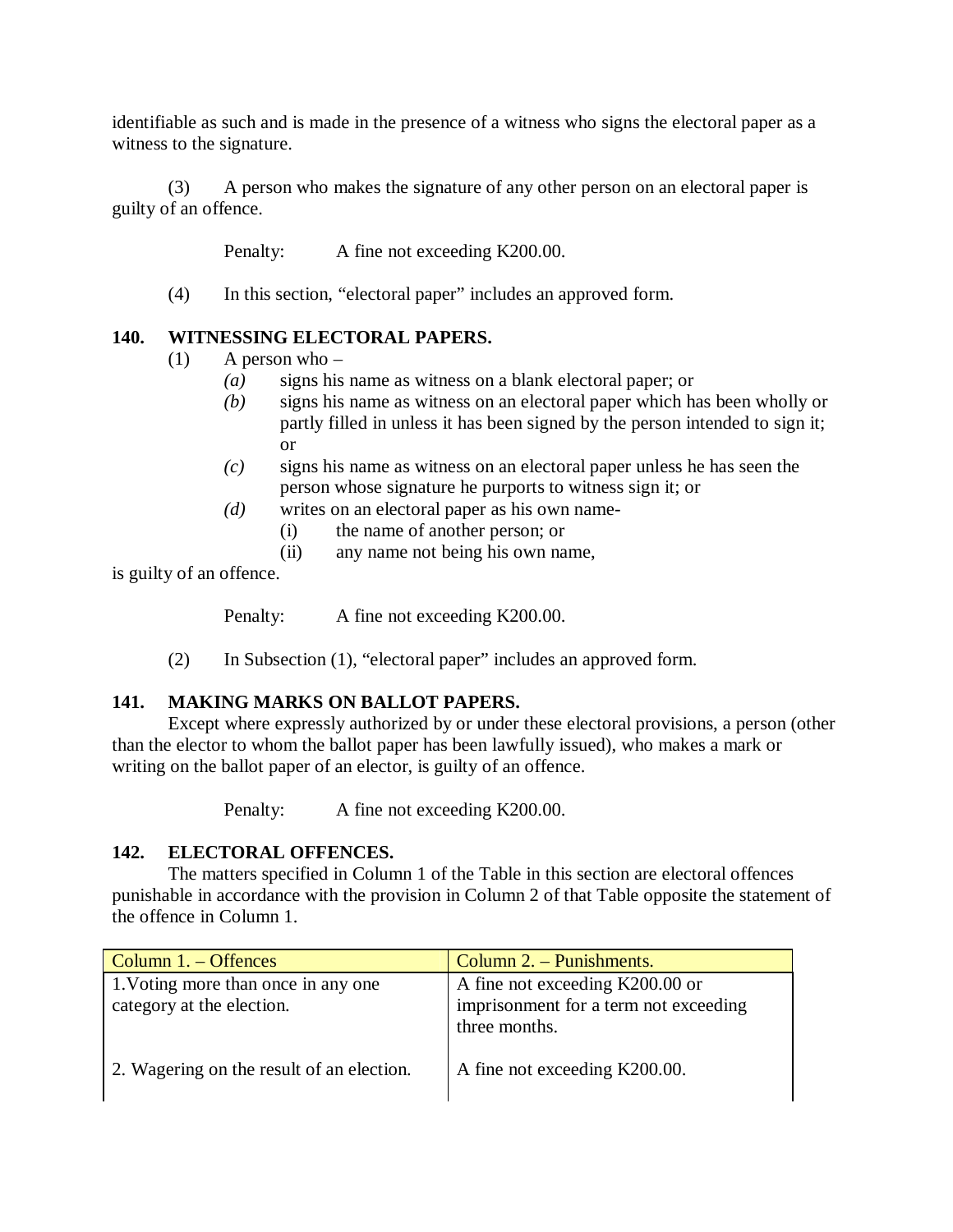| 3. Wilfully defacing, mutilating, destroying<br>or removing a notice, list or other<br>document affixed by a Returning Officer or<br>by his authority.                 | A fine not exceeding K20.00.                                                           |
|------------------------------------------------------------------------------------------------------------------------------------------------------------------------|----------------------------------------------------------------------------------------|
| 4. Knowingly making a false statement in a<br>claim, application, return or declaration or<br>in answer to a question put under these<br>electoral provisions.         | Imprisonment for a term not exceeding six<br>months.                                   |
| 5. Distributing an advertisement, handbill                                                                                                                             | A fine not exceeding K200.00 or                                                        |
| or pamphlet published in contravention of                                                                                                                              | imprisonment for a term not exceeding one                                              |
| Section 130.                                                                                                                                                           | month.                                                                                 |
| 6. Any contravention of these electoral<br>provisions for which no other punishment<br>is provided.                                                                    | A fine not exceeding K200.00.                                                          |
| 7. Falsely personating a person to secure a<br>ballot paper to which the personator is not<br>entitled, or personating any other person<br>for the purposes of voting. | Imprisonment for a term not exceeding six<br>months.                                   |
| 8. Fraudulently destroying or defacing a                                                                                                                               | Imprisonment for a term not exceeding six                                              |
| nomination paper or ballot paper.                                                                                                                                      | months.                                                                                |
| 9. Fraudulently putting a ballot paper or                                                                                                                              | Imprisonment for a term not exceeding six                                              |
| other paper into a ballot box.                                                                                                                                         | months.                                                                                |
| 10. Fraudulently taking a ballot paper out                                                                                                                             | Imprisonment for a term not exceeding six                                              |
| of a polling booth.                                                                                                                                                    | months.                                                                                |
| 11. Taking a ballot paper out of a polling<br>booth.                                                                                                                   | A fine not exceeding K200.00.                                                          |
| 12. Forging or uttering knowing it to be                                                                                                                               | Imprisonment for a term not exceeding six                                              |
| forged, a nomination paper or ballot paper.                                                                                                                            | months.                                                                                |
| 13. In a polling booth during the polling,<br>misconducting himself, or failing to obey<br>the lawful directions of the presiding<br>officer.                          | A fine not exceeding K200.00 or<br>imprisonment for a term not exceeding one<br>month. |
| 14. Supplying ballot papers without                                                                                                                                    | Imprisonment for a term not exceeding six                                              |
| authority.                                                                                                                                                             | months.                                                                                |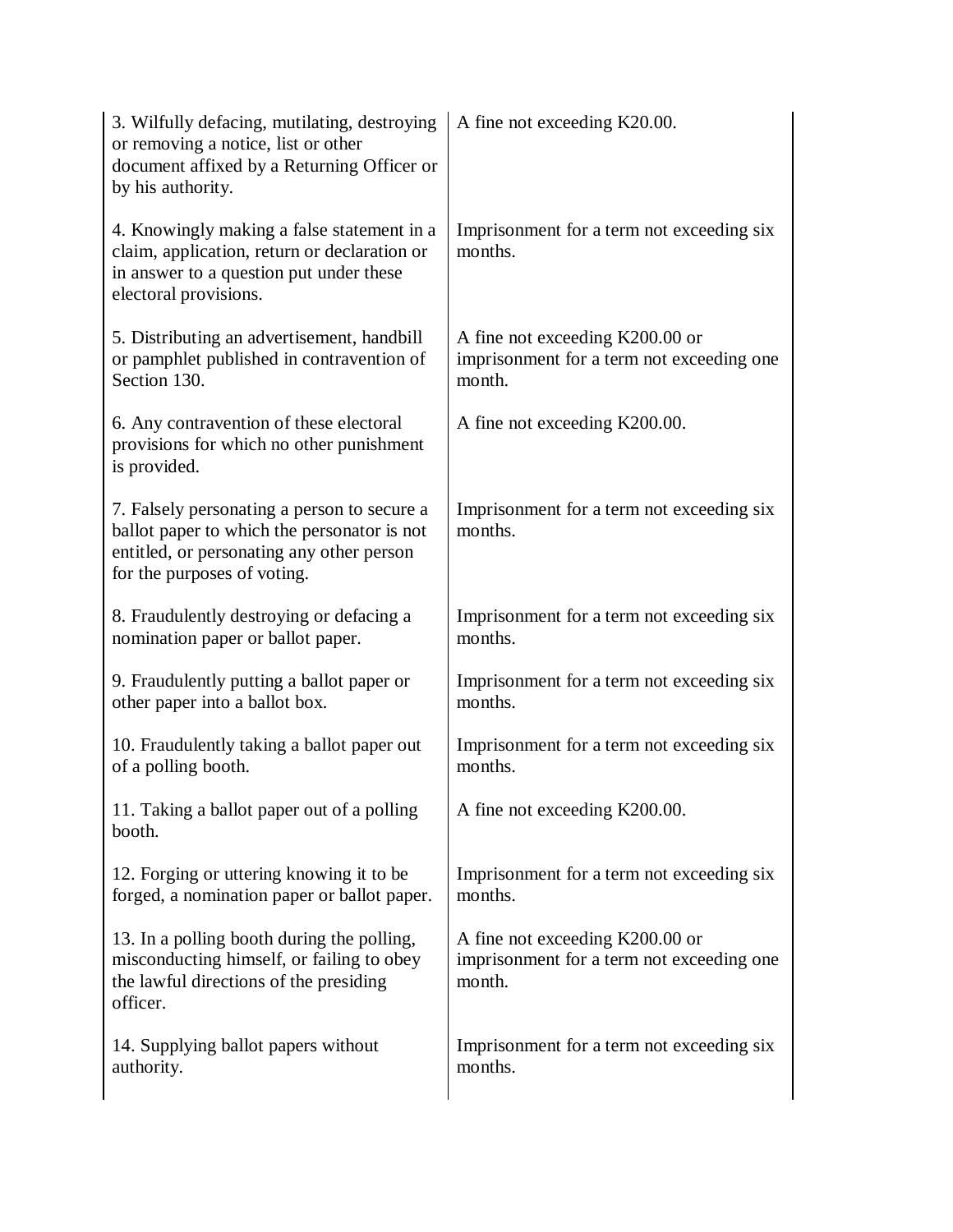| 15. Unlawfully destroying, taking, opening<br>or otherwise interfering with ballot boxes<br>or ballot papers. | Imprisonment for a term not exceeding six<br>months. |
|---------------------------------------------------------------------------------------------------------------|------------------------------------------------------|
| 16. Removing or attempting to remove,<br>cover or disguise the indelible ink applied<br>under Section 92.     | Imprisonment for a term not exceeding six<br>months. |

# **143. PROHIBITION OF CANVASSING NEAR POLLING BOOTH.**

(1) A person who, during the polling period and on all days to which the polling is adjourned, at an entrance of or within a polling booth, or within 7 m of an entrance of a polling booth –

- *(a)* canvasses for votes; or
- *(b)* solicits the vote of an elector; or
- *(c)* induces an elector not to vote for a particular candidate; or
- *(d)* induces an elector not to vote at the election; or
- *(e)* exhibits a notice or sign (other than an official notice) relating to the election,

is guilty of an offence.

Penalty: A fine not exceeding K200.00.

- $(2)$  Where
	- *(a)* a building used as a polling booth is situated in grounds within an enclosure; and
	- *(b)* the presiding officer at the polling booth causes to be displayed throughout the polling at each entrance to those grounds a notice signed by him stating that those grounds are part of the polling booth,

those grounds shall, for the purposes of Subsection (1), be deemed to be part of a polling booth.

## **144. BADGES OR EMBLEMS IN POLLING BOOTHS.**

An officer or scrutineer who wears or displays in a polling booth during the polling period a badge or emblem of a candidate or political party is guilty of an offence.

Penalty: A fine not exceeding K200.00.

## **145. FAILURE TO TRANSMIT CLAIMS.**

A person who accepts a claim for enrolment or transfer of enrolment for transmission to a Returning Officer and who fails to transmit the claim to the Returning Officer, forthwith, is guilty of an offence.

Penalty: A fine not exceeding K200.00.

## **146. FORGING OR UTTERING ELECTORAL PAPERS.**

(1) A person who  $-$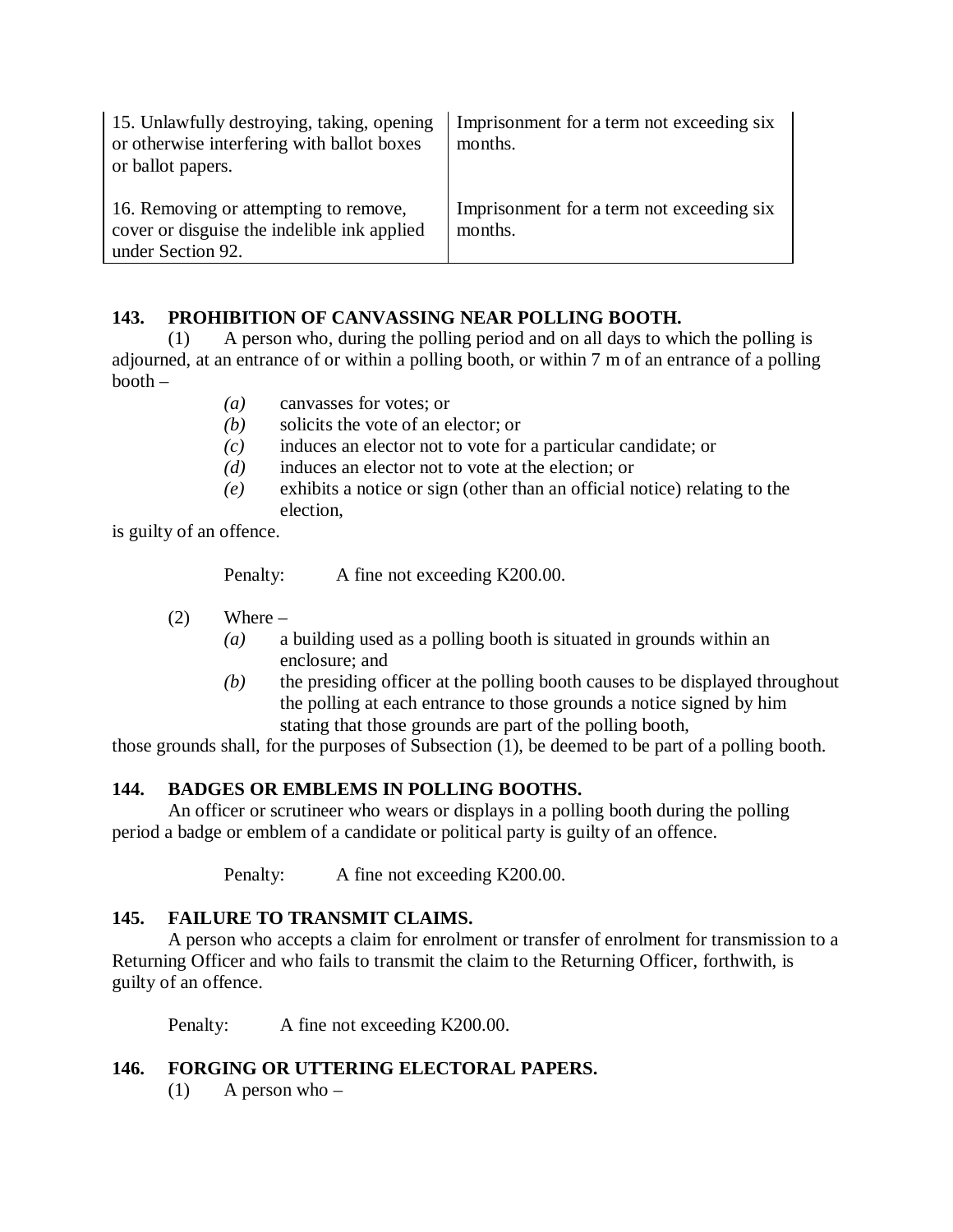*(a)* forges an electoral paper; or

*(b)* utters a forged electoral paper, knowing it to be forged, is guilty of an offence.

Penalty: Imprisonment for a term not exceeding six months.

# (2) In Subsection (1), "electoral paper" includes an approved form.

# **147. EMPLOYERS TO ALLOW EMPLOYEES LEAVE OF ABSENCE TO VOTE.**

(1) If an employee who is an elector notifies his employer that he desires leave of absence to enable him to vote at an election, the employer shall, if the absence desired is necessary to enable the employee to vote at the election, allow him leave of absence without any penalty or disproportionate deduction of pay for such reasonable period as is necessary to enable the employee to vote at the election.

(2) An employer, who fails to comply with Subsection (1), is guilty of an offence.

Penalty: A fine not exceeding K200.00.

(3) An employee who obtains leave of absence under this section under pretence that he intends to vote at the election but without the *bona fide* intention of doing so, is guilty of an offence.

Penalty: A fine not exceeding K200.00

(4) This section does not apply to an elector whose absence may cause danger or substantial loss in respect of the employment in which he is engaged.

## **148. PROTECTION OF THE OFFICIAL MARK.**

(1) A person who, without lawful authority (proof of which is on him)  $-$ 

- *(a)* makes an official mark on or in a paper; or
- *(b)* has in his possession a paper bearing an official mark; or
- *(c)* makes use of or has in his possession an instrument capable of making on or in a paper an official mark,

is guilty of an offence.

Penalty: A fine not exceeding K200.00.

(2) A person who, without lawful authority (proof of which is on him) makes on or in a ballot paper, or on or in a paper purporting to be a ballot paper, an official mark, shall be deemed to have forged an electoral paper and is punishable accordingly.

(3) All paper bearing an official mark, and all instruments capable of making on or in paper an official mark, made or used by, or in the possession of, a person without lawful authority (proof of which authority is on him) are forfeited to the Manager and may without warrant be seized by any member of the Police Force and destroyed or dealt with as prescribed.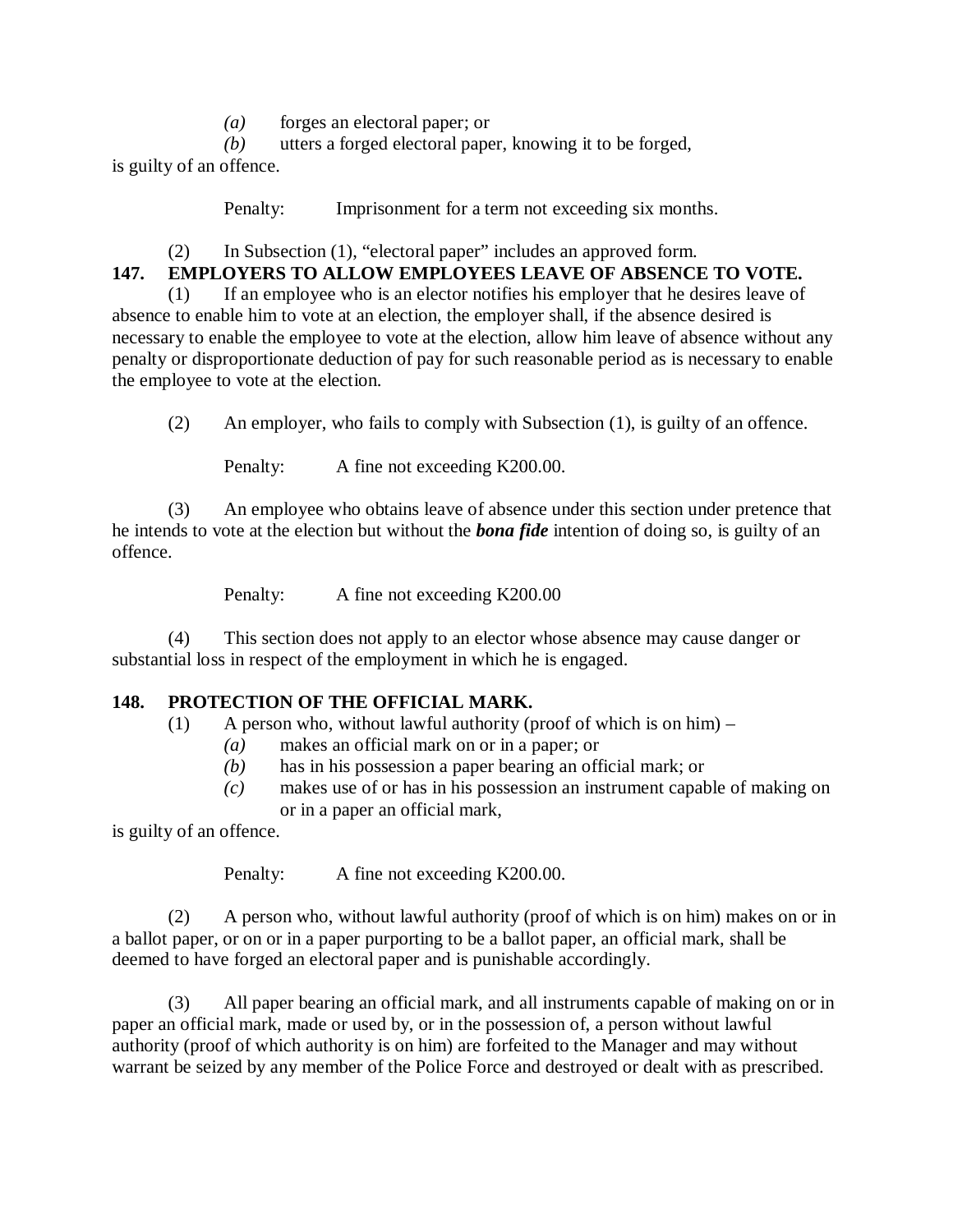(4) In this section, "official mark" means a prescribed mark to be placed or made on or in an electoral paper, and includes a mark so nearly resembling an official mark as to be likely to deceive.

## **149. DISORDERLY BEHAVIOUR AT MEETING.**

(1) This section applies to any lawful public political meeting held in relation to an election between the date of the issue of the writ for the election and the date of the return of the writ.

(2) A person who, at a public meeting to which this section applies, acts in a disorderly manner for the purpose of preventing the transaction of the business for which the meeting is held, is guilty of an offence.

> Penalty: A fine not exceeding K200.00 or imprisonment for a term not exceeding one month.

(3) The Chairman of a public meeting to which this section applies may direct any member of the Police Force to remove from the room, building or place in which the meeting is being held a person who, in the opinion of the Chairman, is preventing the transaction of the business for which the meeting is held, and thereupon the member of the Police Force may take such steps as are necessary for the removal of the person from the room, building or place.

- $(4)$  A person
	- *(a)* who has been removed from a room or building in accordance with a direction given under Subsection (3); or
	- *(b)* whose removal from a room, building or place has been directed under Subsection (3) and who has left that room, building or place,

and who, without the authority of the Chairman (proof of which authority is on that person) returns to that room or building while the meeting is in progress, is guilty of an offence.

> Penalty: A fine not exceeding K200.00 or imprisonment for a term not exceeding one month.

(5) A member of the Police Force may arrest without warrant a person who commits an offence against Subsection (4).

# **150. NEGLECT TO INITIAL BALLOT PAPER, ETC.**

An officer who, contrary to his duty, fails to initial a ballot paper, correctly to mark a certified list of voters, or properly to attest a declaration, is guilty of an offence.

Penalty: A fine not exceeding K200.00.

# **151. OFFENDER MAY BE REMOVED FROM POLLING BOOTH.**

(1) A person who, in a polling booth during the polling, misconducts himself, or fails to obey the lawful direction of the presiding officer, may be removed from the polling booth by a member of the Police Force or by a person authorized by the presiding officer.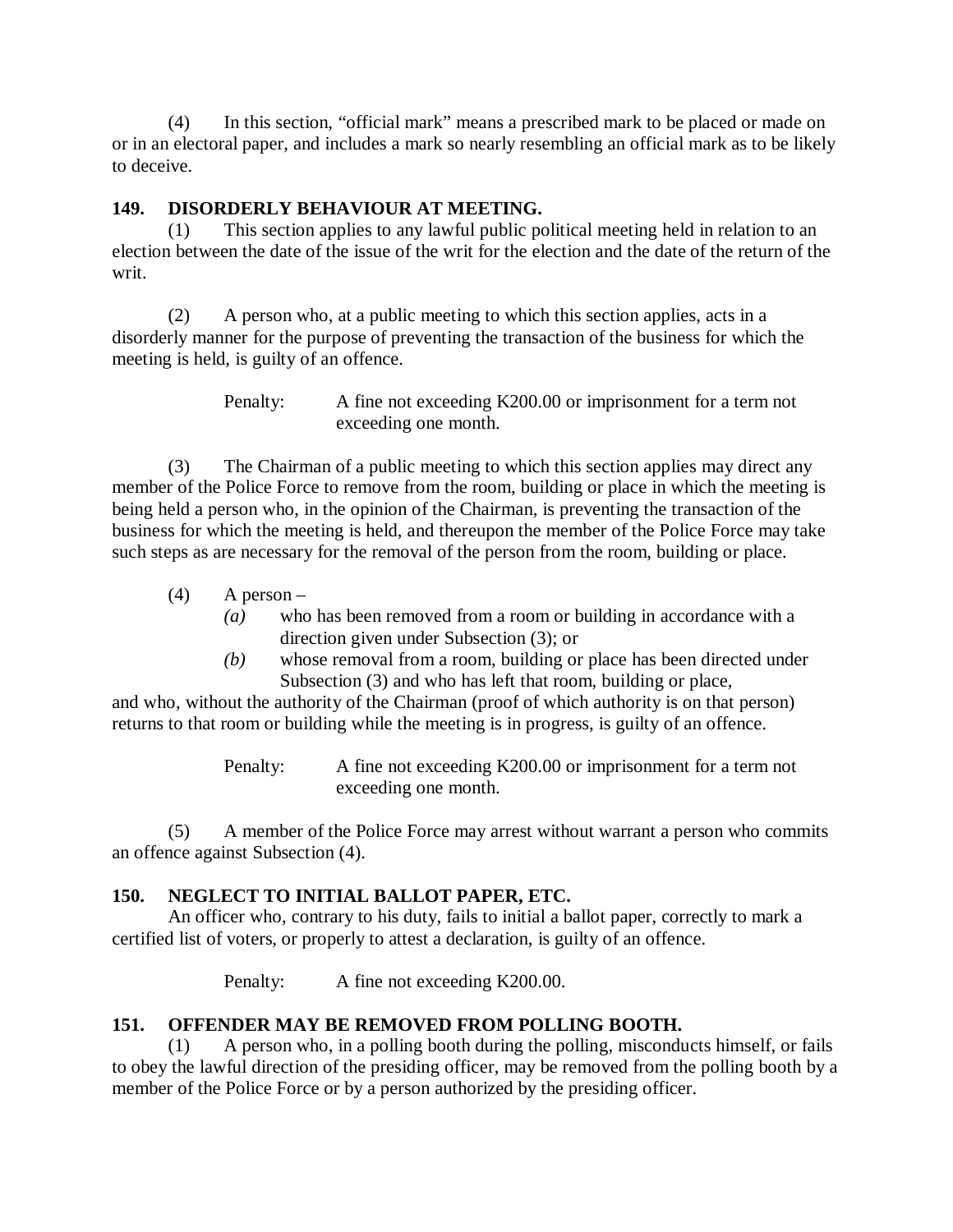(2) A person who has been removed from a polling booth by direction of the presiding officer under Subsection (1) and who re-enters the polling booth without the permission of the presiding officer is guilty of a further electoral offence, punishable on conviction by twice the penalty prescribed by Section 142 for the original offence.

## **152. DEFAMATION OF CANDIDATE.**

(1) Subject to Subsection (2), a person who makes or publishes a false and defamatory statement in relation to the personal character or conduct of a candidate, is guilty of an offence.

> Penalty: A fine not exceeding K200.00 or imprisonment for a term not exceeding six months.

(2) It is a defence to a prosecution for an offence against Subsection (1), if the defendant proves that he had reasonable grounds for believing and did in fact believe the statement made or published by him to be true.

(3) A person who makes a false and defamatory statement in relation to the personal character or conduct of a candidate in contravention of this section may be restrained by injunction, at the suit of the candidate aggrieved, from repeating the statement or any similar false and defamatory statement.

## **153. PUBLICATION OF MATTER REGARDING CANDIDATES.**

(1) Subject to this section, where in any matter announced or published by a person, or caused by a person to be announced or published, on behalf of an association, league, organization or other body of persons, it is, without the authority of the candidate (proof of which authority is on that person) –

- *(a)* claimed or suggested that a candidate in an election is associated with, or supports the policy or activities of, that association, league, organization or other body of persons; or
- *(b)* expressly or impliedly advocated or suggested that that candidate is the candidate for which a vote should be given,

that person is guilty of an offence.

Penalty: A fine not exceeding K200.00 or imprisonment for a term not exceeding three months.

(2) Where any matter, the announcement or publication of which by a person without the written authority of a candidate would be an offence against Subsection (1) on the part of that person, is announced or published by or on behalf of, or with the support of, an association, league, organization or other body of persons, every person who was an officer of that association, league, organization or other body at the time of that announcement or publication shall be deemed to be guilty of an offence against that subsection.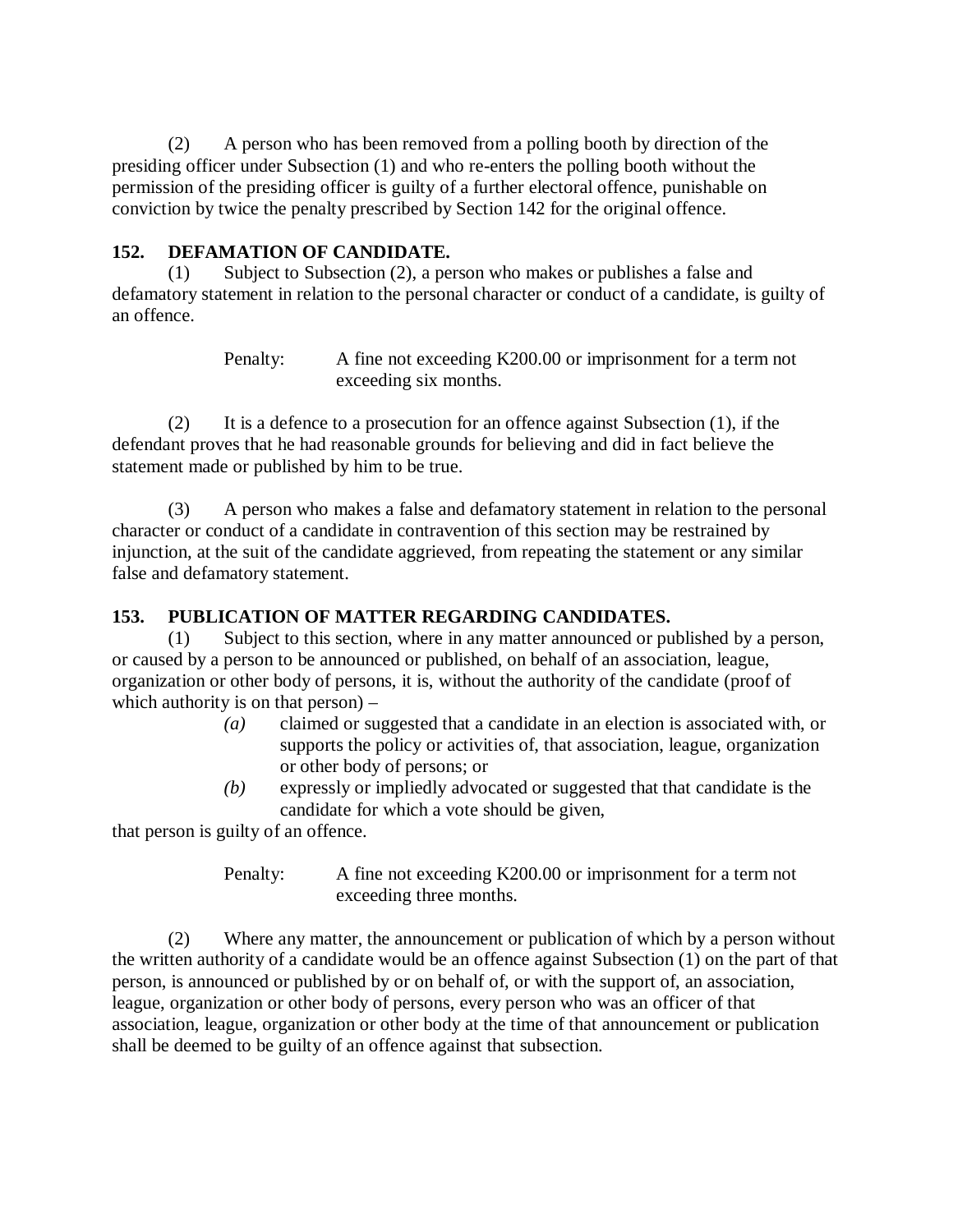(3) For the purposes of this section, where any matter purports expressly or impliedly to be announced or published by or on behalf of, or in the interests or with the support of, an association, league, organization or other body of persons the matter shall, in the absence of proof to the contrary, be deemed to be announced or published by or on behalf of, or with the support of, as the case may be, that association, league, organization or other body of persons.

(4) Nothing in the preceding provisions of this section applies to or in relation to an announcement or publication made or authorized by a registered political party or by a registered branch of a political party respecting a candidate who, by public announcement, has declared his intention to be a candidate on behalf of or in the interests of that party.

# **154. LIABILITY FOR INDIRECT ACTS.**

Every person is liable for an illegal practice or an offence against this Part committed directly or indirectly by himself, or by any other person on his behalf and with his knowledge or authority.

# **PART XVIII. – DISPUTED ELECTIONS, RETURNS, ETC.**

# **155. METHOD OF DISPUTING RETURNS.**

The validity of an election or return under these electoral provisions, may be disputed by petition addressed to the National Court and not otherwise.

# **156. EXERCISE OF JURISDICTION OF NATIONAL COURT.**

The jurisdiction of the National Court in relation to any matter under this Part may be exercised by a Judge of the National Court.

# **157. REQUISITES OF PETITION.**

A petition shall –

- *(a)* set out the facts relied on to invalidate the election or return; and
- *(b)* specify the relief to which the petitioner claims to be entitled; and
- *(c)* be signed by a candidate at the election in dispute or by a person who was qualified to vote at the election or by the Manager; and
- *(d)* be attested by two witnesses whose occupations and addresses are stated; and
- (*e*) be filed in the Registry of the National Court at Buka , or elsewhere as directed by the National Court, within one month after the declaration of the result of the election in accordance with Section 127(1)(*a*).

# **158. DEPOSIT AS SECURITY FOR COSTS.**

At the time of filing the petition the petitioner shall deposit with the National Court the sum of K2,000.00 as security for costs.

## **159. NO PROCEEDINGS UNLESS REQUISITES COMPLIED WITH.**

Proceedings shall not be had on a petition unless the requirements of Sections 157 and 158 are complied with.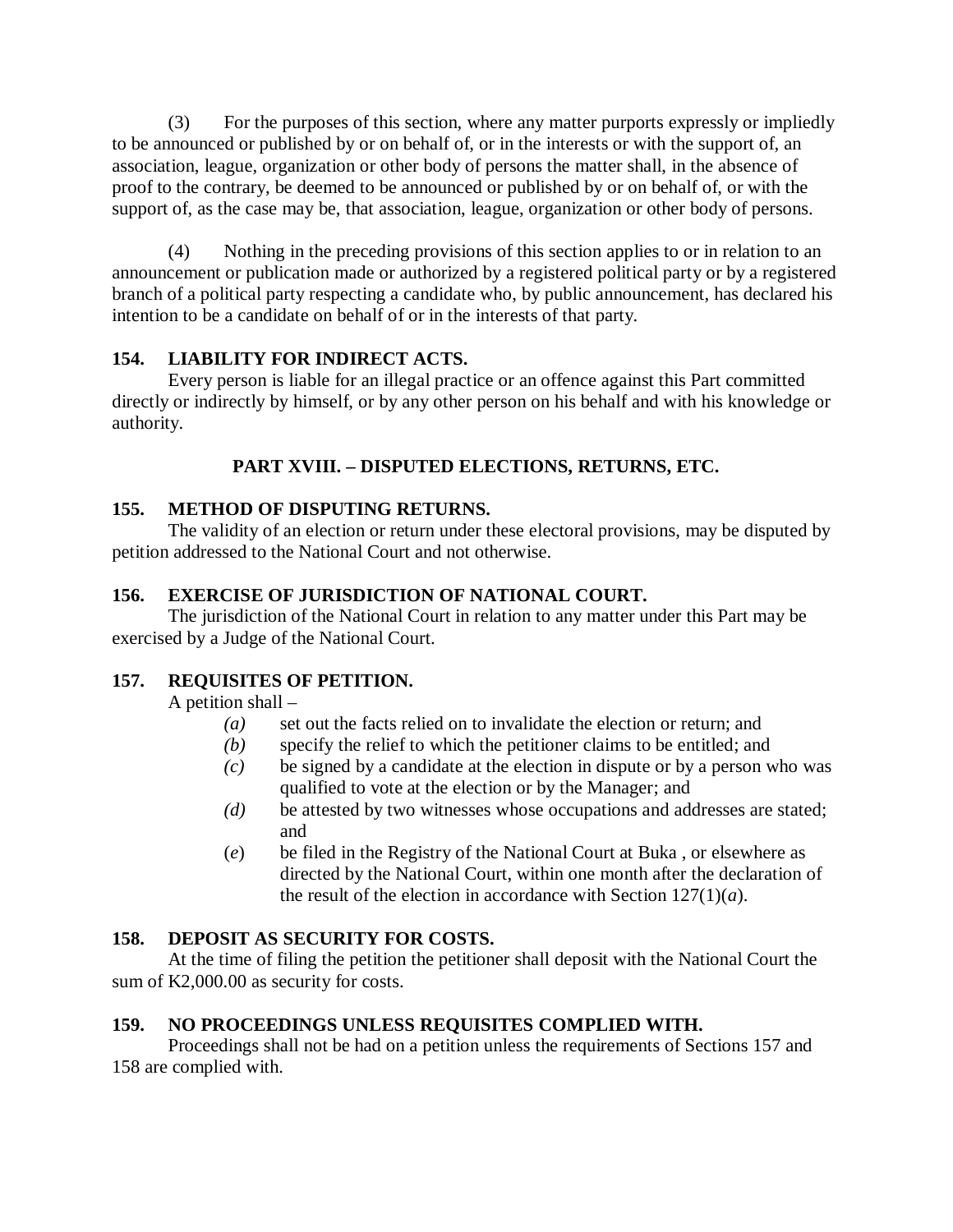### **160. RIGHT OF MANAGER TO BE REPRESENTED.**

The Manager may, by leave of the National Court, enter an appearance in any proceedings in which the validity of an election or return is disputed, and be represented and heard in the proceedings, and in that case shall be deemed to be a party respondent to the petition.

### **161. POWERS OF NATIONAL COURT.**

(1) In relation to any matter under this Part, the National Court shall sit as an open court and may, amongst other things –

- *(a)* adjourn; and
- *(b)* compel the attendance of witnesses and the production of documents; and
- *(c)* grant to a party to a petition leave to inspect, in the presence of the Returning Officer, the Rolls and other documents (except ballot papers) used at or in connection with an election and take, in the presence of the Returning Officer, extracts from those Rolls and documents; and
- *(d)* order a recount of ballot papers in a constituency; and
- *(e)* examine witnesses on oath; and
- *(f)* declare that a person who was returned as elected was not duly elected; and
- *(g)* declare a candidate duly elected who was not returned as elected; and
- *(h)* declare an election absolutely void; and
- *(i)* dismiss or uphold a petition in whole or in part; and
- *(j)* award costs; and
- *(k)* punish contempt of its authority by fine or imprisonment.

(2) The National Court may exercise all or any of its powers under this section on such grounds as the National Court in its discretion thinks just and sufficient.

(3) Without limiting the powers conferred by this section, the power of the National Court to declare that a person who was returned as elected was not duly elected, or to declare an election absolutely void, may be exercised on the ground that illegal practices were committed in connection with the election.

#### **162. PRODUCTION OF PAPERS OR DOCUMENTS, ETC.**

- (1) Without limiting the powers conferred by Section 161
	- *(a)* when it is proved that a ballot paper issued under Section 98 has, in an election, been marked by a person who was not entitled to vote at the election, the National Court may require the production of any other papers or documents relating to the ballot papers issued under that section; and
	- *(b)* the National Court may reject a ballot paper.

(2) The production from proper custody of a ballot paper purporting to have been used in an election and bearing an official number, and of other papers or documents referred to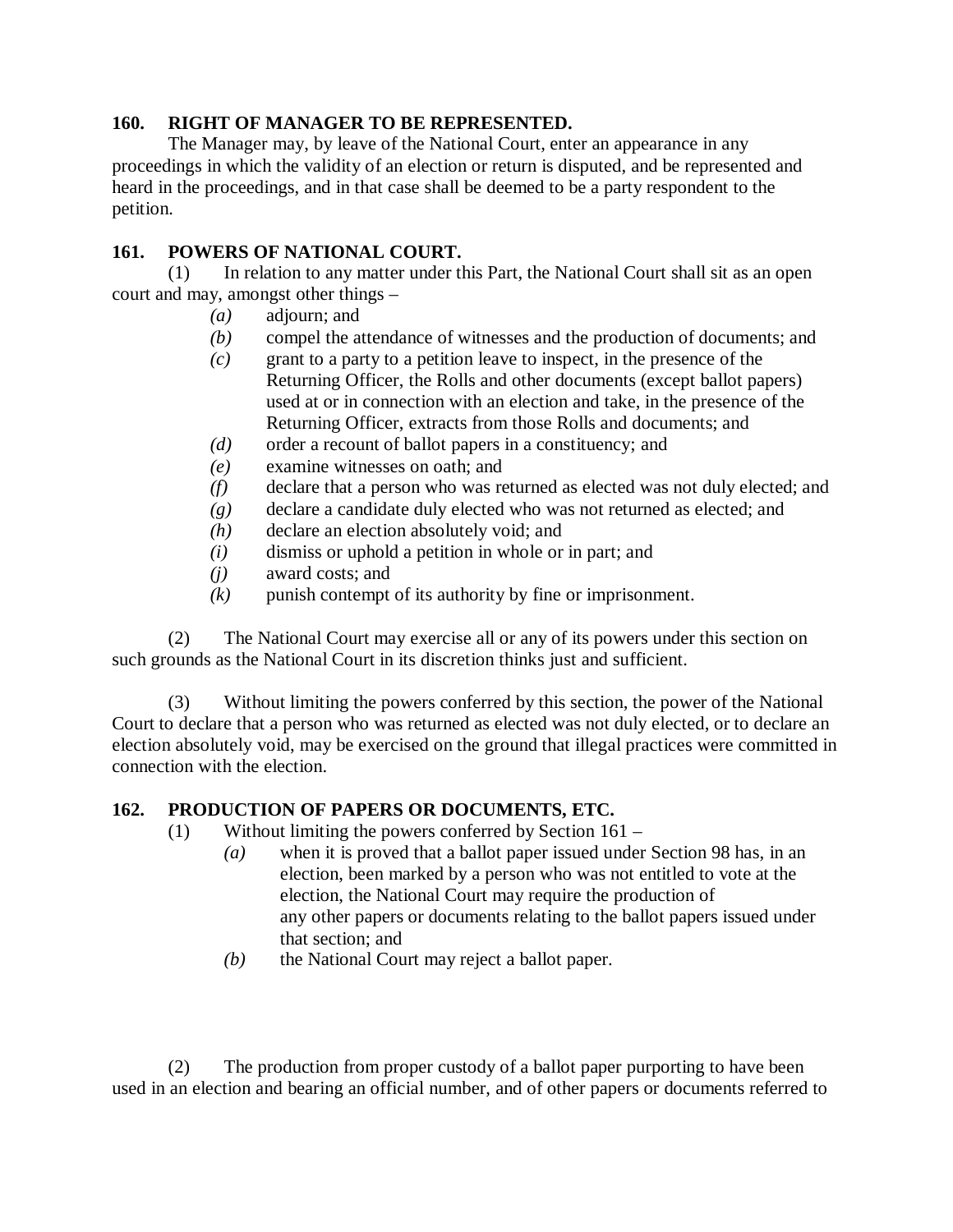in Subsection (1)(*a*) bearing an official number corresponding to the official number on the ballot paper, is *prima facie* evidence that the person who marked the ballot paper was the person who made the declaration.

(3) In Subsection (2), "official number" means a number purporting to have been placed on the ballot paper under these electoral provisions.

# **163. INQUIRIES BY NATIONAL COURT.**

The National Court shall inquire whether or not the petition is duly signed, and so far as Rolls and voting are concerned may inquire into the identity of persons and whether their votes were improperly admitted or rejected, assuming the Roll to be correct, but the National Court shall not inquire into the correctness of a Roll.

# **164. VOIDING ELECTION FOR ILLEGAL PRACTICES.**

(1) If the National Court finds that a candidate has committed or has attempted to commit bribery or undue influence, his election, if he is the successful candidate, shall be declared void.

(2) A finding by the National Court under Subsection (1) does not bar or prejudice a prosecution for an illegal practice.

(3) The National Court shall not declare that a person returned as elected was not duly elected, or declare an election void –

- *(a)* on the ground of an illegal practice committed by a person other than the candidate and without the candidate's knowledge or authority; or
- *(b)* on the ground of an illegal practice other than bribery or undue influence or attempted bribery or undue influence,

unless the National Court is satisfied that the result of the election was likely to be affected, and that it is just that the candidate should be declared not to be duly elected or that the election should be declared void.

# **165. NATIONAL COURT TO REPORT CASE OF ILLEGAL PRACTICE.**

Where the Chairman finds that a person has committed an illegal practice, the Registrar of the National Court shall promptly report the finding to the President, the Speaker and the Manager, who shall, where appropriate, report the matter to the Police.

## **166. NATURAL JUSTICE TO BE OBSERVED.**

The National Court shall be guided by the substantial merits and good conscience of each case without regard to legal forms or technicalities, or whether the evidence before it is in accordance with the law of evidence or not, and shall comply with the principles of natural justice.

## **167. IMMATERIAL ERRORS NOT TO VITIATE ELECTION.**

(1) Subject to Subsection (2), an election shall not be avoided on account of a delay in the declaration of nominations, the polling, the declaration of the poll or the return of the writ,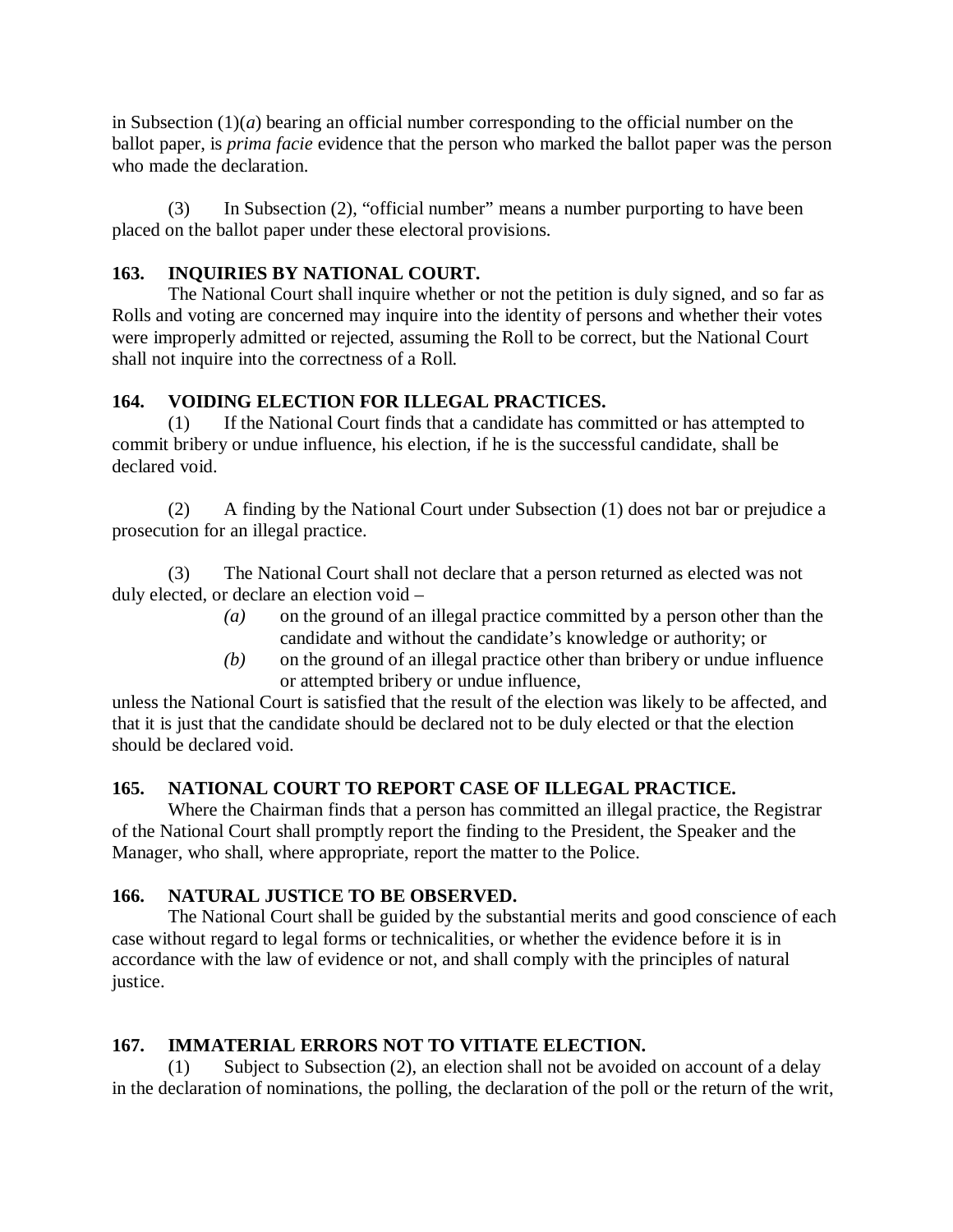or on account of the absence or an error of, or an omission by, an officer which did not affect the result of the election.

(2) Where an elector was, on account of the absence or an error of, or an omission by, an officer, prevented from voting in an election, the National Court shall not for the purpose of determining whether the absence or error of, or the omission by, the officer did or did not affect the result of the election, admit evidence of the way in which the elector intended to vote in the election.

## **168. EVIDENCE THAT PERSON NOT PERMITTED TO VOTE.**

On the trial of a petition, the National Court shall not admit the evidence of a witness that he was not permitted to vote in an election during the hours of polling in the polling period unless the witness satisfies the National Court –

- *(a)* that he claimed to vote in the election, under that provision of these electoral provisions under which he was entitled or might be permitted to vote; and
- *(b)* that he complied with the requirements of these electoral provisions relating to voting by electors in so far as he was permitted to do so.

# **169. DECISION TO BE FINAL.**

A decision of the National Court is final and conclusive and without appeal, and shall not be questioned in any way.

# **170. COPIES OF PETITION AND ORDER OF NATIONAL COURT TO BE SENT TO THE PRESIDENT AND THE SPEAKER.**

The National Court shall promptly after the filing of a petition forward to the President and to the Speaker a copy of the petition, and after the trial of the petition shall promptly forward to the President and to the Speaker a copy of the order of the National Court.

## **171. COUNSEL OR SOLICITOR.**

(1) A party to a petition shall not, except by consent of all parties or leave of the National Court, be represented by counsel or solicitor.

(2) In no case shall more than one counsel appear on behalf of a party.

# **172. COSTS.**

The National Court may award costs against an unsuccessful party to a petition.

## **173. DEPOSITS APPLICABLE FOR COSTS.**

If costs are awarded to a party against the petitioner, the deposit lodged under Section 158 is applicable in payment of the sum ordered, but otherwise the deposit shall be paid to the petitioner.

## **174. OTHER COSTS.**

All other costs awarded by the Tribunal, including any balance above the deposit payable by the petitioner, are recoverable as if the order of the Tribunal were a judgement of the National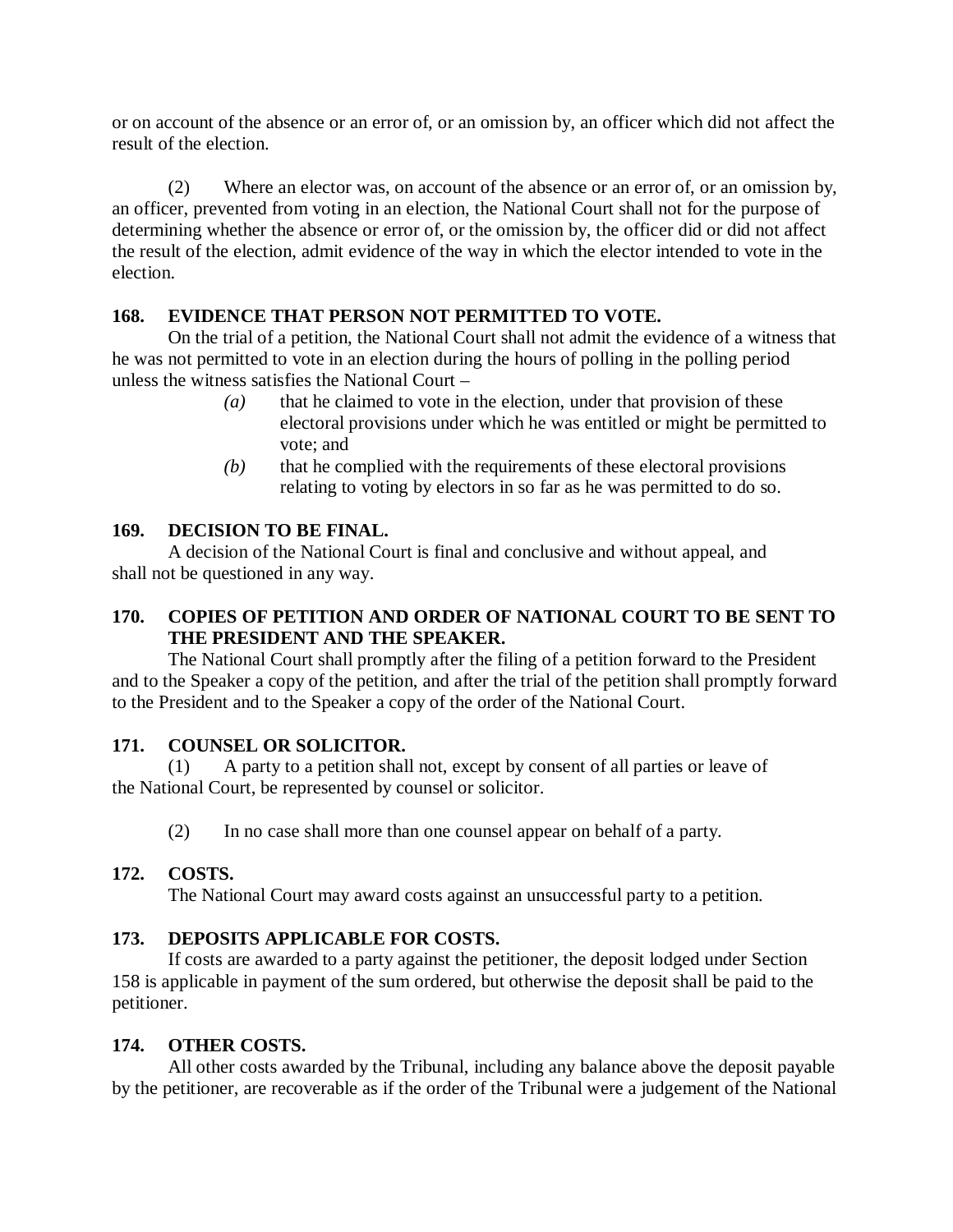Court, and the order, certified by the Tribunal, may be entered as a judgement of the Tribunal and enforced accordingly.

# **175. EFFECT OF DECISIONS.**

Effect shall be given to a decision of the Tribunal as follows:–

- *(a)* if a person returned is declared not to have been duly elected, he shall cease to be a member or the President, as the case may be; and
- *(b)* if a person not returned is declared to have been duly elected, he may take his seat accordingly; and
- *(c)* if an election is declared absolutely void a new election shall be held.

# **176. DEFINITION OF "PETITION".**

In this Part, "petition" means a petition disputing an election or return.

# **PART XIX. – MISCELLANEOUS.**

# **177. COUNCIL OF ELDERS RULES ON ADVERTISING, ETC.,**

Any rule of a Council of Elders dealing with advertising, publishing of matter or any similar matter that –

- *(a)* discriminates or may discriminate against any candidate or class of candidates at an election; or
- *(b)* gives preference or may give preference to one candidate over another candidate in an election; or
- *(c)* gives preference or may give preference to one interim registered political party over another interim registered political party; or
- *(d)* allows a Council of Elders to do any of the matters specified in Paragraphs (*a*), (*b*) or (*c*),

is, to the extent that it discriminates, may discriminate, gives preference, may give preference, or allows a Council of Elders to discriminate or give preference, void.

# **178. INSTITUTION OF PROCEEDINGS FOR OFFENCES.**

(1) The Manager shall, where the Public Prosecutor so advises, institute legal proceedings against a person committing an offence against these electoral provisions.

(2) Nothing in Subsection (1) affects the rights of any person to institute proceedings in respect of an offence against these electoral provisions.

# **179. CERTIFICATE EVIDENCE.**

On a prosecution under these electoral provisions, the certificate of the Manager or the Returning Officer that an election referred to in the certificate was duly held and that the person named in the certificate was a candidate at the election is evidence of the matters stated.

# **180. ELECTORAL MATTER MAY BE SENT BY ELECTRONIC MEANS.**

(1) In all cases where it is impracticable to communicate any electoral matter by post or otherwise without occasioning undue delay, any electronic advice communicated in the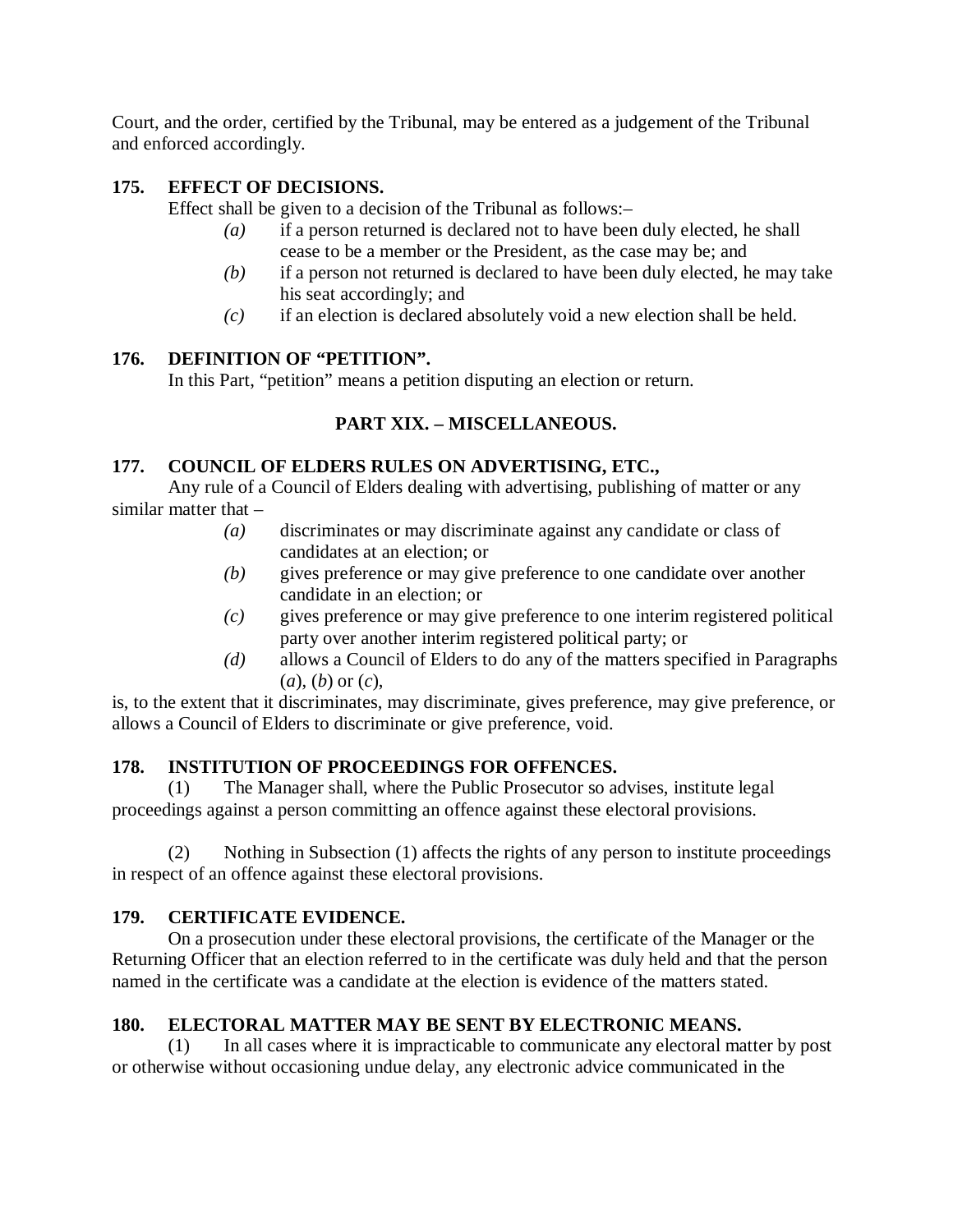ordinary course shall suffice for all the purposes of these electoral provisions as if the matter sent electronically had been communicated in the manner prescribed by these electoral provisions.

(2) Subject to Subsection (3), where, after the result of an election has been declared, the Returning Officer has certified by electronic communication addressed to the Manager –

- *(a)* that by reason of distance, or the infrequency of, or any interruption to, the postal services, the writ for the election, endorsed by the Returning Officer with the name of the candidate elected, cannot reach the Manager within 21 days; and
- *(b)* the name of the candidate elected,

the Manager may endorse upon a copy of the writ a certified copy of the electronic communication received by him, and the copy so endorsed shall have the same force and effect as if it were the original writ duly endorsed by the Returning Officer.

(3) If, upon the return of an original writ, any inconsistency is found to exist between the original writ and the copy of the writ endorsed under Subsection (2) as to the name of the candidate elected, the copy shall thereupon cease to have any force or effect, and action shall be taken in accordance with the endorsement on the original writ.

# **181. AVERMENTS DEEMED TO BE PROVED.**

In a prosecution in a Court of summary jurisdiction in respect of a contravention of the provisions of these electoral provisions relating to compulsory enrolment, instituted by an officer or by a person acting under the direction of an officer, the averments of the prosecutor contained in the information of complaint shall be deemed to be proved in the absence of evidence to the contrary.

# **182. DEFENDANT MAY BE CALLED UPON TO GIVE EVIDENCE.**

Where a person has secured enrolment in pursuance of an electoral claim, or has made a claim for enrolment or transfer of enrolment, and proceedings arise in a Court of competent jurisdiction in respect of the claim for enrolment or transfer of enrolment, the person may be called upon to give evidence upon oath to the Court as to the truth of the statements contained in the claim for enrolment or transfer of enrolment.

# **183. PRODUCTION OF CLAIMS FOR ENROLMENT, ETC.,**

(1) A person who is, or has been, an officer shall not, except for the purposes of these electoral provisions, be required –

- *(a)* to produce in Court, or give evidence of, a claim for enrolment or transfer of enrolment under these electoral provisions; or
- *(b)* to divulge or communicate to a Court any matter or thing in relation to a claim for enrolment or transfer of enrolment under these electoral provisions, being a matter or thing that has come under his notice in the performance of his duties or functions under these electoral provisions.

(2) In this section, "officer" includes any person performing duties, or exercising powers or functions, under or in relation to these electoral provisions.

# **184. PRESERVATION OF BALLOT PAPERS.**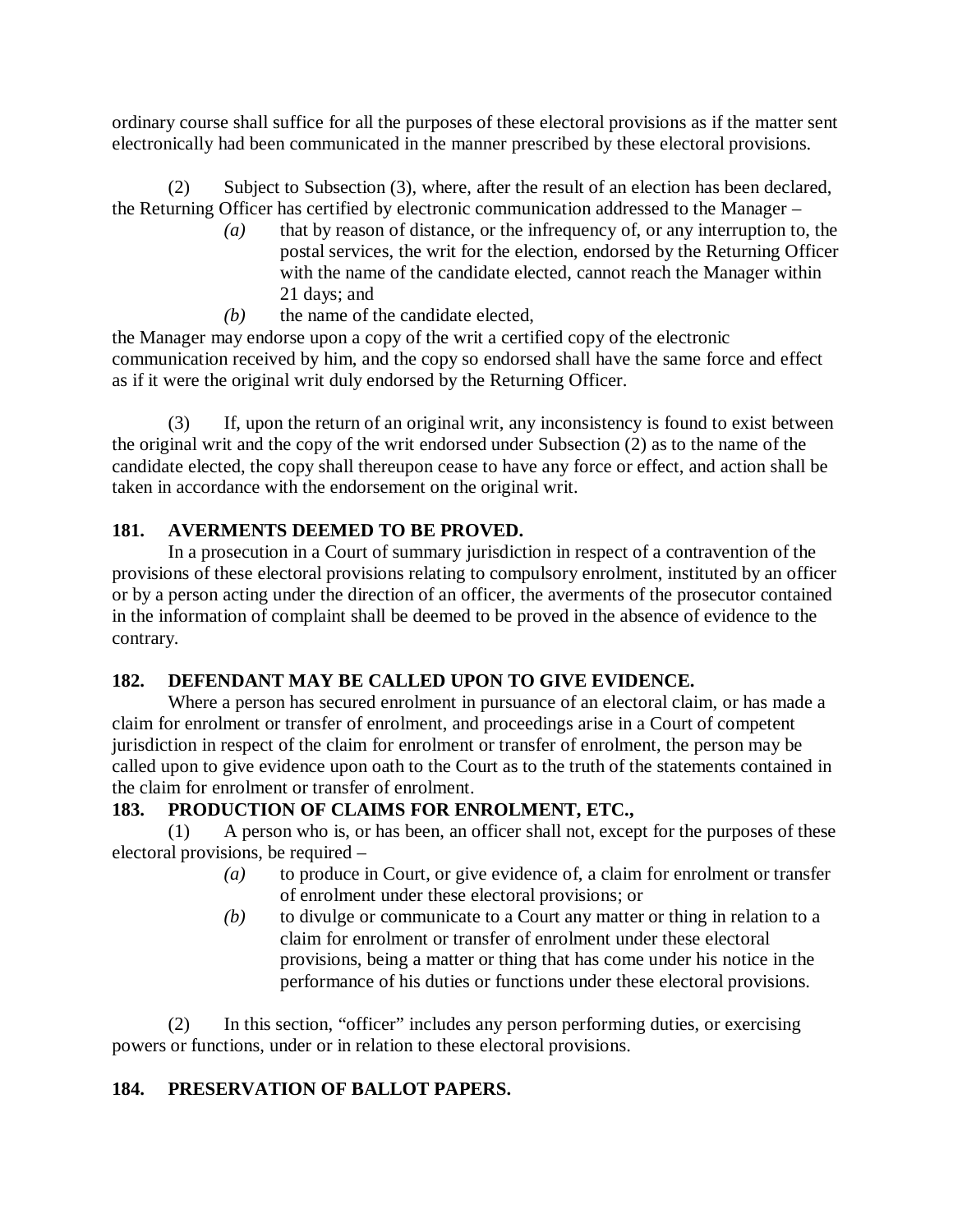- (1) At the end of the polling period, the presiding officer at each polling place shall
	- *(a)* place the certified list of voters for the polling place used in the polling place in a sealed parcel; and
	- *(b)* endorse on the parcel a description of its contents; and
	- *(c)* transmit the parcel to the Returning Officer with the least possible delay.

(2) Subject to Subsection (3), all ballot papers, certified lists of voters and declarations used at or in connection with an election shall be preserved until the election can no longer be questioned, when they shall be destroyed.

(3) Ballot papers, certified lists of voters and declarations referred to in Subsection (2) shall be preserved for a period of at least six months after the date of the declaration of the poll.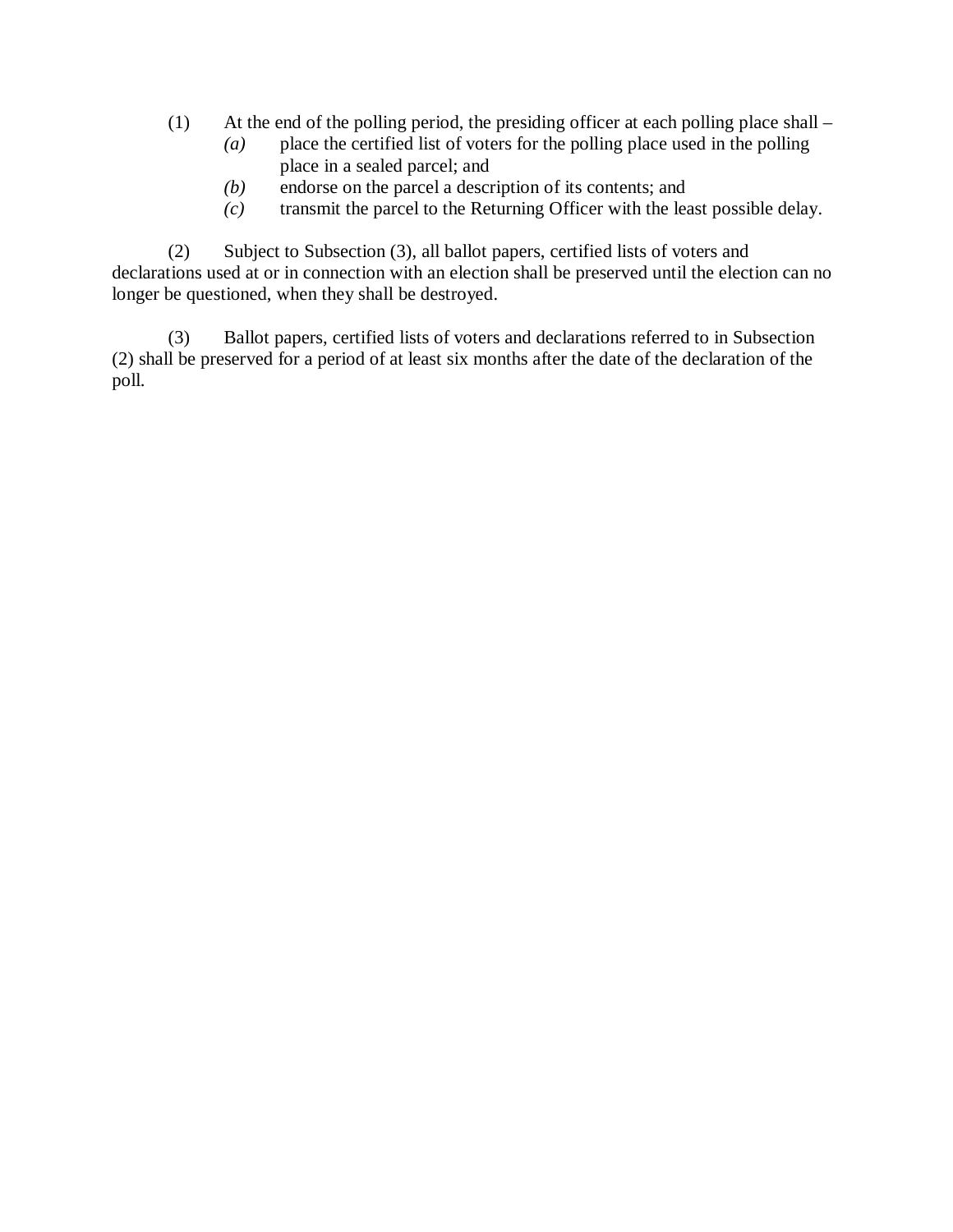#### **SCHEDULE TO SCHEDULE 10.**

#### **ELECTORAL PROVISIONS RELATING TO THE FIRST GENERAL ELECTION TO THE HOUSE OF REPRESENTATIVES.**

WRIT FOR A GENERAL ELECTION OF PRESIDENT OF THE AUTONOMOUS REGION OF BOUGAINVILLE

#### **FORM 1**

To: ………………………… Returning Officer for the Constituency for the election of President (being all the constituencies for the election of members of single member constituencies taken together)

#### **GREETING:**

This is to command you to cause election to be made according to law of the President of the Autonomous Region of Bougainville, and I appoint the following dates for the purpose of the said election:**–**

- **1.** For nomination………………………………………………… 200.
- **2.** For the first day of the polling period in the constituency if the election is contested ……………. 200.
- **3.** For the last day of the polling period in the constituency if the election is contested ………… 200.
- **4.** For the return of the writ, on or before ……………………………. 200.

**GIVEN** under our hands at the day of 200.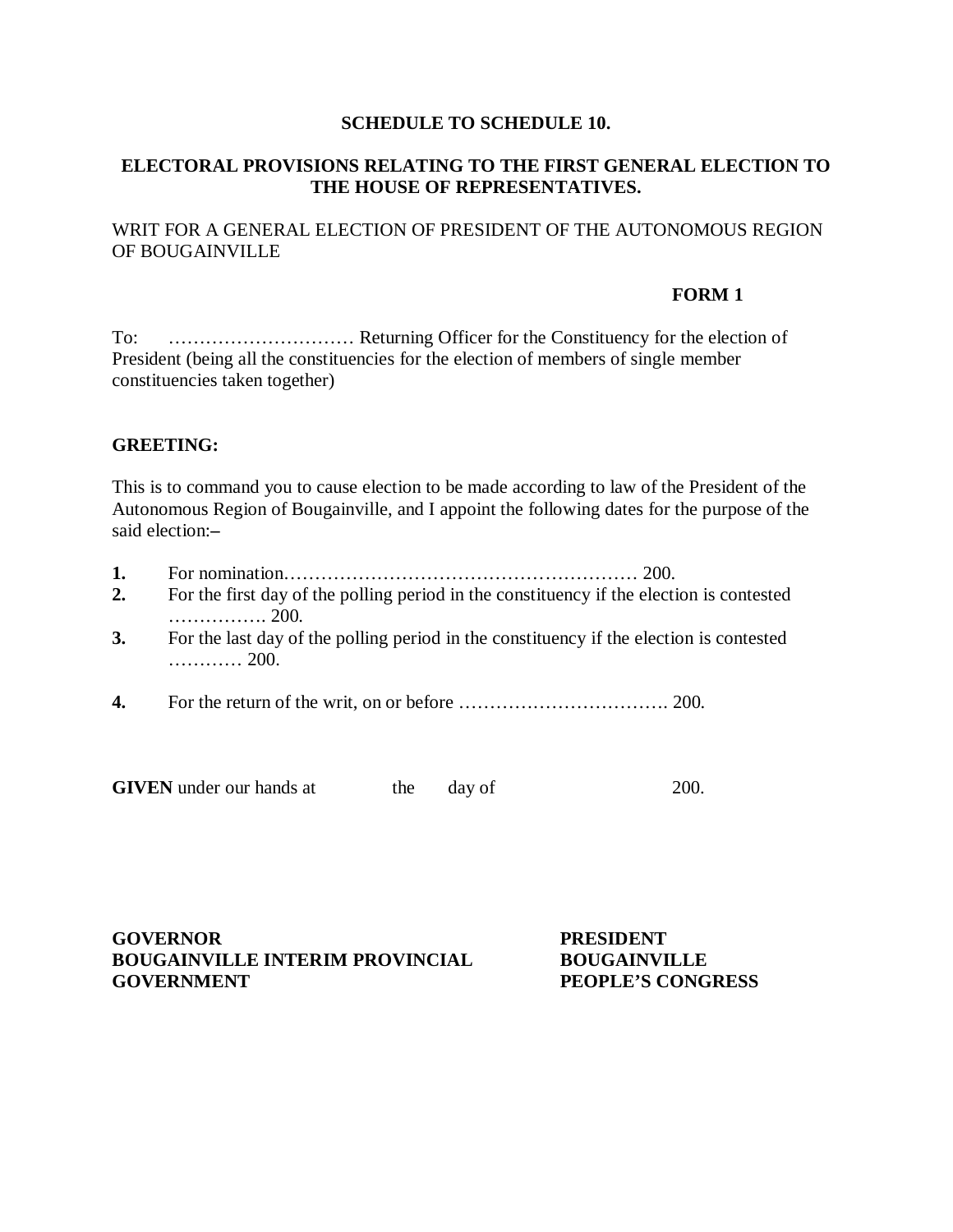#### **ELECTORAL PROVISIONS RELATING TO THE FIRST GENERAL ELECTION TO THE HOUSE OF REPRESENTATIVES.**

### WRIT FOR A GENERAL ELECTION OF MEMBERS (REPRESENTING SINGLE MEMBER CONSTITUENCIES) OF THE HOUSE OF REPRESENTATIVES.

#### **FORM 2**

To: ………………………… Returning Officer for

.…………………………Constituency.

#### **GREETING:**

This is to command you to cause election to be made according to law of the Member of the House of Representatives for the…………………… constituency to serve in the House of Representatives, and I appoint the following dates for the purpose of the said election:**–**

| 1. |                                                                                                                           |  |
|----|---------------------------------------------------------------------------------------------------------------------------|--|
| 2. | For the first day of the polling period in the constituency if the election is<br>contested $\ldots$ , $\ldots$ , $200$ . |  |
| 3. | For the last day of the polling period in the constituency if the election is<br>contested $\dots \dots \dots 200$ .      |  |
| 4. |                                                                                                                           |  |
|    |                                                                                                                           |  |

**GIVEN** under our hands at the day of 200.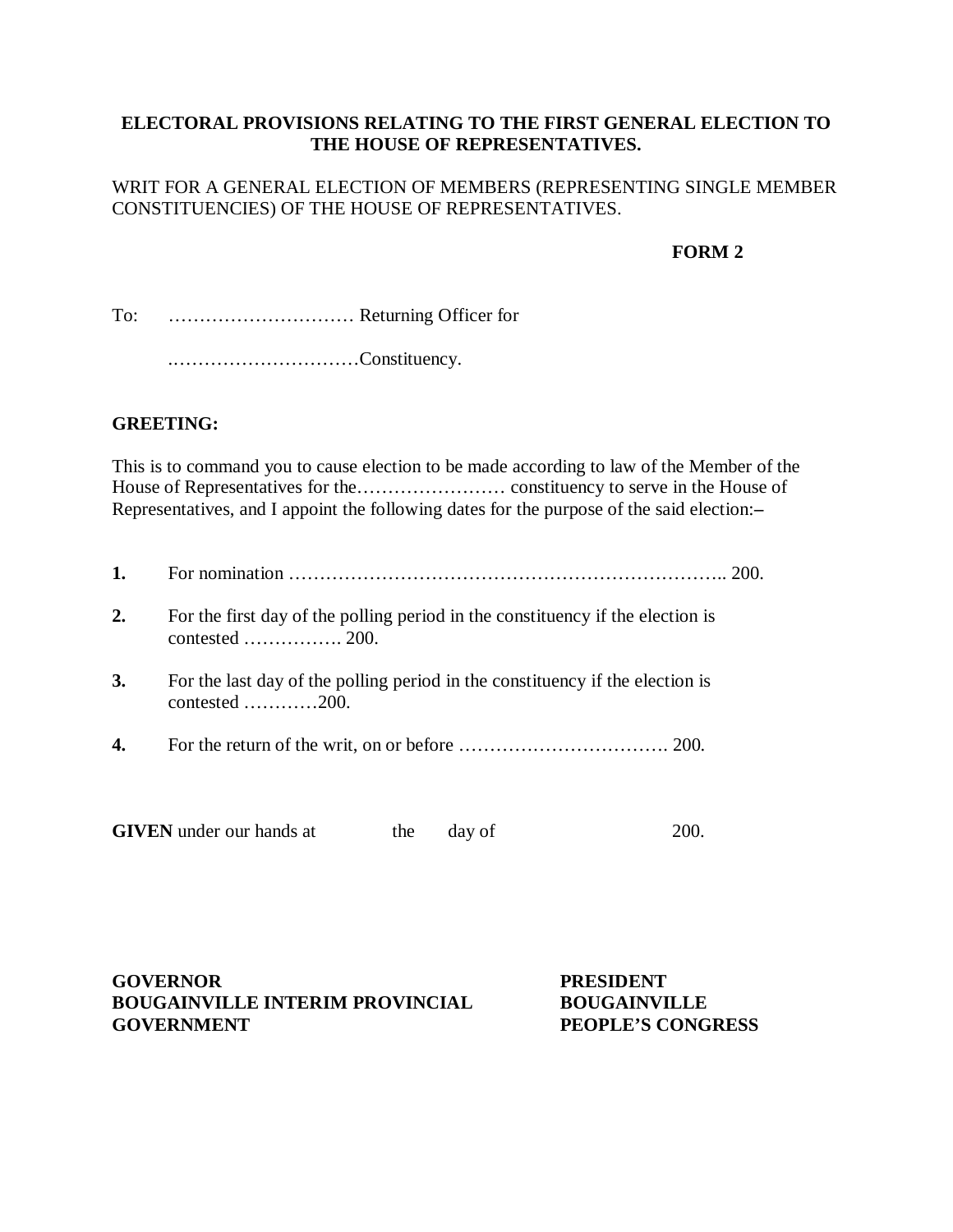#### **ELECTORAL PROVISIONS RELATING TO THE FIRST GENERAL ELECTION TO THE HOUSE OF REPRESENTATIVES.**

### WRIT FOR A GENERAL ELECTION OF A WOMAN MEMBER OF THE HOUSE OF REPRESENTATIVES TO REPRESENT THE INTERESTS OF WOMEN.

#### **FORM 3**

To: ………………………… Returning Officer for

………………………… Regional Constituency

#### **GREETING:**

This is to command you to cause election to be made according to law of one Woman Member of the House of Representatives to serve in the House of Representatives for the …………………Regional constituency to represent the interests of women, and I appoint the following dates for the purpose of the said election:**–**

| 2. | For the first day of the polling period in the                                |  |
|----|-------------------------------------------------------------------------------|--|
| 3. | For the last day of the polling period in the constituency if the election is |  |
| 4. |                                                                               |  |

| <b>GIVEN</b> under our hands at | the | day of | 200. |
|---------------------------------|-----|--------|------|
|                                 |     |        |      |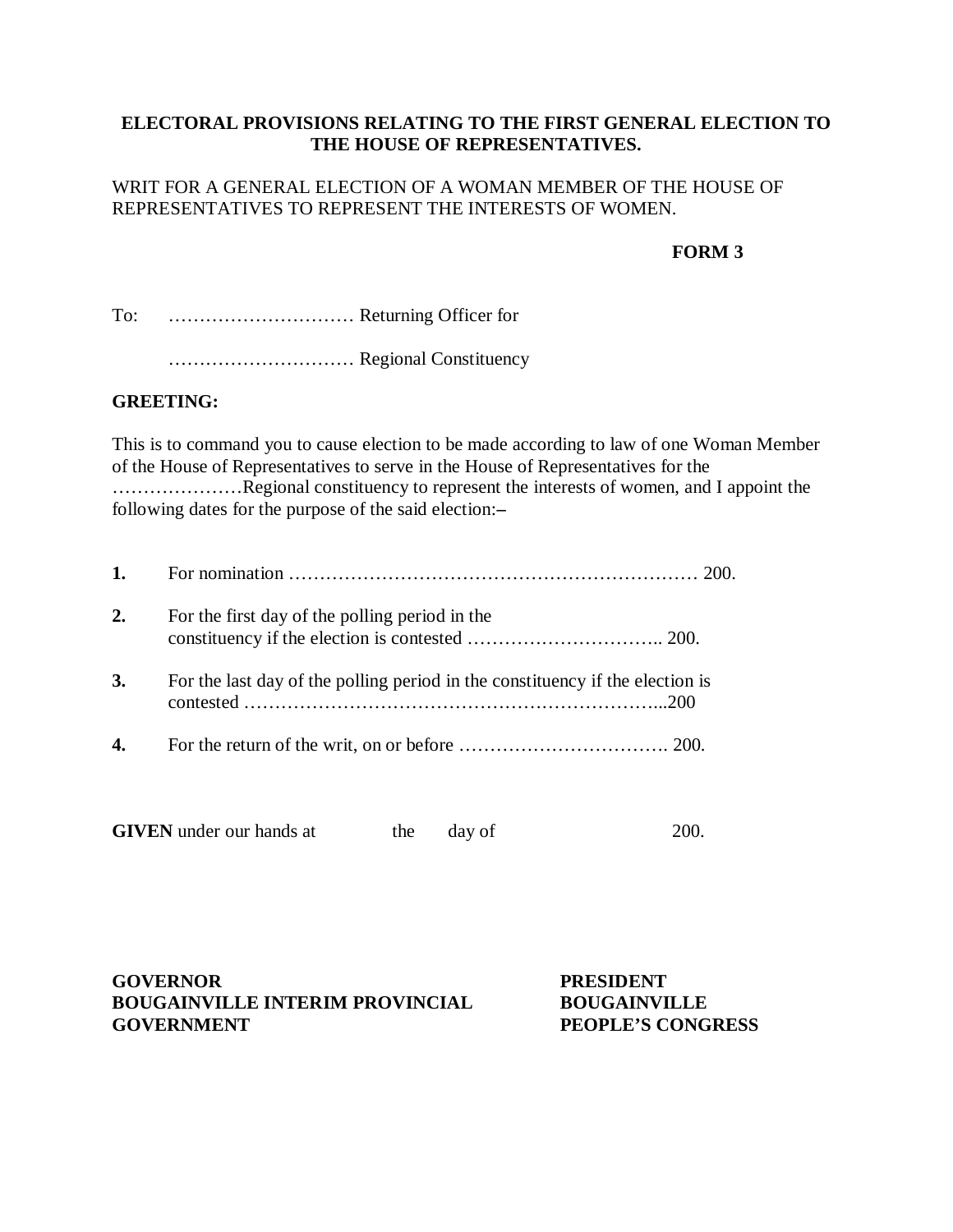### **ELECTORAL PROVISIONS RELATING TO THE FIRST GENERAL ELECTION TO THE HOUSE OF REPRESENTATIVES.**

WRIT FOR A GENERAL ELECTION OF A FORMER COMBATANT MEMBER OF THE HOUSE OF REPRESENTATIVES TO REPRESENT THE INTERESTS OF FORMER COMBATANTS.

### **FORM 4**

To: ………………………… Returning Officer for

.………………………… Regional Constituency.

## **GREETING:**

This is to command you to cause election to be made according to law of one former combatant Member of the House of Representatives for the…………………… Regional constituency to serve in the House of Representatives to represent the interest of former combatants, and I appoint the following dates for the purpose of the said election:**–**

| 1. |                                                                                                    |
|----|----------------------------------------------------------------------------------------------------|
| 2. | For the first day of the polling period in the constituency if the election is contested<br>. 200. |
| 3. | For the last day of the polling period in the constituency if the election is contested<br>. 200.  |
| 4. |                                                                                                    |
|    |                                                                                                    |

**GIVEN** under our hands at the day of 200.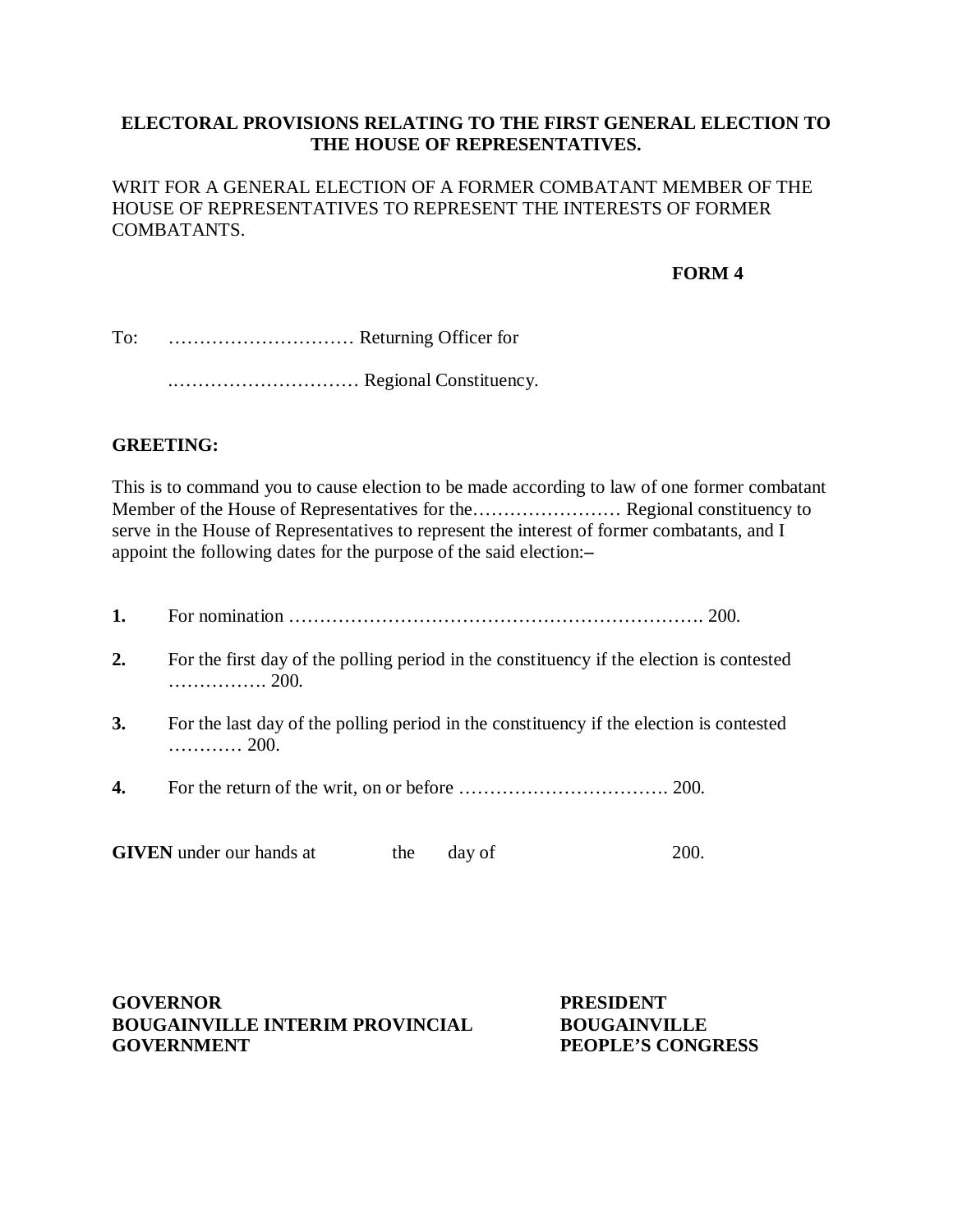### **ENDORSEMENT OF THE CONSTITUTION OF THE AUTONOMOUS REGION OF BOUGAINVILLE (ADOPTED BY THE BOUGAINVILLE CONSITUENT ASSEMBLY ON THE 12 NOVEMBER 2004)**

**I, PAULIAS MATANE, G.C.M.G., K.St.J., Governor General, by virtue of the powers conferred by Section 285(4) of the National Constitution, and all other powers me enabling, acting with, and in accordance with, the advice of the National Executive Council, hereby ENDORSE the Constitution of the Autonomous Region of Bougainville (adopted by the Bougainville Constituent Assembly on 12 November 2004) (being the Bougainville Constitution for the purposes of Part XIV of the National Constitution).**

**DATE this day of 2004**

**GOVERNOR-GENERAL**